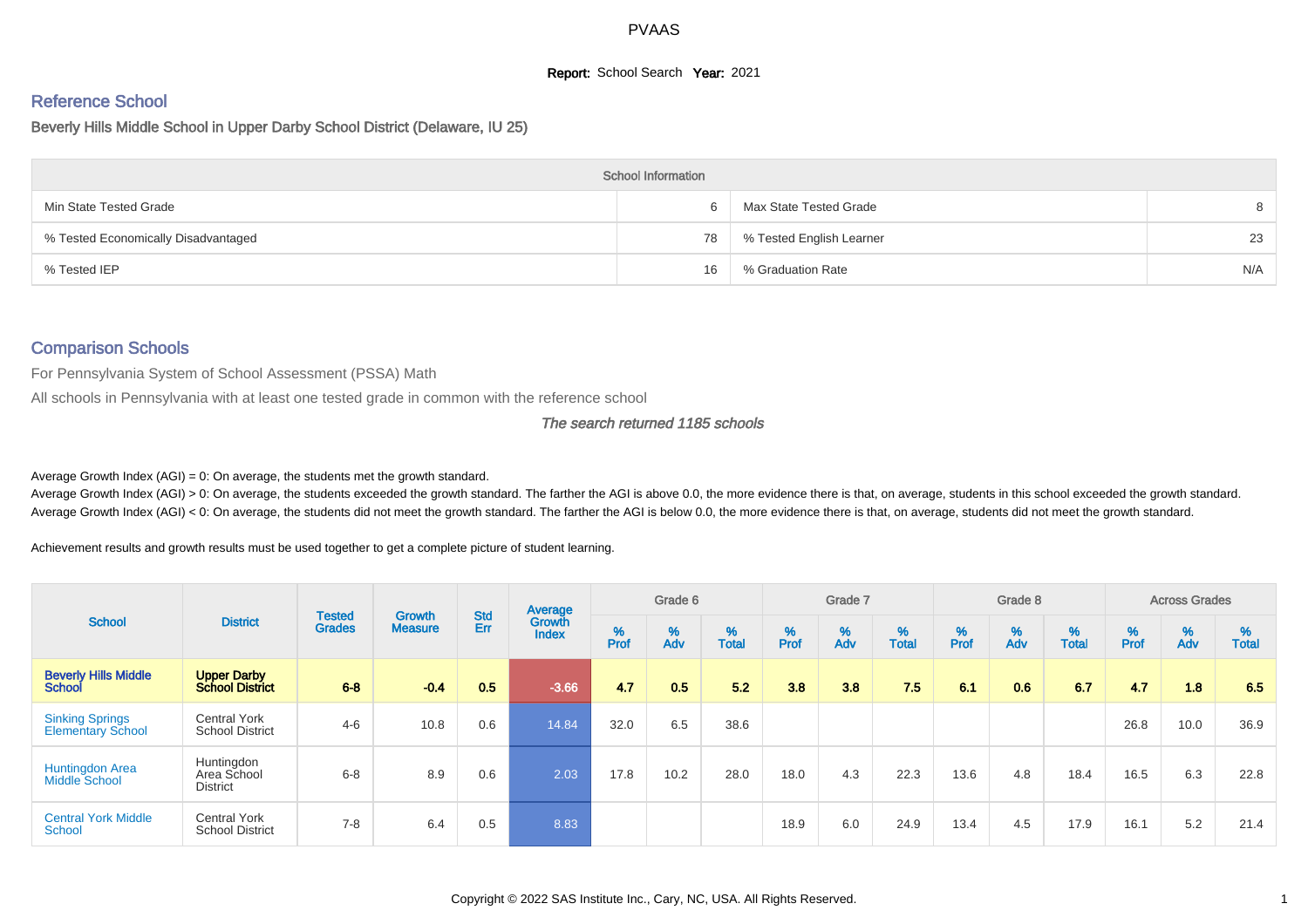|                                                                          |                                                       |                                |                                 | <b>Std</b> |                                          |                  | Grade 6  |                   |           | Grade 7  |                   |           | Grade 8  |                   |           | <b>Across Grades</b> |                   |
|--------------------------------------------------------------------------|-------------------------------------------------------|--------------------------------|---------------------------------|------------|------------------------------------------|------------------|----------|-------------------|-----------|----------|-------------------|-----------|----------|-------------------|-----------|----------------------|-------------------|
| <b>School</b>                                                            | <b>District</b>                                       | <b>Tested</b><br><b>Grades</b> | <b>Growth</b><br><b>Measure</b> | Err        | <b>Average</b><br>Growth<br><b>Index</b> | %<br><b>Prof</b> | %<br>Adv | %<br><b>Total</b> | %<br>Prof | %<br>Adv | %<br><b>Total</b> | %<br>Prof | %<br>Adv | %<br><b>Total</b> | %<br>Prof | $\%$<br>Adv          | %<br><b>Total</b> |
| <b>Beverly Hills Middle</b><br><b>School</b>                             | <b>Upper Darby</b><br><b>School District</b>          | $6 - 8$                        | $-0.4$                          | 0.5        | $-3.66$                                  | 4.7              | 0.5      | 5.2               | 3.8       | 3.8      | 7.5               | 6.1       | 0.6      | 6.7               | 4.7       | 1.8                  | 6.5               |
| Selinsgrove Area<br>Middle School                                        | Selinsgrove<br>Area School<br><b>District</b>         | $6-9$                          | 7.3                             | 0.5        | 1.48                                     | 32.0             | 17.0     | 49.0              | 26.6      | 18.8     | 45.4              | 25.6      | 10.5     | 36.1              | 27.9      | 15.1                 | 43.0              |
| <b>Penns Valley Area</b><br>Elementary and<br><b>Intermediate School</b> | Penns Valley<br>Area School<br><b>District</b>        | $3-6$                          | 11.0                            | 0.8        | 10.66                                    | 38.8             | 17.5     | 56.3              |           |          |                   |           |          |                   | 37.8      | 16.0                 | 53.8              |
| <b>Saucon Valley Middle</b><br>School                                    | Saucon Valley<br>School District                      | $5-8$                          | 6.7                             | 0.5        | 3.15                                     | 33.6             | 11.0     | 44.5              | 31.1      | 12.1     | 43.2              | 32.8      | 16.0     | 48.8              | 32.4      | 15.8                 | 48.2              |
| <b>Hickory Grove</b><br><b>Elementary School</b>                         | <b>Brookville Area</b><br><b>School District</b>      | $3-6$                          | 9.0                             | 0.9        | 10.46                                    | 28.1             | 16.8     | 44.9              |           |          |                   |           |          |                   | 24.6      | 11.6                 | 36.1              |
| <b>Hopewell Elementary</b><br>School                                     | Oxford Area<br><b>School District</b>                 | $5-6$                          | 7.0                             | 0.6        | 10.63                                    | 28.3             | 7.3      | 35.6              |           |          |                   |           |          |                   | 26.2      | 7.6                  | 33.8              |
| <b>David E Williams</b><br><b>Middle School</b>                          | Montour School<br><b>District</b>                     | $5-8$                          | 5.0                             | 0.4        | 6.18                                     | 31.1             | 24.9     | 56.0              | 26.1      | 30.4     | 56.5              | 26.9      | 31.6     | 58.6              | 29.0      | 28.2                 | 57.1              |
| <b>Homer-Center</b><br>Junior/Senior High<br>School                      | Homer-Center<br><b>School District</b>                | $7 - 11$                       | 11.2                            | 1.0        | 4.77                                     |                  |          |                   | 20.3      | 0.0      | 20.3              | 26.9      | 13.4     | 40.3              | 23.4      | 6.4                  | 29.8              |
| <b>Butler Middle School</b>                                              | <b>Butler Area</b><br><b>School District</b>          | $5-6$                          | 4.6                             | 0.4        | 5.25                                     | 23.2             | 5.4      | 28.6              |           |          |                   |           |          |                   | 29.7      | 9.5                  | 39.2              |
| <b>Mountain View Middle</b><br><b>School</b>                             | Cumberland<br><b>Valley School</b><br><b>District</b> | $6 - 8$                        | 3.7                             | 0.3        | 2.21                                     | 34.9             | 15.5     | 50.4              | 27.7      | 21.3     | 49.0              | 26.5      | 14.3     | 40.8              | 29.8      | 17.0                 | 46.9              |
| Landisville<br><b>Intermediate Center</b>                                | Hempfield<br>School District                          | $4 - 6$                        | 8.1                             | 0.8        | 8.58                                     | 32.5             | 26.5     | 59.0              |           |          |                   |           |          |                   | 30.0      | 22.0                 | 51.9              |
| <b>Williamsport Area</b><br><b>Middle School</b>                         | Williamsport<br>Area School<br><b>District</b>        | $7 - 8$                        | 4.7                             | 0.5        | 3.58                                     |                  |          |                   | 21.8      | 8.4      | 30.2              | 16.4      | 5.2      | 21.6              | 19.2      | 6.8                  | 26.0              |
| <b>S S Palmer</b><br><b>Elementary School</b>                            | Palmerton Area<br><b>School District</b>              | $3-6$                          | 7.5                             | 1.0        | 7.18                                     | 34.8             | 1.4      | 36.2              |           |          |                   |           |          |                   | 30.8      | 4.7                  | 35.6              |
| <b>Gerald G Huesken</b><br><b>Middle School</b>                          | Conestoga<br><b>Valley School</b><br><b>District</b>  | $7 - 8$                        | 5.6                             | 0.5        | 6.60                                     |                  |          |                   | 20.4      | 14.0     | 34.4              | 23.1      | 13.6     | 36.8              | 21.8      | 13.8                 | 35.6              |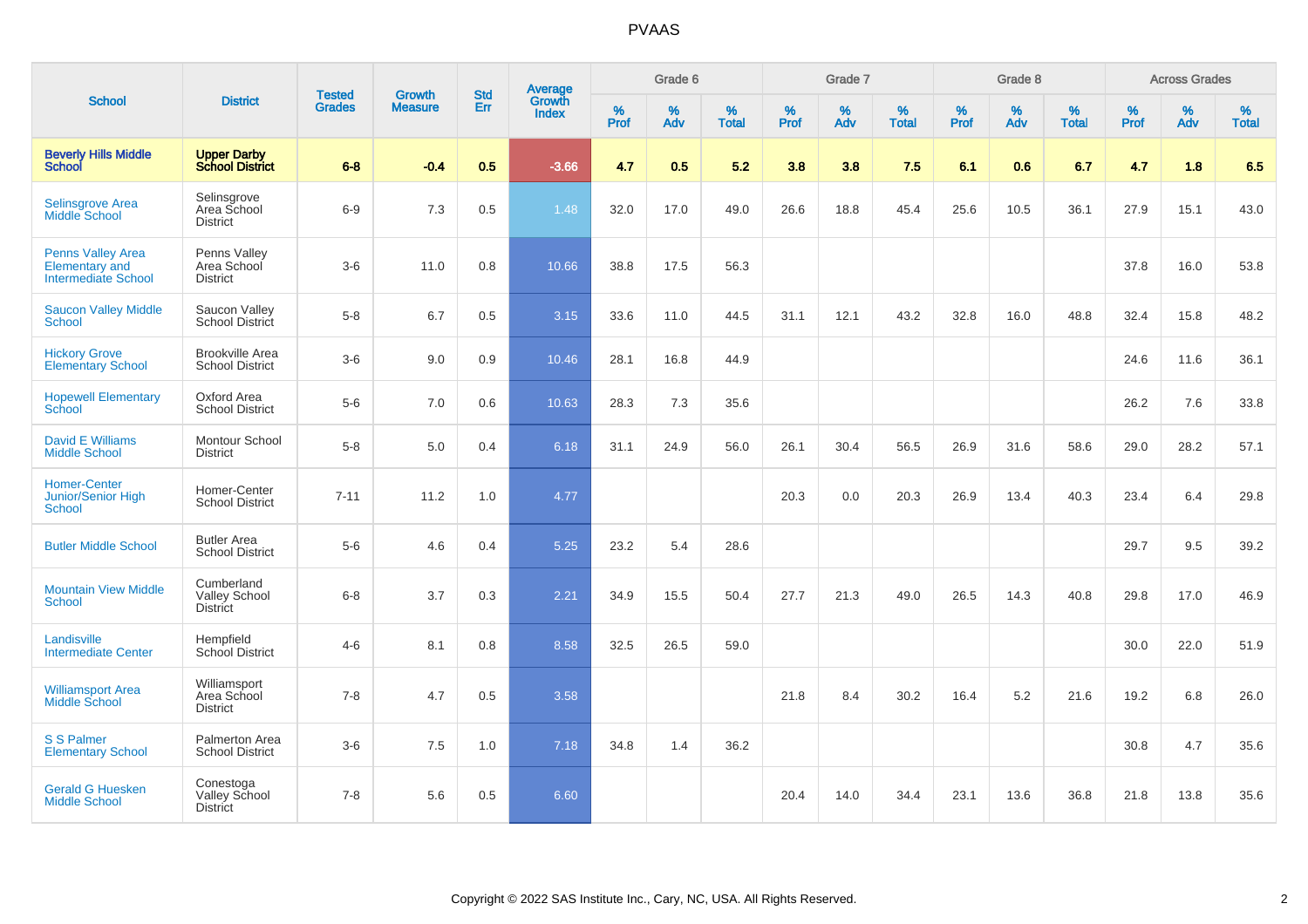|                                                         |                                                  |                                |                                 | <b>Std</b> |                                          |           | Grade 6  |                   |           | Grade 7  |                   |           | Grade 8  |                   |              | <b>Across Grades</b> |                   |
|---------------------------------------------------------|--------------------------------------------------|--------------------------------|---------------------------------|------------|------------------------------------------|-----------|----------|-------------------|-----------|----------|-------------------|-----------|----------|-------------------|--------------|----------------------|-------------------|
| <b>School</b>                                           | <b>District</b>                                  | <b>Tested</b><br><b>Grades</b> | <b>Growth</b><br><b>Measure</b> | Err        | <b>Average</b><br>Growth<br><b>Index</b> | %<br>Prof | %<br>Adv | %<br><b>Total</b> | %<br>Prof | %<br>Adv | %<br><b>Total</b> | %<br>Prof | %<br>Adv | %<br><b>Total</b> | $\%$<br>Prof | %<br>Adv             | %<br><b>Total</b> |
| <b>Beverly Hills Middle</b><br>School                   | <b>Upper Darby<br/>School District</b>           | $6 - 8$                        | $-0.4$                          | 0.5        | $-3.66$                                  | 4.7       | 0.5      | 5.2               | 3.8       | 3.8      | 7.5               | 6.1       | 0.6      | 6.7               | 4.7          | 1.8                  | 6.5               |
| <b>Floyd C Fretz Middle</b><br>School                   | <b>Bradford Area</b><br><b>School District</b>   | $6 - 8$                        | 5.6                             | 0.5        | 2.37                                     | 23.4      | 8.8      | 32.2              | 18.9      | 13.9     | 32.8              | 28.0      | 7.7      | 35.7              | 23.1         | 10.3                 | 33.4              |
| <b>Circle Of Seasons</b><br><b>Charter School</b>       | Circle Of<br>Seasons<br><b>Charter School</b>    | $3-8$                          | 12.3                            | 1.2        | 5.55                                     | 16.7      | 6.7      | 23.3              | 25.0      | 11.1     | 36.1              |           |          |                   | 20.9         | 7.9                  | 28.8              |
| <b>Russell B Walter</b><br><b>Elementary School</b>     | Northern Tioga<br><b>School District</b>         | $3-6$                          | 5.6                             | 1.1        | 5.09                                     | 32.3      | 4.8      | 37.1              |           |          |                   |           |          |                   | 31.2         | 11.7                 | 42.9              |
| <b>Donald H Eichhorn</b><br><b>Middle School</b>        | Lewisburg Area<br>School District                | $6 - 8$                        | 6.0                             | 0.6        | 4.46                                     | 40.0      | 24.2     | 64.2              | 33.1      | 29.4     | 62.5              | 18.0      | 31.6     | 49.6              | 30.1         | 28.5                 | 58.6              |
| <b>Spring-Ford Middle</b><br>School 7th Grade<br>Center | Spring-Ford<br>Area School<br><b>District</b>    | $7 - 7$                        | 4.9                             | 0.5        | 9.86                                     |           |          |                   | 34.3      | 16.3     | 50.6              |           |          |                   | 34.3         | 16.3                 | 50.6              |
| John R Bonfield<br><b>Elementary School</b>             | <b>Warwick School</b><br><b>District</b>         | $3-6$                          | 9.5                             | 1.0        | 6.89                                     | 23.7      | 5.1      | 28.8              |           |          |                   |           |          |                   | 27.4         | 9.9                  | 37.3              |
| <b>Walton Farm</b><br><b>Elementary School</b>          | North Penn<br><b>School District</b>             | $3-6$                          | 3.5                             | 1.0        | 3.61                                     | 27.4      | 26.2     | 53.6              |           |          |                   |           |          |                   | 31.3         | 18.7                 | 50.0              |
| <b>Eshleman Elementary</b><br><b>School</b>             | Penn Manor<br><b>School District</b>             | $3-6$                          | 13.0                            | 1.4        | 7.96                                     | 34.3      | 37.1     | 71.4              |           |          |                   |           |          |                   | 32.9         | 25.9                 | 58.8              |
| <b>Reiffton School</b>                                  | Exeter<br>Township<br>School District            | $5-6$                          | 5.1                             | 0.5        | 8.16                                     | 27.3      | 9.1      | 36.4              |           |          |                   |           |          |                   | 28.0         | 9.4                  | 37.4              |
| <b>Brockway Area</b><br><b>Elementary School</b>        | <b>Brockway Area</b><br><b>School District</b>   | $3-6$                          | 6.4                             | 1.0        | 6.67                                     | 29.4      | 36.8     | 66.2              |           |          |                   |           |          |                   | 32.5         | 25.1                 | 57.6              |
| <b>West Hills</b><br><b>Intermediate School</b>         | Armstrong<br><b>School District</b>              | $4 - 6$                        | 3.3                             | 0.7        | 4.80                                     | 25.0      | 16.2     | 41.2              |           |          |                   |           |          |                   | 26.3         | 11.5                 | 37.8              |
| <b>Central Elementary</b><br><b>School</b>              | Franklin Area<br><b>School District</b>          | $3-6$                          | 6.2                             | 1.1        | 5.47                                     | 25.0      | 3.8      | 28.8              |           |          |                   |           |          |                   | 15.0         | 2.4                  | 17.4              |
| <b>Letort Elementary</b><br><b>School</b>               | Penn Manor<br><b>School District</b>             | $3-6$                          | 6.8                             | 1.4        | 4.82                                     | 27.3      | 31.8     | 59.1              |           |          |                   |           |          |                   | 33.6         | 29.0                 | 62.5              |
| <b>Greater Latrobe Junior</b><br><b>High School</b>     | <b>Greater Latrobe</b><br><b>School District</b> | $7 - 8$                        | 4.1                             | 0.6        | 1.32                                     |           |          |                   | 32.2      | 18.5     | 50.7              | 23.4      | 8.0      | 31.4              | 27.6         | 13.0                 | 40.6              |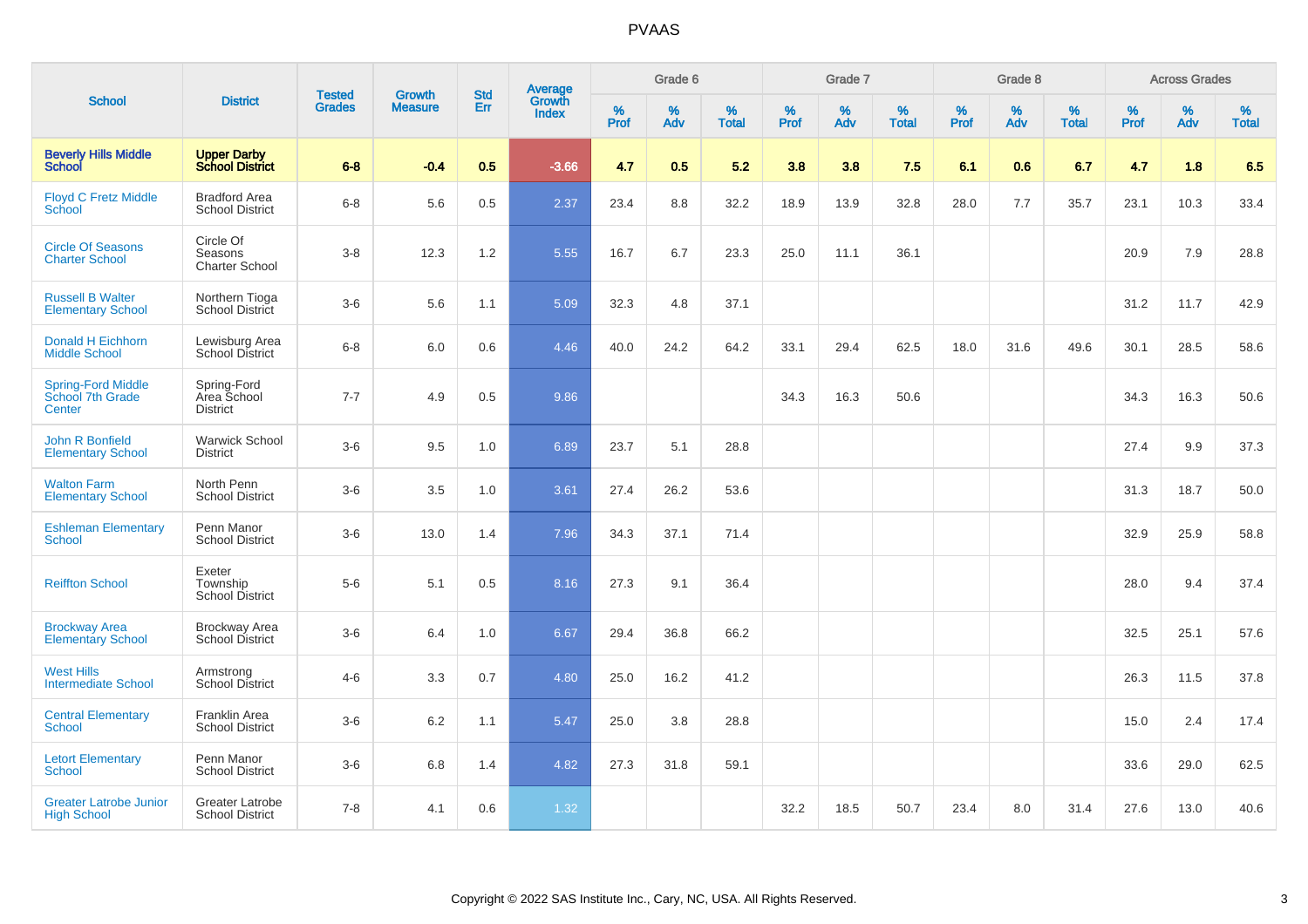|                                                         |                                                 |                                | <b>Growth</b>  | <b>Std</b> |                                          |                  | Grade 6     |                   |                  | Grade 7     |                   |           | Grade 8  |                   |                  | <b>Across Grades</b> |                   |
|---------------------------------------------------------|-------------------------------------------------|--------------------------------|----------------|------------|------------------------------------------|------------------|-------------|-------------------|------------------|-------------|-------------------|-----------|----------|-------------------|------------------|----------------------|-------------------|
| <b>School</b>                                           | <b>District</b>                                 | <b>Tested</b><br><b>Grades</b> | <b>Measure</b> | Err        | <b>Average</b><br>Growth<br><b>Index</b> | %<br><b>Prof</b> | $\%$<br>Adv | %<br><b>Total</b> | %<br><b>Prof</b> | $\%$<br>Adv | %<br><b>Total</b> | %<br>Prof | %<br>Adv | %<br><b>Total</b> | %<br><b>Prof</b> | $\%$<br>Adv          | %<br><b>Total</b> |
| <b>Beverly Hills Middle</b><br><b>School</b>            | <b>Upper Darby</b><br><b>School District</b>    | $6 - 8$                        | $-0.4$         | 0.5        | $-3.66$                                  | 4.7              | 0.5         | 5.2               | 3.8              | 3.8         | 7.5               | 6.1       | 0.6      | 6.7               | 4.7              | 1.8                  | 6.5               |
| <b>Bear Creek School</b>                                | Elizabethtown<br>Area School<br><b>District</b> | $4 - 6$                        | 4.7            | 0.5        | 0.91                                     | 22.4             | 11.0        | 33.5              |                  |             |                   |           |          |                   | 27.5             | 16.8                 | 44.3              |
| <b>Conewago Valley</b><br>Intermediate School           | Conewago<br>Valley School<br><b>District</b>    | $4-6$                          | 4.5            | 0.5        | 7.18                                     | 30.2             | 10.7        | 40.8              |                  |             |                   |           |          |                   | 28.1             | 10.1                 | 38.2              |
| <b>Gwynedd Square</b><br><b>Elementary School</b>       | North Penn<br><b>School District</b>            | $3-6$                          | 5.6            | 1.1        | 5.21                                     | 38.3             | 36.7        | 75.0              |                  |             |                   |           |          |                   | 37.3             | 24.6                 | 61.9              |
| <b>Elk Lake Elementary</b><br><b>School</b>             | Elk Lake School<br><b>District</b>              | $3-6$                          | 7.5            | 0.9        | 8.24                                     | 35.8             | 12.6        | 48.4              |                  |             |                   |           |          |                   | 27.7             | 8.9                  | 36.6              |
| <b>James W Parker</b><br><b>Middle School</b>           | <b>General Mclane</b><br><b>School District</b> | $5 - 8$                        | 3.9            | 0.5        | 2.14                                     | 27.5             | 12.5        | 40.0              | 25.8             | 23.1        | 49.0              | 26.9      | 7.7      | 34.6              | 29.2             | 14.5                 | 43.8              |
| Foot Of Ten<br><b>Elementary School</b>                 | Hollidaysburg<br>Area School<br><b>District</b> | $3-6$                          | 7.3            | 1.0        | 7.60                                     | 26.2             | 22.5        | 48.8              |                  |             |                   |           |          |                   | 28.0             | 13.2                 | 41.2              |
| <b>Homer-Center</b><br><b>Elementary School</b>         | Homer-Center<br><b>School District</b>          | $3-6$                          | 9.3            | 1.1        | 6.20                                     | 36.4             | 4.6         | 40.9              |                  |             |                   |           |          |                   | 30.2             | 8.1                  | 38.3              |
| <b>North Hills Elementary</b><br><b>School</b>          | <b>Central York</b><br><b>School District</b>   | $3-6$                          | 5.2            | 0.6        | 8.02                                     | 16.4             | 5.1         | 21.5              |                  |             |                   |           |          |                   | 18.0             | 5.2                  | 23.2              |
| <b>Midd-West Middle</b><br><b>School</b>                | Midd-West<br><b>School District</b>             | $6 - 7$                        | 5.2            | 0.8        | 1.96                                     | 35.1             | 9.9         | 45.0              | 18.2             | 14.1        | 32.3              |           |          |                   | 27.8             | 11.7                 | 39.6              |
| <b>Towanda Area</b><br><b>Elementary School</b>         | Towanda Area<br><b>School District</b>          | $3-6$                          | 6.0            | 0.8        | 7.76                                     | 22.6             | 11.3        | 34.0              |                  |             |                   |           |          |                   | 21.0             | 11.6                 | 32.6              |
| <b>Wyalusing Valley</b><br>Junior/Senior High<br>School | Wyalusing Area<br>School District               | $7 - 12$                       | 1.3            | 0.9        | $-6.06$                                  |                  |             |                   | 14.6             | 7.9         | 22.5              | 9.6       | 1.0      | 10.6              | 11.9             | 4.2                  | 16.1              |
| <b>Lenape Elementary</b><br><b>School</b>               | Armstrong<br>School District                    | $3-6$                          | 6.7            | 0.9        | 6.85                                     | 30.3             | 12.1        | 42.4              |                  |             |                   |           |          |                   | 25.1             | 9.0                  | 34.1              |
| <b>Deer Lakes Middle</b><br>School                      | Deer Lakes<br><b>School District</b>            | $6 - 8$                        | 3.2            | 0.6        | $-0.32$                                  | 24.4             | 10.6        | 35.0              | 25.4             | 19.2        | 44.6              | 24.8      | 4.0      | 28.7              | 24.9             | 11.9                 | 36.7              |
| <b>Chestnut Ridge Middle</b><br><b>School</b>           | <b>Chestnut Ridge</b><br>School District        | $3 - 7$                        | 3.3            | 0.7        | 1.31                                     | 22.2             | 3.7         | 25.9              | 36.8             | 4.2         | 41.0              |           |          |                   | 28.6             | 9.5                  | 38.1              |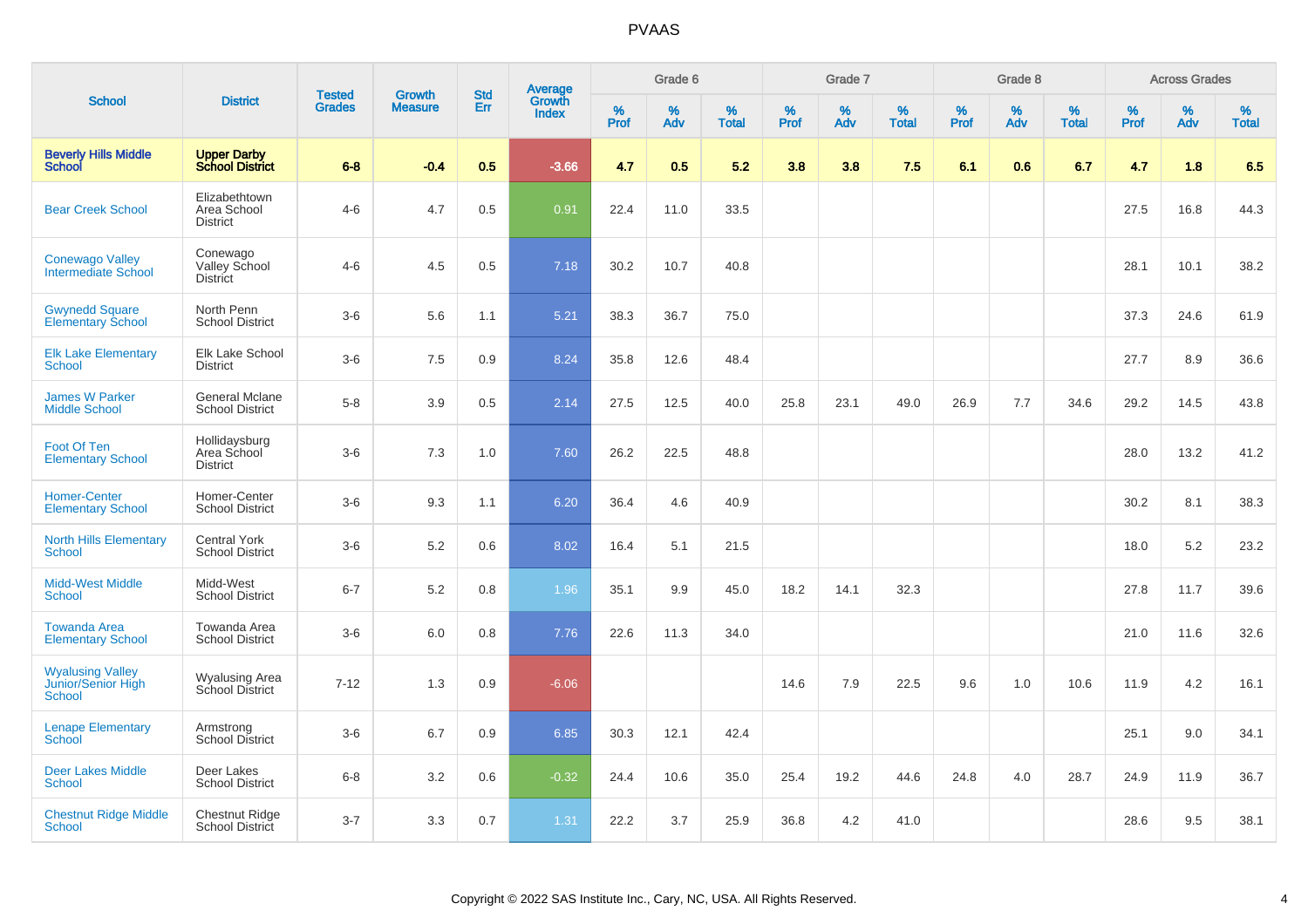|                                                  |                                                        |                                |                                 | <b>Std</b> |                                          |                  | Grade 6  |                   |           | Grade 7  |                   |           | Grade 8  |                   |           | <b>Across Grades</b> |                   |
|--------------------------------------------------|--------------------------------------------------------|--------------------------------|---------------------------------|------------|------------------------------------------|------------------|----------|-------------------|-----------|----------|-------------------|-----------|----------|-------------------|-----------|----------------------|-------------------|
| <b>School</b>                                    | <b>District</b>                                        | <b>Tested</b><br><b>Grades</b> | <b>Growth</b><br><b>Measure</b> | Err        | <b>Average</b><br>Growth<br><b>Index</b> | %<br><b>Prof</b> | %<br>Adv | %<br><b>Total</b> | %<br>Prof | %<br>Adv | %<br><b>Total</b> | %<br>Prof | %<br>Adv | %<br><b>Total</b> | %<br>Prof | %<br>Adv             | %<br><b>Total</b> |
| <b>Beverly Hills Middle</b><br>School            | <b>Upper Darby</b><br><b>School District</b>           | $6 - 8$                        | $-0.4$                          | 0.5        | $-3.66$                                  | 4.7              | 0.5      | 5.2               | 3.8       | 3.8      | 7.5               | 6.1       | 0.6      | 6.7               | 4.7       | 1.8                  | 6.5               |
| <b>Wallenpaupack Area</b><br>Middle School       | Wallenpaupack<br>Area School<br><b>District</b>        | $6 - 8$                        | 2.2                             | 0.6        | $-2.83$                                  | 11.2             | 3.7      | 14.9              | 30.6      | 8.2      | 38.8              | 13.2      | 3.5      | 16.7              | 18.1      | 5.1                  | 23.2              |
| <b>James S Wilson</b><br><b>Middle School</b>    | <b>Millcreek</b><br>Township<br><b>School District</b> | $6 - 8$                        | 1.6                             | 0.6        | $-4.16$                                  | 20.7             | 5.3      | 26.0              | 20.8      | 14.3     | 35.1              | 23.5      | 12.4     | 36.0              | 21.7      | 10.8                 | 32.5              |
| Joseph C Ashkar<br><b>Elementary School</b>      | East Lycoming<br>School District                       | $3-6$                          | 5.1                             | 1.0        | 4.91                                     | 23.0             | 31.2     | 54.1              |           |          |                   |           |          |                   | 31.0      | 20.9                 | 51.9              |
| Frankstown<br><b>Elementary School</b>           | Hollidaysburg<br>Area School<br><b>District</b>        | $3-6$                          | 6.5                             | 0.8        | 3.91                                     | 31.4             | 7.0      | 38.4              |           |          |                   |           |          |                   | 32.4      | 15.6                 | 47.9              |
| <b>Union High School</b>                         | <b>Union School</b><br><b>District</b>                 | $6 - 12$                       | 4.4                             | 1.1        | $-1.57$                                  | 22.0             | 14.6     | 36.6              | 10.5      | 0.0      | 10.5              | 18.2      | 11.4     | 29.6              | 17.1      | 8.9                  | 26.0              |
| <b>Eisenhower M/Hs</b>                           | <b>Warren County</b><br>School District                | $6 - 11$                       | 4.9                             | 0.9        | $-1.30$                                  | 22.2             | 8.3      | 30.6              | 16.4      | 3.6      | 20.0              | 25.9      | 5.6      | 31.5              | 21.6      | 6.1                  | 27.6              |
| <b>Central Columbia</b><br><b>Middle School</b>  | Central<br>Columbia<br><b>School District</b>          | $5-8$                          | 3.8                             | 0.5        | 2.65                                     | 28.2             | 25.2     | 53.3              | 32.6      | 14.9     | 47.5              | 30.6      | 20.1     | 50.7              | 30.5      | 21.4                 | 51.8              |
| <b>Clark Wood</b><br><b>Elementary School</b>    | Northern Tioga<br>School District                      | $3-6$                          | 10.9                            | 1.4        | 5.75                                     | 42.1             | 2.6      | 44.7              |           |          |                   |           |          |                   | 30.6      | 6.4                  | 36.9              |
| <b>Bedford Middle School</b>                     | Bedford Area<br><b>School District</b>                 | $6 - 8$                        | 3.8                             | 0.6        | 1.26                                     | 32.2             | 7.8      | 40.0              | 25.4      | 8.8      | 34.2              | 24.2      | 7.8      | 32.0              | 27.2      | 8.1                  | 35.3              |
| <b>Lititz Elementary</b><br>School               | Warwick School<br><b>District</b>                      | $3-6$                          | 4.8                             | 1.1        | 4.42                                     | 36.5             | 9.5      | 46.0              |           |          |                   |           |          |                   | 29.2      | 9.9                  | 39.1              |
| <b>Mid Valley Elementary</b><br>Center           | Mid Valley<br><b>School District</b>                   | $3-6$                          | 5.9                             | 0.8        | 5.42                                     | 15.0             | 2.4      | 17.3              |           |          |                   |           |          |                   | 21.8      | 7.2                  | 29.0              |
| <b>Universal Daroff</b><br><b>Charter School</b> | <b>Universal Daroff</b><br><b>Charter School</b>       | $3-8$                          | 6.1                             | 0.8        | 3.26                                     | 0.0              | 0.0      | 0.0               | 2.2       | 0.0      | 2.2               | 3.6       | 0.0      | 3.6               | 2.2       | 0.3                  | 2.5               |
| Southern Columbia<br><b>Middle School</b>        | Southern<br>Columbia Area<br><b>School District</b>    | $5-8$                          | 1.8                             | 0.6        | $-0.63$                                  | 18.8             | 5.2      | 24.0              | 29.0      | 14.0     | 43.0              | 15.4      | 2.2      | 17.6              | 24.0      | 7.8                  | 31.8              |
| <b>Cold Spring</b><br><b>Elementary School</b>   | <b>Central Bucks</b><br><b>School District</b>         | $3-6$                          | 7.9                             | 1.1        | 3.40                                     | 33.3             | 11.1     | 44.4              |           |          |                   |           |          |                   | 37.9      | 21.0                 | 58.9              |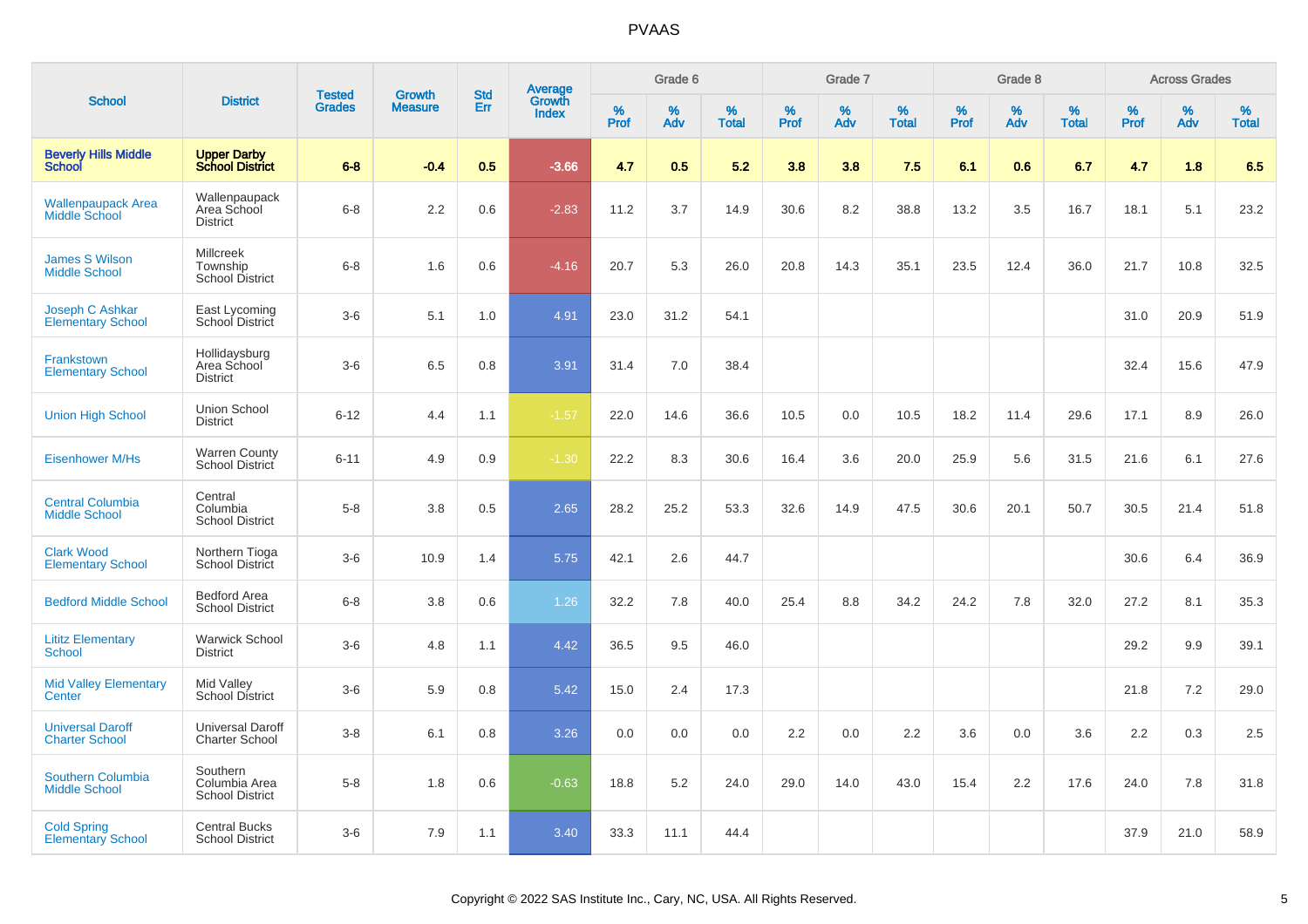|                                                      |                                                        |                                | <b>Growth</b>  | <b>Std</b> |                                          |                  | Grade 6     |                   |           | Grade 7     |                   |              | Grade 8  |                   |              | <b>Across Grades</b> |                   |
|------------------------------------------------------|--------------------------------------------------------|--------------------------------|----------------|------------|------------------------------------------|------------------|-------------|-------------------|-----------|-------------|-------------------|--------------|----------|-------------------|--------------|----------------------|-------------------|
| <b>School</b>                                        | <b>District</b>                                        | <b>Tested</b><br><b>Grades</b> | <b>Measure</b> | Err        | <b>Average</b><br>Growth<br><b>Index</b> | %<br><b>Prof</b> | $\%$<br>Adv | %<br><b>Total</b> | %<br>Prof | $\%$<br>Adv | %<br><b>Total</b> | $\%$<br>Prof | %<br>Adv | %<br><b>Total</b> | $\%$<br>Prof | $\%$<br>Adv          | %<br><b>Total</b> |
| <b>Beverly Hills Middle</b><br>School                | <b>Upper Darby</b><br><b>School District</b>           | $6 - 8$                        | $-0.4$         | 0.5        | $-3.66$                                  | 4.7              | 0.5         | 5.2               | 3.8       | 3.8         | 7.5               | 6.1          | 0.6      | 6.7               | 4.7          | 1.8                  | 6.5               |
| <b>Fort Couch Middle</b><br><b>School</b>            | <b>Upper Saint</b><br>Clair School<br><b>District</b>  | $7 - 8$                        | 3.6            | 0.5        | 2.51                                     |                  |             |                   | 33.3      | 35.5        | 68.8              | 31.2         | 30.5     | 61.8              | 32.2         | 32.8                 | 65.0              |
| <b>Loyalsock Township</b><br><b>Middle School</b>    | Loyalsock<br>Township<br>School District               | $6 - 8$                        | 3.0            | 0.7        | $-1.66$                                  | 32.6             | 10.2        | 42.9              | 23.6      | 9.4         | 33.1              | 27.0         | 9.0      | 36.0              | 27.4         | 9.5                  | 36.9              |
| <b>John Beck Elementary</b><br>School                | <b>Warwick School</b><br><b>District</b>               | $3-6$                          | 7.9            | 1.1        | 5.15                                     | 37.3             | 5.1         | 42.4              |           |             |                   |              |          |                   | 36.8         | 17.8                 | 54.6              |
| <b>Punxsutawney Area</b><br><b>Elementary School</b> | Punxsutawney<br>Area School<br><b>District</b>         | $3-6$                          | 4.0            | 0.8        | 5.18                                     | 36.3             | 10.6        | 46.9              |           |             |                   |              |          |                   | 30.8         | 13.6                 | 44.4              |
| Indiana Area Junior<br><b>High School</b>            | Indiana Area<br><b>School District</b>                 | $6 - 8$                        | 2.1            | 0.5        | $-3.44$                                  | 23.9             | 11.7        | 35.5              | 36.0      | 10.3        | 46.3              | 23.2         | 14.2     | 37.4              | 27.4         | 12.1                 | 39.5              |
| <b>Farrell Area Es/Lms</b>                           | <b>Farrell Area</b><br><b>School District</b>          | $3-6$                          | 7.7            | 1.3        | 6.02                                     | 17.5             | 0.0         | 17.5              |           |             |                   |              |          |                   | 16.4         | 2.3                  | 18.6              |
| <b>Punxsutawney Area</b><br><b>High School</b>       | Punxsutawney<br>Area School<br><b>District</b>         | $7 - 11$                       | 5.2            | 0.8        | 2.41                                     |                  |             |                   | 23.0      | 4.9         | 27.9              | 20.5         | 7.1      | 27.6              | 21.7         | 6.0                  | 27.7              |
| <b>Radnor Middle School</b>                          | Radnor<br>Township<br><b>School District</b>           | $6-8$                          | 2.9            | 0.5        | $-0.58$                                  | 41.7             | 25.4        | 67.1              | 34.3      | 31.8        | 66.2              | 35.0         | 21.5     | 56.5              | 37.4         | 26.3                 | 63.7              |
| South Fayette Middle<br><b>School</b>                | South Fayette<br>Township<br>School District           | $6 - 8$                        | $-0.1$         | 0.4        | $-5.54$                                  | 40.8             | 18.4        | 59.2              | 35.5      | 24.3        | 59.8              | 30.9         | 20.9     | 51.8              | 35.6         | 21.2                 | 56.8              |
| <b>York Suburban Middle</b><br><b>School</b>         | York Suburban<br><b>School District</b>                | $6 - 8$                        | $-0.3$         | 0.5        | $-9.85$                                  | 17.9             | 7.4         | 25.3              | 26.1      | 18.0        | 44.1              | 22.5         | 10.6     | 33.1              | 22.2         | 12.0                 | 34.2              |
| <b>Smethport Area</b><br><b>Elementary School</b>    | Smethport Area<br>School District                      | $3-6$                          | 7.1            | 1.1        | 6.19                                     | 24.6             | 8.8         | 33.3              |           |             |                   |              |          |                   | 23.6         | 11.8                 | 35.5              |
| <b>Upper Perkiomen</b><br>Middle School              | Upper<br>Perkiomen<br><b>School District</b>           | $6 - 8$                        | 1.7            | 0.5        | $-2.65$                                  | 23.0             | 6.1         | 29.1              | 28.0      | 11.6        | 39.6              | 22.9         | 10.0     | 32.8              | 24.7         | 9.2                  | 34.0              |
| <b>Rayne Elementary</b><br><b>School</b>             | <b>Marion Center</b><br>Area School<br><b>District</b> | $3-6$                          | 4.6            | 1.3        | 3.45                                     | 51.1             | 10.6        | 61.7              |           |             |                   |              |          |                   | 37.9         | 9.2                  | 47.1              |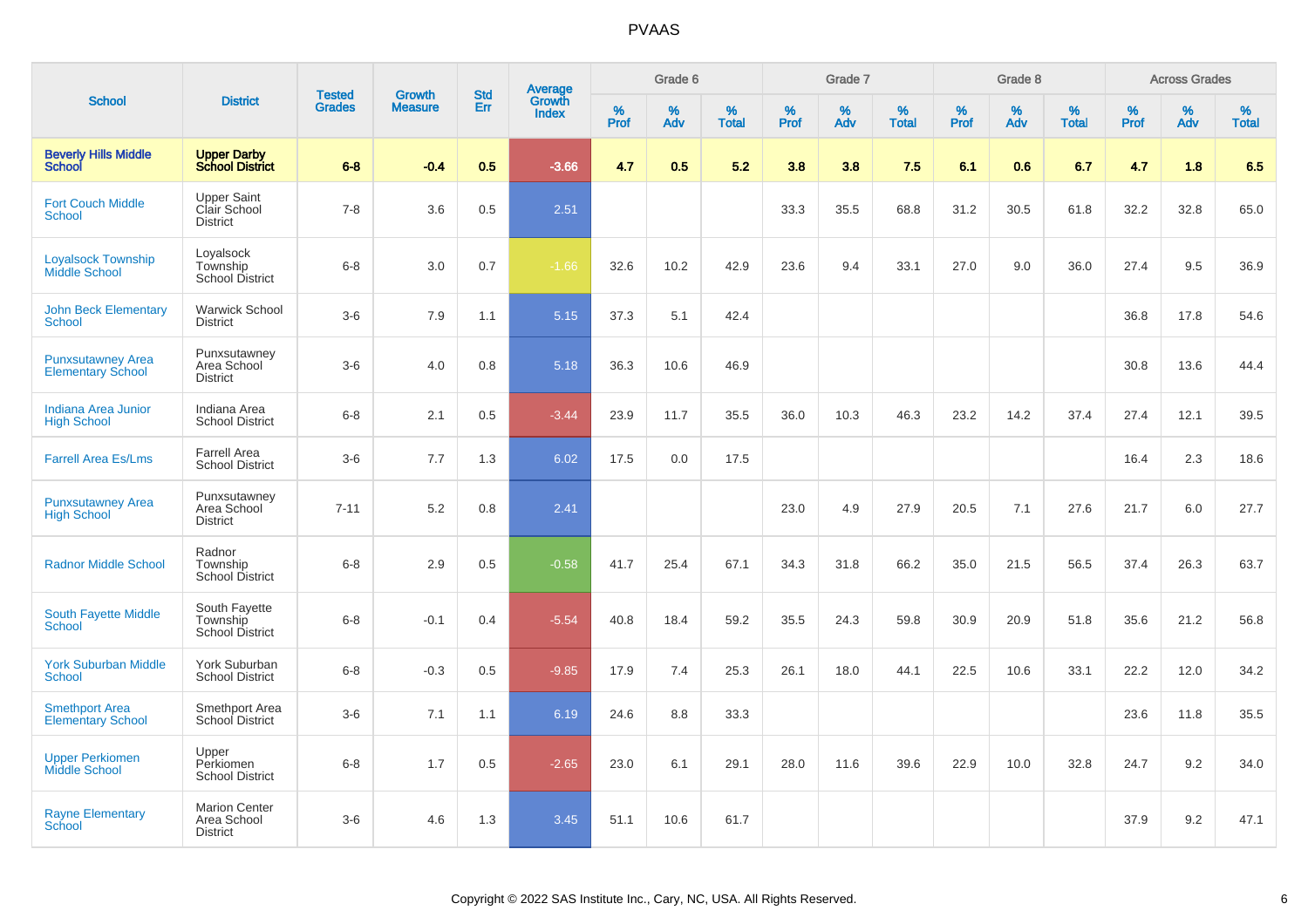|                                                               |                                                        | <b>Tested</b> | <b>Growth</b>  | <b>Std</b> |                                          |                  | Grade 6  |                   |              | Grade 7  |                   |                  | Grade 8  |                   |                     | <b>Across Grades</b> |                   |
|---------------------------------------------------------------|--------------------------------------------------------|---------------|----------------|------------|------------------------------------------|------------------|----------|-------------------|--------------|----------|-------------------|------------------|----------|-------------------|---------------------|----------------------|-------------------|
| <b>School</b>                                                 | <b>District</b>                                        | <b>Grades</b> | <b>Measure</b> | Err        | <b>Average</b><br>Growth<br><b>Index</b> | %<br><b>Prof</b> | %<br>Adv | %<br><b>Total</b> | $\%$<br>Prof | %<br>Adv | %<br><b>Total</b> | %<br><b>Prof</b> | %<br>Adv | %<br><b>Total</b> | $\%$<br><b>Prof</b> | $\%$<br>Adv          | %<br><b>Total</b> |
| <b>Beverly Hills Middle</b><br><b>School</b>                  | <b>Upper Darby</b><br><b>School District</b>           | $6 - 8$       | $-0.4$         | 0.5        | $-3.66$                                  | 4.7              | 0.5      | 5.2               | 3.8          | 3.8      | 7.5               | 6.1              | 0.6      | 6.7               | 4.7                 | 1.8                  | 6.5               |
| <b>Blacklick Valley</b><br><b>Elementary Center</b>           | <b>Blacklick Valley</b><br>School District             | $3-6$         | 10.2           | 1.5        | 6.14                                     | 34.2             | 10.5     | 44.7              |              |          |                   |                  |          |                   | 26.8                | 13.7                 | 40.5              |
| Saegertown<br><b>Elementary School</b>                        | Penncrest<br><b>School District</b>                    | $3-6$         | 7.6            | 1.1        | 4.92                                     | 29.3             | 1.7      | 31.0              |              |          |                   |                  |          |                   | 26.6                | 8.9                  | 35.4              |
| <b>Rock L Butler Middle</b><br><b>School</b>                  | Wellsboro Area<br><b>School District</b>               | $5-8$         | 3.0            | 0.6        | 0.15                                     | 16.2             | 5.0      | 21.2              | 20.5         | 13.7     | 34.2              | 24.5             | 13.3     | 37.8              | 23.1                | 9.8                  | 32.9              |
| <b>George A Ferrell</b><br><b>Elementary School</b>           | East Lycoming<br>School District                       | $3 - 6$       | 12.8           | 1.9        | 4.06                                     | 31.8             | 22.7     | 54.6              |              |          |                   |                  |          |                   | 38.7                | 22.7                 | 61.3              |
| <b>Wattsburg Area Middle</b><br>School                        | Wattsburg Area<br>School District                      | $5-9$         | 4.1            | 0.6        | 0.94                                     | 27.5             | 17.6     | 45.0              | 19.6         | 7.6      | 27.2              | 31.7             | 12.9     | 44.6              | 26.1                | 14.0                 | 40.0              |
| <b>Upper Dauphin Area</b><br><b>Middle School</b>             | <b>Upper Dauphin</b><br>Area School<br><b>District</b> | $5-8$         | 1.0            | 0.7        | $-1.45$                                  | 18.3             | 8.4      | 26.8              | 18.9         | 6.8      | 25.7              | 24.3             | 7.1      | 31.4              | 18.0                | 6.9                  | 24.9              |
| <b>Avon Grove</b><br><b>Intermediate School</b>               | Avon Grove<br><b>School District</b>                   | $3-6$         | 3.3            | 0.5        | 4.11                                     | 30.5             | 19.3     | 49.8              |              |          |                   |                  |          |                   | 30.3                | 18.6                 | 48.9              |
| <b>Mars Area Centennial</b><br><b>School</b>                  | Mars Area<br><b>School District</b>                    | $5-6$         | 1.9            | 0.6        | 3.05                                     | 32.6             | 24.5     | 57.1              |              |          |                   |                  |          |                   | 32.0                | 22.7                 | 54.6              |
| <b>Conneaut Valley</b><br><b>Middle School</b>                | Conneaut<br><b>School District</b>                     | $5-8$         | 2.5            | 0.7        | $-3.17$                                  | 22.4             | 3.4      | 25.9              | 25.8         | 4.6      | 30.3              | 21.1             | 5.6      | 26.8              | 23.9                | 5.6                  | 29.5              |
| <b>Smethport Area</b><br>Junior/Senior High<br>School         | Smethport Area<br>School District                      | $7 - 12$      | 7.1            | 1.1        | 3.77                                     |                  |          |                   | 16.9         | 6.2      | 23.1              | 22.6             | 4.8      | 27.4              | 19.7                | 5.5                  | 25.2              |
| <b>Carbondale Area</b><br>Junior/Senior High<br><b>School</b> | Carbondale<br>Area School<br><b>District</b>           | $7 - 10$      | 5.8            | 0.9        | 3.43                                     |                  |          |                   | 4.8          | 3.6      | 8.4               | 14.0             | 0.0      | 14.0              | 10.0                | 1.6                  | 11.6              |
| <b>Wendover Middle</b><br><b>School</b>                       | Hempfield Area<br><b>School District</b>               | $6 - 8$       | 1.2            | 0.6        | $-4.45$                                  | 27.2             | 26.5     | 53.7              | 32.9         | 15.1     | 48.0              | 30.7             | 14.3     | 45.0              | 30.2                | 18.7                 | 49.0              |
| <b>Eagle View Middle</b><br>School                            | Cumberland<br><b>Valley School</b><br><b>District</b>  | $5 - 8$       | 2.8            | 0.4        | 1.72                                     | 26.3             | 11.5     | 37.8              | 30.8         | 15.0     | 45.8              | 27.0             | 9.5      | 36.5              | 28.0                | 12.1                 | 40.1              |
| <b>Indian Crest Middle</b><br><b>School</b>                   | Souderton Area<br><b>School District</b>               | $6 - 8$       | $-0.4$         | 0.5        | $-7.91$                                  | 25.9             | 4.7      | 30.6              | 26.1         | 6.4      | 32.4              | 25.1             | 3.4      | 28.6              | 25.7                | 4.8                  | 30.5              |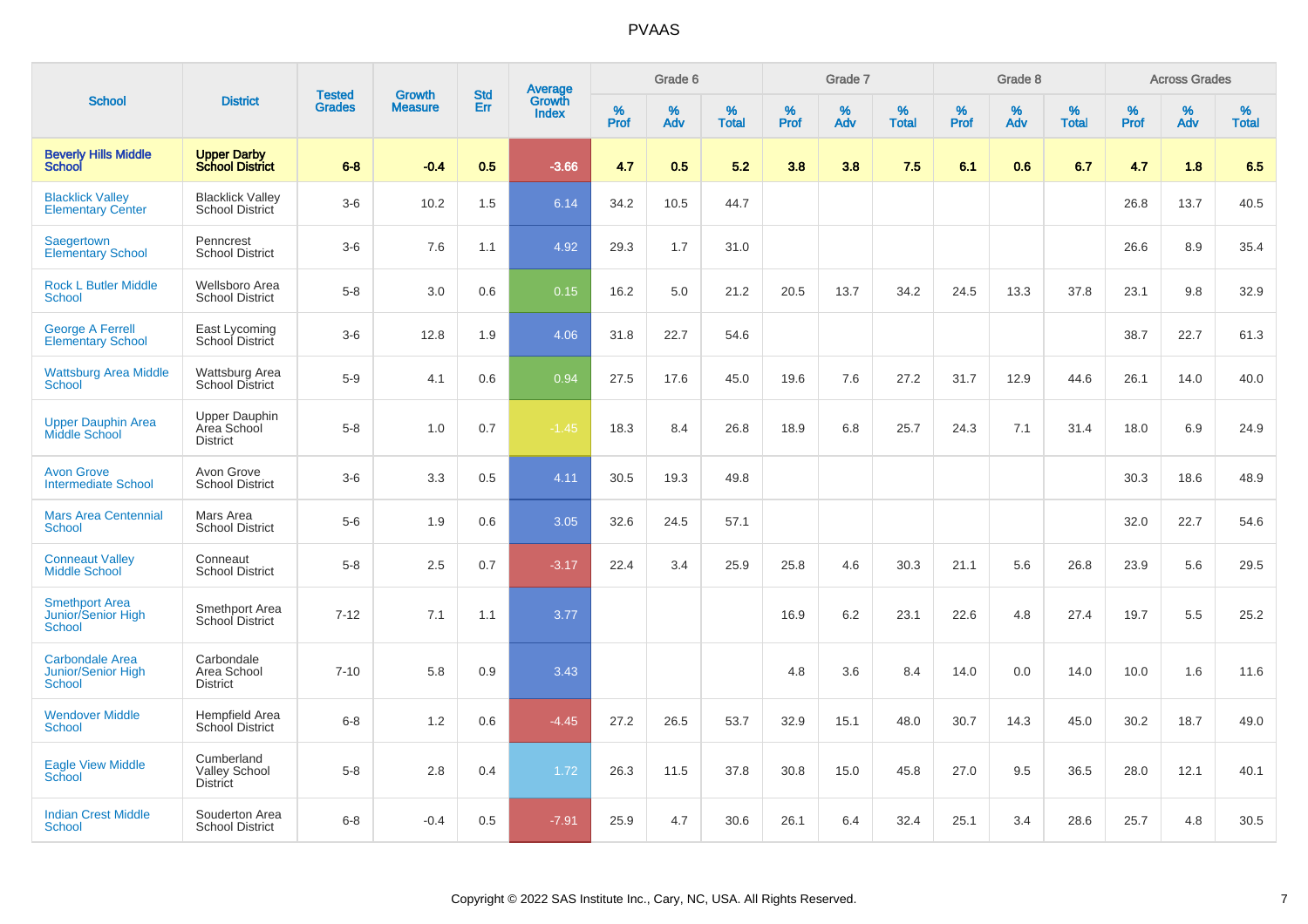|                                                       |                                                      | <b>Tested</b> | <b>Growth</b>  | <b>Std</b> |                                          |                     | Grade 6     |                   |                     | Grade 7     |                   |                     | Grade 8     |                   |              | <b>Across Grades</b> |                   |
|-------------------------------------------------------|------------------------------------------------------|---------------|----------------|------------|------------------------------------------|---------------------|-------------|-------------------|---------------------|-------------|-------------------|---------------------|-------------|-------------------|--------------|----------------------|-------------------|
| <b>School</b>                                         | <b>District</b>                                      | <b>Grades</b> | <b>Measure</b> | Err        | <b>Average</b><br>Growth<br><b>Index</b> | $\%$<br><b>Prof</b> | $\%$<br>Adv | %<br><b>Total</b> | $\%$<br><b>Prof</b> | $\%$<br>Adv | %<br><b>Total</b> | $\%$<br><b>Prof</b> | $\%$<br>Adv | %<br><b>Total</b> | $\%$<br>Prof | $\%$<br>Adv          | %<br><b>Total</b> |
| <b>Beverly Hills Middle</b><br><b>School</b>          | <b>Upper Darby<br/>School District</b>               | $6 - 8$       | $-0.4$         | 0.5        | $-3.66$                                  | 4.7                 | 0.5         | 5.2               | 3.8                 | 3.8         | 7.5               | 6.1                 | 0.6         | 6.7               | 4.7          | 1.8                  | 6.5               |
| Williamsburg<br>Community<br><b>Elementary School</b> | Williamsburg<br>Community<br><b>School District</b>  | $3-6$         | 5.0            | 1.4        | 3.46                                     | 34.3                | 8.6         | 42.9              |                     |             |                   |                     |             |                   | 25.6         | 11.6                 | 37.2              |
| <b>Curtin Intermediate</b><br><b>School</b>           | Williamsport<br>Area School<br><b>District</b>       | $4-6$         | 0.8            | 0.7        | 1.19                                     | 19.8                | 15.3        | 35.0              |                     |             |                   |                     |             |                   | 20.3         | 11.1                 | 31.3              |
| <b>Brownstown</b><br><b>Elementary School</b>         | Conestoga<br><b>Valley School</b><br><b>District</b> | $3-6$         | 3.8            | 1.0        | 3.91                                     | 46.2                | 14.1        | 60.3              |                     |             |                   |                     |             |                   | 33.1         | 22.8                 | 55.9              |
| <b>Landis Run</b><br><b>Intermediate School</b>       | Manheim<br>Township<br><b>School District</b>        | $5-6$         | $-0.9$         | 0.4        | $-2.02$                                  | 33.2                | 23.2        | 56.5              |                     |             |                   |                     |             |                   | 31.5         | 20.2                 | 51.7              |
| <b>South Eastern</b><br><b>Intermediate School</b>    | South Eastern<br><b>School District</b>              | $5-6$         | 4.2            | 0.6        | 5.90                                     | 25.9                | 14.7        | 40.6              |                     |             |                   |                     |             |                   | 23.7         | 15.3                 | 39.0              |
| <b>Kane Area Middle</b><br><b>School</b>              | Kane Area<br><b>School District</b>                  | $6 - 10$      | 5.0            | 0.8        | 0.86                                     | 14.1                | 3.1         | 17.2              | 29.8                | 17.9        | 47.8              | 6.1                 | 1.2         | 7.3               | 16.0         | 7.0                  | 23.0              |
| <b>Jamison Elementary</b><br><b>School</b>            | <b>Central Bucks</b><br><b>School District</b>       | $3-6$         | 6.5            | 1.0        | 2.10                                     | 40.8                | 21.0        | 61.8              |                     |             |                   |                     |             |                   | 35.7         | 27.4                 | 63.1              |
| <b>Manheim Central</b><br><b>Middle School</b>        | Manheim<br>Central School<br><b>District</b>         | $5-8$         | 2.8            | 0.4        | $-3.41$                                  | 23.6                | 5.8         | 29.3              | 15.0                | 5.2         | 20.2              | 20.9                | 6.2         | 27.1              | 21.2         | 6.2                  | 27.4              |
| <b>Freeport Area Middle</b><br><b>School</b>          | <b>Freeport Area</b><br>School District              | $6 - 8$       | 2.8            | 0.6        | $-4.11$                                  | 26.6                | 15.3        | 41.9              | 34.3                | 12.7        | 47.0              | 19.1                | 9.9         | 29.0              | 26.7         | 12.6                 | 39.3              |
| <b>Manor Middle School</b>                            | Penn Manor<br><b>School District</b>                 | $7 - 8$       | $4.2\,$        | 0.7        | 2.56                                     |                     |             |                   | 18.4                | 15.8        | 34.2              | 30.6                | 14.4        | 45.0              | 24.7         | 15.1                 | 39.7              |
| <b>Conneaut Lake Middle</b><br><b>School</b>          | Conneaut<br><b>School District</b>                   | $5-8$         | 4.6            | 0.7        | 1.95                                     | 25.4                | 15.9        | 41.3              | 13.4                | 9.0         | 22.4              | 14.9                | 1.4         | 16.2              | 18.0         | 7.9                  | 25.9              |
| <b>Pequea Valley</b><br>Intermediate School           | Pequea Valley<br>School District                     | $7 - 8$       | 4.6            | 0.8        | 2.22                                     |                     |             |                   | 12.0                | 2.4         | 14.4              | 13.4                | 2.1         | 15.5              | 12.6         | 2.2                  | 14.9              |
| Rohrerstown<br><b>Elementary School</b>               | Hempfield<br><b>School District</b>                  | $3-6$         | 7.3            | 1.1        | 6.04                                     | 28.0                | 14.0        | 42.0              |                     |             |                   |                     |             |                   | 31.2         | 17.2                 | 48.4              |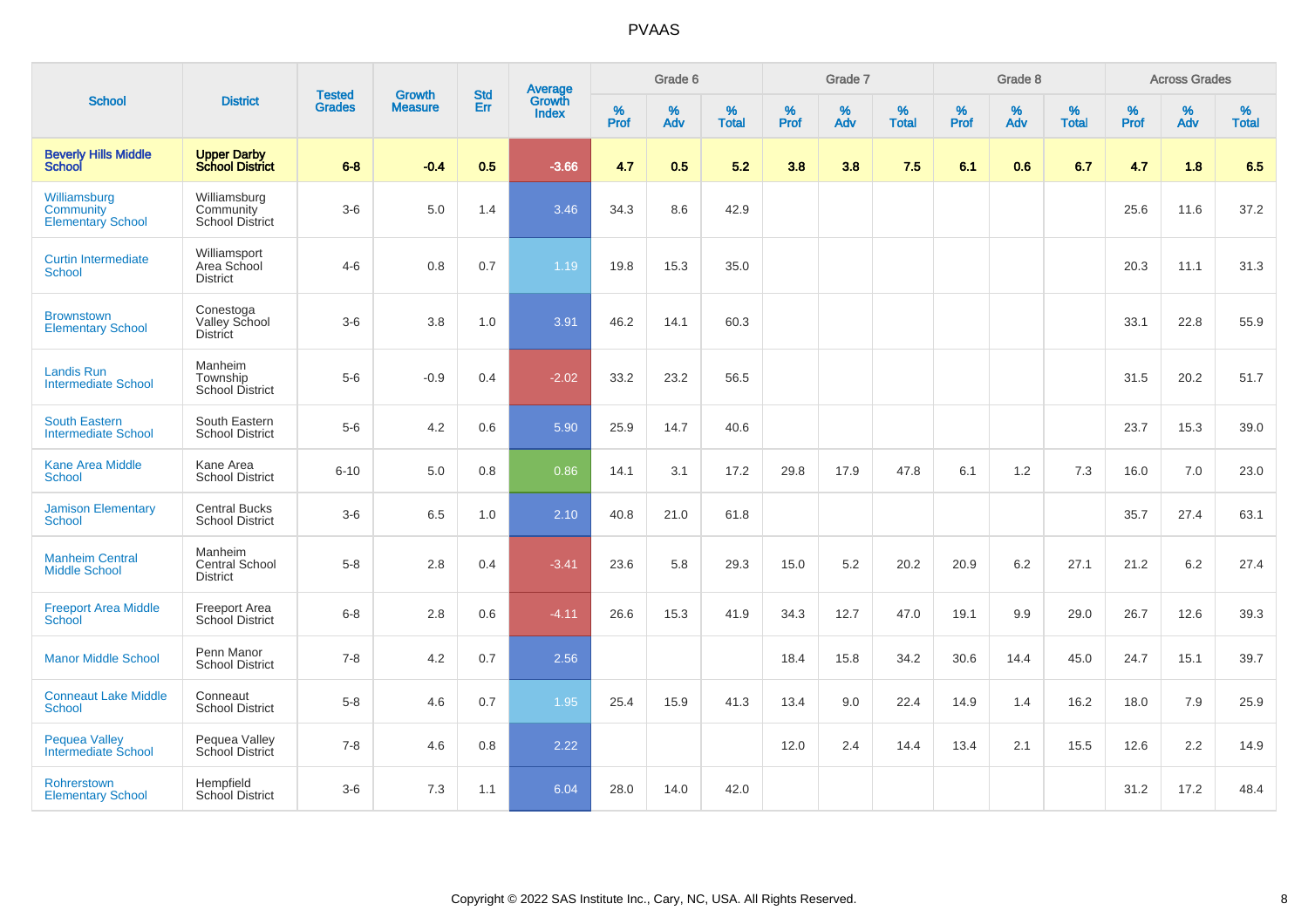|                                                                |                                                          | <b>Tested</b> | <b>Growth</b>  | <b>Std</b> | <b>Average</b><br>Growth |           | Grade 6     |                   |           | Grade 7  |                   |           | Grade 8  |                   |              | <b>Across Grades</b> |                   |
|----------------------------------------------------------------|----------------------------------------------------------|---------------|----------------|------------|--------------------------|-----------|-------------|-------------------|-----------|----------|-------------------|-----------|----------|-------------------|--------------|----------------------|-------------------|
| <b>School</b>                                                  | <b>District</b>                                          | <b>Grades</b> | <b>Measure</b> | Err        | <b>Index</b>             | %<br>Prof | $\%$<br>Adv | %<br><b>Total</b> | %<br>Prof | %<br>Adv | %<br><b>Total</b> | %<br>Prof | %<br>Adv | %<br><b>Total</b> | $\%$<br>Prof | $\%$<br>Adv          | %<br><b>Total</b> |
| <b>Beverly Hills Middle</b><br><b>School</b>                   | <b>Upper Darby<br/>School District</b>                   | $6 - 8$       | $-0.4$         | 0.5        | $-3.66$                  | 4.7       | 0.5         | 5.2               | 3.8       | 3.8      | 7.5               | 6.1       | 0.6      | 6.7               | 4.7          | 1.8                  | 6.5               |
| Roy A. Hunt<br><b>Elementary School</b>                        | New<br>Kensington-<br>Arnold School<br><b>District</b>   | $3-6$         | 1.6            | 0.8        | 1.92                     | 12.9      | 5.9         | 18.8              |           |          |                   |           |          |                   | 14.8         | 3.5                  | 18.3              |
| <b>Tamaqua Area Middle</b><br>School                           | Tamagua Area<br>School District                          | $6 - 8$       | 1.6            | 0.6        | $-2.35$                  | 18.6      | 1.6         | 20.2              | 19.7      | 7.2      | 27.0              | 11.4      | 2.1      | 13.5              | 16.6         | 3.8                  | 20.4              |
| <b>Bangor Area Middle</b><br>School                            | Bangor Area<br>School District                           | $7 - 8$       | 4.3            | 0.7        | 3.67                     |           |             |                   | 20.4      | 13.6     | 34.0              | 23.2      | 6.0      | 29.1              | 21.8         | 9.7                  | 31.5              |
| <b>Welsh Valley Middle</b><br>School                           | <b>Lower Merion</b><br><b>School District</b>            | $6 - 10$      | 2.6            | 0.4        | 2.71                     | 31.6      | 34.9        | 66.5              | 33.3      | 31.6     | 64.9              | 29.8      | 29.1     | 59.0              | 31.6         | 31.9                 | 63.5              |
| <b>East Petersburg</b><br><b>Elementary School</b>             | Hempfield<br>School District                             | $3-6$         | 5.5            | 1.0        | 5.49                     | 21.7      | 15.9        | 37.7              |           |          |                   |           |          |                   | 28.4         | 14.4                 | 42.8              |
| <b>Westlake Middle</b><br><b>School</b>                        | <b>Millcreek</b><br>Township<br>School District          | $6 - 8$       | 0.7            | 0.6        | $-1.92$                  | 19.0      | 6.4         | 25.4              | 20.7      | 11.8     | 32.6              | 15.8      | 12.7     | 28.5              | 18.4         | 10.5                 | 28.9              |
| <b>Otto-Eldred</b><br><b>Elementary School</b>                 | Otto-Eldred<br><b>School District</b>                    | $3-6$         | 8.4            | 1.3        | 5.13                     | 45.0      | 12.5        | 57.5              |           |          |                   |           |          |                   | 31.8         | 15.9                 | 47.7              |
| <b>Riverside Elementary</b><br><b>School East</b>              | Riverside<br><b>School District</b>                      | $3-6$         | 5.2            | 0.8        | 3.33                     | 13.1      | 7.1         | 20.2              |           |          |                   |           |          |                   | 20.8         | 7.1                  | 27.9              |
| <b>Karns City High</b><br><b>School</b>                        | Karns City Area<br>School District                       | $7 - 11$      | 4.9            | 0.8        | 4.17                     |           |             |                   | 22.6      | 3.5      | 26.1              | 17.0      | 3.8      | 20.8              | 19.9         | 3.6                  | 23.5              |
| <b>Iroquois Elementary</b><br><b>School</b>                    | Iroquois School<br><b>District</b>                       | $3-6$         | 3.2            | 1.0        | 3.29                     | 21.0      | 16.0        | 37.0              |           |          |                   |           |          |                   | 28.3         | 13.2                 | 41.4              |
| Pennsylvania Virtual<br><b>Charter School</b>                  | Pennsylvania<br>Virtual Charter<br>School                | $3 - 11$      | 3.5            | 0.6        | 2.58                     | 17.6      | 3.3         | 20.9              | 10.1      | 6.1      | 16.2              | 14.8      | 5.7      | 20.4              | 18.4         | 5.2                  | 23.5              |
| <b>Westmont Hilltop</b><br>Junior/Senior High<br><b>School</b> | Westmont<br><b>Hilltop School</b><br><b>District</b>     | $7 - 11$      | 3.4            | 0.9        | $-0.70$                  |           |             |                   | 22.2      | 6.2      | 28.4              | 26.4      | 8.8      | 35.2              | 24.4         | 7.6                  | 32.0              |
| <b>Forest City Regional</b><br><b>High School</b>              | <b>Forest City</b><br>Regional<br><b>School District</b> | $7 - 12$      | 8.0            | 1.3        | 3.91                     |           |             |                   | 18.9      | 10.8     | 29.7              | 31.9      | 10.6     | 42.6              | 26.2         | 10.7                 | 36.9              |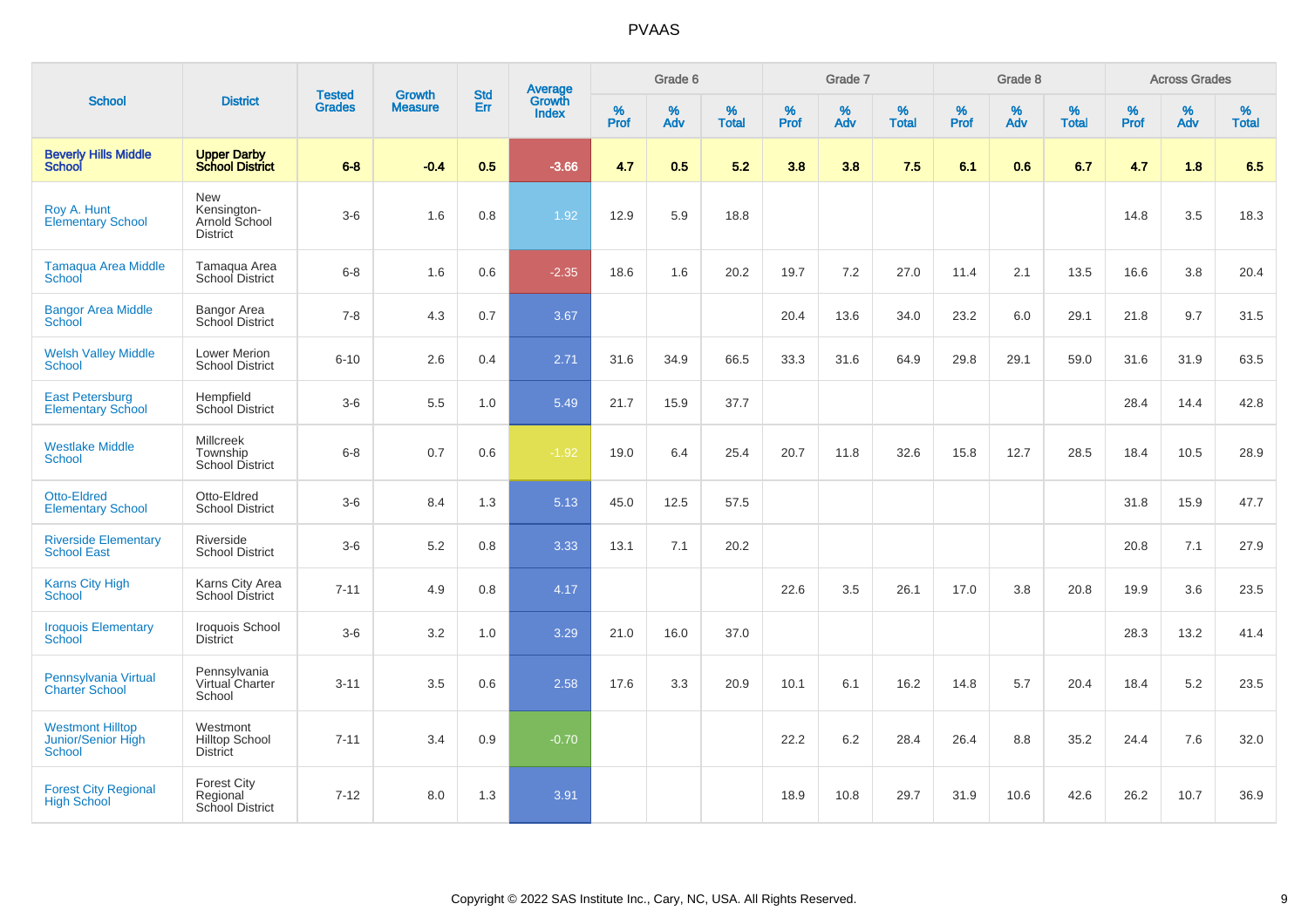|                                                                            |                                                           |                                | <b>Growth</b>  | <b>Std</b> |                                          |           | Grade 6  |                   |           | Grade 7     |                   |           | Grade 8  |                   |           | <b>Across Grades</b> |                   |
|----------------------------------------------------------------------------|-----------------------------------------------------------|--------------------------------|----------------|------------|------------------------------------------|-----------|----------|-------------------|-----------|-------------|-------------------|-----------|----------|-------------------|-----------|----------------------|-------------------|
| <b>School</b>                                                              | <b>District</b>                                           | <b>Tested</b><br><b>Grades</b> | <b>Measure</b> | <b>Err</b> | <b>Average</b><br>Growth<br><b>Index</b> | %<br>Prof | %<br>Adv | %<br><b>Total</b> | %<br>Prof | $\%$<br>Adv | %<br><b>Total</b> | %<br>Prof | %<br>Adv | %<br><b>Total</b> | %<br>Prof | $\%$<br>Adv          | %<br><b>Total</b> |
| <b>Beverly Hills Middle</b><br><b>School</b>                               | <b>Upper Darby<br/>School District</b>                    | $6-8$                          | $-0.4$         | 0.5        | $-3.66$                                  | 4.7       | 0.5      | 5.2               | 3.8       | 3.8         | 7.5               | 6.1       | 0.6      | 6.7               | 4.7       | 1.8                  | 6.5               |
| <b>North Clarion County</b><br><b>Elementary School</b>                    | North Clarion<br>County School<br><b>District</b>         | $3-6$                          | 7.7            | 1.3        | 4.63                                     | 31.7      | 12.2     | 43.9              |           |             |                   |           |          |                   | 30.8      | 11.3                 | 42.1              |
| <b>Smoketown</b><br><b>Elementary School</b>                               | Conestoga<br>Valley School<br><b>District</b>             | $3-6$                          | 5.9            | 1.0        | 6.07                                     | 30.0      | 8.8      | 38.8              |           |             |                   |           |          |                   | 30.7      | 13.1                 | 43.8              |
| Penn Wood Middle<br><b>School</b>                                          | <b>William Penn</b><br><b>School District</b>             | $7 - 8$                        | 2.2            | 0.7        | $-1.23$                                  |           |          |                   | 3.0       | 0.6         | 3.6               | 5.7       | 1.3      | 6.9               | 4.3       | 0.9                  | $5.2\,$           |
| <b>Western Beaver</b><br><b>County Junior/Senior</b><br><b>High School</b> | <b>Western Beaver</b><br>County School<br><b>District</b> | $6 - 11$                       | 6.6            | 1.1        | 0.57                                     | 32.6      | 11.6     | 44.2              | 29.2      | 4.2         | 33.3              | 27.8      | 2.8      | 30.6              | 29.9      | 6.3                  | 36.2              |
| <b>Millville Area</b><br><b>Junior/Senior High</b><br><b>School</b>        | Millville Area<br><b>School District</b>                  | $7 - 12$                       | 8.2            | 1.3        | 3.39                                     |           |          |                   | 15.9      | 9.1         | 25.0              | 18.4      | 2.6      | 21.0              | 17.1      | 6.1                  | 23.2              |
| <b>Twin Valley Middle</b><br><b>School</b>                                 | <b>Twin Valley</b><br><b>School District</b>              | $5-8$                          | 1.9            | 0.4        | $-0.27$                                  | 29.4      | 8.5      | 37.8              | 30.5      | 14.7        | 45.3              | 25.4      | 10.9     | 36.3              | 30.9      | 11.7                 | 42.5              |
| Donegal Junior High<br>School                                              | Donegal School<br><b>District</b>                         | $7 - 8$                        | 3.9            | 0.6        | 4.13                                     |           |          |                   | 12.4      | 14.8        | 27.2              | 16.6      | 9.5      | 26.0              | 14.5      | 12.1                 | 26.6              |
| <b>Spring Cove Middle</b><br>School                                        | <b>Spring Cove</b><br>School District                     | $6 - 8$                        | 0.8            | 0.6        | $-2.78$                                  | 15.1      | 4.8      | 19.8              | 11.0      | 3.9         | 15.0              | 12.7      | 4.0      | 16.7              | 12.9      | 4.2                  | 17.2              |
| <b>Mcmurray Elementary</b><br>School                                       | Peters<br>Township<br><b>School District</b>              | $4-6$                          | $-0.2$         | 0.5        | $-0.42$                                  | 35.7      | 24.9     | 60.6              |           |             |                   |           |          |                   | 38.5      | 29.2                 | 67.8              |
| <b>Chester Community</b><br><b>Charter School</b>                          | Chester<br>Community<br>Charter School                    | $3-8$                          | 3.5            | 0.6        | 2.79                                     | 3.6       | 0.0      | 3.6               | 3.2       | 1.1         | 4.3               | 2.6       | 0.0      | 2.6               | 2.1       | 0.4                  | 2.5               |
| <b>Bala-Cynwyd Middle</b><br>School                                        | Lower Merion<br><b>School District</b>                    | $6 - 8$                        | 2.5            | 0.4        | 2.13                                     | 31.2      | 39.4     | 70.6              | 34.5      | 30.9        | 65.5              | 36.0      | 27.7     | 63.7              | 33.8      | 33.0                 | 66.8              |
| <b>Chestnut Ridge Senior</b><br><b>High School</b>                         | Chestnut Ridge<br>School District                         | $8 - 12$                       | 7.1            | 1.2        | 6.03                                     |           |          |                   |           |             |                   | 18.4      | 10.2     | 28.6              | 18.4      | 10.2                 | 28.6              |
| <b>Ward L Myers</b><br><b>Elementary School</b>                            | Muncy School<br><b>District</b>                           | $3-6$                          | 4.3            | 1.0        | 4.31                                     | 32.5      | 14.3     | 46.8              |           |             |                   |           |          |                   | 34.8      | 14.5                 | 49.3              |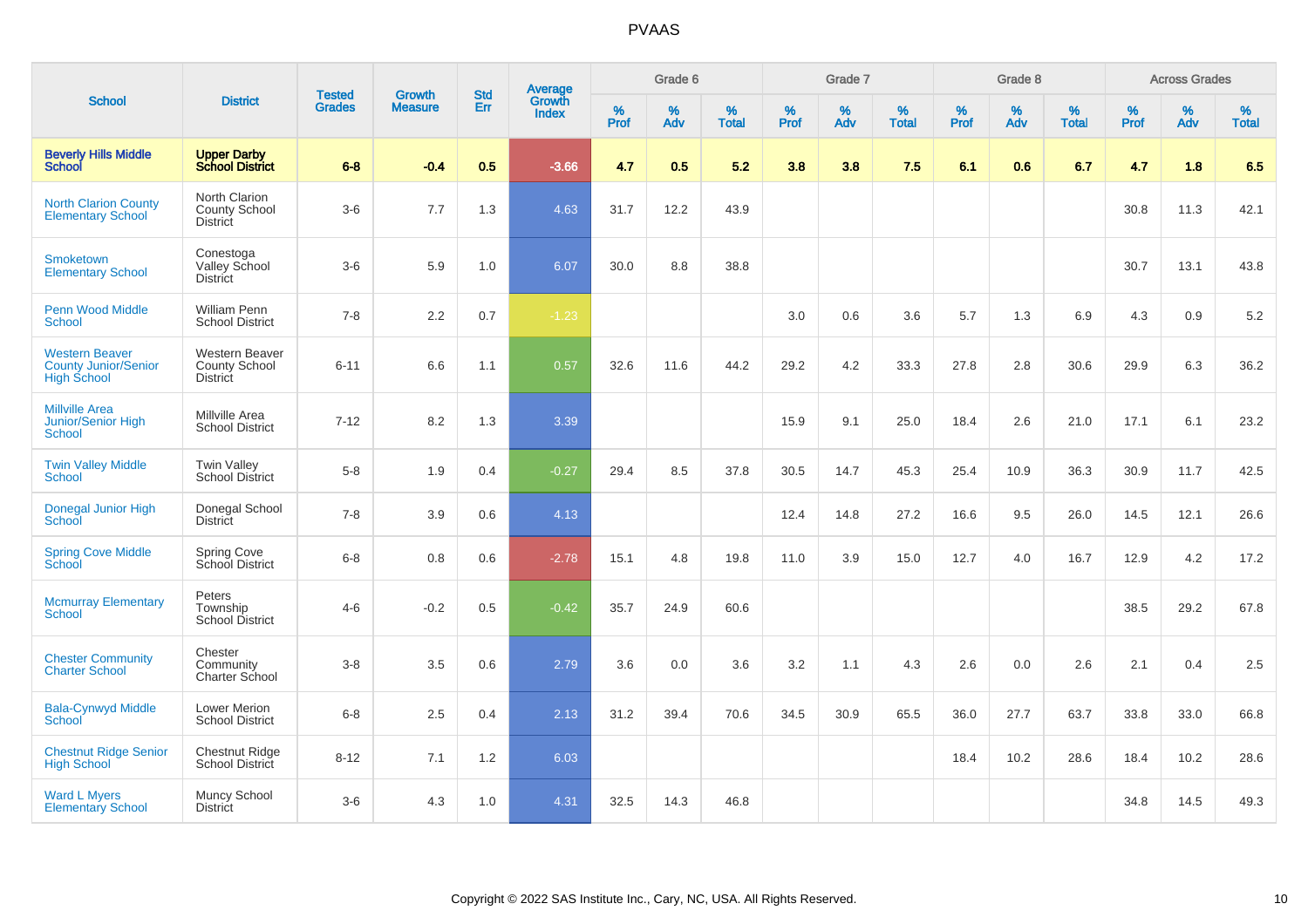|                                                           |                                                   |                                | <b>Growth</b>  | <b>Std</b> |                                          |                  | Grade 6  |                   |              | Grade 7     |                   |           | Grade 8  |                   |           | <b>Across Grades</b> |                   |
|-----------------------------------------------------------|---------------------------------------------------|--------------------------------|----------------|------------|------------------------------------------|------------------|----------|-------------------|--------------|-------------|-------------------|-----------|----------|-------------------|-----------|----------------------|-------------------|
| <b>School</b>                                             | <b>District</b>                                   | <b>Tested</b><br><b>Grades</b> | <b>Measure</b> | Err        | <b>Average</b><br>Growth<br><b>Index</b> | %<br><b>Prof</b> | %<br>Adv | %<br><b>Total</b> | $\%$<br>Prof | $\%$<br>Adv | %<br><b>Total</b> | %<br>Prof | %<br>Adv | %<br><b>Total</b> | %<br>Prof | $\%$<br>Adv          | %<br><b>Total</b> |
| <b>Beverly Hills Middle</b><br>School                     | <b>Upper Darby</b><br><b>School District</b>      | $6 - 8$                        | $-0.4$         | 0.5        | $-3.66$                                  | 4.7              | 0.5      | 5.2               | 3.8          | 3.8         | 7.5               | 6.1       | 0.6      | 6.7               | 4.7       | 1.8                  | 6.5               |
| <b>Austin Area</b><br><b>Elementary School</b>            | Austin Area<br><b>School District</b>             | $3-6$                          | 13.5           | 2.3        | 5.86                                     | 30.8             | 7.7      | 38.5              |              |             |                   |           |          |                   | 19.0      | 11.9                 | 31.0              |
| <b>Dorseyville Middle</b><br>School                       | Fox Chapel<br>Area School<br><b>District</b>      | $4 - 8$                        | 1.4            | 0.4        | $-1.93$                                  | 31.9             | 28.4     | 60.2              | 32.7         | 30.2        | 62.9              | 28.3      | 27.6     | 55.8              | 30.9      | 28.7                 | 59.6              |
| <b>Shrewsbury</b><br><b>Elementary School</b>             | Southern York<br>County School<br><b>District</b> | $3-6$                          | 3.0            | 1.1        | 2.77                                     | 29.5             | 14.8     | 44.3              |              |             |                   |           |          |                   | 26.5      | 11.0                 | 37.6              |
| <b>Harlan Rowe Middle</b><br><b>School</b>                | Athens Area<br><b>School District</b>             | $6 - 8$                        | 3.5            | 0.6        | 0.76                                     | 28.2             | 5.9      | 34.1              | 22.2         | 5.2         | 27.4              | 19.3      | 10.7     | 30.0              | 23.2      | 7.3                  | 30.5              |
| <b>Mountain View</b><br><b>Elementary School</b>          | <b>Mountain View</b><br><b>School District</b>    | $3-6$                          | 6.8            | 1.1        | 1.24                                     | 16.3             | 2.0      | 18.4              |              |             |                   |           |          |                   | 18.8      | 2.2                  | 21.1              |
| <b>Lehighton Area Middle</b><br>School                    | Lehighton Area<br>School District                 | $6 - 8$                        | 3.3            | 0.6        | 2.17                                     | 26.0             | 4.1      | 30.1              | 12.1         | 5.8         | 17.8              | 14.7      | 1.8      | 16.6              | 16.7      | 3.9                  | 20.6              |
| <b>Springfield Township</b><br>Middle School              | Springfield<br>Township<br><b>School District</b> | $6 - 8$                        | 2.5            | 0.5        | $-0.14$                                  | 26.9             | 11.1     | 38.0              | 28.4         | 21.9        | 50.3              | 31.7      | 17.2     | 49.0              | 28.9      | 16.7                 | 45.6              |
| <b>Newtown Middle</b><br><b>School</b>                    | Council Rock<br><b>School District</b>            | $7 - 8$                        | 2.7            | 0.4        | 3.56                                     |                  |          |                   | 29.4         | 20.0        | 49.4              | 26.6      | 22.0     | 48.6              | 28.1      | 21.0                 | 49.1              |
| <b>Defranco Elementary</b><br><b>School (8450)</b>        | Bangor Area<br>School District                    | $5-6$                          | 4.0            | 0.7        | 5.75                                     | 26.7             | 14.0     | 40.7              |              |             |                   |           |          |                   | 23.4      | 19.5                 | 42.9              |
| <b>Independence Charter</b><br>School                     | Independence<br>Charter School                    | $3 - 8$                        | 1.4            | 0.7        | 1.36                                     | 26.8             | 4.9      | 31.7              | 21.0         | 4.9         | 25.9              | 24.1      | 8.6      | 32.8              | 19.7      | 7.2                  | 26.9              |
| <b>Elderton Elementary</b><br><b>School</b>               | Armstrong<br>School District                      | $3-6$                          | 9.4            | 1.6        | 4.97                                     | 23.1             | 15.4     | 38.5              |              |             |                   |           |          |                   | 26.0      | 15.0                 | 41.0              |
| <b>Mifflin County Junior</b><br><b>High School</b>        | <b>Mifflin County</b><br><b>School District</b>   | $8 - 9$                        | 3.9            | 0.7        | 5.91                                     |                  |          |                   |              |             |                   | 10.7      | 1.5      | 12.2              | 10.7      | 1.5                  | 12.2              |
| <b>Otto-Eldred</b><br>Junior/Senior High<br><b>School</b> | Otto-Eldred<br><b>School District</b>             | $7 - 11$                       | 7.2            | 1.2        | 3.89                                     |                  |          |                   | 20.0         | 15.6        | 35.6              | 25.0      | 6.2      | 31.2              | 22.6      | 10.8                 | 33.3              |
| <b>Cocalico Middle</b><br><b>School</b>                   | Cocalico School<br><b>District</b>                | $6 - 8$                        | 1.5            | 0.5        | $-2.75$                                  | 25.4             | 17.7     | 43.1              | 27.4         | 4.0         | 31.4              | 22.2      | 6.2      | 28.4              | 25.2      | 9.5                  | 34.7              |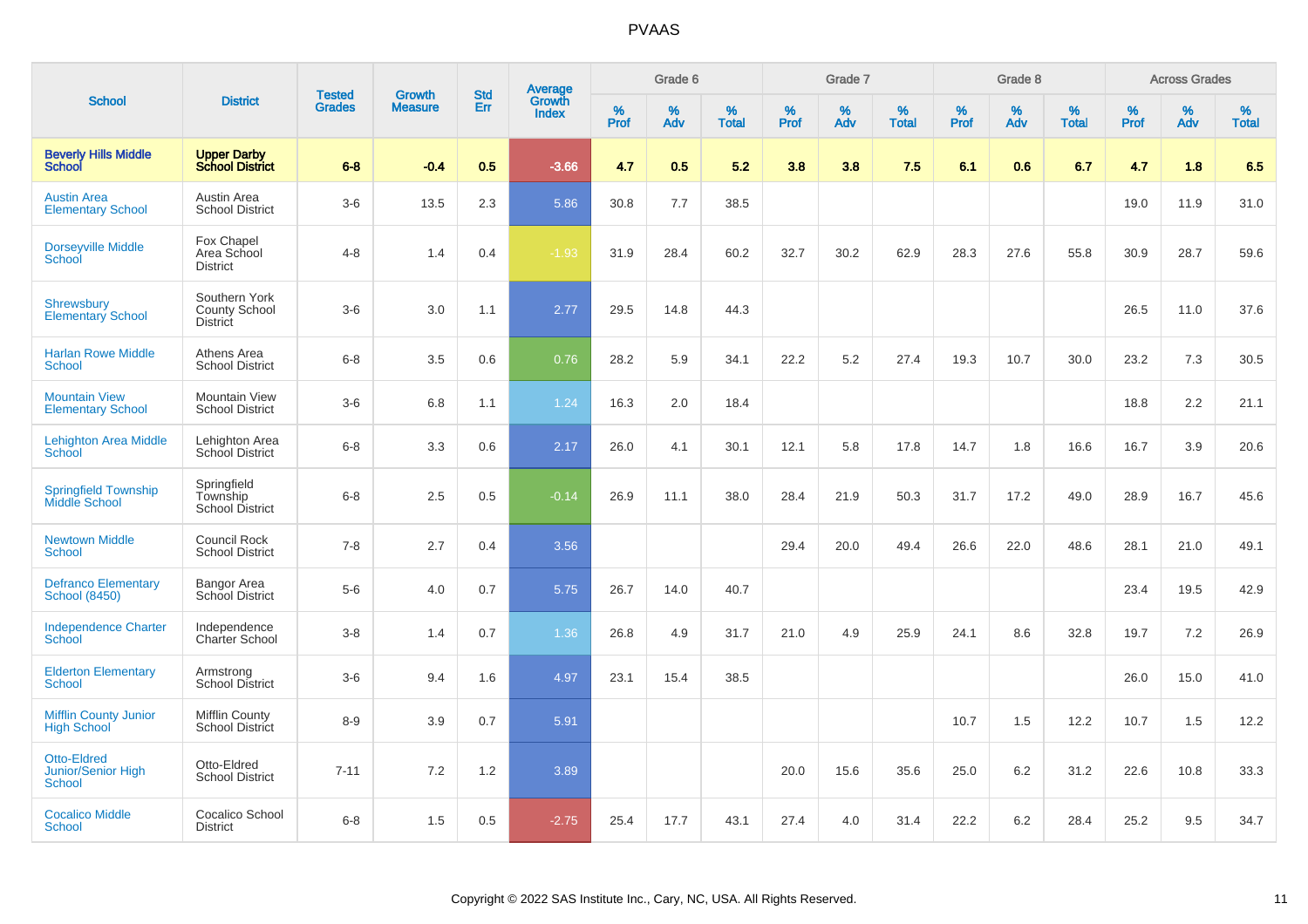|                                                                       |                                                     |                                |                                 |                   |                                          |           | Grade 6  |                   |           | Grade 7     |                   |           | Grade 8  |                   |           | <b>Across Grades</b> |                   |
|-----------------------------------------------------------------------|-----------------------------------------------------|--------------------------------|---------------------------------|-------------------|------------------------------------------|-----------|----------|-------------------|-----------|-------------|-------------------|-----------|----------|-------------------|-----------|----------------------|-------------------|
| <b>School</b>                                                         | <b>District</b>                                     | <b>Tested</b><br><b>Grades</b> | <b>Growth</b><br><b>Measure</b> | <b>Std</b><br>Err | <b>Average</b><br>Growth<br><b>Index</b> | %<br>Prof | %<br>Adv | %<br><b>Total</b> | %<br>Prof | $\%$<br>Adv | %<br><b>Total</b> | %<br>Prof | %<br>Adv | %<br><b>Total</b> | %<br>Prof | %<br>Adv             | %<br><b>Total</b> |
| <b>Beverly Hills Middle</b><br><b>School</b>                          | <b>Upper Darby</b><br><b>School District</b>        | $6 - 8$                        | $-0.4$                          | 0.5               | $-3.66$                                  | 4.7       | 0.5      | 5.2               | 3.8       | 3.8         | 7.5               | 6.1       | 0.6      | 6.7               | 4.7       | 1.8                  | 6.5               |
| Esperanza Academy<br><b>Charter School</b>                            | Esperanza<br>Academy<br>Charter School              | $4 - 11$                       | 2.8                             | 0.5               | 2.75                                     | 1.5       | 0.0      | 1.5               | 4.2       | 0.0         | 4.2               | 0.5       | 0.0      | 0.5               | 1.8       | 0.0                  | 1.8               |
| <b>Upper Adams</b><br><b>Intermediate School</b>                      | <b>Upper Adams</b><br>School District               | $4 - 6$                        | 4.0                             | 0.8               | 5.30                                     | 18.0      | 7.7      | 25.6              |           |             |                   |           |          |                   | 23.4      | 7.3                  | 30.7              |
| <b>Spring-Ford</b><br><b>Intermediate School</b><br>5th/6th           | Spring-Ford<br>Area School<br><b>District</b>       | $5-6$                          | 2.1                             | 0.4               | 5.60                                     | 33.2      | 16.5     | 49.7              |           |             |                   |           |          |                   | 34.9      | 14.8                 | 49.7              |
| <b>Bellwood Antis Middle</b><br>School                                | Bellwood-Antis<br><b>School District</b>            | $5 - 8$                        | 2.2                             | 0.6               | $-0.86$                                  | 12.4      | 9.0      | 21.4              | 29.4      | 15.3        | 44.7              | 14.1      | 6.5      | 20.6              | 18.4      | 8.8                  | 27.1              |
| <b>North Schuylkill</b><br><b>Junior/Senior High</b><br><b>School</b> | North Schuylkill<br>School District                 | $7 - 11$                       | 4.0                             | 0.7               | 3.79                                     |           |          |                   | 5.8       | 3.9         | 9.7               | 11.8      | 6.7      | 18.5              | 8.6       | 5.2                  | 13.8              |
| <b>Butler Elementary</b><br><b>School</b>                             | <b>Central Bucks</b><br><b>School District</b>      | $3-6$                          | 2.2                             | 0.9               | 2.59                                     | 35.4      | 27.1     | 62.5              |           |             |                   |           |          |                   | 35.5      | 20.8                 | 56.3              |
| <b>Marshall Middle</b><br>School                                      | North Allegheny<br>School District                  | $6 - 8$                        | 0.3                             | 0.5               | $-4.19$                                  | 39.2      | 14.6     | 53.8              | 32.5      | 29.0        | 61.4              | 32.6      | 19.1     | 51.7              | 34.6      | 21.0                 | 55.7              |
| <b>Chambersburg Area</b><br>Middle School - South                     | Chambersburg<br>Area School<br><b>District</b>      | $6 - 8$                        | $-0.2$                          | 0.4               | $-3.93$                                  | 13.3      | 2.5      | 15.8              | 16.5      | 7.5         | 24.0              | 9.2       | 4.3      | 13.5              | 12.9      | 4.8                  | 17.6              |
| <b>Devers School</b>                                                  | York City<br>School District                        | $3 - 8$                        | 2.8                             | 0.8               | $-0.20$                                  | 2.7       | 0.0      | 2.7               | 0.0       | 0.0         | 0.0               | 3.6       | 0.0      | 3.6               | 3.1       | 0.3                  | 3.4               |
| <b>Maple Avenue Middle</b><br><b>School</b>                           | Littlestown Area<br><b>School District</b>          | $6 - 8$                        | 2.8                             | 0.6               | $-0.14$                                  | 16.3      | 1.6      | 17.9              | 14.0      | 4.7         | 18.7              | 21.0      | 4.0      | 25.0              | 17.2      | 3.4                  | 20.6              |
| <b>Innovative Arts</b><br><b>Academy Charter</b><br><b>School</b>     | <b>Innovative Arts</b><br>Academy<br>Charter School | $6 - 11$                       | $-1.5$                          | 0.8               | $-4.99$                                  | 0.0       | 0.0      | 0.0               | 0.0       | 0.0         | 0.0               | 3.4       | 0.0      | 3.4               | 1.4       | 0.0                  | 1.4               |
| Palmyra Area Middle<br>School                                         | Palmyra Area<br>School District                     | $6 - 8$                        | 0.3                             | 0.4               | $-3.44$                                  | 27.2      | 8.3      | 35.4              | 25.5      | 12.2        | 37.6              | 29.8      | 12.2     | 42.0              | 27.5      | 10.8                 | 38.3              |
| <b>Mckinley School</b>                                                | York City<br>School District                        | $3 - 8$                        | 2.8                             | 0.8               | $-0.65$                                  | 1.4       | 0.0      | 1.4               | 3.9       | 0.0         | 3.9               | 0.0       | 0.0      | 0.0               | 3.2       | 1.7                  | 4.9               |
| <b>Montgomery</b><br><b>Elementary School</b>                         | North Penn<br><b>School District</b>                | $3-6$                          | 5.0                             | 0.9               | 5.28                                     | 26.4      | 19.5     | 46.0              |           |             |                   |           |          |                   | 33.7      | 24.5                 | 58.2              |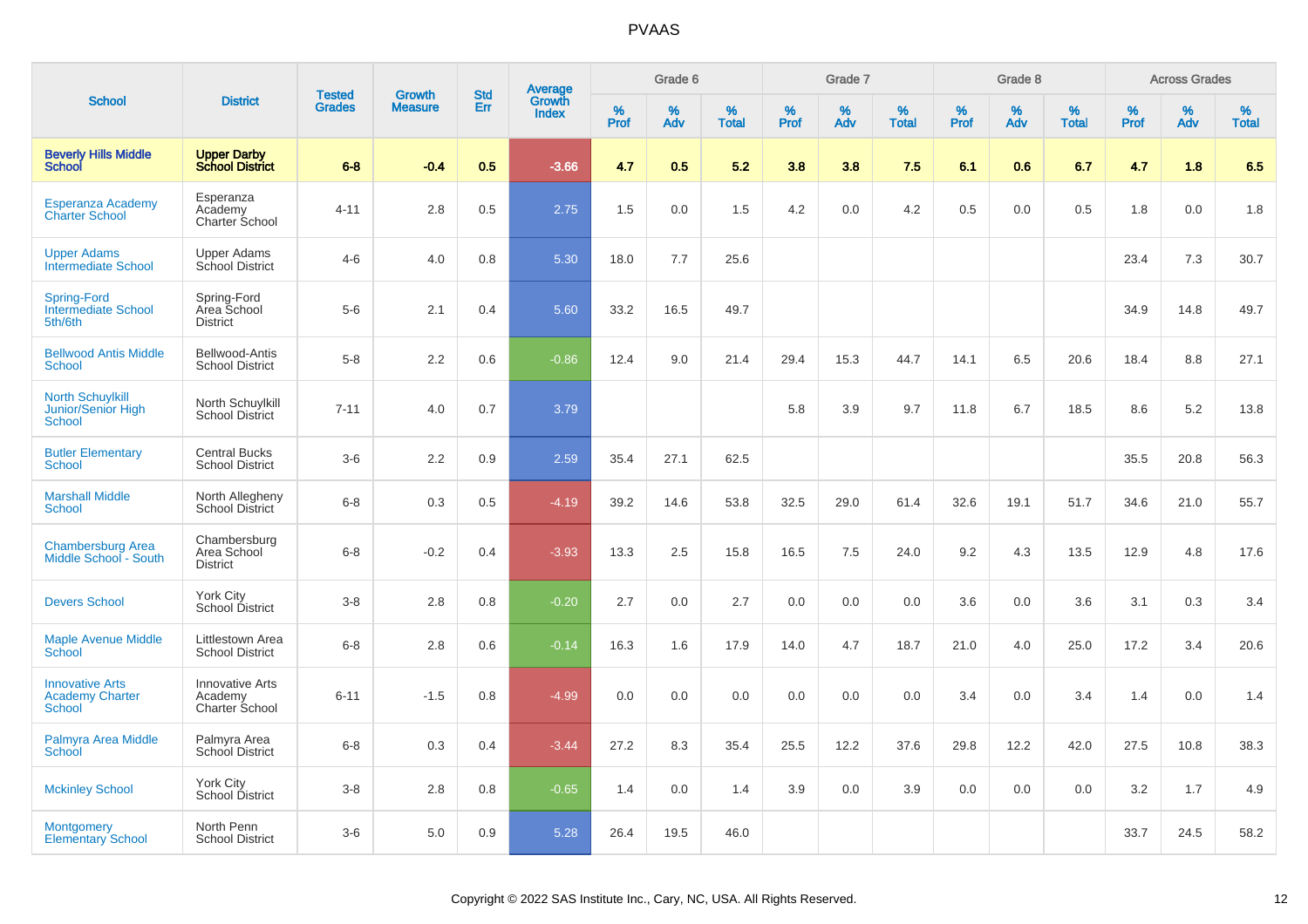|                                                                |                                                      |                                | <b>Growth</b>  | <b>Std</b> |                                          |                  | Grade 6     |                   |              | Grade 7     |                   |              | Grade 8  |                   |              | <b>Across Grades</b> |                   |
|----------------------------------------------------------------|------------------------------------------------------|--------------------------------|----------------|------------|------------------------------------------|------------------|-------------|-------------------|--------------|-------------|-------------------|--------------|----------|-------------------|--------------|----------------------|-------------------|
| <b>School</b>                                                  | <b>District</b>                                      | <b>Tested</b><br><b>Grades</b> | <b>Measure</b> | Err        | <b>Average</b><br>Growth<br><b>Index</b> | %<br><b>Prof</b> | $\%$<br>Adv | %<br><b>Total</b> | $\%$<br>Prof | $\%$<br>Adv | %<br><b>Total</b> | $\%$<br>Prof | %<br>Adv | %<br><b>Total</b> | $\%$<br>Prof | $\%$<br>Adv          | %<br><b>Total</b> |
| <b>Beverly Hills Middle</b><br><b>School</b>                   | <b>Upper Darby</b><br><b>School District</b>         | $6-8$                          | $-0.4$         | 0.5        | $-3.66$                                  | 4.7              | 0.5         | 5.2               | 3.8          | 3.8         | 7.5               | 6.1          | 0.6      | 6.7               | 4.7          | 1.8                  | 6.5               |
| <b>South Park Middle</b><br>School                             | South Park<br><b>School District</b>                 | $5-8$                          | 3.3            | 0.6        | 0.05                                     | 28.1             | 11.5        | 39.6              | 22.0         | 17.0        | 39.0              | 24.0         | 8.6      | 32.7              | 26.4         | 12.4                 | 38.8              |
| <b>Emory H Markle</b><br>Middle School                         | South Western<br><b>School District</b>              | $6 - 8$                        | 2.2            | 0.4        | 0.97                                     | 15.9             | 11.8        | 27.7              | 18.0         | 6.1         | 24.1              | 19.5         | 10.3     | 29.8              | 17.8         | 9.4                  | 27.2              |
| <b>Snyder Elementary</b><br>School                             | Sayre Area<br>School District                        | $3-6$                          | 5.9            | 1.1        | 1.06                                     | 36.2             | 5.0         | 41.2              |              |             |                   |              |          |                   | 31.0         | 8.8                  | 39.8              |
| <b>Vida Charter School</b>                                     | Vida Charter<br>School                               | $3-6$                          | 10.1           | 1.8        | 3.95                                     | 16.7             | 11.1        | 27.8              |              |             |                   |              |          |                   | 20.4         | 7.8                  | 28.2              |
| <b>Wayne Highlands</b><br>Middle School                        | Wayne<br>Highlands<br>School District                | $6 - 8$                        | 3.5            | 0.6        | 1.90                                     | 30.6             | 11.7        | 42.3              | 27.0         | 15.6        | 42.6              | 26.2         | 3.3      | 29.5              | 27.9         | 10.1                 | 37.9              |
| <b>Bear Creek</b><br><b>Community Charter</b><br><b>School</b> | <b>Bear Creek</b><br>Community<br>Charter School     | $3 - 8$                        | 4.4            | 0.8        | 1.78                                     | 19.6             | 13.7        | 33.3              | 23.1         | 5.8         | 28.8              | 18.4         | 0.0      | 18.4              | 27.2         | 7.9                  | 35.1              |
| <b>Dubois Area Middle</b><br><b>School</b>                     | Dubois Area<br><b>School District</b>                | $5-8$                          | 2.1            | 0.4        | 1.65                                     | 21.7             | 8.3         | 30.0              | 18.8         | 5.9         | 24.6              | 14.2         | 5.3      | 19.5              | 19.2         | 7.6                  | 26.8              |
| <b>Bellefonte Area Middle</b><br>School                        | <b>Bellefonte Area</b><br><b>School District</b>     | $6-8$                          | 1.8            | 0.5        | $-0.06$                                  | 31.6             | 7.3         | 39.0              | 23.4         | 5.5         | 29.0              | 14.8         | 9.9      | 24.8              | 22.9         | 7.8                  | 30.7              |
| <b>First District</b><br><b>Elementary School</b>              | Crawford<br><b>Central School</b><br><b>District</b> | $3-6$                          | 7.6            | 1.4        | 3.67                                     | 17.8             | 2.2         | 20.0              |              |             |                   |              |          |                   | 24.9         | 8.1                  | 33.0              |
| <b>Maureen M Welch</b><br><b>Elementary School</b>             | <b>Council Rock</b><br><b>School District</b>        | $3-6$                          | 2.5            | 1.0        | 2.67                                     | 35.1             | 14.3        | 49.4              |              |             |                   |              |          |                   | 33.4         | 15.5                 | 49.0              |
| <b>Richland Elementary</b><br><b>School</b>                    | Richland<br><b>School District</b>                   | $3-6$                          | 4.7            | 0.8        | 3.92                                     | 40.4             | 10.6        | 51.1              |              |             |                   |              |          |                   | 38.5         | 19.1                 | 57.7              |
| <b>Mount Union Area</b><br><b>Junior High School</b>           | <b>Mount Union</b><br>Area School<br><b>District</b> | $6 - 8$                        | 4.1            | 0.8        | 1.60                                     | 12.4             | 0.0         | 12.4              | 13.4         | 2.4         | 15.8              | 0.0          | 1.2      | 1.2               | 8.5          | 1.2                  | 9.8               |
| <b>Delahunty Middle</b><br><b>School</b>                       | Hermitage<br>School District                         | $6 - 7$                        | 3.7            | 0.7        | 3.34                                     | 34.3             | 21.7        | 55.9              | 30.8         | 19.6        | 50.4              |              |          |                   | 32.5         | 20.6                 | 53.2              |
| <b>Sheffield M/Hs</b>                                          | <b>Warren County</b><br>School District              | $6 - 11$                       | 5.2            | 1.2        | 0.95                                     | 10.8             | 2.7         | 13.5              | 12.1         | 0.0         | 12.1              | 6.4          | 6.4      | 12.9              | 9.9          | 3.0                  | 12.9              |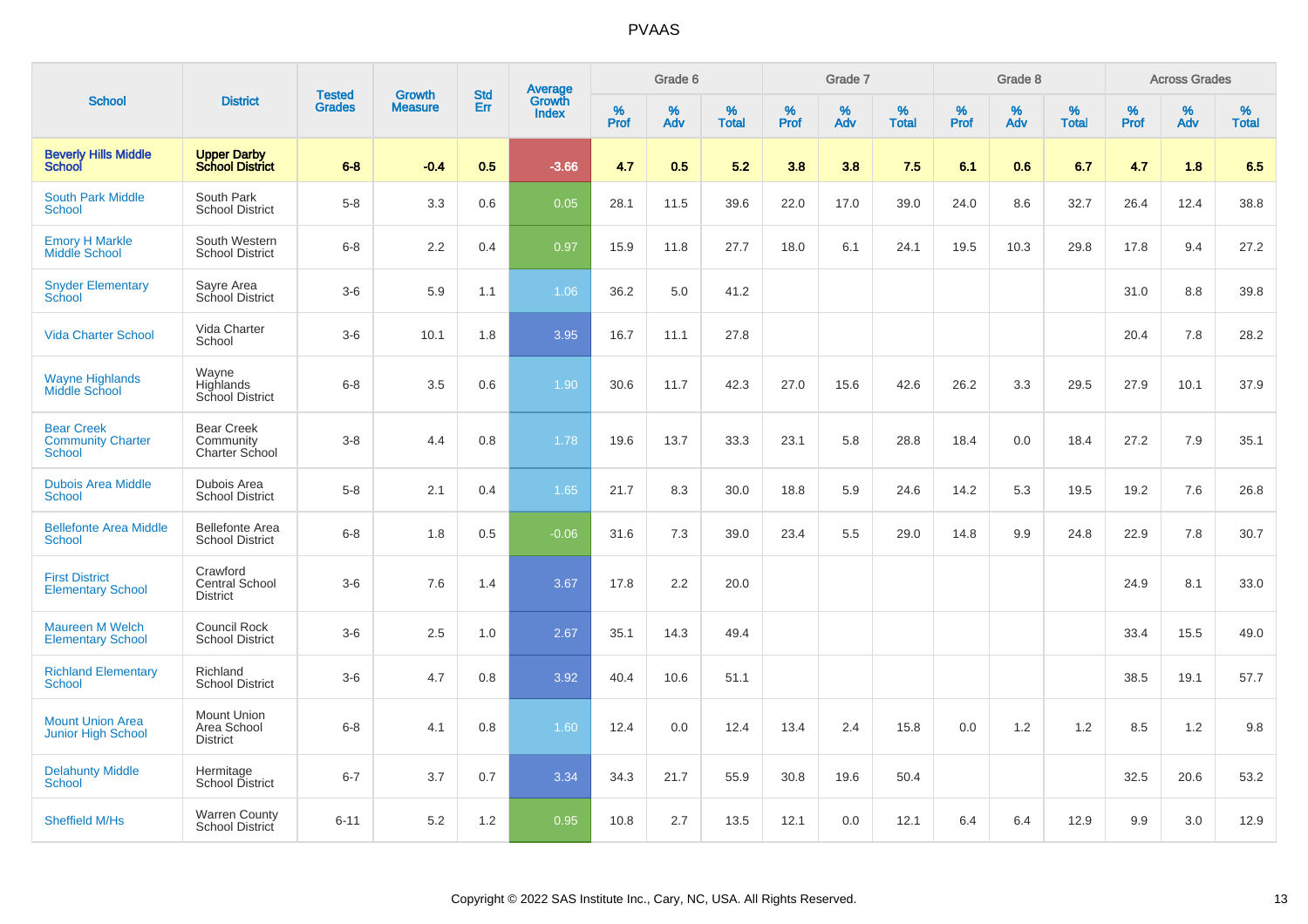|                                                                   |                                                            |                                |                          | <b>Std</b> |                                          |           | Grade 6     |                   |           | Grade 7  |                   |           | Grade 8  |                   |              | <b>Across Grades</b> |            |
|-------------------------------------------------------------------|------------------------------------------------------------|--------------------------------|--------------------------|------------|------------------------------------------|-----------|-------------|-------------------|-----------|----------|-------------------|-----------|----------|-------------------|--------------|----------------------|------------|
| <b>School</b>                                                     | <b>District</b>                                            | <b>Tested</b><br><b>Grades</b> | Growth<br><b>Measure</b> | Err        | <b>Average</b><br>Growth<br><b>Index</b> | %<br>Prof | $\%$<br>Adv | %<br><b>Total</b> | %<br>Prof | %<br>Adv | %<br><b>Total</b> | %<br>Prof | %<br>Adv | %<br><b>Total</b> | $\%$<br>Prof | %<br>Adv             | %<br>Total |
| <b>Beverly Hills Middle</b><br><b>School</b>                      | <b>Upper Darby<br/>School District</b>                     | $6 - 8$                        | $-0.4$                   | 0.5        | $-3.66$                                  | 4.7       | 0.5         | 5.2               | 3.8       | 3.8      | 7.5               | 6.1       | 0.6      | 6.7               | 4.7          | 1.8                  | 6.5        |
| <b>Mohawk Elementary</b><br>School                                | Mohawk Area<br><b>School District</b>                      | $3-6$                          | 4.4                      | 0.8        | 3.42                                     | 19.2      | 13.8        | 33.0              |           |          |                   |           |          |                   | 27.8         | 10.4                 | 38.2       |
| <b>Marticville Middle</b><br><b>School</b>                        | Penn Manor<br><b>School District</b>                       | $7 - 8$                        | 3.9                      | 0.7        | 3.14                                     |           |             |                   | 32.9      | 10.7     | 43.6              | 29.5      | 6.2      | 35.7              | 31.4         | 8.8                  | 40.2       |
| Maplewood<br>Junior/Senior High<br><b>School</b>                  | Penncrest<br><b>School District</b>                        | $7 - 11$                       | 3.2                      | 1.0        | $-0.64$                                  |           |             |                   | 12.1      | 7.6      | 19.7              | 11.8      | 0.0      | 11.8              | 12.0         | 3.5                  | 15.5       |
| <b>Curwensville Area</b><br><b>Elementary School</b>              | Curwensville<br>Area School<br><b>District</b>             | $3-6$                          | 6.0                      | 1.1        | 1.93                                     | 21.7      | 7.2         | 29.0              |           |          |                   |           |          |                   | 36.9         | 16.0                 | 52.9       |
| <b>Johnsonburg Area</b><br><b>High School</b>                     | Johnsonburg<br>Area School<br><b>District</b>              | $7 - 11$                       | 4.4                      | 1.2        | $-0.13$                                  |           |             |                   | 18.6      | 7.0      | 25.6              | 15.6      | 2.2      | 17.8              | 17.0         | 4.6                  | 21.6       |
| <b>Hatfield Elementary</b><br>School                              | North Penn<br><b>School District</b>                       | $3-6$                          | 5.8                      | 1.1        | 4.11                                     | 26.5      | 7.4         | 33.8              |           |          |                   |           |          |                   | 27.4         | 11.1                 | 38.5       |
| <b>Bridle Path Elementary</b><br>School                           | North Penn<br><b>School District</b>                       | $3-6$                          | 4.5                      | 1.0        | 4.65                                     | 32.1      | 14.8        | 46.9              |           |          |                   |           |          |                   | 36.3         | 14.3                 | 50.6       |
| <b>Southern Elementary</b><br><b>School</b>                       | Southern York<br>County School<br><b>District</b>          | $3-6$                          | 3.9                      | 1.1        | 3.69                                     | 47.5      | 6.2         | 53.8              |           |          |                   |           |          |                   | 42.0         | 9.9                  | 51.9       |
| <b>Panther Valley</b><br>Intermediate School                      | Panther Valley<br><b>School District</b>                   | $4 - 6$                        | 2.4                      | 0.8        | 2.95                                     | 10.2      | 1.7         | 11.9              |           |          |                   |           |          |                   | 10.1         | 1.3                  | 11.4       |
| <b>Bucks County</b><br><b>Montessori Charter</b><br><b>School</b> | <b>Bucks County</b><br>Montessori<br><b>Charter School</b> | $3-6$                          | 9.5                      | 1.8        | 3.32                                     | 42.9      | 28.6        | 71.4              |           |          |                   |           |          |                   | 33.0         | 29.8                 | 62.8       |
| <b>Steelton-Highspire</b><br><b>High School</b>                   | Steelton-<br>Highspire<br>School District                  | $7 - 11$                       | 4.5                      | 0.9        | 2.70                                     |           |             |                   | 0.0       | 0.0      | 0.0               | 0.0       | 0.0      | 0.0               | 0.0          | 0.0                  | 0.0        |
| <b>Cameron County</b><br>Junior/Senior High<br>School             | Cameron<br>County School<br><b>District</b>                | $7 - 12$                       | 6.7                      | 1.3        | 2.95                                     |           |             |                   | 7.3       | 2.4      | 9.8               | 13.5      | 0.0      | 13.5              | 10.3         | 1.3                  | 11.5       |
| <b>Gayman Elementary</b><br>School                                | <b>Central Bucks</b><br><b>School District</b>             | $3-6$                          | 5.6                      | 1.1        | 2.93                                     | 46.4      | 16.1        | 62.5              |           |          |                   |           |          |                   | 44.0         | 19.6                 | 63.6       |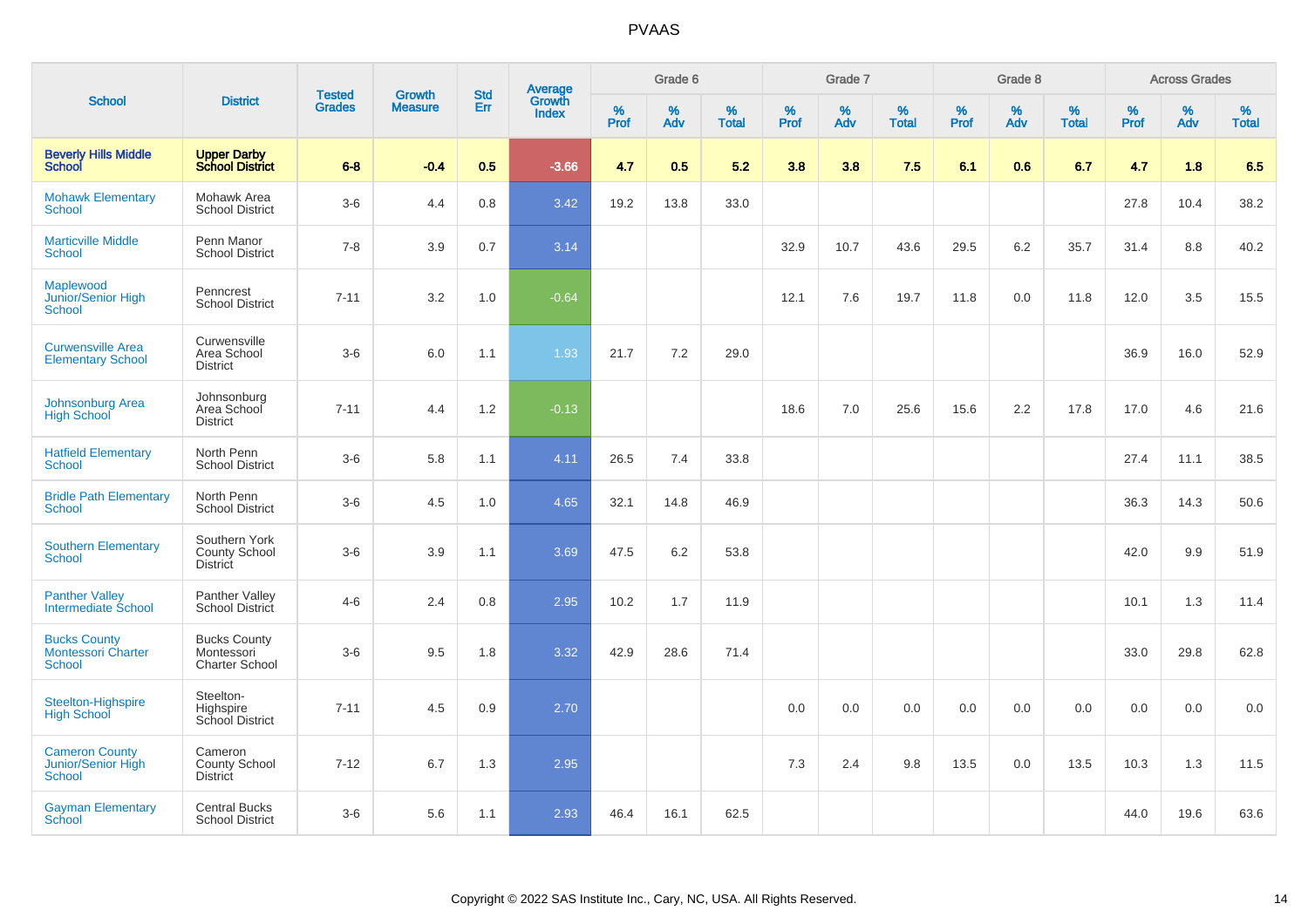|                                                         |                                               |                                | <b>Growth</b>  | <b>Std</b> |                                          |                  | Grade 6  |                   |           | Grade 7     |                   |           | Grade 8  |                   |              | <b>Across Grades</b> |                   |
|---------------------------------------------------------|-----------------------------------------------|--------------------------------|----------------|------------|------------------------------------------|------------------|----------|-------------------|-----------|-------------|-------------------|-----------|----------|-------------------|--------------|----------------------|-------------------|
| <b>School</b>                                           | <b>District</b>                               | <b>Tested</b><br><b>Grades</b> | <b>Measure</b> | Err        | <b>Average</b><br>Growth<br><b>Index</b> | %<br><b>Prof</b> | %<br>Adv | %<br><b>Total</b> | %<br>Prof | $\%$<br>Adv | %<br><b>Total</b> | %<br>Prof | %<br>Adv | %<br><b>Total</b> | $\%$<br>Prof | $\%$<br>Adv          | %<br><b>Total</b> |
| <b>Beverly Hills Middle</b><br><b>School</b>            | <b>Upper Darby</b><br><b>School District</b>  | $6 - 8$                        | $-0.4$         | 0.5        | $-3.66$                                  | 4.7              | 0.5      | 5.2               | 3.8       | 3.8         | 7.5               | 6.1       | 0.6      | 6.7               | 4.7          | 1.8                  | 6.5               |
| <b>Klinger Middle School</b>                            | Centennial<br><b>School District</b>          | $6 - 8$                        | 1.5            | 0.5        | $-1.69$                                  | 19.3             | 3.0      | 22.3              | 21.2      | 4.2         | 25.4              | 13.3      | 5.6      | 18.9              | 17.9         | 4.3                  | 22.2              |
| <b>Riverside</b><br>Junior/Senior High<br><b>School</b> | Riverside<br><b>School District</b>           | $7 - 11$                       | 3.4            | 0.8        | 0.77                                     |                  |          |                   | 17.0      | 14.0        | 31.0              | 16.5      | 4.6      | 21.1              | 16.8         | 9.1                  | 25.8              |
| <b>Minersville Area</b><br><b>Elementary Center</b>     | Minersville Area<br><b>School District</b>    | $3-6$                          | 0.2            | 1.0        | 0.20                                     | 20.8             | 2.6      | 23.4              |           |             |                   |           |          |                   | 19.8         | 4.6                  | 24.4              |
| <b>Russell Byers Charter</b><br><b>School</b>           | <b>Russell Byers</b><br>Charter School        | $3 - 8$                        | 1.5            | 0.8        | $-2.64$                                  | 0.0              | 0.0      | 0.0               | 0.0       | 0.0         | 0.0               | 0.0       | 0.0      | 0.0               | 3.2          | 1.9                  | 5.2               |
| <b>Locust Grove</b><br><b>Elementary School</b>         | Red Lion Area<br><b>School District</b>       | $3-6$                          | 5.5            | 1.2        | 4.59                                     | 27.3             | 11.4     | 38.6              |           |             |                   |           |          |                   | 27.3         | 14.6                 | 41.9              |
| <b>Greenwood Middle</b><br><b>School</b>                | Greenwood<br><b>School District</b>           | $6 - 10$                       | 4.6            | 0.9        | $-0.14$                                  | 32.1             | 7.6      | 39.6              | 9.1       | 1.8         | 10.9              | 25.9      | 14.8     | 40.7              | 22.2         | 8.0                  | 30.2              |
| <b>Blacklick Valley</b><br>Junior/Senior High<br>School | <b>Blacklick Valley</b><br>School District    | $7 - 11$                       | 6.3            | 1.3        | 3.08                                     |                  |          |                   | 17.0      | 0.0         | 17.0              | 14.3      | 4.8      | 19.0              | 15.7         | 2.2                  | 18.0              |
| Somerset Area Jr-Sr<br><b>High School</b>               | Somerset Area<br><b>School District</b>       | $6 - 11$                       | $-0.2$         | 0.6        | $-3.87$                                  | 28.2             | 9.2      | 37.4              | 20.4      | 9.5         | 29.9              | 24.5      | 4.9      | 29.4              | 24.3         | 7.8                  | 32.1              |
| <b>Galeton Area School</b>                              | Galeton Area<br><b>School District</b>        | $3 - 11$                       | 2.7            | 1.3        | $-1.76$                                  | 23.8             | 4.8      | 28.6              | 16.0      | 0.0         | 16.0              | 0.0       | 0.0      | 0.0               | 19.4         | 7.0                  | 26.4              |
| <b>Ridgway Area Middle</b><br><b>School</b>             | Ridgway Area<br>School District               | $6 - 8$                        | 3.6            | 0.9        | $-2.46$                                  | 42.6             | 18.0     | 60.7              | 25.0      | 13.3        | 38.3              | 28.3      | 5.0      | 33.3              | 32.0         | 12.2                 | 44.2              |
| <b>Centerville Middle</b><br>School                     | Hempfield<br><b>School District</b>           | $7 - 8$                        | 2.8            | 0.6        | 2.73                                     |                  |          |                   | 22.0      | 21.6        | 43.6              | 24.7      | 20.1     | 44.8              | 23.3         | 20.9                 | 44.2              |
| <b>Cornell Elementary</b><br><b>School</b>              | Cornell School<br><b>District</b>             | $3-6$                          | 1.4            | 1.5        | 0.94                                     | 14.0             | 0.0      | 14.0              |           |             |                   |           |          |                   | 16.8         | 4.4                  | 21.2              |
| <b>Central Mountain</b><br><b>Middle School</b>         | Keystone<br>Central School<br><b>District</b> | $5-8$                          | 1.9            | 0.4        | $-1.56$                                  | 21.3             | 8.2      | 29.5              | 12.4      | 3.7         | 16.0              | 10.4      | 2.4      | 12.8              | 15.4         | 5.7                  | 21.1              |
| <b>Camp Curtin Academy</b>                              | Harrisburg City<br>School District            | $5-8$                          | 2.4            | 0.6        | 0.65                                     | 0.0              | 0.0      | 0.0               | 0.8       | 0.0         | 0.8               | 0.0       | 0.0      | 0.0               | 0.4          | 0.0                  | 0.4               |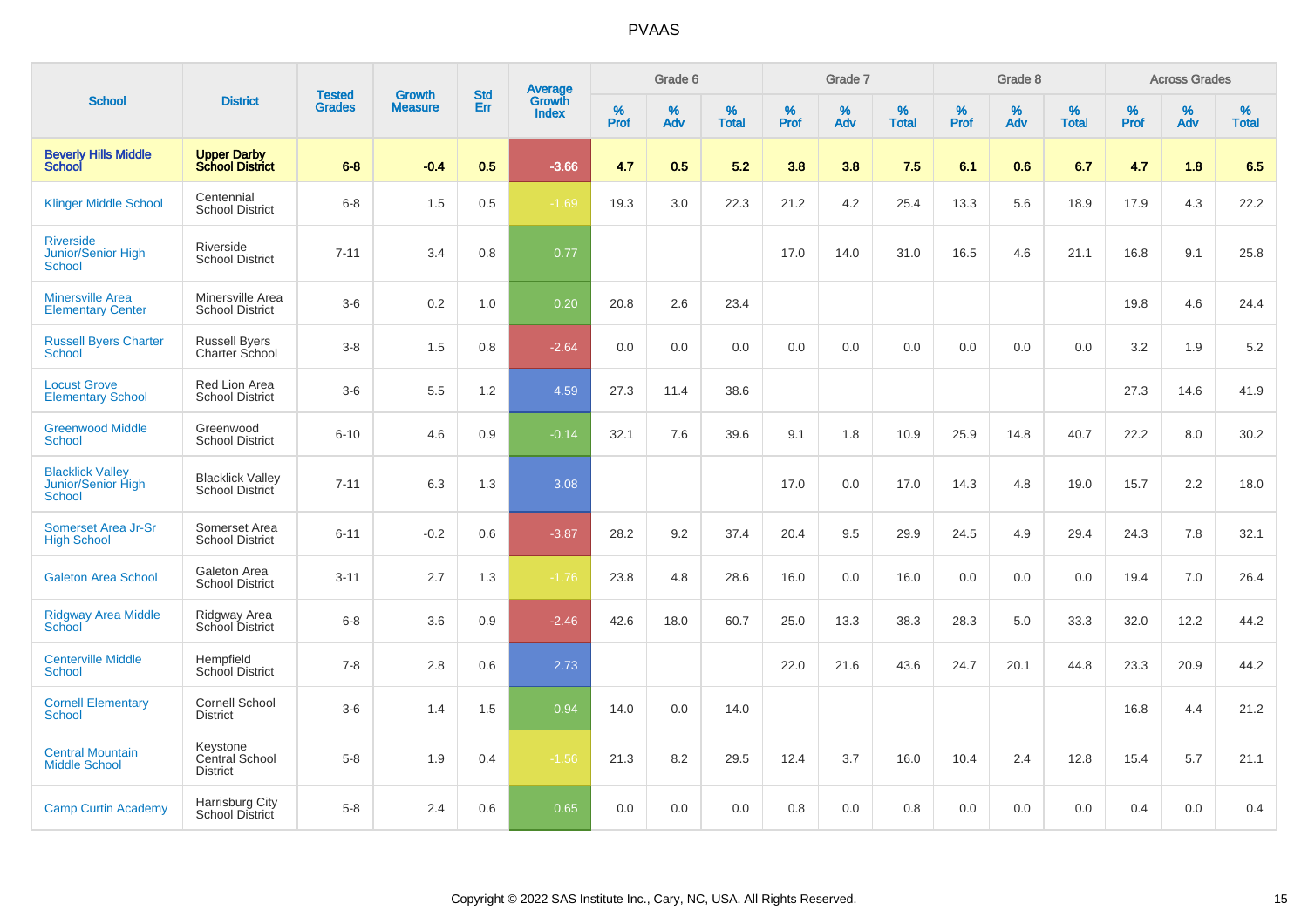|                                                              |                                                             |                                |                                 | <b>Std</b> | Average                |                  | Grade 6  |                   |                  | Grade 7  |                   |                  | Grade 8  |                   |                  | <b>Across Grades</b> |                   |
|--------------------------------------------------------------|-------------------------------------------------------------|--------------------------------|---------------------------------|------------|------------------------|------------------|----------|-------------------|------------------|----------|-------------------|------------------|----------|-------------------|------------------|----------------------|-------------------|
| <b>School</b>                                                | <b>District</b>                                             | <b>Tested</b><br><b>Grades</b> | <b>Growth</b><br><b>Measure</b> | Err        | Growth<br><b>Index</b> | %<br><b>Prof</b> | %<br>Adv | %<br><b>Total</b> | %<br><b>Prof</b> | %<br>Adv | %<br><b>Total</b> | %<br><b>Prof</b> | %<br>Adv | %<br><b>Total</b> | %<br><b>Prof</b> | %<br>Adv             | %<br><b>Total</b> |
| <b>Beverly Hills Middle</b><br><b>School</b>                 | <b>Upper Darby</b><br><b>School District</b>                | $6 - 8$                        | $-0.4$                          | 0.5        | $-3.66$                | 4.7              | 0.5      | 5.2               | 3.8              | 3.8      | 7.5               | 6.1              | 0.6      | 6.7               | 4.7              | 1.8                  | 6.5               |
| <b>Infinity Charter School</b>                               | <b>Infinity Charter</b><br>School                           | $3-8$                          | 5.9                             | 1.2        | 2.44                   | 46.2             | 11.5     | 57.7              | 41.7             | 45.8     | 87.5              | 38.1             | 19.0     | 57.1              | 38.7             | 29.6                 | 68.3              |
| <b>Newport Middle</b><br><b>School</b>                       | Newport School<br><b>District</b>                           | $6 - 8$                        | 3.7                             | 0.8        | $-0.63$                | 25.0             | 6.9      | 31.9              | 15.9             | 0.0      | 15.9              | 27.4             | 4.8      | 32.3              | 22.8             | 4.1                  | 26.9              |
| John B. Stetson<br><b>Charter School</b>                     | John B. Stetson<br><b>Charter School</b>                    | $5-8$                          | 0.5                             | 0.6        | $-4.43$                | 0.8              | 0.0      | 0.8               | 0.0              | 0.0      | 0.0               | 0.0              | 0.0      | 0.0               | 0.4              | 0.0                  | 0.4               |
| Pennsylvania Cyber<br><b>Charter School</b>                  | Pennsylvania<br>Cyber Charter<br>School                     | $3 - 11$                       | 1.9                             | 0.5        | 0.11                   | 10.8             | 3.4      | 14.2              | 11.7             | 3.5      | 15.2              | 6.5              | 1.6      | 8.1               | 12.6             | 4.4                  | 17.1              |
| <b>South Side Middle</b><br><b>School</b>                    | South Side<br>Area School<br><b>District</b>                | $6 - 8$                        | $-0.6$                          | 0.8        | $-3.48$                | 17.7             | 0.0      | 17.7              | 26.6             | 7.8      | 34.4              | 12.7             | 2.8      | 15.5              | 18.8             | 3.6                  | 22.3              |
| <b>Murray Avenue School</b>                                  | <b>Lower Moreland</b><br>Township<br><b>School District</b> | $6 - 8$                        | 2.0                             | 0.5        | $-2.71$                | 38.8             | 19.4     | 58.2              | 30.7             | 17.2     | 47.8              | 25.4             | 15.1     | 40.5              | 31.2             | 17.1                 | 48.3              |
| <b>Juniata Valley</b><br>Junior/Senior High<br><b>School</b> | Juniata Valley<br><b>School District</b>                    | $6 - 11$                       | 2.4                             | 0.9        | $-1.14$                | 5.4              | 3.6      | 8.9               | 21.0             | 5.3      | 26.3              | 12.5             | 2.1      | 14.6              | 13.0             | 3.7                  | 16.8              |
| Jefferson-Morgan<br><b>Middle/High School</b>                | Jefferson-<br>Morgan School<br><b>District</b>              | $7 - 10$                       | 5.6                             | 1.2        | 2.45                   |                  |          |                   | 10.9             | 3.6      | 14.6              | 24.4             | 2.2      | 26.7              | 17.0             | 3.0                  | 20.0              |
| <b>Ad Prima Charter</b><br><b>School</b>                     | Ad Prima<br><b>Charter School</b>                           | $3-8$                          | 1.5                             | 0.8        | 1.75                   | 15.7             | 0.0      | 15.7              | 8.2              | 1.6      | 9.8               | 9.8              | 1.6      | 11.5              | 10.9             | 0.7                  | 11.6              |
| <b>Maple Point Middle</b><br>School                          | Neshaminy<br><b>School District</b>                         | $5 - 8$                        | $-0.5$                          | 0.4        | $-5.78$                | 19.7             | 4.4      | 24.1              | 23.3             | 5.1      | 28.4              | 19.1             | 6.2      | 25.3              | 22.6             | 5.8                  | 28.4              |
| <b>Palisades Middle</b><br><b>School</b>                     | Palisades<br><b>School District</b>                         | $6 - 8$                        | $-0.3$                          | 0.7        | $-6.15$                | 27.6             | 4.1      | 31.6              | 32.4             | 6.9      | 39.2              | 19.3             | 1.1      | 20.4              | 26.7             | 4.2                  | 30.9              |
| <b>Highland Middle</b><br>School                             | <b>Blackhawk</b><br><b>School District</b>                  | $5 - 8$                        | $-1.6$                          | 0.5        | $-8.94$                | 28.3             | 8.8      | 37.1              | 27.5             | 7.5      | 35.0              | 13.5             | 1.7      | 15.2              | 26.0             | 6.5                  | 32.5              |
| <b>Klein Elementary</b><br>School                            | <b>Harbor Creek</b><br><b>School District</b>               | $3-6$                          | 3.3                             | 1.1        | 2.98                   | 47.5             | 25.4     | 72.9              |                  |          |                   |                  |          |                   | 41.5             | 24.6                 | 66.2              |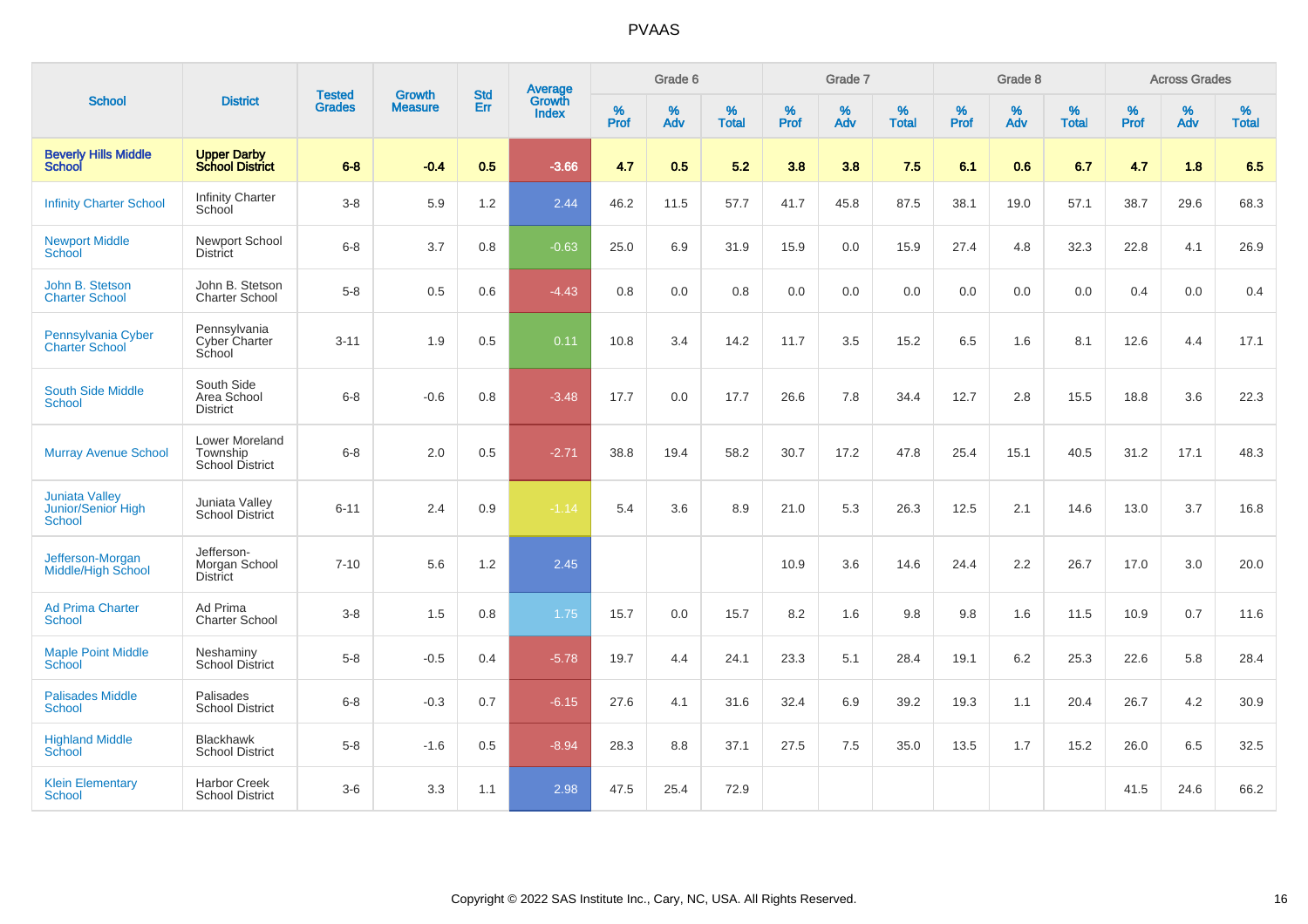|                                                    |                                                             | <b>Tested</b> | <b>Growth</b>  | <b>Std</b> |                                          |                  | Grade 6  |                   |           | Grade 7     |                   |              | Grade 8  |                   |              | <b>Across Grades</b> |                   |
|----------------------------------------------------|-------------------------------------------------------------|---------------|----------------|------------|------------------------------------------|------------------|----------|-------------------|-----------|-------------|-------------------|--------------|----------|-------------------|--------------|----------------------|-------------------|
| <b>School</b>                                      | <b>District</b>                                             | <b>Grades</b> | <b>Measure</b> | Err        | <b>Average</b><br>Growth<br><b>Index</b> | %<br><b>Prof</b> | %<br>Adv | %<br><b>Total</b> | %<br>Prof | $\%$<br>Adv | %<br><b>Total</b> | $\%$<br>Prof | %<br>Adv | %<br><b>Total</b> | $\%$<br>Prof | $\%$<br>Adv          | %<br><b>Total</b> |
| <b>Beverly Hills Middle</b><br><b>School</b>       | <b>Upper Darby</b><br><b>School District</b>                | $6-8$         | $-0.4$         | 0.5        | $-3.66$                                  | 4.7              | 0.5      | 5.2               | 3.8       | 3.8         | 7.5               | 6.1          | 0.6      | 6.7               | 4.7          | 1.8                  | 6.5               |
| <b>Peters Township</b><br><b>Middle School</b>     | Peters<br>Township<br><b>School District</b>                | $6 - 8$       | 1.3            | 0.5        | $-1.25$                                  |                  |          |                   | 33.1      | 29.1        | 62.2              | 35.1         | 13.0     | 48.2              | 34.2         | 20.7                 | 54.8              |
| Shanksville-<br><b>Stonycreek Middle</b><br>School | Shanksville-<br>Stonycreek<br>School District               | $6 - 8$       | 6.9            | 1.5        | 1.88                                     | 25.0             | 4.2      | 29.2              | 20.0      | 5.0         | 25.0              | 22.2         | 0.0      | 22.2              | 22.6         | 3.2                  | 25.8              |
| <b>Rowland Academy</b>                             | Harrisburg City<br>School District                          | $5-8$         | 1.4            | 0.6        | $-0.71$                                  | 3.1              | 3.1      | 6.2               | 0.9       | 1.8         | 2.6               | 0.9          | 0.0      | 0.9               | 1.5          | 1.3                  | 2.9               |
| <b>Jersey Shore Middle</b><br>School               | Jersey Shore<br>Area School<br><b>District</b>              | $6 - 8$       | 1.5            | 0.5        | $-1.98$                                  | 32.5             | 7.1      | 39.7              | 22.6      | 6.9         | 29.6              | 18.1         | 1.6      | 19.8              | 23.6         | 4.9                  | 28.5              |
| <b>Upper Moreland</b><br><b>Middle School</b>      | <b>Upper Moreland</b><br>Township<br><b>School District</b> | $6 - 8$       | $-0.2$         | 0.5        | $-5.22$                                  | 16.1             | 10.8     | 26.9              | 21.7      | 10.6        | 32.3              | 18.9         | 12.1     | 31.1              | 18.8         | 11.2                 | 29.9              |
| <b>Holicong Middle</b><br><b>School</b>            | <b>Central Bucks</b><br><b>School District</b>              | $7 - 9$       | $-0.1$         | 0.5        | $-4.77$                                  |                  |          |                   | 34.5      | 13.3        | 47.8              | 23.8         | 8.1      | 31.8              | 29.2         | 10.7                 | 40.0              |
| <b>Boyce Middle School</b>                         | <b>Upper Saint</b><br>Clair School<br><b>District</b>       | $5-6$         | 2.4            | 0.5        | 4.05                                     | 41.1             | 27.5     | 68.6              |           |             |                   |              |          |                   | 38.9         | 31.2                 | 70.1              |
| <b>Steel Valley Middle</b><br>School               | <b>Steel Valley</b><br><b>School District</b>               | $5-8$         | $-2.9$         | 0.7        | $-5.80$                                  | 11.9             | 6.8      | 18.6              | 18.3      | 4.9         | 23.2              | 9.5          | 4.0      | 13.5              | 13.1         | 4.4                  | 17.4              |
| <b>Farmdale Elementary</b><br>School               | Hempfield<br><b>School District</b>                         | $3-6$         | 4.8            | 1.0        | 2.60                                     | 35.8             | 13.2     | 49.1              |           |             |                   |              |          |                   | 34.0         | 18.6                 | 52.6              |
| <b>New Hope-Solebury</b><br><b>Middle School</b>   | New Hope-<br>Solebury<br><b>School District</b>             | $6 - 8$       | 3.0            | 0.7        | 1.17                                     | 41.2             | 11.8     | 52.9              | 25.5      | 17.0        | 42.6              | 37.6         | 19.3     | 56.9              | 35.1         | 16.1                 | 51.2              |
| <b>West End Elementary</b><br><b>School</b>        | Crawford<br><b>Central School</b><br><b>District</b>        | $3-6$         | 5.4            | 1.2        | 3.08                                     | 19.6             | 7.8      | 27.4              |           |             |                   |              |          |                   | 26.9         | 10.9                 | 37.7              |
| <b>Pequea Elementary</b><br>School                 | Penn Manor<br><b>School District</b>                        | $3-6$         | 4.4            | 1.4        | 3.27                                     | 41.9             | 9.7      | 51.6              |           |             |                   |              |          |                   | 35.8         | 19.9                 | 55.7              |
| <b>Delcroft School</b>                             | Southeast<br>Delco School<br><b>District</b>                | $3 - 8$       | $-0.7$         | 1.1        | $-2.86$                                  | 0.0              | 0.0      | 0.0               | 5.0       | 0.0         | 5.0               | 2.5          | 0.0      | 2.5               | 4.1          | 0.5                  | 4.6               |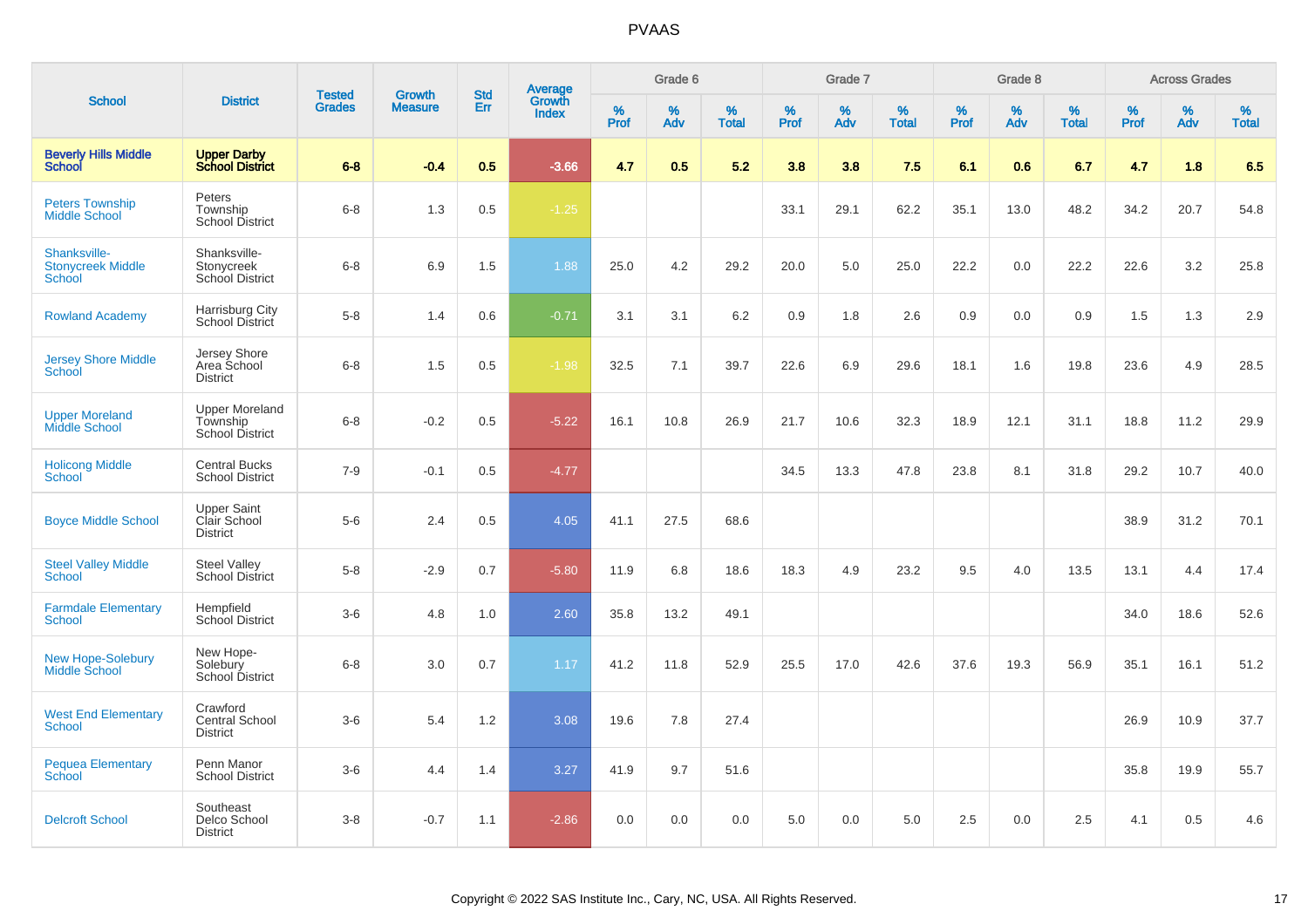| <b>School</b>                                                 |                                                          |                                |                                 |                   |                                          |                  | Grade 6  |                   |           | Grade 7  |                   |           | Grade 8  |                   |              | <b>Across Grades</b> |                   |
|---------------------------------------------------------------|----------------------------------------------------------|--------------------------------|---------------------------------|-------------------|------------------------------------------|------------------|----------|-------------------|-----------|----------|-------------------|-----------|----------|-------------------|--------------|----------------------|-------------------|
|                                                               | <b>District</b>                                          | <b>Tested</b><br><b>Grades</b> | <b>Growth</b><br><b>Measure</b> | <b>Std</b><br>Err | <b>Average</b><br>Growth<br><b>Index</b> | %<br><b>Prof</b> | %<br>Adv | %<br><b>Total</b> | %<br>Prof | %<br>Adv | %<br><b>Total</b> | %<br>Prof | %<br>Adv | %<br><b>Total</b> | $\%$<br>Prof | $\%$<br>Adv          | %<br><b>Total</b> |
| <b>Beverly Hills Middle</b><br><b>School</b>                  | <b>Upper Darby</b><br><b>School District</b>             | $6 - 8$                        | $-0.4$                          | 0.5               | $-3.66$                                  | 4.7              | 0.5      | 5.2               | 3.8       | 3.8      | 7.5               | 6.1       | 0.6      | 6.7               | 4.7          | 1.8                  | 6.5               |
| <b>Avonworth Middle</b><br><b>School</b>                      | Avonworth<br><b>School District</b>                      | $6 - 8$                        | 3.4                             | 0.7               | 2.87                                     |                  |          |                   | 31.5      | 13.8     | 45.4              | 35.8      | 14.2     | 50.0              | 33.6         | 14.0                 | 47.6              |
| <b>Shikellamy Middle</b><br>School (8372)                     | Shikellamy<br><b>School District</b>                     | $6 - 8$                        | 2.2                             | 0.5               | 2.03                                     | 18.3             | 8.4      | 26.7              | 18.0      | 7.7      | 25.8              | 11.5      | 7.8      | 19.3              | 16.0         | 8.0                  | 24.0              |
| <b>Log College Middle</b><br>School                           | Centennial<br><b>School District</b>                     | $6 - 8$                        | 2.3                             | 0.5               | 0.69                                     | 17.4             | 3.0      | 20.4              | 23.5      | 6.2      | 29.6              | 12.7      | 11.0     | 23.7              | 17.7         | 6.8                  | 24.5              |
| <b>Wissahickon Charter</b><br>School                          | Wissahickon<br><b>Charter School</b>                     | $3 - 8$                        | $-0.8$                          | 0.7               | $-1.27$                                  | 2.4              | 0.0      | 2.4               | 3.7       | 0.0      | 3.7               | 1.5       | 0.0      | 1.5               | 4.0          | 0.2                  | 4.2               |
| <b>Lycoming Valley</b><br><b>Intermediate School</b>          | Williamsport<br>Area School<br><b>District</b>           | $4 - 6$                        | 1.4                             | 0.7               | 2.06                                     | 21.3             | 9.2      | 30.5              |           |          |                   |           |          |                   | 26.5         | 13.4                 | 39.9              |
| <b>Garden Spot Middle</b><br><b>School</b>                    | Eastern<br>Lancaster<br>County School<br><b>District</b> | $7 - 8$                        | 2.4                             | 0.6               | 1.19                                     |                  |          |                   | 15.8      | 3.6      | 19.4              | 16.8      | 6.0      | 22.7              | 16.3         | 4.7                  | 21.0              |
| Towamensing<br><b>Elementary School</b>                       | <b>Palmerton Area</b><br><b>School District</b>          | $3-6$                          | 7.0                             | 1.6               | 1.65                                     | 24.3             | 21.6     | 46.0              |           |          |                   |           |          |                   | 23.3         | 16.5                 | 39.8              |
| Dingman-Delaware<br><b>Middle School</b>                      | Delaware<br><b>Valley School</b><br><b>District</b>      | $6 - 8$                        | 1.2                             | 0.6               | $-1.09$                                  | 15.6             | 5.9      | 21.5              | 19.7      | 4.6      | 24.2              | 13.7      | 2.5      | 16.2              | 16.1         | 4.2                  | 20.3              |
| <b>Central Cambria</b><br><b>Middle School</b>                | Central<br>Cambria School<br><b>District</b>             | $6 - 8$                        | 2.8                             | 0.6               | 0.28                                     | 19.5             | 8.0      | 27.4              | 20.2      | 8.8      | 29.0              | 16.5      | 10.2     | 26.8              | 18.6         | 9.0                  | 27.7              |
| <b>Quaker Valley Middle</b><br><b>School</b>                  | Quaker Valley<br><b>School District</b>                  | $6 - 8$                        | 1.1                             | 0.6               | $-1.55$                                  | 32.5             | 20.8     | 53.3              | 36.4      | 11.2     | 47.6              | 26.5      | 7.6      | 34.1              | 31.9         | 12.9                 | 44.8              |
| <b>Greater Nanticoke</b><br><b>Area Educational</b><br>Center | Greater<br>Nanticoke Area<br><b>School District</b>      | $6 - 8$                        | $-0.7$                          | 0.6               | $-3.27$                                  | 2.6              | 0.0      | 2.6               | 3.6       | 0.0      | 3.6               | 4.2       | 1.7      | 5.9               | 3.5          | 0.6                  | 4.0               |
| <b>Tyrone Area Middle</b><br>School                           | <b>Tyrone Area</b><br>School District                    | $5 - 8$                        | $-0.7$                          | 0.5               | $-1.32$                                  | 12.4             | 4.6      | 17.0              | 18.0      | 2.5      | 20.5              | 12.4      | 5.3      | 17.7              | 15.3         | 4.0                  | 19.3              |
| <b>Walnut Creek Middle</b><br><b>School</b>                   | <b>Millcreek</b><br>Township<br>School District          | $6 - 8$                        | 2.3                             | 0.6               | 0.91                                     | 29.7             | 16.7     | 46.4              | 26.4      | 17.6     | 43.9              | 25.9      | 14.4     | 40.3              | 27.3         | 16.2                 | 43.5              |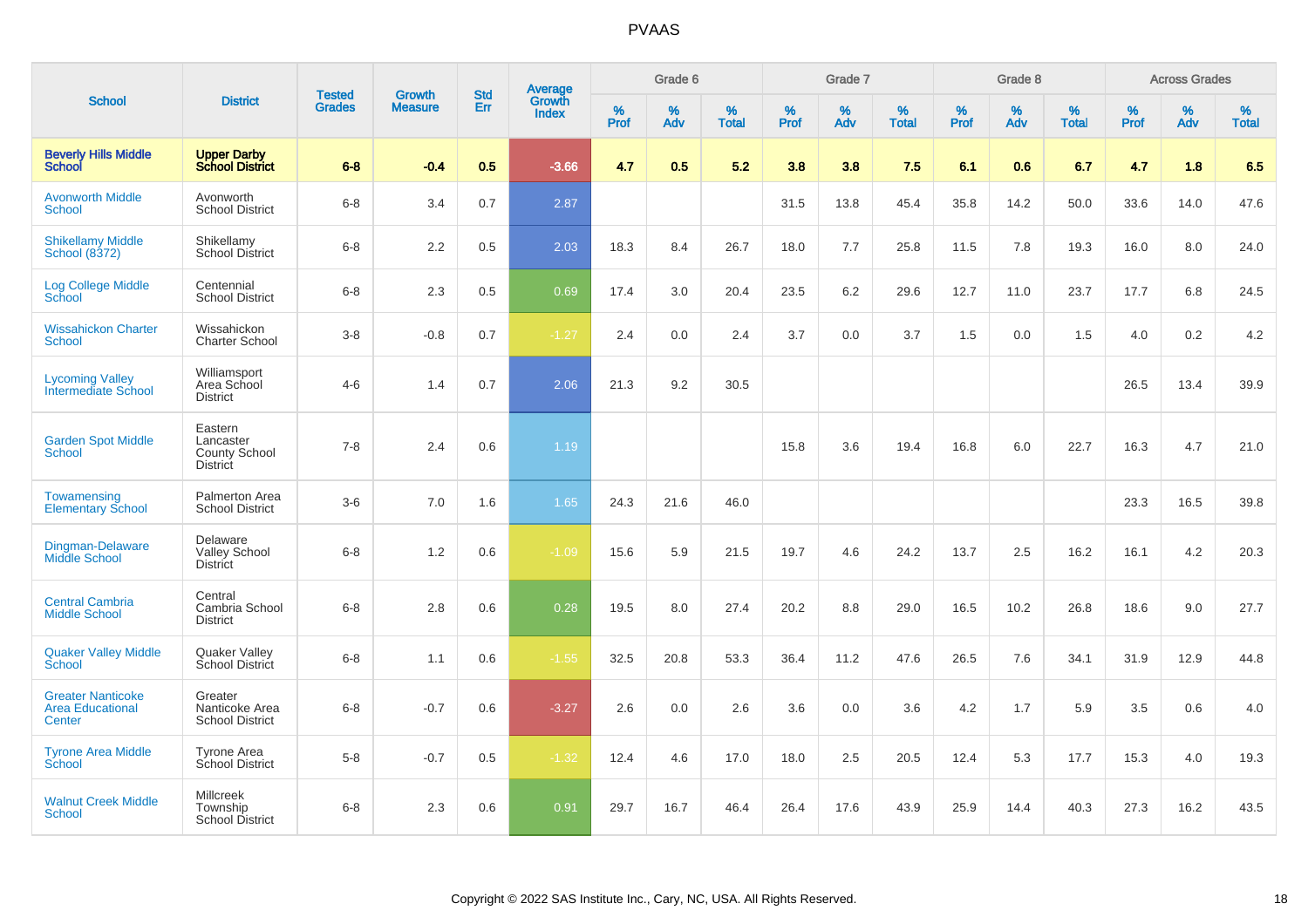|                                                                  |                                                         |                                |                          | <b>Std</b> |                                          |                     | Grade 6     |                   |              | Grade 7     |                      |              | Grade 8  |                      |              | <b>Across Grades</b> |                   |
|------------------------------------------------------------------|---------------------------------------------------------|--------------------------------|--------------------------|------------|------------------------------------------|---------------------|-------------|-------------------|--------------|-------------|----------------------|--------------|----------|----------------------|--------------|----------------------|-------------------|
| <b>School</b>                                                    | <b>District</b>                                         | <b>Tested</b><br><b>Grades</b> | Growth<br><b>Measure</b> | Err        | <b>Average</b><br>Growth<br><b>Index</b> | $\%$<br><b>Prof</b> | $\%$<br>Adv | %<br><b>Total</b> | $\%$<br>Prof | $\%$<br>Adv | $\%$<br><b>Total</b> | $\%$<br>Prof | %<br>Adv | $\%$<br><b>Total</b> | $\%$<br>Prof | $\%$<br>Adv          | %<br><b>Total</b> |
| <b>Beverly Hills Middle</b><br>School                            | <b>Upper Darby</b><br><b>School District</b>            | $6 - 8$                        | $-0.4$                   | 0.5        | $-3.66$                                  | 4.7                 | 0.5         | 5.2               | 3.8          | 3.8         | 7.5                  | 6.1          | 0.6      | 6.7                  | 4.7          | 1.8                  | 6.5               |
| <b>Hampton Middle</b><br><b>School</b>                           | Hampton<br>Township<br><b>School District</b>           | $6-8$                          | $-1.1$                   | 0.5        | $-7.49$                                  | 30.8                | 13.0        | 43.8              | 33.5         | 27.0        | 60.5                 | 33.0         | 21.4     | 54.3                 | 32.4         | 20.6                 | 53.0              |
| <b>Meyersdale Area</b><br>Middle School                          | Meyersdale<br>Area School<br><b>District</b>            | $6 - 8$                        | 1.4                      | 0.9        | $-3.63$                                  | 26.6                | 15.6        | 42.2              | 18.9         | 0.0         | 18.9                 | 11.9         | 8.5      | 20.3                 | 19.3         | 8.5                  | 27.8              |
| <b>Smith Middle School</b>                                       | Solanco School<br><b>District</b>                       | $6 - 8$                        | 2.2                      | 0.6        | $-2.18$                                  | 7.4                 | 3.3         | 10.7              | 16.6         | 7.6         | 24.1                 | 14.4         | 4.1      | 18.6                 | 13.0         | 5.2                  | 18.2              |
| <b>Tunkhannock Area</b><br><b>Intermediate School</b>            | Tunkhannock<br>Area School<br><b>District</b>           | $3-6$                          | 3.1                      | 0.7        | 3.29                                     | 22.7                | 2.3         | 25.0              |              |             |                      |              |          |                      | 20.4         | 6.2                  | 26.6              |
| <b>Grandview Elementary</b><br>School                            | Derry Area<br>School District                           | $3-6$                          | 4.8                      | 1.1        | 4.34                                     |                     |             |                   |              |             |                      |              |          |                      | 27.4         | 17.2                 | 44.6              |
| <b>Montgomery</b><br><b>Elementary School</b>                    | Montgomery<br>Area School<br><b>District</b>            | $3-6$                          | 4.2                      | 1.0        | 4.14                                     | 29.0                | 30.6        | 59.7              |              |             |                      |              |          |                      | 29.6         | 17.4                 | 47.0              |
| <b>Shenango Elementary</b><br>School                             | Shenango Area<br>School District                        | $3-6$                          | 2.5                      | 1.0        | 2.46                                     | 40.4                | 8.8         | 49.1              |              |             |                      |              |          |                      | 27.1         | 11.8                 | 38.9              |
| <b>Avon Grove Charter</b><br><b>School</b>                       | Avon Grove<br><b>Charter School</b>                     | $3 - 11$                       | 1.8                      | 0.6        | $-1.97$                                  | 29.9                | 11.7        | 41.6              | 27.2         | 9.8         | 37.0                 | 13.9         | 2.0      | 15.8                 | 24.3         | 10.2                 | 34.6              |
| <b>Bridge Valley</b><br><b>Elementary School</b>                 | <b>Central Bucks</b><br><b>School District</b>          | $3-6$                          | 3.8                      | 0.9        | 4.00                                     | 37.6                | 15.8        | 53.5              |              |             |                      |              |          |                      | 35.3         | 24.4                 | 59.7              |
| Williamsburg<br><b>Community</b><br>Junior/Senior High<br>School | Williamsburg<br>Community<br><b>School District</b>     | $7 - 11$                       | 4.6                      | 1.4        | 0.72                                     |                     |             |                   | 26.2         | 4.8         | 31.0                 | 40.6         | 0.0      | 40.6                 | 32.4         | 2.7                  | 35.1              |
| <b>Souderton Charter</b><br><b>School Collaborative</b>          | Souderton<br>Charter School<br>Collaborative            | $3-8$                          | 4.0                      | 1.3        | 0.24                                     | 44.0                | 24.0        | 68.0              | 28.6         | 38.1        | 66.7                 | 41.2         | 11.8     | 52.9                 | 40.1         | 26.8                 | 66.9              |
| <b>Hannah Penn</b>                                               | York City<br>School District                            | $3-8$                          | 3.8                      | 0.9        | 0.25                                     | 0.0                 | 2.0         | 2.0               | 0.0          | 0.0         | 0.0                  | 0.0          | 2.3      | 2.3                  | 0.6          | 1.0                  | 1.6               |
| <b>Oakview Elementary</b><br>School                              | <b>West Middlesex</b><br>Area School<br><b>District</b> | $4 - 6$                        | 3.9                      | 1.1        | 3.46                                     | 39.3                | 4.9         | 44.3              |              |             |                      |              |          |                      | 34.5         | 8.2                  | 42.7              |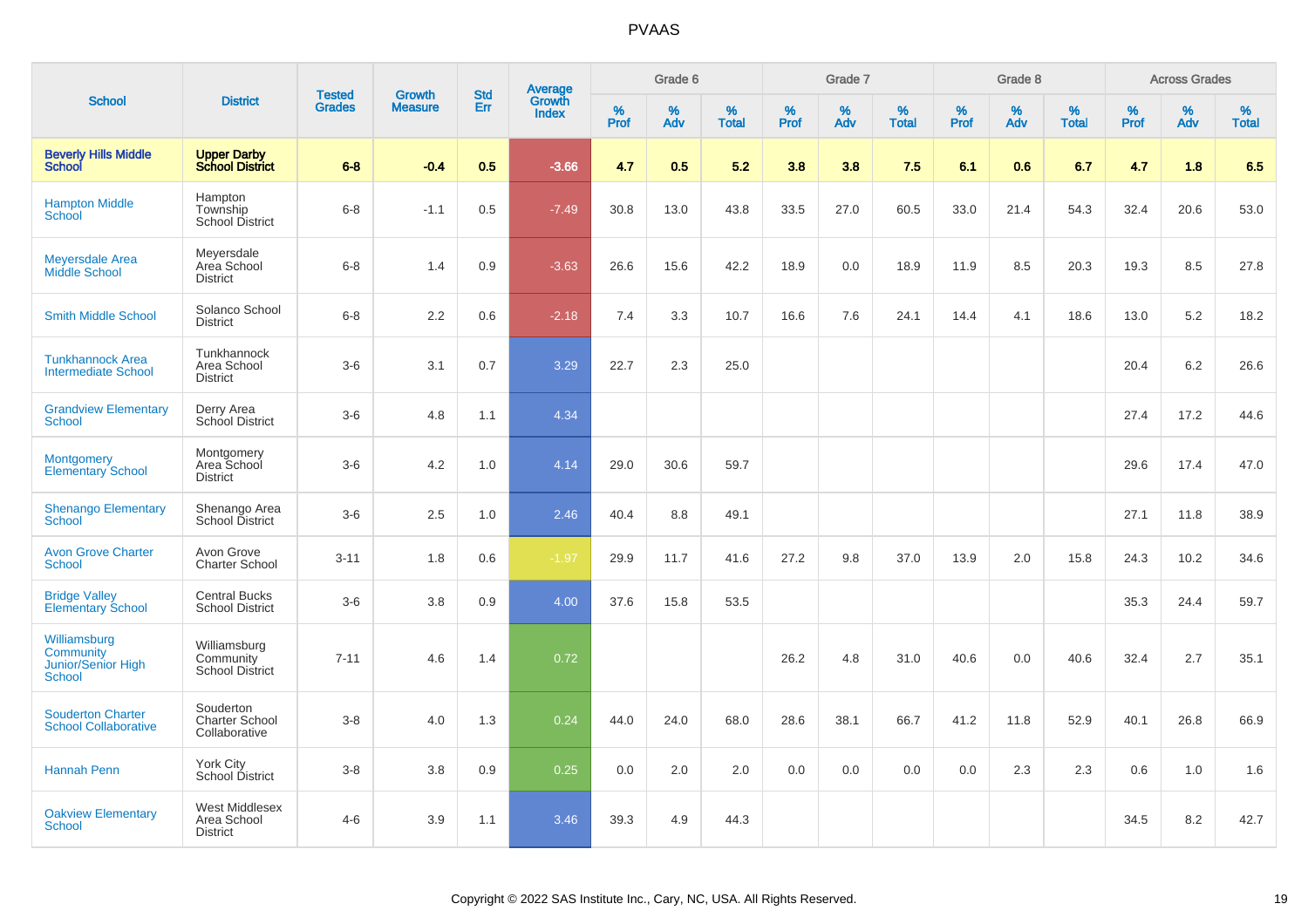|                                                        |                                                        |                                | <b>Growth</b>  |                   |                                          |                  | Grade 6     |                   |              | Grade 7     |                      |              | Grade 8  |                   |              | <b>Across Grades</b> |                   |
|--------------------------------------------------------|--------------------------------------------------------|--------------------------------|----------------|-------------------|------------------------------------------|------------------|-------------|-------------------|--------------|-------------|----------------------|--------------|----------|-------------------|--------------|----------------------|-------------------|
| <b>School</b>                                          | <b>District</b>                                        | <b>Tested</b><br><b>Grades</b> | <b>Measure</b> | <b>Std</b><br>Err | <b>Average</b><br>Growth<br><b>Index</b> | %<br><b>Prof</b> | $\%$<br>Adv | %<br><b>Total</b> | $\%$<br>Prof | $\%$<br>Adv | $\%$<br><b>Total</b> | $\%$<br>Prof | %<br>Adv | %<br><b>Total</b> | $\%$<br>Prof | $\%$<br>Adv          | %<br><b>Total</b> |
| <b>Beverly Hills Middle</b><br><b>School</b>           | <b>Upper Darby</b><br><b>School District</b>           | $6 - 8$                        | $-0.4$         | 0.5               | $-3.66$                                  | 4.7              | 0.5         | 5.2               | 3.8          | 3.8         | 7.5                  | 6.1          | 0.6      | 6.7               | 4.7          | 1.8                  | 6.5               |
| <b>Bald Eagle Area</b><br>Junior/Senior High<br>School | <b>Bald Eagle</b><br>Area School<br><b>District</b>    | $6 - 11$                       | 2.7            | 0.6               | 0.59                                     | 25.7             | 8.9         | 34.6              | 17.0         | 6.8         | 23.7                 | 15.0         | 10.6     | 25.7              | 19.0         | 8.7                  | 27.7              |
| <b>Hopewell Junior High</b><br>School                  | <b>Hopewell Area</b><br>School District                | $5 - 8$                        | $-1.7$         | 0.5               | $-8.98$                                  | 28.8             | 11.9        | 40.7              | 19.2         | 4.6         | 23.8                 | 12.8         | 2.6      | 15.4              | 23.2         | 6.8                  | 30.1              |
| <b>Forrest Edwin School</b>                            | Philadelphia<br>City School<br><b>District</b>         | $3-6$                          | 7.7            | 1.8               | 4.03                                     | 0.0              | 0.0         | 0.0               |              |             |                      |              |          |                   | 1.0          | 0.0                  | 1.0               |
| <b>Harrold Middle School</b>                           | Hempfield Area<br>School District                      | $6 - 8$                        | 2.4            | 0.6               | 1.22                                     | 24.0             | 5.8         | 29.8              | 29.2         | 15.0        | 44.2                 | 22.2         | 8.6      | 30.8              | 25.1         | 9.8                  | 34.9              |
| <b>Richland High School</b>                            | Richland<br><b>School District</b>                     | $7 - 11$                       | 3.0            | 0.8               | 1.42                                     |                  |             |                   | 39.8         | 10.9        | 50.8                 | 25.5         | 13.2     | 38.7              | 33.3         | 12.0                 | 45.3              |
| Claysburg-Kimmel<br><b>High School</b>                 | Claysburg-<br>Kimmel School<br><b>District</b>         | $7 - 11$                       | 4.6            | 1.1               | 2.62                                     |                  |             |                   | 21.8         | 1.8         | 23.6                 | 10.5         | 1.8      | 12.3              | 16.1         | 1.8                  | 17.9              |
| <b>Northeast Bradford</b><br><b>Elementary School</b>  | Northeast<br><b>Bradford School</b><br><b>District</b> | $3-6$                          | 5.3            | 1.3               | 0.65                                     | 34.8             | 2.2         | 37.0              |              |             |                      |              |          |                   | 36.6         | 7.4                  | 44.0              |
| <b>Boyertown Area</b><br><b>Middle School-East</b>     | Boyertown Area<br>School District                      | $6 - 8$                        | $-2.3$         | 0.5               | $-8.55$                                  | 27.0             | 5.2         | 32.2              | 27.1         | 20.1        | 47.2                 | 26.2         | 7.9      | 34.1              | 26.8         | 11.8                 | 38.7              |
| Ephrata Intermediate<br>School                         | Ephrata Area<br>School District                        | $5-6$                          | 2.1            | 0.5               | 0.49                                     | 25.8             | 8.3         | 34.1              |              |             |                      |              |          |                   | 30.5         | 10.8                 | 41.3              |
| <b>Universal Bluford</b><br><b>Charter School</b>      | Universal<br><b>Bluford Charter</b><br>School          | $3-6$                          | 4.8            | 1.4               | 3.52                                     | 2.7              | 0.0         | 2.7               |              |             |                      |              |          |                   | 4.3          | 0.0                  | 4.3               |
| <b>Mastery Charter</b><br>School - Mann<br>Campus      | Mastery Charter<br>School-Mann<br>Campus               | $3-6$                          | 1.8            | 1.6               | 1.13                                     | 5.4              | 2.7         | 8.1               |              |             |                      |              |          |                   | 2.2          | 1.4                  | 3.6               |
| <b>Mastery Charter</b><br>School - Thomas<br>Campus    | <b>Mastery Charter</b><br>School -<br>Thomas<br>Campus | $3 - 10$                       | 1.5            | 0.9               | $-1.26$                                  | 7.1              | 2.4         | 9.5               | 7.0          | 0.0         | 7.0                  | 2.2          | 0.0      | 2.2               | 8.6          | 0.8                  | 9.4               |
| <b>Broughal Middle</b><br>School                       | Bethlehem Area<br><b>School District</b>               | $6 - 8$                        | 3.6            | 0.9               | 2.03                                     | 8.1              | 1.4         | 9.5               | 4.8          | 0.0         | 4.8                  | 3.4          | 3.4      | 6.8               | 5.6          | 1.5                  | 7.1               |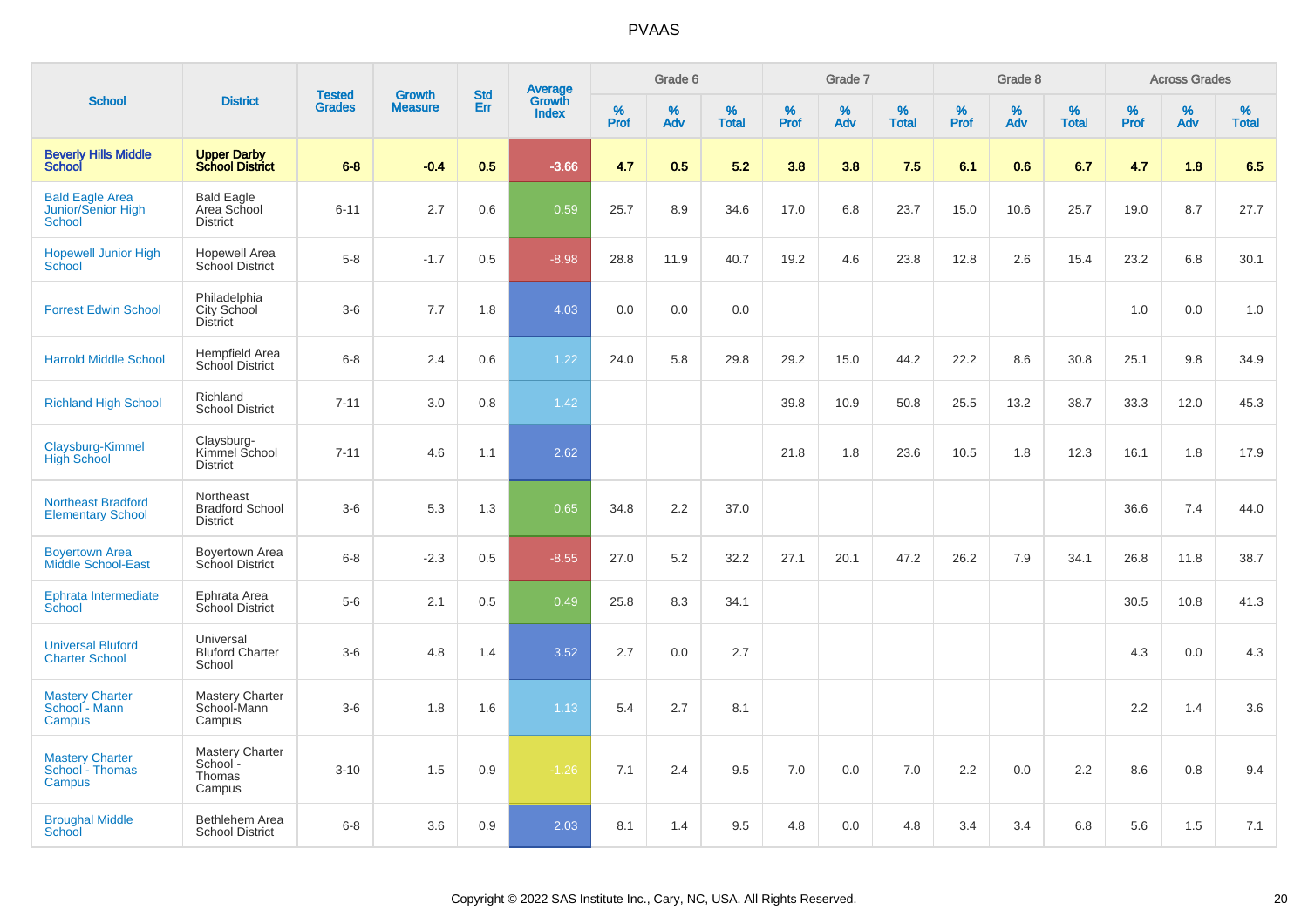|                                                                                            |                                                                                    |                                |                                 | <b>Std</b> |                                          |                  | Grade 6     |                   |           | Grade 7  |                   |           | Grade 8  |                   |              | <b>Across Grades</b> |                   |
|--------------------------------------------------------------------------------------------|------------------------------------------------------------------------------------|--------------------------------|---------------------------------|------------|------------------------------------------|------------------|-------------|-------------------|-----------|----------|-------------------|-----------|----------|-------------------|--------------|----------------------|-------------------|
| <b>School</b>                                                                              | <b>District</b>                                                                    | <b>Tested</b><br><b>Grades</b> | <b>Growth</b><br><b>Measure</b> | Err        | <b>Average</b><br>Growth<br><b>Index</b> | %<br><b>Prof</b> | $\%$<br>Adv | %<br><b>Total</b> | %<br>Prof | %<br>Adv | %<br><b>Total</b> | %<br>Prof | %<br>Adv | %<br><b>Total</b> | $\%$<br>Prof | $\%$<br>Adv          | %<br><b>Total</b> |
| <b>Beverly Hills Middle</b><br><b>School</b>                                               | <b>Upper Darby<br/>School District</b>                                             | $6 - 8$                        | $-0.4$                          | 0.5        | $-3.66$                                  | 4.7              | 0.5         | 5.2               | 3.8       | 3.8      | 7.5               | 6.1       | 0.6      | 6.7               | 4.7          | 1.8                  | 6.5               |
| Lackawanna Trail<br><b>Elementary Center</b>                                               | Lackawanna<br><b>Trail School</b><br><b>District</b>                               | $3-6$                          | 2.4                             | 1.1        | 2.27                                     | 34.3             | 10.4        | 44.8              |           |          |                   |           |          |                   | 31.4         | 13.1                 | 44.4              |
| <b>United Elementary</b><br>School                                                         | <b>United School</b><br><b>District</b>                                            | $3-6$                          | 4.1                             | 1.0        | 3.90                                     | 31.8             | 12.7        | 44.4              |           |          |                   |           |          |                   | 29.8         | 9.3                  | 39.1              |
| <b>Beaty-Warren Middle</b><br>School                                                       | <b>Warren County</b><br>School District                                            | $5-8$                          | 1.9                             | 0.5        | $-1.28$                                  | 15.0             | 3.0         | 18.0              | 12.4      | 0.0      | 12.4              | 11.5      | 1.4      | 12.8              | 13.9         | 3.0                  | 16.8              |
| The Philadelphia<br><b>Charter School for Arts</b><br>and Sciences at HR<br><b>Edmunds</b> | The<br>Philadelphia<br>Charter School<br>for Arts and<br>Sciences at HR<br>Edmunds | $3-8$                          | 1.7                             | 0.6        | $-3.09$                                  | 0.0              | 0.0         | 0.0               | 2.1       | 0.0      | 2.1               | 2.2       | 0.0      | 2.2               | 2.1          | 0.2                  | 2.3               |
| <b>Stroudsburg Middle</b><br><b>School</b>                                                 | Stroudsburg<br>Area School<br><b>District</b>                                      | $5 - 7$                        | 0.3                             | 0.5        | $-1.60$                                  | 18.8             | 4.9         | 23.8              | 21.7      | 2.7      | 24.4              |           |          |                   | 19.4         | 5.6                  | 25.0              |
| <b>Glendale Elementary</b><br><b>School</b>                                                | Glendale<br><b>School District</b>                                                 | $3-6$                          | 4.9                             | 1.2        | 2.35                                     | 26.4             | 5.7         | 32.1              |           |          |                   |           |          |                   | 33.7         | 6.8                  | 40.5              |
| <b>Neason Hill</b><br><b>Elementary School</b>                                             | Crawford<br><b>Central School</b><br><b>District</b>                               | $3-6$                          | 5.7                             | 1.4        | 3.85                                     | 15.0             | 5.0         | 20.0              |           |          |                   |           |          |                   | 18.0         | 3.6                  | 21.6              |
| <b>Northeastern Middle</b><br><b>School</b>                                                | Northeastern<br>York School<br><b>District</b>                                     | $7 - 9$                        | 1.4                             | 0.5        | $-0.42$                                  |                  |             |                   | 21.6      | 6.0      | 27.6              | 29.3      | 15.0     | 44.3              | 25.5         | 10.7                 | 36.2              |
| <b>Childs George W</b><br>School                                                           | Philadelphia<br>City School<br><b>District</b>                                     | $3-8$                          | 3.1                             | 1.8        | $-1.29$                                  |                  |             |                   | 0.0       | 10.0     | 10.0              | 5.6       | 0.0      | 5.6               | 8.8          | 2.6                  | 11.5              |
| <b>Mount Carmel Area</b><br><b>Elementary School</b>                                       | <b>Mount Carmel</b><br>Area School<br><b>District</b>                              | $3-6$                          | 0.4                             | 0.8        | 0.55                                     | 11.8             | 7.3         | 19.1              |           |          |                   |           |          |                   | 12.6         | 5.2                  | 17.8              |
| <b>Brentwood Middle</b><br><b>School</b>                                                   | <b>Brentwood</b><br>Borough School<br>District                                     | $6 - 8$                        | 0.1                             | 0.8        | $-3.93$                                  | 8.5              | 2.4         | 11.0              | 9.2       | 0.0      | 9.2               | 19.7      | 1.4      | 21.1              | 12.4         | 1.4                  | 13.8              |
| Philadelphia<br><b>Performing Arts</b><br><b>Charter School</b>                            | Philadelphia<br>Performing Arts<br><b>Charter School</b>                           | $3-9$                          | $-0.4$                          | 0.7        | $-2.63$                                  | 19.6             | 3.6         | 23.2              | 23.0      | 14.9     | 37.9              | 18.0      | 8.0      | 26.0              | 25.2         | 9.7                  | 34.9              |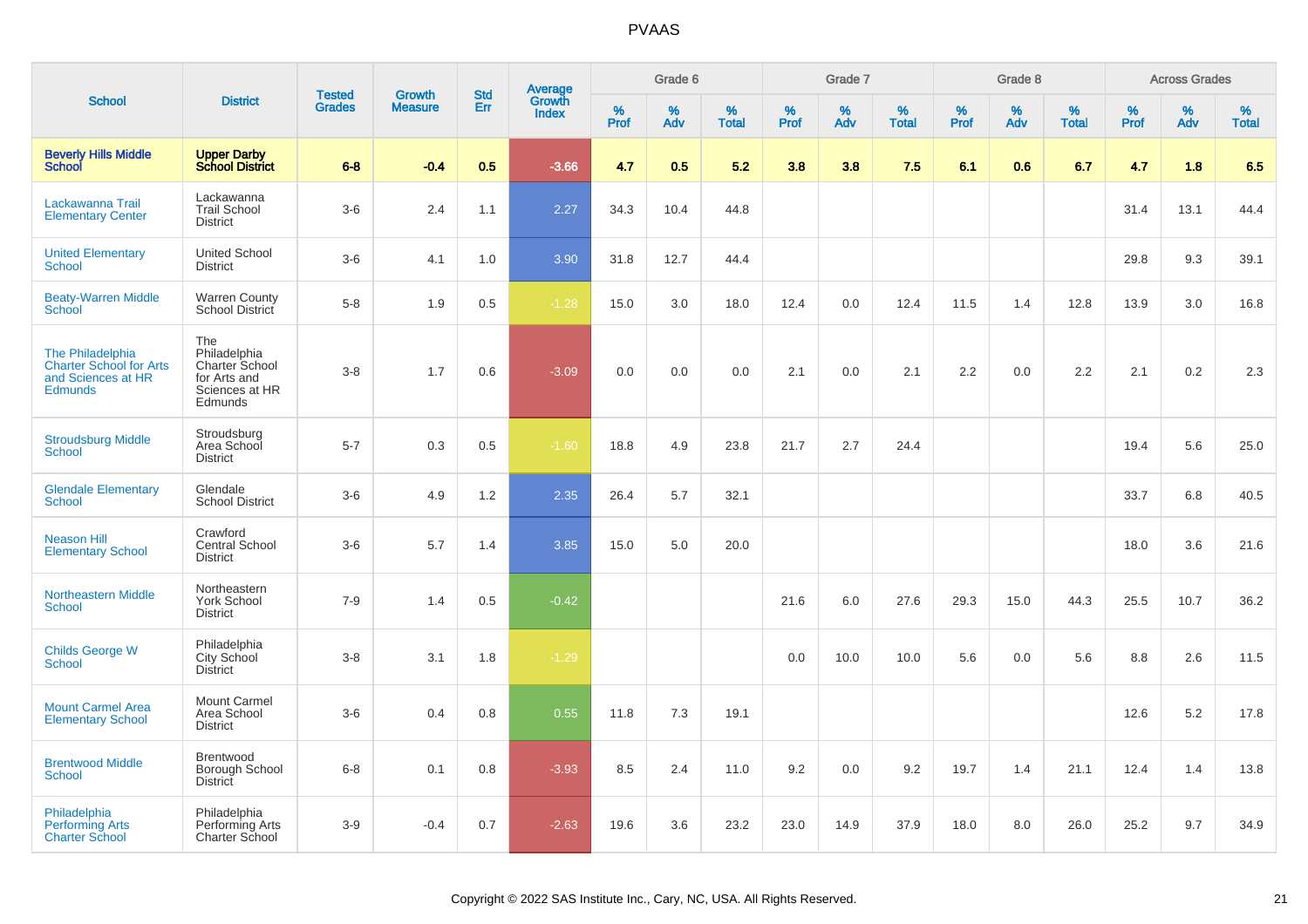|                                                                           |                                                         |                                | <b>Growth</b>  | <b>Std</b> | <b>Average</b><br>Growth |                  | Grade 6  |                   |           | Grade 7  |                   |           | Grade 8  |                   |           | <b>Across Grades</b> |                   |
|---------------------------------------------------------------------------|---------------------------------------------------------|--------------------------------|----------------|------------|--------------------------|------------------|----------|-------------------|-----------|----------|-------------------|-----------|----------|-------------------|-----------|----------------------|-------------------|
| <b>School</b>                                                             | <b>District</b>                                         | <b>Tested</b><br><b>Grades</b> | <b>Measure</b> | Err        | <b>Index</b>             | %<br><b>Prof</b> | %<br>Adv | %<br><b>Total</b> | %<br>Prof | %<br>Adv | %<br><b>Total</b> | %<br>Prof | %<br>Adv | %<br><b>Total</b> | %<br>Prof | $\%$<br>Adv          | %<br><b>Total</b> |
| <b>Beverly Hills Middle</b><br><b>School</b>                              | <b>Upper Darby</b><br><b>School District</b>            | $6 - 8$                        | $-0.4$         | 0.5        | $-3.66$                  | 4.7              | 0.5      | 5.2               | 3.8       | 3.8      | 7.5               | 6.1       | 0.6      | 6.7               | 4.7       | 1.8                  | 6.5               |
| <b>North Penn-Mansfield</b><br><b>Junior/Senior High</b><br>School        | Southern Tioga<br>School District                       | $7 - 10$                       | 2.1            | 0.9        | $-0.91$                  |                  |          |                   | 7.5       | 2.2      | 9.7               | 8.6       | 2.5      | 11.1              | 8.0       | 2.3                  | 10.3              |
| <b>Greenfield Albert M</b><br><b>School</b>                               | Philadelphia<br>City School<br><b>District</b>          | $3-8$                          | 4.7            | 1.2        | 0.83                     | 27.3             | 18.2     | 45.4              | 47.8      | 17.4     | 65.2              | 18.8      | 43.8     | 62.5              | 34.6      | 26.1                 | 60.6              |
| <b>Slippery Rock Area</b><br><b>Middle School</b>                         | Slippery Rock<br>Area School<br><b>District</b>         | $6 - 8$                        | 2.4            | 0.6        | 1.21                     | 28.6             | 26.3     | 54.9              | 26.4      | 13.2     | 39.7              | 26.2      | 10.3     | 36.5              | 27.1      | 16.8                 | 44.0              |
| <b>Provident Charter</b><br><b>School</b>                                 | Provident<br><b>Charter School</b>                      | $3-8$                          | 3.6            | 1.0        | 1.06                     | 10.5             | 0.0      | 10.5              | 9.1       | 0.0      | 9.1               | 0.0       | 3.3      | 3.3               | 9.2       | 2.5                  | 11.7              |
| Hollidaysburg Area<br>Junior High School                                  | Hollidaysburg<br>Area School<br><b>District</b>         | $7 - 9$                        | $-0.1$         | 0.5        | $-3.92$                  |                  |          |                   | 27.4      | 14.8     | 42.2              | 23.2      | 8.2      | 31.4              | 25.3      | 11.6                 | 36.9              |
| <b>Mountain View</b><br>Junior/Senior High<br><b>School</b>               | Mountain View<br><b>School District</b>                 | $7 - 11$                       | 4.4            | 1.1        | 1.75                     |                  |          |                   | 25.9      | 7.4      | 33.3              | 27.1      | 8.5      | 35.6              | 26.6      | 8.0                  | 34.5              |
| <b>Clarion-Limestone</b><br><b>Elementary School</b>                      | Clarion-<br>Limestone Area<br><b>School District</b>    | $3-6$                          | 4.5            | 1.1        | 1.44                     | 36.5             | 5.8      | 42.3              |           |          |                   |           |          |                   | 33.5      | 15.8                 | 49.3              |
| <b>Exeter Township</b><br>Junior High School                              | Exeter<br>Township<br><b>School District</b>            | $7 - 8$                        | 0.7            | 0.6        | $-1.83$                  |                  |          |                   | 24.1      | 6.9      | 31.0              | 20.2      | 8.6      | 28.8              | 22.3      | 7.7                  | 30.0              |
| <b>Hillcrest Intermediate</b><br>School                                   | Norwin School<br><b>District</b>                        | $5-6$                          | 0.7            | 0.4        | 1.55                     | 37.3             | 20.8     | 58.1              |           |          |                   |           |          |                   | 34.6      | 22.9                 | 57.5              |
| <b>Robert Benjamin Wiley</b><br><b>Community Charter</b><br><b>School</b> | Robert<br>Benjamin Wiley<br>Community<br>Charter School | $3-8$                          | 2.8            | 0.8        | 0.88                     | 0.0              | 0.0      | 0.0               | 7.3       | 0.0      | 7.3               | 4.4       | 0.0      | 4.4               | 5.7       | 1.7                  | 7.4               |
| <b>Daniel Boone Area</b><br><b>Middle School</b>                          | Daniel Boone<br>Area School<br><b>District</b>          | $6 - 8$                        | $-1.2$         | 0.5        | $-6.73$                  | 28.7             | 6.6      | 35.4              | 18.6      | 7.8      | 26.4              | 13.8      | 2.4      | 16.2              | 20.5      | 5.7                  | 26.2              |
| <b>James Buchanan</b><br><b>Middle School</b>                             | Tuscarora<br><b>School District</b>                     | $6 - 8$                        | $-3.1$         | 0.5        | $-11.00$                 | 11.3             | 2.7      | 14.0              | 13.4      | 4.5      | 17.9              | 11.0      | 2.1      | 13.1              | 11.9      | 3.1                  | 15.0              |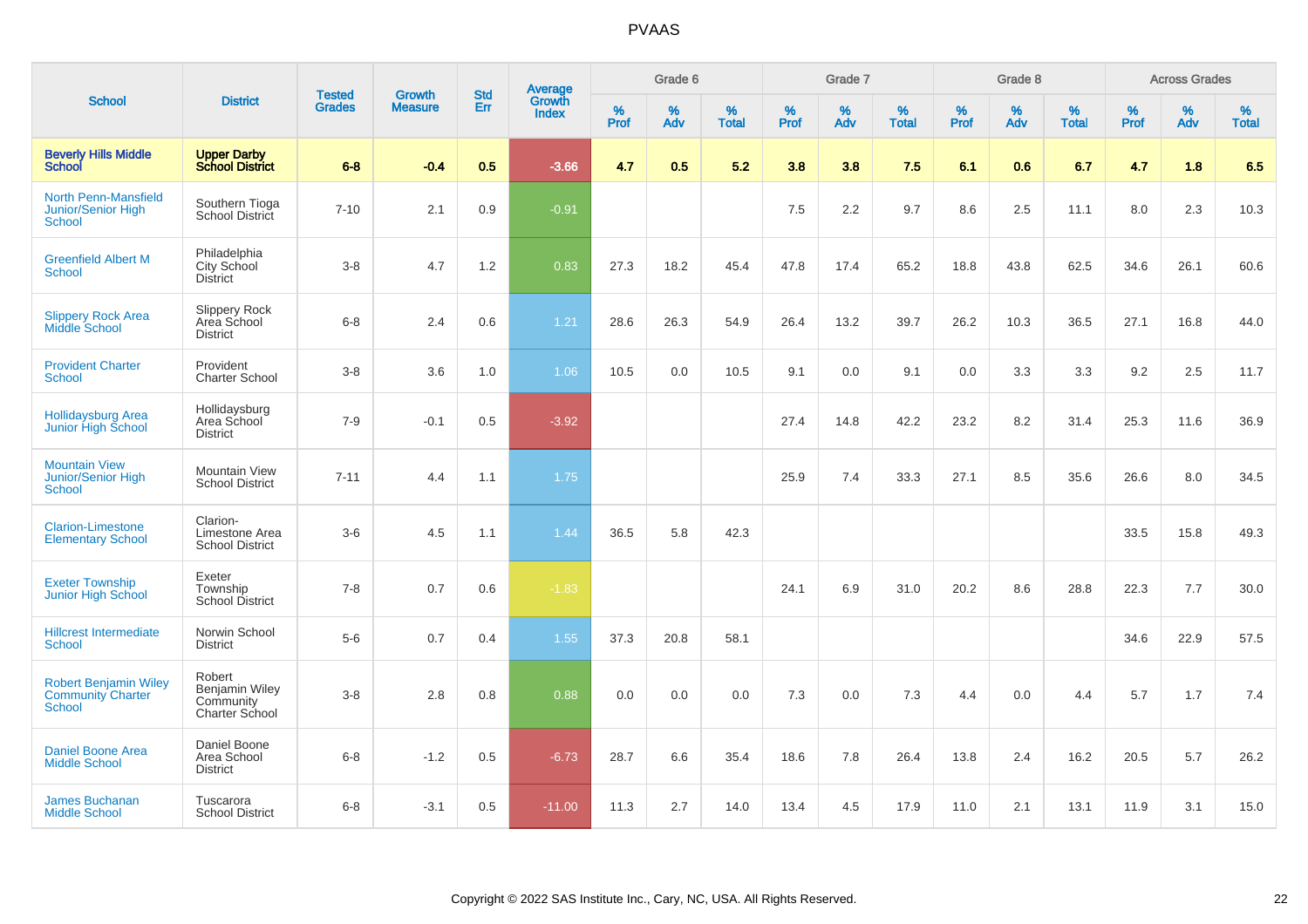|                                                                       |                                               |                                |                                 | <b>Std</b> |                                          |           | Grade 6  |                   |           | Grade 7  |                   |           | Grade 8  |                   |              | <b>Across Grades</b> |                   |
|-----------------------------------------------------------------------|-----------------------------------------------|--------------------------------|---------------------------------|------------|------------------------------------------|-----------|----------|-------------------|-----------|----------|-------------------|-----------|----------|-------------------|--------------|----------------------|-------------------|
| <b>School</b>                                                         | <b>District</b>                               | <b>Tested</b><br><b>Grades</b> | <b>Growth</b><br><b>Measure</b> | Err        | <b>Average</b><br>Growth<br><b>Index</b> | %<br>Prof | %<br>Adv | %<br><b>Total</b> | %<br>Prof | %<br>Adv | %<br><b>Total</b> | %<br>Prof | %<br>Adv | %<br><b>Total</b> | $\%$<br>Prof | $\%$<br>Adv          | %<br><b>Total</b> |
| <b>Beverly Hills Middle</b><br><b>School</b>                          | <b>Upper Darby</b><br><b>School District</b>  | $6 - 8$                        | $-0.4$                          | 0.5        | $-3.66$                                  | 4.7       | 0.5      | 5.2               | 3.8       | 3.8      | 7.5               | 6.1       | 0.6      | 6.7               | 4.7          | 1.8                  | 6.5               |
| <b>Annville-Cleona Middle</b><br>School                               | Annville-Cleona<br><b>School District</b>     | $6-8$                          | 2.3                             | 0.8        | 0.14                                     |           |          |                   | 29.4      | 11.9     | 41.3              | 27.8      | 9.3      | 37.0              | 28.6         | 10.6                 | 39.2              |
| <b>Penn Middle School</b>                                             | Penn-Trafford<br><b>School District</b>       | $6 - 8$                        | $-3.6$                          | 0.5        | $-10.09$                                 | 35.6      | 23.1     | 58.8              | 32.2      | 21.1     | 53.3              | 14.0      | 4.6      | 18.6              | 27.2         | 16.2                 | 43.4              |
| <b>Fritz Elementary</b><br><b>School</b>                              | Conestoga<br>Valley School<br><b>District</b> | $3-6$                          | 3.5                             | 0.9        | 0.01                                     | 11.5      | 3.4      | 14.9              |           |          |                   |           |          |                   | 19.9         | 10.1                 | 30.1              |
| <b>Aspira Bilingual Cyber</b><br><b>Charter School</b>                | Aspira Bilingual<br>Cyber Charter<br>School   | $3 - 11$                       | 4.2                             | 1.5        | 0.16                                     | 0.0       | 0.0      | 0.0               | 0.0       | 0.0      | 0.0               | 0.0       | 0.0      | 0.0               | 1.6          | 0.0                  | 1.6               |
| <b>Penns Manor Area</b><br><b>Junior/Senior High</b><br><b>School</b> | Penns Manor<br>Area School<br><b>District</b> | $6 - 12$                       | 1.6                             | 0.9        | $-3.79$                                  | 14.6      | 0.0      | 14.6              | 18.9      | 1.9      | 20.8              | 17.0      | 8.5      | 25.4              | 16.8         | 3.6                  | 20.4              |
| <b>Case Avenue</b><br><b>Elementary School</b>                        | Sharon City<br><b>School District</b>         | $3-6$                          | 3.8                             | 1.0        | 3.38                                     | 16.4      | 4.9      | 21.3              |           |          |                   |           |          |                   | 17.4         | 5.4                  | 22.7              |
| <b>West York Area Middle</b><br>School                                | West York Area<br><b>School District</b>      | $6 - 8$                        | 1.8                             | 0.5        | 1.19                                     | 15.0      | 4.8      | 19.9              | 15.1      | 5.8      | 21.0              | 16.1      | 4.3      | 20.4              | 15.4         | 5.0                  | 20.4              |
| <b>Hambright Elementary</b><br><b>School</b>                          | Penn Manor<br><b>School District</b>          | $3-6$                          | 3.5                             | 0.9        | 2.74                                     | 23.5      | 8.2      | 31.8              |           |          |                   |           |          |                   | 32.8         | 8.5                  | 41.3              |
| <b>Canton Area</b><br><b>Elementary School</b>                        | Canton Area<br><b>School District</b>         | $3-6$                          | 2.3                             | 1.1        | 2.07                                     | 32.3      | 3.2      | 35.5              |           |          |                   |           |          |                   | 31.6         | 8.9                  | 40.5              |
| <b>Warwick Middle</b><br><b>School</b>                                | <b>Warwick School</b><br><b>District</b>      | $7 - 8$                        | 1.8                             | 0.5        | 2.37                                     |           |          |                   | 22.6      | 7.3      | 29.8              | 13.3      | 3.6      | 16.8              | 17.6         | 5.3                  | 23.0              |
| <b>Ross Elementary</b><br><b>School</b>                               | Lake-Lehman<br><b>School District</b>         | $3-6$                          | 6.0                             | 1.6        | 3.15                                     | 13.6      | 0.0      | 13.6              |           |          |                   |           |          |                   | 27.8         | 4.6                  | 32.4              |
| Lehman-Jackson<br><b>Elementary School</b>                            | Lake-Lehman<br><b>School District</b>         | $3-6$                          | 2.3                             | 1.2        | 1.87                                     | 25.5      | 9.8      | 35.3              |           |          |                   |           |          |                   | 32.4         | 9.9                  | 42.3              |
| <b>Knapp Elementary</b><br><b>School</b>                              | North Penn<br><b>School District</b>          | $3-6$                          | 4.2                             | 1.1        | $-0.46$                                  | 28.6      | 6.4      | 34.9              |           |          |                   |           |          |                   | 30.1         | 8.8                  | 38.9              |
| <b>Tacony Academy</b><br><b>Charter School</b>                        | Tacony<br>Academy<br>Charter School           | $3 - 11$                       | $-3.3$                          | 0.8        | $-7.04$                                  | 2.9       | 0.0      | 2.9               | 6.8       | 0.0      | 6.8               | 5.7       | 2.9      | 8.6               | 5.0          | 1.0                  | 6.0               |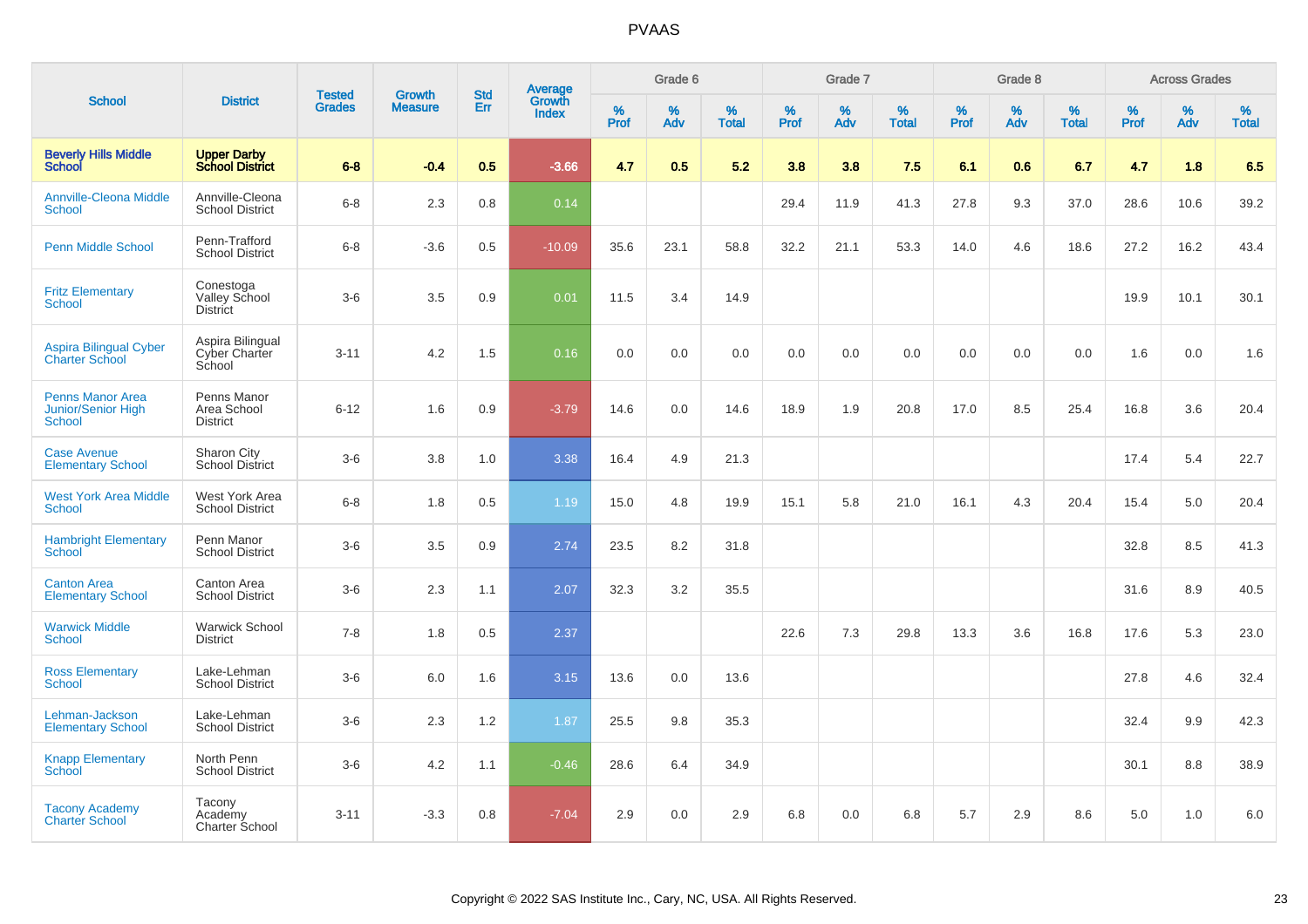|                                                             |                                                         |                                |                                 | <b>Std</b> |                                          |           | Grade 6     |                   |           | Grade 7     |                      |              | Grade 8  |                   |              | <b>Across Grades</b> |                   |
|-------------------------------------------------------------|---------------------------------------------------------|--------------------------------|---------------------------------|------------|------------------------------------------|-----------|-------------|-------------------|-----------|-------------|----------------------|--------------|----------|-------------------|--------------|----------------------|-------------------|
| <b>School</b>                                               | <b>District</b>                                         | <b>Tested</b><br><b>Grades</b> | <b>Growth</b><br><b>Measure</b> | Err        | <b>Average</b><br>Growth<br><b>Index</b> | %<br>Prof | $\%$<br>Adv | %<br><b>Total</b> | %<br>Prof | $\%$<br>Adv | $\%$<br><b>Total</b> | $\%$<br>Prof | %<br>Adv | %<br><b>Total</b> | $\%$<br>Prof | $\%$<br>Adv          | %<br><b>Total</b> |
| <b>Beverly Hills Middle</b><br>School                       | <b>Upper Darby</b><br><b>School District</b>            | $6 - 8$                        | $-0.4$                          | 0.5        | $-3.66$                                  | 4.7       | 0.5         | 5.2               | 3.8       | 3.8         | 7.5                  | 6.1          | 0.6      | 6.7               | 4.7          | 1.8                  | 6.5               |
| <b>KIPP Philadelphia</b><br><b>Charter School</b>           | <b>KIPP</b><br>Philadelphia<br>Charter School           | $3-8$                          | 0.0                             | 0.9        | $-1.89$                                  | 0.0       | 0.0         | 0.0               | 2.6       | 0.0         | 2.6                  | 6.8          | 0.0      | 6.8               | 3.6          | 0.0                  | 3.6               |
| <b>Vision Academy</b><br>Charter School                     | Vision Academy<br>Charter School                        | $3-8$                          | 1.7                             | 1.1        | $-2.66$                                  | 0.0       | 0.0         | 0.0               | 2.9       | 2.9         | 5.9                  | 9.5          | 4.8      | 14.3              | 6.4          | 1.6                  | 8.0               |
| Jeannette High School                                       | Jeannette City<br>School District                       | $7 - 11$                       | 4.2                             | 1.1        | 1.63                                     |           |             |                   | 13.3      | 5.0         | 18.3                 | 15.4         | 3.8      | 19.2              | 14.3         | 4.5                  | 18.8              |
| <b>Mountville Elementary</b><br><b>School</b>               | Hempfield<br>School District                            | $3-6$                          | 4.1                             | 1.1        | 2.43                                     | 16.3      | 10.2        | 26.5              |           |             |                      |              |          |                   | 24.7         | 10.5                 | 35.2              |
| <b>Cougar Academy</b>                                       | <b>Harrisburg City</b><br>School District               | $3 - 10$                       | 3.8                             | 1.2        | 0.81                                     | 0.0       | 0.0         | 0.0               | 4.0       | 0.0         | 4.0                  | 0.0          | 0.0      | 0.0               | 2.2          | 0.0                  | 2.2               |
| <b>Environmental Charter</b><br><b>School At Frick Park</b> | Environmental<br><b>Charter School</b><br>At Frick Park | $3-9$                          | $-0.2$                          | 0.7        | $-0.50$                                  | 17.0      | 4.3         | 21.3              | 16.3      | 10.9        | 27.2                 | 10.0         | 4.3      | 14.3              | 22.6         | 13.4                 | 36.0              |
| <b>Fairview Middle</b><br><b>School</b>                     | <b>Fairview School</b><br><b>District</b>               | $5-8$                          | $-0.6$                          | 0.5        | $-1.94$                                  | 24.8      | 11.3        | 36.1              | 29.4      | 11.6        | 41.1                 | 30.8         | 12.0     | 42.9              | 29.2         | 11.9                 | 41.1              |
| Donegal Intermediate<br>School                              | Donegal School<br><b>District</b>                       | $3-6$                          | 2.1                             | 0.6        | 3.36                                     | 22.5      | 3.2         | 25.7              |           |             |                      |              |          |                   | 22.0         | 9.9                  | 32.0              |
| <b>Lathrop Street</b><br><b>Elementary School</b>           | Montrose Area<br><b>School District</b>                 | $3-6$                          | 4.6                             | 1.3        | 3.21                                     | 24.5      | 6.1         | 30.6              |           |             |                      |              |          |                   | 21.5         | 9.1                  | 30.6              |
| <b>Dallastown Area</b><br><b>Intermediate School</b>        | Dallastown<br>Area School<br><b>District</b>            | $4 - 6$                        | 0.8                             | 0.4        | 1.72                                     | 31.2      | 11.7        | 42.9              |           |             |                      |              |          |                   | 29.8         | 14.7                 | 44.4              |
| Nebinger George W<br>School                                 | Philadelphia<br>City School<br><b>District</b>          | $3-8$                          | 0.6                             | 2.2        | $-3.15$                                  |           |             |                   | 12.5      | 18.8        | 31.2                 | 7.1          | 0.0      | 7.1               | 18.4         | 10.2                 | 28.6              |
| <b>Colwyn Elementary</b><br>School                          | <b>William Penn</b><br><b>School District</b>           | $3-6$                          | 4.9                             | 2.0        | 2.46                                     | 5.9       | 0.0         | 5.9               |           |             |                      |              |          |                   | 10.4         | 1.5                  | 11.9              |
| <b>Middle Years</b><br><b>Alternative</b>                   | Philadelphia<br>City School<br><b>District</b>          | $5-8$                          | 4.9                             | 2.3        | $-0.32$                                  | 0.0       | 0.0         | 0.0               | 6.7       | 0.0         | 6.7                  |              |          |                   | 2.4          | 0.0                  | 2.4               |
| <b>Agora Cyber Charter</b><br>School                        | Agora Cyber<br>Charter School                           | $3 - 11$                       | $-0.3$                          | 0.6        | $-3.11$                                  | 7.8       | 0.7         | 8.5               | 6.2       | 2.1         | 8.3                  | 3.3          | 1.3      | 4.6               | 9.7          | 2.4                  | 12.1              |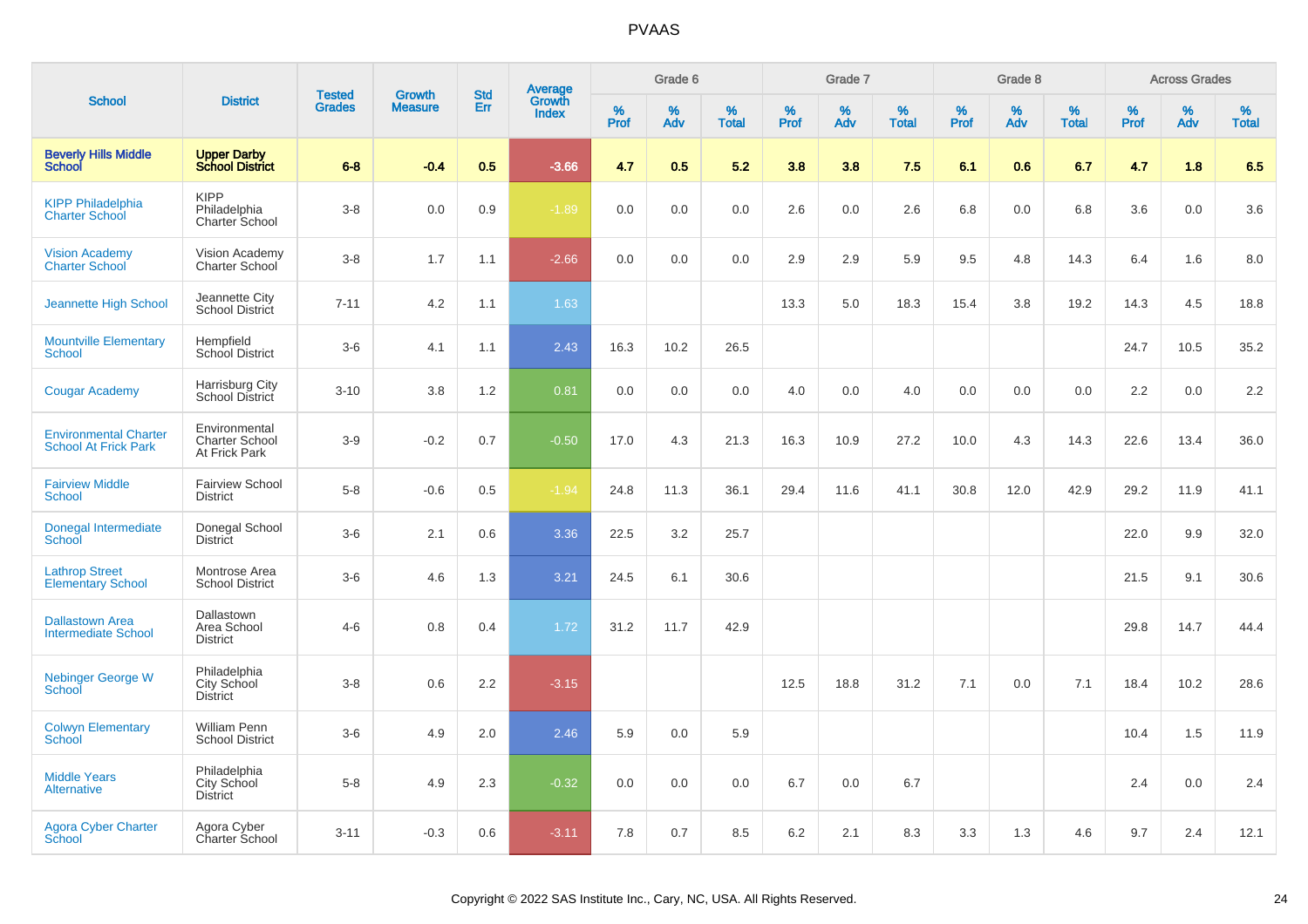|                                                |                                                 |                                |                                 | <b>Std</b> |                                          |           | Grade 6  |                   |           | Grade 7  |                   |           | Grade 8  |                   |              | <b>Across Grades</b> |                   |
|------------------------------------------------|-------------------------------------------------|--------------------------------|---------------------------------|------------|------------------------------------------|-----------|----------|-------------------|-----------|----------|-------------------|-----------|----------|-------------------|--------------|----------------------|-------------------|
| <b>School</b>                                  | <b>District</b>                                 | <b>Tested</b><br><b>Grades</b> | <b>Growth</b><br><b>Measure</b> | Err        | <b>Average</b><br>Growth<br><b>Index</b> | %<br>Prof | %<br>Adv | %<br><b>Total</b> | %<br>Prof | %<br>Adv | %<br><b>Total</b> | %<br>Prof | %<br>Adv | %<br><b>Total</b> | $\%$<br>Prof | $\%$<br>Adv          | %<br><b>Total</b> |
| <b>Beverly Hills Middle</b><br><b>School</b>   | <b>Upper Darby</b><br><b>School District</b>    | $6 - 8$                        | $-0.4$                          | 0.5        | $-3.66$                                  | 4.7       | 0.5      | 5.2               | 3.8       | 3.8      | 7.5               | 6.1       | 0.6      | 6.7               | 4.7          | 1.8                  | 6.5               |
| <b>Wilson Woodrow</b><br><b>Middle School</b>  | Philadelphia<br>City School<br><b>District</b>  | $6 - 8$                        | 3.1                             | 1.3        | 0.23                                     | 4.4       | 4.4      | 8.7               | 5.6       | 2.8      | 8.3               | 0.0       | 2.8      | 2.8               | 3.2          | 3.2                  | 6.3               |
| <b>Ferguson School</b>                         | York City<br>School District                    | $3-8$                          | 2.9                             | 0.8        | 1.35                                     | 1.7       | 0.0      | 1.7               | 0.0       | 0.0      | 0.0               | 0.0       | 0.0      | 0.0               | 0.6          | 0.0                  | 0.6               |
| <b>Young Scholars</b><br><b>Charter School</b> | Young Scholars<br>Charter School                | $6 - 8$                        | 2.6                             | 0.8        | 0.61                                     | 1.8       | 0.0      | 1.8               | 4.6       | 0.0      | 4.6               | 0.0       | 0.0      | 0.0               | 2.0          | 0.0                  | 2.0               |
| <b>Mcconnellsburg Middle</b><br><b>School</b>  | <b>Central Fulton</b><br><b>School District</b> | $6 - 8$                        | 0.9                             | 0.9        | $-3.25$                                  | 15.9      | 1.4      | 17.4              | 13.2      | 14.7     | 27.9              | 12.7      | 14.6     | 27.3              | 14.1         | 9.9                  | 24.0              |
| <b>West Perry Middle</b><br><b>School</b>      | <b>West Perry</b><br><b>School District</b>     | $6-8$                          | 1.5                             | 0.5        | $-0.40$                                  | 20.9      | 5.7      | 26.6              | 14.0      | 6.7      | 20.7              | 15.2      | 8.5      | 23.6              | 16.6         | 7.0                  | 23.6              |
| <b>Avonworth Elementary</b><br>School          | Avonworth<br><b>School District</b>             | $3-6$                          | 2.1                             | 0.7        | 2.97                                     | 37.7      | 12.3     | 50.0              |           |          |                   |           |          |                   | 36.0         | 22.8                 | 58.8              |
| <b>Valley Elementary</b><br>School             | Bensalem<br>Township<br>School District         | $3-6$                          | 2.3                             | 0.9        | 2.47                                     | 15.4      | 1.3      | 16.7              |           |          |                   |           |          |                   | 13.4         | 3.8                  | 17.2              |
| <b>Freire Charter School</b>                   | <b>Freire Charter</b><br>School                 | $5 - 11$                       | 1.2                             | 0.6        | 1.92                                     | 1.5       | 0.0      | 1.5               | 3.0       | 0.0      | 3.0               | 7.6       | 0.0      | 7.6               | 3.3          | 0.0                  | 3.3               |
| <b>Linden Elementary</b><br><b>School</b>      | <b>Central Bucks</b><br><b>School District</b>  | $3-6$                          | 3.2                             | 1.3        | 2.47                                     | 22.7      | 36.4     | 59.1              |           |          |                   |           |          |                   | 38.6         | 28.5                 | 67.0              |
| <b>Southmoreland Middle</b><br><b>School</b>   | Southmoreland<br><b>School District</b>         | $6 - 8$                        | $-2.2$                          | 0.7        | $-6.84$                                  | 15.6      | 3.7      | 19.3              | 11.1      | 2.8      | 13.9              | 10.5      | 1.0      | 11.4              | 12.4         | 2.5                  | 14.9              |
| <b>Halifax Area Middle</b><br><b>School</b>    | Halifax Area<br><b>School District</b>          | $6 - 8$                        | $-0.0$                          | 0.8        | $-1.74$                                  | 18.5      | 3.7      | 22.2              | 9.1       | 3.9      | 13.0              | 5.3       | 1.3      | 6.6               | 10.1         | 2.9                  | 13.0              |
| <b>Lionville Middle School</b>                 | Downingtown<br>Area School<br><b>District</b>   | $7 - 8$                        | $-0.7$                          | 0.6        | $-6.41$                                  |           |          |                   | 31.5      | 25.7     | 57.2              | 28.2      | 33.6     | 61.7              | 30.2         | 28.8                 | 59.0              |
| <b>Bloomsburg Area</b><br><b>Middle School</b> | Bloomsburg<br>Area School<br><b>District</b>    | $6 - 8$                        | 1.3                             | 0.7        | $-0.95$                                  | 16.7      | 3.3      | 20.0              | 14.8      | 4.0      | 18.8              | 16.8      | 9.9      | 26.7              | 16.1         | 5.8                  | 21.9              |
| <b>Kutz Elementary</b><br><b>School</b>        | <b>Central Bucks</b><br><b>School District</b>  | $3-6$                          | 2.6                             | 1.0        | 2.53                                     | 35.7      | 24.3     | 60.0              |           |          |                   |           |          |                   | 38.0         | 25.1                 | 63.1              |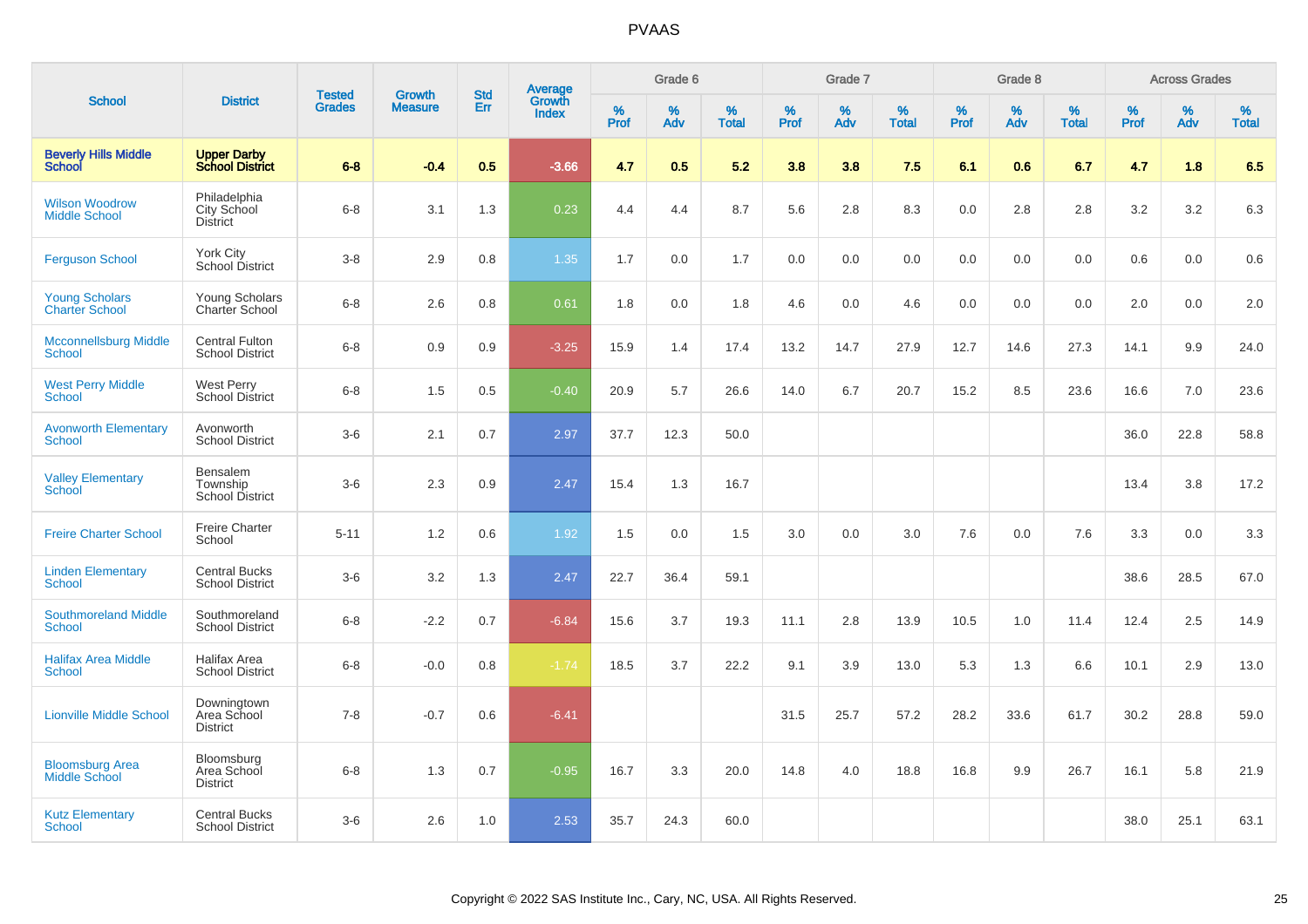| <b>School</b>                                                       |                                                       |                                | <b>Growth</b>  |                   |                                          |              | Grade 6     |                   |              | Grade 7     |                   |              | Grade 8     |                   |              | <b>Across Grades</b> |                      |
|---------------------------------------------------------------------|-------------------------------------------------------|--------------------------------|----------------|-------------------|------------------------------------------|--------------|-------------|-------------------|--------------|-------------|-------------------|--------------|-------------|-------------------|--------------|----------------------|----------------------|
|                                                                     | <b>District</b>                                       | <b>Tested</b><br><b>Grades</b> | <b>Measure</b> | <b>Std</b><br>Err | <b>Average</b><br>Growth<br><b>Index</b> | $\%$<br>Prof | $\%$<br>Adv | %<br><b>Total</b> | $\%$<br>Prof | $\%$<br>Adv | %<br><b>Total</b> | $\%$<br>Prof | $\%$<br>Adv | %<br><b>Total</b> | $\%$<br>Prof | $\%$<br>Adv          | $\%$<br><b>Total</b> |
| <b>Beverly Hills Middle</b><br>School                               | <b>Upper Darby</b><br><b>School District</b>          | $6 - 8$                        | $-0.4$         | 0.5               | $-3.66$                                  | 4.7          | 0.5         | 5.2               | 3.8          | 3.8         | 7.5               | 6.1          | 0.6         | 6.7               | 4.7          | 1.8                  | 6.5                  |
| <b>Northeast Middle</b><br><b>School</b>                            | <b>Reading School</b><br><b>District</b>              | $5-8$                          | 0.6            | 0.9               | $-1.20$                                  | 3.1          | 1.5         | 4.6               | 2.0          | 0.0         | 2.0               | 8.1          | 0.0         | 8.1               | 4.5          | 0.4                  | 4.9                  |
| <b>Avalon Elementary</b><br><b>School</b>                           | Northgate<br>School District                          | $3-6$                          | 2.1            | 1.7               | 1.24                                     | 17.2         | 3.4         | 20.7              |              |             |                   |              |             |                   | 15.1         | 8.5                  | 23.6                 |
| <b>East Middle School</b>                                           | Erie City School<br><b>District</b>                   | $6 - 8$                        | $-0.9$         | 0.6               | $-3.48$                                  | 0.6          | 0.6         | 1.2               | 1.5          | 0.0         | 1.5               | 0.0          | 0.0         | 0.0               | 0.6          | 0.2                  | 0.9                  |
| <b>Martin Meylin Middle</b><br><b>School</b>                        | Lampeter-<br>Strasburg<br><b>School District</b>      | $6 - 8$                        | $-0.1$         | 0.5               | $-5.97$                                  | 32.0         | 4.9         | 37.0              | 36.2         | 7.1         | 43.4              | 22.4         | 10.7        | 33.2              | 30.2         | 7.6                  | 37.8                 |
| <b>Delaware Valley</b><br><b>Middle School</b>                      | Delaware<br><b>Valley School</b><br><b>District</b>   | $6 - 8$                        | $-0.1$         | 0.6               | $-5.78$                                  | 22.9         | 11.4        | 34.4              | 24.2         | 12.1        | 36.3              | 23.3         | 4.6         | 27.9              | 23.4         | 9.4                  | 32.8                 |
| Mifflinburg Area Middle<br><b>School</b>                            | Mifflinburg Area<br>School District                   | $6-9$                          | 0.8            | 0.6               | $-2.01$                                  | 29.7         | 4.5         | 34.2              | 17.5         | 8.3         | 25.8              | 25.2         | 7.8         | 33.0              | 24.0         | 6.9                  | 30.8                 |
| <b>Mahanoy Area</b><br><b>Junior/Senior High</b><br><b>School</b>   | Mahanoy Area<br>School District                       | $7 - 10$                       | 1.6            | 1.1               | $-1.10$                                  |              |             |                   | 7.8          | 0.0         | 7.8               | 4.6          | 0.0         | 4.6               | 6.0          | 0.0                  | 6.0                  |
| <b>Clemente Roberto</b><br><b>Middle School</b>                     | Philadelphia<br>City School<br><b>District</b>        | $6 - 8$                        | 2.5            | 2.4               | $-1.65$                                  | 7.1          | 0.0         | 7.1               |              |             |                   | 0.0          | 0.0         | 0.0               | 2.9          | 0.0                  | 2.9                  |
| <b>Westfield Area</b><br><b>Elementary School</b>                   | Northern Tioga<br><b>School District</b>              | $3-6$                          | 4.0            | 1.2               | 1.27                                     | 24.4         | 4.9         | 29.3              |              |             |                   |              |             |                   | 24.2         | 5.9                  | 30.1                 |
| <b>Manchester Academic</b><br><b>Charter School</b>                 | Manchester<br>Academic<br><b>Charter School</b>       | $3 - 8$                        | 0.6            | 1.1               | 0.05                                     | 3.4          | 0.0         | 3.4               | 3.6          | 0.0         | 3.6               | 0.0          | 0.0         | 0.0               | 4.9          | 0.5                  | 5.4                  |
| N Hopewell-<br>Winterstown<br><b>Elementary School</b>              | Red Lion Area<br><b>School District</b>               | $3-6$                          | 5.1            | 1.5               | 3.31                                     | 37.5         | 12.5        | 50.0              |              |             |                   |              |             |                   | 31.6         | 14.5                 | 46.2                 |
| <b>Richard Allen</b><br><b>Preparatory Charter</b><br><b>School</b> | <b>Richard Allen</b><br>Preparatory<br>Charter School | $5-8$                          | 0.8            | 0.7               | 1.20                                     | 1.0          | 0.0         | 1.0               | 1.8          | 0.9         | 2.7               | 0.9          | 0.0         | 0.9               | 1.1          | 0.3                  | 1.4                  |
| <b>Schuylkill Valley</b><br><b>Middle School</b>                    | Schuylkill Valley<br>School District                  | $5-8$                          | $-1.0$         | 0.5               | $-3.47$                                  | 25.6         | 5.8         | 31.4              | 15.3         | 9.9         | 25.2              | 8.2          | 2.7         | 10.9              | 18.7         | 6.9                  | 25.7                 |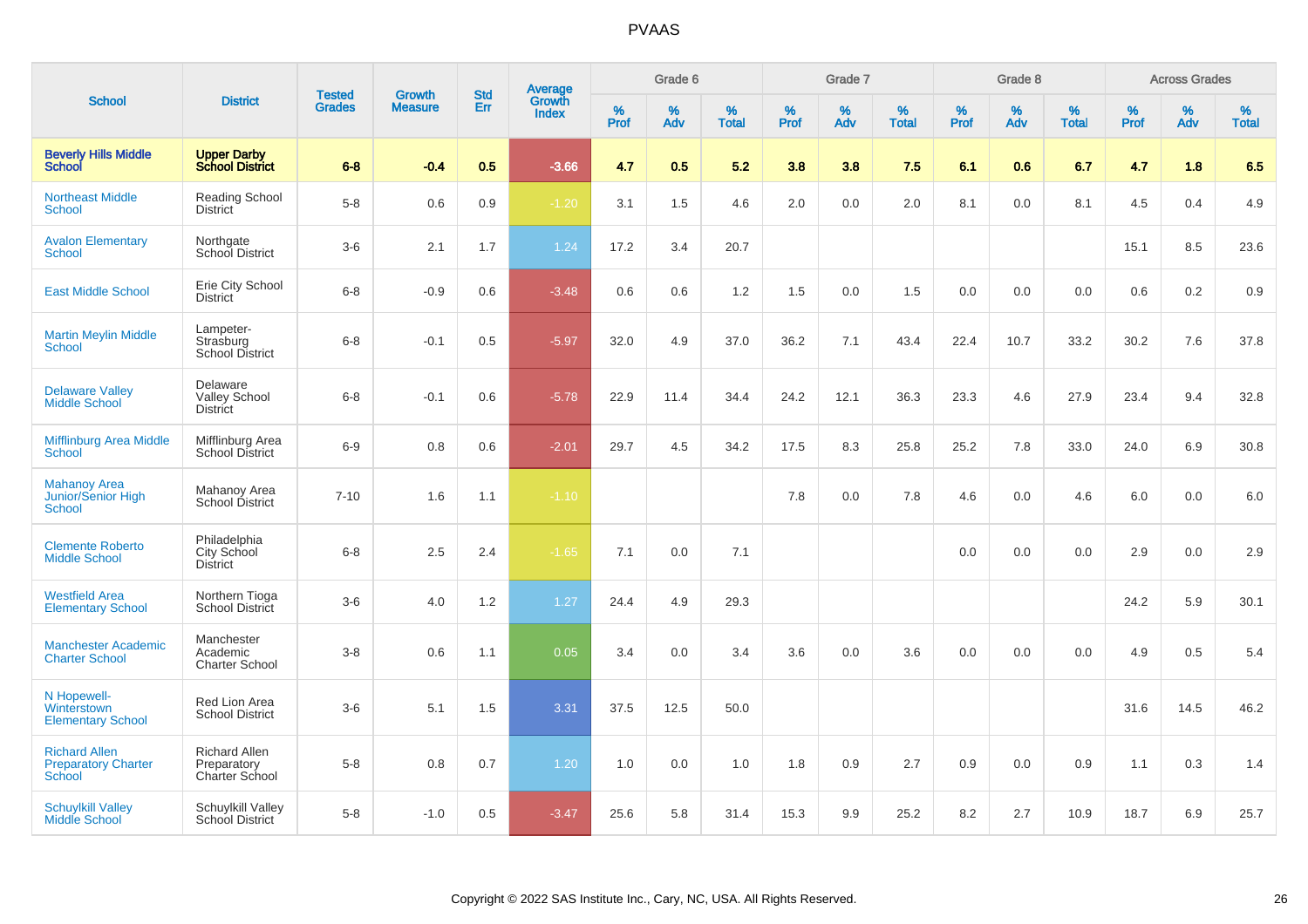|                                                                       |                                                             | <b>Tested</b> | <b>Growth</b>  | <b>Std</b> |                                          |           | Grade 6  |                   |           | Grade 7  |                   |              | Grade 8  |                   |              | <b>Across Grades</b> |                   |
|-----------------------------------------------------------------------|-------------------------------------------------------------|---------------|----------------|------------|------------------------------------------|-----------|----------|-------------------|-----------|----------|-------------------|--------------|----------|-------------------|--------------|----------------------|-------------------|
| <b>School</b>                                                         | <b>District</b>                                             | <b>Grades</b> | <b>Measure</b> | Err        | <b>Average</b><br>Growth<br><b>Index</b> | %<br>Prof | %<br>Adv | %<br><b>Total</b> | %<br>Prof | %<br>Adv | %<br><b>Total</b> | $\%$<br>Prof | %<br>Adv | %<br><b>Total</b> | $\%$<br>Prof | %<br>Adv             | %<br><b>Total</b> |
| <b>Beverly Hills Middle</b><br>School                                 | <b>Upper Darby</b><br><b>School District</b>                | $6 - 8$       | $-0.4$         | 0.5        | $-3.66$                                  | 4.7       | 0.5      | 5.2               | 3.8       | 3.8      | 7.5               | 6.1          | 0.6      | 6.7               | 4.7          | 1.8                  | 6.5               |
| <b>Wilson Middle School</b>                                           | Carlisle Area<br><b>School District</b>                     | $6 - 8$       | 0.6            | 0.6        | $-2.24$                                  | 16.8      | 0.0      | 16.8              | 18.4      | 7.6      | 26.0              | 11.8         | 6.2      | 18.1              | 15.7         | 4.7                  | 20.4              |
| <b>Central Dauphin</b><br><b>Middle School</b>                        | Central<br>Dauphin School<br><b>District</b>                | $6 - 8$       | $-2.1$         | 0.5        | $-8.59$                                  | 22.4      | 3.3      | 25.7              | 21.5      | 12.0     | 33.5              | 19.6         | 4.5      | 24.1              | 21.2         | 6.6                  | 27.8              |
| <b>Jeannette Mckee</b><br><b>Elementary School</b>                    | Jeannette City<br>School District                           | $3-6$         | 1.8            | 1.1        | 1.63                                     | 22.6      | 1.9      | 24.5              |           |          |                   |              |          |                   | 17.1         | 3.3                  | 20.4              |
| <b>North East Middle</b><br>School                                    | North East<br><b>School District</b>                        | $6 - 8$       | 1.9            | 0.6        | 0.16                                     | 23.1      | 9.7      | 32.8              | 26.8      | 9.4      | 36.2              | 31.4         | 13.1     | 44.5              | 27.1         | 10.8                 | 37.9              |
| <b>Universal Vare Charter</b><br><b>School</b>                        | Universal Vare<br><b>Charter School</b>                     | $6 - 8$       | 1.8            | 1.3        | $-0.56$                                  | 0.0       | 6.2      | 6.2               | 3.6       | 0.0      | 3.6               | 6.4          | 0.0      | 6.4               | 4.7          | 0.9                  | 5.7               |
| <b>Mastery Charter</b><br><b>School-Gratz Campus</b>                  | Mastery Charter<br>School - Gratz<br>Campus                 | $7 - 10$      | 1.0            | 1.4        | $-1.85$                                  |           |          |                   | 6.2       | 0.0      | 6.2               | 2.4          | 0.0      | 2.4               | 4.1          | 0.0                  | 4.1               |
| Lake-Noxen<br><b>Elementary School</b>                                | Lake-Lehman<br><b>School District</b>                       | $3-6$         | 2.0            | 1.5        | 1.33                                     | 18.8      | 6.2      | 25.0              |           |          |                   |              |          |                   | 29.6         | 6.7                  | 36.3              |
| <b>Northern Cambria</b><br><b>Middle School</b>                       | Northern<br>Cambria School<br><b>District</b>               | $5 - 11$      | $-0.4$         | 0.8        | $-1.66$                                  | 3.8       | $0.0\,$  | 3.8               | 18.2      | 1.8      | 20.0              | 18.2         | 1.5      | 19.7              | 14.4         | 1.8                  | 16.2              |
| South Williamsport<br><b>Area Junior/Senior</b><br><b>High School</b> | South<br>Williamsport<br>Area School<br><b>District</b>     | $7 - 10$      | 2.0            | 0.9        | 0.00                                     |           |          |                   | 15.5      | 2.4      | 17.9              | 15.1         | 0.0      | 15.1              | 15.3         | 1.2                  | 16.5              |
| <b>Tredyffrin-Easttown</b><br><b>Middle School</b>                    | Tredyffrin-<br>Easttown<br><b>School District</b>           | $5 - 8$       | 1.9            | 0.6        | 1.06                                     | 33.3      | 27.6     | 60.9              | 31.9      | 31.1     | 63.0              | 30.7         | 44.0     | 74.7              | 34.1         | 32.8                 | 66.8              |
| <b>Charles F Patton</b><br><b>Middle School</b>                       | Unionville-<br><b>Chadds Ford</b><br><b>School District</b> | $6 - 8$       | $-0.6$         | 0.4        | $-3.98$                                  | 38.4      | 17.1     | 55.5              | 37.6      | 16.8     | 54.5              | 29.8         | 24.9     | 54.7              | 35.4         | 19.5                 | 54.9              |
| Lake-Lehman<br>Junior/Senior High<br><b>School</b>                    | Lake-Lehman<br><b>School District</b>                       | $7 - 11$      | 2.5            | 0.8        | 2.24                                     |           |          |                   | 23.7      | 6.1      | 29.8              | 14.2         | 4.4      | 18.6              | 18.9         | 5.3                  | 24.2              |
| People For People<br><b>Charter School</b>                            | People For<br>People Charter<br>School                      | $3 - 12$      | $-1.1$         | 1.0        | $-1.12$                                  | 0.0       | 0.0      | 0.0               | 2.4       | 0.0      | 2.4               | 0.0          | 0.0      | 0.0               | 1.3          | 0.0                  | 1.3               |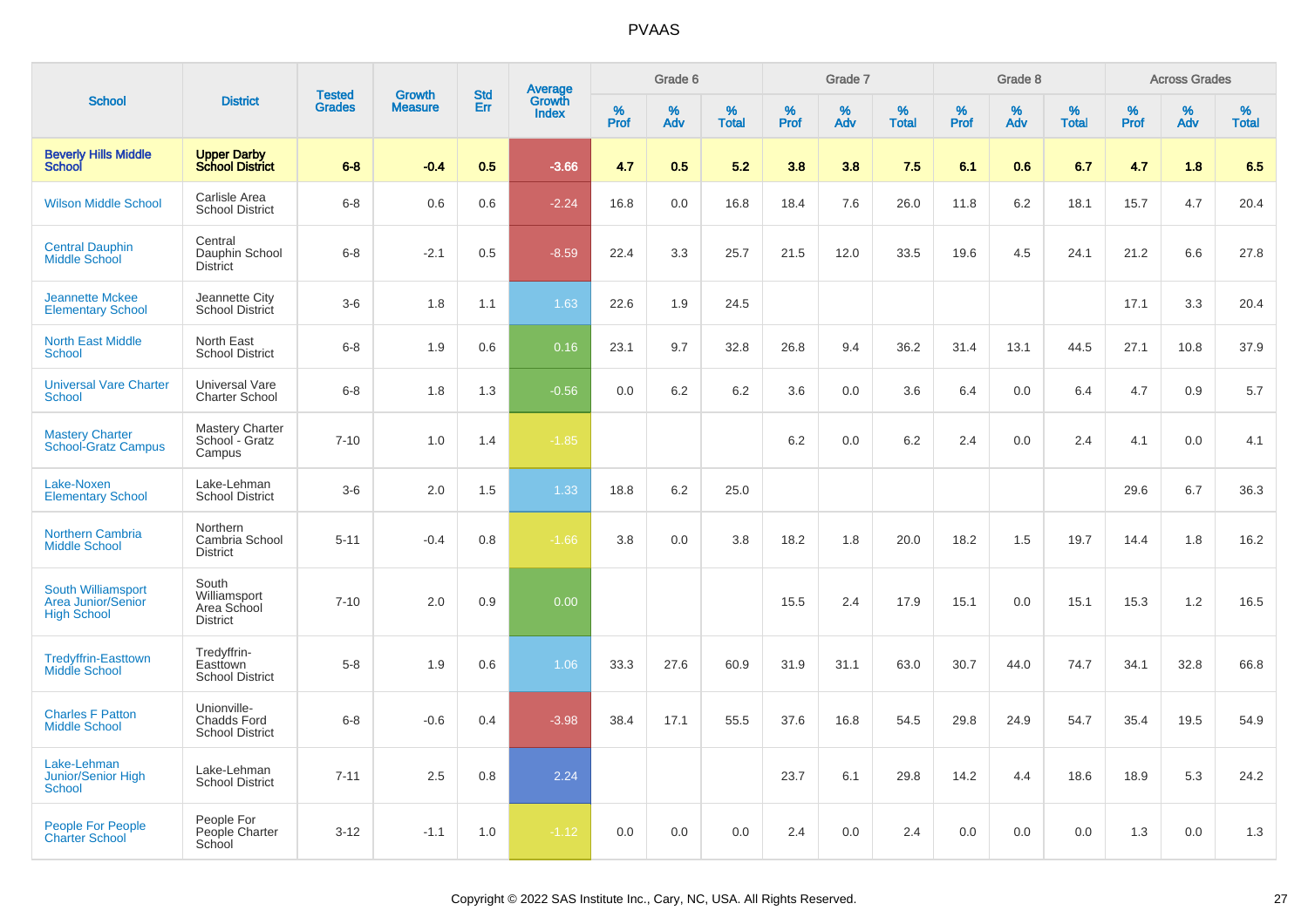| <b>School</b>                                                 |                                                   | <b>Tested</b> | <b>Growth</b>  | <b>Std</b> |                                          |                  | Grade 6     |                   |              | Grade 7  |                   |                  | Grade 8  |                   |                     | <b>Across Grades</b> |                   |
|---------------------------------------------------------------|---------------------------------------------------|---------------|----------------|------------|------------------------------------------|------------------|-------------|-------------------|--------------|----------|-------------------|------------------|----------|-------------------|---------------------|----------------------|-------------------|
|                                                               | <b>District</b>                                   | <b>Grades</b> | <b>Measure</b> | Err        | <b>Average</b><br>Growth<br><b>Index</b> | %<br><b>Prof</b> | $\%$<br>Adv | %<br><b>Total</b> | $\%$<br>Prof | %<br>Adv | %<br><b>Total</b> | %<br><b>Prof</b> | %<br>Adv | %<br><b>Total</b> | $\%$<br><b>Prof</b> | $\%$<br>Adv          | %<br><b>Total</b> |
| <b>Beverly Hills Middle</b><br><b>School</b>                  | <b>Upper Darby</b><br><b>School District</b>      | $6 - 8$       | $-0.4$         | 0.5        | $-3.66$                                  | 4.7              | 0.5         | 5.2               | 3.8          | 3.8      | 7.5               | 6.1              | 0.6      | 6.7               | 4.7                 | 1.8                  | 6.5               |
| <b>Pennridge Central</b><br>Middle School                     | Pennridge<br>School District                      | $6 - 8$       | $-3.8$         | 0.5        | $-9.48$                                  | 16.8             | 2.0         | 18.8              | 15.3         | 13.4     | 28.7              | 22.7             | 2.3      | 25.0              | 18.5                | 5.8                  | 24.3              |
| <b>Rochester Middle</b><br>School                             | Rochester Area<br><b>School District</b>          | $6 - 8$       | $-1.8$         | 1.0        | $-4.19$                                  | 24.5             | 3.8         | 28.3              | 2.0          | 0.0      | 2.0               | 15.4             | 0.0      | 15.4              | 14.3                | 1.3                  | 15.6              |
| <b>Cambridge Springs</b><br><b>Elementary School</b>          | Penncrest<br><b>School District</b>               | $3-6$         | 1.0            | 1.1        | 0.92                                     | 22.4             | 4.1         | 26.5              |              |          |                   |                  |          |                   | 25.2                | 4.7                  | 29.9              |
| <b>Bucktail Area Middle</b><br>School                         | Keystone<br>Central School<br><b>District</b>     | $5 - 8$       | $-2.3$         | 1.1        | $-2.04$                                  | 20.0             | 12.0        | 32.0              | 0.0          | 0.0      | 0.0               | 11.1             | 0.0      | 11.1              | 11.0                | 2.8                  | 13.8              |
| <b>Austin Area</b><br>Junior/Senior High<br>School            | Austin Area<br><b>School District</b>             | $7 - 11$      | 6.7            | 2.1        | 1.98                                     |                  |             |                   | 40.0         | 0.0      | 40.0              | 31.2             | 0.0      | 31.2              | 35.5                | 0.0                  | 35.5              |
| <b>Williams Valley</b><br><b>Elementary School</b>            | <b>Williams Valley</b><br>School District         | $3-6$         | 3.8            | 1.2        | 0.26                                     | 5.3              | 0.0         | 5.3               |              |          |                   |                  |          |                   | 15.8                | 1.8                  | 17.6              |
| <b>Valley Forge Middle</b><br>School                          | Tredyffrin-<br>Easttown<br><b>School District</b> | $5 - 8$       | 1.9            | 0.6        | 1.12                                     | 41.2             | 29.4        | 70.6              | 32.5         | 35.9     | 68.4              | 22.4             | 37.3     | 59.7              | 33.6                | 35.0                 | 68.6              |
| <b>Clairton Middle/High</b><br><b>School</b>                  | <b>Clairton City</b><br><b>School District</b>    | $6 - 11$      | $-0.7$         | 0.9        | $-4.22$                                  | 1.5              | 0.0         | 1.5               | 1.6          | 0.0      | 1.6               | 0.0              | 0.0      | 0.0               | 1.1                 | 0.0                  | 1.1               |
| <b>Holiday Park</b><br><b>Elementary School</b>               | Plum Borough<br>School District                   | $5-6$         | $-1.6$         | 0.6        | $-2.91$                                  | 32.3             | 19.5        | 51.8              |              |          |                   |                  |          |                   | 33.1                | 14.7                 | 47.8              |
| <b>Gwyn-Nor Elementary</b><br><b>School</b>                   | North Penn<br><b>School District</b>              | $3-6$         | 3.5            | 1.1        | 2.46                                     | 28.8             | 6.8         | 35.6              |              |          |                   |                  |          |                   | 30.2                | 14.5                 | 44.7              |
| <b>Clearview Elementary</b><br><b>School</b>                  | Red Lion Area<br><b>School District</b>           | $3-6$         | 3.3            | 1.4        | 2.38                                     | 16.2             | 13.5        | 29.7              |              |          |                   |                  |          |                   | 22.1                | 10.7                 | 32.9              |
| <b>Nazareth Area</b><br><b>Intermediate School</b>            | Nazareth Area<br><b>School District</b>           | $4 - 6$       | $-0.6$         | 0.5        | $-1.11$                                  | 27.8             | 13.7        | 41.6              |              |          |                   |                  |          |                   | 30.5                | 11.6                 | 42.1              |
| <b>Penn Cambria Middle</b><br><b>School</b>                   | Penn Cambria<br><b>School District</b>            | $5 - 8$       | $-1.7$         | 0.6        | $-3.15$                                  | 20.8             | 2.0         | 22.8              | 12.3         | 0.0      | 12.3              | 12.1             | 1.6      | 13.7              | 16.8                | 1.4                  | 18.2              |
| <b>Northern Potter</b><br><b>Junior/Senior High</b><br>School | Northern Potter<br><b>School District</b>         | $7 - 12$      | 4.9            | 1.6        | 2.01                                     |                  |             |                   | 29.0         | 12.9     | 41.9              | 11.5             | 0.0      | 11.5              | 21.0                | 7.0                  | 28.1              |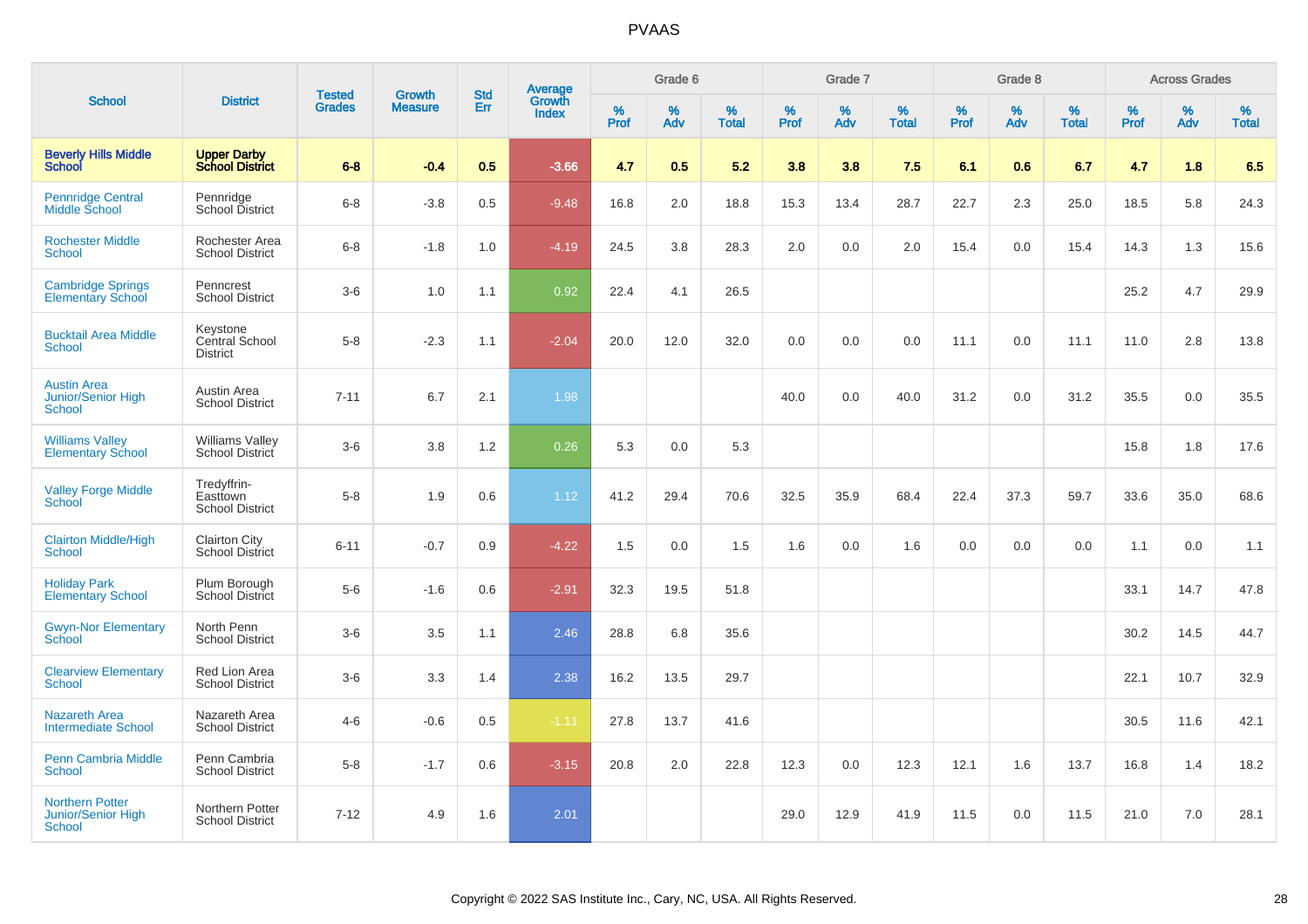|                                                                  |                                                            |                                |                                 | <b>Std</b> |                                          |           | Grade 6  |                   |           | Grade 7  |                   |           | Grade 8  |                   |           | <b>Across Grades</b> |                   |
|------------------------------------------------------------------|------------------------------------------------------------|--------------------------------|---------------------------------|------------|------------------------------------------|-----------|----------|-------------------|-----------|----------|-------------------|-----------|----------|-------------------|-----------|----------------------|-------------------|
| <b>School</b>                                                    | <b>District</b>                                            | <b>Tested</b><br><b>Grades</b> | <b>Growth</b><br><b>Measure</b> | Err        | <b>Average</b><br>Growth<br><b>Index</b> | %<br>Prof | %<br>Adv | %<br><b>Total</b> | %<br>Prof | %<br>Adv | %<br><b>Total</b> | %<br>Prof | %<br>Adv | %<br><b>Total</b> | %<br>Prof | %<br>Adv             | %<br><b>Total</b> |
| <b>Beverly Hills Middle</b><br>School                            | <b>Upper Darby</b><br><b>School District</b>               | $6 - 8$                        | $-0.4$                          | 0.5        | $-3.66$                                  | 4.7       | 0.5      | 5.2               | 3.8       | 3.8      | 7.5               | 6.1       | 0.6      | 6.7               | 4.7       | 1.8                  | 6.5               |
| <b>Susquenita Middle</b><br>School                               | Susquenita<br>School District                              | $5-8$                          | 1.6                             | 0.6        | $-2.37$                                  | 15.4      | 5.8      | 21.2              | 19.2      | 5.0      | 24.2              | 12.3      | 5.7      | 17.9              | 18.0      | 8.2                  | 26.2              |
| <b>West Greene</b><br><b>Junior/Senior High</b><br><b>School</b> | <b>West Greene</b><br><b>School District</b>               | $7 - 11$                       | 3.7                             | 1.2        | 2.08                                     |           |          |                   | 9.3       | 11.1     | 20.4              | 12.0      | 0.0      | 12.0              | 10.6      | 5.8                  | 16.4              |
| <b>Moshannon Valley</b><br>Junior/Senior High<br><b>School</b>   | Moshannon<br><b>Valley School</b><br><b>District</b>       | $7 - 10$                       | 3.3                             | 1.1        | 1.96                                     |           |          |                   | 21.0      | 4.8      | 25.8              | 16.9      | 6.2      | 23.1              | 18.9      | 5.5                  | 24.4              |
| <b>General Nash</b><br><b>Elementary School</b>                  | North Penn<br><b>School District</b>                       | $3-6$                          | 3.4                             | 1.1        | $-1.61$                                  | 31.8      | 9.5      | 41.3              |           |          |                   |           |          |                   | 36.3      | 17.5                 | 53.8              |
| <b>Hope For Hyndman</b><br><b>Charter School</b>                 | Hope For<br>Hyndman<br>Charter School                      | $3 - 11$                       | 4.1                             | 1.8        | $-0.16$                                  | 6.2       | 0.0      | 6.2               | 8.3       | 8.3      | 16.7              | 0.0       | 0.0      | 0.0               | 9.9       | 1.2                  | 11.1              |
| Northwestern Lehigh<br><b>Middle School</b>                      | Northwestern<br>Lehigh School<br><b>District</b>           | $6 - 8$                        | 0.1                             | 0.5        | $-1.79$                                  | 28.7      | 9.3      | 38.0              | 25.2      | 8.4      | 33.6              | 20.4      | 15.9     | 36.3              | 24.7      | 11.3                 | 35.9              |
| <b>Rice Avenue Middle</b><br>School                              | <b>Girard School</b><br><b>District</b>                    | $5 - 8$                        | 0.0                             | 0.6        | $-1.21$                                  | 27.4      | 13.7     | 41.0              | 23.2      | 21.3     | 44.4              | 15.6      | 5.5      | 21.1              | 25.1      | 13.9                 | 39.0              |
| <b>Darby Township</b><br><b>School</b>                           | Southeast<br>Delco School<br><b>District</b>               | $3-8$                          | $-2.6$                          | 1.0        | $-2.81$                                  | 0.0       | 0.0      | 0.0               | 3.3       | 0.0      | 3.3               | 6.4       | 0.0      | 6.4               | 6.6       | 0.9                  | 7.5               |
| Comegys Benjamin B<br>School                                     | Philadelphia<br>City School<br><b>District</b>             | $3 - 8$                        | 2.6                             | 2.4        | 1.09                                     |           |          |                   | 0.0       | 0.0      | 0.0               |           |          |                   | 0.0       | 0.0                  | 0.0               |
| Claysburg-Kimmel<br><b>Elementary School</b>                     | Claysburg-<br>Kimmel School<br><b>District</b>             | $3-6$                          | 1.3                             | 1.1        | 1.18                                     | 30.6      | 2.0      | 32.6              |           |          |                   |           |          |                   | 29.1      | 7.9                  | 37.0              |
| <b>Propel Charter School-</b><br><b>Braddock Hills</b>           | <b>Propel Charter</b><br>School -<br><b>Braddock Hills</b> | $3 - 11$                       | $-2.4$                          | 0.8        | $-3.18$                                  | 1.7       | 0.0      | 1.7               | 0.0       | 0.0      | 0.0               | 2.9       | 0.0      | 2.9               | 1.9       | 0.6                  | 2.5               |
| <b>Cairnbrook Elementary</b><br><b>School</b>                    | Shade-Central<br>City School<br><b>District</b>            | $3-6$                          | 4.5                             | 1.9        | 2.31                                     | 26.9      | 0.0      | 26.9              |           |          |                   |           |          |                   | 29.6      | 2.3                  | 31.8              |
| <b>Ardmore Avenue</b><br><b>School</b>                           | <b>William Penn</b><br><b>School District</b>              | $3-6$                          | 3.1                             | 1.4        | 2.16                                     | 0.0       | 0.0      | 0.0               |           |          |                   |           |          |                   | 10.8      | 1.8                  | 12.6              |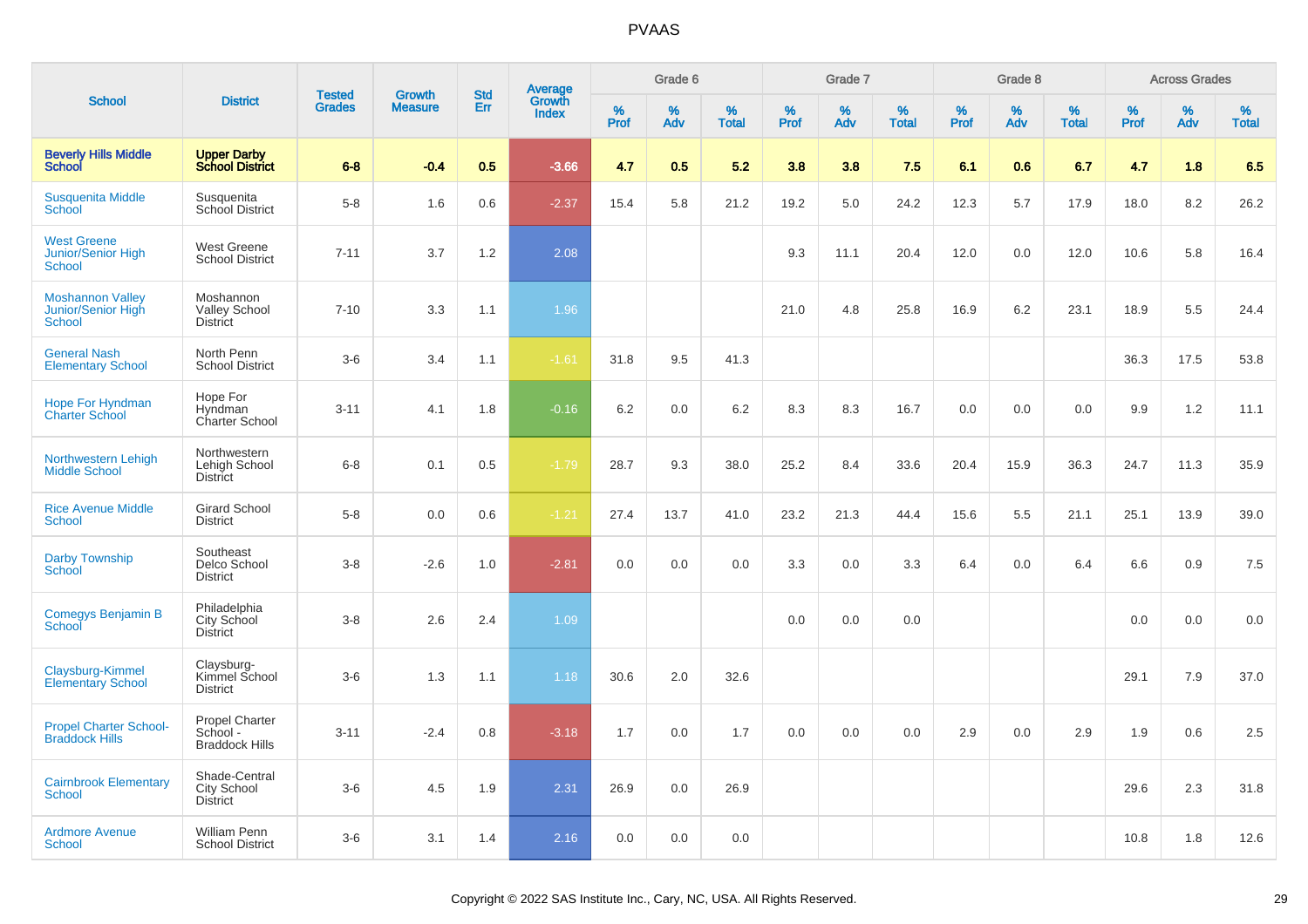|                                                            |                                                    |                                |                                 | <b>Std</b> |                                          |           | Grade 6  |                   |           | Grade 7  |                   |           | Grade 8  |                   |              | <b>Across Grades</b> |                   |
|------------------------------------------------------------|----------------------------------------------------|--------------------------------|---------------------------------|------------|------------------------------------------|-----------|----------|-------------------|-----------|----------|-------------------|-----------|----------|-------------------|--------------|----------------------|-------------------|
| <b>School</b>                                              | <b>District</b>                                    | <b>Tested</b><br><b>Grades</b> | <b>Growth</b><br><b>Measure</b> | Err        | <b>Average</b><br>Growth<br><b>Index</b> | %<br>Prof | %<br>Adv | %<br><b>Total</b> | %<br>Prof | %<br>Adv | %<br><b>Total</b> | %<br>Prof | %<br>Adv | %<br><b>Total</b> | $\%$<br>Prof | %<br>Adv             | %<br><b>Total</b> |
| <b>Beverly Hills Middle</b><br><b>School</b>               | <b>Upper Darby</b><br><b>School District</b>       | $6 - 8$                        | $-0.4$                          | 0.5        | $-3.66$                                  | 4.7       | 0.5      | 5.2               | 3.8       | 3.8      | 7.5               | 6.1       | 0.6      | 6.7               | 4.7          | 1.8                  | 6.5               |
| <b>Sharon Hill School</b>                                  | Southeast<br>Delco School<br><b>District</b>       | $3 - 8$                        | $-1.3$                          | 1.4        | $-2.39$                                  | 4.4       | 0.0      | 4.4               | 0.0       | 0.0      | 0.0               | 20.0      | 6.7      | 26.7              | 8.0          | 0.9                  | 8.9               |
| <b>Schuylkill Haven</b><br>Middle School                   | Schuylkill<br>Haven Area<br><b>School District</b> | $5 - 7$                        | $-2.1$                          | 0.7        | $-2.77$                                  | 5.0       | 0.0      | 5.0               | 20.6      | 4.4      | 25.0              |           |          |                   | 13.0         | 2.0                  | 15.0              |
| <b>Discovery Charter</b><br>School                         | <b>Discovery</b><br><b>Charter School</b>          | $3 - 8$                        | 2.6                             | 0.9        | 1.81                                     | 0.0       | 0.0      | 0.0               | 6.6       | 1.6      | 8.2               | 5.4       | 0.0      | 5.4               | 5.2          | 1.1                  | 6.2               |
| <b>Johnsonburg Area</b><br><b>Elementary School</b>        | Johnsonburg<br>Area School<br><b>District</b>      | $3-6$                          | $-0.0$                          | 1.4        | $-0.01$                                  | 21.2      | 12.1     | 33.3              |           |          |                   |           |          |                   | 30.6         | 13.6                 | 44.2              |
| Catasauqua Middle<br><b>School</b>                         | Catasauqua<br>Area School<br><b>District</b>       | $5-8$                          | 1.2                             | 0.6        | $-0.21$                                  | 23.0      | 4.0      | 27.0              | 9.8       | 4.9      | 14.7              | 9.1       | 3.4      | 12.5              | 13.0         | 4.5                  | 17.5              |
| <b>Pleasant Valley Middle</b><br><b>School</b>             | <b>Pleasant Valley</b><br>School District          | $7 - 8$                        | $-0.1$                          | 0.6        | $-2.82$                                  |           |          |                   | 23.2      | 3.6      | 26.8              | 8.4       | 3.2      | 11.6              | 16.6         | 3.4                  | 20.1              |
| <b>West Allegheny Middle</b><br><b>School</b>              | West Allegheny<br>School District                  | $6 - 8$                        | $-1.6$                          | 0.5        | $-6.11$                                  | 33.6      | 21.4     | 55.0              | 27.5      | 20.6     | 48.1              | 23.4      | 11.2     | 34.6              | 28.3         | 18.0                 | 46.3              |
| Aliquippa<br>Junior/Senior High<br><b>School</b>           | Aliquippa<br>School District                       | $7 - 11$                       | 1.0                             | 1.1        | $-1.50$                                  |           |          |                   | 6.9       | 0.0      | 6.9               | 0.0       | 0.0      | 0.0               | 3.7          | 0.0                  | 3.7               |
| <b>Sandburg Middle</b><br>School                           | Neshaminy<br>School District                       | $5 - 8$                        | $-0.6$                          | 0.5        | $-5.00$                                  | 16.0      | 3.8      | 19.8              | 13.6      | 8.8      | 22.4              | 14.6      | 4.4      | 19.0              | 16.1         | 5.7                  | 21.8              |
| <b>Harmony Area</b><br><b>Junior/Senior High</b><br>School | Harmony Area<br>School District                    | $7 - 10$                       | 8.6                             | 3.0        | 2.88                                     |           |          |                   | 0.0       | 0.0      | 0.0               |           |          |                   | 8.7          | 13.0                 | 21.7              |
| <b>Wyalusing Valley</b><br><b>Elementary School</b>        | <b>Wyalusing Area</b><br>School District           | $3-6$                          | 1.9                             | 0.9        | 2.21                                     | 17.8      | 4.0      | 21.8              |           |          |                   |           |          |                   | 18.9         | 5.6                  | 24.4              |
| <b>Windber Area Middle</b><br><b>School</b>                | Windber Area<br><b>School District</b>             | $6 - 8$                        | $-2.0$                          | 0.8        | $-3.71$                                  | 20.9      | 9.0      | 29.8              | 14.9      | 9.5      | 24.3              | 28.6      | 13.1     | 41.7              | 21.8         | 10.7                 | 32.4              |
| Valley<br><b>Elementary/Middle</b><br>School               | <b>Hazleton Area</b><br><b>School District</b>     | $3 - 8$                        | 2.7                             | 1.1        | 0.31                                     | 21.9      | 6.2      | 28.1              | 6.9       | 0.0      | 6.9               | 15.2      | 0.0      | 15.2              | 13.3         | 2.6                  | 15.9              |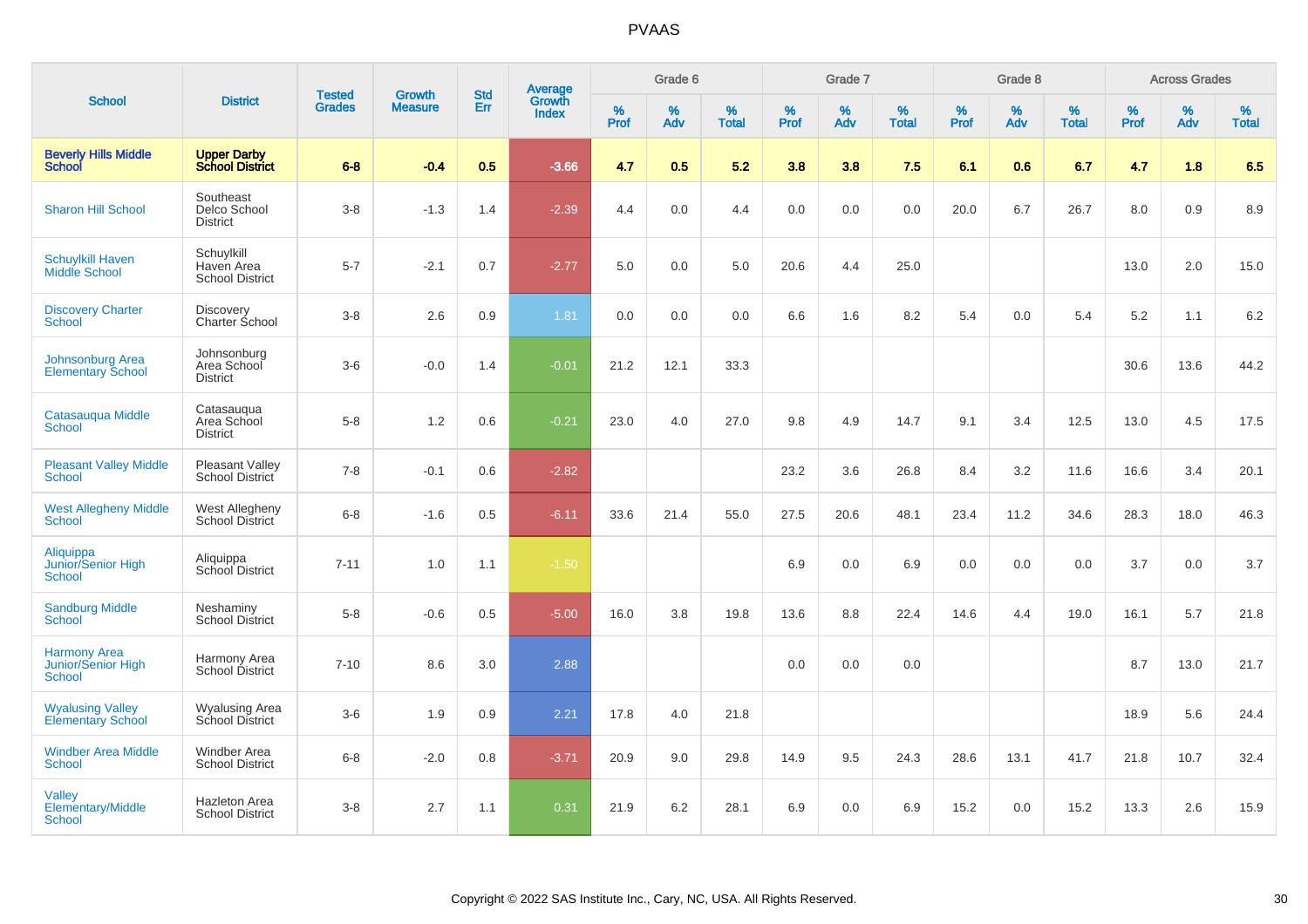| <b>School</b>                                        |                                                           |                                |                                 | <b>Std</b> |                                          |                  | Grade 6  |                   |                  | Grade 7  |                   |                  | Grade 8  |                   |           | <b>Across Grades</b> |                   |
|------------------------------------------------------|-----------------------------------------------------------|--------------------------------|---------------------------------|------------|------------------------------------------|------------------|----------|-------------------|------------------|----------|-------------------|------------------|----------|-------------------|-----------|----------------------|-------------------|
|                                                      | <b>District</b>                                           | <b>Tested</b><br><b>Grades</b> | <b>Growth</b><br><b>Measure</b> | Err        | <b>Average</b><br>Growth<br><b>Index</b> | %<br><b>Prof</b> | %<br>Adv | %<br><b>Total</b> | %<br><b>Prof</b> | %<br>Adv | %<br><b>Total</b> | %<br><b>Prof</b> | %<br>Adv | %<br><b>Total</b> | %<br>Prof | %<br>Adv             | %<br><b>Total</b> |
| <b>Beverly Hills Middle</b><br>School                | <b>Upper Darby<br/>School District</b>                    | $6 - 8$                        | $-0.4$                          | 0.5        | $-3.66$                                  | 4.7              | 0.5      | 5.2               | 3.8              | 3.8      | 7.5               | 6.1              | 0.6      | 6.7               | 4.7       | 1.8                  | 6.5               |
| <b>Toby Farms</b><br><b>Intermediate School</b>      | Chester-Upland<br><b>School District</b>                  | $5-8$                          | 0.1                             | 1.0        | $-2.37$                                  | 3.5              | 1.8      | 5.3               | 0.0              | 0.0      | 0.0               | 0.0              | 0.0      | 0.0               | 1.1       | 0.6                  | 1.7               |
| <b>Northwest Area</b><br><b>Intermediate School</b>  | Northwest Area<br><b>School District</b>                  | $3-6$                          | 0.1                             | 1.1        | 0.09                                     | 19.3             | 3.5      | 22.8              |                  |          |                   |                  |          |                   | 17.0      | 1.8                  | 18.8              |
| <b>Purchase Line</b><br><b>Elementary School</b>     | Purchase Line<br><b>School District</b>                   | $3-6$                          | 3.1                             | 1.1        | $-0.77$                                  | 6.1              | 3.0      | 9.1               |                  |          |                   |                  |          |                   | 21.8      | 4.3                  | 26.1              |
| <b>Elizabeth Forward</b><br><b>Middle School</b>     | Elizabeth<br><b>Forward School</b><br><b>District</b>     | $6 - 8$                        | $-0.8$                          | 0.5        | $-4.39$                                  | 29.6             | 10.5     | 40.1              | 21.6             | 5.2      | 26.8              | 16.8             | 2.9      | 19.6              | 22.5      | 6.2                  | 28.7              |
| <b>Ingomar Middle School</b>                         | North Allegheny<br><b>School District</b>                 | $6 - 8$                        | $-0.1$                          | 0.5        | $-2.11$                                  | 32.8             | 14.8     | 47.5              | 27.8             | 21.8     | 49.6              | 25.6             | 22.0     | 47.6              | 29.0      | 19.2                 | 48.1              |
| <b>Cranberry Elementary</b><br><b>School</b>         | Cranberry Area<br>School District                         | $3-6$                          | 2.5                             | 0.9        | 2.10                                     | 26.0             | 2.1      | 28.1              |                  |          |                   |                  |          |                   | 25.6      | 4.4                  | 30.0              |
| <b>Laboratory Charter</b><br><b>School</b>           | Laboratory<br>Charter School                              | $3-8$                          | $-0.7$                          | 1.1        | $-0.61$                                  | 2.3              | 0.0      | 2.3               | 6.4              | 0.0      | 6.4               | $5.0\,$          | 0.0      | 5.0               | 5.3       | 0.0                  | 5.3               |
| <b>Central Valley Middle</b><br><b>School</b>        | <b>Central Valley</b><br>School District                  | $6 - 8$                        | $-2.8$                          | 0.6        | $-8.85$                                  | 22.1             | 2.2      | 24.3              | 20.3             | 7.2      | 27.4              | 20.4             | 8.0      | 28.5              | 20.9      | 5.9                  | 26.8              |
| <b>Preston School</b>                                | Wayne<br>Highlands<br>School District                     | $3 - 8$                        | 4.2                             | 1.5        | $-0.29$                                  | 22.2             | 0.0      | 22.2              | 11.8             | 11.8     | 23.5              | 38.5             | 0.0      | 38.5              | 24.0      | 11.0                 | 35.0              |
| <b>Marshall Thurgood</b>                             | Philadelphia<br>City School<br><b>District</b>            | $3-8$                          | 4.5                             | 1.8        | 0.41                                     | 5.9              | 0.0      | 5.9               | 6.2              | 0.0      | 6.2               | 4.2              | 0.0      | 4.2               | 3.7       | 0.9                  | 4.6               |
| <b>Shawmont School</b>                               | Philadelphia<br>City School<br><b>District</b>            | $3-8$                          | 0.4                             | 1.6        | $-0.80$                                  | 11.1             | 0.0      | 11.1              | 15.8             | 5.3      | 21.0              |                  |          |                   | 16.1      | 2.2                  | 18.3              |
| Youngsville<br><b>Middle/High School</b>             | <b>Warren County</b><br>School District                   | $6 - 11$                       | 2.1                             | 1.0        | 0.13                                     | 13.5             | 0.0      | 13.5              | 4.0              | 0.0      | 4.0               | 12.5             | 2.5      | 15.0              | 9.9       | 0.7                  | 10.6              |
| <b>Berlin Brothersvalley</b><br><b>Middle School</b> | <b>Berlin</b><br>Brothersvalley<br><b>School District</b> | $5-8$                          | 2.2                             | 0.8        | $-0.76$                                  | 21.2             | 3.0      | 24.2              | 30.8             | 3.8      | 34.6              | 18.8             | 8.3      | 27.1              | 26.0      | 7.3                  | 33.3              |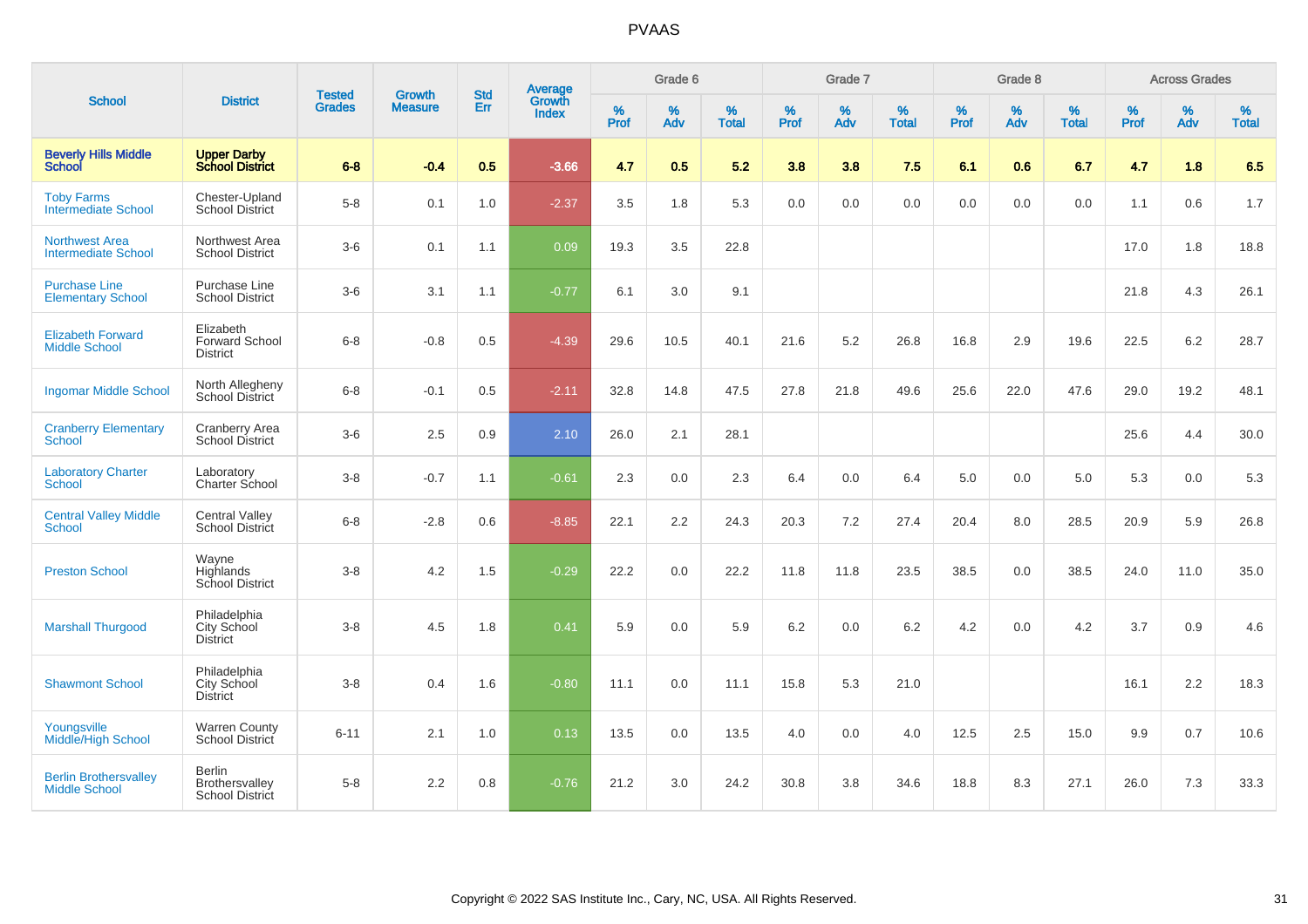|                                                             |                                                        |                                |                                 |                   |                                          |                  | Grade 6     |                   |              | Grade 7  |                   |           | Grade 8  |                   |              | <b>Across Grades</b> |                   |
|-------------------------------------------------------------|--------------------------------------------------------|--------------------------------|---------------------------------|-------------------|------------------------------------------|------------------|-------------|-------------------|--------------|----------|-------------------|-----------|----------|-------------------|--------------|----------------------|-------------------|
| <b>School</b>                                               | <b>District</b>                                        | <b>Tested</b><br><b>Grades</b> | <b>Growth</b><br><b>Measure</b> | <b>Std</b><br>Err | <b>Average</b><br>Growth<br><b>Index</b> | %<br><b>Prof</b> | $\%$<br>Adv | %<br><b>Total</b> | $\%$<br>Prof | %<br>Adv | %<br><b>Total</b> | %<br>Prof | %<br>Adv | %<br><b>Total</b> | $\%$<br>Prof | $\%$<br>Adv          | %<br><b>Total</b> |
| <b>Beverly Hills Middle</b><br>School                       | <b>Upper Darby</b><br><b>School District</b>           | $6 - 8$                        | $-0.4$                          | 0.5               | $-3.66$                                  | 4.7              | 0.5         | 5.2               | 3.8          | 3.8      | 7.5               | 6.1       | 0.6      | 6.7               | 4.7          | 1.8                  | 6.5               |
| <b>Conrad Weiser Middle</b><br><b>School</b>                | <b>Conrad Weiser</b><br>Area School<br><b>District</b> | $5-8$                          | $-1.9$                          | 0.4               | $-4.23$                                  | 18.5             | 2.6         | 21.2              | 15.6         | 1.6      | 17.2              | 9.4       | 3.0      | 12.3              | 14.4         | 2.3                  | 16.7              |
| Gettysburg Montessori<br><b>Charter School</b>              | Gettysburg<br>Montessori<br><b>Charter School</b>      | $3-6$                          | 5.4                             | 1.9               | 1.71                                     | 11.1             | 0.0         | 11.1              |              |          |                   |           |          |                   | 19.2         | 9.6                  | 28.7              |
| <b>Midland</b><br><b>Elementary/Middle</b><br><b>School</b> | Midland<br>Borough School<br>District                  | $3 - 8$                        | 2.3                             | 1.2               | $-0.50$                                  | 13.6             | 0.0         | 13.6              | 14.3         | 0.0      | 14.3              | 9.5       | 4.8      | 14.3              | 15.7         | 2.9                  | 18.6              |
| <b>Fannett-Metal Middle</b><br><b>School</b>                | Fannett-Metal<br><b>School District</b>                | $6 - 8$                        | $-1.6$                          | 1.1               | $-3.34$                                  | 10.3             | 0.0         | 10.3              | 9.7          | 0.0      | 9.7               | 8.9       | 2.2      | 11.1              | 9.5          | 1.0                  | 10.5              |
| <b>Harris School</b>                                        | Southeast<br>Delco School<br><b>District</b>           | $3 - 8$                        | 2.7                             | 1.1               | 0.62                                     | 3.4              | 0.0         | 3.4               | 2.1          | 2.1      | 4.3               | 7.1       | 0.0      | 7.1               | 4.7          | 0.5                  | 5.3               |
| <b>Rockwood Area</b><br><b>Elementary School</b>            | Rockwood Area<br><b>School District</b>                | $3-6$                          | 3.5                             | 1.3               | 1.21                                     | 16.7             | 21.4        | 38.1              |              |          |                   |           |          |                   | 22.6         | 12.0                 | 34.6              |
| Arcola Intermediate<br><b>School</b>                        | Methacton<br><b>School District</b>                    | $5-8$                          | $-0.4$                          | 0.5               | $-3.99$                                  |                  |             |                   | 27.1         | 11.2     | 38.3              | 20.1      | 12.5     | 32.6              | 23.6         | 11.9                 | 35.4              |
| <b>Alliance For Progress</b><br><b>Charter School</b>       | Alliance For<br>Progress<br>Charter School             | $3 - 8$                        | $-5.0$                          | 1.1               | $-4.56$                                  | 0.0              | 0.0         | 0.0               | 0.0          | 0.0      | 0.0               | 0.0       | 0.0      | 0.0               | 0.6          | 0.0                  | 0.6               |
| Cecil Intermediate<br><b>School</b>                         | Canon-<br>Mcmillan<br><b>School District</b>           | $5-6$                          | $-0.1$                          | 0.6               | $-0.22$                                  | 36.2             | 12.4        | 48.6              |              |          |                   |           |          |                   | 34.5         | 17.8                 | 52.3              |
| <b>Widener Partnership</b><br><b>Charter School</b>         | Widener<br>Partnership<br><b>Charter School</b>        | $3 - 7$                        | 2.8                             | 1.0               | 2.27                                     | 2.5              | 0.0         | 2.5               | 0.0          | 2.3      | 2.3               |           |          |                   | 1.4          | 0.5                  | 1.9               |
| <b>Greater Johnstown</b><br><b>Middle School</b>            | Greater<br>Johnstown<br><b>School District</b>         | $5 - 7$                        | $-1.7$                          | 0.6               | $-3.96$                                  | 4.8              | 0.0         | 4.8               | 7.4          | 0.0      | 7.4               |           |          |                   | 6.1          | 0.2                  | 6.3               |
| <b>Eyer Middle School</b>                                   | East Penn<br><b>School District</b>                    | $6 - 8$                        | 0.3                             | 0.5               | $-2.28$                                  | 29.3             | 8.7         | 38.0              | 24.9         | 16.9     | 41.8              | 20.7      | 11.4     | 32.2              | 25.0         | 12.4                 | 37.4              |
| <b>Swatara Middle School</b>                                | Central<br>Dauphin School<br><b>District</b>           | $6 - 8$                        | 0.8                             | 0.5               | $-1.26$                                  | 12.0             | 1.3         | 13.3              | 9.9          | 2.9      | 12.9              | 9.3       | 2.6      | 11.9              | 10.4         | 2.3                  | 12.7              |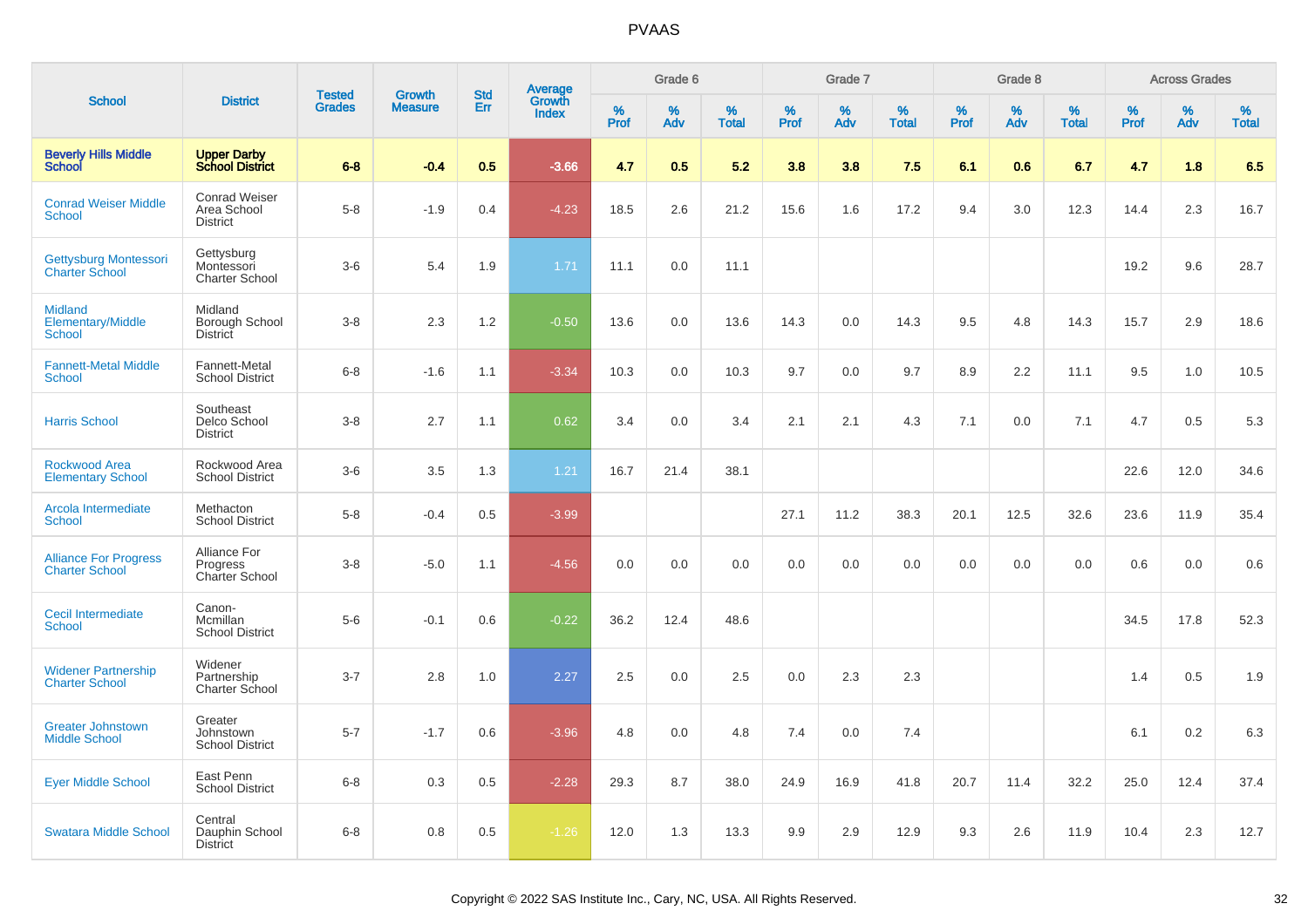| <b>School</b>                                             |                                                  |                                |                                 | <b>Std</b> |                                          |                     | Grade 6     |                   |              | Grade 7     |                   |           | Grade 8  |                   |              | <b>Across Grades</b> |                   |
|-----------------------------------------------------------|--------------------------------------------------|--------------------------------|---------------------------------|------------|------------------------------------------|---------------------|-------------|-------------------|--------------|-------------|-------------------|-----------|----------|-------------------|--------------|----------------------|-------------------|
|                                                           | <b>District</b>                                  | <b>Tested</b><br><b>Grades</b> | <b>Growth</b><br><b>Measure</b> | Err        | <b>Average</b><br>Growth<br><b>Index</b> | $\%$<br><b>Prof</b> | $\%$<br>Adv | %<br><b>Total</b> | $\%$<br>Prof | $\%$<br>Adv | %<br><b>Total</b> | %<br>Prof | %<br>Adv | %<br><b>Total</b> | $\%$<br>Prof | $\%$<br>Adv          | %<br><b>Total</b> |
| <b>Beverly Hills Middle</b><br><b>School</b>              | <b>Upper Darby</b><br><b>School District</b>     | $6 - 8$                        | $-0.4$                          | 0.5        | $-3.66$                                  | 4.7                 | 0.5         | 5.2               | 3.8          | 3.8         | 7.5               | 6.1       | 0.6      | 6.7               | 4.7          | 1.8                  | 6.5               |
| <b>Indian Valley Middle</b><br><b>School</b>              | Souderton Area<br><b>School District</b>         | $6 - 8$                        | $-0.6$                          | 0.5        | $-2.91$                                  | 33.5                | 12.3        | 45.8              | 34.4         | 13.7        | 48.0              | 23.3      | 5.1      | 28.4              | 30.9         | 10.7                 | 41.6              |
| <b>Rice Elementary</b><br><b>School</b>                   | Crestwood<br><b>School District</b>              | $3-6$                          | $-4.3$                          | 0.8        | $-5.14$                                  | 23.1                | 7.7         | 30.8              |              |             |                   |           |          |                   | 26.0         | 7.7                  | 33.7              |
| <b>Miller Middle School</b>                               | <b>Central Greene</b><br><b>School District</b>  | $7 - 8$                        | $-1.6$                          | 0.8        | $-5.71$                                  |                     |             |                   | 12.3         | 6.1         | 18.4              | 9.4       | 0.9      | 10.4              | 10.9         | 3.6                  | 14.6              |
| Pittsburgh King K-8                                       | Pittsburgh<br>School District                    | $3 - 8$                        | $-1.2$                          | 1.1        | $-2.75$                                  | 0.0                 | 0.0         | 0.0               | 3.1          | 0.0         | 3.1               | 0.0       | 0.0      | 0.0               | 1.7          | 0.0                  | 1.7               |
| Midd-West High<br>School                                  | Midd-West<br><b>School District</b>              | $7 - 11$                       | 2.8                             | 1.1        | 2.63                                     |                     |             |                   |              |             |                   | 21.6      | 8.0      | 29.6              | 21.6         | 8.0                  | 29.6              |
| <b>Mcguffey Middle</b><br>School                          | Mcguffey<br>School District                      | $6-9$                          | $-2.2$                          | 0.6        | $-5.20$                                  | 13.9                | 2.0         | 15.8              | 4.7          | 0.0         | 4.7               | 5.6       | 3.2      | 8.9               | 7.8          | 1.8                  | 9.7               |
| <b>Pennbrook Middle</b><br><b>School</b>                  | North Penn<br><b>School District</b>             | $6-9$                          | $-0.8$                          | 0.6        | $-4.13$                                  |                     |             |                   | 35.4         | 9.8         | 45.1              | 32.4      | 9.6      | 42.0              | 34.0         | 9.7                  | 43.7              |
| <b>Turner Intermediate</b><br>School                      | Wilkinsburg<br>Borough School<br><b>District</b> | $3-6$                          | 3.6                             | 1.4        | $-1.51$                                  | 0.0                 | 2.5         | 2.5               |              |             |                   |           |          |                   | 12.6         | 2.1                  | 14.7              |
| <b>Sugarcreek</b><br><b>Elementary School</b>             | Karns City Area<br><b>School District</b>        | $3-6$                          | 3.8                             | 1.5        | 1.21                                     | 37.1                | 0.0         | 37.1              |              |             |                   |           |          |                   | 28.2         | 4.8                  | 33.1              |
| <b>Frazier Middle School</b>                              | <b>Frazier School</b><br><b>District</b>         | $6 - 8$                        | $-1.0$                          | 0.8        | $-3.36$                                  | 17.5                | 2.5         | 20.0              | 15.1         | 10.5        | 25.6              | 4.0       | 0.0      | 4.0               | 13.4         | 5.1                  | 18.5              |
| <b>Oswayo Valley Middle</b><br>School                     | Oswayo Valley<br>School District                 | $6-8$                          | 1.3                             | 1.3        | $-1.05$                                  | 25.9                | 7.4         | 33.3              | 23.1         | 11.5        | 34.6              | 25.8      | 16.1     | 41.9              | 25.0         | 11.9                 | 36.9              |
| <b>Avella Area</b><br>Junior/Senior High<br><b>School</b> | Avella Area<br><b>School District</b>            | $7 - 12$                       | 2.7                             | 1.5        | 0.28                                     |                     |             |                   | 17.1         | 2.9         | 20.0              | 22.2      | 11.1     | 33.3              | 19.4         | 6.4                  | 25.8              |
| <b>Heights Terrace</b><br>Elementary/Middle<br>School     | Hazleton Area<br><b>School District</b>          | $3 - 8$                        | $-1.8$                          | 1.2        | $-2.50$                                  | 0.0                 | 0.0         | 0.0               | 0.0          | 0.0         | 0.0               | 0.0       | 0.0      | 0.0               | 6.2          | 0.0                  | $6.2\,$           |
| <b>Keystone Academy</b><br><b>Charter School</b>          | Keystone<br>Academy<br>Charter School            | $3 - 8$                        | 0.8                             | 0.8        | $-0.44$                                  | 9.7                 | 4.8         | 14.5              | 12.3         | 1.8         | 14.0              | 6.8       | 1.7      | 8.5               | 12.4         | 2.8                  | 15.1              |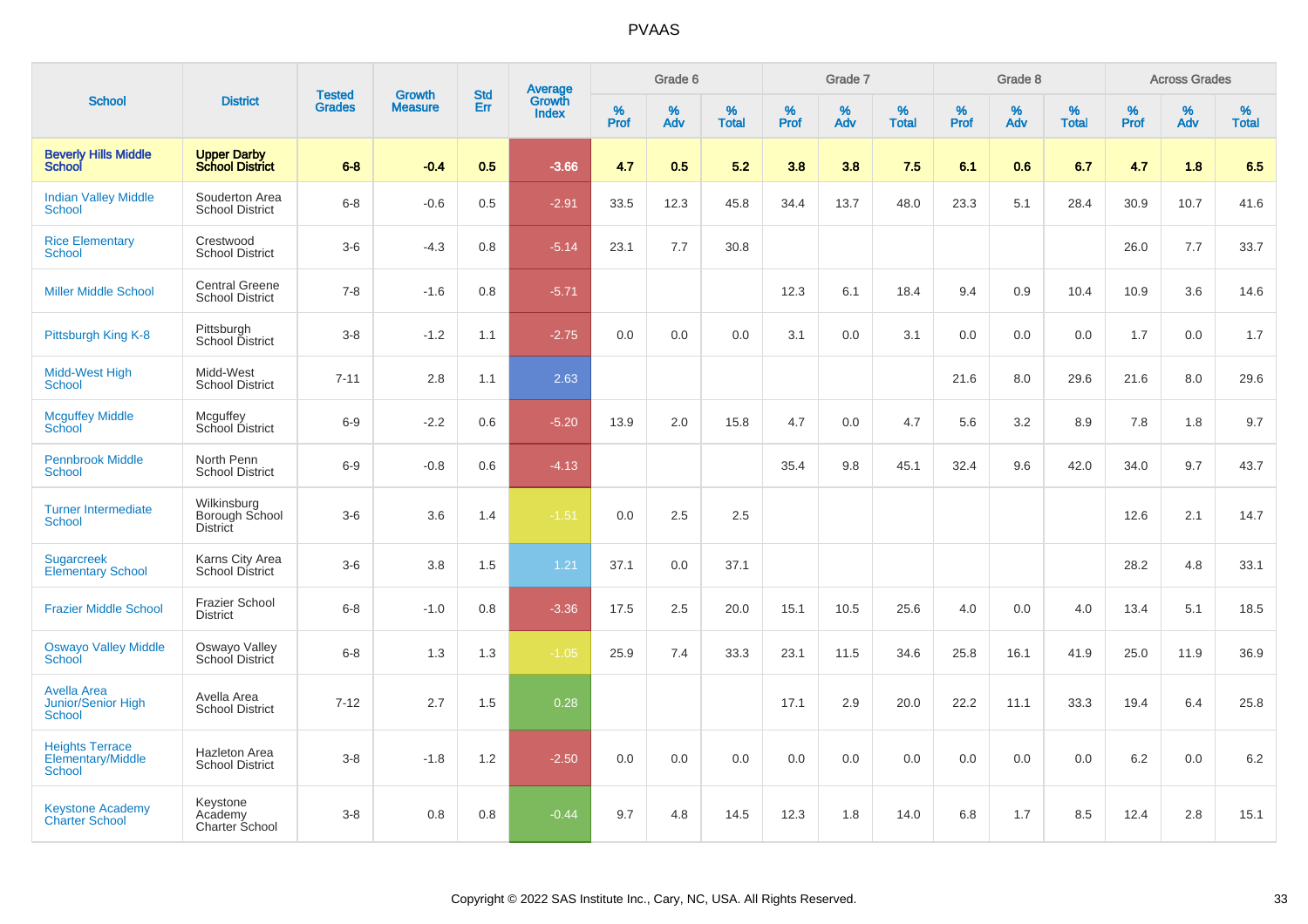|                                                                        |                                                             |                         |                                 |                   |                                          |                  | Grade 6  |                   |           | Grade 7     |                   |           | Grade 8  |                   |           | <b>Across Grades</b> |                   |
|------------------------------------------------------------------------|-------------------------------------------------------------|-------------------------|---------------------------------|-------------------|------------------------------------------|------------------|----------|-------------------|-----------|-------------|-------------------|-----------|----------|-------------------|-----------|----------------------|-------------------|
| <b>School</b>                                                          | <b>District</b>                                             | Tested<br><b>Grades</b> | <b>Growth</b><br><b>Measure</b> | <b>Std</b><br>Err | <b>Average</b><br>Growth<br><b>Index</b> | %<br><b>Prof</b> | %<br>Adv | %<br><b>Total</b> | %<br>Prof | $\%$<br>Adv | %<br><b>Total</b> | %<br>Prof | %<br>Adv | %<br><b>Total</b> | %<br>Prof | $\%$<br>Adv          | %<br><b>Total</b> |
| <b>Beverly Hills Middle</b><br><b>School</b>                           | <b>Upper Darby</b><br><b>School District</b>                | $6 - 8$                 | $-0.4$                          | 0.5               | $-3.66$                                  | 4.7              | 0.5      | 5.2               | 3.8       | 3.8         | 7.5               | 6.1       | 0.6      | 6.7               | 4.7       | 1.8                  | 6.5               |
| <b>Colonial Middle School</b>                                          | Colonial School<br><b>District</b>                          | $6-8$                   | $-1.5$                          | 0.4               | $-7.33$                                  | 35.6             | 15.3     | 50.9              | 29.4      | 16.8        | 46.2              | 21.2      | 15.0     | 36.2              | 28.9      | 15.7                 | 44.6              |
| <b>Hershey Middle</b><br>School                                        | Derry Township<br>School District                           | $6 - 8$                 | 3.4                             | 1.6               | $-0.80$                                  | 51.5             | 21.2     | 72.7              | 32.0      | 36.0        | 68.0              | 14.3      | 71.4     | 85.7              | 37.5      | 36.1                 | 73.6              |
| <b>Frederick Douglass</b><br><b>Mastery Charter</b><br>School          | Frederick<br>Douglass<br>Mastery Charter<br>School          | $3 - 8$                 | $-1.0$                          | 1.2               | $-1.57$                                  | 0.0              | 0.0      | 0.0               | 0.0       | 0.0         | 0.0               | 3.4       | 3.4      | 6.9               | 1.5       | 0.8                  | 2.3               |
| <b>Groveland Elementary</b><br><b>School</b>                           | <b>Central Bucks</b><br><b>School District</b>              | $3-6$                   | 2.0                             | 0.8               | 1.47                                     | 37.9             | 8.9      | 46.8              |           |             |                   |           |          |                   | 33.0      | 15.0                 | 48.0              |
| <b>Carson Middle School</b>                                            | North Allegheny<br>School District                          | $6 - 8$                 | $-1.5$                          | 0.5               | $-5.06$                                  | 33.9             | 10.9     | 44.8              | 34.4      | 19.1        | 53.6              | 18.4      | 9.2      | 27.6              | 28.6      | 13.0                 | 41.6              |
| <b>Mercer Area</b><br><b>Elementary School</b>                         | Mercer Area<br><b>School District</b>                       | $3-6$                   | 2.6                             | 1.0               | 2.50                                     | 35.3             | 8.8      | 44.1              |           |             |                   |           |          |                   | 33.2      | 15.4                 | 48.6              |
| <b>Southwest Leadership</b><br><b>Academy Charter</b><br><b>School</b> | Southwest<br>Leadership<br>Academy<br><b>Charter School</b> | $3-8$                   | 0.7                             | 1.0               | $-1.34$                                  | 2.9              | 0.0      | 2.9               | 5.1       | 0.0         | 5.1               | 0.0       | 0.0      | 0.0               | 5.7       | 1.5                  | $7.2\,$           |
| <b>Charleroi Area Middle</b><br>School                                 | Charleroi<br><b>School District</b>                         | $6 - 8$                 | $-3.3$                          | 0.7               | $-5.61$                                  | 13.1             | 0.0      | 13.1              | 8.5       | 3.8         | 12.3              | 11.6      | 1.0      | 12.6              | 11.0      | 1.7                  | 12.7              |
| <b>Allegheny-Clarion</b><br><b>Valley High School</b>                  | Allegheny-<br>Clarion Valley<br>School District             | $7 - 10$                | 1.2                             | 1.3               | $-1.40$                                  |                  |          |                   | 4.8       | 0.0         | 4.8               | 8.6       | 0.0      | 8.6               | 6.5       | 0.0                  | 6.5               |
| <b>Poquessing Middle</b><br>School                                     | Neshaminy<br><b>School District</b>                         | $5 - 8$                 | $-0.5$                          | 0.5               | $-5.92$                                  | 18.3             | 2.3      | 20.6              | 23.3      | 6.8         | 30.1              | 16.7      | 5.4      | 22.0              | 21.9      | 6.5                  | 28.4              |
| <b>Inglewood Elementary</b><br>School                                  | North Penn<br><b>School District</b>                        | $3-6$                   | 2.8                             | 1.2               | $-0.13$                                  | 32.1             | 7.1      | 39.3              |           |             |                   |           |          |                   | 29.5      | 15.5                 | 45.0              |
| Danville Area Middle<br><b>School</b>                                  | Danville Area<br><b>School District</b>                     | $6 - 8$                 | $-0.8$                          | 0.6               | $-6.79$                                  | 26.4             | 8.3      | 34.7              | 24.5      | 14.6        | 39.1              | 19.6      | 9.8      | 29.4              | 23.4      | 10.9                 | 34.4              |
| <b>Tussey Mountain</b><br><b>Middle School</b>                         | <b>Tussey</b><br>Mountain<br><b>School District</b>         | $5 - 8$                 | 0.2                             | 0.7               | 0.25                                     | 12.4             | 0.0      | 12.4              | 11.3      | 3.2         | 14.5              | 12.5      | 1.4      | 13.9              | 13.9      | 1.5                  | 15.4              |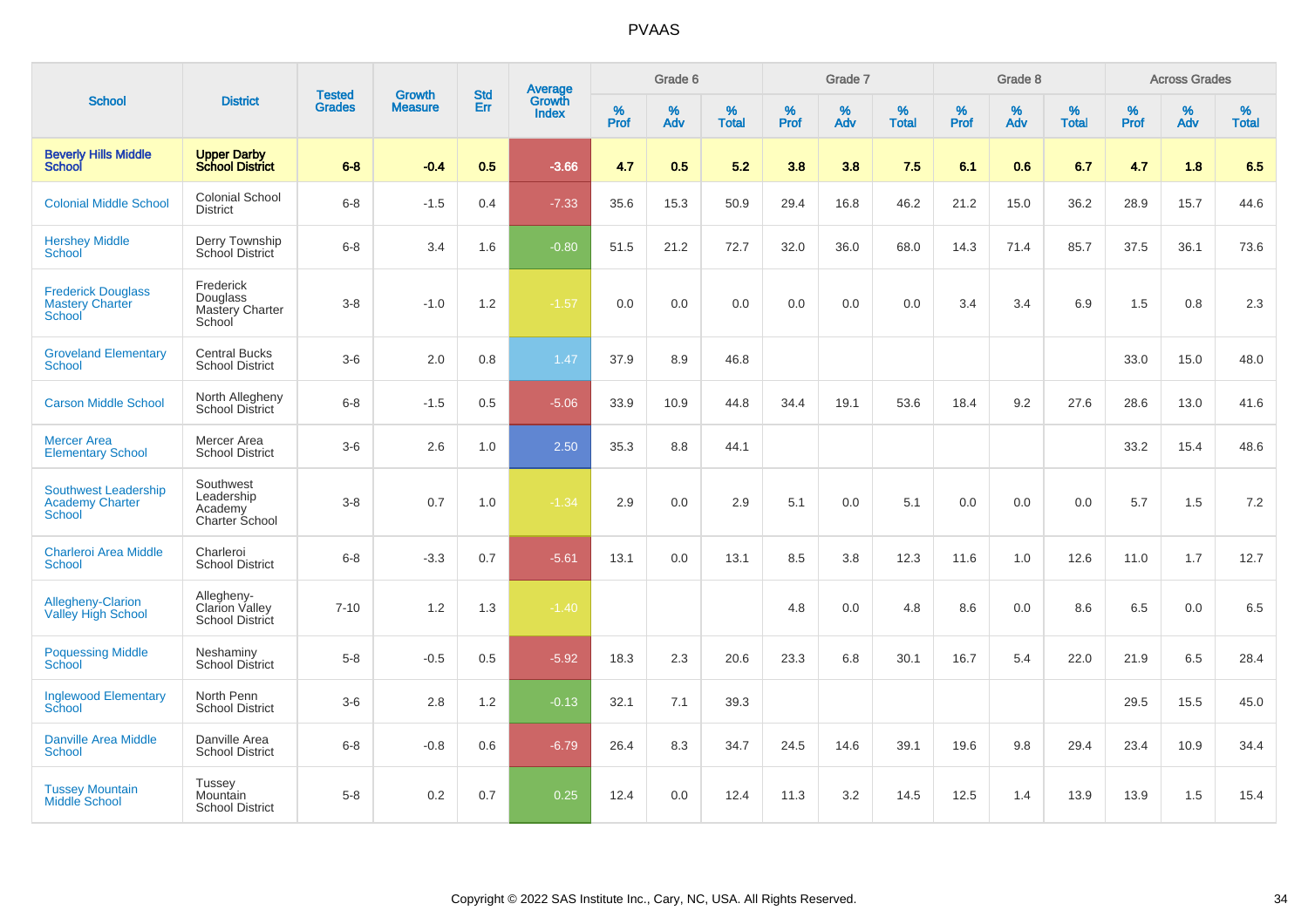| <b>School</b>                                                       |                                                          |                                |                                 |                   |                                          |                     | Grade 6     |                   |              | Grade 7     |                   |              | Grade 8     |                   |              | <b>Across Grades</b> |                   |
|---------------------------------------------------------------------|----------------------------------------------------------|--------------------------------|---------------------------------|-------------------|------------------------------------------|---------------------|-------------|-------------------|--------------|-------------|-------------------|--------------|-------------|-------------------|--------------|----------------------|-------------------|
|                                                                     | <b>District</b>                                          | <b>Tested</b><br><b>Grades</b> | <b>Growth</b><br><b>Measure</b> | <b>Std</b><br>Err | <b>Average</b><br>Growth<br><b>Index</b> | $\%$<br><b>Prof</b> | $\%$<br>Adv | %<br><b>Total</b> | $\%$<br>Prof | $\%$<br>Adv | %<br><b>Total</b> | $\%$<br>Prof | $\%$<br>Adv | %<br><b>Total</b> | $\%$<br>Prof | $\%$<br>Adv          | %<br><b>Total</b> |
| <b>Beverly Hills Middle</b><br>School                               | <b>Upper Darby</b><br><b>School District</b>             | $6 - 8$                        | $-0.4$                          | 0.5               | $-3.66$                                  | 4.7                 | 0.5         | 5.2               | 3.8          | 3.8         | 7.5               | 6.1          | 0.6         | 6.7               | 4.7          | 1.8                  | 6.5               |
| <b>Oley Valley Middle</b><br>School                                 | Oley Valley<br>School District                           | $6 - 8$                        | 1.0                             | 0.7               | $-0.18$                                  | 30.8                | 11.2        | 42.1              | 19.0         | 7.8         | 26.7              | 12.8         | 2.3         | 15.1              | 21.4         | 7.4                  | 28.8              |
| <b>Iroquois Junior/Senior</b><br><b>High School</b>                 | Iroquois School<br><b>District</b>                       | $7 - 11$                       | 1.9                             | 0.8               | 0.71                                     |                     |             |                   | 11.5         | 9.4         | 20.8              | 21.0         | 6.0         | 27.0              | 16.3         | 7.6                  | 24.0              |
| <b>Choconut Valley</b><br><b>Elementary School</b>                  | Montrose Area<br><b>School District</b>                  | $3-6$                          | 3.6                             | 1.5               | $-1.81$                                  | 30.2                | 2.3         | 32.6              |              |             |                   |              |             |                   | 33.3         | 9.5                  | 42.9              |
| <b>Centre Learning</b><br><b>Community Charter</b><br><b>School</b> | Centre Learning<br>Community<br>Charter School           | $5-8$                          | 4.9                             | 2.0               | 1.22                                     |                     |             |                   | 25.0         | 12.5        | 37.5              | 0.0          | 17.6        | 17.6              | 24.1         | 18.5                 | 42.6              |
| <b>Sharpsville Area</b><br><b>Middle School</b>                     | Sharpsville<br>Area School<br><b>District</b>            | $6 - 8$                        | $-0.6$                          | 0.8               | $-2.70$                                  | 16.4                | 1.5         | 17.9              | 21.9         | 3.1         | 25.0              | 20.0         | 7.1         | 27.1              | 19.4         | 4.0                  | 23.4              |
| <b>Titus Elementary</b><br>School                                   | <b>Central Bucks</b><br><b>School District</b>           | $3-6$                          | 2.2                             | 0.9               | 2.20                                     | 25.6                | 21.1        | 46.7              |              |             |                   |              |             |                   | 31.4         | 19.4                 | 50.8              |
| <b>Sandy Run Middle</b><br><b>School</b>                            | Upper Dublin<br><b>School District</b>                   | $6 - 8$                        | 0.1                             | 0.5               | $-2.65$                                  | 38.5                | 24.8        | 63.3              | 30.8         | 29.7        | 60.5              | 24.1         | 14.8        | 38.9              | 31.4         | 23.1                 | 54.5              |
| <b>Mastery Charter</b><br>School-Harrity<br>Campus                  | <b>Mastery Charter</b><br>School - Harrity<br>Campus     | $3-8$                          | $-0.7$                          | 1.1               | $-1.30$                                  | 2.3                 | 0.0         | 2.3               | 0.0          | 0.0         | 0.0               | 3.1          | 0.0         | 3.1               | 5.5          | 1.0                  | 6.5               |
| <b>Charles W Longer</b><br><b>Elementary School</b>                 | Hollidaysburg<br>Area School<br><b>District</b>          | $3-6$                          | 2.5                             | 1.1               | $-1.47$                                  | 19.7                | 8.2         | 27.9              |              |             |                   |              |             |                   | 30.5         | 10.6                 | 41.2              |
| Young Scholars Of<br><b>Central PA Charter</b><br>School            | Young Scholars<br>Of Central PA<br><b>Charter School</b> | $3-8$                          | 1.7                             | 1.2               | 0.12                                     | 8.0                 | 4.0         | 12.0              | 28.6         | 14.3        | 42.9              | 0.0          | 0.0         | 0.0               | 21.7         | 11.1                 | 32.8              |
| <b>East Hills Middle</b><br><b>School</b>                           | Bethlehem Area<br><b>School District</b>                 | $6 - 8$                        | $-0.7$                          | 0.8               | $-4.51$                                  | 14.1                | 2.0         | 16.2              | 17.4         | 11.6        | 29.1              | 25.5         | 4.3         | 29.8              | 17.7         | 6.0                  | 23.7              |
| <b>Gettysburg Area</b><br><b>Middle School</b>                      | Gettysburg<br>Area School<br><b>District</b>             | $6 - 8$                        | $-0.1$                          | 0.5               | $-2.95$                                  | 22.8                | 12.2        | 35.0              | 16.1         | 6.0         | 22.0              | 21.9         | 7.9         | 29.8              | 20.2         | 8.6                  | 28.7              |
| <b>Waynesboro Area</b><br><b>Middle School</b>                      | Waynesboro<br>Area School<br><b>District</b>             | $6 - 8$                        | $-0.6$                          | 0.4               | $-2.74$                                  | 20.4                | 10.5        | 31.0              | 19.3         | 6.0         | 25.3              | 20.1         | 4.8         | 24.8              | 19.9         | 7.1                  | 27.0              |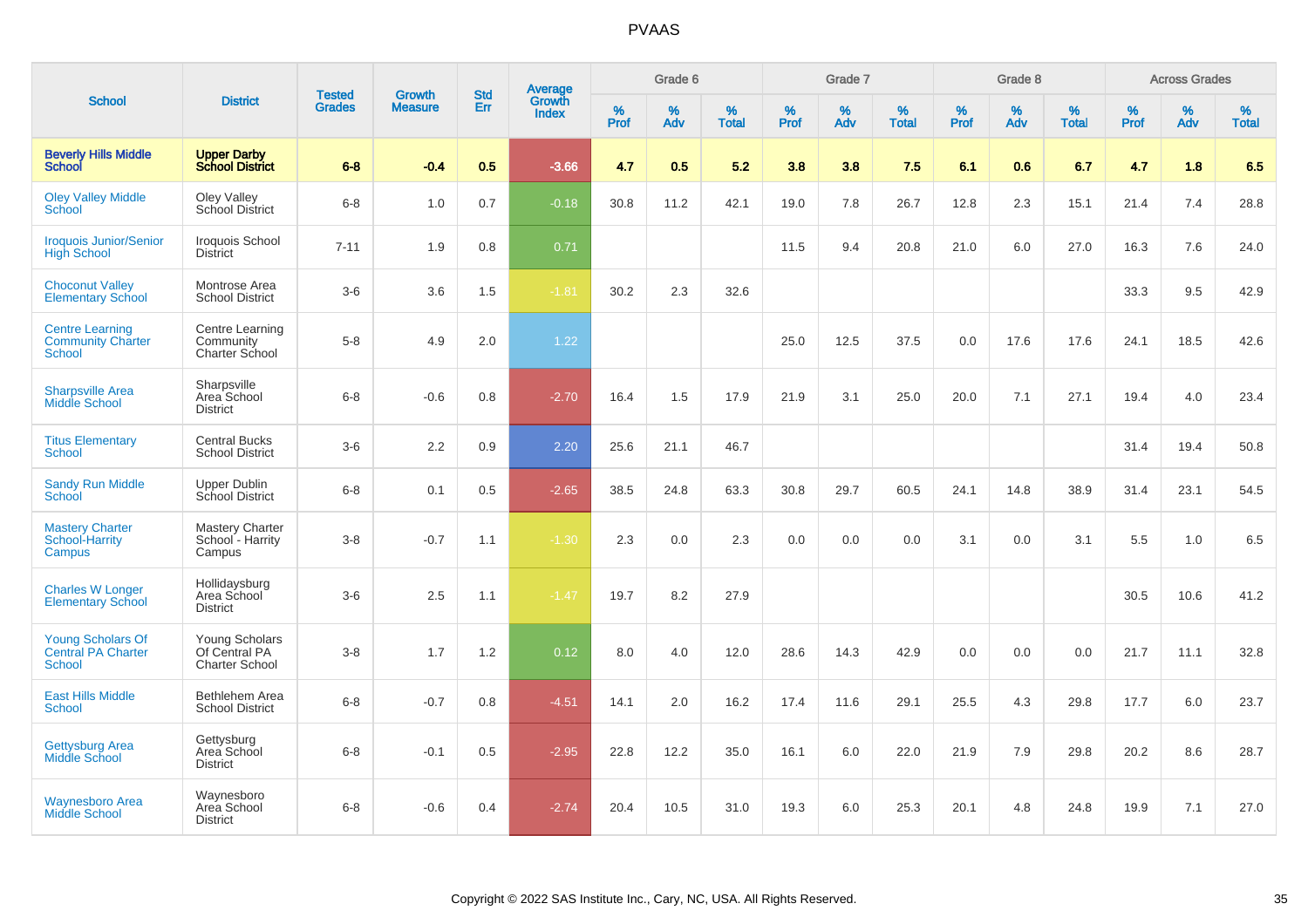| <b>School</b>                                                       | <b>District</b>                                      | <b>Tested</b><br><b>Grades</b> | <b>Growth</b><br><b>Measure</b> | <b>Std</b><br><b>Err</b> | <b>Average</b><br>Growth<br><b>Index</b> | Grade 6          |          |                   | Grade 7          |          |                   | Grade 8          |          |                   | <b>Across Grades</b> |             |                   |
|---------------------------------------------------------------------|------------------------------------------------------|--------------------------------|---------------------------------|--------------------------|------------------------------------------|------------------|----------|-------------------|------------------|----------|-------------------|------------------|----------|-------------------|----------------------|-------------|-------------------|
|                                                                     |                                                      |                                |                                 |                          |                                          | %<br><b>Prof</b> | %<br>Adv | %<br><b>Total</b> | %<br><b>Prof</b> | %<br>Adv | %<br><b>Total</b> | %<br><b>Prof</b> | %<br>Adv | %<br><b>Total</b> | $\%$<br>Prof         | $\%$<br>Adv | %<br><b>Total</b> |
| <b>Beverly Hills Middle</b><br><b>School</b>                        | <b>Upper Darby<br/>School District</b>               | $6 - 8$                        | $-0.4$                          | 0.5                      | $-3.66$                                  | 4.7              | 0.5      | 5.2               | 3.8              | 3.8      | 7.5               | 6.1              | 0.6      | 6.7               | 4.7                  | 1.8         | 6.5               |
| <b>Penn-Kidder Campus</b>                                           | Jim Thorpe<br>Area School<br><b>District</b>         | $3 - 8$                        | $-0.6$                          | 0.9                      | $-1.13$                                  | 12.2             | 0.0      | 12.2              | 13.3             | 5.0      | 18.3              | 4.4              | 2.2      | 6.5               | 14.2                 | 3.7         | 18.0              |
| <b>Green Woods Charter</b><br>School                                | Green Woods<br><b>Charter School</b>                 | $3 - 8$                        | $-0.3$                          | 0.8                      | $-0.38$                                  | 27.1             | 11.9     | 39.0              | 16.1             | 5.4      | 21.4              | 17.3             | 3.8      | 21.2              | 21.3                 | 8.3         | 29.6              |
| <b>New Foundations</b><br><b>Charter School</b>                     | New<br>Foundations<br><b>Charter School</b>          | $3 - 11$                       | $-1.5$                          | 0.7                      | $-2.10$                                  | 6.4              | 0.0      | 6.4               | 21.3             | 3.3      | 24.6              | 13.1             | 2.4      | 15.5              | 17.1                 | 2.9         | 20.0              |
| <b>Muncy Junior/Senior</b><br><b>High School</b>                    | Muncy School<br><b>District</b>                      | $7 - 11$                       | 0.5                             | 1.0                      | $-1.76$                                  |                  |          |                   | 29.0             | 15.9     | 44.9              | 23.3             | 6.7      | 30.0              | 25.8                 | 10.7        | 36.5              |
| Cochranton<br>Junior/Senior High<br>School                          | Crawford<br>Central School<br><b>District</b>        | $7 - 11$                       | 2.4                             | 1.0                      | 1.35                                     |                  |          |                   | 22.4             | 5.2      | 27.6              | 7.0              | 5.6      | 12.7              | 14.0                 | 5.4         | 19.4              |
| <b>Greencastle-Antrim</b><br><b>Middle School</b>                   | Greencastle-<br>Antrim School<br><b>District</b>     | $6 - 8$                        | $-0.5$                          | 0.4                      | $-2.46$                                  | 31.2             | 8.1      | 39.3              | 24.8             | 7.8      | 32.6              | 18.7             | 5.6      | 24.4              | 24.9                 | 7.2         | 32.1              |
| <b>Mastery Charter</b><br>School-Pickett<br>Campus                  | <b>Mastery Charter</b><br>School - Pickett<br>Campus | $6 - 10$                       | 1.2                             | 1.1                      | $-2.96$                                  | 0.0              | 0.0      | 0.0               | 0.0              | 0.0      | 0.0               | 2.8              | 0.0      | 2.8               | 0.9                  | 0.0         | 0.9               |
| <b>Intermediate School</b>                                          | Governor Mifflin<br>School District                  | $5-6$                          | 0.5                             | 0.6                      | 0.96                                     | 18.9             | 4.8      | 23.7              |                  |          |                   |                  |          |                   | 19.6                 | 7.0         | 26.6              |
| <b>Overlook School</b>                                              | Abington<br><b>School District</b>                   | $3-6$                          | 2.5                             | 1.2                      | 2.17                                     | 29.4             | 17.6     | 47.1              |                  |          |                   |                  |          |                   | 27.2                 | 13.0        | 40.2              |
| <b>Jamestown Area</b><br><b>Junior/Senior High</b><br><b>School</b> | Jamestown<br>Area School<br><b>District</b>          | $7 - 11$                       | 1.0                             | 1.8                      | $-1.00$                                  |                  |          |                   | 24.1             | 3.4      | 27.6              | 19.0             | 0.0      | 19.0              | 22.0                 | 2.0         | 24.0              |
| <b>Highlands Middle</b><br>School                                   | Highlands<br>School District                         | $5 - 8$                        | 0.4                             | 0.5                      | 0.71                                     | 16.2             | 1.4      | 17.6              | 28.5             | 4.9      | 33.3              | 13.2             | 8.6      | 21.8              | 19.5                 | 4.9         | 24.5              |
| <b>Collegium Charter</b><br>School                                  | Collegium<br>Charter School                          | $3 - 10$                       | $-1.0$                          | 0.4                      | $-2.89$                                  | 10.6             | 1.1      | 11.6              | 8.0              | 2.3      | 10.3              | 7.6              | 2.8      | 10.3              | 14.4                 | 3.4         | 17.8              |
| <b>Tohickon Middle</b><br><b>School</b>                             | <b>Central Bucks</b><br><b>School District</b>       | $7 - 9$                        | 0.3                             | 0.5                      | $-1.63$                                  |                  |          |                   | 21.7             | 14.0     | 35.7              | 28.2             | 5.0      | 33.2              | 25.2                 | 9.3         | 34.4              |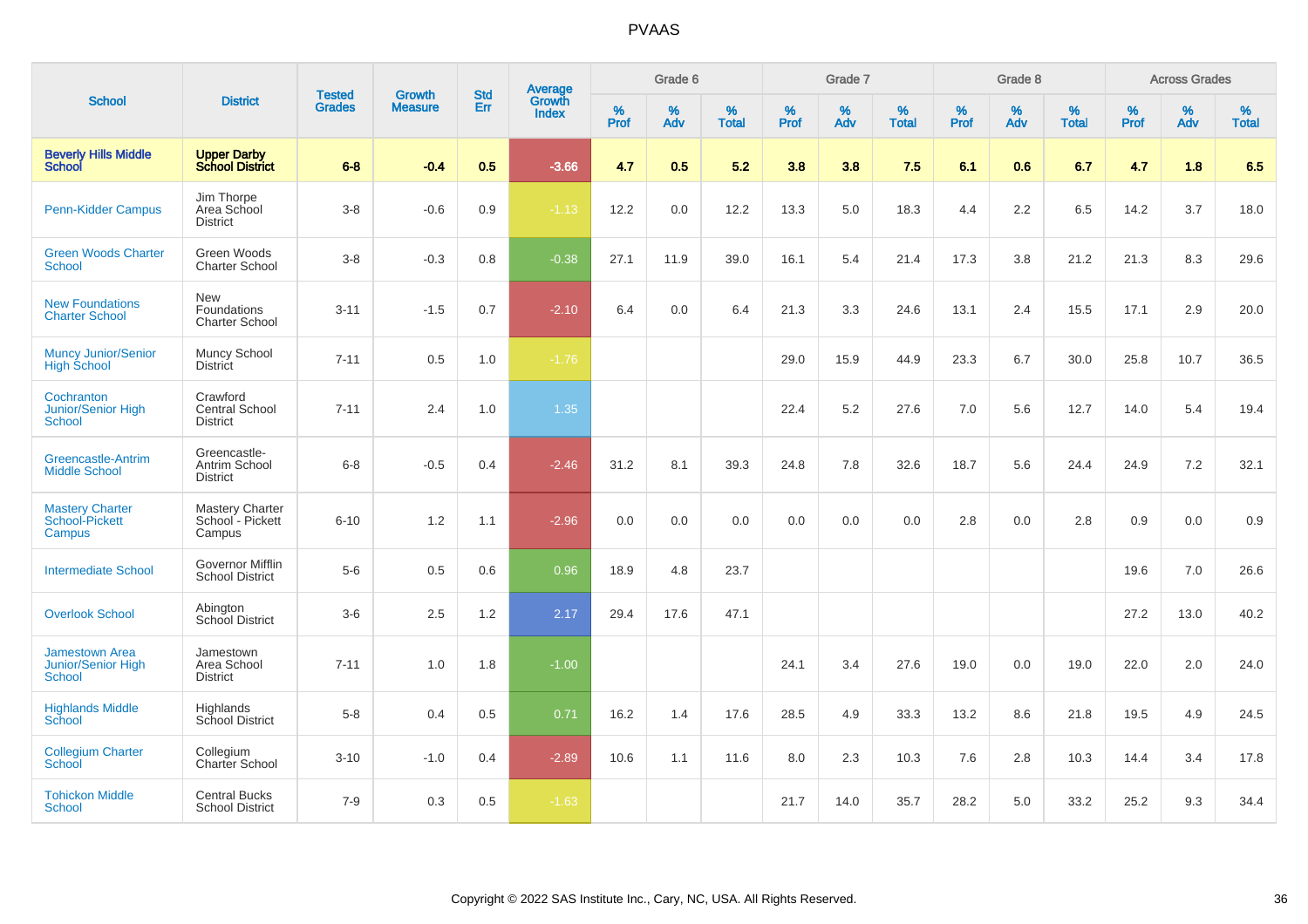|                                                                   |                                                 |                                |                                 |                   |                                          |                  | Grade 6     |                   |           | Grade 7     |                   |           | Grade 8  |                   |           | <b>Across Grades</b> |                   |
|-------------------------------------------------------------------|-------------------------------------------------|--------------------------------|---------------------------------|-------------------|------------------------------------------|------------------|-------------|-------------------|-----------|-------------|-------------------|-----------|----------|-------------------|-----------|----------------------|-------------------|
| <b>School</b>                                                     | <b>District</b>                                 | <b>Tested</b><br><b>Grades</b> | <b>Growth</b><br><b>Measure</b> | <b>Std</b><br>Err | <b>Average</b><br>Growth<br><b>Index</b> | %<br><b>Prof</b> | $\%$<br>Adv | %<br><b>Total</b> | %<br>Prof | $\%$<br>Adv | %<br><b>Total</b> | %<br>Prof | %<br>Adv | %<br><b>Total</b> | %<br>Prof | %<br>Adv             | %<br><b>Total</b> |
| <b>Beverly Hills Middle</b><br>School                             | <b>Upper Darby</b><br><b>School District</b>    | $6 - 8$                        | $-0.4$                          | 0.5               | $-3.66$                                  | 4.7              | 0.5         | 5.2               | 3.8       | 3.8         | 7.5               | 6.1       | 0.6      | 6.7               | 4.7       | 1.8                  | 6.5               |
| <b>West Vincent</b><br><b>Elementary School</b>                   | Owen J Roberts<br><b>School District</b>        | $3-6$                          | 2.3                             | 1.0               | 1.65                                     | 38.6             | 28.6        | 67.1              |           |             |                   |           |          |                   | 39.8      | 27.6                 | 67.4              |
| <b>Boys Latin Of</b><br>Philadelphia Charter<br><b>School</b>     | Boys Latin Of<br>Philadelphia<br>Charter School | $6 - 12$                       | 0.1                             | 0.8               | $-1.69$                                  | 0.0              | 0.0         | 0.0               | 3.3       | 0.0         | 3.3               | 1.0       | 0.0      | 1.0               | 1.5       | 0.0                  | 1.5               |
| <b>Deep Roots Charter</b><br>School                               | Deep Roots<br><b>Charter School</b>             | $3-6$                          | $-0.9$                          | 1.3               | $-0.67$                                  | 0.0              | 0.0         | 0.0               |           |             |                   |           |          |                   | 1.3       | 0.0                  | 1.3               |
| <b>Canonsburg Middle</b><br>School                                | Canon-<br>Mcmillan<br><b>School District</b>    | $7 - 8$                        | 0.4                             | 0.5               | $-1.16$                                  |                  |             |                   | 26.1      | 10.4        | 36.5              | 27.9      | 10.7     | 38.6              | 27.0      | 10.5                 | 37.5              |
| <b>Tuscarora Middle</b><br><b>School</b>                          | Juniata County<br>School District               | $6 - 8$                        | 1.4                             | 0.6               | 0.79                                     | 13.0             | 5.6         | 18.5              | 13.3      | 1.6         | 14.8              | 14.5      | 2.6      | 17.1              | 13.6      | 3.1                  | 16.7              |
| <b>Pan American</b><br><b>Academy Charter</b><br><b>School</b>    | Pan American<br>Academy<br>Charter School       | $3 - 8$                        | 0.3                             | 0.8               | 0.43                                     | 2.3              | $0.0\,$     | 2.3               | 3.4       | 0.0         | 3.4               | 0.0       | 0.0      | 0.0               | 2.4       | 0.3                  | 2.7               |
| <b>Clarion Area</b><br><b>Junior/Senior High</b><br><b>School</b> | <b>Clarion Area</b><br><b>School District</b>   | $7 - 11$                       | 0.1                             | 1.1               | $-2.50$                                  |                  |             |                   | 17.9      | 10.4        | 28.4              | 28.1      | 3.5      | 31.6              | 22.6      | 7.3                  | 29.8              |
| <b>Southwest Middle</b><br><b>School</b>                          | Reading School<br><b>District</b>               | $5-8$                          | $-0.7$                          | 1.0               | $-2.03$                                  | 0.0              | 0.0         | 0.0               | 4.3       | 0.0         | 4.3               | 0.0       | 0.0      | 0.0               | 1.1       | 0.6                  | 1.7               |
| <b>Greenville</b><br><b>Junior/Senior High</b><br>School          | Greenville Area<br><b>School District</b>       | $7 - 11$                       | $-0.1$                          | 0.9               | $-2.05$                                  |                  |             |                   | 16.7      | 5.9         | 22.6              | 10.0      | 2.5      | 12.5              | 13.7      | 4.4                  | 18.1              |
| Steelton-Highspire<br><b>Elementary School</b>                    | Steelton-<br>Highspire<br>School District       | $3-6$                          | 0.6                             | 1.0               | 0.60                                     | 0.0              | 0.0         | 0.0               |           |             |                   |           |          |                   | 1.4       | 0.7                  | 2.2               |
| <b>W B Evans Magnet</b><br><b>School</b>                          | William Penn<br><b>School District</b>          | $3-6$                          | 2.6                             | 1.9               | 1.34                                     | 5.3              | 0.0         | 5.3               |           |             |                   |           |          |                   | 5.5       | 1.1                  | 6.6               |
| <b>Crafton Elementary</b><br><b>School</b>                        | Carlynton<br>School District                    | $3 - 6$                        | $-1.5$                          | 1.4               | $-1.05$                                  | 29.4             | 8.8         | 38.2              |           |             |                   |           |          |                   | 29.9      | 12.2                 | 42.2              |
| <b>Tidioute Community</b><br><b>Charter School</b>                | Tidioute<br>Community<br>Charter School         | $3 - 11$                       | $-0.3$                          | 1.4               | $-2.20$                                  | 27.8             | 0.0         | 27.8              | 10.5      | 0.0         | 10.5              | 7.4       | 0.0      | 7.4               | 16.0      | 1.6                  | 17.6              |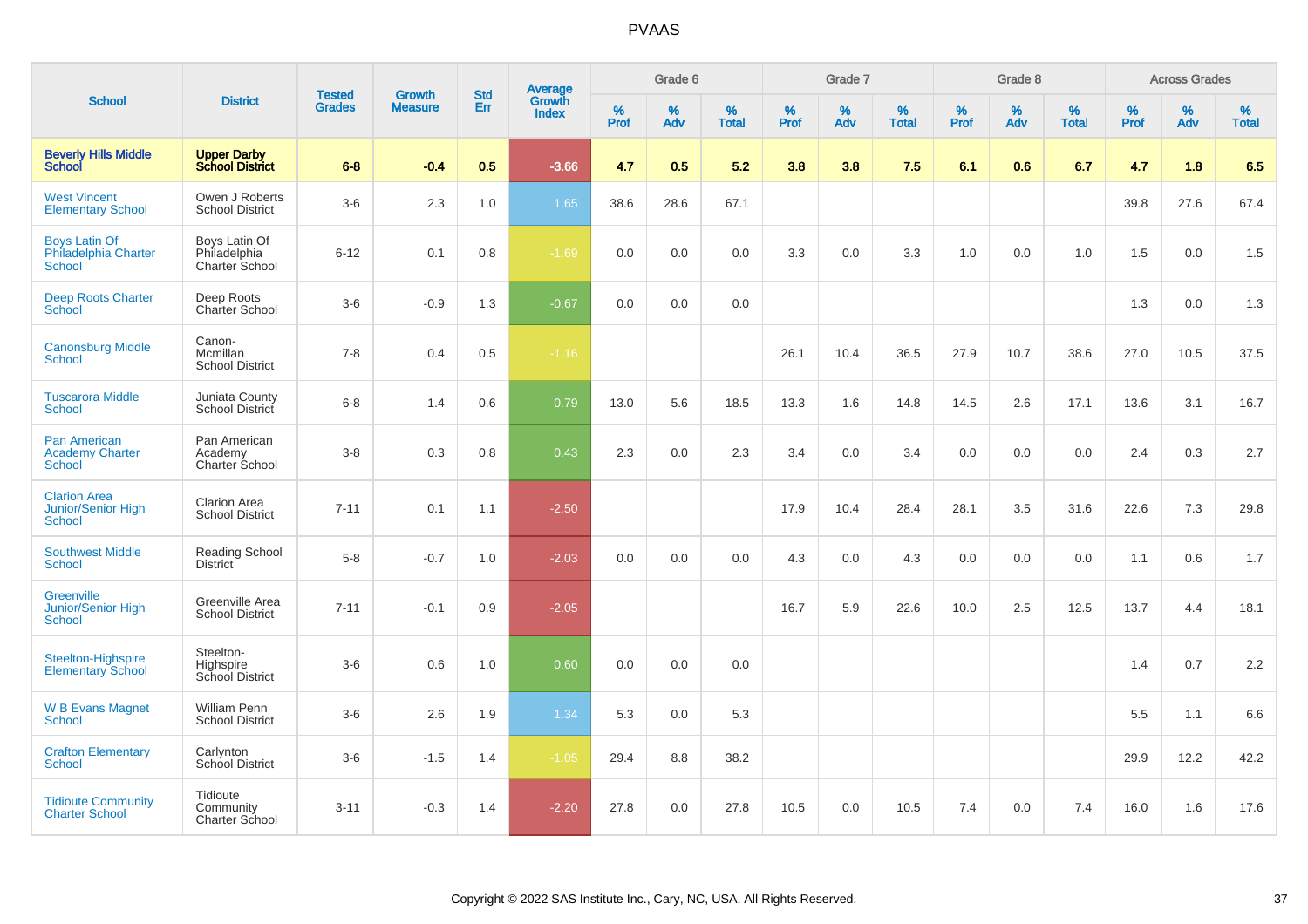|                                                                    |                                                         |                                | <b>Growth</b>  | <b>Std</b> |                                          |           | Grade 6  |                   |           | Grade 7  |                   |           | Grade 8  |                   |           | <b>Across Grades</b> |                   |
|--------------------------------------------------------------------|---------------------------------------------------------|--------------------------------|----------------|------------|------------------------------------------|-----------|----------|-------------------|-----------|----------|-------------------|-----------|----------|-------------------|-----------|----------------------|-------------------|
| <b>School</b>                                                      | <b>District</b>                                         | <b>Tested</b><br><b>Grades</b> | <b>Measure</b> | Err        | <b>Average</b><br>Growth<br><b>Index</b> | %<br>Prof | %<br>Adv | %<br><b>Total</b> | %<br>Prof | %<br>Adv | %<br><b>Total</b> | %<br>Prof | %<br>Adv | %<br><b>Total</b> | %<br>Prof | %<br>Adv             | %<br><b>Total</b> |
| <b>Beverly Hills Middle</b><br><b>School</b>                       | <b>Upper Darby</b><br><b>School District</b>            | $6 - 8$                        | $-0.4$         | 0.5        | $-3.66$                                  | 4.7       | 0.5      | 5.2               | 3.8       | 3.8      | 7.5               | 6.1       | 0.6      | 6.7               | 4.7       | 1.8                  | 6.5               |
| <b>Mariana Bracetti</b><br><b>Academy Charter</b><br><b>School</b> | Mariana<br><b>Bracetti</b><br>Academy<br>Charter School | $3 - 10$                       | $-3.1$         | 0.9        | $-3.58$                                  | 2.2       | 0.0      | 2.2               | 7.3       | 0.0      | 7.3               | 0.0       | 0.0      | 0.0               | 4.4       | 0.0                  | 4.4               |
| <b>Rostraver Elementary</b><br><b>School</b>                       | <b>Belle Vernon</b><br>Area School<br><b>District</b>   | $3-6$                          | $-1.1$         | 1.2        | $-0.97$                                  | 30.8      | 3.8      | 34.6              |           |          |                   |           |          |                   | 28.7      | 8.4                  | 37.1              |
| <b>Shallow Brook Inter</b><br><b>School</b>                        | Northeastern<br><b>York School</b><br><b>District</b>   | $4 - 6$                        | 1.8            | 0.8        | 0.51                                     | 21.8      | 5.9      | 27.7              |           |          |                   |           |          |                   | 28.1      | 12.0                 | 40.1              |
| <b>Glendale Junior/Senior</b><br><b>High School</b>                | Glendale<br><b>School District</b>                      | $7 - 10$                       | $-2.4$         | 1.1        | $-4.61$                                  |           |          |                   | 22.7      | 15.2     | 37.9              | 7.8       | 2.0      | 9.8               | 16.2      | 9.4                  | 25.6              |
| <b>Panther Valley</b><br>Junior/Senior High<br>School              | Panther Valley<br><b>School District</b>                | $7 - 12$                       | $-0.8$         | 0.8        | $-3.47$                                  |           |          |                   | 11.2      | 1.9      | 13.1              | 4.8       | 0.0      | 4.8               | 8.0       | 0.9                  | 9.0               |
| <b>Westmont Hilltop</b><br><b>Elementary School</b>                | Westmont<br><b>Hilltop School</b><br><b>District</b>    | $3-6$                          | 1.8            | 0.8        | $-0.94$                                  | 18.4      | 8.2      | 26.5              |           |          |                   |           |          |                   | 24.0      | 13.5                 | 37.5              |
| <b>Universal Creighton</b><br><b>Charter School</b>                | Universal<br>Creighton<br>Charter School                | $3-8$                          | 1.1            | 0.7        | 0.56                                     | 3.5       | 1.2      | 4.7               | 7.7       | 6.2      | 13.8              | 4.7       | 4.7      | 9.4               | 8.6       | 4.4                  | 13.1              |
| Pennsylvania<br><b>Leadership Charter</b><br><b>School</b>         | Pennsylvania<br>Leadership<br><b>Charter School</b>     | $3 - 11$                       | $-1.4$         | 0.5        | $-4.74$                                  | 24.9      | 6.4      | 31.2              | 13.4      | 19.6     | 33.0              | 16.7      | 6.2      | 22.9              | 23.9      | 12.4                 | 36.4              |
| <b>Belmont Charter</b><br>School                                   | <b>Belmont</b><br><b>Charter School</b>                 | $3 - 10$                       | $-0.8$         | 0.8        | $-1.19$                                  | 4.0       | 0.0      | 4.0               | 0.0       | 0.0      | 0.0               | 5.6       | 0.0      | 5.6               | 2.8       | 0.6                  | 3.4               |
| <b>Decatur Stephen</b><br>School                                   | Philadelphia<br>City School<br><b>District</b>          | $3-8$                          | 0.4            | 1.0        | $-0.43$                                  | 11.5      | 3.8      | 15.4              | 11.1      | 2.8      | 13.9              | 3.2       | 9.7      | 12.9              | 16.2      | 6.7                  | 22.9              |
| <b>Marshall Academy</b>                                            | Harrisburg City<br>School District                      | $5-8$                          | 2.4            | 1.7        | $-0.72$                                  | 0.0       | 0.0      | 0.0               | 0.0       | 0.0      | 0.0               | 0.0       | 0.0      | 0.0               | 0.0       | 0.0                  | 0.0               |
| <b>Port Allegany</b><br><b>Junior/Senior High</b><br>School        | Port Allegany<br><b>School District</b>                 | $7 - 11$                       | 2.2            | 1.0        | 1.19                                     |           |          |                   | 17.4      | 2.9      | 20.3              | 13.1      | 9.8      | 23.0              | 15.4      | 6.2                  | 21.5              |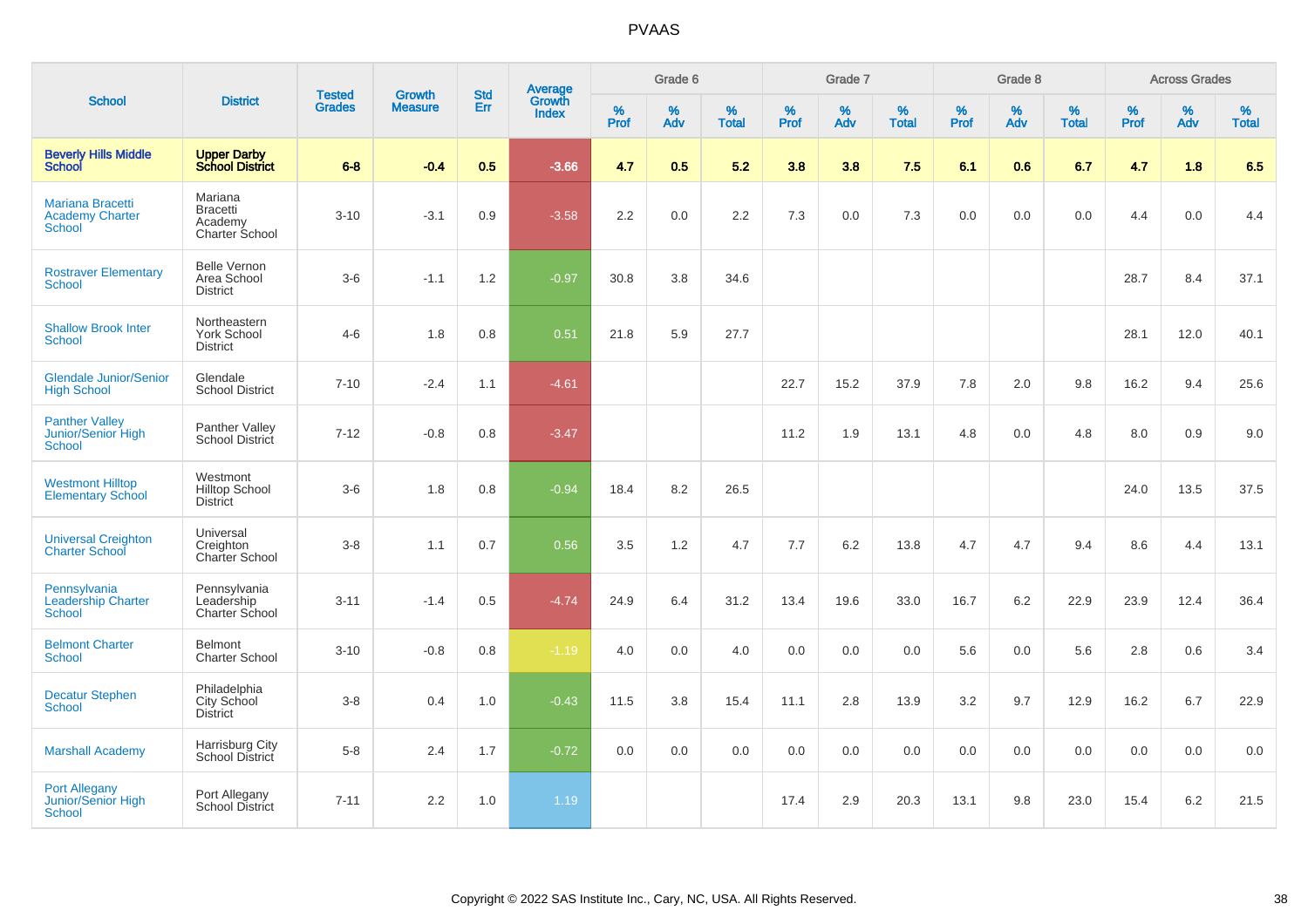|                                                                      |                                                                 |                                | <b>Growth</b>  | <b>Std</b> |                                          |                  | Grade 6  |                   |           | Grade 7  |                   |                  | Grade 8  |                   |              | <b>Across Grades</b> |                   |
|----------------------------------------------------------------------|-----------------------------------------------------------------|--------------------------------|----------------|------------|------------------------------------------|------------------|----------|-------------------|-----------|----------|-------------------|------------------|----------|-------------------|--------------|----------------------|-------------------|
| <b>School</b>                                                        | <b>District</b>                                                 | <b>Tested</b><br><b>Grades</b> | <b>Measure</b> | Err        | <b>Average</b><br>Growth<br><b>Index</b> | %<br><b>Prof</b> | %<br>Adv | %<br><b>Total</b> | %<br>Prof | %<br>Adv | %<br><b>Total</b> | %<br><b>Prof</b> | %<br>Adv | %<br><b>Total</b> | $\%$<br>Prof | %<br>Adv             | %<br><b>Total</b> |
| <b>Beverly Hills Middle</b><br>School                                | <b>Upper Darby</b><br><b>School District</b>                    | $6 - 8$                        | $-0.4$         | 0.5        | $-3.66$                                  | 4.7              | 0.5      | 5.2               | 3.8       | 3.8      | 7.5               | 6.1              | 0.6      | 6.7               | 4.7          | 1.8                  | 6.5               |
| <b>Portage Area</b><br>Junior/Senior High<br><b>School</b>           | Portage Area<br>School District                                 | $7 - 10$                       | $-1.1$         | 1.1        | $-3.25$                                  |                  |          |                   | 25.4      | 9.5      | 34.9              | 17.0             | 7.6      | 24.5              | 21.6         | 8.6                  | 30.2              |
| <b>North Clarion County</b><br>Junior/Senior High<br><b>School</b>   | North Clarion<br>County School<br><b>District</b>               | $7 - 12$                       | 2.5            | 1.3        | 0.70                                     |                  |          |                   | 21.4      | 7.1      | 28.6              | 15.9             | 11.4     | 27.3              | 18.6         | 9.3                  | 27.9              |
| <b>Portage Area</b><br><b>Elementary School</b>                      | Portage Area<br>School District                                 | $3-6$                          | 1.8            | 1.2        | 1.44                                     | 30.0             | 10.0     | 40.0              |           |          |                   |                  |          |                   | 34.3         | 15.2                 | 49.5              |
| <b>New Holland</b><br>Elementary                                     | Eastern<br>Lancaster<br><b>County School</b><br><b>District</b> | $3-6$                          | 2.2            | 1.1        | 1.77                                     | 26.1             | 5.8      | 31.9              |           |          |                   |                  |          |                   | 29.8         | 8.0                  | 37.8              |
| <b>Lincoln Leadership</b><br><b>Academy Charter</b><br><b>School</b> | Lincoln<br>Leadership<br>Academy<br>Charter School              | $3 - 12$                       | $-1.2$         | 0.9        | $-1.72$                                  | 2.0              | 0.0      | 2.0               | 4.0       | 2.0      | 6.0               | 0.0              | 0.0      | 0.0               | 3.8          | 0.7                  | 4.4               |
| <b>Farrell Area High</b><br>School/Upper Middle<br><b>School</b>     | <b>Farrell Area</b><br><b>School District</b>                   | $7 - 11$                       | 2.2            | 1.3        | 0.34                                     |                  |          |                   | 2.3       | 0.0      | 2.3               | 5.1              | 0.0      | 5.1               | 3.7          | 0.0                  | 3.7               |
| <b>Pennwood Middle</b><br><b>School</b>                              | Pennsbury<br><b>School District</b>                             | $6 - 8$                        | $-3.1$         | 0.5        | $-6.57$                                  | 26.1             | 10.3     | 36.4              | 18.0      | 7.2      | 25.3              | 13.0             | 8.8      | 21.9              | 19.0         | 8.8                  | 27.7              |
| <b>Lakeland Elementary</b><br><b>School - Mayfield</b><br>Campus     | Lakeland<br><b>School District</b>                              | $3-6$                          | 1.7            | 1.4        | 1.20                                     | 21.0             | 0.0      | 21.0              |           |          |                   |                  |          |                   | 25.6         | 3.0                  | 28.6              |
| North Brandywine<br><b>Middle School</b>                             | Coatesville<br>Area School<br><b>District</b>                   | $7 - 7$                        | 1.6            | 0.8        | 2.07                                     |                  |          |                   | 8.6       | 1.3      | 9.8               |                  |          |                   | 8.6          | 1.3                  | 9.8               |
| <b>Mazie Gable</b><br><b>Elementary School</b>                       | Red Lion Area<br><b>School District</b>                         | $3-6$                          | 1.0            | 1.1        | 0.92                                     | 10.3             | 1.5      | 11.8              |           |          |                   |                  |          |                   | 18.3         | 4.3                  | 22.6              |
| <b>Chichester Middle</b><br><b>School</b>                            | Chichester<br><b>School District</b>                            | $5 - 8$                        | $-3.8$         | 0.7        | $-5.54$                                  | 7.0              | 2.8      | 9.9               | 5.1       | 6.3      | 11.4              | 4.4              | 0.0      | 4.4               | 5.9          | 2.6                  | 8.5               |
| Erie Rise Leadership<br><b>Academy Charter</b><br><b>School</b>      | Erie Rise<br>Leadership<br>Academy<br>Charter School            | $3 - 8$                        | $-0.6$         | 1.1        | $-0.82$                                  | 0.0              | 0.0      | 0.0               | 0.0       | 0.0      | 0.0               | 0.0              | 0.0      | 0.0               | 1.6          | 1.0                  | 2.6               |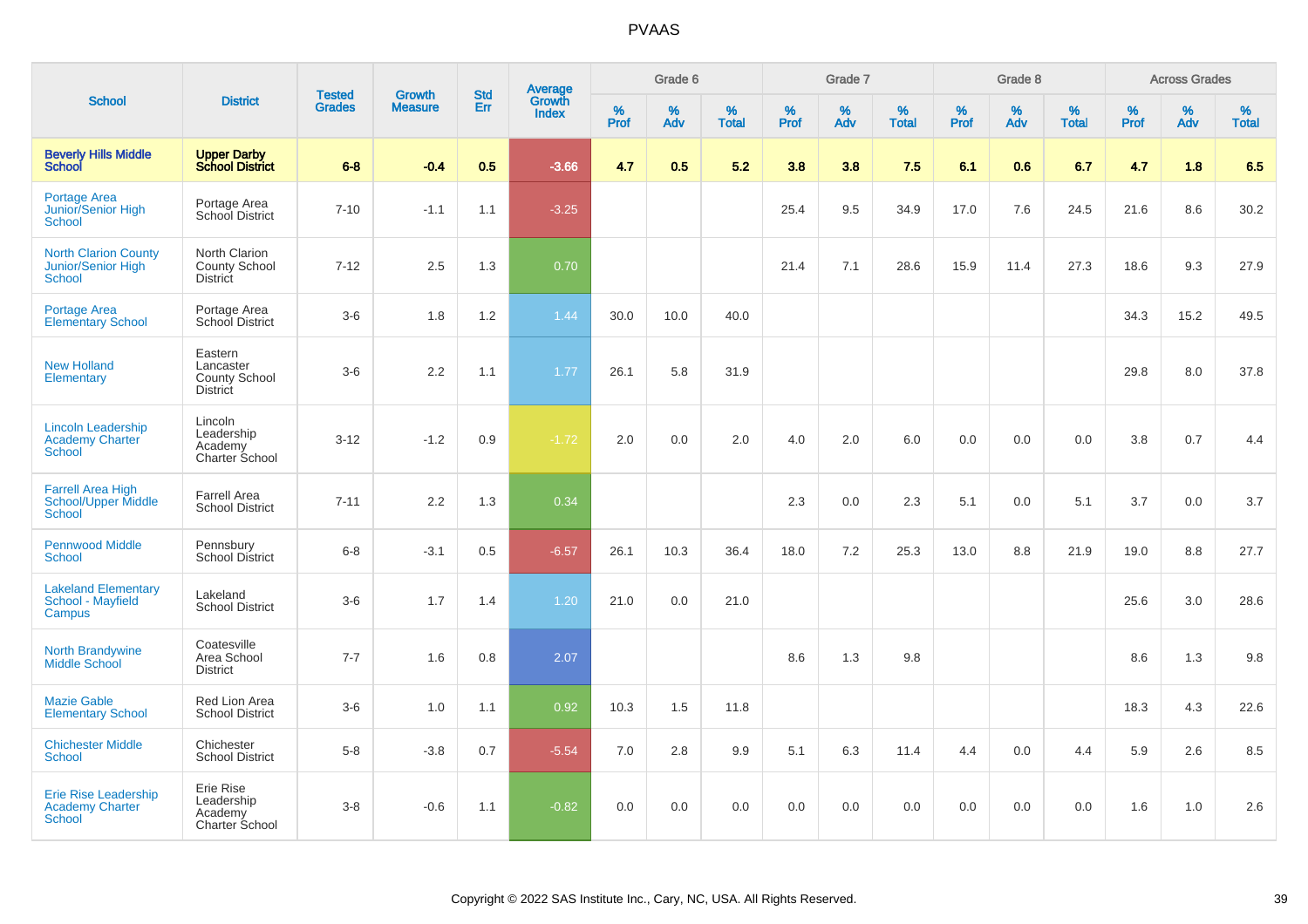|                                                                            |                                                                 |                                | <b>Growth</b>  | <b>Std</b> |                                          |                  | Grade 6  |                   |           | Grade 7  |                   |           | Grade 8  |                      |           | <b>Across Grades</b> |                   |
|----------------------------------------------------------------------------|-----------------------------------------------------------------|--------------------------------|----------------|------------|------------------------------------------|------------------|----------|-------------------|-----------|----------|-------------------|-----------|----------|----------------------|-----------|----------------------|-------------------|
| <b>School</b>                                                              | <b>District</b>                                                 | <b>Tested</b><br><b>Grades</b> | <b>Measure</b> | Err        | <b>Average</b><br>Growth<br><b>Index</b> | %<br><b>Prof</b> | %<br>Adv | %<br><b>Total</b> | %<br>Prof | %<br>Adv | %<br><b>Total</b> | %<br>Prof | %<br>Adv | $\%$<br><b>Total</b> | %<br>Prof | $\%$<br>Adv          | %<br><b>Total</b> |
| <b>Beverly Hills Middle</b><br><b>School</b>                               | <b>Upper Darby</b><br><b>School District</b>                    | $6 - 8$                        | $-0.4$         | 0.5        | $-3.66$                                  | 4.7              | 0.5      | 5.2               | 3.8       | 3.8      | 7.5               | 6.1       | 0.6      | 6.7                  | 4.7       | 1.8                  | 6.5               |
| <b>Shannock Valley</b><br><b>Elementary School</b>                         | Armstrong<br>School District                                    | $3-6$                          | 2.6            | 1.3        | 0.62                                     | 12.5             | 12.5     | 25.0              |           |          |                   |           |          |                      | 26.1      | 16.5                 | 42.6              |
| <b>Sto-Rox Upper</b><br><b>Elementary School</b>                           | Sto-Rox School<br><b>District</b>                               | $4 - 6$                        | 1.7            | 0.9        | 1.85                                     | 1.2              | 0.0      | 1.2               |           |          |                   |           |          |                      | 2.8       | 0.8                  | 3.6               |
| <b>Goode School</b>                                                        | York City<br>School District                                    | $3 - 8$                        | 0.3            | 0.8        | 0.40                                     | 3.0              | 0.0      | 3.0               | 5.3       | 0.0      | 5.3               | 0.0       | 0.0      | 0.0                  | 3.6       | 0.3                  | 4.0               |
| <b>Second District</b><br><b>Elementary School</b>                         | Crawford<br>Central School<br><b>District</b>                   | $3-6$                          | 2.7            | 1.3        | 1.16                                     | 11.1             | 0.0      | 11.1              |           |          |                   |           |          |                      | 15.9      | 4.6                  | 20.5              |
| <b>Coudersport Area</b><br><b>Elementary School</b>                        | Coudersport<br>Area School<br><b>District</b>                   | $3-6$                          | 1.4            | 1.2        | 1.19                                     | 16.7             | 4.8      | 21.4              |           |          |                   |           |          |                      | 24.6      | 6.3                  | 30.9              |
| <b>Dallastown Area</b><br><b>Middle School</b>                             | Dallastown<br>Area School<br><b>District</b>                    | $7 - 8$                        | 0.3            | 0.4        | $-1.22$                                  |                  |          |                   | 24.2      | 7.7      | 31.9              | 19.2      | 9.4      | 28.6                 | 21.9      | 8.5                  | 30.4              |
| <b>Fairfield Area Middle</b><br><b>School</b>                              | <b>Fairfield Area</b><br><b>School District</b>                 | $5-8$                          | $-1.2$         | 0.8        | $-1.64$                                  | 19.7             | 1.6      | 21.3              | 18.5      | 0.0      | 18.5              | 16.7      | 3.7      | 20.4                 | 21.7      | 1.7                  | 23.5              |
| <b>Franklin Regional</b><br><b>Middle School</b>                           | Franklin<br>Regional<br>School District                         | $6 - 8$                        | $-0.2$         | 0.5        | $-1.46$                                  | 33.2             | 19.3     | 52.5              | 27.9      | 18.3     | 46.2              | 25.8      | 8.1      | 33.9                 | 29.2      | 15.6                 | 44.7              |
| <b>Park Forest Middle</b><br>School                                        | State College<br>Area School<br><b>District</b>                 | $6 - 8$                        | $-0.3$         | 0.6        | $-1.71$                                  | 26.7             | 15.2     | 41.8              | 32.1      | 12.4     | 44.5              | 22.8      | 9.6      | 32.5                 | 27.4      | 12.7                 | 40.1              |
| <b>Linton Middle School</b>                                                | Penn Hills<br><b>School District</b>                            | $6 - 8$                        | $-3.5$         | 0.5        | $-10.87$                                 | 2.7              | 0.7      | 3.4               | 2.2       | 1.6      | 3.8               | 3.4       | 0.0      | 3.4                  | 2.8       | 0.8                  | 3.6               |
| <b>Chester Charter</b><br><b>Scholars Academy</b><br><b>Charter School</b> | <b>Chester Charter</b><br>Scholars<br>Academy<br>Charter School | $3 - 12$                       | $-3.3$         | 0.8        | $-3.92$                                  | 2.1              | 0.0      | 2.1               | 6.2       | 0.0      | 6.2               | 0.0       | 0.0      | 0.0                  | 1.8       | 0.4                  | 2.2               |
| <b>Dutch Ridge</b><br><b>Elementary School</b>                             | Beaver Area<br><b>School District</b>                           | $3-6$                          | 1.2            | 0.7        | 1.57                                     | 37.6             | 29.1     | 66.7              |           |          |                   |           |          |                      | 33.6      | 33.0                 | 66.6              |
| <b>Everett Area Middle</b><br><b>School</b>                                | Everett Area<br><b>School District</b>                          | $6 - 11$                       | $-1.4$         | 0.7        | $-2.66$                                  | 19.8             | 2.3      | 22.1              | 13.9      | 1.0      | 14.8              | 10.7      | 6.7      | 17.3                 | 14.9      | 3.0                  | 17.9              |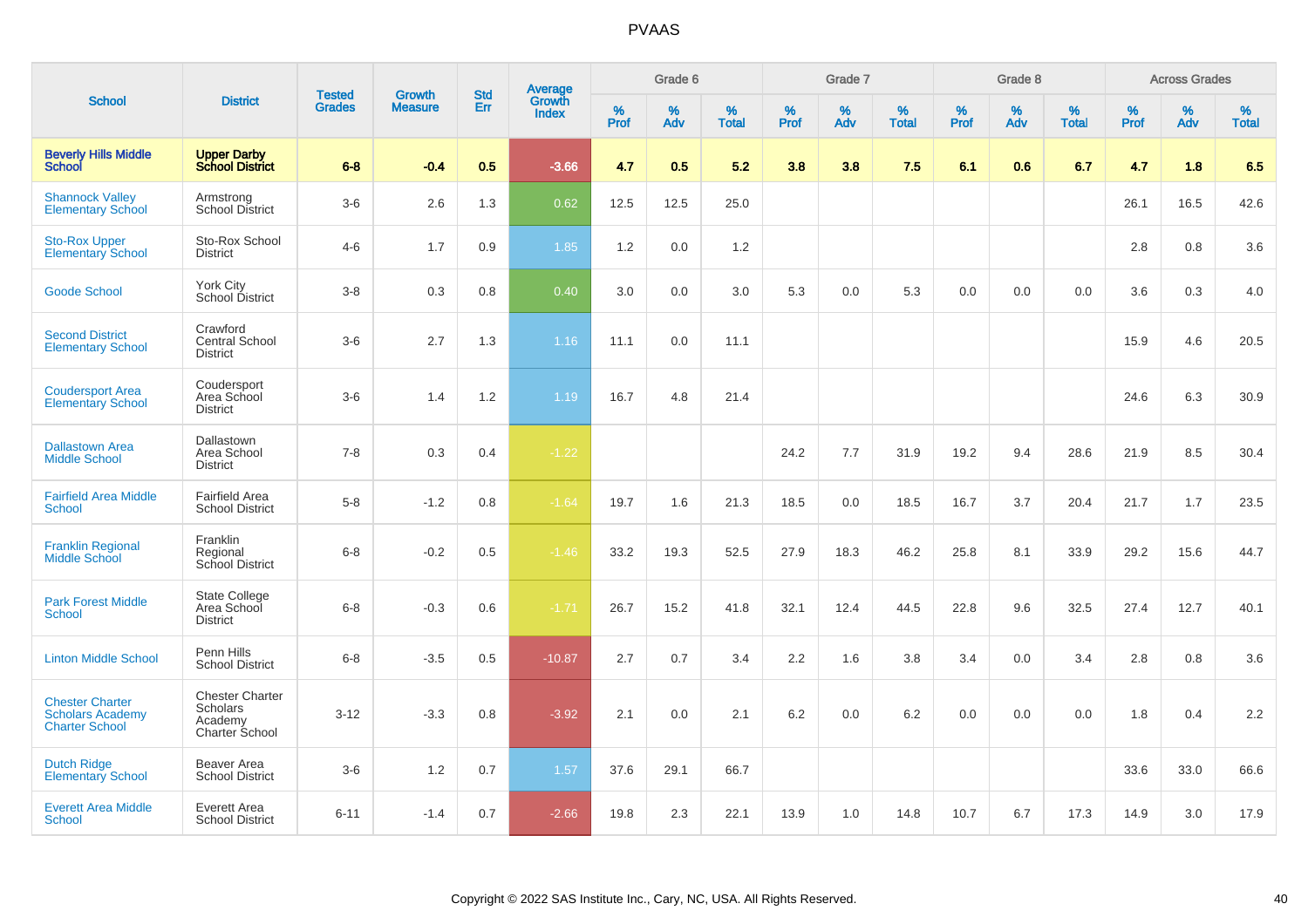|                                                            |                                                                   | <b>Tested</b> | <b>Growth</b>  | <b>Std</b> |                                          |           | Grade 6  |                   |              | Grade 7  |                      |              | Grade 8  |                   |              | <b>Across Grades</b> |                   |
|------------------------------------------------------------|-------------------------------------------------------------------|---------------|----------------|------------|------------------------------------------|-----------|----------|-------------------|--------------|----------|----------------------|--------------|----------|-------------------|--------------|----------------------|-------------------|
| <b>School</b>                                              | <b>District</b>                                                   | <b>Grades</b> | <b>Measure</b> | Err        | <b>Average</b><br>Growth<br><b>Index</b> | %<br>Prof | %<br>Adv | %<br><b>Total</b> | $\%$<br>Prof | %<br>Adv | $\%$<br><b>Total</b> | $\%$<br>Prof | %<br>Adv | %<br><b>Total</b> | $\%$<br>Prof | %<br>Adv             | %<br><b>Total</b> |
| <b>Beverly Hills Middle</b><br>School                      | <b>Upper Darby</b><br><b>School District</b>                      | $6 - 8$       | $-0.4$         | 0.5        | $-3.66$                                  | 4.7       | 0.5      | 5.2               | 3.8          | 3.8      | 7.5                  | 6.1          | 0.6      | 6.7               | 4.7          | 1.8                  | 6.5               |
| <b>Grove City Area</b><br><b>Middle School</b>             | Grove City Area<br><b>School District</b>                         | $6 - 8$       | $-0.3$         | 0.6        | $-2.73$                                  | 29.0      | 12.1     | 41.1              | 28.1         | 13.2     | 41.2                 | 19.5         | 8.5      | 28.0              | 25.6         | 11.2                 | 36.8              |
| <b>Penn Hills Charter</b><br>School of<br>Entrepreneurship | Penn Hills<br><b>Charter School</b><br>οf<br>Entrepreneurshi<br>p | $3 - 8$       | $-0.2$         | 0.9        | $-0.20$                                  | 13.5      | 10.8     | 24.3              | 15.4         | 2.6      | 18.0                 | 5.3          | 0.0      | 5.3               | 17.0         | 3.8                  | 20.8              |
| <b>Union City Middle</b><br><b>School</b>                  | Union City Area<br><b>School District</b>                         | $6 - 11$      | 0.2            | 0.8        | $-2.12$                                  | 19.4      | 11.3     | 30.6              | 23.4         | 3.9      | 27.3                 | 10.1         | 5.6      | 15.7              | 17.1         | 6.6                  | 23.7              |
| <b>Central Middle School</b>                               | <b>Reading School</b><br><b>District</b>                          | $5 - 8$       | $-0.6$         | 0.5        | $-3.70$                                  | 1.2       | 0.0      | 1.2               | 2.4          | 0.0      | 2.4                  | 0.0          | 0.0      | 0.0               | 1.4          | 0.5                  | 2.0               |
| <b>Eisenhower Middle</b><br>School                         | Norristown Area<br><b>School District</b>                         | $5-8$         | $-0.5$         | 0.7        | $-2.54$                                  | 8.4       | 0.0      | 8.4               | 8.0          | 0.0      | 8.0                  | 2.7          | 2.7      | 5.3               | 6.9          | 0.6                  | 7.5               |
| <b>Lower Dauphin Middle</b><br><b>School</b>               | Lower Dauphin<br><b>School District</b>                           | $6 - 8$       | $-2.8$         | 0.5        | $-7.25$                                  | 23.7      | 4.8      | 28.5              | 22.4         | 6.5      | 28.9                 | 18.6         | 9.6      | 28.2              | 21.6         | 6.9                  | 28.5              |
| <b>Walnut Street</b><br><b>Elementary School</b>           | William Penn<br><b>School District</b>                            | $3-6$         | 3.3            | 2.0        | 1.66                                     | 0.0       | 0.0      | 0.0               |              |          |                      |              |          |                   | 7.3          | 0.0                  | 7.3               |
| <b>Carmichaels Area</b><br><b>Middle School</b>            | Carmichaels<br>Area School<br><b>District</b>                     | $6 - 8$       | $-4.1$         | 0.8        | $-7.88$                                  | 1.5       | 0.0      | 1.5               | 3.0          | 3.0      | 6.0                  | 6.8          | 0.0      | 6.8               | 3.9          | 1.0                  | 4.8               |
| <b>Founders Hall Middle</b><br><b>School</b>               | Mckeesport<br>Area School<br><b>District</b>                      | $6 - 8$       | $-0.5$         | 0.5        | $-3.65$                                  | 3.9       | 0.0      | 3.9               | 1.0          | 0.0      | 1.0                  | 1.0          | 0.0      | 1.0               | 1.8          | $0.0\,$              | 1.8               |
| <b>Moshannon Valley</b><br><b>Elementary School</b>        | Moshannon<br><b>Valley School</b><br><b>District</b>              | $3-6$         | 1.4            | 1.2        | 1.17                                     | 15.1      | 18.9     | 34.0              |              |          |                      |              |          |                   | 20.7         | 10.3                 | 31.0              |
| <b>Kulp Elementary</b><br>School                           | North Penn<br><b>School District</b>                              | $3-6$         | 1.9            | 1.0        | 1.26                                     | 20.9      | 6.0      | 26.9              |              |          |                      |              |          |                   | 25.6         | 12.2                 | 37.8              |
| <b>Wyoming Valley West<br/>Middle School</b>               | <b>Wyoming Valley</b><br>West School<br><b>District</b>           | $6 - 8$       | 0.7            | 0.5        | $-1.32$                                  | 13.8      | 2.1      | 15.9              | 10.8         | 0.0      | 10.8                 | 10.5         | 2.9      | 13.4              | 11.8         | 1.7                  | 13.5              |
| Mcadoo-Kelayres<br>Elementary/Middle<br>School             | <b>Hazleton Area</b><br><b>School District</b>                    | $3 - 8$       | 1.7            | 1.2        | 0.04                                     | 0.0       | 0.0      | 0.0               | 0.0          | 0.0      | 0.0                  | 0.0          | 0.0      | 0.0               | 1.2          | 0.0                  | 1.2               |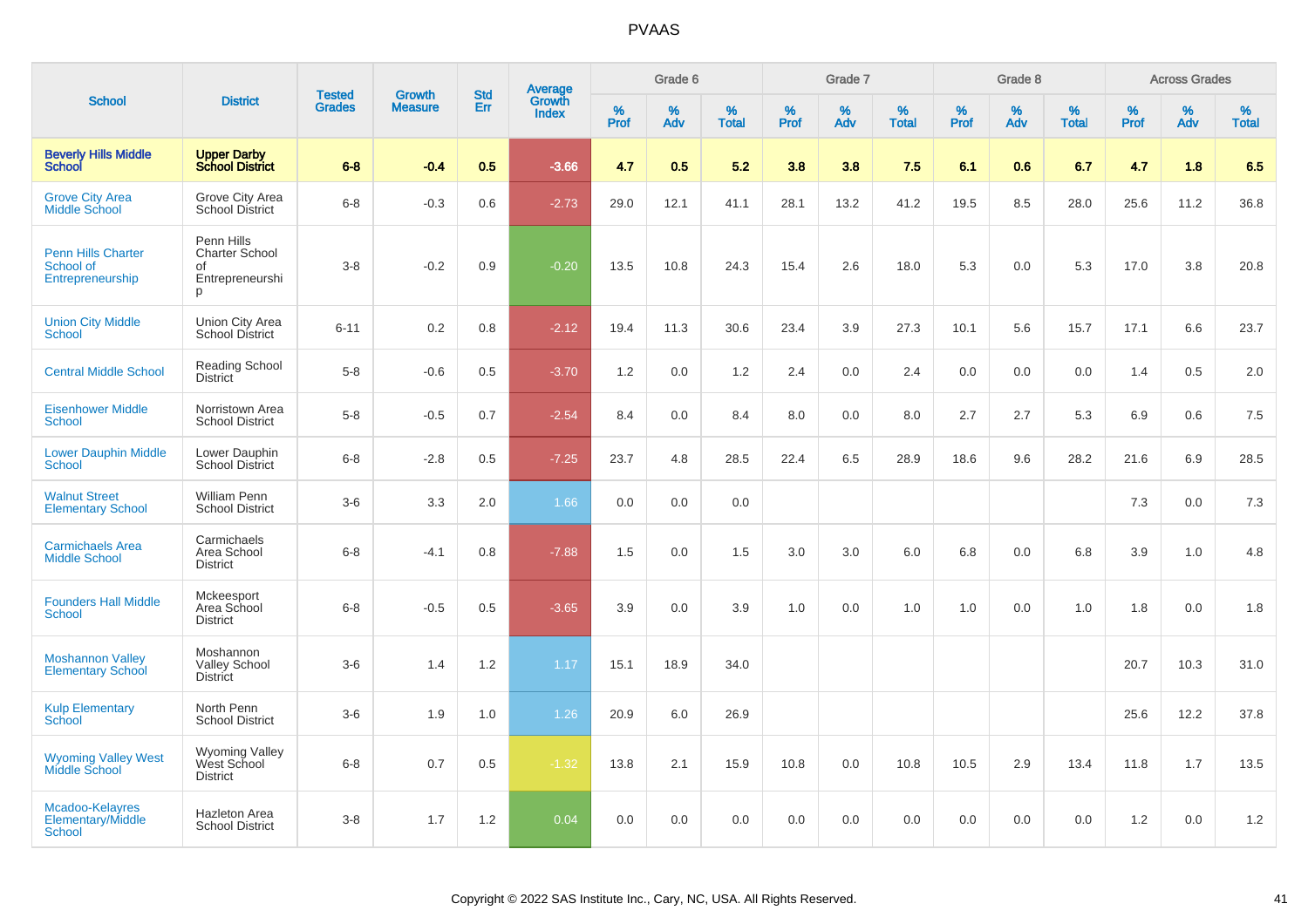|                                                                   |                                                       |                                |                                 | <b>Std</b> |                                          |                  | Grade 6  |                   |           | Grade 7  |                   |           | Grade 8  |                   |           | <b>Across Grades</b> |                   |
|-------------------------------------------------------------------|-------------------------------------------------------|--------------------------------|---------------------------------|------------|------------------------------------------|------------------|----------|-------------------|-----------|----------|-------------------|-----------|----------|-------------------|-----------|----------------------|-------------------|
| <b>School</b>                                                     | <b>District</b>                                       | <b>Tested</b><br><b>Grades</b> | <b>Growth</b><br><b>Measure</b> | Err        | <b>Average</b><br>Growth<br><b>Index</b> | %<br><b>Prof</b> | %<br>Adv | %<br><b>Total</b> | %<br>Prof | %<br>Adv | %<br><b>Total</b> | %<br>Prof | %<br>Adv | %<br><b>Total</b> | %<br>Prof | $\%$<br>Adv          | %<br><b>Total</b> |
| <b>Beverly Hills Middle</b><br><b>School</b>                      | <b>Upper Darby</b><br><b>School District</b>          | $6 - 8$                        | $-0.4$                          | 0.5        | $-3.66$                                  | 4.7              | 0.5      | 5.2               | 3.8       | 3.8      | 7.5               | 6.1       | 0.6      | 6.7               | 4.7       | 1.8                  | 6.5               |
| <b>West Branch Middle</b><br>School                               | West Branch<br>Area School<br><b>District</b>         | $5-8$                          | 0.5                             | 0.7        | 0.53                                     | 7.8              | 4.7      | 12.5              | 19.7      | 14.5     | 34.2              | 18.8      | 6.2      | 25.0              | 15.8      | 7.5                  | 23.3              |
| <b>Pleasant Hills Middle</b><br>School                            | West Jefferson<br>Hills School<br><b>District</b>     | $6 - 8$                        | $-2.4$                          | 0.5        | $-6.21$                                  | 24.9             | 3.3      | 28.2              | 22.8      | 6.3      | 29.1              | 21.8      | 4.5      | 26.2              | 23.2      | 4.8                  | 27.9              |
| Pittsburgh Carmalt K-8                                            | Pittsburgh<br>School District                         | $3 - 8$                        | $-3.3$                          | 0.9        | $-5.94$                                  | 4.2              | 4.2      | 8.3               | 15.2      | 0.0      | 15.2              | 0.0       | 0.0      | 0.0               | 12.9      | 2.9                  | 15.7              |
| <b>Northern Middle</b><br>School                                  | Northern York<br>County School<br><b>District</b>     | $6 - 8$                        | 0.1                             | 0.5        | $-2.29$                                  | 24.5             | 8.2      | 32.7              | 20.5      | 5.4      | 25.8              | 10.9      | 0.9      | 11.8              | 18.5      | 4.7                  | 23.2              |
| <b>Blue Ridge Middle</b><br><b>School</b>                         | <b>Blue Ridge</b><br>School District                  | $6 - 8$                        | $-2.5$                          | 0.8        | $-3.73$                                  | 14.9             | 0.0      | 14.9              | 25.8      | 3.2      | 29.0              | 12.9      | 4.3      | 17.1              | 17.5      | 2.4                  | 19.9              |
| <b>Derry Area Middle</b><br><b>School</b>                         | Derry Area<br>School District                         | $6 - 8$                        | $-2.3$                          | 0.6        | $-7.05$                                  | 33.1             | 13.2     | 46.3              | 11.9      | 6.8      | 18.6              | 10.2      | 6.5      | 16.7              | 18.7      | 8.9                  | 27.7              |
| <b>Hamburg Area Middle</b><br>School                              | Hamburg Area<br>School District                       | $6 - 8$                        | 1.0                             | 0.6        | 0.33                                     | 28.6             | 2.4      | 31.0              | 10.1      | 3.8      | 13.8              | 9.9       | 2.1      | 12.1              | 15.5      | 2.8                  | 18.3              |
| <b>West Hazleton</b><br>Elementary/Middle<br>School               | <b>Hazleton Area</b><br><b>School District</b>        | $3 - 8$                        | $-0.8$                          | 1.2        | $-1.22$                                  | 5.9              | 0.0      | 5.9               | 4.8       | 0.0      | 4.8               | 0.0       | 0.0      | 0.0               | 4.6       | 0.6                  | 5.2               |
| <b>Hillcrest Elementary</b><br><b>School</b>                      | Council Rock<br><b>School District</b>                | $3-6$                          | 1.0                             | 1.1        | 0.96                                     | 39.0             | 15.2     | 54.2              |           |          |                   |           |          |                   | 33.8      | 26.0                 | 59.8              |
| Pittsburgh Mifflin K-8                                            | Pittsburgh<br>School District                         | $3 - 8$                        | $-1.7$                          | 1.2        | $-1.85$                                  | 0.0              | 0.0      | 0.0               | 0.0       | 4.8      | 4.8               | 3.7       | 0.0      | 3.7               | 4.4       | 0.7                  | $5.2\,$           |
| Penn Alexander<br>School                                          | Philadelphia<br><b>City School</b><br><b>District</b> | $3 - 8$                        | 1.5                             | 1.3        | 1.16                                     | 29.0             | 13.2     | 42.1              | 26.1      | 47.8     | 73.9              |           |          |                   | 28.3      | 36.7                 | 65.0              |
| <b>Towanda Area</b><br><b>Junior/Senior High</b><br><b>School</b> | Towanda Area<br><b>School District</b>                | $7 - 11$                       | $-1.6$                          | 0.8        | $-4.76$                                  |                  |          |                   | 14.5      | 7.7      | 22.2              | 17.2      | 8.6      | 25.9              | 15.9      | 8.2                  | 24.0              |
| <b>Fairview Elementary</b><br>School                              | Crestwood<br><b>School District</b>                   | $3-6$                          | $-0.5$                          | 1.1        | $-0.42$                                  | 27.0             | 8.1      | 35.1              |           |          |                   |           |          |                   | 24.0      | 10.1                 | 34.1              |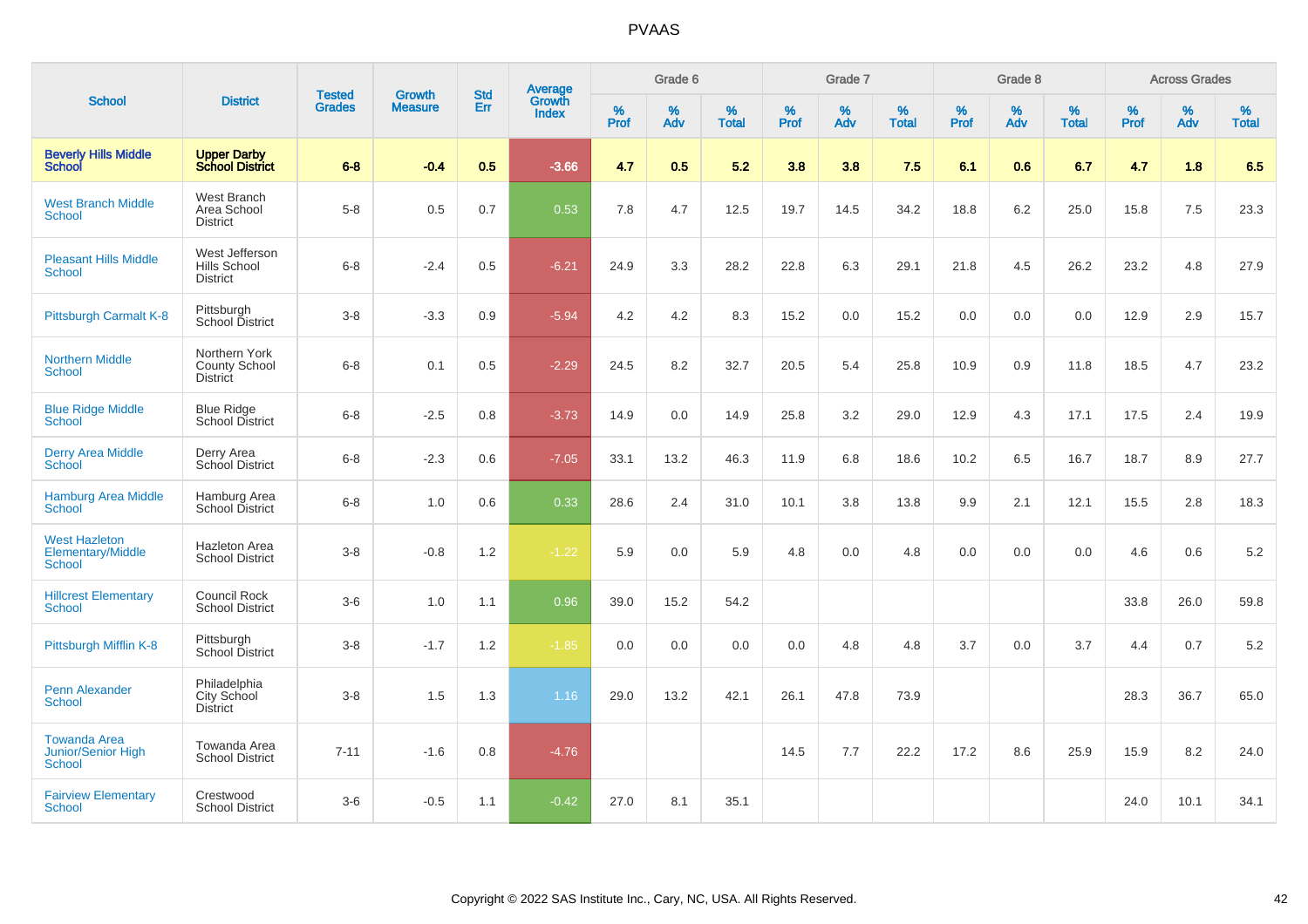|                                                           |                                                        |                                |                          | <b>Std</b> |                                          |           | Grade 6  |                   |           | Grade 7  |                   |           | Grade 8  |                   |              | <b>Across Grades</b> |                   |
|-----------------------------------------------------------|--------------------------------------------------------|--------------------------------|--------------------------|------------|------------------------------------------|-----------|----------|-------------------|-----------|----------|-------------------|-----------|----------|-------------------|--------------|----------------------|-------------------|
| <b>School</b>                                             | <b>District</b>                                        | <b>Tested</b><br><b>Grades</b> | Growth<br><b>Measure</b> | Err        | <b>Average</b><br>Growth<br><b>Index</b> | %<br>Prof | %<br>Adv | %<br><b>Total</b> | %<br>Prof | %<br>Adv | %<br><b>Total</b> | %<br>Prof | %<br>Adv | %<br><b>Total</b> | $\%$<br>Prof | %<br>Adv             | %<br><b>Total</b> |
| <b>Beverly Hills Middle</b><br><b>School</b>              | <b>Upper Darby</b><br><b>School District</b>           | $6 - 8$                        | $-0.4$                   | 0.5        | $-3.66$                                  | 4.7       | 0.5      | 5.2               | 3.8       | 3.8      | 7.5               | 6.1       | 0.6      | 6.7               | 4.7          | 1.8                  | 6.5               |
| <b>Roberto Clemente</b><br><b>Charter School</b>          | Roberto<br>Clemente<br><b>Charter School</b>           | $3 - 12$                       | $-4.0$                   | 0.9        | $-5.78$                                  | 0.0       | 0.0      | 0.0               | 0.0       | 0.0      | 0.0               | 0.0       | 0.0      | 0.0               | 3.0          | 0.0                  | 3.0               |
| Northwest Area High<br><b>School</b>                      | Northwest Area<br><b>School District</b>               | $7 - 10$                       | 1.8                      | 1.1        | 0.52                                     |           |          |                   | 7.3       | 1.8      | 9.1               | 5.4       | 0.0      | 5.4               | 6.4          | 0.9                  | 7.3               |
| <b>Riverside Middle</b><br><b>School</b>                  | Riverside<br><b>Beaver County</b><br>School District   | $6 - 8$                        | $-0.4$                   | 0.7        | $-1.61$                                  | 23.8      | 4.0      | 27.7              | 22.8      | 10.1     | 32.9              | 25.5      | 3.2      | 28.7              | 24.1         | 5.5                  | 29.6              |
| <b>West Hempfield</b><br><b>Middle School</b>             | <b>Hempfield Area</b><br><b>School District</b>        | $6 - 8$                        | 1.0                      | 0.6        | 0.53                                     | 21.2      | 10.6     | 31.8              | 27.9      | 10.7     | 38.6              | 26.4      | 8.8      | 35.2              | 25.2         | 10.1                 | 35.3              |
| <b>Mount Nittany Middle</b><br><b>School</b>              | <b>State College</b><br>Area School<br><b>District</b> | $6 - 8$                        | $-1.1$                   | 0.6        | $-3.33$                                  | 28.2      | 15.5     | 43.7              | 26.4      | 20.0     | 46.4              | 19.7      | 8.6      | 28.2              | 25.1         | 15.2                 | 40.3              |
| <b>Marshall Math Science</b><br>Academy                   | Harrisburg City<br>School District                     | $5-8$                          | $-2.3$                   | 0.7        | $-3.20$                                  | 5.4       | 0.0      | 5.4               | 12.7      | 1.6      | 14.3              | 11.8      | 1.5      | 13.2              | 9.2          | 1.8                  | 11.1              |
| <b>Northeast Middle</b><br><b>School</b>                  | Bethlehem Area<br><b>School District</b>               | $6-9$                          | 1.3                      | 1.1        | $-0.29$                                  | 13.5      | 1.9      | 15.4              | 13.9      | 2.8      | 16.7              | 2.9       | 5.7      | 8.6               | 10.6         | 3.2                  | 13.8              |
| <b>Mastery Charter</b><br>School - Shoemaker<br>Campus    | Mastery Charter<br>School-<br>Shoemaker<br>Campus      | $7 - 10$                       | 1.9                      | 1.6        | 0.13                                     |           |          |                   | 9.4       | 0.0      | 9.4               | 4.2       | 0.0      | 4.2               | 7.1          | 0.0                  | 7.1               |
| <b>Tulpehocken</b><br>Junior/Senior High<br><b>School</b> | Tulpehocken<br>Area School<br><b>District</b>          | $7 - 12$                       | $-2.6$                   | 0.8        | $-6.30$                                  |           |          |                   | 18.4      | 5.8      | 24.3              | 14.6      | 2.7      | 17.3              | 16.4         | 4.2                  | 20.7              |
| <b>Chicora Elementary</b><br><b>School</b>                | Karns City Area<br>School District                     | $3-6$                          | 1.9                      | 1.1        | 0.98                                     | 25.0      | 1.9      | 26.9              |           |          |                   |           |          |                   | 26.1         | 1.8                  | 27.9              |
| <b>Lamberton Middle</b><br><b>School</b>                  | Carlisle Area<br><b>School District</b>                | $6 - 8$                        | 0.4                      | 0.6        | $-0.63$                                  | 25.0      | 7.3      | 32.3              | 19.4      | 7.6      | 27.1              | 11.2      | 4.7      | 15.9              | 18.9         | 6.7                  | 25.6              |
| <b>Davis School</b>                                       | <b>York City</b><br>School District                    | $3 - 8$                        | 0.6                      | 1.0        | $-1.20$                                  | 0.0       | 0.0      | 0.0               | 0.0       | 0.0      | 0.0               | 2.4       | 0.0      | 2.4               | 3.4          | 0.0                  | 3.4               |
| W.A. Mccreery<br><b>Elementary School</b>                 | <b>Marion Center</b><br>Area School<br><b>District</b> | $3-6$                          | 1.6                      | 1.2        | 1.34                                     | 25.4      | 12.7     | 38.2              |           |          |                   |           |          |                   | 26.8         | 13.1                 | 39.9              |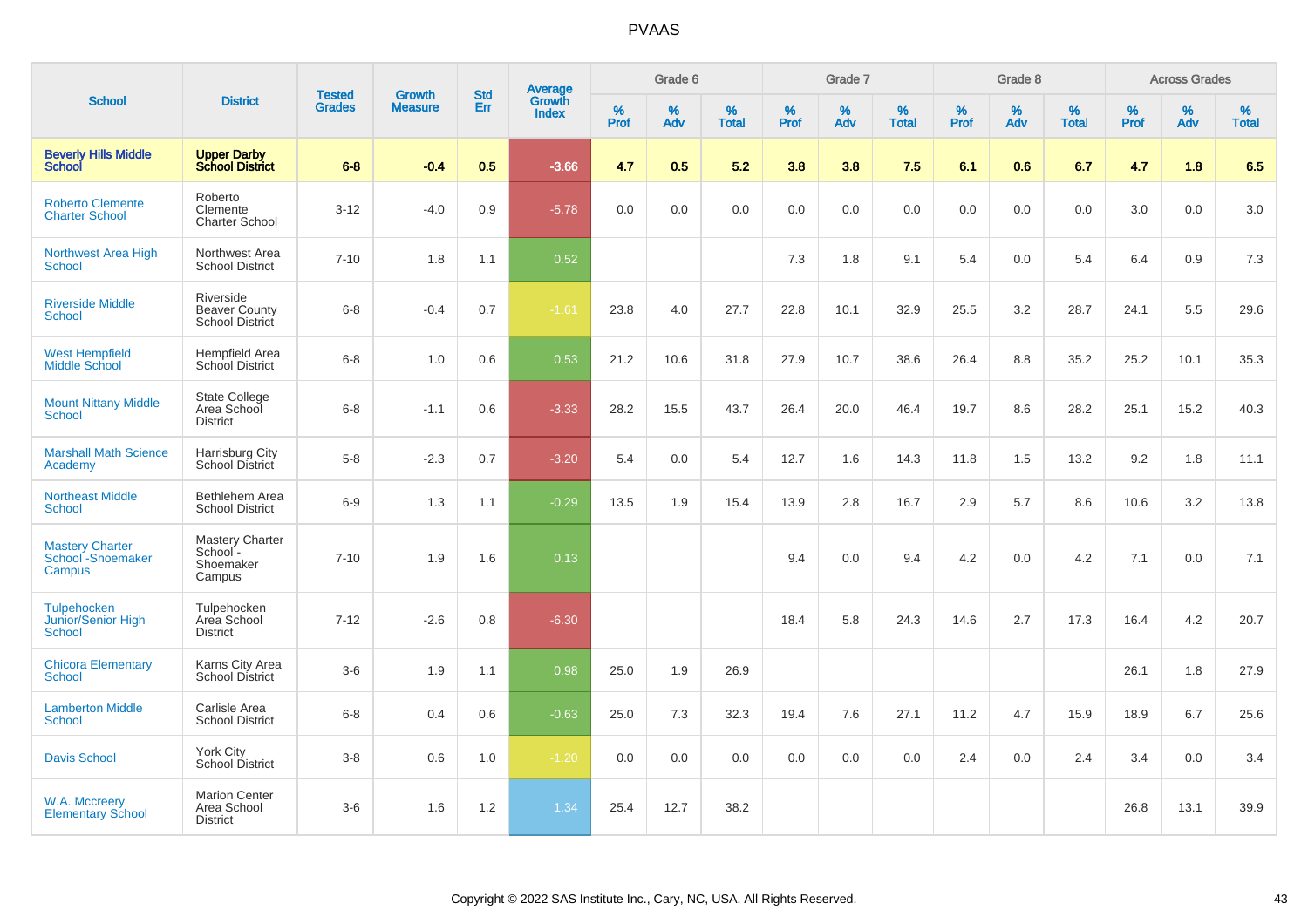|                                                                          |                                                            |                                |                                 | <b>Std</b> |                                          |                  | Grade 6  |                   |           | Grade 7  |                   |           | Grade 8  |                   |           | <b>Across Grades</b> |                   |
|--------------------------------------------------------------------------|------------------------------------------------------------|--------------------------------|---------------------------------|------------|------------------------------------------|------------------|----------|-------------------|-----------|----------|-------------------|-----------|----------|-------------------|-----------|----------------------|-------------------|
| <b>School</b>                                                            | <b>District</b>                                            | <b>Tested</b><br><b>Grades</b> | <b>Growth</b><br><b>Measure</b> | Err        | <b>Average</b><br>Growth<br><b>Index</b> | %<br><b>Prof</b> | %<br>Adv | %<br><b>Total</b> | %<br>Prof | %<br>Adv | %<br><b>Total</b> | %<br>Prof | %<br>Adv | %<br><b>Total</b> | %<br>Prof | %<br>Adv             | %<br><b>Total</b> |
| <b>Beverly Hills Middle</b><br><b>School</b>                             | <b>Upper Darby</b><br><b>School District</b>               | $6 - 8$                        | $-0.4$                          | 0.5        | $-3.66$                                  | 4.7              | 0.5      | 5.2               | 3.8       | 3.8      | 7.5               | 6.1       | 0.6      | 6.7               | 4.7       | 1.8                  | 6.5               |
| <b>Turkeyfoot Valley Area</b><br>Junior/Senior High<br><b>School</b>     | Turkeyfoot<br>Valley Area<br>School District               | $7 - 12$                       | 3.1                             | 1.8        | 1.14                                     |                  |          |                   | 30.0      | 0.0      | 30.0              | 12.5      | 4.2      | 16.7              | 20.4      | 2.3                  | 22.7              |
| Solomon/Plains<br><b>Elementary School</b>                               | <b>Wilkes-Barre</b><br>Area School<br><b>District</b>      | $3-6$                          | $-1.2$                          | 1.1        | $-1.08$                                  | 19.7             | 13.6     | 33.3              |           |          |                   |           |          |                   | 19.2      | 9.2                  | 28.3              |
| Academy at<br>Westinghouse                                               | Pittsburgh<br>School District                              | $5 - 11$                       | $-1.2$                          | 1.1        | $-1.75$                                  | 0.0              | 0.0      | 0.0               | 0.0       | 0.0      | 0.0               | 0.0       | 0.0      | 0.0               | 0.0       | 0.0                  | 0.0               |
| <b>First Philadelphia</b><br><b>Preparatory Charter</b><br><b>School</b> | First<br>Philadelphia<br>Preparatory<br>Charter School     | $3 - 8$                        | $-2.3$                          | 0.6        | $-4.91$                                  | 1.1              | 0.0      | 1.1               | 1.3       | 0.0      | 1.3               | 4.0       | 0.0      | 4.0               | 2.4       | 0.0                  | 2.4               |
| <b>Baggaley Elementary</b><br><b>School</b>                              | Greater Latrobe<br><b>School District</b>                  | $3-6$                          | $-1.9$                          | 0.9        | $-1.99$                                  | 33.8             | 2.5      | 36.2              |           |          |                   |           |          |                   | 35.8      | 12.8                 | 48.6              |
| <b>Spring Forge</b><br>Intermediate School                               | Northeastern<br><b>York School</b><br><b>District</b>      | $4-6$                          | 1.0                             | 0.8        | 1.19                                     | 20.6             | 10.3     | 30.9              |           |          |                   |           |          |                   | 26.7      | 11.7                 | 38.4              |
| <b>Freedom Area Middle</b><br><b>School</b>                              | Freedom Area<br><b>School District</b>                     | $5-8$                          | $-0.8$                          | 0.6        | $-3.29$                                  | 21.4             | 2.4      | 23.8              | 18.6      | 2.9      | 21.6              | 10.7      | 1.3      | 12.0              | 16.4      | 2.6                  | 19.0              |
| <b>Laurel Middle School</b>                                              | <b>Laurel School</b><br><b>District</b>                    | $7 - 8$                        | 0.7                             | 1.0        | $-0.70$                                  |                  |          |                   | 29.5      | 5.1      | 34.6              | 18.8      | 8.7      | 27.5              | 24.5      | 6.8                  | 31.3              |
| <b>Executive Education</b><br><b>Academy Charter</b><br><b>School</b>    | Executive<br>Education<br>Academy<br><b>Charter School</b> | $3 - 10$                       | $-2.5$                          | 1.7        | $-1.48$                                  |                  |          |                   | 18.2      | 0.0      | 18.2              | 4.8       | 0.0      | 4.8               | 9.1       | 1.7                  | 10.9              |
| <b>Forest Hills</b><br><b>Junior/Senior High</b><br><b>School</b>        | <b>Forest Hills</b><br><b>School District</b>              | $7 - 11$                       | 1.2                             | 0.7        | 0.68                                     |                  |          |                   | 18.6      | 5.6      | 24.2              | 10.7      | 3.3      | 13.9              | 14.6      | 4.5                  | 19.1              |
| <b>Lafayette Middle</b><br>School                                        | Uniontown Area<br><b>School District</b>                   | $6 - 8$                        | $-0.4$                          | 1.3        | $-1.58$                                  | 4.6              | 0.0      | 4.6               | 0.0       | 0.0      | 0.0               | 0.0       | 0.0      | 0.0               | 1.3       | 0.0                  | 1.3               |
| <b>Propel Charter School-</b><br>East                                    | <b>Propel Charter</b><br>School - East                     | $3 - 8$                        | $-4.2$                          | 1.0        | $-4.26$                                  | 11.4             | 0.0      | 11.4              | 9.4       | 3.1      | 12.5              | 0.0       | 0.0      | 0.0               | 9.4       | 0.5                  | 9.9               |
| <b>Linglestown Middle</b><br><b>School</b>                               | Central<br>Dauphin School<br><b>District</b>               | $6 - 8$                        | $-2.2$                          | 0.5        | $-8.38$                                  | 13.9             | 4.3      | 18.2              | 17.0      | 10.2     | 27.2              | 13.8      | 7.2      | 21.0              | 14.9      | 7.2                  | 22.1              |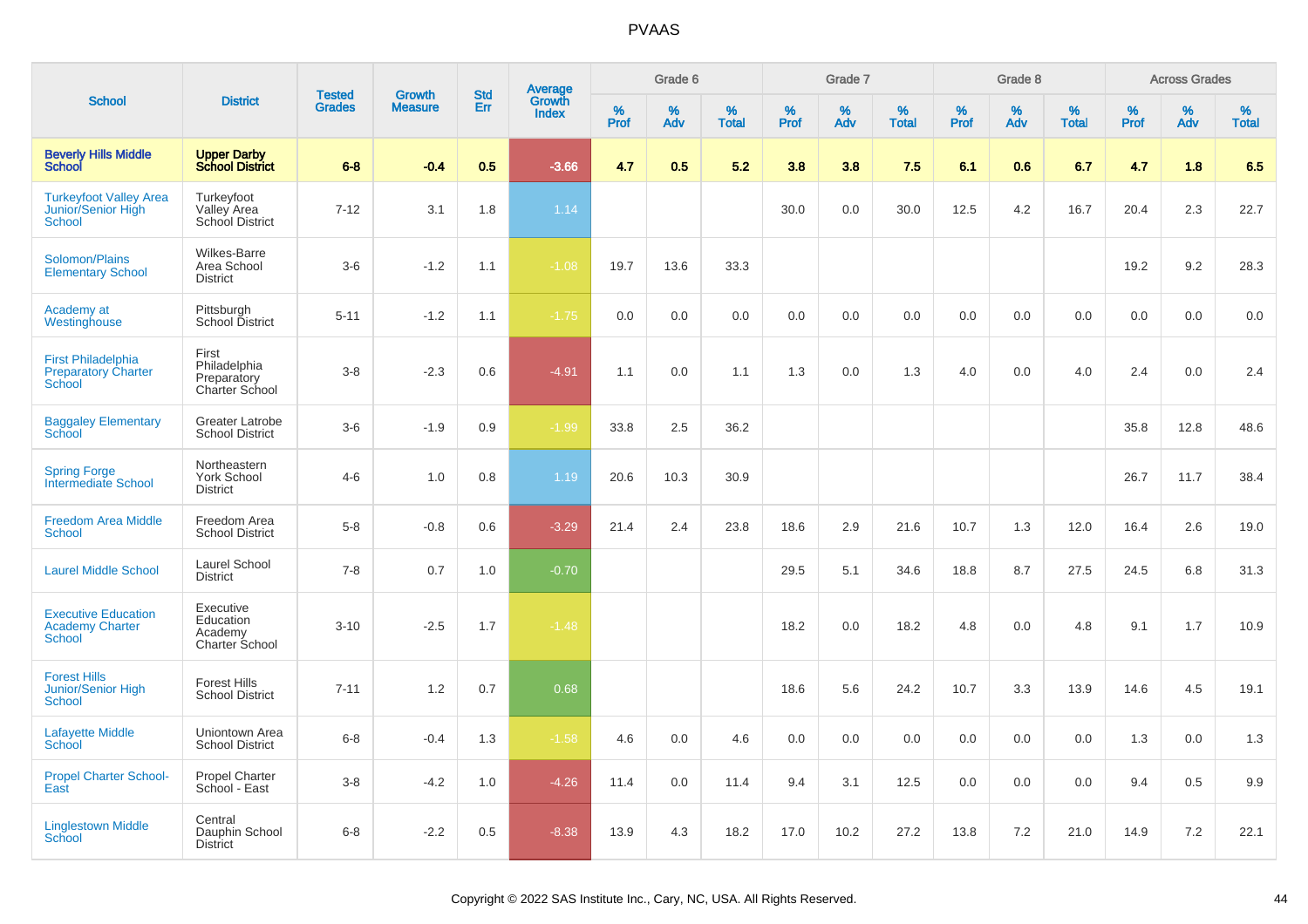|                                                                    |                                                   |                                |                                 | <b>Std</b> |                                          |                  | Grade 6  |                   |           | Grade 7  |                   |           | Grade 8  |                   |           | <b>Across Grades</b> |                   |
|--------------------------------------------------------------------|---------------------------------------------------|--------------------------------|---------------------------------|------------|------------------------------------------|------------------|----------|-------------------|-----------|----------|-------------------|-----------|----------|-------------------|-----------|----------------------|-------------------|
| <b>School</b>                                                      | <b>District</b>                                   | <b>Tested</b><br><b>Grades</b> | <b>Growth</b><br><b>Measure</b> | Err        | <b>Average</b><br>Growth<br><b>Index</b> | %<br><b>Prof</b> | %<br>Adv | %<br><b>Total</b> | %<br>Prof | %<br>Adv | %<br><b>Total</b> | %<br>Prof | %<br>Adv | %<br><b>Total</b> | %<br>Prof | %<br>Adv             | %<br><b>Total</b> |
| <b>Beverly Hills Middle</b><br>School                              | <b>Upper Darby</b><br><b>School District</b>      | $6 - 8$                        | $-0.4$                          | 0.5        | $-3.66$                                  | 4.7              | 0.5      | 5.2               | 3.8       | 3.8      | 7.5               | 6.1       | 0.6      | 6.7               | 4.7       | 1.8                  | 6.5               |
| <b>Manheim Township</b><br><b>Middle School</b>                    | Manheim<br>Township<br>School District            | $6 - 8$                        | $-0.6$                          | 0.4        | $-3.39$                                  |                  |          |                   | 29.2      | 9.7      | 38.9              | 18.2      | 11.3     | 29.6              | 23.7      | 10.5                 | 34.2              |
| <b>Mountain View</b><br><b>Elementary School</b>                   | <b>Greater Latrobe</b><br><b>School District</b>  | $3-6$                          | $-0.5$                          | 0.9        | $-0.49$                                  | 42.7             | 8.5      | 51.2              |           |          |                   |           |          |                   | 38.9      | 17.4                 | 56.4              |
| <b>Southwark School</b>                                            | Philadelphia<br>City School<br><b>District</b>    | $3 - 8$                        | 1.7                             | 1.2        | 0.09                                     | 0.0              | 0.0      | 0.0               | 3.4       | 3.4      | 6.9               | 0.0       | 0.0      | 0.0               | 4.3       | 2.7                  | 6.9               |
| <b>Beverly Hills Middle</b><br><b>School</b>                       | <b>Upper Darby</b><br><b>School District</b>      | $6 - 8$                        | $-0.4$                          | 0.5        | $-3.66$                                  | 4.7              | 0.5      | 5.2               | 3.8       | 3.8      | 7.5               | 6.1       | 0.6      | 6.7               | 4.7       | 1.8                  | 6.5               |
| <b>Clark Elementary</b><br>School                                  | <b>Harbor Creek</b><br><b>School District</b>     | $3-6$                          | 1.9                             | 1.2        | 0.97                                     | 39.2             | 5.9      | 45.1              |           |          |                   |           |          |                   | 40.7      | 18.0                 | 58.7              |
| <b>Kennett Middle School</b>                                       | Kennett<br>Consolidated<br><b>School District</b> | $6 - 8$                        | 0.1                             | 0.4        | $-0.64$                                  | 20.2             | 8.3      | 28.5              | 20.3      | 11.6     | 32.0              | 10.9      | 6.9      | 17.8              | 17.6      | 9.2                  | 26.8              |
| <b>Pennridge South</b><br>Middle School                            | Pennridge<br>School District                      | $6 - 8$                        | $-2.8$                          | 0.7        | $-6.42$                                  | 14.6             | 4.6      | 19.1              | 12.8      | 4.9      | 17.6              | 20.2      | 2.9      | 23.1              | 15.8      | 4.1                  | 19.9              |
| <b>Keith Valley Middle</b><br>School                               | Hatboro-<br>Horsham<br><b>School District</b>     | $6 - 8$                        | 0.6                             | 0.4        | $-0.47$                                  | 30.0             | 11.1     | 41.1              | 20.8      | 5.2      | 26.0              | 19.7      | 5.7      | 25.4              | 23.3      | 7.2                  | 30.5              |
| <b>Purchase Line</b><br><b>Junior/Senior High</b><br><b>School</b> | Purchase Line<br><b>School District</b>           | $7 - 12$                       | $-1.2$                          | 1.1        | $-3.36$                                  |                  |          |                   | 7.5       | 3.0      | 10.4              | 5.3       | 0.0      | 5.3               | 6.4       | 1.6                  | 8.1               |
| Altoona Area Jr High<br><b>School</b>                              | Altoona Area<br><b>School District</b>            | $6 - 8$                        | $-1.0$                          | 0.3        | $-4.95$                                  | 18.2             | 5.4      | 23.6              | 15.0      | 5.2      | 20.2              | 16.2      | 4.4      | 20.6              | 16.4      | 5.0                  | 21.4              |
| <b>Kutztown Area Middle</b><br><b>School</b>                       | Kutztown Area<br><b>School District</b>           | $6-9$                          | $-3.6$                          | 0.9        | $-4.34$                                  | 24.6             | 3.3      | 27.9              | 25.6      | 10.3     | 35.9              | 10.8      | 10.8     | 21.5              | 19.4      | 7.9                  | 27.3              |
| <b>West Oak Lane</b><br><b>Charter School</b>                      | West Oak Lane<br>Charter School                   | $3 - 8$                        | 0.7                             | 0.7        | 0.72                                     | 6.1              | 0.0      | 6.1               | 6.9       | 1.4      | 8.3               | 0.0       | 1.9      | 1.9               | 6.1       | 0.7                  | 6.8               |
| Norwood School                                                     | Interboro<br><b>School District</b>               | $3 - 8$                        | $-0.9$                          | 0.9        | $-1.03$                                  | 8.5              | 0.0      | 8.5               | 26.4      | 7.6      | 34.0              | 10.8      | 0.0      | 10.8              | 19.7      | 3.2                  | 23.0              |
| <b>Chartiers Valley</b><br><b>Middle School</b>                    | <b>Chartiers Valley</b><br><b>School District</b> | $6 - 8$                        | $-2.7$                          | 0.5        | $-8.46$                                  | 16.9             | 5.3      | 22.2              | 15.6      | 7.4      | 23.0              | 10.8      | 4.2      | 15.1              | 14.5      | 5.7                  | 20.2              |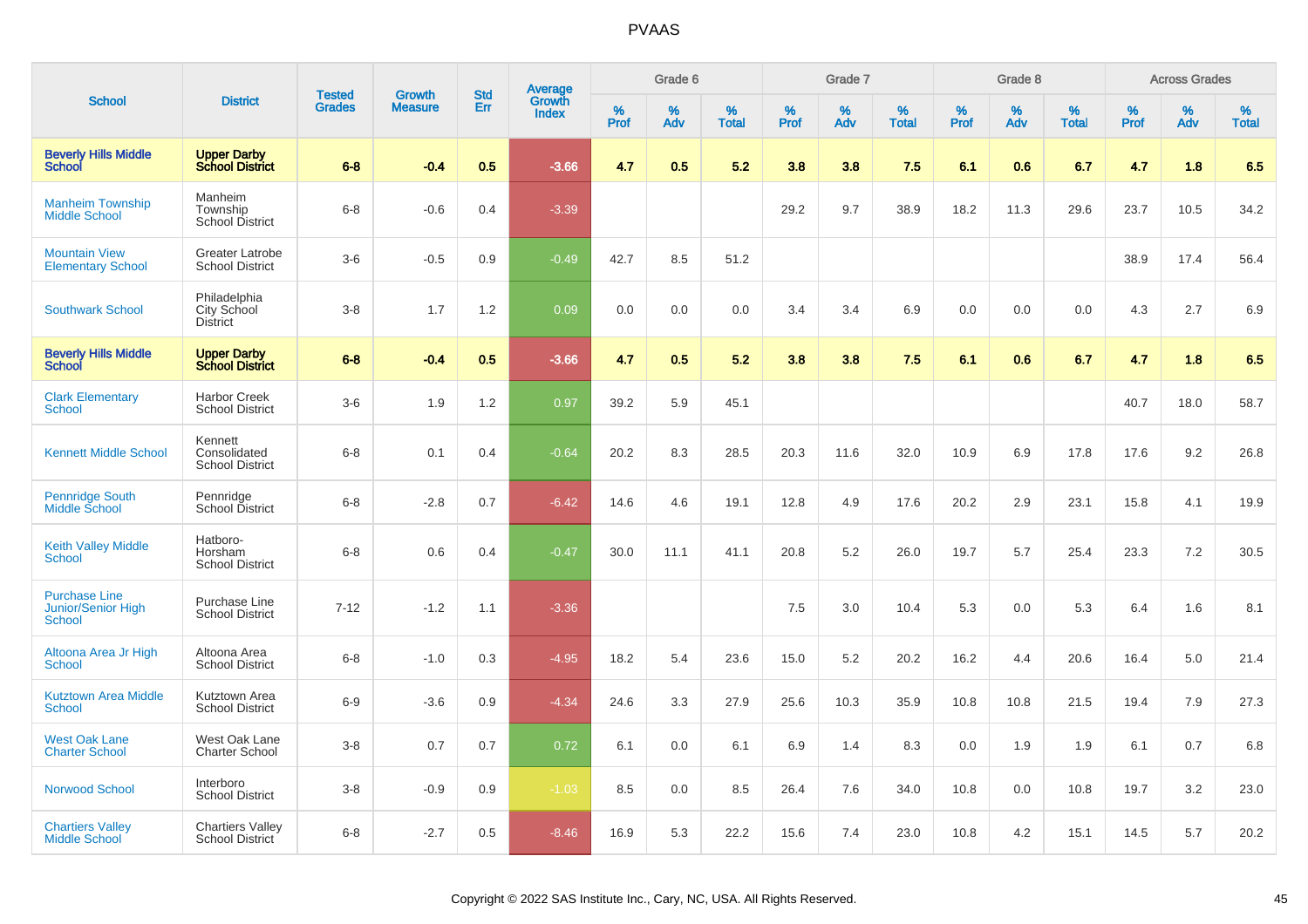|                                                                 |                                                           | <b>Tested</b> | <b>Growth</b>  | <b>Std</b> |                                          |                  | Grade 6  |                   |           | Grade 7  |                   |           | Grade 8  |                   |           | <b>Across Grades</b> |                   |
|-----------------------------------------------------------------|-----------------------------------------------------------|---------------|----------------|------------|------------------------------------------|------------------|----------|-------------------|-----------|----------|-------------------|-----------|----------|-------------------|-----------|----------------------|-------------------|
| <b>School</b>                                                   | <b>District</b>                                           | <b>Grades</b> | <b>Measure</b> | Err        | <b>Average</b><br>Growth<br><b>Index</b> | %<br><b>Prof</b> | %<br>Adv | %<br><b>Total</b> | %<br>Prof | %<br>Adv | %<br><b>Total</b> | %<br>Prof | %<br>Adv | %<br><b>Total</b> | %<br>Prof | %<br>Adv             | %<br><b>Total</b> |
| <b>Beverly Hills Middle</b><br><b>School</b>                    | <b>Upper Darby</b><br><b>School District</b>              | $6 - 8$       | $-0.4$         | 0.5        | $-3.66$                                  | 4.7              | 0.5      | 5.2               | 3.8       | 3.8      | 7.5               | 6.1       | 0.6      | 6.7               | 4.7       | 1.8                  | 6.5               |
| <b>Neil Armstrong 5-6</b><br><b>Middle School</b>               | <b>Bethel Park</b><br><b>School District</b>              | $5-6$         | $-0.5$         | 0.6        | $-0.80$                                  | 27.1             | 17.1     | 44.3              |           |          |                   |           |          |                   | 29.4      | 17.4                 | 46.8              |
| <b>Wind Gap Middle</b><br><b>School</b>                         | Pen Argyl Area<br>School District                         | $4 - 8$       | 0.7            | 0.6        | $-0.31$                                  | 26.8             | 0.0      | 26.8              | 17.1      | 5.4      | 22.5              | 14.8      | 5.9      | 20.8              | 21.7      | 7.0                  | 28.8              |
| <b>Dunmore</b><br>Junior/Senior High<br><b>School</b>           | Dunmore<br><b>School District</b>                         | $7 - 11$      | $-0.5$         | 0.9        | $-2.67$                                  |                  |          |                   | 10.4      | 0.9      | 11.3              | 9.5       | 3.6      | 13.1              | 10.0      | 2.1                  | 12.1              |
| Freeland<br><b>Elementary/Middle</b><br><b>School</b>           | <b>Hazleton Area</b><br><b>School District</b>            | $3 - 8$       | $-0.3$         | 1.2        | $-1.51$                                  | 3.1              | 0.0      | 3.1               | 5.3       | 5.3      | 10.5              | 14.3      | 0.0      | 14.3              | 5.4       | 0.6                  | 6.0               |
| <b>Benjamin Rush</b><br><b>Elementary School</b>                | Bensalem<br>Township<br>School District                   | $3-6$         | 1.4            | 1.2        | 1.09                                     | 5.4              | 7.1      | 12.5              |           |          |                   |           |          |                   | 5.3       | 3.7                  | 9.0               |
| <b>Spring Grove Area</b><br>Middle School                       | Spring Grove<br>Area School<br><b>District</b>            | $7 - 8$       | $-1.7$         | 0.5        | $-5.90$                                  |                  |          |                   | 23.5      | 11.3     | 34.8              | 5.2       | 3.2      | 8.4               | 14.3      | 7.3                  | 21.6              |
| Larry J. Macaluso<br><b>Elementary School</b>                   | Red Lion Area<br><b>School District</b>                   | $3-6$         | 1.5            | 1.0        | 0.91                                     | 26.0             | 0.0      | 26.0              |           |          |                   |           |          |                   | 31.9      | 7.0                  | 38.9              |
| Commonwealth<br><b>Charter Academy</b><br><b>Charter School</b> | Commonwealth<br>Charter<br>Academy<br>Charter School      | $3 - 10$      | $-2.6$         | 0.8        | $-3.07$                                  | 26.0             | 4.0      | 30.0              | 17.2      | 3.4      | 20.7              | 14.6      | 2.1      | 16.7              | 23.9      | 5.7                  | 29.6              |
| <b>Disston Hamilton</b><br><b>School</b>                        | Philadelphia<br>City School<br><b>District</b>            | $3 - 8$       | 4.6            | 3.1        | 1.49                                     | 0.0              | 0.0      | 0.0               |           |          |                   |           |          |                   | 0.0       | 0.0                  | 0.0               |
| <b>Warren L Miller</b><br><b>Elementary School</b>              | Southern Tioga<br>School District                         | $3-6$         | 1.7            | 1.1        | $-0.50$                                  | 25.8             | 3.0      | 28.8              |           |          |                   |           |          |                   | 25.4      | 5.4                  | 30.8              |
| <b>Beaver Falls Middle</b><br><b>School</b>                     | <b>Big Beaver</b><br>Falls Area<br><b>School District</b> | $6 - 8$       | $-2.9$         | 0.7        | $-5.18$                                  | 5.4              | 0.9      | 6.4               | 8.3       | 1.0      | 9.4               | 1.0       | 1.0      | 2.1               | 5.0       | 1.0                  | 6.0               |
| <b>Dayton Elementary</b><br>School                              | Armstrong<br>School District                              | $3-6$         | $-1.4$         | 1.6        | $-0.88$                                  | 50.0             | 0.0      | 50.0              |           |          |                   |           |          |                   | 41.9      | 12.4                 | 54.3              |
| Saegertown<br><b>Junior/Senior High</b><br><b>School</b>        | Penncrest<br><b>School District</b>                       | $7 - 11$      | 1.4            | 1.0        | 0.51                                     |                  |          |                   | 29.4      | 5.9      | 35.3              | 20.6      | 8.8      | 29.4              | 25.0      | 7.4                  | 32.4              |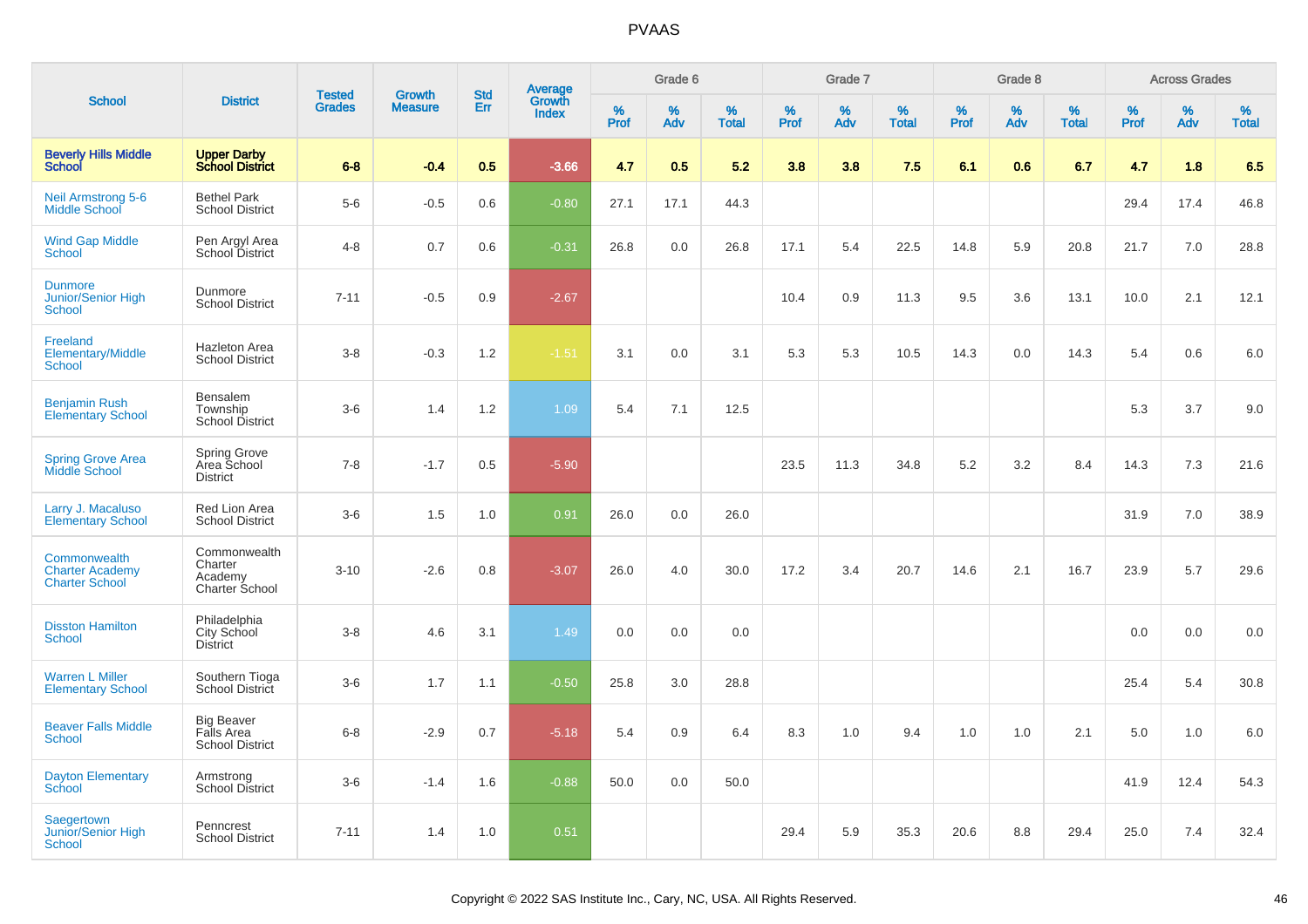|                                                                                   |                                                                           |                                |                                 | <b>Std</b> |                                          |           | Grade 6  |                   |           | Grade 7  |                   |           | Grade 8  |                   |              | <b>Across Grades</b> |                   |
|-----------------------------------------------------------------------------------|---------------------------------------------------------------------------|--------------------------------|---------------------------------|------------|------------------------------------------|-----------|----------|-------------------|-----------|----------|-------------------|-----------|----------|-------------------|--------------|----------------------|-------------------|
| <b>School</b>                                                                     | <b>District</b>                                                           | <b>Tested</b><br><b>Grades</b> | <b>Growth</b><br><b>Measure</b> | Err        | <b>Average</b><br>Growth<br><b>Index</b> | %<br>Prof | %<br>Adv | %<br><b>Total</b> | %<br>Prof | %<br>Adv | %<br><b>Total</b> | %<br>Prof | %<br>Adv | %<br><b>Total</b> | $\%$<br>Prof | %<br>Adv             | %<br><b>Total</b> |
| <b>Beverly Hills Middle</b><br><b>School</b>                                      | <b>Upper Darby</b><br><b>School District</b>                              | $6 - 8$                        | $-0.4$                          | 0.5        | $-3.66$                                  | 4.7       | 0.5      | 5.2               | 3.8       | 3.8      | 7.5               | 6.1       | 0.6      | 6.7               | 4.7          | 1.8                  | 6.5               |
| Octorara Intermediate<br><b>School</b>                                            | Octorara Area<br><b>School District</b>                                   | $5-6$                          | 1.1                             | 0.8        | 0.67                                     | 17.6      | 4.2      | 21.8              |           |          |                   |           |          |                   | 21.4         | 5.4                  | 26.8              |
| <b>Rhodes E Washington</b><br><b>School</b>                                       | Philadelphia<br>City School<br><b>District</b>                            | $3 - 8$                        | 2.5                             | 1.7        | 0.61                                     |           |          |                   | 0.0       | 0.0      | 0.0               | 0.0       | 0.0      | 0.0               | 0.0          | 0.0                  | 0.0               |
| <b>Cambridge Springs</b><br>Junior/Senior High<br>School                          | Penncrest<br><b>School District</b>                                       | $7 - 11$                       | 1.1                             | 1.1        | $-0.06$                                  |           |          |                   | 10.6      | 1.5      | 12.1              | 20.8      | 1.9      | 22.6              | 15.1         | 1.7                  | 16.8              |
| <b>Leola Elementary</b><br><b>School</b>                                          | Conestoga<br><b>Valley School</b><br><b>District</b>                      | $3-6$                          | 1.7                             | 1.2        | 0.12                                     | 7.8       | 3.9      | 11.8              |           |          |                   |           |          |                   | 16.4         | 6.6                  | 23.0              |
| <b>Coudersport Area</b><br>Junior/Senior High<br>School                           | Coudersport<br>Area School<br><b>District</b>                             | $7 - 11$                       | 1.5                             | 1.1        | 0.42                                     |           |          |                   | 18.9      | 5.7      | 24.5              | 15.1      | 3.8      | 18.9              | 17.0         | 4.7                  | 21.7              |
| <b>East Pennsboro Area</b><br><b>Middle School</b>                                | East Pennsboro<br>Area School<br><b>District</b>                          | $6 - 8$                        | $-2.6$                          | 0.5        | $-6.68$                                  | 9.9       | 3.7      | 13.7              | 11.8      | 2.4      | 14.1              | 10.3      | 4.2      | 14.6              | 10.7         | 3.4                  | 14.1              |
| <b>Southern Middle</b><br><b>School</b>                                           | <b>Reading School</b><br>District                                         | $5-8$                          | 1.1                             | 0.8        | 0.80                                     | 1.4       | 0.0      | 1.4               | 0.0       | 0.0      | 0.0               | 0.0       | 2.0      | 2.0               | 2.1          | 0.8                  | 2.9               |
| Pittsburgh Arsenal 6-8                                                            | Pittsburgh<br>School District                                             | $6-8$                          | 0.2                             | 1.1        | $-0.88$                                  | 2.4       | 0.0      | 2.4               | 16.7      | 0.0      | 16.7              | 2.6       | 0.0      | 2.6               | 7.4          | 0.0                  | 7.4               |
| <b>Bentworth Middle</b><br><b>School</b>                                          | Bentworth<br><b>School District</b>                                       | $5-8$                          | $-1.7$                          | 0.7        | $-2.61$                                  | 9.6       | 0.0      | 9.6               | 16.9      | 7.8      | 24.7              | 21.2      | 1.5      | 22.7              | 19.1         | 4.3                  | 23.4              |
| <b>Victory Elementary</b><br>School                                               | <b>Franklin Area</b><br><b>School District</b>                            | $3-6$                          | 1.6                             | 1.5        | 1.09                                     | 39.4      | 6.1      | 45.4              |           |          |                   |           |          |                   | 33.3         | 5.4                  | 38.8              |
| <b>Memphis Street</b><br><b>Academy Charter</b><br>School @ Jp Jones              | <b>Memphis Street</b><br>Academy<br>Charter School<br>@ JP Jones          | $5-8$                          | 0.7                             | 0.7        | $-0.62$                                  | 0.0       | 0.0      | 0.0               | 0.0       | 0.0      | 0.0               | 0.0       | 0.0      | 0.0               | 0.0          | 0.6                  | 0.6               |
| <b>Global Leadership</b><br>Academy Charter<br>School Southwest at<br><b>Huey</b> | Global<br>Leadership<br>Academy<br>Charter School<br>Southwest at<br>Huey | $3 - 8$                        | 1.0                             | 1.7        | $-0.18$                                  | 0.0       | 0.0      | 0.0               |           |          |                   | 0.0       | 0.0      | 0.0               | 0.0          | 0.0                  | 0.0               |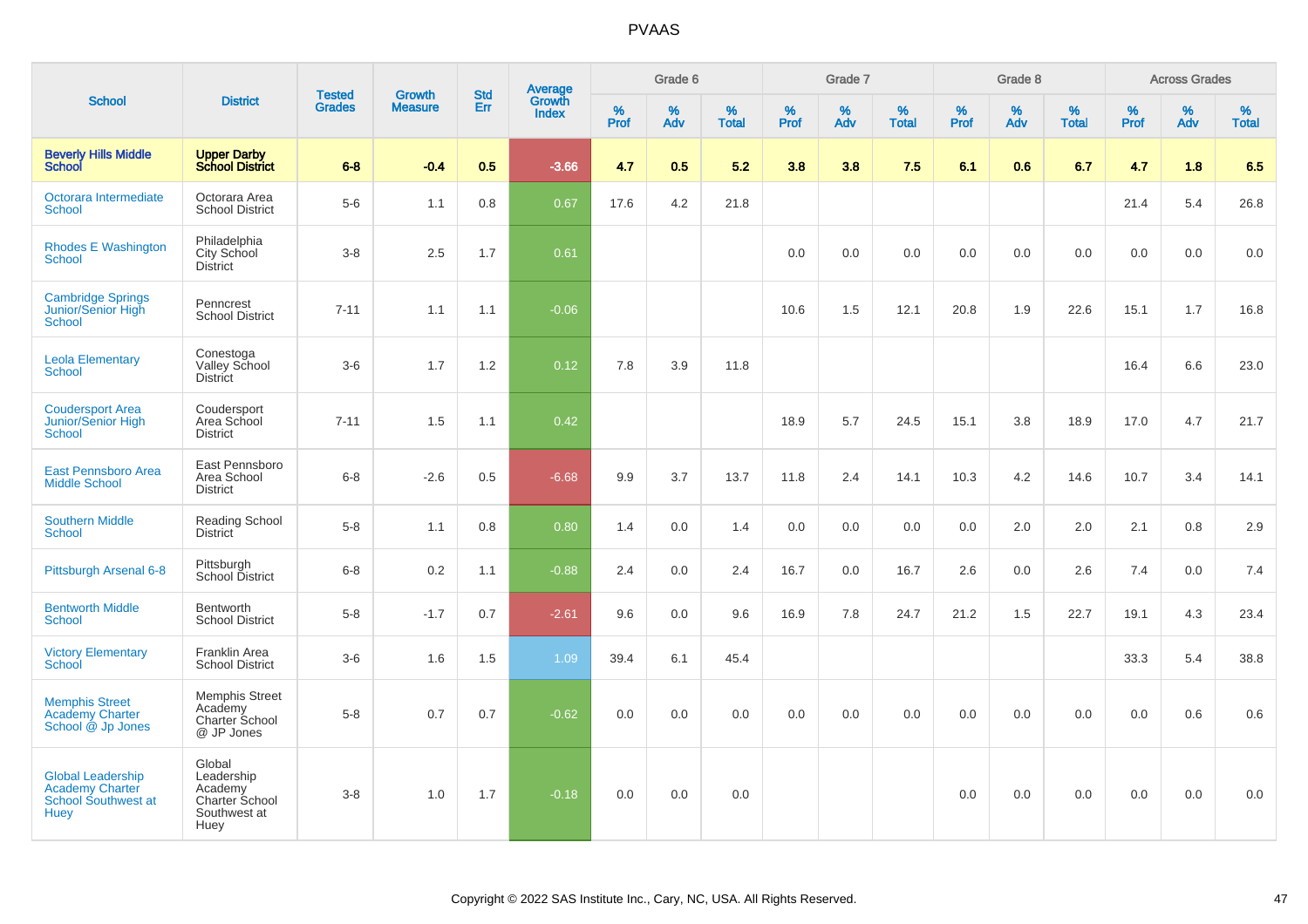|                                                                               |                                                                    | <b>Tested</b> | <b>Growth</b>  | <b>Std</b> |                                          |           | Grade 6  |                   |           | Grade 7  |                   |           | Grade 8  |                   |           | <b>Across Grades</b> |                   |
|-------------------------------------------------------------------------------|--------------------------------------------------------------------|---------------|----------------|------------|------------------------------------------|-----------|----------|-------------------|-----------|----------|-------------------|-----------|----------|-------------------|-----------|----------------------|-------------------|
| <b>School</b>                                                                 | <b>District</b>                                                    | <b>Grades</b> | <b>Measure</b> | <b>Err</b> | <b>Average</b><br>Growth<br><b>Index</b> | %<br>Prof | %<br>Adv | %<br><b>Total</b> | %<br>Prof | %<br>Adv | %<br><b>Total</b> | %<br>Prof | %<br>Adv | %<br><b>Total</b> | %<br>Prof | %<br>Adv             | %<br><b>Total</b> |
| <b>Beverly Hills Middle</b><br>School                                         | <b>Upper Darby</b><br><b>School District</b>                       | $6 - 8$       | $-0.4$         | 0.5        | $-3.66$                                  | 4.7       | 0.5      | 5.2               | 3.8       | 3.8      | 7.5               | 6.1       | 0.6      | 6.7               | 4.7       | 1.8                  | 6.5               |
| <b>Ligonier Valley Middle</b><br>School                                       | <b>Ligonier Valley</b><br>School District                          | $6 - 8$       | $-2.5$         | 0.7        | $-7.18$                                  | 16.5      | 0.0      | 16.5              | 12.3      | 0.0      | 12.3              | 6.9       | 0.0      | 6.9               | 11.8      | 0.0                  | 11.8              |
| <b>Avella Elementary</b><br>Center                                            | Avella Area<br><b>School District</b>                              | $3-6$         | $-0.4$         | 1.4        | $-0.27$                                  | 36.4      | 6.1      | 42.4              |           |          |                   |           |          |                   | 23.9      | 10.9                 | 34.8              |
| <b>Mohawk Junior High</b><br><b>School</b>                                    | Mohawk Area<br><b>School District</b>                              | $7 - 8$       | $-0.6$         | 0.8        | $-2.18$                                  |           |          |                   | 27.4      | 11.8     | 39.2              | 22.8      | 8.7      | 31.5              | 25.3      | 10.3                 | 35.6              |
| <b>Saint Clair Area</b><br>Elementary/Middle<br>School                        | Saint Clair Area<br><b>School District</b>                         | $3-8$         | 1.1            | 0.9        | $-2.27$                                  | 24.0      | 4.0      | 28.0              | 19.2      | 7.7      | 26.9              | 12.5      | 2.5      | 15.0              | 24.2      | 7.2                  | 31.4              |
| <b>Lehigh Valley Dual</b><br>Language Charter<br>School                       | Lehigh Valley<br>Dual Language<br>Charter School                   | $3 - 8$       | 3.1            | 2.3        | 1.31                                     | 7.7       | 0.0      | 7.7               |           |          |                   |           |          |                   | 4.2       | 0.0                  | 4.2               |
| <b>Propel Charter School</b><br>- Hazelwood                                   | Propel Charter<br>School-<br>Hazelwood                             | $3-8$         | $-1.6$         | 1.2        | $-1.96$                                  | 0.0       | 0.0      | 0.0               | 0.0       | 4.8      | 4.8               | 0.0       | 0.0      | 0.0               | 0.6       | 0.6                  | 1.3               |
| <b>Kissel Hill Elementary</b><br><b>School</b>                                | <b>Warwick School</b><br><b>District</b>                           | $3-6$         | 1.4            | 1.0        | 1.22                                     | 25.7      | 5.7      | 31.4              |           |          |                   |           |          |                   | 29.1      | 12.7                 | 41.8              |
| <b>Haine Middle School</b>                                                    | Seneca Valley<br>School District                                   | $5-6$         | 0.6            | 0.5        | 1.17                                     | 35.2      | 10.5     | 45.7              |           |          |                   |           |          |                   | 32.1      | 15.8                 | 47.9              |
| <b>Independence Charter</b><br><b>School West</b>                             | Independence<br><b>Charter School</b><br>West                      | $3 - 7$       | $-1.0$         | 1.7        | $-0.57$                                  | 16.7      | 0.0      | 16.7              | 5.6       | 0.0      | 5.6               |           |          |                   | 6.2       | 1.8                  | 8.0               |
| <b>New Brighton Area</b><br>Middle School                                     | New Brighton<br>Area School<br><b>District</b>                     | $6 - 8$       | $-1.1$         | 0.7        | $-2.53$                                  | 7.9       | 0.0      | 7.9               | 9.0       | 3.0      | 12.0              | 4.8       | 1.0      | 5.8               | 7.2       | 1.3                  | 8.5               |
| <b>Hazleton</b><br><b>Elementary/Middle</b><br><b>School</b>                  | <b>Hazleton Area</b><br><b>School District</b>                     | $3 - 8$       | $-0.1$         | 1.2        | $-2.40$                                  | 0.0       | 0.0      | 0.0               | 0.0       | 0.0      | 0.0               | 0.0       | 3.3      | 3.3               | 1.5       | 0.5                  | 2.0               |
| <b>Young Scholars of</b><br><b>Greater Allegheny</b><br><b>Charter School</b> | Young Scholars<br>of Greater<br>Allegheny<br><b>Charter School</b> | $3-8$         | $-1.4$         | 1.6        | $-0.85$                                  | 6.2       | 0.0      | 6.2               | 10.0      | 0.0      | 10.0              |           |          |                   | 6.6       | 0.0                  | 6.6               |
| <b>Taggart John H School</b>                                                  | Philadelphia<br>City School<br><b>District</b>                     | $3 - 8$       | 2.6            | 2.0        | 0.45                                     | 5.6       | 0.0      | 5.6               |           |          |                   |           |          |                   | 5.0       | 1.0                  | 6.1               |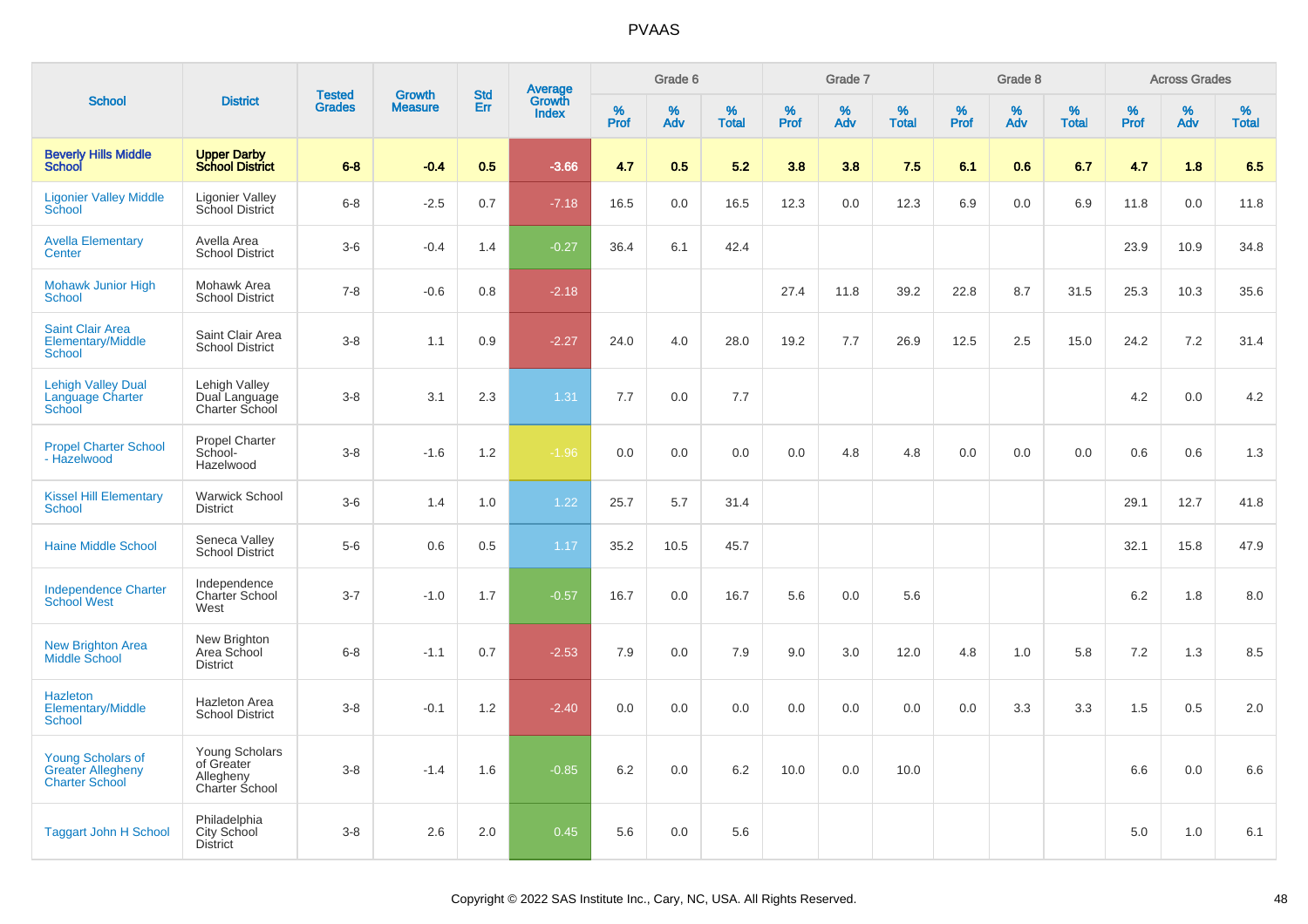|                                                                           |                                                                | <b>Tested</b> | <b>Growth</b>  | <b>Std</b> |                                          |                  | Grade 6     |                   |              | Grade 7  |                   |              | Grade 8  |                   |           | <b>Across Grades</b> |                   |
|---------------------------------------------------------------------------|----------------------------------------------------------------|---------------|----------------|------------|------------------------------------------|------------------|-------------|-------------------|--------------|----------|-------------------|--------------|----------|-------------------|-----------|----------------------|-------------------|
| <b>School</b>                                                             | <b>District</b>                                                | <b>Grades</b> | <b>Measure</b> | Err        | <b>Average</b><br>Growth<br><b>Index</b> | %<br><b>Prof</b> | $\%$<br>Adv | %<br><b>Total</b> | $\%$<br>Prof | %<br>Adv | %<br><b>Total</b> | $\%$<br>Prof | %<br>Adv | %<br><b>Total</b> | %<br>Prof | %<br>Adv             | %<br><b>Total</b> |
| <b>Beverly Hills Middle</b><br><b>School</b>                              | <b>Upper Darby</b><br><b>School District</b>                   | $6 - 8$       | $-0.4$         | 0.5        | $-3.66$                                  | 4.7              | 0.5         | 5.2               | 3.8          | 3.8      | 7.5               | 6.1          | 0.6      | 6.7               | 4.7       | 1.8                  | 6.5               |
| <b>Mastery Charter</b><br>School - Hardy<br><b>Williams</b>               | <b>Mastery Charter</b><br>School - Hardy<br>Williams           | $3 - 11$      | $-0.1$         | 1.2        | $-0.05$                                  | 11.4             | 2.9         | 14.3              | 5.6          | 0.0      | 5.6               |              |          |                   | 6.9       | 0.6                  | 7.5               |
| <b>Pollock Robert B</b><br><b>School</b>                                  | Philadelphia<br><b>City School</b><br><b>District</b>          | $3-6$         | 2.5            | 2.2        | 1.12                                     | 26.3             | 5.3         | 31.6              |              |          |                   |              |          |                   | 11.8      | 4.7                  | 16.5              |
| <b>Deburgos Bilingual</b><br><b>Magnet Middle School</b>                  | Philadelphia<br>City School<br><b>District</b>                 | $3 - 8$       | 2.1            | 2.2        | 0.05                                     | 0.0              | 0.0         | 0.0               |              |          |                   | 5.9          | 0.0      | 5.9               | 3.3       | 1.7                  | 5.0               |
| <b>Pittsburgh Sunnyside</b><br>$K-8$                                      | Pittsburgh<br>School District                                  | $3 - 8$       | $-2.3$         | 1.4        | $-2.57$                                  | 0.0              | 0.0         | 0.0               | 10.0         | 0.0      | 10.0              | 5.3          | 0.0      | 5.3               | 11.1      | 0.0                  | 11.1              |
| <b>Bell Avenue School</b>                                                 | <b>William Penn</b><br><b>School District</b>                  | $3-6$         | 0.5            | 1.6        | 0.33                                     | 0.0              | 0.0         | 0.0               |              |          |                   |              |          |                   | 0.9       | 0.0                  | 0.9               |
| Lackawanna Trail<br>Junior/Senior High<br>School                          | Lackawanna<br><b>Trail School</b><br><b>District</b>           | $7 - 10$      | 0.4            | 1.0        | $-0.66$                                  |                  |             |                   | 12.7         | 11.3     | 23.9              | 12.0         | 6.7      | 18.7              | 12.3      | 8.9                  | 21.2              |
| <b>Northwest Middle</b><br><b>School</b>                                  | Reading School<br><b>District</b>                              | $5 - 8$       | 0.1            | 1.0        | $-0.32$                                  | 2.4              | 0.0         | 2.4               | 0.0          | 0.0      | 0.0               | 3.8          | 0.0      | 3.8               | 4.0       | 0.0                  | 4.0               |
| <b>Young Scholars Of</b><br>Western Pennsylvania<br><b>Charter School</b> | Young Scholars<br>Of Western<br>Pennsylvania<br>Charter School | $3 - 8$       | $-0.4$         | 1.1        | $-0.37$                                  | 5.9              | 5.9         | 11.8              | 20.7         | 3.4      | 24.1              | 8.7          | 0.0      | 8.7               | 12.3      | 4.8                  | 17.1              |
| <b>Finletter Thomas K</b><br><b>School</b>                                | Philadelphia<br><b>City School</b><br><b>District</b>          | $3 - 8$       | $-1.7$         | 1.8        | $-0.90$                                  |                  |             |                   | 0.0          | 14.3     | 14.3              | 0.0          | 11.8     | 11.8              | 7.1       | 4.0                  | 11.1              |
| <b>Harmony Area</b><br><b>Elementary School</b>                           | Harmony Area<br>School District                                | $3-6$         | $-2.9$         | 2.0        | $-1.46$                                  | 41.7             | 4.2         | 45.8              |              |          |                   |              |          |                   | 33.3      | 5.6                  | 38.9              |
| <b>Warrior Run Middle</b><br><b>School</b>                                | <b>Warrior Run</b><br><b>School District</b>                   | $4 - 8$       | $-0.7$         | 0.6        | $-1.17$                                  | 25.7             | 1.8         | 27.5              | 16.8         | 11.2     | 28.0              | 15.6         | 12.2     | 27.8              | 20.9      | 9.2                  | 30.1              |
| <b>Trafford Middle School</b>                                             | Penn-Trafford<br><b>School District</b>                        | $6 - 8$       | $-2.4$         | 0.7        | $-4.63$                                  | 36.9             | 16.7        | 53.6              | 35.9         | 14.1     | 50.0              | 28.9         | 2.1      | 30.9              | 33.7      | 10.6                 | 44.3              |
| <b>Mastery Charter</b><br>School-Clymer<br>Elementary                     | <b>Mastery Charter</b><br>School - Clymer<br>Elementary        | $3-6$         | 1.9            | 1.5        | 0.86                                     | 3.8              | 0.0         | 3.8               |              |          |                   |              |          |                   | 2.6       | 0.8                  | 3.4               |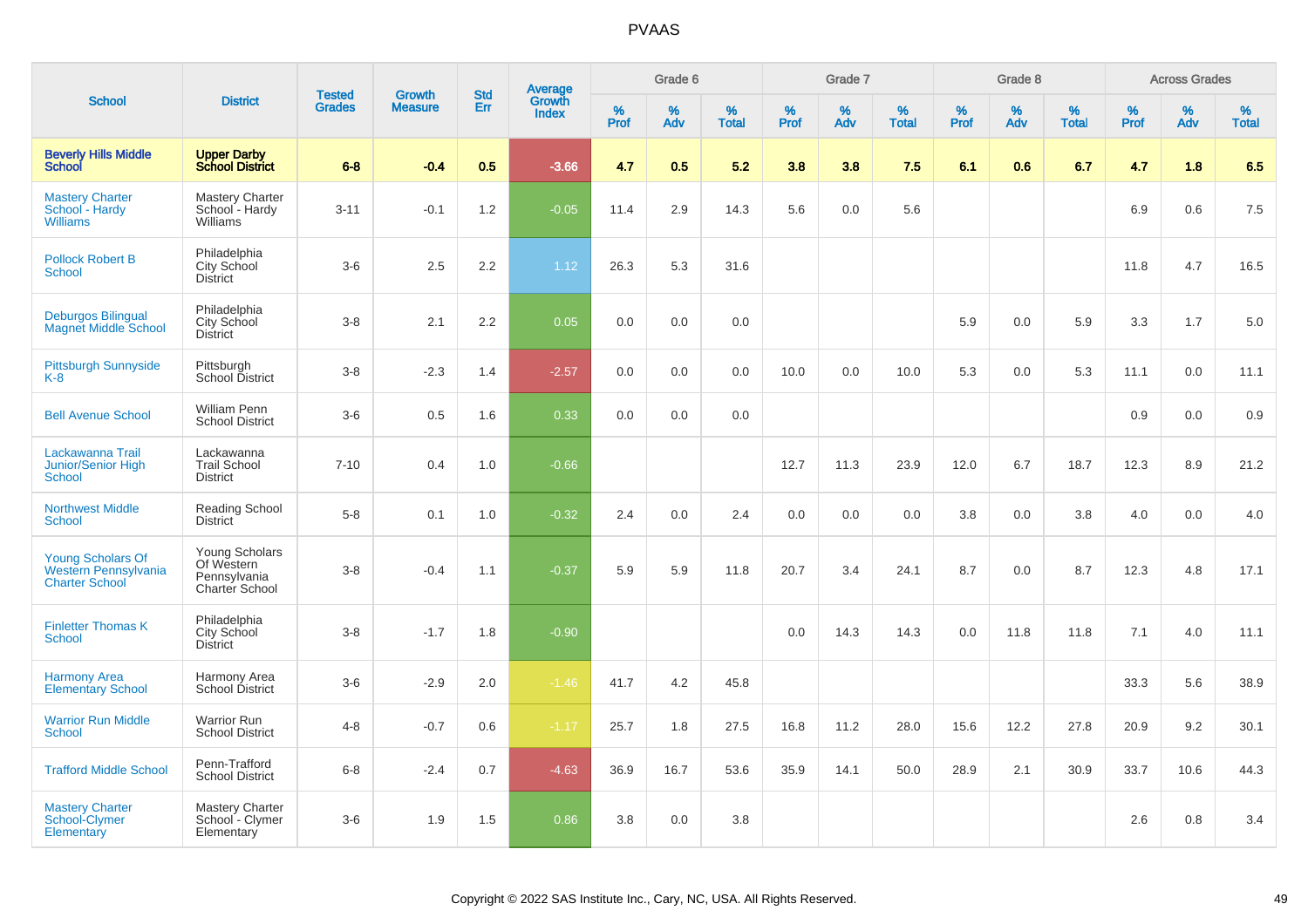|                                                                        |                                                          |                                |                                 | <b>Std</b> |                                          |                  | Grade 6  |                   |           | Grade 7  |                   |           | Grade 8  |                   |           | <b>Across Grades</b> |                   |
|------------------------------------------------------------------------|----------------------------------------------------------|--------------------------------|---------------------------------|------------|------------------------------------------|------------------|----------|-------------------|-----------|----------|-------------------|-----------|----------|-------------------|-----------|----------------------|-------------------|
| <b>School</b>                                                          | <b>District</b>                                          | <b>Tested</b><br><b>Grades</b> | <b>Growth</b><br><b>Measure</b> | Err        | <b>Average</b><br>Growth<br><b>Index</b> | %<br><b>Prof</b> | %<br>Adv | %<br><b>Total</b> | %<br>Prof | %<br>Adv | %<br><b>Total</b> | %<br>Prof | %<br>Adv | %<br><b>Total</b> | %<br>Prof | %<br>Adv             | %<br><b>Total</b> |
| <b>Beverly Hills Middle</b><br>School                                  | <b>Upper Darby</b><br><b>School District</b>             | $6 - 8$                        | $-0.4$                          | 0.5        | $-3.66$                                  | 4.7              | 0.5      | 5.2               | 3.8       | 3.8      | 7.5               | 6.1       | 0.6      | 6.7               | 4.7       | 1.8                  | 6.5               |
| <b>Port Allegany</b><br>Elementary School                              | Port Allegany<br>School District                         | $3-6$                          | 1.2                             | 1.0        | 0.96                                     | 7.4              | 1.5      | 8.8               |           |          |                   |           |          |                   | 17.5      | 5.4                  | 23.0              |
| <b>Hamilton Andrew</b><br><b>School</b>                                | Philadelphia<br>City School<br><b>District</b>           | $3 - 8$                        | 4.1                             | 3.4        | 1.22                                     | 8.3              | 0.0      | 8.3               |           |          |                   |           |          |                   | 1.9       | 0.0                  | 1.9               |
| <b>Richboro Elementary</b><br>School                                   | Council Rock<br><b>School District</b>                   | $3-6$                          | 0.8                             | 1.1        | 0.72                                     | 34.6             | 5.4      | 40.0              |           |          |                   |           |          |                   | 38.3      | 7.9                  | 46.3              |
| <b>Lengel Middle School</b>                                            | Pottsville Area<br><b>School District</b>                | $5-8$                          | $-0.6$                          | 0.5        | $-3.87$                                  | 17.6             | 4.7      | 22.3              | 14.2      | 4.3      | 18.5              | 16.2      | 2.4      | 18.6              | 17.1      | 5.6                  | 22.7              |
| <b>Carl G Renn</b><br><b>Elementary School</b>                         | East Lycoming<br>School District                         | $3-6$                          | 1.8                             | 1.5        | 0.24                                     | 29.2             | 16.7     | 45.8              |           |          |                   |           |          |                   | 37.5      | 17.9                 | 55.4              |
| <b>Charles A Huston</b><br><b>Middle School</b>                        | <b>Burrell School</b><br><b>District</b>                 | $6 - 8$                        | $-3.1$                          | 0.8        | $-4.55$                                  | 15.4             | 3.8      | 19.2              | 21.5      | 7.6      | 29.1              | 17.5      | 0.0      | 17.5              | 18.2      | 4.2                  | 22.4              |
| <b>Edgar Fahs Smith</b><br><b>Steam Academy</b>                        | <b>York City</b><br>School District                      | $3 - 8$                        | $-0.8$                          | 0.8        | $-1.00$                                  | 5.7              | 0.0      | 5.7               | 6.4       | 0.0      | 6.4               | 2.1       | 0.0      | 2.1               | 6.4       | 0.3                  | 6.7               |
| <b>Albert Gallatin South</b><br><b>Middle School</b>                   | <b>Albert Gallatin</b><br>Area School<br><b>District</b> | $6-8$                          | $-0.9$                          | 0.7        | $-3.46$                                  | 13.8             | 2.1      | 16.0              | 7.8       | 3.3      | 11.1              | 20.0      | 3.5      | 23.5              | 13.8      | 3.0                  | 16.7              |
| <b>Acmetonia Elementary</b><br><b>School</b>                           | Allegheny<br>Valley School<br><b>District</b>            | $3-6$                          | $-0.5$                          | 1.1        | $-0.43$                                  | 11.1             | 5.6      | 16.7              |           |          |                   |           |          |                   | 19.8      | 6.5                  | 26.3              |
| <b>California Area</b><br><b>Intermediate Middle</b><br><b>School</b>  | California Area<br><b>School District</b>                | $5-6$                          | 1.3                             | 1.1        | $-1.69$                                  | 14.1             | 0.0      | 14.1              |           |          |                   |           |          |                   | 20.2      | 2.5                  | 22.7              |
| <b>Valley View Middle</b><br>School                                    | <b>Valley View</b><br>School District                    | $6 - 8$                        | $-3.0$                          | 0.9        | $-5.50$                                  | 5.8              | 1.2      | 6.9               | 9.8       | 2.4      | 12.2              | 7.9       | 0.0      | 7.9               | 7.3       | 1.0                  | 8.4               |
| <b>Lower Macungie</b><br>Middle School                                 | East Penn<br><b>School District</b>                      | $6 - 8$                        | 0.2                             | 0.4        | $-0.94$                                  | 13.6             | 7.0      | 20.5              | 22.4      | 6.5      | 28.9              | 15.6      | 6.4      | 21.9              | 17.2      | 6.6                  | 23.8              |
| <b>Chartiers-Houston</b><br><b>Junior/Senior High</b><br><b>School</b> | Chartiers-<br><b>Houston School</b><br><b>District</b>   | $7 - 10$                       | $-2.5$                          | 1.0        | $-4.93$                                  |                  |          |                   | 21.0      | 1.3      | 22.4              | 18.8      | 5.8      | 24.6              | 20.0      | 3.4                  | 23.4              |
| <b>South Scranton</b><br><b>Intermediate School</b>                    | Scranton<br><b>School District</b>                       | $6 - 8$                        | $-0.5$                          | 0.8        | $-2.87$                                  | 1.0              | 1.9      | 2.9               | 2.6       | 0.0      | 2.6               | 1.8       | 5.3      | 7.0               | 1.7       | 2.1                  | 3.8               |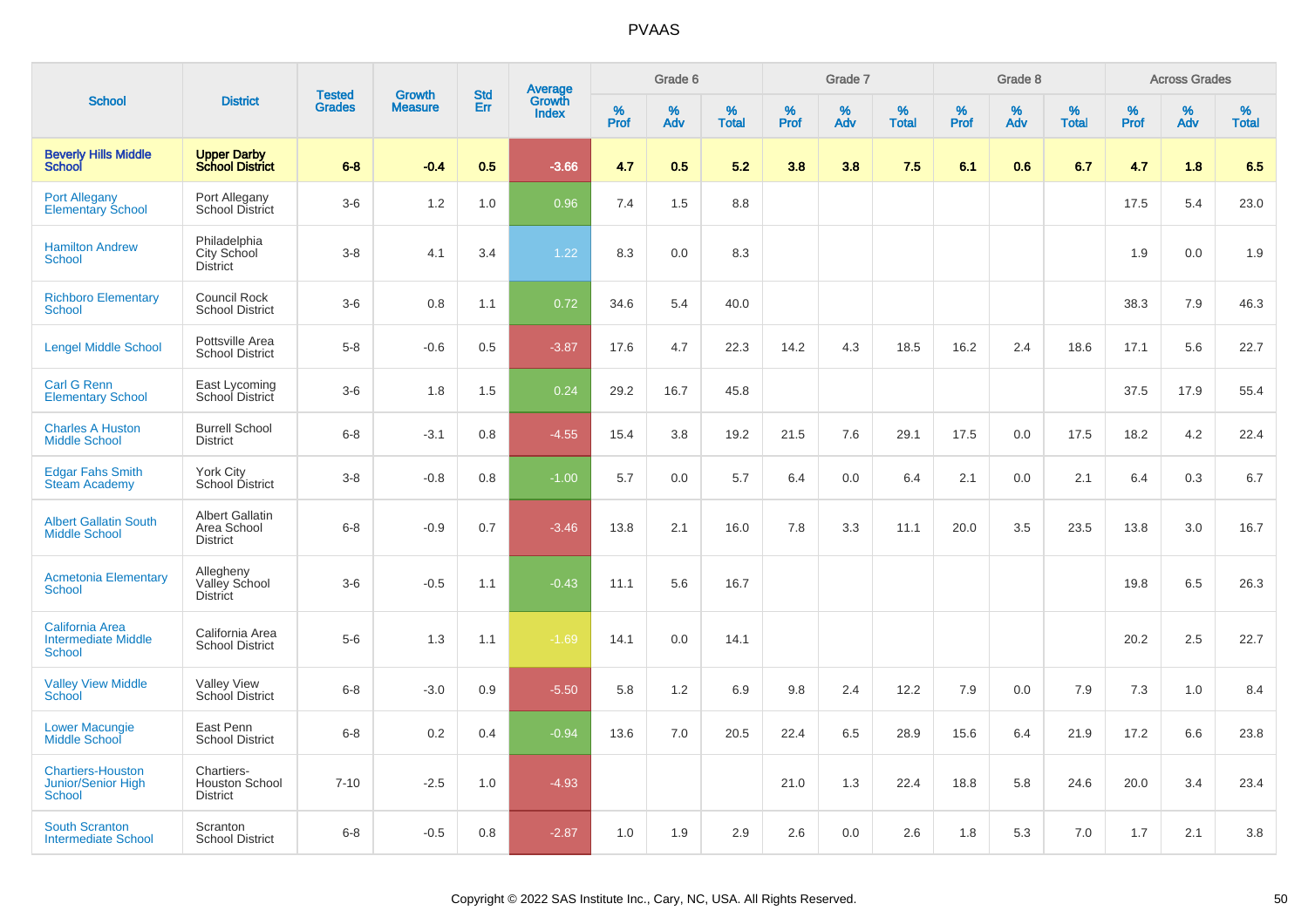| <b>School</b>                                                          |                                                              |                                |                                 | <b>Std</b> |                                          |           | Grade 6  |                   |           | Grade 7  |                   |           | Grade 8  |                   |              | <b>Across Grades</b> |                   |
|------------------------------------------------------------------------|--------------------------------------------------------------|--------------------------------|---------------------------------|------------|------------------------------------------|-----------|----------|-------------------|-----------|----------|-------------------|-----------|----------|-------------------|--------------|----------------------|-------------------|
|                                                                        | <b>District</b>                                              | <b>Tested</b><br><b>Grades</b> | <b>Growth</b><br><b>Measure</b> | Err        | <b>Average</b><br>Growth<br><b>Index</b> | %<br>Prof | %<br>Adv | %<br><b>Total</b> | %<br>Prof | %<br>Adv | %<br><b>Total</b> | %<br>Prof | %<br>Adv | %<br><b>Total</b> | $\%$<br>Prof | $\%$<br>Adv          | %<br><b>Total</b> |
| <b>Beverly Hills Middle</b><br>School                                  | <b>Upper Darby<br/>School District</b>                       | $6 - 8$                        | $-0.4$                          | 0.5        | $-3.66$                                  | 4.7       | 0.5      | 5.2               | 3.8       | 3.8      | 7.5               | 6.1       | 0.6      | 6.7               | 4.7          | 1.8                  | 6.5               |
| <b>Keystone Elementary</b><br>School                                   | Keystone<br>School District                                  | $3-6$                          | 0.7                             | 1.1        | 0.64                                     | 32.1      | 1.9      | 34.0              |           |          |                   |           |          |                   | 32.9         | 11.7                 | 44.6              |
| <b>Ferndale Elementary</b><br><b>School</b>                            | Ferndale Area<br><b>School District</b>                      | $3-6$                          | $-1.8$                          | 1.3        | $-1.41$                                  | 19.5      | 7.3      | 26.8              |           |          |                   |           |          |                   | 21.6         | 8.8                  | 30.4              |
| <b>Holland Elementary</b><br><b>School</b>                             | Council Rock<br><b>School District</b>                       | $3-6$                          | 1.2                             | 1.1        | 0.97                                     | 32.7      | 16.4     | 49.1              |           |          |                   |           |          |                   | 32.3         | 21.3                 | 53.5              |
| <b>Heights/Murray</b><br><b>Elementary School</b>                      | Wilkes-Barre<br>Area School<br><b>District</b>               | $3-6$                          | 0.5                             | 1.3        | 0.42                                     | 2.6       | 0.0      | 2.6               |           |          |                   |           |          |                   | 8.6          | 0.6                  | 9.1               |
| <b>Rhoads James School</b>                                             | Philadelphia<br><b>City School</b><br><b>District</b>        | $3-8$                          | 3.8                             | 3.3        | 1.14                                     | 7.7       | 0.0      | 7.7               |           |          |                   |           |          |                   | 1.8          | 3.5                  | 5.3               |
| <b>Folk Arts-Cultural</b><br><b>Treasures Charter</b><br><b>School</b> | Folk Arts-<br>Cultural<br>Treasures<br><b>Charter School</b> | $3 - 7$                        | $-1.8$                          | 1.0        | $-1.76$                                  | 28.9      | 4.4      | 33.3              | 20.4      | 2.3      | 22.7              |           |          |                   | 28.1         | 6.2                  | 34.4              |
| <b>Cranberry Area</b><br><b>Junior/Senior High</b><br><b>School</b>    | Cranberry Area<br>School District                            | $7 - 12$                       | $-0.8$                          | 0.9        | $-2.01$                                  |           |          |                   | 14.7      | 3.2      | 17.9              | 18.7      | 2.7      | 21.3              | 16.5         | 2.9                  | 19.4              |
| Hartman Intermediate<br><b>School</b>                                  | Ellwood City<br>Area School<br><b>District</b>               | $5-6$                          | $-0.8$                          | 0.8        | $-1.07$                                  | 19.0      | 2.6      | 21.6              |           |          |                   |           |          |                   | 19.7         | 5.0                  | 24.8              |
| <b>Allen Middle School</b>                                             | West Shore<br><b>School District</b>                         | $6-8$                          | 0.6                             | 0.6        | 0.11                                     | 29.9      | 4.1      | 34.0              | 18.1      | 8.7      | 26.8              | 17.6      | 9.8      | 27.4              | 21.9         | 7.5                  | 29.4              |
| <b>East Coventry</b><br><b>Elementary School</b>                       | Owen J Roberts<br><b>School District</b>                     | $3-6$                          | 0.3                             | 1.0        | 0.35                                     | 27.8      | 20.8     | 48.6              |           |          |                   |           |          |                   | 34.2         | 16.7                 | 51.0              |
| <b>Maritime Academy</b><br><b>Charter School</b>                       | Maritime<br>Academy<br>Charter School                        | $3 - 10$                       | $-3.7$                          | 0.6        | $-5.88$                                  | 1.2       | 3.6      | 4.8               | 7.9       | 5.6      | 13.5              | 3.3       | 0.0      | 3.3               | 4.6          | 2.1                  | 6.7               |
| <b>Sandycreek</b><br><b>Elementary School</b>                          | Franklin Area<br><b>School District</b>                      | $3-6$                          | 1.4                             | 1.3        | $-0.37$                                  | 16.3      | 0.0      | 16.3              |           |          |                   |           |          |                   | 27.4         | 8.4                  | 35.8              |
| <b>Ephrata Middle School</b>                                           | Ephrata Area<br><b>School District</b>                       | $6-9$                          | $-0.5$                          | 0.5        | $-2.55$                                  |           |          |                   | 18.0      | 4.2      | 22.3              | 19.1      | 4.3      | 23.4              | 18.2         | 4.2                  | 22.3              |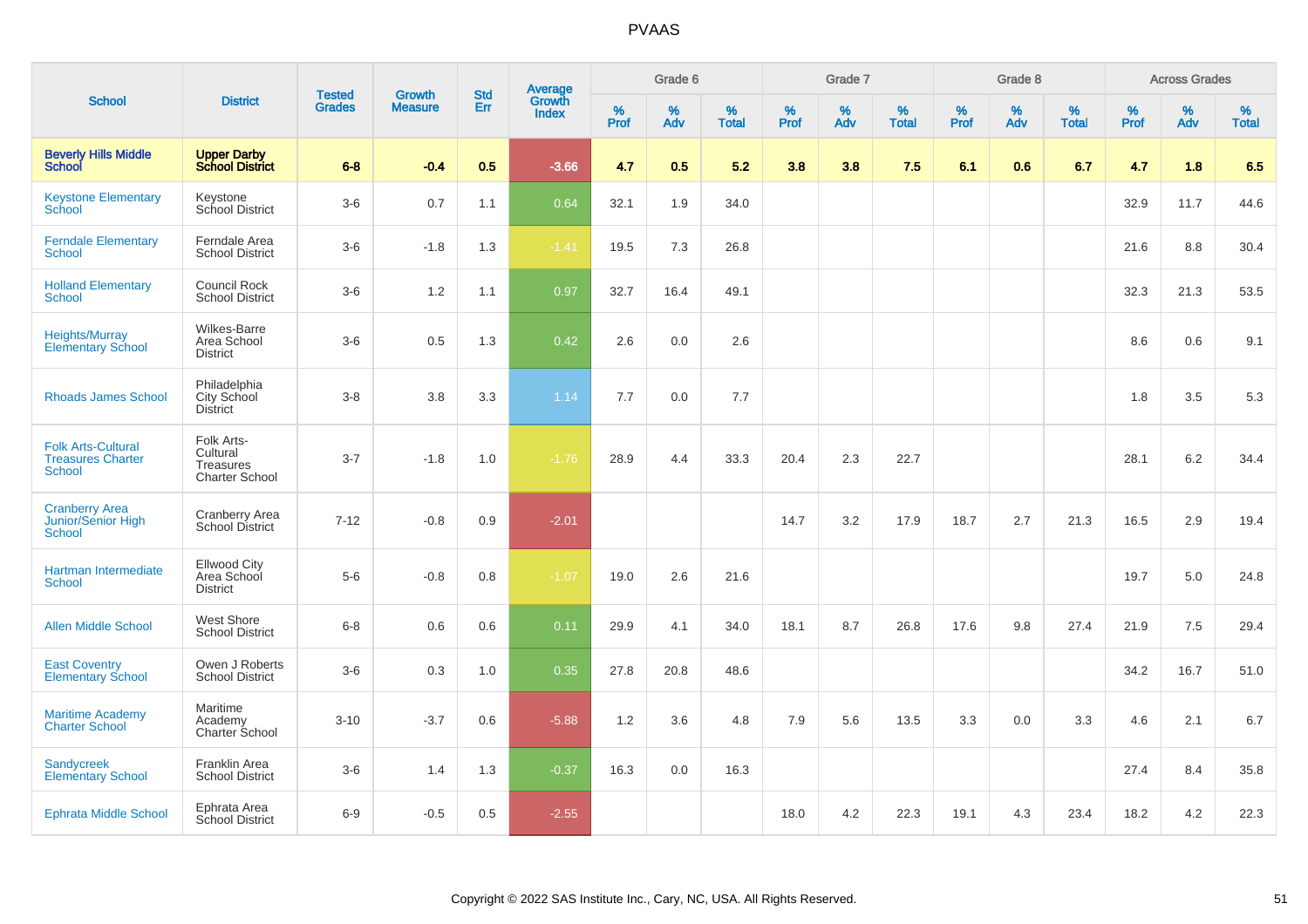| <b>School</b>                                            |                                                         |                                |                                 | <b>Std</b>    |                                          |                  | Grade 6  |                   |                  | Grade 7  |                   |                  | Grade 8  |                   |                  | <b>Across Grades</b> |                   |
|----------------------------------------------------------|---------------------------------------------------------|--------------------------------|---------------------------------|---------------|------------------------------------------|------------------|----------|-------------------|------------------|----------|-------------------|------------------|----------|-------------------|------------------|----------------------|-------------------|
|                                                          | <b>District</b>                                         | <b>Tested</b><br><b>Grades</b> | <b>Growth</b><br><b>Measure</b> | Err           | <b>Average</b><br>Growth<br><b>Index</b> | %<br><b>Prof</b> | %<br>Adv | %<br><b>Total</b> | %<br><b>Prof</b> | %<br>Adv | %<br><b>Total</b> | %<br><b>Prof</b> | %<br>Adv | %<br><b>Total</b> | %<br><b>Prof</b> | %<br>Adv             | %<br><b>Total</b> |
| <b>Beverly Hills Middle</b><br><b>School</b>             | <b>Upper Darby</b><br><b>School District</b>            | $6 - 8$                        | $-0.4$                          | 0.5           | $-3.66$                                  | 4.7              | 0.5      | 5.2               | 3.8              | 3.8      | 7.5               | 6.1              | 0.6      | 6.7               | 4.7              | 1.8                  | 6.5               |
| <b>Conemaugh Valley</b><br>Junior/Senior High<br>School  | Conemaugh<br>Valley School<br><b>District</b>           | $7 - 12$                       | 0.6                             | 1.1           | $-0.33$                                  |                  |          |                   | 19.2             | 7.7      | 26.9              | 9.4              | 1.9      | 11.3              | 14.3             | 4.8                  | 19.0              |
| Churchville<br><b>Elementary School</b>                  | <b>Council Rock</b><br><b>School District</b>           | $3-6$                          | 0.1                             | 1.0           | 0.14                                     | 29.9             | 10.3     | 40.2              |                  |          |                   |                  |          |                   | 31.4             | 14.2                 | 45.6              |
| <b>Charles H Boehm</b><br><b>Middle School</b>           | Pennsbury<br><b>School District</b>                     | $6 - 8$                        | $-2.4$                          | 0.5           | $-5.86$                                  | 18.1             | 9.9      | 28.1              | 20.0             | 5.8      | 25.8              | 19.5             | 10.7     | 30.2              | 19.2             | 8.9                  | 28.0              |
| <b>Prospect Park School</b>                              | Interboro<br><b>School District</b>                     | $3-8$                          | $-4.4$                          | 0.8           | $-5.48$                                  | 16.7             | 5.6      | 22.2              | 5.6              | 3.7      | 9.3               | 13.7             | 5.9      | 19.6              | 13.4             | 4.6                  | 18.0              |
| <b>York Academy</b><br><b>Regional Charter</b><br>School | York Academy<br>Regional<br><b>Charter School</b>       | $3 - 11$                       | $-4.4$                          | 0.8           | $-5.58$                                  | 13.6             | 6.8      | 20.3              | 7.3              | 5.4      | 12.7              | 19.3             | 0.0      | 19.3              | 18.4             | 9.5                  | 27.9              |
| <b>Aliquippa Elementary</b><br>School                    | Aliquippa<br>School District                            | $3-6$                          | $-0.9$                          | 1.1           | $-0.80$                                  | 0.0              | 1.6      | 1.6               |                  |          |                   |                  |          |                   | 1.2              | 0.8                  | 2.0               |
| <b>Propel Charter School-</b><br><b>Montour</b>          | <b>Propel Charter</b><br>School-Montour                 | $3 - 10$                       | $-2.8$                          | 0.7           | $-3.84$                                  | 4.6              | 0.0      | 4.6               | 3.1              | 0.0      | 3.1               | 3.2              | 0.0      | 3.2               | 4.8              | 1.6                  | 6.4               |
| <b>Holland Middle School</b><br>(8447)                   | <b>Council Rock</b><br><b>School District</b>           | $7 - 8$                        | $-1.9$                          | $0.4^{\circ}$ | $-7.03$                                  |                  |          |                   | 25.3             | 12.3     | 37.6              | 16.5             | 5.0      | 21.5              | 21.0             | 8.6                  | 29.6              |
| <b>Central Manor</b><br><b>Elementary School</b>         | Penn Manor<br><b>School District</b>                    | $3-6$                          | $-1.0$                          | 0.9           | $-1.18$                                  | 26.9             | 9.7      | 36.6              |                  |          |                   |                  |          |                   | 29.8             | 20.8                 | 50.6              |
| <b>Knoch Middle School</b>                               | South Butler<br><b>County School</b><br><b>District</b> | $6 - 8$                        | $-0.3$                          | 0.6           | $-1.53$                                  | 22.9             | 5.0      | 27.9              | 21.2             | 11.4     | 32.6              | 13.3             | 1.6      | 14.8              | 19.2             | 6.0                  | 25.2              |
| <b>Northern Bedford</b><br><b>County Middle School</b>   | Northern<br><b>Bedford County</b><br>School District    | $6 - 8$                        | $-2.4$                          | 0.9           | $-3.70$                                  | 30.5             | 1.7      | 32.2              | 19.0             | 1.7      | 20.7              | 9.4              | 3.1      | 12.5              | 19.3             | 2.2                  | 21.6              |
| <b>Baden Academy</b><br><b>Charter School</b>            | <b>Baden</b><br>Academy<br>Charter School               | $3-6$                          | 0.1                             | 1.1           | 0.05                                     | 22.4             | 8.6      | 31.0              |                  |          |                   |                  |          |                   | 20.8             | 6.4                  | 27.2              |
| <b>Shaler Area Middle</b><br>School                      | Shaler Area<br><b>School District</b>                   | $7 - 8$                        | $-0.2$                          | 0.5           | $-1.52$                                  |                  |          |                   | 22.2             | 5.6      | 27.8              | 19.7             | 5.2      | 24.9              | 21.0             | 5.4                  | 26.4              |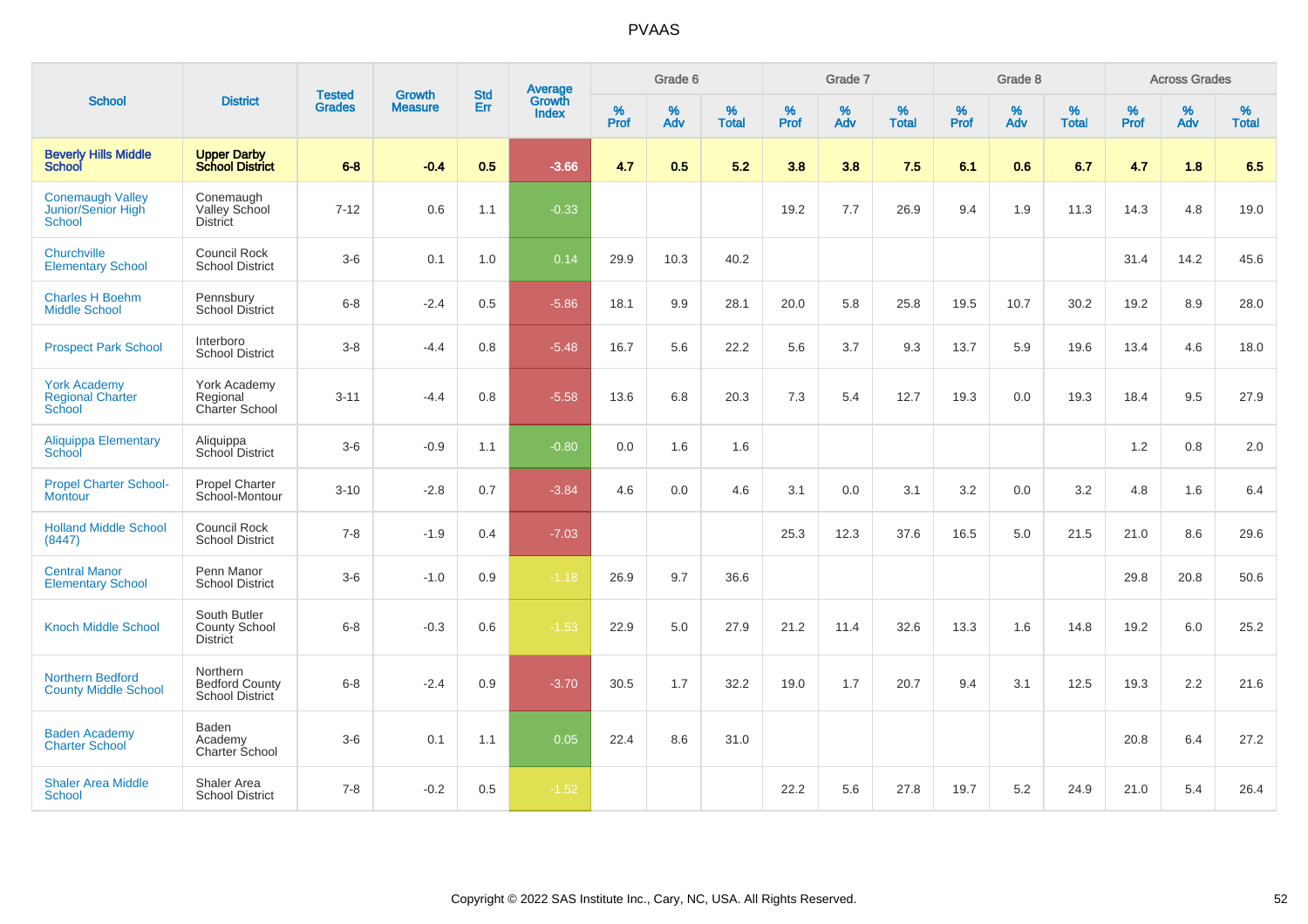|                                                                  |                                                  |                                |                                 | <b>Std</b> |                                          |                  | Grade 6  |                   |           | Grade 7  |                   |           | Grade 8  |                   |           | <b>Across Grades</b> |                   |
|------------------------------------------------------------------|--------------------------------------------------|--------------------------------|---------------------------------|------------|------------------------------------------|------------------|----------|-------------------|-----------|----------|-------------------|-----------|----------|-------------------|-----------|----------------------|-------------------|
| <b>School</b>                                                    | <b>District</b>                                  | <b>Tested</b><br><b>Grades</b> | <b>Growth</b><br><b>Measure</b> | Err        | <b>Average</b><br>Growth<br><b>Index</b> | %<br><b>Prof</b> | %<br>Adv | %<br><b>Total</b> | %<br>Prof | %<br>Adv | %<br><b>Total</b> | %<br>Prof | %<br>Adv | %<br><b>Total</b> | %<br>Prof | %<br>Adv             | %<br><b>Total</b> |
| <b>Beverly Hills Middle</b><br><b>School</b>                     | <b>Upper Darby</b><br><b>School District</b>     | $6 - 8$                        | $-0.4$                          | 0.5        | $-3.66$                                  | 4.7              | 0.5      | 5.2               | 3.8       | 3.8      | 7.5               | 6.1       | 0.6      | 6.7               | 4.7       | 1.8                  | 6.5               |
| <b>Propel Charter School-</b><br><b>Mckeesport</b>               | <b>Propel Charter</b><br>School-<br>Mckeesport   | $3 - 8$                        | $-3.2$                          | 1.0        | $-4.03$                                  | 2.7              | 0.0      | 2.7               | 5.3       | 7.9      | 13.2              | 2.7       | 2.7      | 5.4               | 5.4       | 2.3                  | 7.7               |
| <b>Tinicum School</b>                                            | Interboro<br><b>School District</b>              | $3-8$                          | $-2.1$                          | 1.0        | $-2.52$                                  | 12.2             | 0.0      | 12.2              | 14.3      | 0.0      | 14.3              | 0.0       | 0.0      | 0.0               | 20.6      | 1.9                  | 22.4              |
| Pennridge North<br>Middle School                                 | Pennridge<br>School District                     | $6 - 8$                        | $-2.3$                          | 0.5        | $-8.80$                                  | 24.7             | 2.7      | 27.3              | 31.5      | 19.7     | 51.1              | 21.4      | $5.0\,$  | 26.4              | 26.1      | 9.6                  | 35.7              |
| <b>Solomon/Plains Middle</b><br><b>School</b>                    | Wilkes-Barre<br>Area School<br><b>District</b>   | $7 - 8$                        | $-1.4$                          | 0.9        | $-3.01$                                  |                  |          |                   | 6.2       | 0.0      | 6.2               | 2.4       | 0.0      | 2.4               | 4.3       | 0.0                  | 4.3               |
| <b>Menallen School</b>                                           | Uniontown Area<br><b>School District</b>         | $3-6$                          | $-1.9$                          | 1.7        | $-1.07$                                  | 24.1             | 0.0      | 24.1              |           |          |                   |           |          |                   | 32.1      | 4.7                  | 36.8              |
| <b>North Penn-Liberty</b><br>Junior/Senior High<br><b>School</b> | Southern Tioga<br>School District                | $7 - 11$                       | $-0.3$                          | 1.3        | $-1.47$                                  |                  |          |                   | 9.1       | 2.3      | 11.4              | 15.4      | 2.6      | 18.0              | 12.0      | 2.4                  | 14.5              |
| <b>Clear Run</b><br><b>Intermediate School</b>                   | Pocono<br>Mountain<br><b>School District</b>     | $3-6$                          | $-1.4$                          | 1.1        | $-1.28$                                  | 11.5             | 3.3      | 14.8              |           |          |                   |           |          |                   | 14.8      | 5.1                  | 19.9              |
| <b>Western Wayne</b><br><b>Middle School</b>                     | Western Wayne<br><b>School District</b>          | $6 - 8$                        | $-2.6$                          | 0.7        | $-5.07$                                  | 18.7             | 0.9      | 19.6              | 21.6      | 2.9      | 24.5              | 14.1      | 5.4      | 19.6              | 18.3      | 3.0                  | 21.3              |
| <b>Esperanza Cyber</b><br><b>Charter School</b>                  | Esperanza<br><b>Cyber Charter</b><br>School      | $3 - 11$                       | 0.4                             | 1.3        | $-0.72$                                  | 0.0              | 0.0      | 0.0               | 2.6       | 0.0      | 2.6               | 0.0       | 0.0      | 0.0               | 1.6       | 0.0                  | 1.6               |
| <b>Salisbury Middle</b><br>School                                | Salisbury<br>Township<br><b>School District</b>  | $5 - 8$                        | $-2.3$                          | 0.6        | $-4.27$                                  | 14.3             | 2.2      | 16.5              | 13.0      | 1.1      | 14.1              | 17.2      | 3.4      | 20.7              | 14.8      | 3.8                  | 18.7              |
| <b>Williamson Senior</b><br><b>High School</b>                   | Northern Tioga<br>School District                | $7 - 10$                       | 0.3                             | 0.9        | $-0.50$                                  |                  |          |                   | 11.6      | 1.2      | 12.8              | 22.8      | 6.9      | 29.7              | 17.6      | 4.3                  | 21.9              |
| <b>Neshannock Memorial</b><br><b>Elementary School</b>           | Neshannock<br>Township<br><b>School District</b> | $3-6$                          | 0.9                             | 0.9        | 0.44                                     | 30.9             | 13.2     | 44.1              |           |          |                   |           |          |                   | 26.5      | 11.0                 | 37.5              |
| <b>Brockway Area</b><br>Junior/Senior High<br><b>School</b>      | <b>Brockway Area</b><br><b>School District</b>   | $7 - 11$                       | $-1.1$                          | 0.9        | $-2.47$                                  |                  |          |                   | 22.5      | 7.5      | 30.0              | 20.8      | 5.6      | 26.4              | 21.7      | 6.6                  | 28.3              |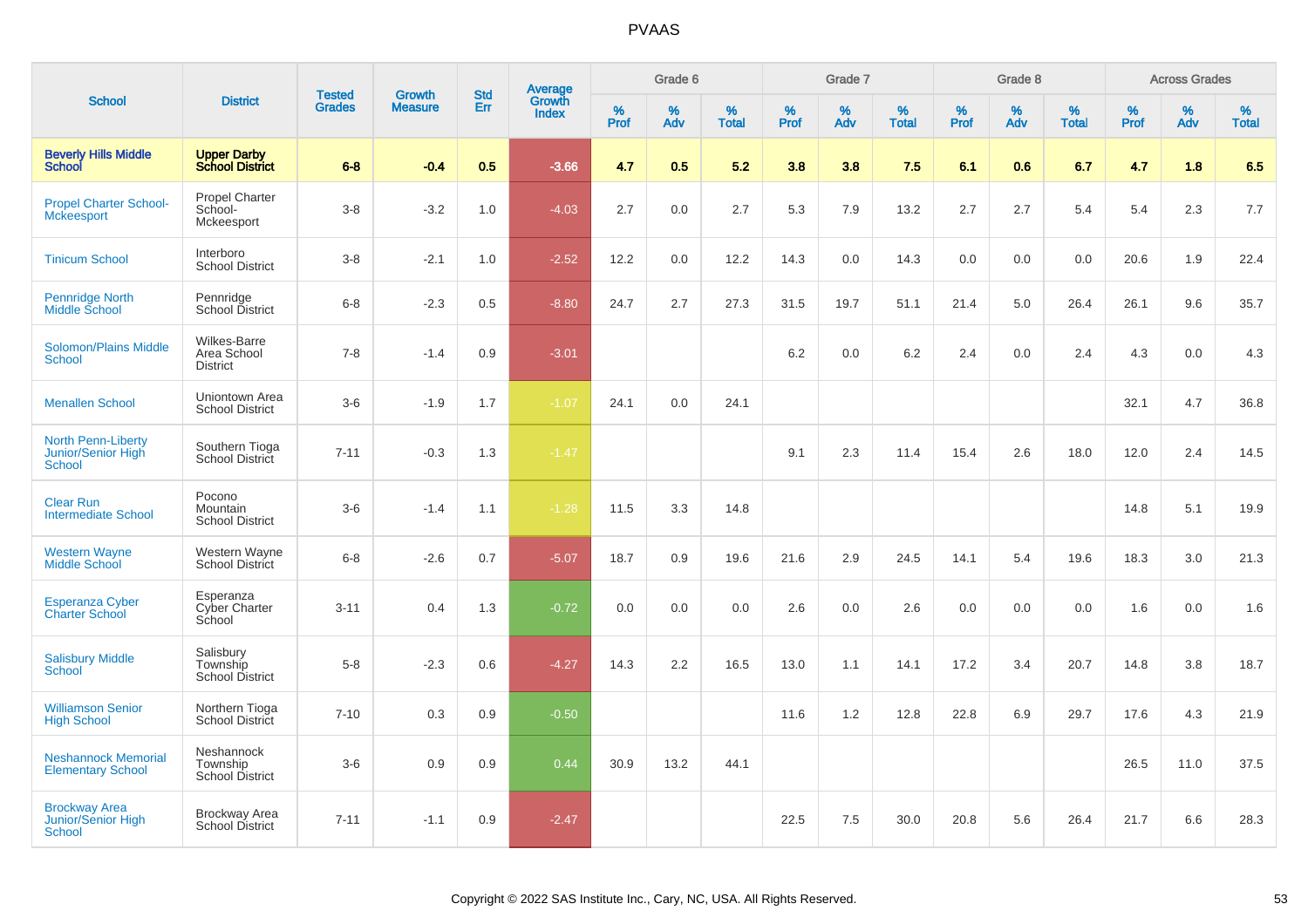|                                                          |                                                        |                                |                                 | <b>Std</b> |                                          |                  | Grade 6     |                   |           | Grade 7     |                   |           | Grade 8  |                   |           | <b>Across Grades</b> |                   |
|----------------------------------------------------------|--------------------------------------------------------|--------------------------------|---------------------------------|------------|------------------------------------------|------------------|-------------|-------------------|-----------|-------------|-------------------|-----------|----------|-------------------|-----------|----------------------|-------------------|
| <b>School</b>                                            | <b>District</b>                                        | <b>Tested</b><br><b>Grades</b> | <b>Growth</b><br><b>Measure</b> | Err        | <b>Average</b><br>Growth<br><b>Index</b> | %<br><b>Prof</b> | $\%$<br>Adv | %<br><b>Total</b> | %<br>Prof | $\%$<br>Adv | %<br><b>Total</b> | %<br>Prof | %<br>Adv | %<br><b>Total</b> | %<br>Prof | %<br>Adv             | %<br><b>Total</b> |
| <b>Beverly Hills Middle</b><br><b>School</b>             | <b>Upper Darby</b><br><b>School District</b>           | $6 - 8$                        | $-0.4$                          | 0.5        | $-3.66$                                  | 4.7              | 0.5         | 5.2               | 3.8       | 3.8         | 7.5               | 6.1       | 0.6      | 6.7               | 4.7       | 1.8                  | 6.5               |
| <b>Jamestown Area</b><br><b>Elementary School</b>        | Jamestown<br>Area School<br><b>District</b>            | $3-6$                          | 0.5                             | 1.4        | 0.32                                     | 16.7             | 0.0         | 16.7              |           |             |                   |           |          |                   | 16.7      | 7.9                  | 24.6              |
| <b>Sullivan Co</b><br><b>Elementary School</b><br>(8180) | <b>Sullivan County</b><br>School District              | $3-6$                          | $-1.5$                          | 1.3        | $-1.16$                                  | 30.0             | 4.0         | 34.0              |           |             |                   |           |          |                   | 24.9      | 5.5                  | 30.4              |
| <b>Duquesne Elementary</b><br>School                     | Duquesne City<br>School District                       | $3-6$                          | 1.2                             | 1.3        | $-0.49$                                  | 5.6              | 0.0         | 5.6               |           |             |                   |           |          |                   | 3.5       | 1.7                  | 5.2               |
| <b>Marion Center Area</b><br>Jr/Sr High School           | <b>Marion Center</b><br>Area School<br><b>District</b> | $7 - 10$                       | $-1.3$                          | 0.9        | $-3.16$                                  |                  |             |                   | 19.0      | 10.7        | 29.8              | 22.6      | 8.6      | 31.2              | 20.9      | 9.6                  | 30.5              |
| <b>Mill Creek Elementary</b><br><b>School</b>            | <b>Central Bucks</b><br><b>School District</b>         | $3-6$                          | 0.0                             | 0.8        | 0.04                                     | 28.7             | 17.6        | 46.3              |           |             |                   |           |          |                   | 36.4      | 19.1                 | 55.6              |
| <b>Pine-Richland Middle</b><br><b>School</b>             | Pine-Richland<br><b>School District</b>                | $6 - 8$                        | 0.0                             | 0.5        | $-0.86$                                  |                  |             |                   | 37.1      | 18.2        | 55.4              | 30.1      | 15.8     | 45.9              | 33.5      | 17.0                 | 50.5              |
| <b>Brookville</b><br>Junior/Senior High<br>School        | <b>Brookville Area</b><br><b>School District</b>       | $7 - 11$                       | $-0.3$                          | 0.8        | $-1.37$                                  |                  |             |                   | 13.8      | 2.4         | 16.3              | 19.4      | 9.3      | 28.7              | 16.4      | 5.6                  | 22.1              |
| <b>Fort Leboeuf Middle</b><br>School                     | Fort Leboeuf<br><b>School District</b>                 | $6 - 8$                        | $-1.5$                          | 0.5        | $-4.39$                                  | 25.7             | 18.8        | 44.4              | 21.7      | 14.4        | 36.1              | 22.6      | 11.6     | 34.2              | 23.2      | 14.9                 | 38.1              |
| <b>Penns Valley Area</b><br>Junior/Senior High<br>School | Penns Valley<br>Area School<br><b>District</b>         | $6 - 12$                       | $-0.6$                          | 0.8        | $-2.00$                                  |                  |             |                   | 25.7      | 9.5         | 35.2              | 16.0      | 9.4      | 25.5              | 20.8      | 9.5                  | 30.3              |
| <b>Mifflin County Middle</b><br>School                   | <b>Mifflin County</b><br><b>School District</b>        | $6 - 7$                        | $-1.6$                          | 0.4        | $-5.98$                                  | 13.8             | 4.6         | 18.4              | 10.3      | 3.8         | 14.1              |           |          |                   | 12.0      | 4.2                  | 16.2              |
| <b>West Forest</b><br><b>Elementary School</b>           | Forest Area<br><b>School District</b>                  | $3-6$                          | 2.0                             | 2.3        | $-0.06$                                  | 13.3             | 0.0         | 13.3              |           |             |                   |           |          |                   | 29.1      | 5.4                  | 34.6              |
| <b>Mitchell Elementary</b><br><b>School</b>              | Philadelphia<br>City School<br><b>District</b>         | $3 - 8$                        | 3.1                             | 3.5        | 0.89                                     |                  |             |                   |           |             |                   | 0.0       | 0.0      | 0.0               | 0.0       | 0.0                  | 0.0               |
| <b>Propel Charter School-</b><br><b>Northside</b>        | Propel Charter<br>School-<br>Northside                 | $3 - 8$                        | $-1.6$                          | 0.9        | $-1.74$                                  | 2.4              | 0.0         | 2.4               | 0.0       | 0.0         | 0.0               | 0.0       | 0.0      | 0.0               | 0.4       | 0.0                  | 0.4               |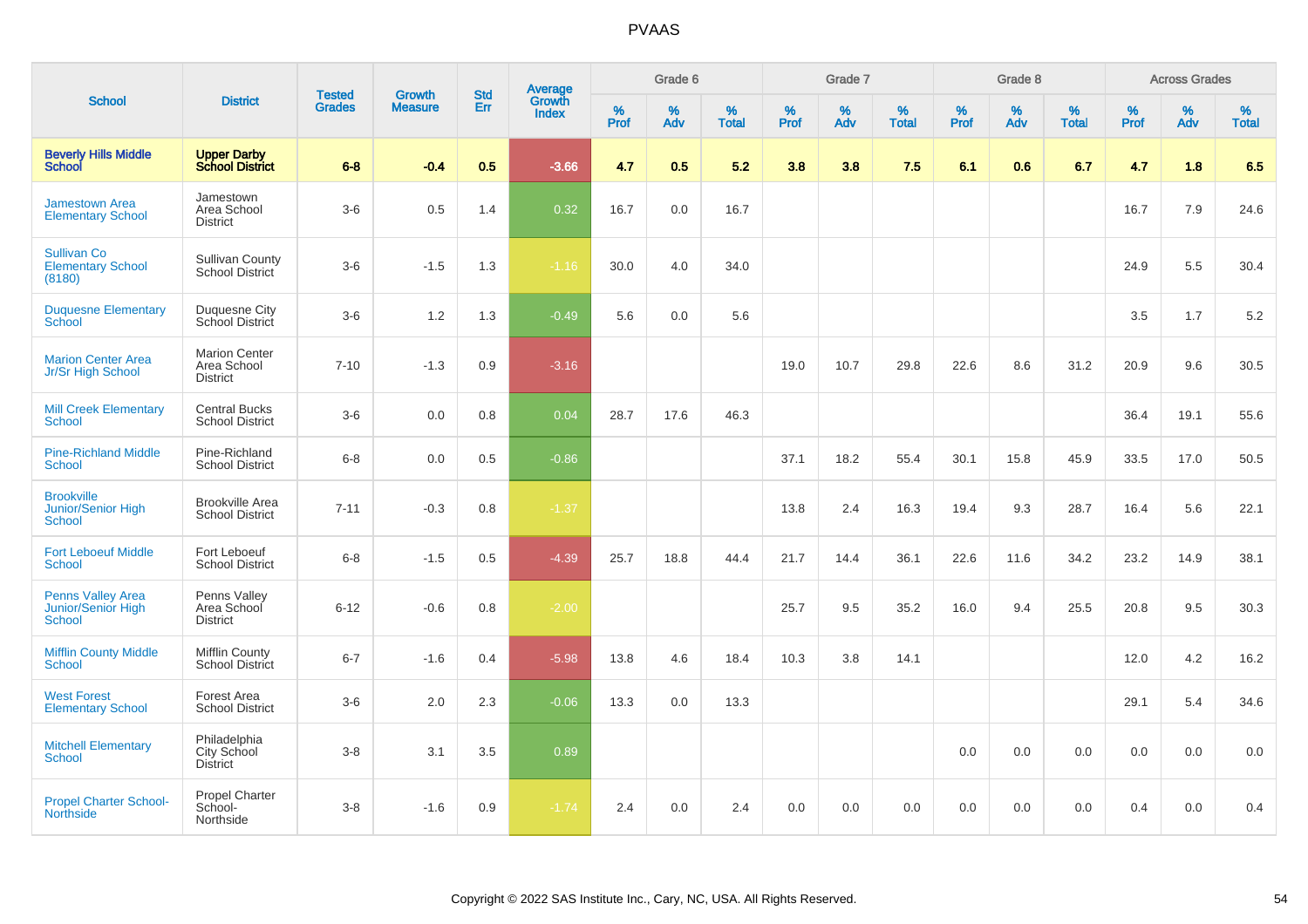| <b>School</b>                                                            |                                                          |                                |                                 | <b>Std</b> |                                          |           | Grade 6  |                   |           | Grade 7  |                   |           | Grade 8  |                   |              | <b>Across Grades</b> |                   |
|--------------------------------------------------------------------------|----------------------------------------------------------|--------------------------------|---------------------------------|------------|------------------------------------------|-----------|----------|-------------------|-----------|----------|-------------------|-----------|----------|-------------------|--------------|----------------------|-------------------|
|                                                                          | <b>District</b>                                          | <b>Tested</b><br><b>Grades</b> | <b>Growth</b><br><b>Measure</b> | Err        | <b>Average</b><br>Growth<br><b>Index</b> | %<br>Prof | %<br>Adv | %<br><b>Total</b> | %<br>Prof | %<br>Adv | %<br><b>Total</b> | %<br>Prof | %<br>Adv | %<br><b>Total</b> | $\%$<br>Prof | %<br>Adv             | %<br><b>Total</b> |
| <b>Beverly Hills Middle</b><br><b>School</b>                             | <b>Upper Darby</b><br><b>School District</b>             | $6 - 8$                        | $-0.4$                          | 0.5        | $-3.66$                                  | 4.7       | 0.5      | 5.2               | 3.8       | 3.8      | 7.5               | 6.1       | 0.6      | 6.7               | 4.7          | 1.8                  | 6.5               |
| <b>Southern Fulton</b><br><b>Junior/Senior High</b><br><b>School</b>     | Southern Fulton<br><b>School District</b>                | $7 - 11$                       | $-0.9$                          | 1.2        | $-1.82$                                  |           |          |                   | 12.3      | 1.8      | 14.0              | 5.9       | 3.9      | 9.8               | 9.3          | 2.8                  | 12.0              |
| <b>Stem At Showalter</b>                                                 | Chester-Upland<br><b>School District</b>                 | $7 - 10$                       | $-0.3$                          | 2.1        | $-0.89$                                  |           |          |                   | 0.0       | 0.0      | 0.0               | 0.0       | 0.0      | 0.0               | 0.0          | 0.0                  | 0.0               |
| <b>Great Valley Middle</b><br>School                                     | <b>Great Valley</b><br><b>School District</b>            | $6 - 8$                        | $-0.5$                          | 0.4        | $-3.82$                                  | 38.1      | 8.6      | 46.6              | 26.6      | 17.4     | 44.0              | 26.7      | 17.6     | 44.3              | 30.5         | 14.4                 | 45.0              |
| <b>Friendship Elementary</b><br><b>School</b>                            | Southern York<br><b>County School</b><br><b>District</b> | $3-6$                          | 0.3                             | 1.4        | 0.22                                     | 23.7      | 5.3      | 29.0              |           |          |                   |           |          |                   | 20.9         | 9.4                  | 30.4              |
| <b>Greenville Elementary</b><br><b>School</b>                            | Greenville Area<br><b>School District</b>                | $3-6$                          | 0.8                             | 0.9        | $-0.48$                                  | 19.2      | 5.1      | 24.4              |           |          |                   |           |          |                   | 29.3         | 6.0                  | 35.3              |
| <b>Maple Manor</b><br><b>Elementary/Middle</b><br><b>School</b>          | <b>Hazleton Area</b><br><b>School District</b>           | $3 - 8$                        | $-0.1$                          | 1.1        | $-0.71$                                  | 8.6       | 2.9      | 11.4              | 0.0       | 0.0      | 0.0               | 0.0       | 0.0      | 0.0               | 3.1          | 0.9                  | 4.0               |
| <b>Keystone Oaks Middle</b><br>School                                    | <b>Keystone Oaks</b><br>School District                  | $6 - 8$                        | $-3.4$                          | 0.6        | $-6.71$                                  | 19.5      | 11.5     | 31.0              | 19.5      | 10.6     | 30.1              | 17.5      | 12.3     | 29.8              | 18.8         | 11.5                 | 30.3              |
| <b>New Cumberland</b><br><b>Middle School</b>                            | West Shore<br><b>School District</b>                     | $6 - 8$                        | $-0.3$                          | 0.5        | $-2.67$                                  | 19.6      | 2.4      | 22.1              | 8.6       | 4.6      | 13.2              | 12.1      | 5.4      | 17.4              | 13.4         | 4.1                  | 17.5              |
| <b>Bermudian Springs</b><br>Middle School                                | Bermudian<br>Springs School<br>District                  | $5-8$                          | 0.4                             | 0.5        | $-1.75$                                  | 17.5      | 3.9      | 21.4              | 20.5      | 5.1      | 25.6              | 11.2      | 4.3      | 15.5              | 17.8         | 6.5                  | 24.3              |
| <b>West Middlesex Area</b><br><b>Junior/Senior High</b><br><b>School</b> | <b>West Middlesex</b><br>Area School<br><b>District</b>  | $7 - 10$                       | $-2.1$                          | 1.2        | $-3.06$                                  |           |          |                   | 30.0      | 2.0      | 32.0              | 7.1       | 0.0      | 7.1               | 19.6         | 1.1                  | 20.6              |
| <b>Highland School</b>                                                   | Abington<br>School District                              | $3-6$                          | 0.9                             | 1.2        | 0.35                                     | 34.0      | 20.8     | 54.7              |           |          |                   |           |          |                   | 28.1         | 17.1                 | 45.2              |
| <b>Achievement House</b><br><b>Charter School</b>                        | Achievement<br><b>House Charter</b><br>School            | $7 - 11$                       | $-0.3$                          | 1.5        | $-1.19$                                  |           |          |                   | 20.0      | 0.0      | 20.0              | 7.1       | 2.4      | 9.5               | 11.9         | 1.5                  | 13.4              |
| <b>Central Dauphin East</b><br><b>Middle School</b>                      | Central<br>Dauphin School<br><b>District</b>             | $6 - 8$                        | $-0.2$                          | 0.5        | $-0.86$                                  | 9.8       | 1.0      | 10.9              | 10.1      | 2.4      | 12.6              | 6.4       | 2.1      | 8.6               | 8.9          | 1.9                  | 10.7              |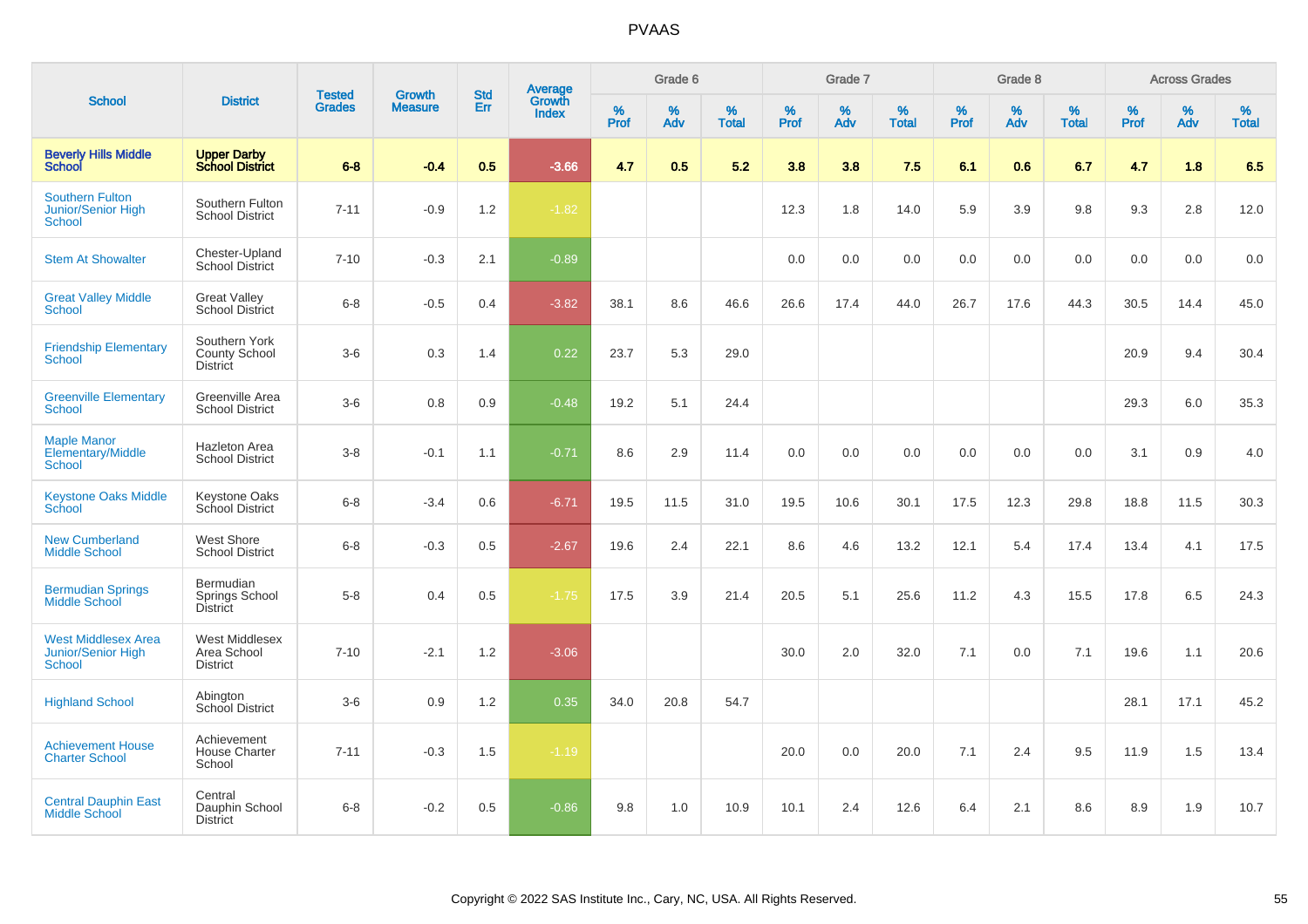|                                                          |                                                |                                |                                 | <b>Std</b> |                                          |                  | Grade 6  |                   |           | Grade 7  |                   |           | Grade 8  |                   |           | <b>Across Grades</b> |                   |
|----------------------------------------------------------|------------------------------------------------|--------------------------------|---------------------------------|------------|------------------------------------------|------------------|----------|-------------------|-----------|----------|-------------------|-----------|----------|-------------------|-----------|----------------------|-------------------|
| <b>School</b>                                            | <b>District</b>                                | <b>Tested</b><br><b>Grades</b> | <b>Growth</b><br><b>Measure</b> | Err        | <b>Average</b><br>Growth<br><b>Index</b> | %<br><b>Prof</b> | %<br>Adv | %<br><b>Total</b> | %<br>Prof | %<br>Adv | %<br><b>Total</b> | %<br>Prof | %<br>Adv | %<br><b>Total</b> | %<br>Prof | %<br>Adv             | %<br><b>Total</b> |
| <b>Beverly Hills Middle</b><br>School                    | <b>Upper Darby</b><br><b>School District</b>   | $6 - 8$                        | $-0.4$                          | 0.5        | $-3.66$                                  | 4.7              | 0.5      | 5.2               | 3.8       | 3.8      | 7.5               | 6.1       | 0.6      | 6.7               | 4.7       | 1.8                  | 6.5               |
| <b>Carnegie Elementary</b><br>School                     | Carlynton<br>School District                   | $3-6$                          | 0.9                             | 1.2        | $-0.41$                                  | 40.0             | 6.0      | 46.0              |           |          |                   |           |          |                   | 24.1      | 6.8                  | 30.9              |
| Coatesville<br><b>Intermediate High</b><br><b>School</b> | Coatesville<br>Area School<br><b>District</b>  | $8 - 9$                        | 0.6                             | 0.8        | 0.77                                     |                  |          |                   |           |          |                   | 7.0       | 0.5      | 7.5               | 7.0       | 0.5                  | 7.5               |
| <b>Southern Fulton</b><br><b>Elementary School</b>       | Southern Fulton<br><b>School District</b>      | $3-6$                          | $-3.6$                          | 1.2        | $-3.05$                                  | 15.2             | 10.2     | 25.4              |           |          |                   |           |          |                   | 23.9      | 5.3                  | 29.2              |
| <b>Red Lion Area Junior</b><br><b>High School</b>        | Red Lion Area<br><b>School District</b>        | $7 - 8$                        | $-0.1$                          | 0.5        | $-1.25$                                  |                  |          |                   | 16.8      | 9.2      | 26.0              | 14.5      | 6.6      | 21.2              | 15.8      | 8.0                  | 23.7              |
| <b>Oil City Area Middle</b><br>School                    | Oil City Area<br>School District               | $5-8$                          | $-3.7$                          | 0.5        | $-7.18$                                  | 7.9              | 0.8      | 8.7               | 10.3      | 2.4      | 12.7              | 3.8       | 0.0      | 3.8               | 9.5       | 1.5                  | 11.0              |
| <b>Clarion Area</b><br><b>Elementary School</b>          | <b>Clarion Area</b><br><b>School District</b>  | $3-6$                          | $-0.3$                          | 1.2        | $-0.24$                                  | 32.1             | 7.1      | 39.3              |           |          |                   |           |          |                   | 28.8      | 12.0                 | 40.9              |
| <b>Eden Hall Upper</b><br><b>Elementary School</b>       | Pine-Richland<br><b>School District</b>        | $4-6$                          | $-3.6$                          | 0.5        | $-7.79$                                  | 35.8             | 11.5     | 47.4              |           |          |                   |           |          |                   | 34.3      | 17.8                 | 52.1              |
| <b>Mayfair School</b>                                    | Philadelphia<br>City School<br><b>District</b> | $3 - 8$                        | $-1.9$                          | 1.1        | $-1.69$                                  | 6.2              | 0.0      | 6.2               | 2.4       | 0.0      | 2.4               | 0.0       | 6.7      | 6.7               | 3.1       | 1.0                  | 4.2               |
| <b>Nitschmann Middle</b><br><b>School</b>                | Bethlehem Area<br><b>School District</b>       | $6 - 8$                        | $-2.4$                          | 0.7        | $-5.69$                                  | 16.1             | 5.4      | 21.4              | 19.2      | 4.2      | 23.3              | 10.5      | 4.0      | 14.5              | 15.9      | 4.6                  | 20.4              |
| <b>Roslyn School</b>                                     | Abington<br><b>School District</b>             | $3-6$                          | 0.8                             | 1.1        | 0.64                                     | 17.9             | 10.7     | 28.6              |           |          |                   |           |          |                   | 25.9      | 12.5                 | 38.4              |
| <b>Ridley Middle School</b>                              | <b>Ridley School</b><br><b>District</b>        | $6 - 8$                        | $-2.1$                          | 0.4        | $-8.42$                                  | 16.6             | 2.2      | 18.8              | 11.2      | 6.6      | 17.8              | 12.6      | 6.5      | 19.1              | 13.4      | 5.2                  | 18.5              |
| <b>Pittsburgh Greenfield</b><br>K-8                      | Pittsburgh<br>School District                  | $3-8$                          | $-8.7$                          | 1.1        | $-8.03$                                  | 22.0             | 9.8      | 31.7              | 26.3      | 0.0      | 26.3              | 0.0       | 0.0      | 0.0               | 22.9      | 6.5                  | 29.4              |
| <b>New Day Charter</b><br><b>School</b>                  | New Day<br>Charter School                      | $7 - 11$                       | 2.2                             | 3.1        | 0.71                                     |                  |          |                   |           |          |                   | 0.0       | 0.0      | 0.0               | 0.0       | 0.0                  | 0.0               |
| <b>Fleetwood Middle</b><br><b>School</b>                 | Fleetwood Area<br><b>School District</b>       | $5 - 8$                        | $-1.9$                          | 0.5        | $-3.85$                                  | 20.0             | 4.0      | 24.0              | 21.0      | 4.9      | 25.9              | 21.5      | 2.5      | 24.0              | 21.1      | 3.8                  | 24.8              |
| <b>Laurel Elementary</b><br>School                       | Laurel School<br><b>District</b>               | $3-6$                          | $-1.5$                          | 1.0        | $-1.53$                                  | 23.9             | 12.7     | 36.6              |           |          |                   |           |          |                   | 30.7      | 17.1                 | 47.7              |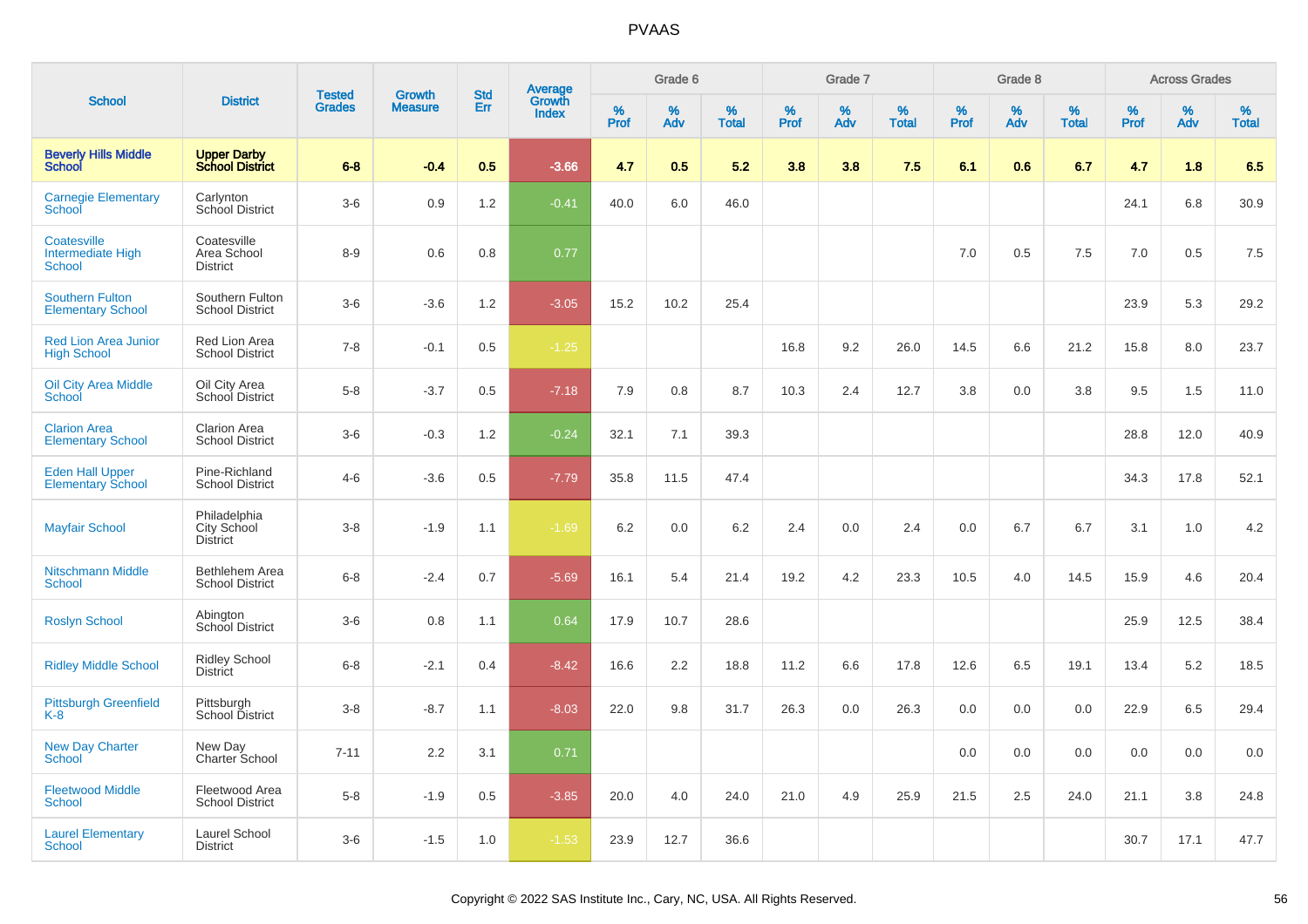|                                                             |                                                     |                                | <b>Growth</b>  | <b>Std</b> |                                          |                     | Grade 6     |                   |              | Grade 7     |                      |              | Grade 8  |                   |              | <b>Across Grades</b> |                   |
|-------------------------------------------------------------|-----------------------------------------------------|--------------------------------|----------------|------------|------------------------------------------|---------------------|-------------|-------------------|--------------|-------------|----------------------|--------------|----------|-------------------|--------------|----------------------|-------------------|
| <b>School</b>                                               | <b>District</b>                                     | <b>Tested</b><br><b>Grades</b> | <b>Measure</b> | <b>Err</b> | <b>Average</b><br>Growth<br><b>Index</b> | $\%$<br><b>Prof</b> | $\%$<br>Adv | %<br><b>Total</b> | $\%$<br>Prof | $\%$<br>Adv | $\%$<br><b>Total</b> | $\%$<br>Prof | %<br>Adv | %<br><b>Total</b> | $\%$<br>Prof | $\%$<br>Adv          | %<br><b>Total</b> |
| <b>Beverly Hills Middle</b><br><b>School</b>                | <b>Upper Darby</b><br><b>School District</b>        | $6 - 8$                        | $-0.4$         | 0.5        | $-3.66$                                  | 4.7                 | 0.5         | 5.2               | 3.8          | 3.8         | 7.5                  | 6.1          | 0.6      | 6.7               | 4.7          | 1.8                  | 6.5               |
| <b>Forest Hills</b><br><b>Elementary School</b>             | <b>Forest Hills</b><br><b>School District</b>       | $3-6$                          | 0.5            | 0.7        | $-3.52$                                  | 20.8                | 3.3         | 24.2              |              |             |                      |              |          |                   | 28.8         | 14.4                 | 43.2              |
| <b>Independence Middle</b><br><b>School</b>                 | <b>Bethel Park</b><br><b>School District</b>        | $5-8$                          | 0.0            | 0.5        | $-0.58$                                  |                     |             |                   | 29.8         | 13.1        | 42.9                 | 27.1         | 8.9      | 36.0              | 28.6         | 11.2                 | 39.8              |
| Eugenio Maria De<br><b>Hostos Charter School</b>            | Eugenio Maria<br>De Hostos<br><b>Charter School</b> | $3-8$                          | $-1.0$         | 1.4        | $-0.82$                                  | 5.6                 | 5.6         | 11.1              | 4.4          | 8.7         | 13.0                 | 28.6         | 7.1      | 35.7              | 9.3          | 3.4                  | 12.7              |
| <b>Ferndale Area</b><br><b>Junior/Senior High</b><br>School | Ferndale Area<br><b>School District</b>             | $7 - 10$                       | $-0.0$         | 1.3        | $-0.70$                                  |                     |             |                   | 31.6         | 2.6         | 34.2                 | 11.1         | 8.9      | 20.0              | 20.5         | 6.0                  | 26.5              |
| <b>Yellow Breeches</b><br><b>Middle School</b>              | South<br>Middleton<br><b>School District</b>        | $6 - 8$                        | $-2.5$         | 0.6        | $-5.91$                                  | 23.8                | 4.0         | 27.8              | 20.7         | 7.1         | 27.8                 | 16.8         | 9.2      | 26.0              | 20.4         | 6.8                  | 27.2              |
| <b>Swift Middle School</b>                                  | Solanco School<br><b>District</b>                   | $6 - 8$                        | $-1.2$         | 0.7        | $-2.19$                                  | 19.4                | 8.6         | 28.0              | 18.1         | 7.2         | 25.3                 | 9.9          | 1.8      | 11.7              | 15.3         | 5.6                  | 20.9              |
| <b>Hughesville</b><br>Junior/Senior High<br><b>School</b>   | East Lycoming<br>School District                    | $7 - 11$                       | $-0.2$         | 0.7        | $-1.10$                                  |                     |             |                   | 26.4         | 20.7        | 47.1                 | 27.9         | 14.8     | 42.6              | 27.2         | 17.7                 | 44.9              |
| <b>Amy At Martin</b>                                        | Philadelphia<br>City School<br>District             | $6-8$                          | 0.0            | 1.7        | $-0.38$                                  | 5.6                 | 11.1        | 16.7              | 0.0          | 0.0         | 0.0                  | 0.0          | 0.0      | 0.0               | 2.0          | 4.1                  | 6.1               |
| <b>Cecelia Snyder Middle</b><br>School                      | Bensalem<br>Township<br><b>School District</b>      | $7 - 8$                        | $-0.5$         | 0.7        | $-1.51$                                  |                     |             |                   | 9.8          | 3.0         | 12.8                 | 7.9          | 0.0      | 7.9               | 8.9          | 1.5                  | 10.4              |
| <b>Buckingham</b><br><b>Elementary School</b>               | <b>Central Bucks</b><br><b>School District</b>      | $3-6$                          | $-0.1$         | 1.1        | $-0.13$                                  | 29.4                | 16.2        | 45.6              |              |             |                      |              |          |                   | 38.8         | 19.1                 | 57.9              |
| <b>Landisville Middle</b><br><b>School</b>                  | Hempfield<br><b>School District</b>                 | $7 - 8$                        | 0.3            | 0.6        | $-0.09$                                  |                     |             |                   | 23.3         | 14.8        | 38.1                 | 23.9         | 17.0     | 40.9              | 23.6         | 15.8                 | 39.4              |
| <b>Martic Elementary</b><br>School                          | Penn Manor<br><b>School District</b>                | $3-6$                          | $-2.0$         | 1.4        | $-1.41$                                  | 38.7                | 9.7         | 48.4              |              |             |                      |              |          |                   | 34.0         | 16.7                 | 50.6              |
| <b>Pine Grove Area</b><br><b>Middle School</b>              | Pine Grove<br>Area School<br><b>District</b>        | $5-8$                          | $-2.2$         | 0.5        | $-4.03$                                  | 19.7                | 3.4         | 23.1              | 17.1         | 0.8         | 17.9                 | 20.9         | 0.8      | 21.7              | 20.0         | 2.2                  | 22.2              |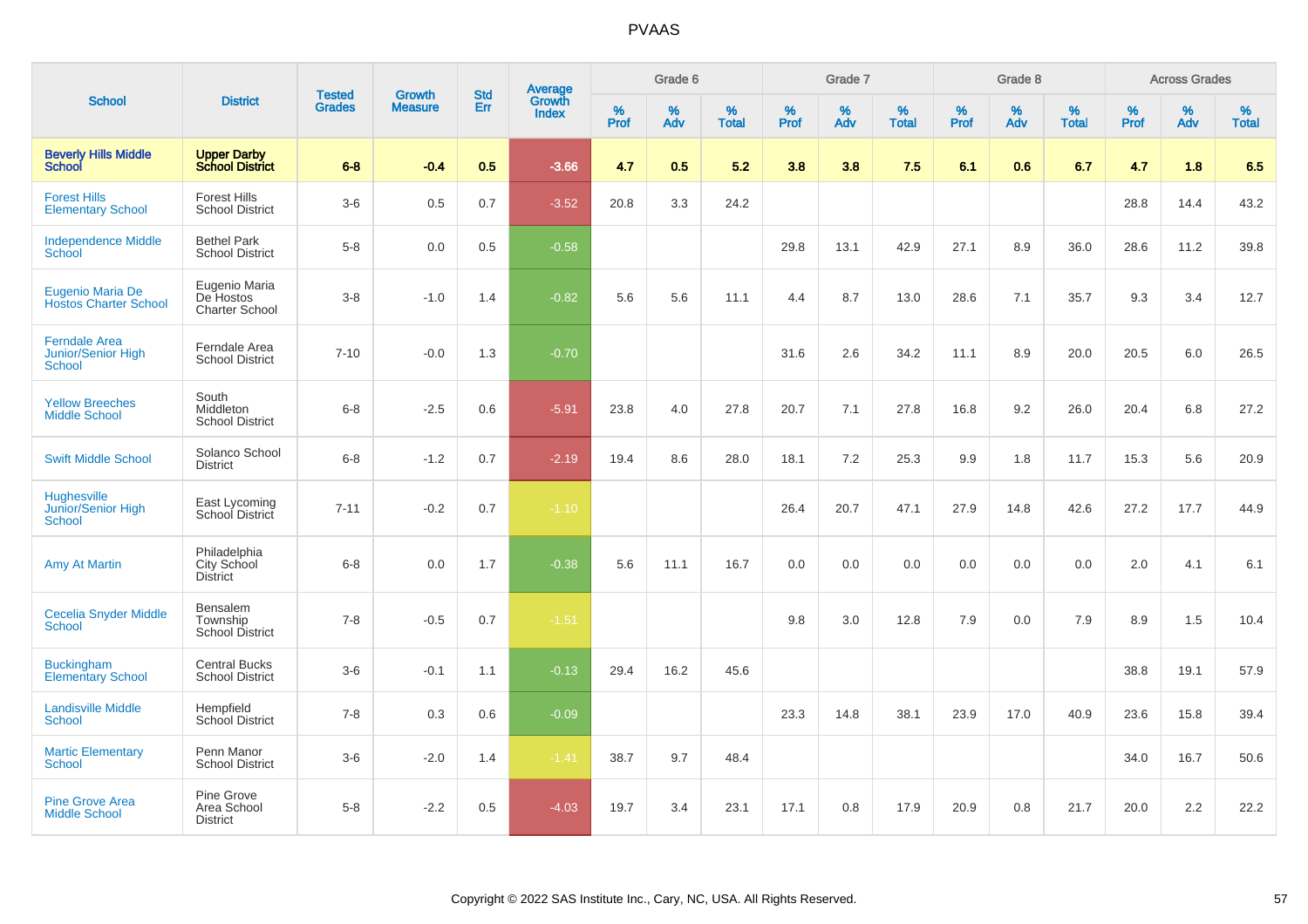| <b>School</b>                                                 |                                                       |                                |                                 | <b>Std</b> |                                          |           | Grade 6     |                   |           | Grade 7  |                   |           | Grade 8  |                   |              | <b>Across Grades</b> |                   |
|---------------------------------------------------------------|-------------------------------------------------------|--------------------------------|---------------------------------|------------|------------------------------------------|-----------|-------------|-------------------|-----------|----------|-------------------|-----------|----------|-------------------|--------------|----------------------|-------------------|
|                                                               | <b>District</b>                                       | <b>Tested</b><br><b>Grades</b> | <b>Growth</b><br><b>Measure</b> | Err        | <b>Average</b><br>Growth<br><b>Index</b> | %<br>Prof | $\%$<br>Adv | %<br><b>Total</b> | %<br>Prof | %<br>Adv | %<br><b>Total</b> | %<br>Prof | %<br>Adv | %<br><b>Total</b> | $\%$<br>Prof | $\%$<br>Adv          | %<br><b>Total</b> |
| <b>Beverly Hills Middle</b><br>School                         | <b>Upper Darby<br/>School District</b>                | $6 - 8$                        | $-0.4$                          | 0.5        | $-3.66$                                  | 4.7       | 0.5         | 5.2               | 3.8       | 3.8      | 7.5               | 6.1       | 0.6      | 6.7               | 4.7          | 1.8                  | 6.5               |
| <b>Jackson School</b>                                         | York City<br>School District                          | $3-8$                          | 0.3                             | 1.0        | $-0.44$                                  | 0.0       | 0.0         | 0.0               | 5.3       | 5.3      | 10.5              | 2.6       | 0.0      | 2.6               | 1.5          | 0.7                  | 2.2               |
| Daniel J Flood<br><b>Elementary School</b>                    | Wilkes-Barre<br>Area School<br><b>District</b>        | $3-6$                          | 0.9                             | 1.5        | 0.40                                     | 6.4       | 0.0         | 6.4               |           |          |                   |           |          |                   | 14.4         | 0.0                  | 14.4              |
| <b>Mccall Gen George A</b><br><b>School</b>                   | Philadelphia<br>City School<br>District               | $3-8$                          | 1.7                             | 2.9        | 0.59                                     |           |             |                   |           |          |                   |           |          |                   | 31.2         | 30.1                 | 61.3              |
| <b>Evans City Middle</b><br><b>School</b>                     | Seneca Valley<br>School District                      | $5-6$                          | $-1.7$                          | 0.5        | $-3.18$                                  | 32.7      | 8.9         | 41.5              |           |          |                   |           |          |                   | 30.7         | 9.4                  | 40.1              |
| <b>Commodore Perry</b><br>Junior/Senior High<br><b>School</b> | Commodore<br>Perry School<br><b>District</b>          | $7 - 11$                       | $-0.7$                          | 1.5        | $-1.03$                                  |           |             |                   | 8.1       | 2.7      | 10.8              | 20.0      | 8.0      | 28.0              | 12.9         | 4.8                  | 17.7              |
| <b>Mars Area Middle</b><br><b>School</b>                      | Mars Area<br><b>School District</b>                   | $7 - 8$                        | $-0.9$                          | 0.6        | $-2.52$                                  |           |             |                   | 24.0      | 16.6     | 40.6              | 24.5      | 6.4      | 30.8              | 24.2         | 11.8                 | 36.0              |
| <b>Lakeland Junior/Senior</b><br><b>High School</b>           | Lakeland<br><b>School District</b>                    | $7 - 11$                       | $-3.6$                          | 0.8        | $-6.19$                                  |           |             |                   | 26.9      | 4.8      | 31.7              | 5.7       | 0.0      | 5.7               | 17.2         | 2.6                  | 19.8              |
| <b>Warwick Elementary</b><br><b>School</b>                    | <b>Central Bucks</b><br><b>School District</b>        | $3-6$                          | 0.6                             | 1.0        | $-0.19$                                  | 32.3      | 12.3        | 44.6              |           |          |                   |           |          |                   | 39.1         | 18.0                 | 57.1              |
| Lakeview Middle-High<br><b>School</b>                         | Lakeview<br><b>School District</b>                    | $6 - 11$                       | $-4.2$                          | 0.8        | $-5.34$                                  | 30.0      | 7.1         | 37.1              | 22.2      | 1.6      | 23.8              | 21.0      | 1.6      | 22.6              | 24.6         | 3.6                  | 28.2              |
| <b>Appleman Elementary</b><br>School                          | <b>Benton Area</b><br><b>School District</b>          | $3-6$                          | $-0.8$                          | 1.2        | $-0.67$                                  | 17.4      | 4.4         | 21.7              |           |          |                   |           |          |                   | 25.9         | 9.0                  | 34.9              |
| <b>Franklin Area</b><br>Junior/Senior High<br><b>School</b>   | Franklin Area<br><b>School District</b>               | $7 - 11$                       | $-1.3$                          | 0.7        | $-3.14$                                  |           |             |                   | 10.1      | 4.2      | 14.3              | 8.3       | 0.8      | 9.0               | 9.1          | 2.4                  | 11.5              |
| <b>Bethune Mary Mcleod</b><br><b>School</b>                   | Philadelphia<br>City School<br>District               | $3 - 8$                        | $-4.5$                          | 2.2        | $-2.03$                                  | 0.0       | 0.0         | 0.0               |           |          |                   |           |          |                   | 0.0          | 0.0                  | 0.0               |
| <b>Stetson Middle School</b>                                  | <b>West Chester</b><br>Area School<br><b>District</b> | $6 - 8$                        | $-3.4$                          | 0.6        | $-7.15$                                  | 34.8      | 9.1         | 43.8              | 23.9      | 6.5      | 30.4              | 17.9      | 13.7     | 31.6              | 27.0         | 9.0                  | 36.0              |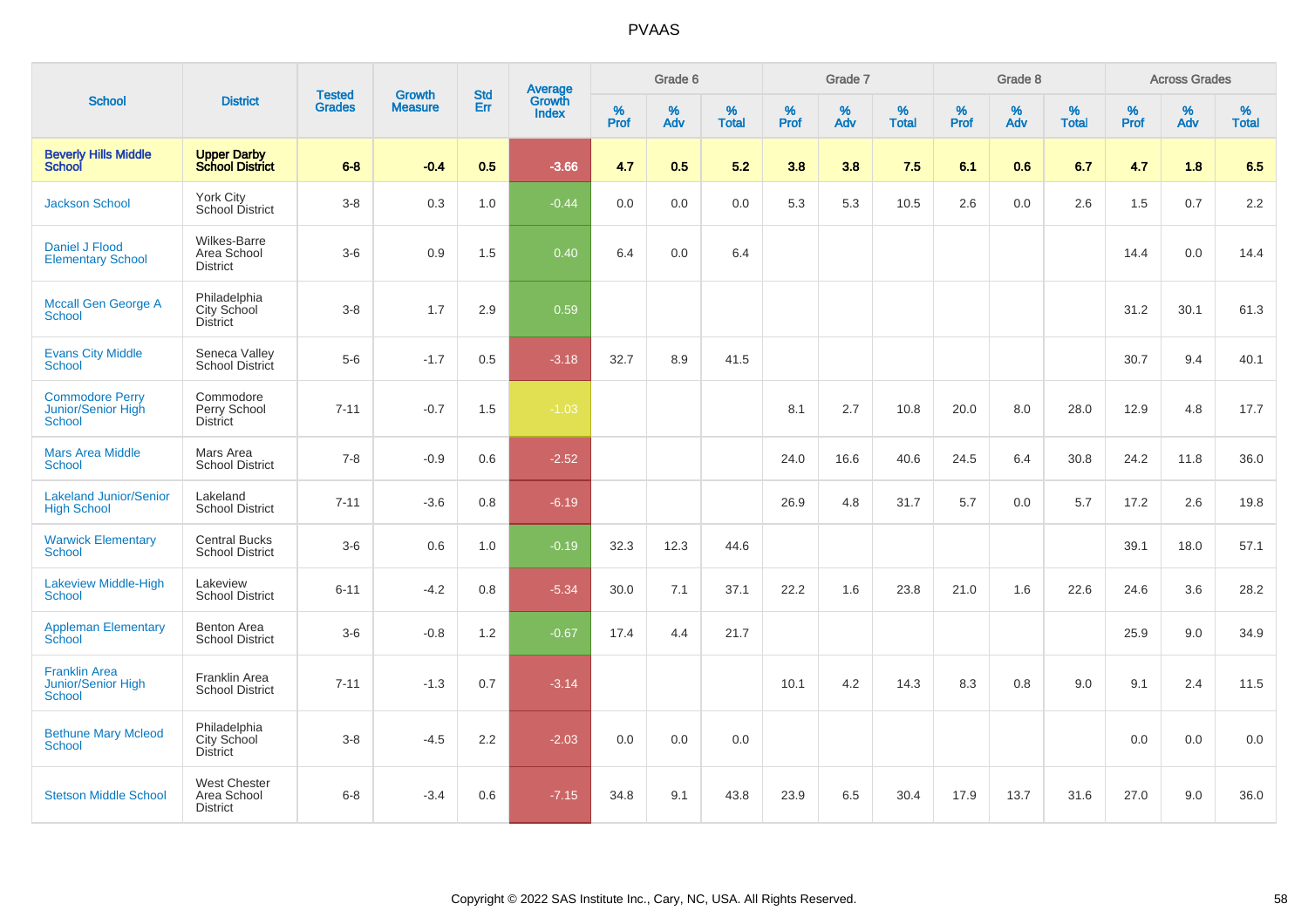|                                                            |                                                |                                |                                 | <b>Std</b> |                                          |           | Grade 6  |                   |           | Grade 7     |                   |           | Grade 8  |                   |              | <b>Across Grades</b> |                   |
|------------------------------------------------------------|------------------------------------------------|--------------------------------|---------------------------------|------------|------------------------------------------|-----------|----------|-------------------|-----------|-------------|-------------------|-----------|----------|-------------------|--------------|----------------------|-------------------|
| <b>School</b>                                              | <b>District</b>                                | <b>Tested</b><br><b>Grades</b> | <b>Growth</b><br><b>Measure</b> | Err        | <b>Average</b><br>Growth<br><b>Index</b> | %<br>Prof | %<br>Adv | %<br><b>Total</b> | %<br>Prof | $\%$<br>Adv | %<br><b>Total</b> | %<br>Prof | %<br>Adv | %<br><b>Total</b> | $\%$<br>Prof | %<br>Adv             | %<br><b>Total</b> |
| <b>Beverly Hills Middle</b><br>School                      | <b>Upper Darby<br/>School District</b>         | $6 - 8$                        | $-0.4$                          | 0.5        | $-3.66$                                  | 4.7       | 0.5      | 5.2               | 3.8       | 3.8         | 7.5               | 6.1       | 0.6      | 6.7               | 4.7          | 1.8                  | 6.5               |
| <b>Fell Charter School</b>                                 | <b>Fell Charter</b><br>School                  | $3-8$                          | 1.1                             | 2.2        | $-0.51$                                  | 6.7       | 0.0      | 6.7               |           |             |                   |           |          |                   | 17.1         | 4.0                  | 21.0              |
| <b>Cedar Crest Middle</b><br><b>School</b>                 | Cornwall-<br>Lebanon<br><b>School District</b> | $6 - 8$                        | $-1.2$                          | 0.4        | $-4.33$                                  | 18.2      | 6.2      | 24.4              | 16.1      | 4.9         | 21.0              | 16.4      | 9.4      | 25.8              | 17.0         | 6.8                  | 23.8              |
| <b>Feltonville School Of</b><br><b>Arts &amp; Sciences</b> | Philadelphia<br>City School<br><b>District</b> | $6 - 8$                        | 1.5                             | 3.1        | 0.49                                     | 0.0       | 0.0      | 0.0               |           |             |                   |           |          |                   | 2.6          | 0.0                  | 2.6               |
| <b>School Lane Charter</b><br><b>School</b>                | School Lane<br><b>Charter School</b>           | $3 - 11$                       | $-4.8$                          | 0.7        | $-6.68$                                  | 11.9      | 1.7      | 13.6              | 7.0       | 2.8         | 9.9               | 18.8      | 3.1      | 21.9              | 21.0         | 6.5                  | 27.5              |
| <b>Pennfield Middle</b><br><b>School</b>                   | North Penn<br><b>School District</b>           | $6-9$                          | $-1.4$                          | 0.5        | $-4.19$                                  |           |          |                   | 28.0      | 9.2         | 37.2              | 25.0      | 6.8      | 31.8              | 26.4         | 7.9                  | 34.3              |
| <b>Penndale Middle</b><br><b>School</b>                    | North Penn<br><b>School District</b>           | $7 - 9$                        | $-2.6$                          | 0.5        | $-7.40$                                  |           |          |                   | 26.6      | 8.0         | 34.7              | 21.6      | 7.3      | 29.0              | 24.5         | 7.7                  | 32.2              |
| <b>Shenandoah Valley</b><br><b>Elementary School</b>       | Shenandoah<br>Valley School<br><b>District</b> | $3-6$                          | $-2.5$                          | 1.2        | $-2.16$                                  | 19.6      | 2.0      | 21.6              |           |             |                   |           |          |                   | 16.2         | 4.2                  | 20.4              |
| <b>Meehan Austin Middle</b><br><b>School</b>               | Philadelphia<br>City School<br><b>District</b> | $7 - 8$                        | $-4.2$                          | 1.6        | $-4.02$                                  |           |          |                   | 12.9      | 0.0         | 12.9              | 3.2       | 3.2      | 6.4               | 8.1          | 1.6                  | 9.7               |
| <b>Troy Area</b><br>Junior/Senior High<br><b>School</b>    | <b>Troy Area</b><br>School District            | $7 - 10$                       | $-1.6$                          | 0.8        | $-3.28$                                  |           |          |                   | 14.1      | 0.0         | 14.1              | 6.8       | 0.8      | 7.7               | 10.0         | 0.5                  | 10.5              |
| <b>French Creek</b><br><b>Elementary School</b>            | Owen J Roberts<br><b>School District</b>       | $3-6$                          | 0.5                             | 1.1        | $-0.61$                                  | 38.7      | 17.7     | 56.4              |           |             |                   |           |          |                   | 38.2         | 16.5                 | 54.8              |
| <b>Penn Bernville</b><br><b>Elementary School</b>          | Tulpehocken<br>Area School<br><b>District</b>  | $3-6$                          | 0.1                             | 1.2        | 0.07                                     | 15.5      | 19.0     | 34.5              |           |             |                   |           |          |                   | 22.0         | 16.6                 | 38.5              |
| <b>Norwin Middle School</b>                                | Norwin School<br><b>District</b>               | $7 - 8$                        | $-1.6$                          | 0.5        | $-5.29$                                  |           |          |                   | 42.7      | 14.9        | 57.6              | 32.5      | 5.4      | 37.8              | 37.7         | 10.2                 | 47.9              |
| Jefferson-Morgan<br><b>Elementary School</b>               | Jefferson-<br>Morgan School<br>District        | $3-6$                          | $-6.4$                          | 1.1        | $-5.96$                                  | 23.6      | 0.0      | 23.6              |           |             |                   |           |          |                   | 17.1         | 5.6                  | 22.6              |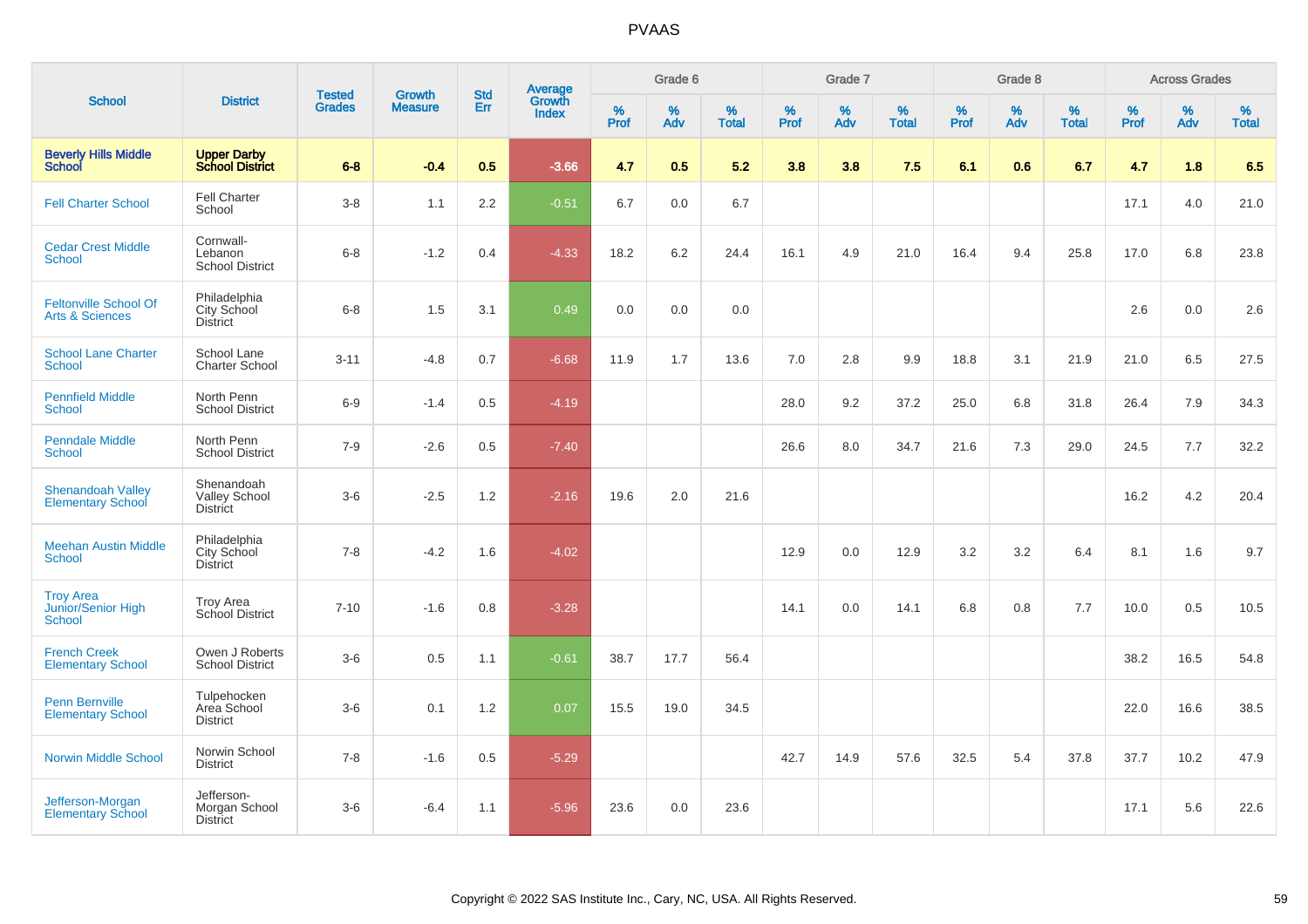| <b>School</b>                                                     |                                                          |                                |                                 | <b>Std</b> |                                          |           | Grade 6  |                   |           | Grade 7  |                   |           | Grade 8  |                   |           | <b>Across Grades</b> |                   |
|-------------------------------------------------------------------|----------------------------------------------------------|--------------------------------|---------------------------------|------------|------------------------------------------|-----------|----------|-------------------|-----------|----------|-------------------|-----------|----------|-------------------|-----------|----------------------|-------------------|
|                                                                   | <b>District</b>                                          | <b>Tested</b><br><b>Grades</b> | <b>Growth</b><br><b>Measure</b> | Err        | <b>Average</b><br>Growth<br><b>Index</b> | %<br>Prof | %<br>Adv | %<br><b>Total</b> | %<br>Prof | %<br>Adv | %<br><b>Total</b> | %<br>Prof | %<br>Adv | %<br><b>Total</b> | %<br>Prof | %<br>Adv             | %<br><b>Total</b> |
| <b>Beverly Hills Middle</b><br><b>School</b>                      | <b>Upper Darby<br/>School District</b>                   | $6 - 8$                        | $-0.4$                          | 0.5        | $-3.66$                                  | 4.7       | 0.5      | 5.2               | 3.8       | 3.8      | 7.5               | 6.1       | 0.6      | 6.7               | 4.7       | 1.8                  | 6.5               |
| <b>Blue Mountain Middle</b><br><b>School</b>                      | <b>Blue Mountain</b><br><b>School District</b>           | $6 - 8$                        | $-0.9$                          | 0.5        | $-3.49$                                  | 24.3      | 0.6      | 24.8              | 16.3      | 10.1     | 26.4              | 20.3      | 6.1      | 26.4              | 20.2      | 5.7                  | 25.9              |
| <b>Lindley Academy</b><br>Charter School At<br><b>Birney</b>      | Lindley<br>Academy<br>Charter School<br>At Birney        | $3 - 8$                        | $-3.0$                          | 0.7        | $-4.25$                                  | 2.6       | 0.0      | 2.6               | 0.0       | 0.0      | 0.0               | 0.0       | 1.6      | 1.6               | 1.0       | 0.3                  | 1.3               |
| <b>Hickory High School</b>                                        | Hermitage<br>School District                             | $7 - 12$                       | 0.4                             | 1.0        | 0.41                                     |           |          |                   |           |          |                   | 26.2      | 4.1      | 30.3              | 26.2      | 4.1                  | 30.3              |
| <b>Perkiomen Valley</b><br><b>Middle School-West</b>              | Perkiomen<br>Valley School<br><b>District</b>            | $6 - 8$                        | $-1.4$                          | 0.5        | $-4.26$                                  | 21.0      | 10.0     | 31.0              | 26.2      | 18.6     | 44.8              | 16.3      | 4.6      | 20.9              | 21.1      | 10.9                 | 32.0              |
| <b>Meadville Middle</b><br><b>School</b>                          | Crawford<br><b>Central School</b><br><b>District</b>     | $7 - 8$                        | $-0.6$                          | 0.6        | $-1.79$                                  |           |          |                   | 15.1      | 3.5      | 18.6              | 10.0      | 1.6      | 11.6              | 12.4      | 2.5                  | 14.9              |
| Pennsylvania Distance<br><b>Learning Charter</b><br><b>School</b> | Pennsylvania<br>Distance<br>Learning<br>Charter School   | $3 - 12$                       | $-1.7$                          | 0.7        | $-2.55$                                  | 1.3       | 0.0      | 1.3               | 4.6       | 1.2      | 5.8               | 2.3       | 0.0      | 2.3               | 5.4       | 0.4                  | 5.8               |
| <b>Nazareth Area Middle</b><br><b>School</b>                      | Nazareth Area<br><b>School District</b>                  | $7 - 8$                        | $-3.8$                          | 0.5        | $-10.49$                                 |           |          |                   | 28.1      | 6.8      | 35.0              | 17.3      | 3.5      | 20.9              | 22.8      | 5.2                  | 28.0              |
| <b>Wissahickon Middle</b><br><b>School</b>                        | Wissahickon<br><b>School District</b>                    | $6-8$                          | $-1.7$                          | 0.4        | $-5.84$                                  | 34.6      | 16.3     | 50.9              | 31.3      | 19.5     | 50.8              | 20.1      | 18.0     | 38.1              | 28.7      | 17.9                 | 46.6              |
| <b>Blue Ball Elementary</b><br><b>School</b>                      | Eastern<br>Lancaster<br>County School<br><b>District</b> | $3-6$                          | $-0.2$                          | 1.1        | $-0.14$                                  | 9.7       | 1.6      | 11.3              |           |          |                   |           |          |                   | 24.4      | 7.1                  | 31.6              |
| <b>Sto-Rox Junior/Senior</b><br><b>High School</b>                | Sto-Rox School<br><b>District</b>                        | $7 - 10$                       | $-2.3$                          | 1.5        | $-2.36$                                  |           |          |                   | 0.0       | 0.0      | 0.0               | 0.0       | 0.0      | 0.0               | 0.0       | 0.0                  | 0.0               |
| <b>Old Forge</b><br>Junior/Senior High<br><b>School</b>           | Old Forge<br>School District                             | $7 - 12$                       | $-1.6$                          | 1.1        | $-2.36$                                  |           |          |                   | 19.0      | 4.8      | 23.8              | 5.9       | 0.0      | 5.9               | 13.2      | 2.6                  | 15.8              |
| Amy NW                                                            | Philadelphia<br><b>City School</b><br><b>District</b>    | $6 - 8$                        | $-2.2$                          | 1.4        | $-1.95$                                  | 0.0       | 0.0      | 0.0               | 4.0       | 0.0      | 4.0               | 0.0       | 0.0      | 0.0               | 1.4       | 0.0                  | 1.4               |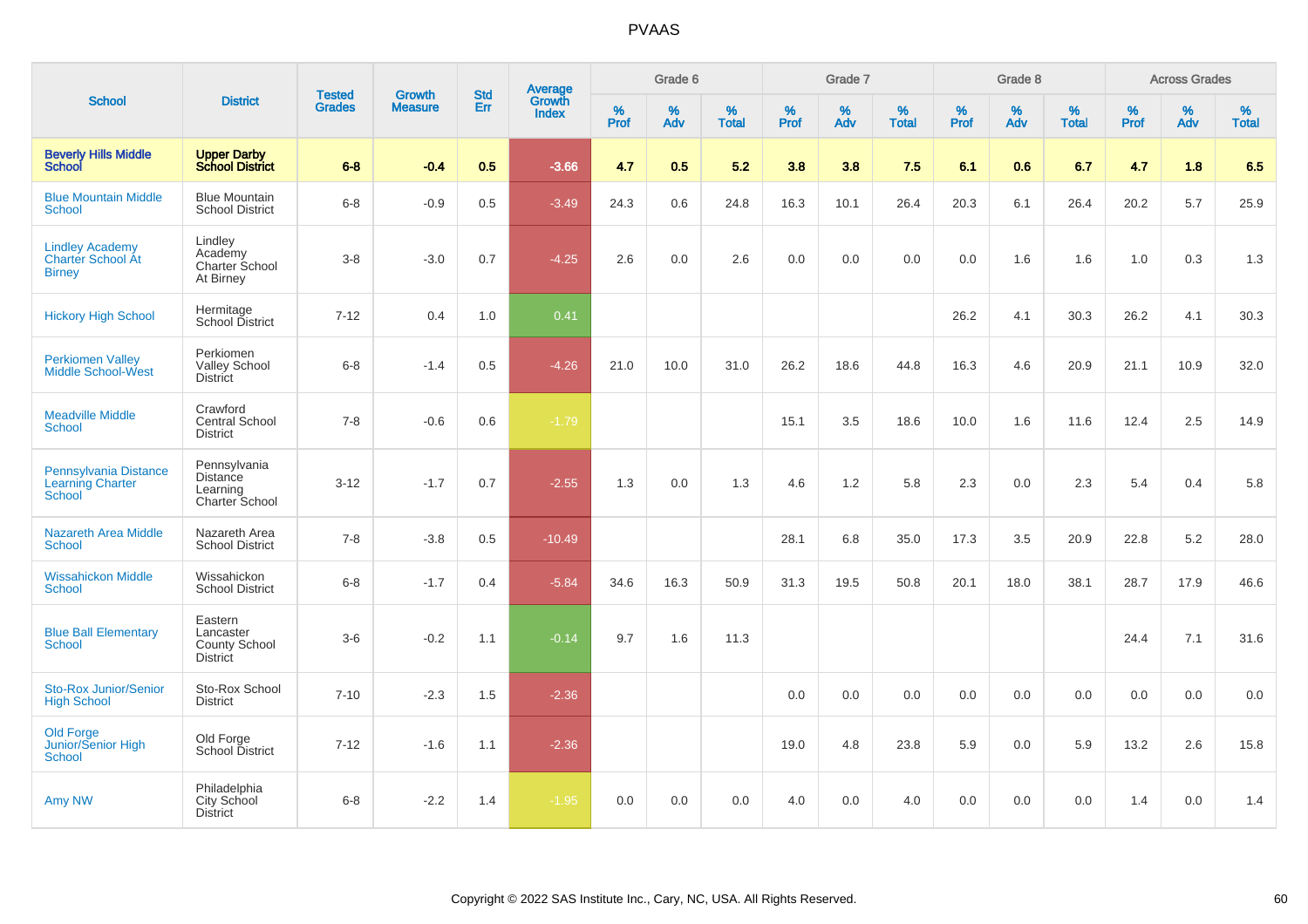|                                                       |                                                       |                                |                                 | <b>Std</b> |                                          |                  | Grade 6  |                   |           | Grade 7  |                   |              | Grade 8  |                   |           | <b>Across Grades</b> |                   |
|-------------------------------------------------------|-------------------------------------------------------|--------------------------------|---------------------------------|------------|------------------------------------------|------------------|----------|-------------------|-----------|----------|-------------------|--------------|----------|-------------------|-----------|----------------------|-------------------|
| <b>School</b>                                         | <b>District</b>                                       | <b>Tested</b><br><b>Grades</b> | <b>Growth</b><br><b>Measure</b> | Err        | <b>Average</b><br>Growth<br><b>Index</b> | %<br><b>Prof</b> | %<br>Adv | %<br><b>Total</b> | %<br>Prof | %<br>Adv | %<br><b>Total</b> | $\%$<br>Prof | %<br>Adv | %<br><b>Total</b> | %<br>Prof | %<br>Adv             | %<br><b>Total</b> |
| <b>Beverly Hills Middle</b><br><b>School</b>          | <b>Upper Darby</b><br><b>School District</b>          | $6 - 8$                        | $-0.4$                          | 0.5        | $-3.66$                                  | 4.7              | 0.5      | 5.2               | 3.8       | 3.8      | 7.5               | 6.1          | 0.6      | 6.7               | 4.7       | 1.8                  | 6.5               |
| <b>Millersburg Area</b><br><b>Middle School</b>       | Millersburg<br>Area School<br><b>District</b>         | $6-9$                          | $-5.1$                          | 0.9        | $-6.20$                                  | 15.4             | 3.8      | 19.2              | 18.8      | 1.6      | 20.3              | 8.1          | 1.6      | 9.7               | 14.0      | 2.2                  | 16.3              |
| <b>Reynolds</b><br>Junior/Senior High<br>School       | Reynolds<br>School District                           | $7 - 10$                       | $-1.2$                          | 1.1        | $-1.74$                                  |                  |          |                   | 14.3      | 10.2     | 24.5              | 11.8         | 1.5      | 13.2              | 12.8      | 5.1                  | 18.0              |
| <b>Elmer L Meyers</b><br>Junior/Senior High<br>School | <b>Wilkes-Barre</b><br>Area School<br><b>District</b> | $7 - 11$                       | $-0.2$                          | 1.5        | $-0.65$                                  |                  |          |                   | 8.2       | 6.1      | 14.3              | 10.0         | 6.7      | 16.7              | 8.9       | 6.3                  | 15.2              |
| <b>Aldan Elementary</b><br><b>School</b>              | <b>William Penn</b><br><b>School District</b>         | $3-6$                          | $-1.9$                          | 2.0        | $-0.97$                                  | 0.0              | 0.0      | 0.0               |           |          |                   |              |          |                   | 10.0      | 9.0                  | 19.0              |
| <b>Strath Haven Middle</b><br>School                  | Wallingford-<br>Swarthmore<br><b>School District</b>  | $6 - 8$                        | $-1.6$                          | 0.5        | $-4.93$                                  | 29.9             | 20.5     | 50.4              | 27.6      | 17.6     | 45.3              | 29.4         | 14.7     | 44.2              | 29.1      | 17.8                 | 46.9              |
| <b>York Avenue</b><br><b>Elementary School</b>        | North Penn<br><b>School District</b>                  | $3-6$                          | $-1.0$                          | 1.5        | $-0.67$                                  | 9.4              | 28.1     | 37.5              |           |          |                   |              |          |                   | 25.0      | 20.7                 | 45.7              |
| <b>West Forest</b><br>Junior/Senior High<br>School    | Forest Area<br><b>School District</b>                 | $7 - 11$                       | $-1.3$                          | 1.8        | $-1.21$                                  |                  |          |                   | 13.6      | 0.0      | 13.6              | 5.0          | 0.0      | 5.0               | 9.5       | 0.0                  | 9.5               |
| <b>Kearny Gen Philip</b><br>School                    | Philadelphia<br>City School<br><b>District</b>        | $3 - 8$                        | 1.0                             | 3.4        | 0.30                                     |                  |          |                   | 0.0       | 0.0      | 0.0               |              |          |                   | 0.0       | 0.0                  | 0.0               |
| <b>Marion Elementary</b><br>School                    | <b>Belle Vernon</b><br>Area School<br><b>District</b> | $3-6$                          | $-1.4$                          | 1.1        | $-1.26$                                  | 25.8             | 11.3     | 37.1              |           |          |                   |              |          |                   | 24.7      | 9.3                  | 34.0              |
| <b>KIPP West</b><br>Philadelphia Charter<br>School    | <b>KIPP West</b><br>Philadelphia<br>Charter School    | $3 - 8$                        | $-2.0$                          | 1.2        | $-1.75$                                  | 0.0              | 0.0      | 0.0               | 0.0       | 0.0      | 0.0               | 0.0          | 0.0      | 0.0               | 2.6       | 0.0                  | 2.6               |
| <b>Paradise Elementary</b><br>School                  | Pequea Valley<br>School District                      | $3-6$                          | 0.3                             | 1.0        | $-0.86$                                  | 11.1             | 3.2      | 14.3              |           |          |                   |              |          |                   | 18.0      | 3.3                  | 21.2              |
| <b>Mount Carmel Area JH</b>                           | <b>Mount Carmel</b><br>Area School<br><b>District</b> | $7 - 8$                        | $-0.1$                          | 0.8        | $-0.44$                                  |                  |          |                   | 13.6      | 3.6      | 17.3              | 8.8          | 2.6      | 11.5              | 11.2      | 3.1                  | 14.4              |
| <b>Pittsburgh Allegheny</b><br>$6 - 8$                | Pittsburgh<br>School District                         | $6 - 8$                        | $-3.6$                          | 1.0        | $-3.85$                                  | 0.0              | 0.0      | 0.0               | 1.9       | 0.0      | 1.9               | 0.0          | 0.0      | 0.0               | 0.8       | 0.0                  | 0.8               |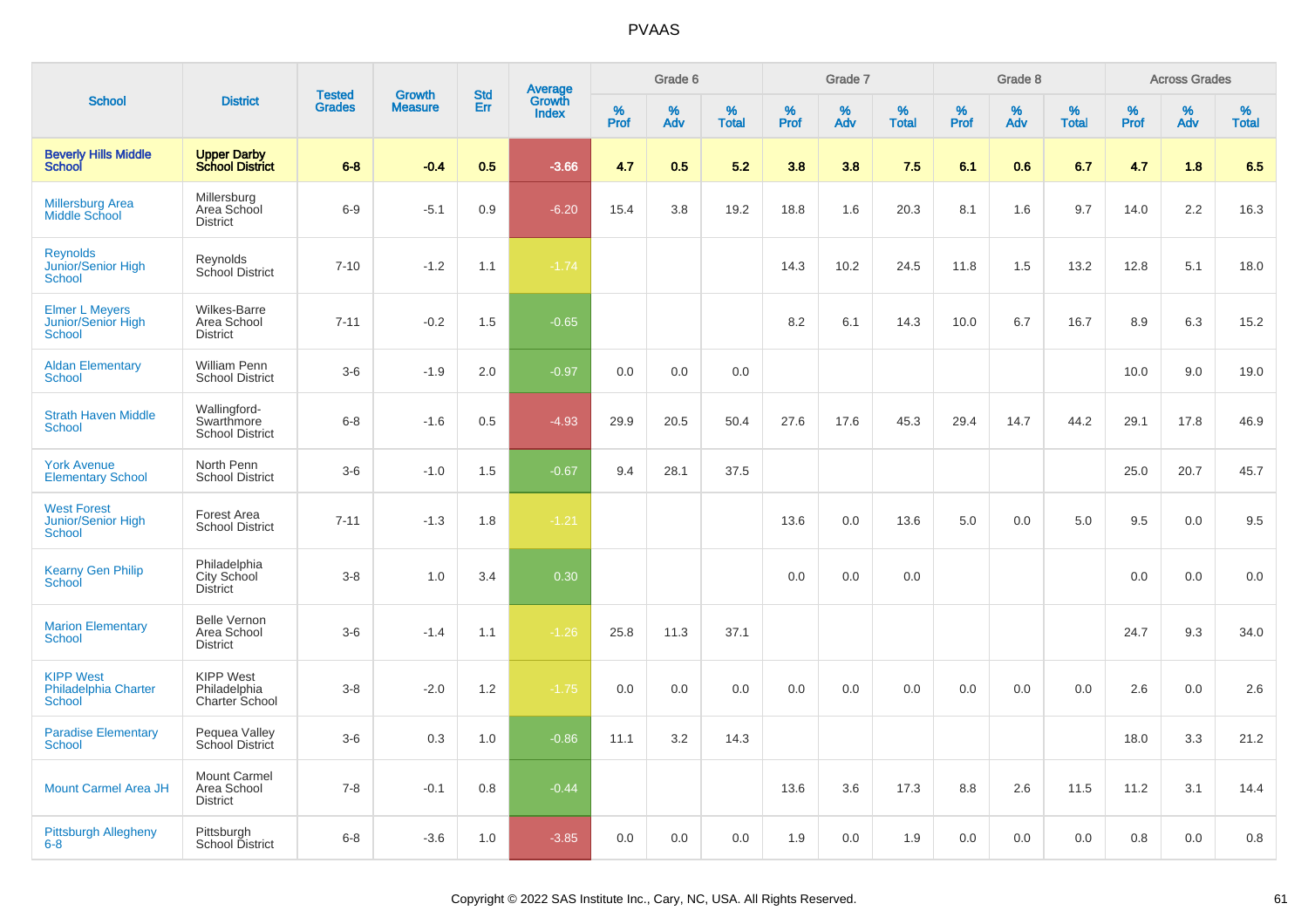|                                                                            |                                                                 |                                |                                 | <b>Std</b> |                                          |           | Grade 6  |                   |           | Grade 7  |                   |           | Grade 8  |                   |           | <b>Across Grades</b> |                   |
|----------------------------------------------------------------------------|-----------------------------------------------------------------|--------------------------------|---------------------------------|------------|------------------------------------------|-----------|----------|-------------------|-----------|----------|-------------------|-----------|----------|-------------------|-----------|----------------------|-------------------|
| <b>School</b>                                                              | <b>District</b>                                                 | <b>Tested</b><br><b>Grades</b> | <b>Growth</b><br><b>Measure</b> | Err        | <b>Average</b><br>Growth<br><b>Index</b> | %<br>Prof | %<br>Adv | %<br><b>Total</b> | %<br>Prof | %<br>Adv | %<br><b>Total</b> | %<br>Prof | %<br>Adv | %<br><b>Total</b> | %<br>Prof | %<br>Adv             | %<br><b>Total</b> |
| <b>Beverly Hills Middle</b><br>School                                      | <b>Upper Darby</b><br><b>School District</b>                    | $6 - 8$                        | $-0.4$                          | 0.5        | $-3.66$                                  | 4.7       | 0.5      | 5.2               | 3.8       | 3.8      | 7.5               | 6.1       | 0.6      | 6.7               | 4.7       | 1.8                  | 6.5               |
| <b>Universal Alcorn</b><br><b>Charter School</b>                           | Universal<br>Alcorn Charter<br>School                           | $3-8$                          | $-0.7$                          | 0.8        | $-2.71$                                  | 3.9       | 0.0      | 3.9               | 8.8       | 0.0      | 8.8               | 5.1       | 0.0      | 5.1               | 6.4       | 1.7                  | 8.1               |
| <b>Swiftwater</b><br><b>Intermediate School</b><br>(8281)                  | Pocono<br><b>Mountain</b><br><b>School District</b>             | $4 - 6$                        | $-0.9$                          | 0.9        | $-0.94$                                  | 13.7      | 6.8      | 20.6              |           |          |                   |           |          |                   | 21.9      | 8.9                  | 30.9              |
| <b>Meredith William M</b><br>School                                        | Philadelphia<br>City School<br>District                         | $3 - 8$                        | $-7.8$                          | 1.3        | $-5.90$                                  | 25.9      | 11.1     | 37.0              | 19.0      | 14.3     | 33.3              | 38.5      | 7.7      | 46.2              | 29.6      | 25.1                 | 54.8              |
| <b>Franklin School</b>                                                     | Uniontown Area<br><b>School District</b>                        | $3-6$                          | 0.5                             | 2.0        | 0.09                                     | 26.7      | 13.3     | 40.0              |           |          |                   |           |          |                   | 22.2      | 11.1                 | 33.3              |
| <b>Albert Gallatin North</b><br><b>Middle School</b>                       | <b>Albert Gallatin</b><br>Area School<br><b>District</b>        | $6 - 8$                        | $-2.3$                          | 0.8        | $-3.76$                                  | 23.9      | 1.1      | 25.0              | 17.8      | 2.2      | 20.0              | 7.9       | 0.0      | 7.9               | 17.6      | 1.2                  | 18.8              |
| <b>Line Mountain Middle</b><br><b>School</b>                               | Line Mountain<br><b>School District</b>                         | $5 - 8$                        | $-0.5$                          | 0.7        | $-0.65$                                  | 15.3      | 2.8      | 18.1              | 13.3      | 6.1      | 19.4              | 9.9       | 2.8      | 12.7              | 14.3      | 5.9                  | 20.2              |
| <b>Upper Merion Middle</b><br>School                                       | <b>Upper Merion</b><br>Area School<br><b>District</b>           | $5-8$                          | $-1.3$                          | 0.4        | $-5.74$                                  | 27.9      | 11.7     | 39.6              | 26.4      | 7.1      | 33.5              | 11.7      | 7.8      | 19.4              | 25.3      | 10.7                 | 36.0              |
| <b>Mastery Charter</b><br>School-Francis D.<br><b>Pastorius Elementary</b> | Mastery Charter<br>School-Francis<br>D. Pastorius<br>Elementary | $3 - 8$                        | 0.3                             | 1.3        | $-0.22$                                  | 3.7       | 0.0      | 3.7               | 0.0       | 0.0      | 0.0               | 0.0       | 0.0      | 0.0               | 3.1       | 0.0                  | 3.1               |
| <b>Bridesburg School</b>                                                   | Philadelphia<br>City School<br><b>District</b>                  | $3 - 8$                        | $-3.6$                          | 1.4        | $-2.94$                                  |           |          |                   | 8.3       | 4.2      | 12.5              | 3.2       | 3.2      | 6.4               | 7.8       | 2.3                  | 10.2              |
| <b>Cowanesque Valley</b><br>Junior/Senior High<br>School                   | Northern Tioga<br>School District                               | $7 - 12$                       | $-0.4$                          | 1.3        | $-0.55$                                  |           |          |                   | 23.2      | 4.4      | 27.5              | 27.6      | 3.4      | 31.0              | 24.5      | 4.1                  | 28.6              |
| Sayre Area High<br>School                                                  | Sayre Area<br>School District                                   | $7 - 11$                       | $-1.9$                          | 1.0        | $-2.82$                                  |           |          |                   | 21.7      | 3.6      | 25.3              | 13.4      | 0.0      | 13.4              | 17.6      | 1.8                  | 19.4              |
| Pittsburgh Schiller 6-8                                                    | Pittsburgh<br>School District                                   | $6 - 8$                        | $-4.3$                          | 0.9        | $-5.92$                                  | 11.1      | 1.4      | 12.5              | 6.4       | 6.4      | 12.8              | 7.0       | 2.3      | 9.3               | 8.3       | 3.6                  | 11.9              |
| <b>Slatington Elementary</b><br>School                                     | Northern Lehigh<br>School District                              | $3-6$                          | $-1.9$                          | 0.9        | $-2.13$                                  | 13.8      | 0.0      | 13.8              |           |          |                   |           |          |                   | 21.1      | 5.3                  | 26.4              |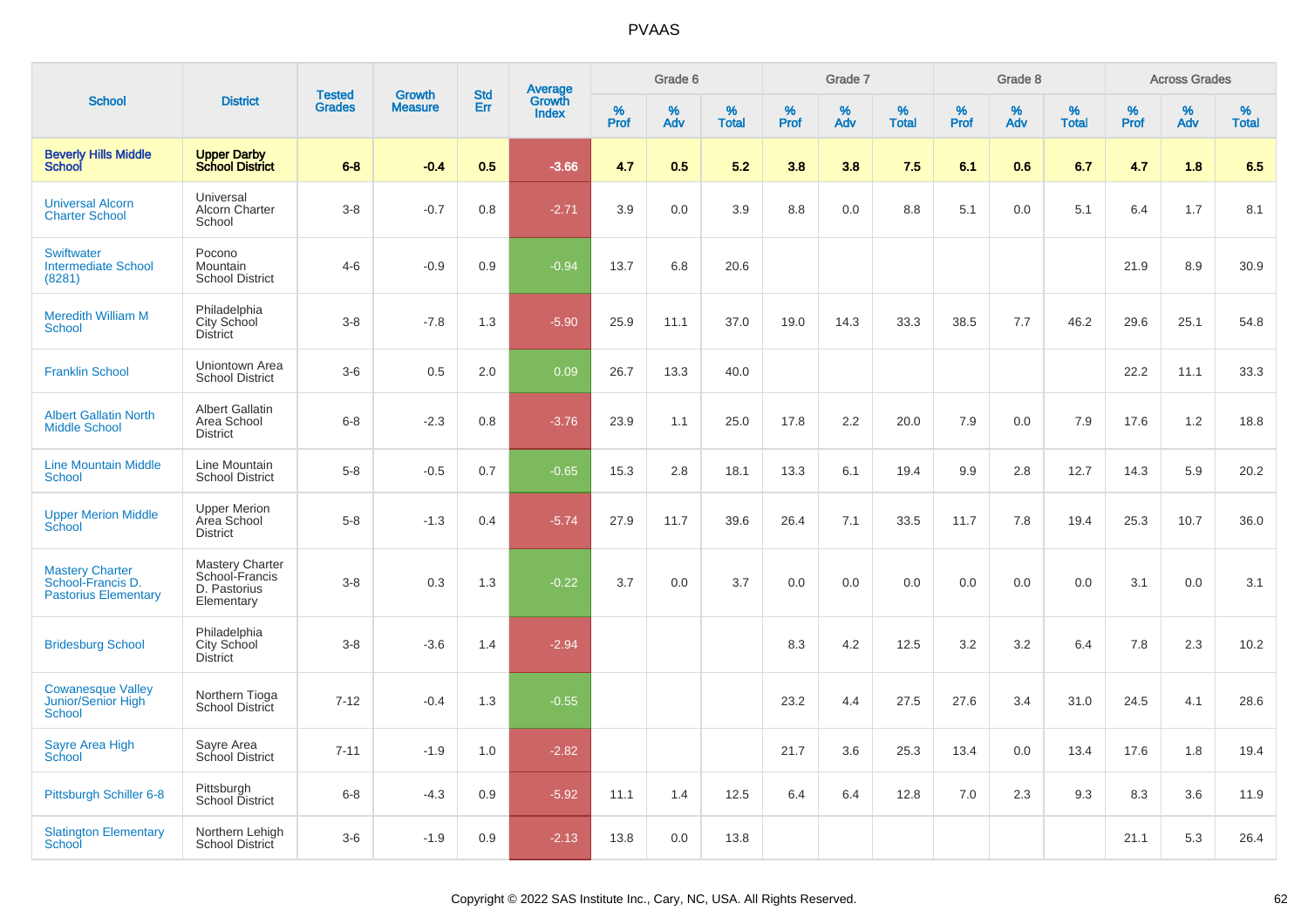|                                                                         |                                                                 | <b>Tested</b> | <b>Growth</b>  | <b>Std</b> |                                          |                     | Grade 6     |                      |              | Grade 7     |                      |              | Grade 8     |                      |                     | <b>Across Grades</b> |                      |
|-------------------------------------------------------------------------|-----------------------------------------------------------------|---------------|----------------|------------|------------------------------------------|---------------------|-------------|----------------------|--------------|-------------|----------------------|--------------|-------------|----------------------|---------------------|----------------------|----------------------|
| <b>School</b>                                                           | <b>District</b>                                                 | <b>Grades</b> | <b>Measure</b> | Err        | <b>Average</b><br>Growth<br><b>Index</b> | $\%$<br><b>Prof</b> | $\%$<br>Adv | $\%$<br><b>Total</b> | $\%$<br>Prof | $\%$<br>Adv | $\%$<br><b>Total</b> | $\%$<br>Prof | $\%$<br>Adv | $\%$<br><b>Total</b> | $\%$<br><b>Prof</b> | $\%$<br>Adv          | $\%$<br><b>Total</b> |
| <b>Beverly Hills Middle</b><br><b>School</b>                            | <b>Upper Darby</b><br><b>School District</b>                    | $6 - 8$       | $-0.4$         | 0.5        | $-3.66$                                  | 4.7                 | 0.5         | 5.2                  | 3.8          | 3.8         | 7.5                  | 6.1          | 0.6         | 6.7                  | 4.7                 | 1.8                  | 6.5                  |
| <b>Sharon Middle School</b>                                             | Sharon City<br><b>School District</b>                           | $7 - 8$       | $-1.7$         | 0.7        | $-3.41$                                  |                     |             |                      | 6.0          | 1.7         | 7.8                  | 5.9          | 1.5         | 7.4                  | 6.0                 | 1.6                  | 7.6                  |
| Philadelphia Academy<br><b>Charter School</b>                           | Philadelphia<br>Academy<br>Charter School                       | $3 - 11$      | $-2.5$         | 0.7        | $-3.55$                                  | 25.0                | 7.9         | 32.9                 | 13.2         | 19.1        | 32.4                 | 22.2         | 16.7        | 38.9                 | 24.3                | 9.8                  | 34.2                 |
| <b>Mastery Charter</b><br>School - Cleveland<br>Elementary              | <b>Mastery Charter</b><br>School-<br>Cleveland<br>Elementary    | $3-8$         | $-1.3$         | 1.2        | $-1.89$                                  | 5.9                 | 0.0         | 5.9                  | 3.6          | 0.0         | 3.6                  | 3.8          | 3.8         | 7.7                  | 2.4                 | 1.8                  | 4.3                  |
| <b>Harding Warren G</b><br><b>Middle School</b>                         | Philadelphia<br>City School<br><b>District</b>                  | $6 - 8$       | $-0.7$         | 1.5        | $-0.49$                                  | 2.9                 | 5.7         | 8.6                  | 10.0         | 0.0         | 10.0                 | 5.6          | 2.8         | 8.3                  | 6.3                 | 2.7                  | 9.0                  |
| <b>South Eastern Middle</b><br><b>School</b>                            | South Eastern<br><b>School District</b>                         | $7 - 8$       | $-0.6$         | 0.6        | $-1.35$                                  |                     |             |                      | 21.1         | 4.0         | 25.1                 | 20.6         | 5.3         | 25.9                 | 20.9                | 4.6                  | 25.5                 |
| <b>Salisbury Elementary</b><br><b>School</b>                            | Pequea Valley<br>School District                                | $3-6$         | 0.2            | 1.4        | 0.01                                     | 20.0                | 0.0         | 20.0                 |              |             |                      |              |             |                      | 22.7                | 6.7                  | 29.3                 |
| <b>North Wales</b><br><b>Elementary School</b>                          | North Penn<br><b>School District</b>                            | $3-6$         | 0.2            | 1.3        | $-1.66$                                  | 15.0                | 2.5         | 17.5                 |              |             |                      |              |             |                      | 30.0                | 15.6                 | 45.6                 |
| <b>Salisbury-Elk Lick</b><br><b>Junior/Senior High</b><br><b>School</b> | Salisbury-Elk<br>Lick School<br><b>District</b>                 | $7 - 11$      | $-1.4$         | 1.8        | $-1.27$                                  |                     |             |                      | 15.8         | 0.0         | 15.8                 | 14.3         | 4.8         | 19.0                 | 15.0                | 2.5                  | 17.5                 |
| <b>Dover Area Middle</b><br><b>School</b>                               | Dover Area<br><b>School District</b>                            | $6 - 8$       | $-1.2$         | 0.4        | $-2.74$                                  | 25.1                | 3.7         | 28.8                 | 22.7         | 9.2         | 31.9                 | 14.4         | 6.3         | 20.6                 | 20.9                | 6.4                  | 27.3                 |
| <b>Universal Institute</b><br><b>Charter School</b>                     | Universal<br><b>Institute Charter</b><br>School                 | $3-8$         | $-2.3$         | 0.7        | $-3.43$                                  | 1.3                 | 0.0         | 1.3                  | 0.0          | 0.0         | 0.0                  | 2.3          | 0.0         | 2.3                  | 1.7                 | 0.2                  | 2.0                  |
| <b>Palmerton Area Junior</b><br><b>High School</b>                      | Palmerton Area<br><b>School District</b>                        | $7 - 8$       | $-1.0$         | 0.8        | $-1.89$                                  |                     |             |                      | 20.9         | 6.2         | 27.1                 | 17.9         | 4.7         | 22.6                 | 19.6                | 5.5                  | 25.1                 |
| <b>Brecknock Elementary</b><br>School                                   | Eastern<br>Lancaster<br><b>County School</b><br><b>District</b> | $3-6$         | $-2.5$         | 1.1        | $-2.30$                                  | 6.7                 | 1.7         | 8.3                  |              |             |                      |              |             |                      | 16.7                | 7.9                  | 24.6                 |
| <b>Pittston Area Middle</b><br><b>School</b>                            | Pittston Area<br><b>School District</b>                         | $5 - 8$       | $-8.4$         | 0.7        | $-11.51$                                 | 4.3                 | 0.0         | 4.3                  | 4.8          | 3.2         | 7.9                  | 7.1          | 1.8         | 8.9                  | 5.3                 | 1.1                  | 6.4                  |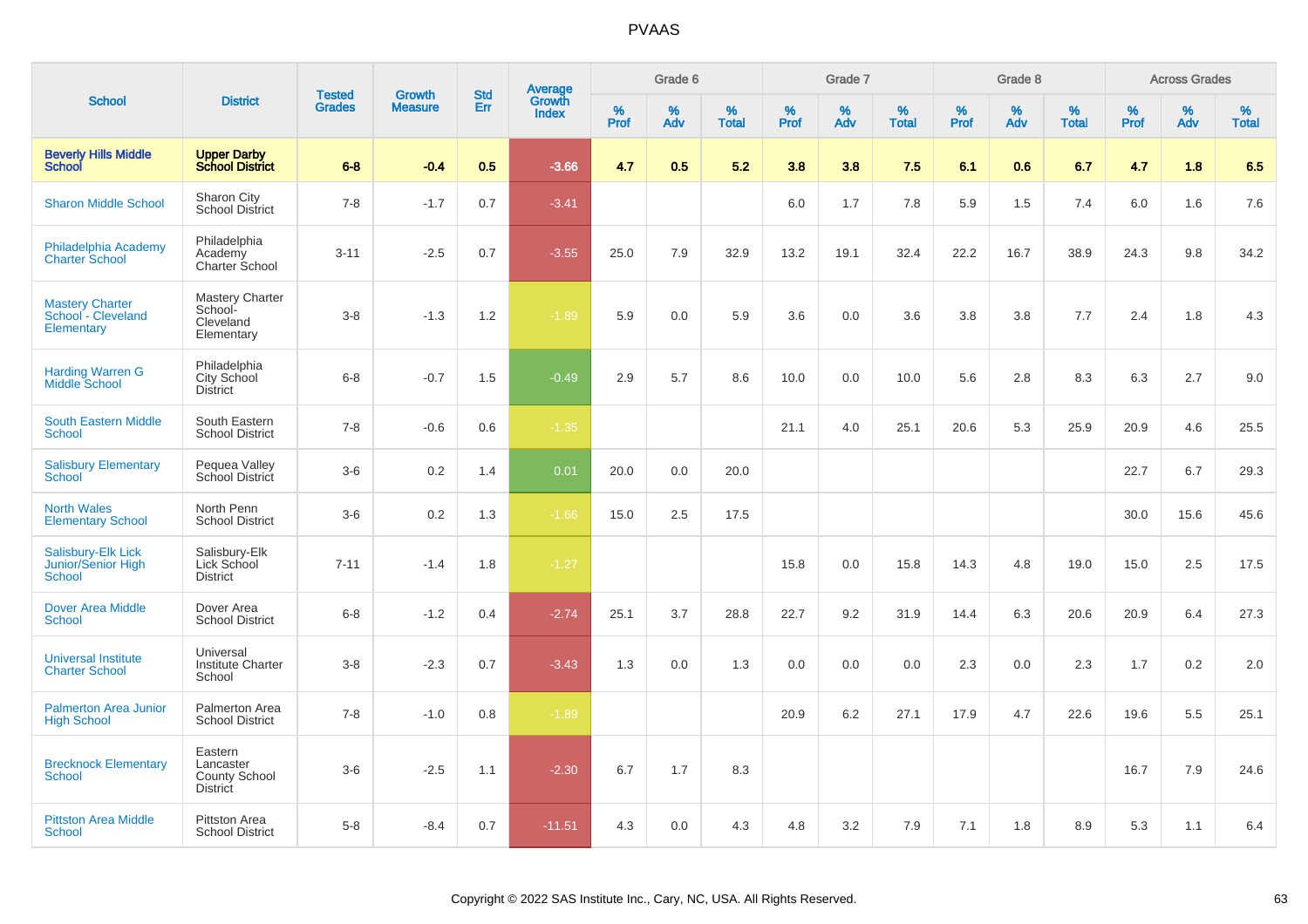|                                                    |                                                        | <b>Tested</b> | Growth         | <b>Std</b> | <b>Average</b><br>Growth |                     | Grade 6  |                      |              | Grade 7     |                      |              | Grade 8  |                   |              | <b>Across Grades</b> |                   |
|----------------------------------------------------|--------------------------------------------------------|---------------|----------------|------------|--------------------------|---------------------|----------|----------------------|--------------|-------------|----------------------|--------------|----------|-------------------|--------------|----------------------|-------------------|
| <b>School</b>                                      | <b>District</b>                                        | <b>Grades</b> | <b>Measure</b> | <b>Err</b> | <b>Index</b>             | $\%$<br><b>Prof</b> | %<br>Adv | $\%$<br><b>Total</b> | $\%$<br>Prof | $\%$<br>Adv | $\%$<br><b>Total</b> | $\%$<br>Prof | %<br>Adv | %<br><b>Total</b> | $\%$<br>Prof | $\%$<br>Adv          | %<br><b>Total</b> |
| <b>Beverly Hills Middle</b><br><b>School</b>       | <b>Upper Darby<br/>School District</b>                 | $6 - 8$       | $-0.4$         | 0.5        | $-3.66$                  | 4.7                 | 0.5      | 5.2                  | 3.8          | 3.8         | 7.5                  | 6.1          | 0.6      | 6.7               | 4.7          | 1.8                  | 6.5               |
| <b>Tunkhannock High</b><br><b>School</b>           | Tunkhannock<br>Area School<br><b>District</b>          | $8 - 11$      | 0.1            | 1.0        | 0.10                     |                     |          |                      |              |             |                      | 14.7         | 1.4      | 16.1              | 14.7         | 1.4                  | 16.1              |
| <b>Stetser Elementary</b><br><b>School</b>         | Chester-Upland<br>School District                      | $3-6$         | 0.2            | 2.7        | 0.09                     | 0.0                 | 0.0      | 0.0                  |              |             |                      |              |          |                   | 10.1         | 1.0                  | 11.1              |
| <b>Milton Area Middle</b><br>School                | <b>Milton Area</b><br><b>School District</b>           | $6 - 11$      | $-0.6$         | 0.6        | $-1.70$                  | 17.3                | 3.2      | 20.5                 | 20.2         | 7.5         | 27.6                 | 19.8         | 12.7     | 32.5              | 19.1         | 7.8                  | 26.9              |
| <b>Middletown Area</b><br><b>Middle School</b>     | Middletown<br>Area School<br><b>District</b>           | $6 - 8$       | $-2.0$         | 0.6        | $-3.31$                  | 6.1                 | 0.8      | 6.9                  | 16.1         | 9.8         | 25.9                 | 11.8         | 2.0      | 13.7              | 11.4         | 4.5                  | 16.0              |
| <b>New Castle Junior</b><br><b>High School</b>     | New Castle<br>Area School<br><b>District</b>           | $6 - 8$       | $-1.4$         | 0.5        | $-3.00$                  | 3.3                 | 1.9      | 5.2                  | 7.8          | 1.5         | 9.3                  | 3.4          | 1.0      | 4.4               | 4.8          | 1.4                  | 6.3               |
| <b>Corry Area Middle</b><br>School                 | Corry Area<br>School District                          | $6 - 8$       | $-0.7$         | 0.6        | $-2.10$                  | 25.2                | 3.6      | 28.8                 | 17.4         | 5.1         | 22.5                 | 15.8         | 1.4      | 17.1              | 19.0         | 3.3                  | 22.3              |
| <b>North Pocono Middle</b><br><b>School</b>        | North Pocono<br><b>School District</b>                 | $6 - 8$       | $-3.4$         | 0.6        | $-7.30$                  | 12.8                | 1.8      | 14.7                 | 24.2         | 8.3         | 32.5                 | 19.5         | 8.0      | 27.4              | 19.0         | 6.1                  | 25.2              |
| <b>Barclay Elementary</b><br>School                | <b>Central Bucks</b><br><b>School District</b>         | $3-6$         | 0.1            | 1.0        | $-0.19$                  | 20.9                | 6.0      | 26.9                 |              |             |                      |              |          |                   | 29.4         | 10.5                 | 39.9              |
| <b>Sugar Valley Rural</b><br><b>Charter School</b> | <b>Sugar Valley</b><br><b>Rural Charter</b><br>School  | $3 - 11$      | $-0.5$         | 1.0        | $-2.23$                  | 8.3                 | 0.0      | 8.3                  | 5.1          | 2.6         | 7.7                  | 2.8          | 0.0      | 2.8               | 16.0         | 2.8                  | 18.9              |
| <b>Rydal East School</b>                           | Abington<br>School District                            | $3-6$         | $-1.2$         | 1.0        | $-1.16$                  | 34.8                | 8.7      | 43.5                 |              |             |                      |              |          |                   | 36.9         | 17.9                 | 54.8              |
| <b>Martin School</b>                               | Lancaster<br><b>School District</b>                    | $3-8$         | $-2.8$         | 0.9        | $-3.35$                  | 6.1                 | 0.0      | 6.1                  | 9.1          | 1.5         | 10.6                 | 0.0          | 2.4      | 2.4               | 8.3          | 2.3                  | 10.6              |
| Philipsburg-Osceola<br>Area Middle School          | Philipsburg-<br>Osceola Area<br><b>School District</b> | $6 - 8$       | $-3.4$         | 0.7        | $-5.15$                  | 27.8                | 7.4      | 35.2                 | 23.0         | 3.2         | 26.2                 | 15.8         | 5.3      | 21.0              | 22.5         | 5.2                  | 27.7              |
| <b>Goodnoe Elementary</b><br>School                | Council Rock<br><b>School District</b>                 | $3-6$         | $-3.9$         | 0.8        | $-4.96$                  | 35.8                | 19.2     | 55.0                 |              |             |                      |              |          |                   | 33.6         | 29.4                 | 63.0              |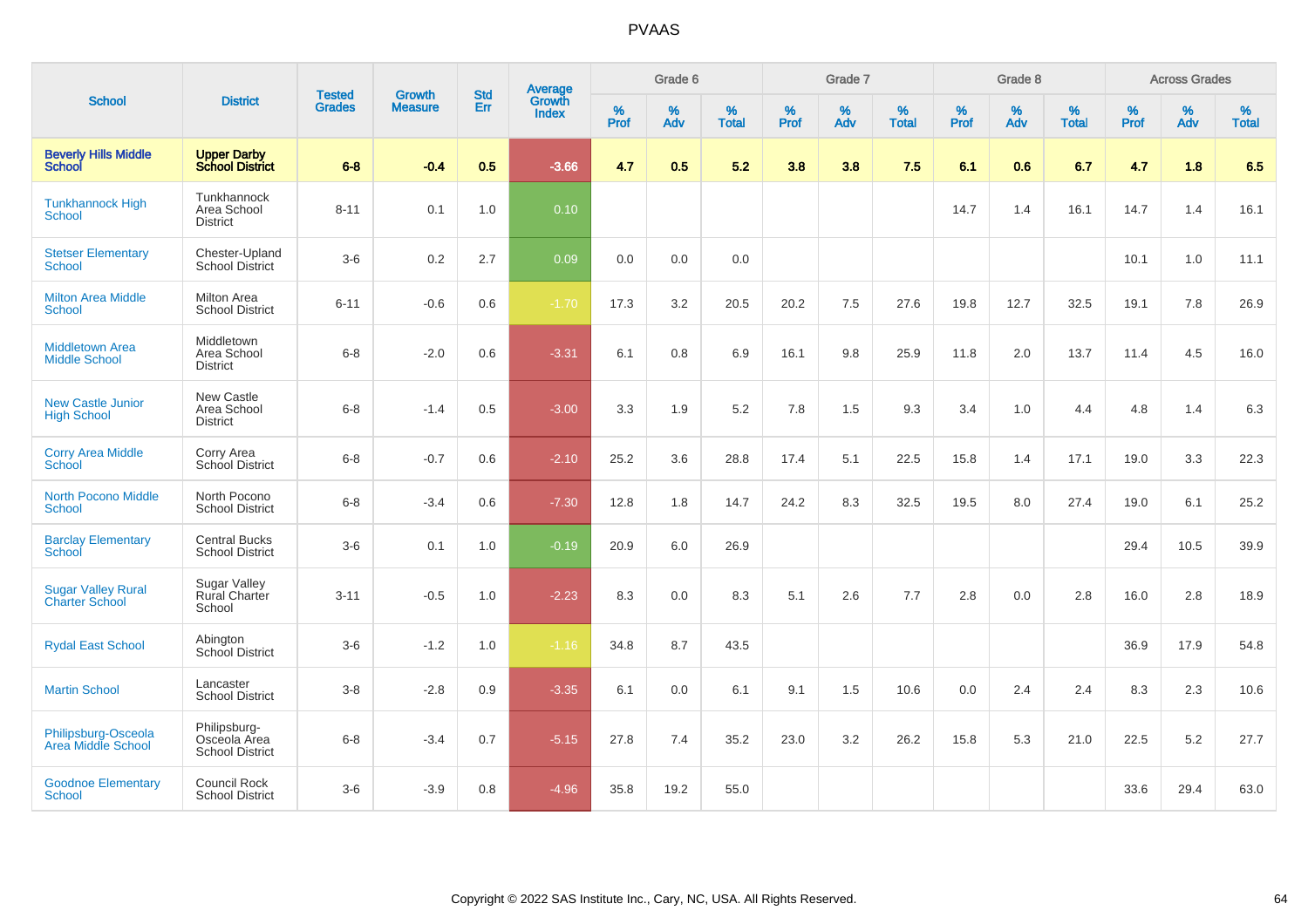|                                                                  |                                                        |                                | <b>Growth</b>  | <b>Std</b> |                                          |                  | Grade 6     |                   |              | Grade 7     |                      |              | Grade 8  |                   |              | <b>Across Grades</b> |                   |
|------------------------------------------------------------------|--------------------------------------------------------|--------------------------------|----------------|------------|------------------------------------------|------------------|-------------|-------------------|--------------|-------------|----------------------|--------------|----------|-------------------|--------------|----------------------|-------------------|
| <b>School</b>                                                    | <b>District</b>                                        | <b>Tested</b><br><b>Grades</b> | <b>Measure</b> | Err        | <b>Average</b><br>Growth<br><b>Index</b> | %<br><b>Prof</b> | $\%$<br>Adv | %<br><b>Total</b> | $\%$<br>Prof | $\%$<br>Adv | $\%$<br><b>Total</b> | $\%$<br>Prof | %<br>Adv | %<br><b>Total</b> | $\%$<br>Prof | $\%$<br>Adv          | %<br><b>Total</b> |
| <b>Beverly Hills Middle</b><br><b>School</b>                     | <b>Upper Darby</b><br><b>School District</b>           | $6 - 8$                        | $-0.4$         | 0.5        | $-3.66$                                  | 4.7              | 0.5         | 5.2               | 3.8          | 3.8         | 7.5                  | 6.1          | 0.6      | 6.7               | 4.7          | 1.8                  | 6.5               |
| <b>Fitzpatrick Aloysius L</b><br>School                          | Philadelphia<br>City School<br><b>District</b>         | $3 - 8$                        | 0.1            | 2.9        | 0.03                                     |                  |             |                   |              |             |                      |              |          |                   | 13.3         | 0.0                  | 13.3              |
| <b>Verner Elementary</b><br><b>School</b>                        | Riverview<br><b>School District</b>                    | $3-6$                          | $-4.4$         | 1.8        | $-2.42$                                  | 36.7             | 6.7         | 43.3              |              |             |                      |              |          |                   | 20.4         | 25.8                 | 46.2              |
| <b>Rolling Hills</b><br><b>Elementary School</b>                 | Council Rock<br><b>School District</b>                 | $3-6$                          | $-0.6$         | 1.1        | $-0.50$                                  | 19.6             | 10.7        | 30.4              |              |             |                      |              |          |                   | 30.0         | 15.0                 | 45.0              |
| <b>Northeast Bradford</b><br><b>Junior/Senior High</b><br>School | Northeast<br><b>Bradford School</b><br><b>District</b> | $7 - 10$                       | $-1.6$         | 1.1        | $-2.08$                                  |                  |             |                   | 24.0         | 2.0         | 26.0                 | 12.3         | 5.3      | 17.5              | 17.8         | 3.7                  | 21.5              |
| Urban Pathways 6-12<br><b>Charter School</b>                     | Urban<br>Pathways 6-12<br>Charter School               | $6 - 11$                       | $-1.8$         | 1.6        | $-1.26$                                  | 0.0              | 0.0         | 0.0               | 0.0          | 0.0         | 0.0                  | 0.0          | 0.0      | 0.0               | 0.0          | 0.0                  | 0.0               |
| <b>Bethel Elementary</b><br>School                               | Tulpehocken<br>Area School<br><b>District</b>          | $3-6$                          | $-0.0$         | 1.3        | $-2.94$                                  | 16.3             | 2.3         | 18.6              |              |             |                      |              |          |                   | 27.9         | 12.8                 | 40.8              |
| Saltsburg Middle/High<br><b>School</b>                           | Blairsville-<br>Saltsburg<br><b>School District</b>    | $6 - 11$                       | $-2.2$         | 1.2        | $-1.88$                                  | 15.8             | 18.4        | 34.2              | 21.9         | 12.5        | 34.4                 | 23.3         | 10.0     | 33.3              | 20.0         | 14.0                 | 34.0              |
| Pittsburgh Milliones 6-<br>12 <sup>2</sup>                       | Pittsburgh<br>School District                          | $6 - 11$                       | $-4.2$         | 1.5        | $-3.94$                                  | 0.0              | 0.0         | 0.0               | 0.0          | 0.0         | 0.0                  | 0.0          | 0.0      | 0.0               | 0.0          | 0.0                  | 0.0               |
| <b>Haverford Middle</b><br>School                                | Haverford<br>Township<br><b>School District</b>        | $6 - 8$                        | $-0.7$         | 0.3        | $-3.36$                                  | 26.4             | 15.0        | 41.4              | 28.5         | 12.8        | 41.3                 | 33.9         | 15.2     | 49.1              | 29.2         | 14.3                 | 43.5              |
| Vare-Washington<br><b>Elementary School</b>                      | Philadelphia<br>City School<br>District                | $3-8$                          | $-0.2$         | 3.1        | $-0.07$                                  |                  |             |                   |              |             |                      | 11.8         | 11.8     | 23.5              | 11.9         | 11.9                 | 23.9              |
| <b>Glenolden School</b>                                          | Interboro<br><b>School District</b>                    | $3 - 8$                        | $-3.9$         | 0.7        | $-5.29$                                  | 10.3             | 3.4         | 13.8              | 12.9         | 1.6         | 14.5                 | 14.1         | 1.6      | 15.6              | 14.1         | 2.7                  | 16.8              |
| <b>Pleasant View</b><br><b>Elementary School</b>                 | Red Lion Area<br><b>School District</b>                | $3-6$                          | $-0.8$         | 1.1        | $-0.71$                                  | 15.4             | 3.1         | 18.5              |              |             |                      |              |          |                   | 26.6         | 7.0                  | 33.6              |
| <b>Damascus Area</b><br><b>School</b>                            | Wayne<br>Highlands<br><b>School District</b>           | $3 - 8$                        | $-0.6$         | 1.1        | $-0.50$                                  | 45.0             | 20.0        | 65.0              | 25.7         | 11.4        | 37.1                 | 28.6         | 14.3     | 42.9              | 33.5         | 24.1                 | 57.6              |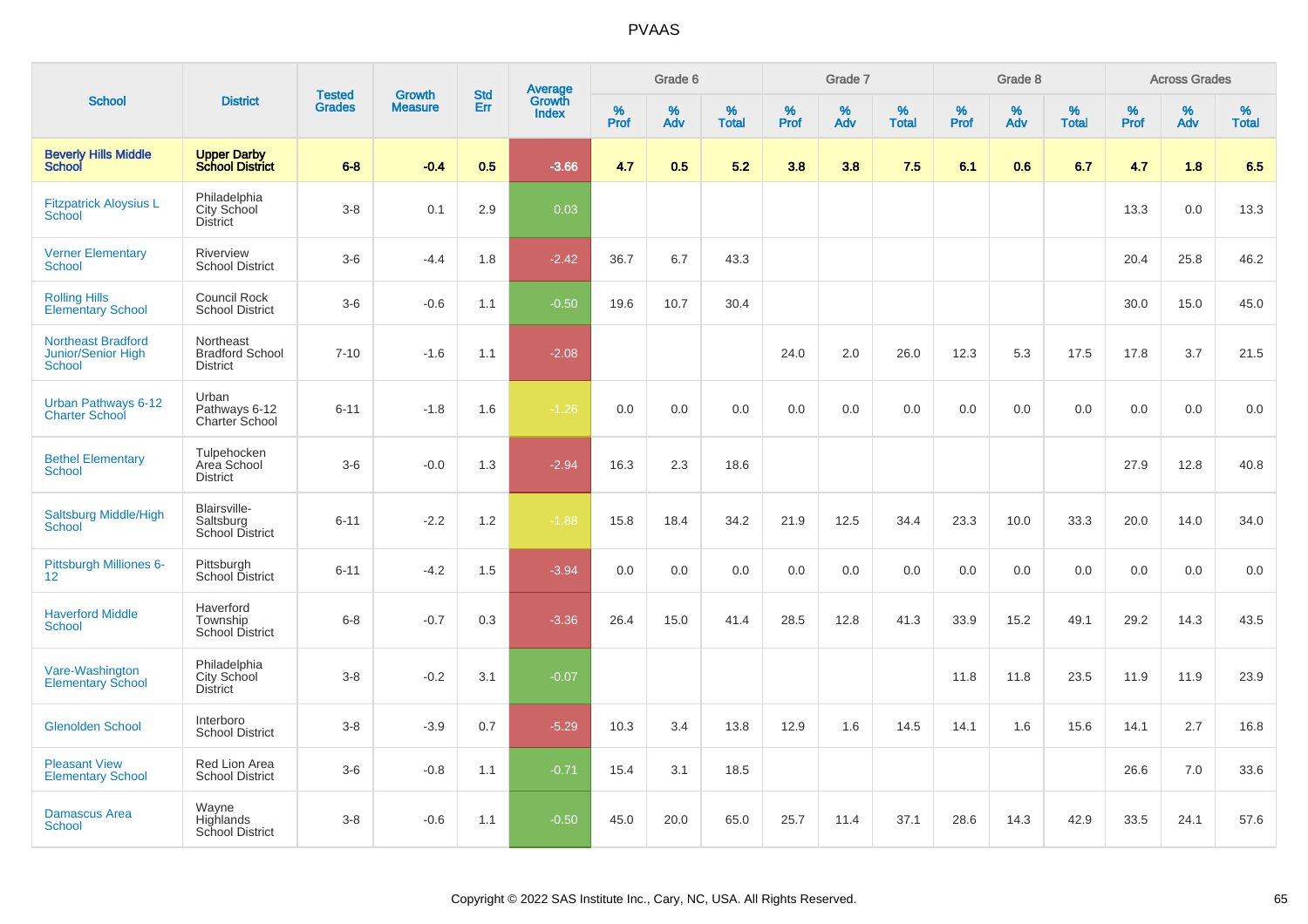|                                                 |                                                            |                                |                                 | <b>Std</b> |                                          |                  | Grade 6     |                   |           | Grade 7  |                   |           | Grade 8     |                   |           | <b>Across Grades</b> |                   |
|-------------------------------------------------|------------------------------------------------------------|--------------------------------|---------------------------------|------------|------------------------------------------|------------------|-------------|-------------------|-----------|----------|-------------------|-----------|-------------|-------------------|-----------|----------------------|-------------------|
| <b>School</b>                                   | <b>District</b>                                            | <b>Tested</b><br><b>Grades</b> | <b>Growth</b><br><b>Measure</b> | Err        | <b>Average</b><br>Growth<br><b>Index</b> | %<br><b>Prof</b> | $\%$<br>Adv | %<br><b>Total</b> | %<br>Prof | %<br>Adv | %<br><b>Total</b> | %<br>Prof | $\%$<br>Adv | %<br><b>Total</b> | %<br>Prof | $\%$<br>Adv          | %<br><b>Total</b> |
| <b>Beverly Hills Middle</b><br>School           | <b>Upper Darby</b><br><b>School District</b>               | $6 - 8$                        | $-0.4$                          | 0.5        | $-3.66$                                  | 4.7              | 0.5         | 5.2               | 3.8       | 3.8      | 7.5               | 6.1       | 0.6         | 6.7               | 4.7       | 1.8                  | 6.5               |
| <b>Washington Junior</b><br><b>High School</b>  | Washington<br>School District                              | $7 - 8$                        | $-1.1$                          | 1.0        | $-1.41$                                  |                  |             |                   | 15.0      | 1.2      | 16.2              | 0.0       | 1.5         | 1.5               | 8.3       | 1.4                  | 9.7               |
| <b>Brownsville Area</b><br><b>Middle School</b> | <b>Brownsville</b><br>Area School<br><b>District</b>       | $6 - 8$                        | $-1.6$                          | 0.8        | $-2.03$                                  | 7.2              | 1.2         | 8.4               | 6.4       | 1.3      | 7.7               | 4.2       | 1.4         | 5.6               | 6.0       | 1.3                  | 7.3               |
| Masterman Julia R<br><b>Sec School</b>          | Philadelphia<br>City School<br><b>District</b>             | $5 - 10$                       | $-7.7$                          | 1.3        | $-5.99$                                  | 59.4             | 31.2        | 90.6              | 54.6      | 45.4     | 100.0             | 40.0      | 36.0        | 76.0              | 49.1      | 40.0                 | 89.1              |
| <b>Newtown Elementary</b><br>School             | <b>Council Rock</b><br><b>School District</b>              | $3-6$                          | $-3.7$                          | 0.9        | $-4.21$                                  | 35.2             | 19.3        | 54.6              |           |          |                   |           |             |                   | 33.9      | 23.6                 | 57.5              |
| <b>C E Mccall Middle</b><br><b>School</b>       | Montoursville<br>Area School<br><b>District</b>            | $5-8$                          | $-1.9$                          | 0.5        | $-3.70$                                  | 28.8             | 8.0         | 36.8              | 25.4      | 6.7      | 32.1              | 19.9      | 8.5         | 28.4              | 26.2      | 9.0                  | 35.2              |
| Gamp                                            | Philadelphia<br><b>City School</b><br><b>District</b>      | $5 - 10$                       | $-4.0$                          | 1.7        | $-2.36$                                  | 40.0             | 5.0         | 45.0              | 40.0      | 6.7      | 46.7              |           |             |                   | 35.3      | 11.8                 | 47.1              |
| Southern Huntingdon<br>County HS/MS             | Southern<br>Huntingdon<br>County School<br><b>District</b> | $6 - 11$                       | $-3.0$                          | 0.7        | $-4.96$                                  | 9.0              | 1.3         | 10.3              | 10.1      | 1.1      | 11.2              | 6.1       | 0.0         | 6.1               | 8.4       | 0.8                  | 9.2               |
| <b>Ben Franklin School</b>                      | Uniontown Area<br><b>School District</b>                   | $3-8$                          | $-5.5$                          | 1.1        | $-10.14$                                 | 27.3             | 9.1         | 36.4              | 12.5      | 0.0      | 12.5              | 0.0       | 0.0         | 0.0               | 14.7      | 3.8                  | 18.5              |
| <b>Propel Charter School-</b><br>Homestead      | Propel Charter<br>School-<br>Homestead                     | $3 - 11$                       | $-2.7$                          | 1.0        | $-2.78$                                  | 0.0              | 5.4         | 5.4               | 2.9       | 0.0      | 2.9               | 0.0       | 0.0         | 0.0               | 2.7       | 1.4                  | 4.1               |
| Pittsburgh Classical 6-<br>8                    | Pittsburgh<br>School District                              | $6 - 8$                        | $-3.2$                          | 0.9        | $-4.41$                                  | 0.0              | 0.0         | 0.0               | 9.2       | 0.0      | 9.2               | 0.0       | 0.0         | 0.0               | 4.0       | 0.0                  | 4.0               |
| <b>Upper Adams Middle</b><br>School             | <b>Upper Adams</b><br>School District                      | $7 - 8$                        | $-0.7$                          | 0.8        | $-0.99$                                  |                  |             |                   | 18.3      | 1.9      | 20.2              | 11.4      | 3.8         | 15.3              | 14.5      | 3.0                  | 17.4              |
| <b>North Star East Middle</b><br><b>School</b>  | North Star<br><b>School District</b>                       | $5-8$                          | $-2.8$                          | 0.7        | $-4.12$                                  | 23.4             | 4.7         | 28.1              | 11.1      | 1.4      | 12.5              | 14.1      | 2.2         | 16.3              | 15.0      | 4.6                  | 19.6              |
| <b>Lebanon Middle</b><br><b>School</b>          | Lebanon<br><b>School District</b>                          | $6 - 8$                        | $-1.0$                          | 0.4        | $-3.26$                                  | 5.4              | 1.6         | 7.0               | 3.4       | 0.6      | 4.1               | 4.5       | 0.8         | 5.4               | 4.5       | 1.0                  | 5.5               |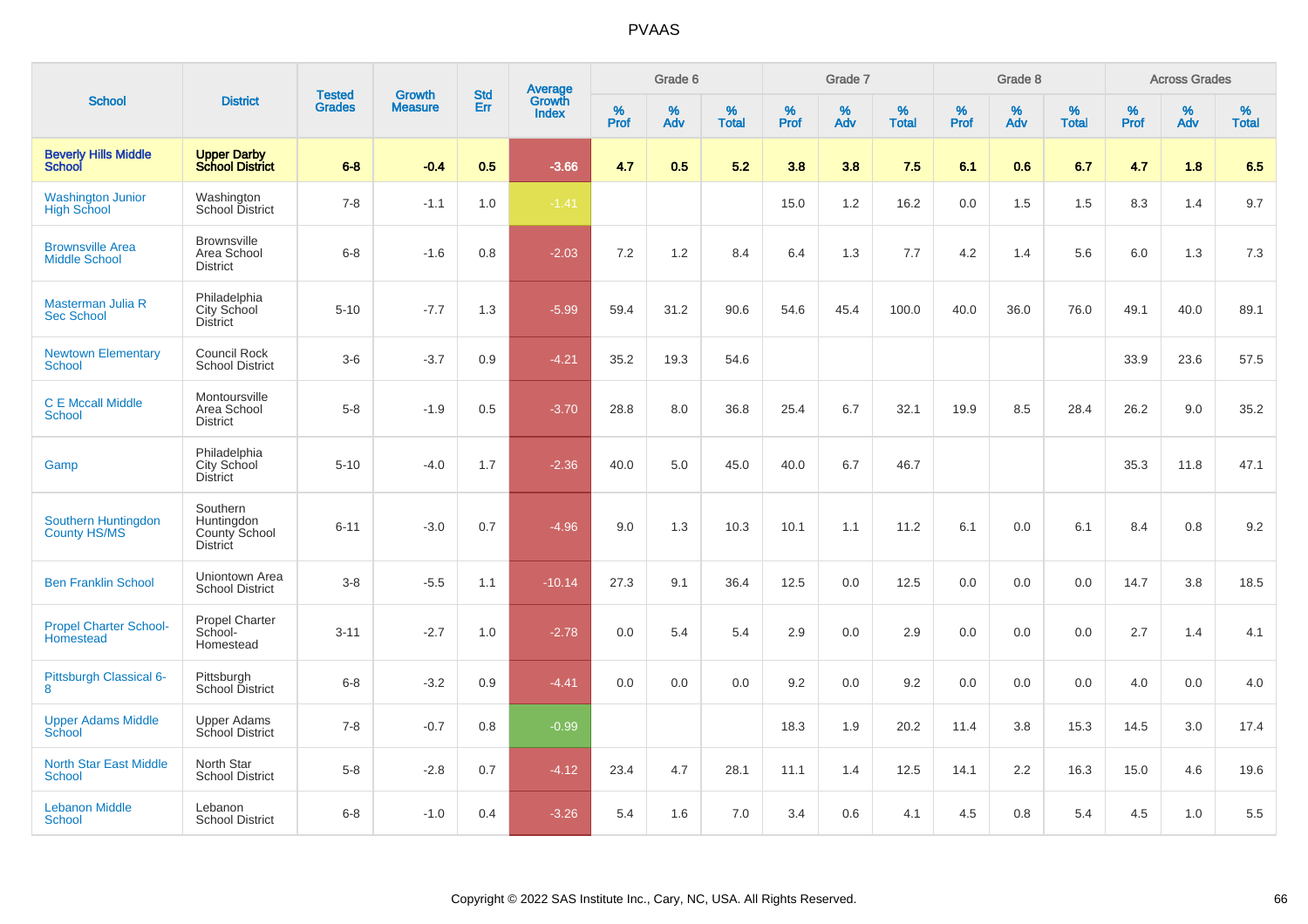|                                                                      |                                                                     | <b>Tested</b> | Growth         | <b>Std</b> |                                          |                  | Grade 6  |                   |           | Grade 7  |                   |              | Grade 8  |                   |           | <b>Across Grades</b> |                   |
|----------------------------------------------------------------------|---------------------------------------------------------------------|---------------|----------------|------------|------------------------------------------|------------------|----------|-------------------|-----------|----------|-------------------|--------------|----------|-------------------|-----------|----------------------|-------------------|
| <b>School</b>                                                        | <b>District</b>                                                     | <b>Grades</b> | <b>Measure</b> | Err        | <b>Average</b><br>Growth<br><b>Index</b> | %<br><b>Prof</b> | %<br>Adv | %<br><b>Total</b> | %<br>Prof | %<br>Adv | %<br><b>Total</b> | $\%$<br>Prof | %<br>Adv | %<br><b>Total</b> | %<br>Prof | %<br>Adv             | %<br><b>Total</b> |
| <b>Beverly Hills Middle</b><br><b>School</b>                         | <b>Upper Darby</b><br><b>School District</b>                        | $6 - 8$       | $-0.4$         | 0.5        | $-3.66$                                  | 4.7              | 0.5      | 5.2               | 3.8       | 3.8      | 7.5               | 6.1          | 0.6      | 6.7               | 4.7       | 1.8                  | 6.5               |
| <b>Science Leadership</b><br><b>Academy Middle</b><br><b>School</b>  | Philadelphia<br>City School<br><b>District</b>                      | $5-8$         | $-7.1$         | 1.4        | $-5.15$                                  | 0.0              | 0.0      | 0.0               | 5.6       | 0.0      | 5.6               | 0.0          | 0.0      | 0.0               | 5.0       | 1.2                  | 6.2               |
| <b>Berwick Area Middle</b><br>School                                 | <b>Berwick Area</b><br><b>School District</b>                       | $5 - 8$       | $-3.7$         | 0.5        | $-7.82$                                  | 19.0             | 3.4      | 22.4              | 18.5      | 3.8      | 22.3              | 12.8         | 2.3      | 15.1              | 17.1      | 4.1                  | 21.2              |
| <b>G A R Middle School</b>                                           | <b>Wilkes-Barre</b><br>Area School<br><b>District</b>               | $7 - 11$      | $-0.4$         | 1.3        | $-0.33$                                  |                  |          |                   | 2.9       | 0.0      | 2.9               | 0.0          | 0.0      | 0.0               | 1.2       | 0.0                  | 1.2               |
| <b>Center For Student</b><br><b>Lrng Charter School</b><br>Pennsbury | Center For<br>Student<br>Learning<br>Charter School<br>At Pennsbury | $6 - 12$      | $-0.6$         | 3.1        | $-0.20$                                  |                  |          |                   |           |          |                   | 0.0          | 0.0      | 0.0               | 3.4       | 0.0                  | 3.4               |
| <b>Mt Penn Elementary</b><br><b>School</b>                           | Antietam<br><b>School District</b>                                  | $3-6$         | $-0.7$         | 1.1        | $-0.67$                                  | 10.2             | 3.4      | 13.6              |           |          |                   |              |          |                   | 9.6       | 1.8                  | 11.4              |
| <b>Reynolds Elementary</b><br>School                                 | Reynolds<br>School District                                         | $3-6$         | $-5.4$         | 1.0        | $-5.50$                                  | 18.2             | 1.3      | 19.5              |           |          |                   |              |          |                   | 16.3      | 1.8                  | 18.2              |
| <b>Dodson Elementary</b><br>School                                   | <b>Wilkes-Barre</b><br>Area School<br><b>District</b>               | $3-6$         | $-0.4$         | 1.7        | $-0.24$                                  | 0.0              | 0.0      | 0.0               |           |          |                   |              |          |                   | 3.0       | 2.0                  | 5.0               |
| <b>East Lansdowne</b><br><b>Elementary School</b>                    | <b>William Penn</b><br><b>School District</b>                       | $3-6$         | $-1.8$         | 1.6        | $-1.13$                                  | 7.1              | 0.0      | 7.1               |           |          |                   |              |          |                   | 10.8      | 1.1                  | 11.8              |
| <b>Fort Cherry</b><br><b>Elementary Center</b>                       | Fort Cherry<br>School District                                      | $3-6$         | $-2.9$         | 1.1        | $-2.65$                                  | 29.8             | 8.8      | 38.6              |           |          |                   |              |          |                   | 28.3      | 12.4                 | 40.8              |
| <b>Park Lane Elementary</b><br>School                                | <b>William Penn</b><br><b>School District</b>                       | $3-6$         | $-0.4$         | 1.9        | $-1.34$                                  | 0.0              | 0.0      | 0.0               |           |          |                   |              |          |                   | 1.0       | 0.0                  | 1.0               |
| <b>Munoz-Marin Luis</b>                                              | Philadelphia<br>City School<br><b>District</b>                      | $3 - 8$       | $-0.8$         | 3.4        | $-0.23$                                  |                  |          |                   |           |          |                   |              |          |                   | 1.6       | 1.6                  | 3.3               |
| <b>Shenango High School</b>                                          | Shenango Area<br>School District                                    | $7 - 11$      | $-2.4$         | 0.9        | $-3.48$                                  |                  |          |                   | 16.5      | 1.0      | 17.5              | 14.4         | 1.1      | 15.6              | 15.5      | 1.1                  | 16.6              |
| <b>Hanover Middle</b><br>School                                      | <b>Hanover Public</b><br><b>School District</b>                     | $5 - 8$       | $-2.3$         | 0.5        | $-4.57$                                  | 19.8             | 2.2      | 22.1              | 18.1      | 5.5      | 23.6              | 11.5         | 4.9      | 16.4              | 18.6      | 4.3                  | 22.9              |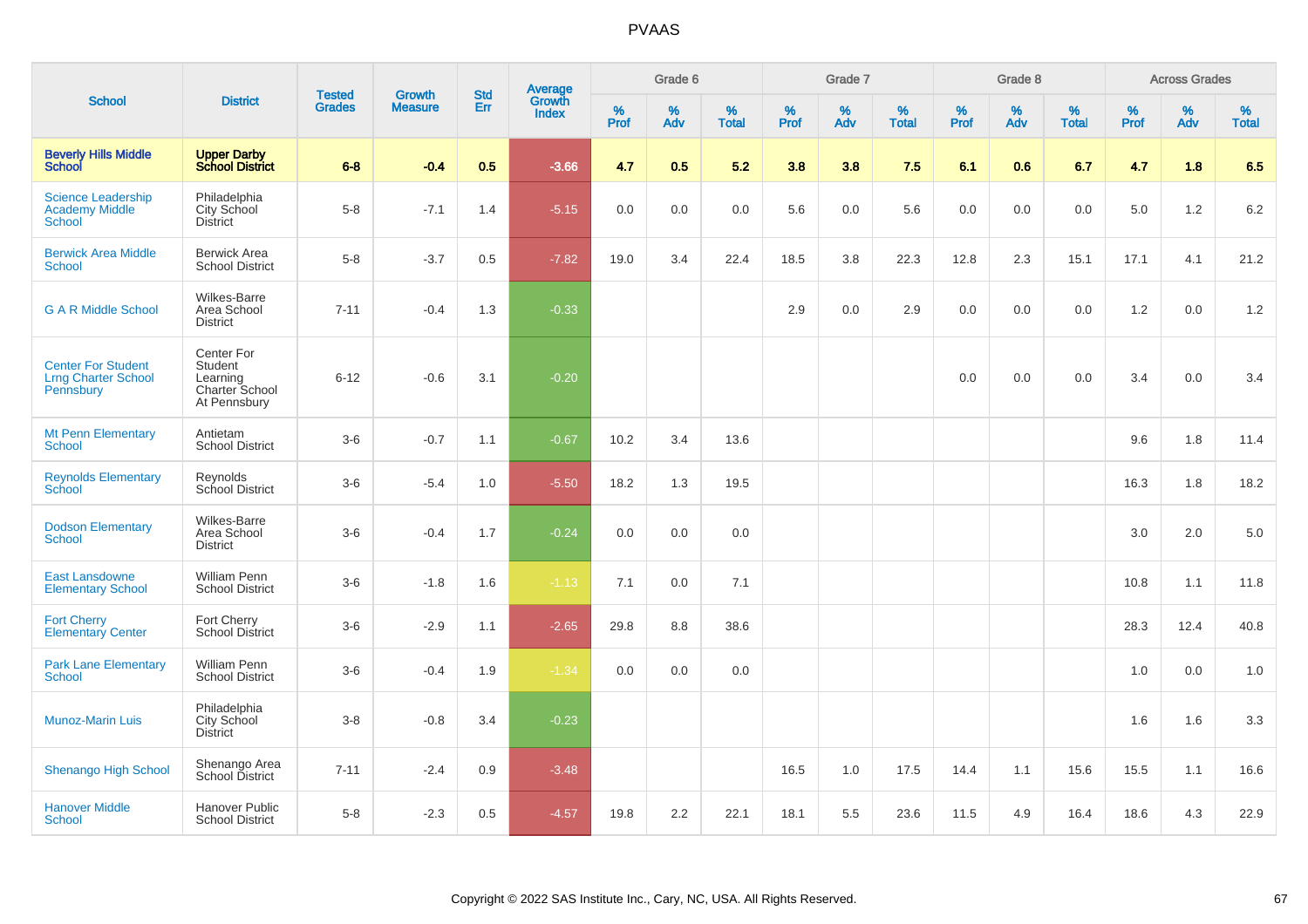|                                                           |                                                       |                                |                                 |                   |                                          |                  | Grade 6  |                   |           | Grade 7  |                   |           | Grade 8  |                   |           | <b>Across Grades</b> |                   |
|-----------------------------------------------------------|-------------------------------------------------------|--------------------------------|---------------------------------|-------------------|------------------------------------------|------------------|----------|-------------------|-----------|----------|-------------------|-----------|----------|-------------------|-----------|----------------------|-------------------|
| <b>School</b>                                             | <b>District</b>                                       | <b>Tested</b><br><b>Grades</b> | <b>Growth</b><br><b>Measure</b> | <b>Std</b><br>Err | <b>Average</b><br>Growth<br><b>Index</b> | %<br><b>Prof</b> | %<br>Adv | %<br><b>Total</b> | %<br>Prof | %<br>Adv | %<br><b>Total</b> | %<br>Prof | %<br>Adv | %<br><b>Total</b> | %<br>Prof | %<br>Adv             | %<br><b>Total</b> |
| <b>Beverly Hills Middle</b><br><b>School</b>              | <b>Upper Darby<br/>School District</b>                | $6 - 8$                        | $-0.4$                          | 0.5               | $-3.66$                                  | 4.7              | 0.5      | 5.2               | 3.8       | 3.8      | 7.5               | 6.1       | 0.6      | 6.7               | 4.7       | 1.8                  | 6.5               |
| <b>Samuel K Faust</b><br><b>Elementary School</b>         | Bensalem<br>Township<br>School District               | $3-6$                          | $-2.4$                          | 1.0               | $-2.34$                                  | 9.1              | 0.0      | 9.1               |           |          |                   |           |          |                   | 8.6       | 0.4                  | 9.0               |
| <b>Doyle Elementary</b><br>School                         | <b>Central Bucks</b><br><b>School District</b>        | $3-6$                          | $-0.3$                          | 1.1               | $-0.30$                                  | 32.6             | 10.2     | 42.9              |           |          |                   |           |          |                   | 34.8      | 17.0                 | 51.7              |
| <b>Springton Lake Middle</b><br>School                    | Rose Tree<br>Media School<br><b>District</b>          | $6 - 8$                        | $-1.2$                          | 0.4               | $-2.59$                                  | 31.4             | 15.3     | 46.7              | 31.6      | 20.9     | 52.4              | 18.4      | 13.9     | 32.3              | 27.4      | 16.6                 | 44.0              |
| <b>Drums</b><br><b>Elementary/Middle</b><br><b>School</b> | <b>Hazleton Area</b><br><b>School District</b>        | $3 - 8$                        | $-3.3$                          | 1.0               | $-3.22$                                  | 2.6              | 0.0      | 2.6               | 5.7       | 0.0      | 5.7               | 14.3      | 0.0      | 14.3              | 12.8      | 3.7                  | 16.5              |
| <b>Mechanicsburg Middle</b><br><b>School</b>              | Mechanicsburg<br>Area School<br><b>District</b>       | $6 - 8$                        | $-2.2$                          | 0.4               | $-6.61$                                  | 16.3             | 2.8      | 19.1              | 20.3      | 5.4      | 25.8              | 14.5      | 4.6      | 19.1              | 17.3      | 4.4                  | 21.7              |
| <b>Latrobe Elementary</b><br><b>School</b>                | <b>Greater Latrobe</b><br><b>School District</b>      | $3-6$                          | $-0.3$                          | 0.9               | $-0.43$                                  | 34.9             | 4.8      | 39.8              |           |          |                   |           |          |                   | 36.8      | 17.3                 | 54.1              |
| <b>Logan Elementary</b><br><b>School</b>                  | East Allegheny<br>School District                     | $3-6$                          | $-3.1$                          | 0.9               | $-3.36$                                  | 8.6              | 2.5      | 11.1              |           |          |                   |           |          |                   | 8.8       | 3.0                  | 11.8              |
| Montgomery<br>Junior/Senior High<br>School                | Montgomery<br>Area School<br><b>District</b>          | $7 - 11$                       | $-2.7$                          | 1.0               | $-3.15$                                  |                  |          |                   | 33.3      | 6.9      | 40.3              | 17.2      | 1.7      | 19.0              | 26.2      | 4.6                  | 30.8              |
| <b>Pittsburgh Manchester</b><br>$K-8$                     | Pittsburgh<br>School District                         | $3 - 8$                        | $-4.9$                          | 2.2               | $-3.26$                                  | 4.2              | 0.0      | 4.2               | 0.0       | 0.0      | 0.0               |           |          |                   | 4.0       | 5.9                  | 9.9               |
| <b>Stanton Edwin M</b><br>School                          | Philadelphia<br>City School<br><b>District</b>        | $3 - 7$                        | $-1.2$                          | 2.2               | $-0.52$                                  |                  |          |                   | 0.0       | 0.0      | 0.0               |           |          |                   | 3.1       | 3.1                  | 6.2               |
| <b>Monessen Middle</b><br><b>School</b>                   | Monessen City<br><b>School District</b>               | $6 - 8$                        | $-1.5$                          | 1.3               | $-1.54$                                  | 2.6              | 0.0      | 2.6               | 0.0       | 0.0      | 0.0               | 0.0       | 0.0      | 0.0               | 1.1       | 0.0                  | 1.1               |
| Dr David W Kistler<br><b>Elementary School</b>            | <b>Wilkes-Barre</b><br>Area School<br><b>District</b> | $3-6$                          | $-4.3$                          | 1.3               | $-3.16$                                  | 12.5             | 0.0      | 12.5              |           |          |                   |           |          |                   | 8.8       | 2.6                  | 11.4              |
| <b>Eastern York Middle</b><br>School                      | Eastern York<br><b>School District</b>                | $6 - 8$                        | $-0.6$                          | 0.5               | $-1.06$                                  | 23.0             | 6.1      | 29.0              | 21.9      | 14.2     | 36.1              | 17.6      | 9.9      | 27.5              | 20.6      | 10.2                 | 30.9              |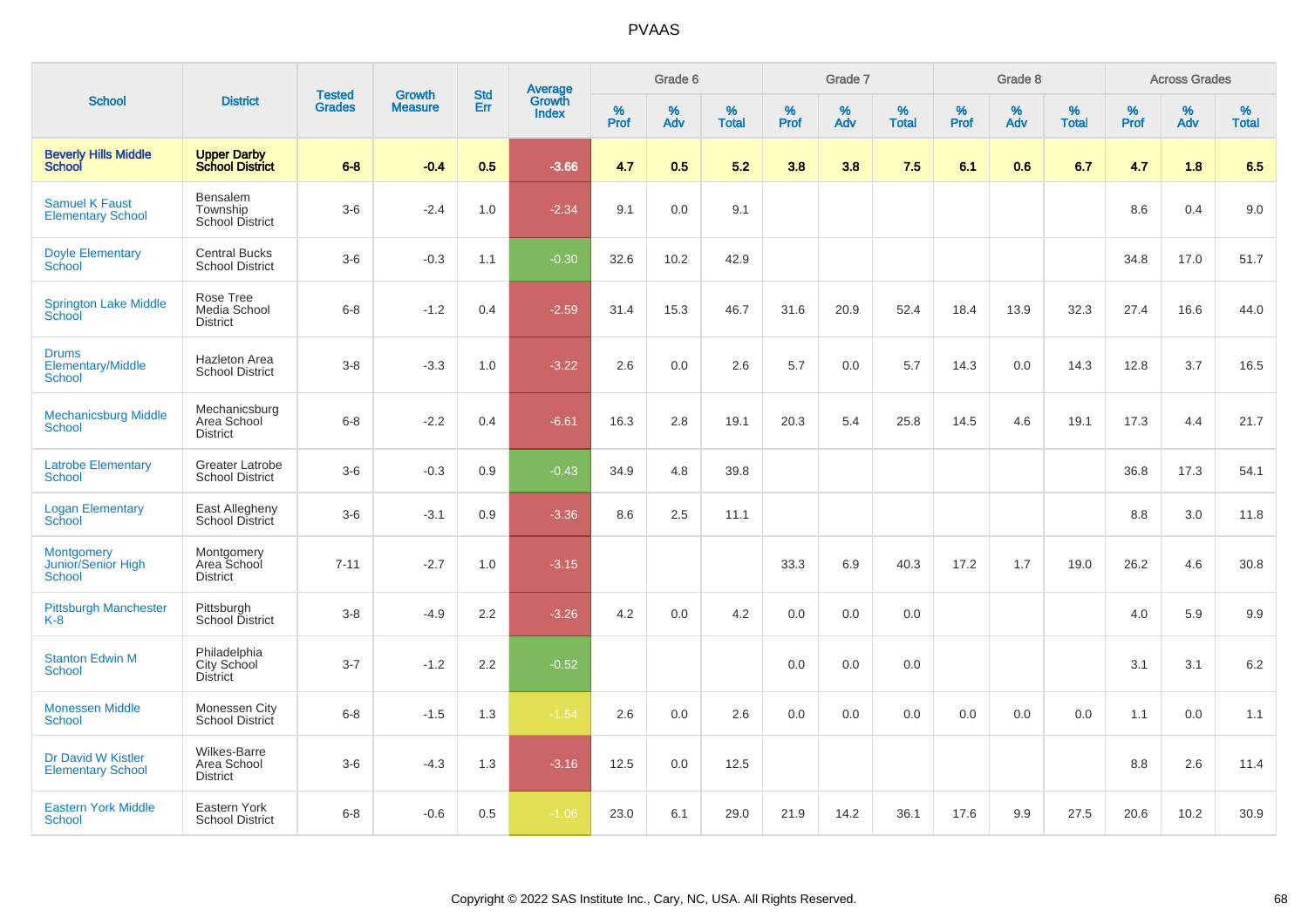|                                                                      |                                                           |                                | <b>Growth</b>  | <b>Std</b> |                                          |                  | Grade 6     |                   |              | Grade 7  |                      |              | Grade 8     |                   |              | <b>Across Grades</b> |                   |
|----------------------------------------------------------------------|-----------------------------------------------------------|--------------------------------|----------------|------------|------------------------------------------|------------------|-------------|-------------------|--------------|----------|----------------------|--------------|-------------|-------------------|--------------|----------------------|-------------------|
| <b>School</b>                                                        | <b>District</b>                                           | <b>Tested</b><br><b>Grades</b> | <b>Measure</b> | Err        | <b>Average</b><br>Growth<br><b>Index</b> | %<br><b>Prof</b> | $\%$<br>Adv | %<br><b>Total</b> | $\%$<br>Prof | %<br>Adv | $\%$<br><b>Total</b> | $\%$<br>Prof | $\%$<br>Adv | %<br><b>Total</b> | $\%$<br>Prof | %<br>Adv             | %<br><b>Total</b> |
| <b>Beverly Hills Middle</b><br><b>School</b>                         | <b>Upper Darby</b><br><b>School District</b>              | $6 - 8$                        | $-0.4$         | 0.5        | $-3.66$                                  | 4.7              | 0.5         | 5.2               | 3.8          | 3.8      | 7.5                  | 6.1          | 0.6         | 6.7               | 4.7          | 1.8                  | 6.5               |
| <b>Sullivan County</b><br>Junior/Senior High<br>School               | <b>Sullivan County</b><br>School District                 | $7 - 10$                       | $-4.4$         | 1.5        | $-3.73$                                  |                  |             |                   | 18.8         | 0.0      | 18.8                 | 9.1          | 0.0         | 9.1               | 13.8         | 0.0                  | 13.8              |
| <b>Stewart Middle School</b>                                         | Norristown Area<br><b>School District</b>                 | $5 - 8$                        | $-3.4$         | 0.7        | $-4.80$                                  | 4.0              | 1.4         | 5.4               | 5.4          | 0.0      | 5.4                  | 7.6          | 1.5         | 9.1               | 5.2          | 0.7                  | 5.9               |
| <b>Community Academy</b><br>Of Philadelphia<br><b>Charter School</b> | Community<br>Academy Of<br>Philadelphia<br>Charter School | $3 - 11$                       | $-5.7$         | 0.9        | $-6.09$                                  | 0.0              | $0.0\,$     | 0.0               | 0.0          | 0.0      | 0.0                  | 0.0          | 0.0         | 0.0               | 2.4          | 1.0                  | 3.5               |
| <b>Mastery Charter</b><br><b>School-Smedley</b><br>Campus            | <b>Mastery Charter</b><br>School -<br>Smedley<br>Campus   | $3-6$                          | $-0.6$         | 1.2        | $-0.51$                                  | 3.5              | 0.0         | 3.5               |              |          |                      |              |             |                   | 3.5          | 0.0                  | 3.5               |
| <b>Musser Elementary</b><br><b>School</b>                            | Sharon City<br>School District                            | $3-6$                          | $-1.5$         | 1.6        | $-0.98$                                  | 19.2             | 3.8         | 23.1              |              |          |                      |              |             |                   | 15.5         | 1.6                  | 17.0              |
| <b>Spring Grove Area</b><br>Intermediate School                      | Spring Grove<br>Area School<br><b>District</b>            | $5-6$                          | $-2.1$         | 0.5        | $-3.89$                                  | 31.3             | 15.8        | 47.2              |              |          |                      |              |             |                   | 31.2         | 13.8                 | 45.0              |
| <b>Mid Valley Secondary</b><br>Center                                | Mid Valley<br>School District                             | $7 - 10$                       | $-2.9$         | 0.7        | $-5.47$                                  |                  |             |                   | 15.3         | 0.0      | 15.3                 | 6.7          | 0.7         | 7.4               | 10.6         | 0.4                  | 11.0              |
| <b>Titusville Middle</b><br><b>School</b>                            | <b>Titusville Area</b><br><b>School District</b>          | $6 - 8$                        | $-2.4$         | 0.6        | $-4.04$                                  | 19.0             | 4.2         | 23.2              | 18.0         | 3.9      | 21.9                 | 8.0          | 3.6         | 11.7              | 15.0         | 3.9                  | 18.9              |
| <b>Washington Martha</b><br><b>School</b>                            | Philadelphia<br>City School<br><b>District</b>            | $3 - 8$                        | $-1.3$         | 3.3        | $-0.39$                                  |                  |             |                   |              |          |                      | 0.0          | 0.0         | 0.0               | 9.3          | 2.3                  | 11.6              |
| <b>Fred S Engle Middle</b><br><b>School</b>                          | Avon Grove<br><b>School District</b>                      | $7 - 8$                        | $-1.8$         | 0.5        | $-4.41$                                  |                  |             |                   | 35.5         | 20.3     | 55.9                 | 28.1         | 14.4        | 42.6              | 32.0         | 17.6                 | 49.6              |
| <b>Williams Valley</b><br>Junior/Senior High<br><b>School</b>        | <b>Williams Valley</b><br>School District                 | $7 - 11$                       | $-3.8$         | 1.0        | $-5.29$                                  |                  |             |                   | 8.1          | 1.4      | 9.5                  | 9.5          | 1.6         | 11.1              | 8.8          | 1.5                  | 10.2              |
| <b>Canton Junior/Senior</b><br><b>High School</b>                    | Canton Area<br><b>School District</b>                     | $7 - 11$                       | $-3.3$         | 1.1        | $-3.86$                                  |                  |             |                   | 9.1          | 1.8      | 10.9                 | 4.8          | 0.0         | 4.8               | 6.8          | 0.8                  | 7.7               |
| Welsh John School                                                    | Philadelphia<br><b>City School</b><br><b>District</b>     | $3 - 7$                        | $-1.3$         | 3.2        | $-0.41$                                  |                  |             |                   |              |          |                      |              |             |                   | 0.0          | 0.0                  | 0.0               |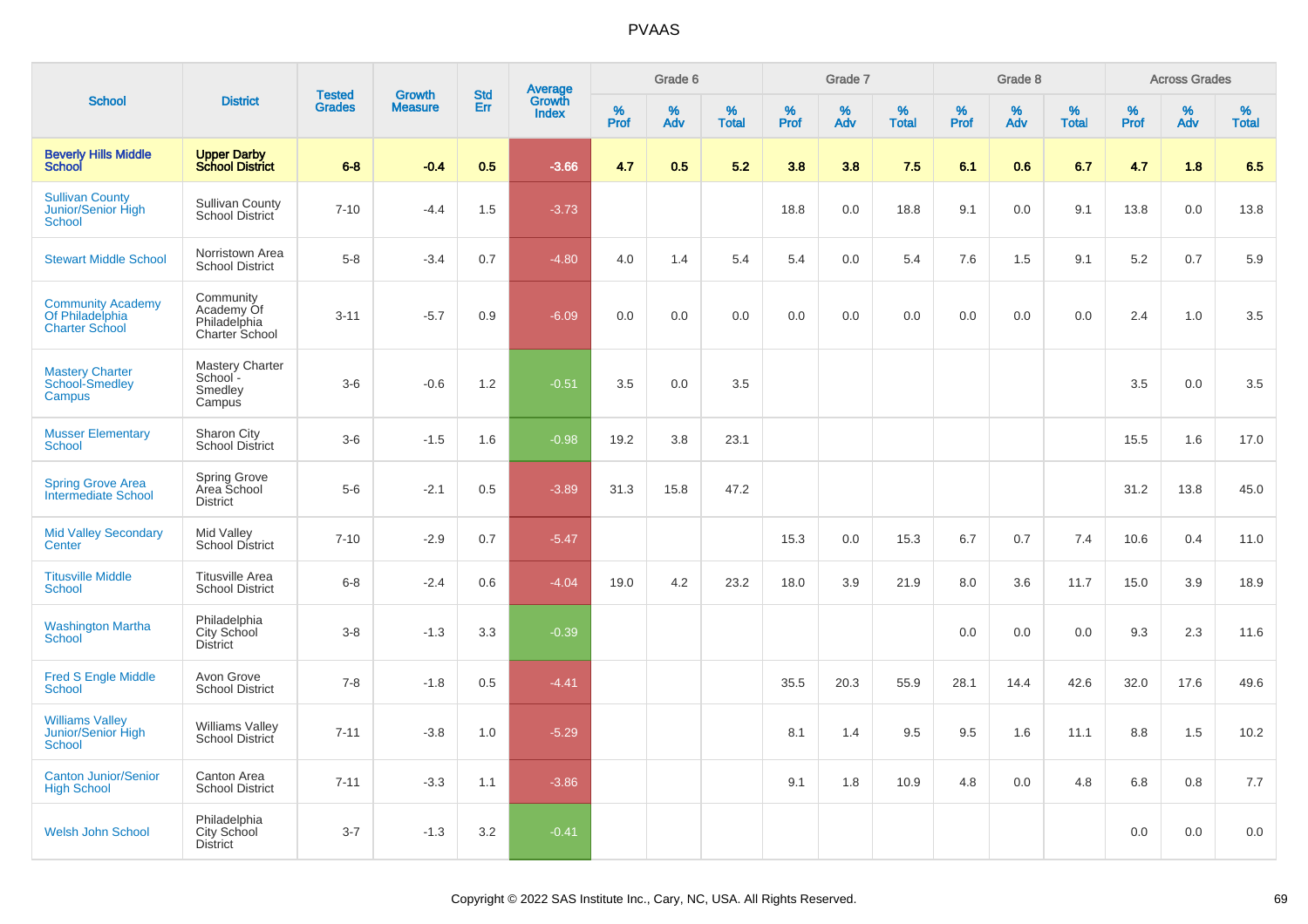|                                                                        |                                                       |                                | <b>Growth</b>  | <b>Std</b> |                                          |           | Grade 6     |                   |           | Grade 7  |                   |           | Grade 8  |                   |           | <b>Across Grades</b> |                   |
|------------------------------------------------------------------------|-------------------------------------------------------|--------------------------------|----------------|------------|------------------------------------------|-----------|-------------|-------------------|-----------|----------|-------------------|-----------|----------|-------------------|-----------|----------------------|-------------------|
| <b>School</b>                                                          | <b>District</b>                                       | <b>Tested</b><br><b>Grades</b> | <b>Measure</b> | Err        | <b>Average</b><br>Growth<br><b>Index</b> | %<br>Prof | $\%$<br>Adv | %<br><b>Total</b> | %<br>Prof | %<br>Adv | %<br><b>Total</b> | %<br>Prof | %<br>Adv | %<br><b>Total</b> | %<br>Prof | %<br>Adv             | %<br><b>Total</b> |
| <b>Beverly Hills Middle</b><br><b>School</b>                           | <b>Upper Darby<br/>School District</b>                | $6 - 8$                        | $-0.4$         | 0.5        | $-3.66$                                  | 4.7       | 0.5         | 5.2               | 3.8       | 3.8      | 7.5               | 6.1       | 0.6      | 6.7               | 4.7       | 1.8                  | 6.5               |
| <b>Dunmore Elementary</b><br>Center                                    | Dunmore<br><b>School District</b>                     | $3-6$                          | $-0.4$         | 0.9        | $-2.42$                                  | 20.9      | 2.2         | 23.1              |           |          |                   |           |          |                   | 23.3      | 8.1                  | 31.4              |
| <b>Montrose Area</b><br>Junior/Senior High<br><b>School</b>            | Montrose Area<br><b>School District</b>               | $7 - 10$                       | $-0.9$         | 1.0        | $-0.94$                                  |           |             |                   | 25.0      | 4.4      | 29.4              | 14.5      | 2.4      | 16.9              | 19.2      | 3.3                  | 22.5              |
| J T Lambert<br><b>Intermediate School</b>                              | East<br>Stroudsburg<br>Area School<br><b>District</b> | $6 - 8$                        | $-3.9$         | 0.7        | $-7.96$                                  | 7.8       | 1.7         | 9.5               | 11.6      | 2.9      | 14.6              | 6.6       | 1.3      | 7.9               | 8.8       | 2.0                  | 10.8              |
| <b>Wheatland Middle</b><br>School                                      | Lancaster<br><b>School District</b>                   | $6 - 8$                        | $-3.0$         | 0.6        | $-5.52$                                  | 2.6       | 0.6         | 3.2               | 6.4       | 1.4      | 7.8               | 0.0       | 1.0      | 1.0               | 3.2       | 1.0                  | 4.2               |
| <b>Pittsburgh Science</b><br><b>And Technology</b><br>Academy 6-12     | Pittsburgh<br>School District                         | $6 - 11$                       | $-3.4$         | 1.0        | $-3.92$                                  | 32.5      | 5.0         | 37.5              | 17.0      | 17.0     | 34.0              | 20.6      | 9.6      | 30.1              | 22.5      | 10.6                 | 33.1              |
| <b>Mahanoy Area</b><br><b>Elementary School</b>                        | Mahanoy Area<br>School District                       | $3-6$                          | $-2.2$         | 1.1        | $-2.05$                                  | 4.0       | 0.0         | 4.0               |           |          |                   |           |          |                   | 12.3      | 1.1                  | 13.4              |
| <b>Reach Cyber Charter</b><br><b>School</b>                            | Reach Cyber<br>Charter School                         | $3 - 11$                       | $-2.4$         | 0.9        | $-2.71$                                  | 9.1       | 0.0         | 9.1               | 17.0      | 3.8      | 20.8              | 17.5      | 5.3      | 22.8              | 21.3      | 4.7                  | 26.0              |
| <b>Lincoln Park</b><br><b>Performing Arts</b><br><b>Charter School</b> | Lincoln Park<br>Performing Arts<br>Charter School     | $7 - 11$                       | $-4.4$         | 1.0        | $-6.06$                                  |           |             |                   | 33.9      | 5.4      | 39.3              | 11.5      | 3.4      | 14.9              | 20.3      | 4.2                  | 24.5              |
| <b>East Juniata</b><br><b>Elementary School</b>                        | Juniata County<br>School District                     | $3-6$                          | $-2.5$         | 1.0        | $-2.41$                                  | 7.4       | 0.0         | 7.4               |           |          |                   |           |          |                   | 23.7      | 6.4                  | 30.1              |
| A J Mcmullen School                                                    | Uniontown Area<br><b>School District</b>              | $6 - 8$                        | $-3.3$         | 1.3        | $-2.48$                                  | 12.5      | 0.0         | 12.5              | 5.9       | 2.9      | 8.8               | 0.0       | 0.0      | 0.0               | 6.7       | 1.1                  | 7.8               |
| <b>Benton Area Middle</b><br><b>School</b>                             | <b>Benton Area</b><br><b>School District</b>          | $7 - 8$                        | $-0.9$         | 1.2        | $-0.75$                                  |           |             |                   | 13.6      | 3.4      | 17.0              | 10.3      | 2.6      | 12.8              | 12.2      | 3.1                  | 15.3              |
| Cook-Wissahickon<br><b>School</b>                                      | Philadelphia<br>City School<br><b>District</b>        | $3-8$                          | $-1.5$         | 3.0        | $-0.49$                                  | 13.3      | 0.0         | 13.3              |           |          |                   |           |          |                   | 14.9      | 5.3                  | 20.2              |
| <b>Willow Hill School</b>                                              | Abington<br><b>School District</b>                    | $3-6$                          | $-0.8$         | 1.4        | $-0.58$                                  | 23.5      | 5.9         | 29.4              |           |          |                   |           |          |                   | 29.2      | 7.4                  | 36.6              |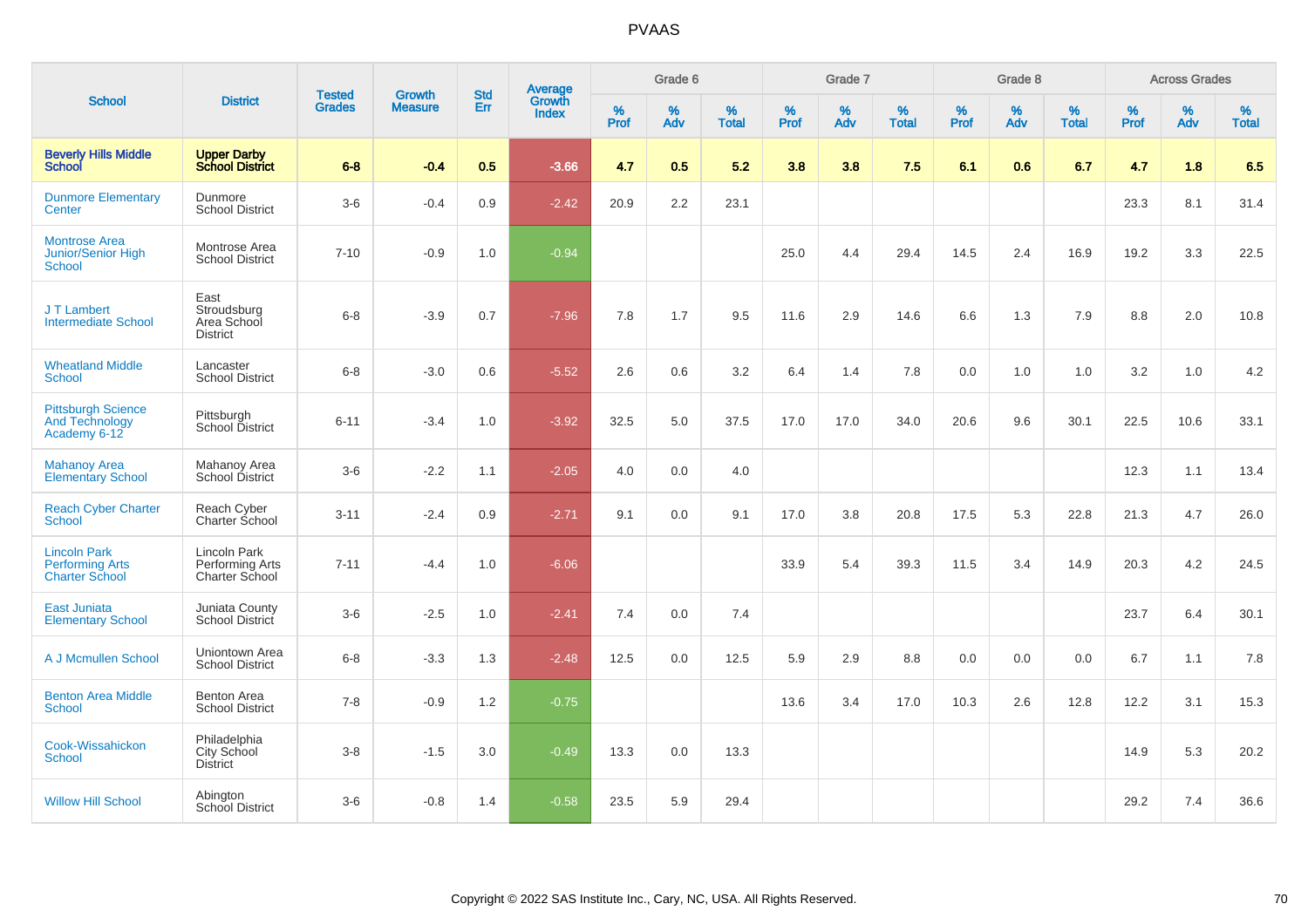|                                                         |                                                        |                                | <b>Growth</b>  | <b>Std</b> |                                          |           | Grade 6     |                   |              | Grade 7     |                      |              | Grade 8  |                   |              | <b>Across Grades</b> |                      |
|---------------------------------------------------------|--------------------------------------------------------|--------------------------------|----------------|------------|------------------------------------------|-----------|-------------|-------------------|--------------|-------------|----------------------|--------------|----------|-------------------|--------------|----------------------|----------------------|
| <b>School</b>                                           | <b>District</b>                                        | <b>Tested</b><br><b>Grades</b> | <b>Measure</b> | <b>Err</b> | <b>Average</b><br>Growth<br><b>Index</b> | %<br>Prof | $\%$<br>Adv | %<br><b>Total</b> | $\%$<br>Prof | $\%$<br>Adv | $\%$<br><b>Total</b> | $\%$<br>Prof | %<br>Adv | %<br><b>Total</b> | $\%$<br>Prof | $\%$<br>Adv          | $\%$<br><b>Total</b> |
| <b>Beverly Hills Middle</b><br>School                   | <b>Upper Darby</b><br><b>School District</b>           | $6 - 8$                        | $-0.4$         | 0.5        | $-3.66$                                  | 4.7       | 0.5         | 5.2               | 3.8          | 3.8         | 7.5                  | 6.1          | 0.6      | 6.7               | 4.7          | 1.8                  | 6.5                  |
| <b>Reynolds Middle</b><br>School                        | Lancaster<br><b>School District</b>                    | $6 - 8$                        | $-3.4$         | 0.7        | $-5.67$                                  | 6.2       | 2.3         | 8.5               | 5.4          | 0.0         | 5.4                  | 5.6          | 1.4      | 7.0               | 5.8          | 1.3                  | 7.0                  |
| <b>Millville Area</b><br><b>Elementary School</b>       | Millville Area<br><b>School District</b>               | $3-6$                          | $-0.6$         | 1.2        | $-0.53$                                  | 18.9      | 1.9         | 20.8              |              |             |                      |              |          |                   | 28.2         | 4.0                  | 32.2                 |
| <b>Jackson Middle School</b>                            | Lancaster<br><b>School District</b>                    | $6 - 8$                        | $-1.3$         | 0.6        | $-1.99$                                  | 1.7       | 0.0         | 1.7               | 0.8          | 0.0         | 0.8                  | 1.0          | 0.0      | 1.0               | 1.2          | 0.0                  | 1.2                  |
| <b>New Oxford Middle</b><br><b>School</b>               | Conewago<br>Valley School<br><b>District</b>           | $7 - 8$                        | $-2.1$         | 0.5        | $-5.26$                                  |           |             |                   | 20.1         | 3.8         | 23.9                 | 17.4         | 1.1      | 18.4              | 18.7         | 2.4                  | 21.2                 |
| <b>Strayer Middle School</b>                            | Quakertown<br>Community<br><b>School District</b>      | $6 - 8$                        | $-1.3$         | 0.4        | $-3.53$                                  |           |             |                   | 17.8         | 8.4         | 26.2                 | 21.0         | 9.1      | 30.1              | 19.3         | 8.7                  | 28.1                 |
| <b>Minersville Area</b><br>Junior/Senior High<br>School | Minersville Area<br><b>School District</b>             | $7 - 11$                       | $-1.9$         | 1.0        | $-2.17$                                  |           |             |                   | 10.4         | 0.0         | 10.4                 | 2.7          | 1.3      | 4.0               | 6.3          | 0.7                  | 7.0                  |
| <b>Easton Area Middle</b><br>School                     | Easton Area<br><b>School District</b>                  | $6 - 8$                        | $-1.0$         | 0.4        | $-2.52$                                  | 14.7      | 3.4         | 18.0              | 11.2         | 7.0         | 18.3                 | 10.3         | 2.2      | 12.4              | 12.2         | 4.3                  | 16.4                 |
| <b>Northern Potter</b><br><b>Childrens School</b>       | Northern Potter<br><b>School District</b>              | $3-6$                          | $-1.0$         | 1.4        | $-0.67$                                  | 9.5       | 2.4         | 11.9              |              |             |                      |              |          |                   | 18.1         | 7.6                  | 25.7                 |
| <b>Shade Junior/Senior</b><br><b>High School</b>        | Shade-Central<br><b>City School</b><br><b>District</b> | $7 - 11$                       | $-1.8$         | 1.8        | $-0.95$                                  |           |             |                   | 20.0         | 10.0        | 30.0                 | 34.8         | 0.0      | 34.8              | 27.9         | 4.6                  | 32.6                 |
| <b>Big Spring Middle</b><br>School                      | <b>Big Spring</b><br>School District                   | $6 - 8$                        | $-1.9$         | 0.5        | $-3.53$                                  | 22.0      | 3.8         | 25.8              | 20.9         | 6.7         | 27.6                 | 10.9         | 3.3      | 14.1              | 17.7         | 4.4                  | 22.0                 |
| <b>Chambersburg Area</b><br>Middle School - North       | Chambersburg<br>Area School<br><b>District</b>         | $6 - 8$                        | $-1.2$         | 0.4        | $-3.66$                                  | 15.4      | 5.1         | 20.5              | 14.1         | 2.4         | 16.5                 | 13.9         | 4.9      | 18.7              | 14.4         | 4.1                  | 18.5                 |
| <b>Carver High School</b>                               | Philadelphia<br>City School<br><b>District</b>         | $7 - 11$                       | $-2.0$         | 3.2        | $-0.61$                                  |           |             |                   | 35.3         | 11.8        | 47.1                 |              |          |                   | 33.3         | 8.3                  | 41.7                 |
| <b>Tilden William T</b><br><b>Middle School</b>         | Philadelphia<br>City School<br><b>District</b>         | $6 - 8$                        | $-2.1$         | 3.5        | $-0.61$                                  |           |             |                   |              |             |                      | 7.1          | 0.0      | 7.1               | 9.7          | 0.0                  | 9.7                  |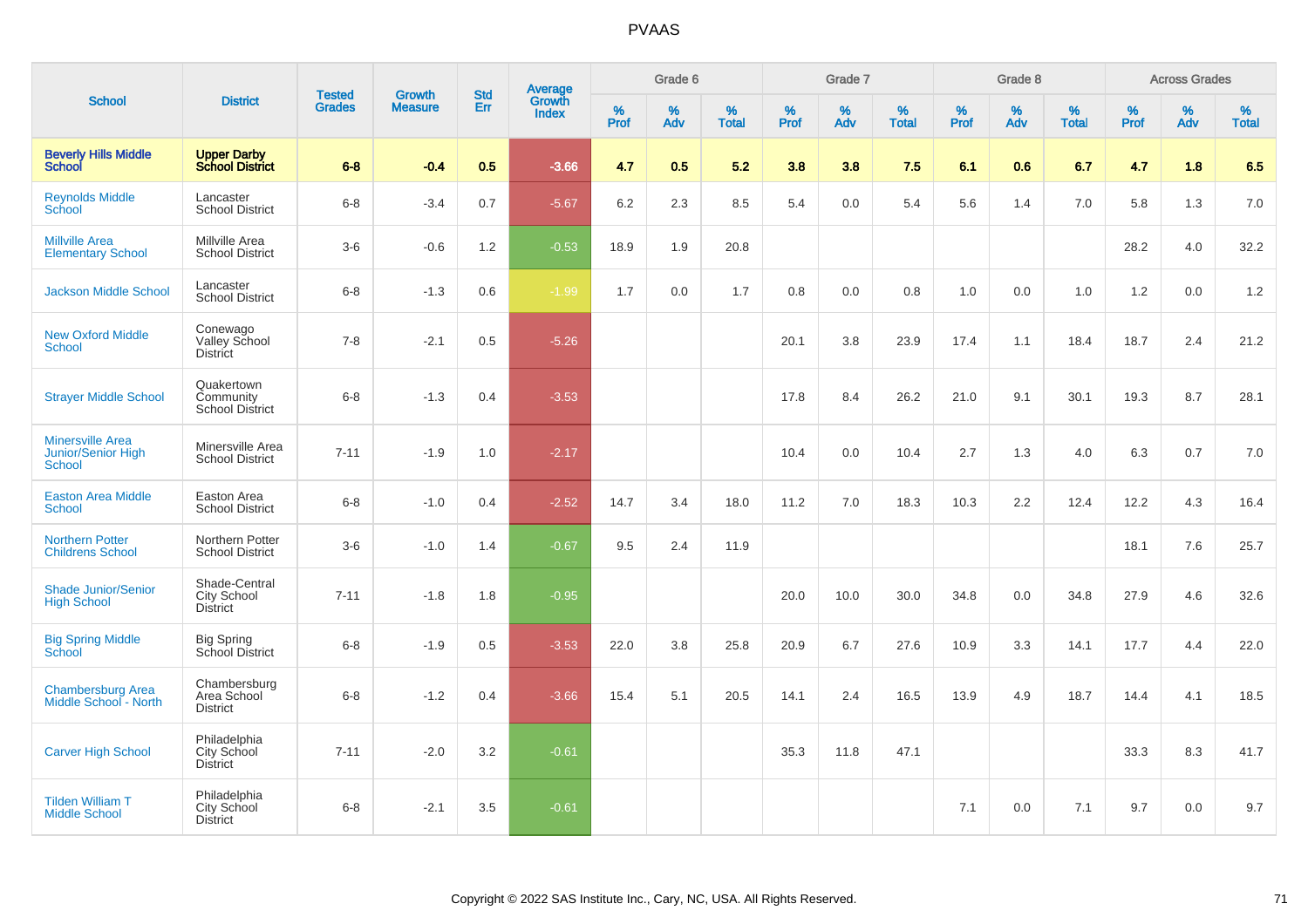|                                                                         |                                                               |                                |                                 |                   |                                          |                  | Grade 6  |                   |           | Grade 7  |                   |           | Grade 8  |                   |              | <b>Across Grades</b> |                   |
|-------------------------------------------------------------------------|---------------------------------------------------------------|--------------------------------|---------------------------------|-------------------|------------------------------------------|------------------|----------|-------------------|-----------|----------|-------------------|-----------|----------|-------------------|--------------|----------------------|-------------------|
| <b>School</b>                                                           | <b>District</b>                                               | <b>Tested</b><br><b>Grades</b> | <b>Growth</b><br><b>Measure</b> | <b>Std</b><br>Err | <b>Average</b><br>Growth<br><b>Index</b> | %<br><b>Prof</b> | %<br>Adv | %<br><b>Total</b> | %<br>Prof | %<br>Adv | %<br><b>Total</b> | %<br>Prof | %<br>Adv | %<br><b>Total</b> | $\%$<br>Prof | $\%$<br>Adv          | %<br><b>Total</b> |
| <b>Beverly Hills Middle</b><br><b>School</b>                            | <b>Upper Darby</b><br><b>School District</b>                  | $6 - 8$                        | $-0.4$                          | 0.5               | $-3.66$                                  | 4.7              | 0.5      | 5.2               | 3.8       | 3.8      | 7.5               | 6.1       | 0.6      | 6.7               | 4.7          | 1.8                  | 6.5               |
| <b>Tamanend Middle</b><br><b>School</b>                                 | <b>Central Bucks</b><br><b>School District</b>                | $7 - 9$                        | $-1.2$                          | 0.6               | $-2.15$                                  |                  |          |                   | 28.6      | 12.6     | 41.2              | 22.5      | 8.3      | 30.8              | 26.0         | 10.8                 | 36.9              |
| <b>L B Morris Elementary</b><br><b>School</b>                           | Jim Thorpe<br>Area School<br><b>District</b>                  | $3 - 8$                        | $-3.6$                          | 0.7               | $-4.91$                                  | 11.7             | 0.0      | 11.7              | 5.2       | 11.7     | 16.9              | 14.1      | 1.4      | 15.5              | 15.9         | 4.3                  | 20.2              |
| <b>Union Area Middle</b><br>School                                      | Union Area<br><b>School District</b>                          | $6 - 8$                        | $-1.7$                          | 0.9               | $-1.83$                                  | 32.8             | 5.2      | 37.9              | 26.8      | 3.6      | 30.4              | 17.8      | 0.0      | 17.8              | 26.4         | 3.1                  | 29.6              |
| <b>Warren Snyder-John</b><br><b>Girotti Elementary</b><br><b>School</b> | <b>Bristol Borough</b><br>School District                     | $3-6$                          | $-0.6$                          | 0.9               | $-0.64$                                  | 17.8             | 7.8      | 25.6              |           |          |                   |           |          |                   | 18.6         | 5.6                  | 24.2              |
| <b>John Hancock</b><br><b>Demonstration School</b>                      | Philadelphia<br>City School<br><b>District</b>                | $3 - 8$                        | $-5.2$                          | 1.3               | $-4.03$                                  | 6.7              | 0.0      | 6.7               | 19.4      | 3.2      | 22.6              | 3.1       | 0.0      | 3.1               | 14.5         | 4.6                  | 19.1              |
| <b>Tenth Street</b><br><b>Elementary School</b>                         | Riverview<br><b>School District</b>                           | $3-6$                          | $-6.8$                          | 1.3               | $-5.17$                                  | 26.7             | 11.1     | 37.8              |           |          |                   |           |          |                   | 36.3         | 17.9                 | 54.2              |
| <b>Leechburg Area</b><br>Middle School                                  | Leechburg Area<br><b>School District</b>                      | $6 - 8$                        | $-2.9$                          | 1.0               | $-3.07$                                  | 16.2             | 5.4      | 21.6              | 8.0       | 0.0      | 8.0               | 23.8      | 7.1      | 31.0              | 15.5         | 3.9                  | 19.4              |
| Northwood Academy<br><b>Charter School</b>                              | Northwood<br>Academy<br>Charter School                        | $3 - 8$                        | $-3.7$                          | 0.7               | $-5.33$                                  | 5.2              | 0.0      | 5.2               | 8.7       | 1.4      | 10.1              | 10.7      | 1.8      | 12.5              | 6.3          | 0.9                  | 7.2               |
| <b>Oak Park Elementary</b><br><b>School</b>                             | North Penn<br><b>School District</b>                          | $3-6$                          | $-0.8$                          | 1.1               | $-0.72$                                  | 9.3              | 5.6      | 14.8              |           |          |                   |           |          |                   | 26.3         | 12.7                 | 39.0              |
| Pittsburgh Langley K-8                                                  | Pittsburgh<br>School District                                 | $3 - 8$                        | $-1.9$                          | 1.0               | $-2.33$                                  | 0.0              | 2.3      | 2.3               | 3.8       | 0.0      | 3.8               | 0.0       | 0.0      | 0.0               | 2.8          | 1.2                  | 4.0               |
| Armstrong<br>Junior/Senior High<br>School                               | Armstrong<br><b>School District</b>                           | $6 - 11$                       | $-1.1$                          | 0.5               | $-2.24$                                  |                  |          |                   | 21.5      | 5.2      | 26.6              | 24.3      | 4.5      | 28.8              | 23.0         | 4.8                  | 27.8              |
| <b>Cambria Heights</b><br><b>Middle School</b>                          | Cambria<br><b>Heights School</b><br><b>District</b>           | $6 - 8$                        | $-2.0$                          | 0.7               | $-2.95$                                  | 17.0             | 0.0      | 17.0              | 13.5      | 1.0      | 14.6              | 4.4       | 0.9      | 5.3               | 11.3         | 0.6                  | 12.0              |
| <b>Eastern Lebanon</b><br><b>County Middle School</b>                   | Eastern<br>Lebanon<br><b>County School</b><br><b>District</b> | $6 - 8$                        | $-5.0$                          | 0.5               | $-10.24$                                 | 9.1              | 0.6      | 9.7               | 13.1      | 3.1      | 16.2              | 8.9       | 1.8      | 10.6              | 10.3         | 1.8                  | 12.1              |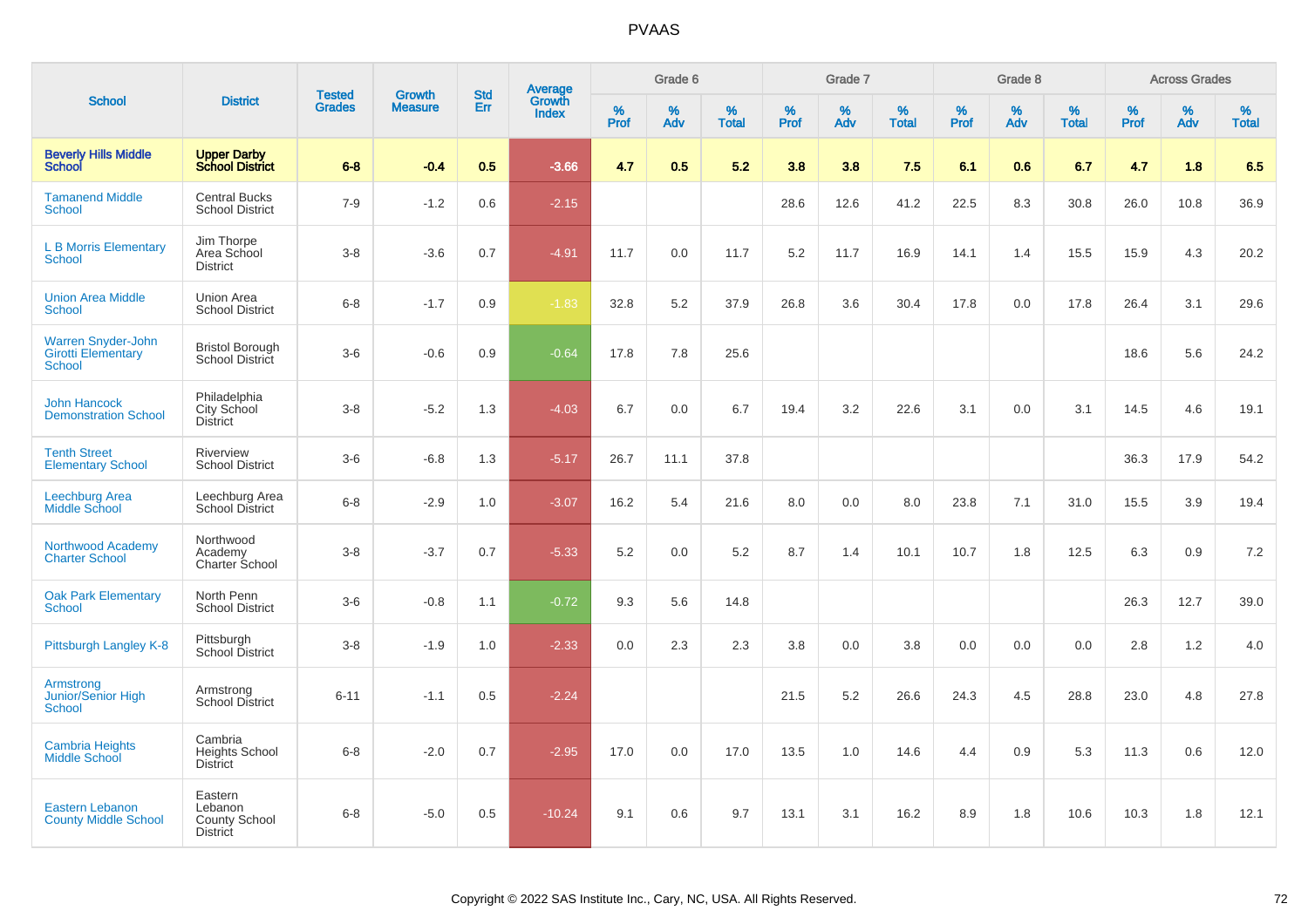| <b>School</b>                                          |                                                        | <b>Tested</b> | <b>Growth</b>  | <b>Std</b> |                                   |           | Grade 6     |                   |           | Grade 7  |                   |                     | Grade 8  |                   |              | <b>Across Grades</b> |                   |
|--------------------------------------------------------|--------------------------------------------------------|---------------|----------------|------------|-----------------------------------|-----------|-------------|-------------------|-----------|----------|-------------------|---------------------|----------|-------------------|--------------|----------------------|-------------------|
|                                                        | <b>District</b>                                        | <b>Grades</b> | <b>Measure</b> | Err        | Average<br>Growth<br><b>Index</b> | %<br>Prof | $\%$<br>Adv | %<br><b>Total</b> | %<br>Prof | %<br>Adv | %<br><b>Total</b> | $\%$<br><b>Prof</b> | %<br>Adv | %<br><b>Total</b> | $\%$<br>Prof | $\%$<br>Adv          | %<br><b>Total</b> |
| <b>Beverly Hills Middle</b><br>School                  | <b>Upper Darby</b><br><b>School District</b>           | $6 - 8$       | $-0.4$         | 0.5        | $-3.66$                           | 4.7       | 0.5         | 5.2               | 3.8       | 3.8      | 7.5               | 6.1                 | 0.6      | 6.7               | 4.7          | 1.8                  | 6.5               |
| <b>Copper Beech School</b>                             | Abington<br>School District                            | $3-6$         | $-1.2$         | 0.8        | $-1.54$                           | 32.5      | 6.5         | 39.0              |           |          |                   |                     |          |                   | 29.1         | 10.5                 | 39.6              |
| Lehman Intermediate<br><b>School</b>                   | East<br>Stroudsburg<br>Area School<br><b>District</b>  | $5-8$         | $-4.8$         | 0.8        | $-5.77$                           | 10.5      | 1.3         | 11.8              | 6.8       | 3.4      | 10.2              | 8.9                 | 2.5      | 11.4              | 8.9          | 2.3                  | 11.2              |
| <b>Centerville Elementary</b><br>School                | Hempfield<br><b>School District</b>                    | $3-6$         | $-1.9$         | 1.2        | $-1.63$                           | 27.4      | 17.7        | 45.2              |           |          |                   |                     |          |                   | 34.1         | 20.0                 | 54.1              |
| <b>Neil A Armstrong</b><br><b>Middle School</b>        | <b>Bristol</b><br>Township<br><b>School District</b>   | $6 - 8$       | $-4.5$         | 0.6        | $-7.10$                           | 2.3       | 0.0         | 2.3               | 8.1       | 1.6      | 9.8               | 5.2                 | 0.0      | 5.2               | 5.2          | 0.5                  | 5.7               |
| <b>Mckinley School</b>                                 | Abington<br>School District                            | $3-6$         | $-2.1$         | 1.0        | $-2.17$                           | 36.9      | 9.2         | 46.2              |           |          |                   |                     |          |                   | 28.4         | 11.2                 | 39.5              |
| <b>E N Peirce Middle</b><br><b>School</b>              | <b>West Chester</b><br>Area School<br><b>District</b>  | $6 - 8$       | $-2.0$         | 0.5        | $-4.56$                           | 25.8      | 8.3         | 34.2              | 29.2      | 13.2     | 42.4              | 23.6                | 12.0     | 35.6              | 26.3         | 11.0                 | 37.3              |
| Carlynton<br>Junior/Senior High<br><b>School</b>       | Carlynton<br>School District                           | $7 - 11$      | $-2.3$         | 0.9        | $-2.62$                           |           |             |                   | 9.5       | 3.8      | 13.3              | 11.7                | 0.0      | 11.7              | 10.4         | 2.2                  | 12.6              |
| <b>Pittsburgh South Hills</b><br>$6-8$                 | Pittsburgh<br>School District                          | $6 - 8$       | $-2.0$         | 0.7        | $-2.87$                           | 4.0       | 0.0         | 4.0               | 7.2       | 1.0      | 8.2               | 0.0                 | 1.0      | 1.0               | 3.7          | 0.7                  | 4.4               |
| <b>Allegheny-Clarion</b><br><b>Valley Elementary</b>   | Allegheny-<br><b>Clarion Valley</b><br>School District | $3-6$         | $-0.9$         | 1.2        | $-1.07$                           | 14.6      | 1.8         | 16.4              |           |          |                   |                     |          |                   | 17.5         | 11.5                 | 29.0              |
| <b>Keystone</b><br>Junior/Senior High<br><b>School</b> | Keystone<br>School District                            | $7 - 11$      | $-2.6$         | 1.0        | $-2.73$                           |           |             |                   | 12.3      | 1.4      | 13.7              | 6.4                 | 0.0      | 6.4               | 9.6          | 0.7                  | 10.4              |
| <b>Blaine James G</b><br><b>School</b>                 | Philadelphia<br>City School<br>District                | $3-8$         | $-5.0$         | 2.3        | $-2.21$                           | 0.0       | 0.0         | 0.0               |           |          |                   |                     |          |                   | 1.4          | 0.0                  | 1.4               |
| <b>Apollo-Ridge Middle</b><br>School                   | Apollo-Ridge<br>School District                        | $6-8$         | $-1.7$         | 0.7        | $-2.33$                           | 12.0      | 1.2         | 13.2              | 8.5       | 1.2      | 9.8               | 10.4                | 2.6      | 13.0              | 10.3         | 1.6                  | 12.0              |
| <b>Connellsville Area</b><br><b>Middle School</b>      | Connellsville<br>Area School<br><b>District</b>        | $6 - 8$       | $-3.7$         | 0.4        | $-8.82$                           | 10.8      | 3.6         | 14.3              | 9.5       | 2.4      | 11.9              | 9.4                 | 2.2      | 11.6              | 9.9          | 2.7                  | 12.6              |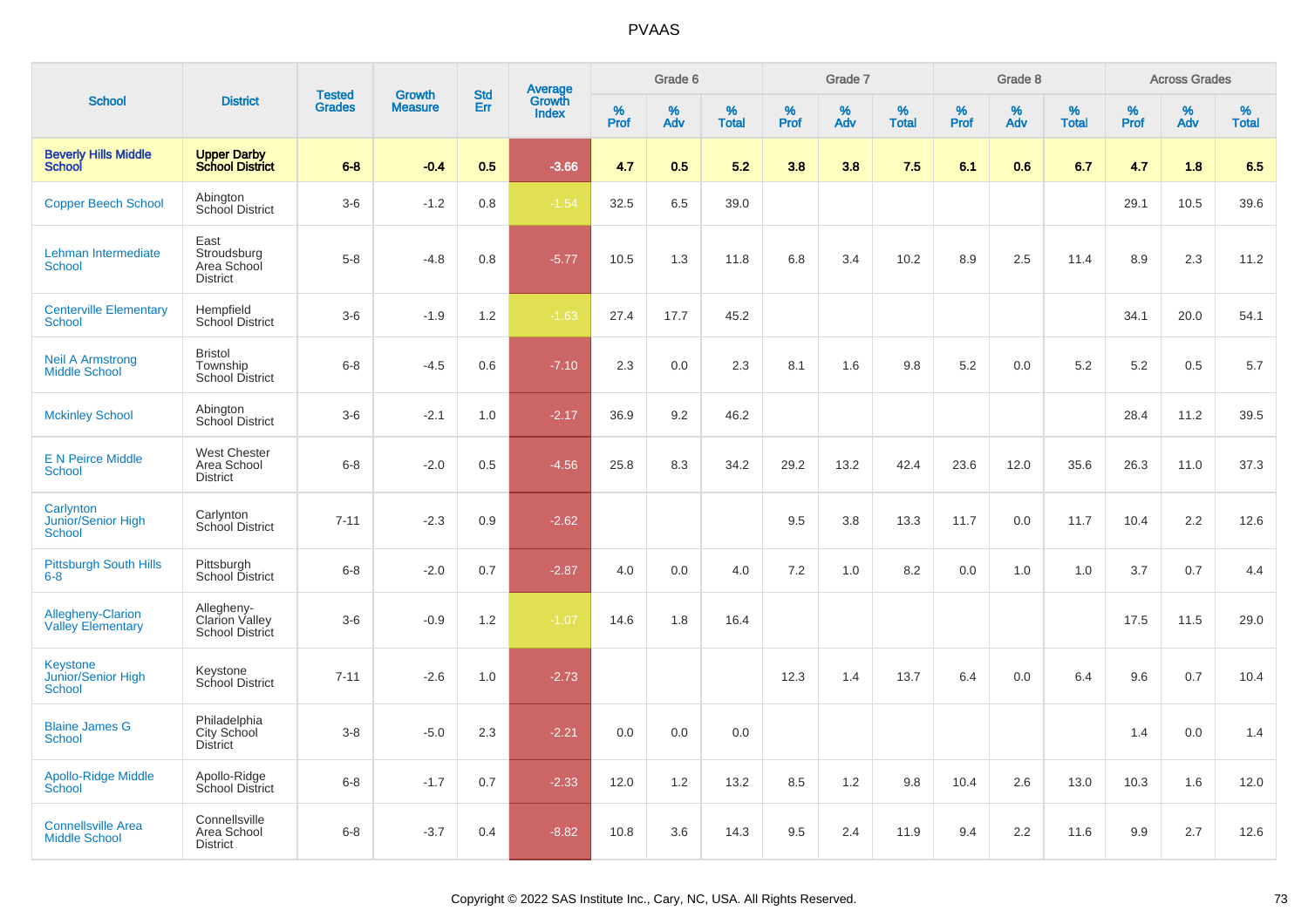|                                                                     |                                                        | <b>Tested</b> | <b>Growth</b>  | <b>Std</b> |                                          |                  | Grade 6     |                   |           | Grade 7     |                   |              | Grade 8  |                   |              | <b>Across Grades</b> |                   |
|---------------------------------------------------------------------|--------------------------------------------------------|---------------|----------------|------------|------------------------------------------|------------------|-------------|-------------------|-----------|-------------|-------------------|--------------|----------|-------------------|--------------|----------------------|-------------------|
| <b>School</b>                                                       | <b>District</b>                                        | <b>Grades</b> | <b>Measure</b> | Err        | <b>Average</b><br>Growth<br><b>Index</b> | %<br><b>Prof</b> | $\%$<br>Adv | %<br><b>Total</b> | %<br>Prof | $\%$<br>Adv | %<br><b>Total</b> | $\%$<br>Prof | %<br>Adv | %<br><b>Total</b> | $\%$<br>Prof | %<br>Adv             | %<br><b>Total</b> |
| <b>Beverly Hills Middle</b><br><b>School</b>                        | <b>Upper Darby</b><br><b>School District</b>           | $6 - 8$       | $-0.4$         | 0.5        | $-3.66$                                  | 4.7              | 0.5         | 5.2               | 3.8       | 3.8         | 7.5               | 6.1          | 0.6      | 6.7               | 4.7          | 1.8                  | 6.5               |
| <b>Global Leadership</b><br><b>Academy Charter</b><br><b>School</b> | Global<br>Leadership<br>Academy<br>Charter School      | $3-8$         | $-3.1$         | 1.9        | $-1.63$                                  |                  |             |                   | 0.0       | 0.0         | 0.0               | 9.1          | 0.0      | 9.1               | 2.5          | 0.0                  | 2.5               |
| <b>Forbes Road</b><br>Junior/Senior High<br><b>School</b>           | Forbes Road<br><b>School District</b>                  | $7 - 11$      | $-4.7$         | 1.9        | $-2.71$                                  |                  |             |                   | 44.4      | 0.0         | 44.4              | 15.0         | 0.0      | 15.0              | 29.0         | 0.0                  | 29.0              |
| <b>Lyndwood Elementary</b><br>School                                | Hanover Area<br><b>School District</b>                 | $6-6$         | $-1.4$         | 1.7        | $-0.83$                                  | 10.0             | 4.0         | 14.0              |           |             |                   |              |          |                   | 10.0         | 4.0                  | 14.0              |
| <b>Abington Heights</b><br>Middle School                            | Abington<br>Heights School<br><b>District</b>          | $5 - 11$      | $-1.7$         | 0.4        | $-6.09$                                  | 21.2             | 6.3         | 27.5              | 31.5      | 7.9         | 39.4              |              |          |                   | 27.4         | 9.1                  | 36.5              |
| <b>Liberty Elementary</b><br>School                                 | Southern Tioga<br>School District                      | $3-6$         | $-1.5$         | 1.8        | $-0.92$                                  | 11.1             | 0.0         | 11.1              |           |             |                   |              |          |                   | 24.4         | 4.6                  | 29.1              |
| <b>East Norriton Middle</b><br><b>School</b>                        | Norristown Area<br><b>School District</b>              | $5-8$         | $-3.1$         | 0.6        | $-5.03$                                  | 13.7             | 2.1         | 15.8              | 14.1      | 3.5         | 17.6              | 11.9         | 4.8      | 16.7              | 14.4         | 2.8                  | 17.2              |
| <b>Allison Park</b><br><b>Elementary School</b>                     | Chartiers-<br><b>Houston School</b><br><b>District</b> | $3-6$         | $-2.5$         | 0.9        | $-2.74$                                  | 35.1             | 2.6         | 37.7              |           |             |                   |              |          |                   | 32.8         | 10.2                 | 43.0              |
| <b>Pocono Mountain East</b><br><b>Junior High School</b>            | Pocono<br><b>Mountain</b><br><b>School District</b>    | $7 - 8$       | $-2.0$         | 1.3        | $-1.52$                                  |                  |             |                   | 11.1      | 5.6         | 16.7              | 17.8         | 2.2      | 20.0              | 14.1         | 4.0                  | 18.2              |
| <b>Ryan Gloyer Middle</b><br>School                                 | Seneca Valley<br>School District                       | $7 - 8$       | $-3.7$         | 0.4        | $-12.40$                                 |                  |             |                   | 26.6      | 12.0        | 38.6              | 18.7         | 6.1      | 24.8              | 22.8         | 9.2                  | 32.0              |
| <b>Bethlehem-Center</b><br><b>Middle School</b>                     | Bethlehem-<br>Center School<br><b>District</b>         | $6 - 8$       | $-5.9$         | 0.8        | $-7.12$                                  | 0.0              | 0.0         | 0.0               | 4.0       | 0.0         | 4.0               | 3.2          | 1.6      | 4.8               | 2.5          | 0.5                  | 3.0               |
| <b>Bellevue Elementary</b><br><b>School</b>                         | Northgate<br>School District                           | $3-6$         | $-1.4$         | 1.5        | $-1.52$                                  | 13.3             | 0.0         | 13.3              |           |             |                   |              |          |                   | 21.1         | 2.8                  | 23.8              |
| Dassa Mckinney<br><b>Elementary School</b>                          | Moniteau<br><b>School District</b>                     | $3-6$         | $-0.8$         | 0.9        | $-1.13$                                  | 22.9             | 8.4         | 31.3              |           |             |                   |              |          |                   | 29.5         | 12.7                 | 42.2              |
| Cochranton<br><b>Elementary School</b>                              | Crawford<br>Central School<br><b>District</b>          | $3-6$         | $-2.1$         | 1.2        | $-1.80$                                  | 16.7             | 4.2         | 20.8              |           |             |                   |              |          |                   | 24.2         | 6.8                  | 31.0              |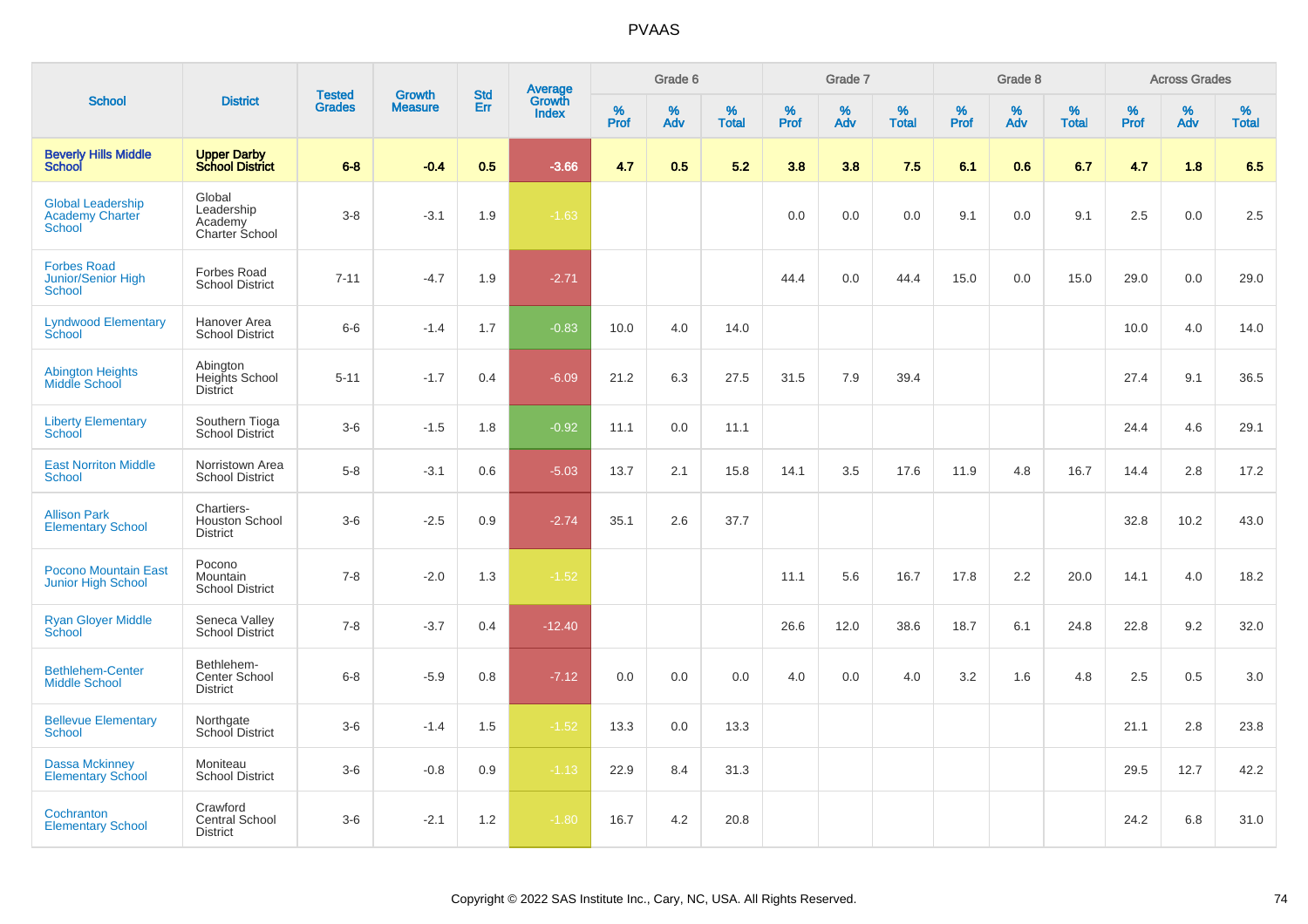|                                                            |                                                      |                                |                                 |                   |                                          |                     | Grade 6     |                      |                     | Grade 7     |                      |              | Grade 8  |                      |                     | <b>Across Grades</b> |                      |
|------------------------------------------------------------|------------------------------------------------------|--------------------------------|---------------------------------|-------------------|------------------------------------------|---------------------|-------------|----------------------|---------------------|-------------|----------------------|--------------|----------|----------------------|---------------------|----------------------|----------------------|
| <b>School</b>                                              | <b>District</b>                                      | <b>Tested</b><br><b>Grades</b> | <b>Growth</b><br><b>Measure</b> | <b>Std</b><br>Err | <b>Average</b><br>Growth<br><b>Index</b> | $\%$<br><b>Prof</b> | $\%$<br>Adv | $\%$<br><b>Total</b> | $\%$<br><b>Prof</b> | $\%$<br>Adv | $\%$<br><b>Total</b> | $\%$<br>Prof | %<br>Adv | $\%$<br><b>Total</b> | $\%$<br><b>Prof</b> | $\%$<br>Adv          | $\%$<br><b>Total</b> |
| <b>Beverly Hills Middle</b><br><b>School</b>               | <b>Upper Darby</b><br><b>School District</b>         | $6 - 8$                        | $-0.4$                          | 0.5               | $-3.66$                                  | 4.7                 | 0.5         | 5.2                  | 3.8                 | 3.8         | 7.5                  | 6.1          | 0.6      | 6.7                  | 4.7                 | 1.8                  | 6.5                  |
| <b>Perkiomen Valley</b><br><b>Middle School-East</b>       | Perkiomen<br><b>Valley School</b><br><b>District</b> | $6 - 8$                        | $-2.1$                          | 0.5               | $-5.56$                                  | 21.9                | 12.5        | 34.4                 | 28.1                | 15.7        | 43.8                 | 26.1         | 9.4      | 35.6                 | 25.4                | 12.7                 | 38.1                 |
| La Academia<br><b>Partnership Charter</b><br>School        | La Academia<br>Partnership<br>Charter School         | $6 - 11$                       | $-5.6$                          | 1.8               | $-3.97$                                  | 0.0                 | $0.0\,$     | 0.0                  | 0.0                 | 0.0         | 0.0                  | 0.0          | 0.0      | 0.0                  | 0.0                 | 0.0                  | 0.0                  |
| <b>Cornwells Elementary</b><br><b>School</b>               | Bensalem<br>Township<br>School District              | $3-6$                          | $-2.0$                          | 1.2               | $-1.69$                                  | 10.3                | 0.0         | 10.3                 |                     |             |                      |              |          |                      | 16.4                | 2.8                  | 19.2                 |
| <b>Lakeland Elementary</b><br><b>School - Scott Campus</b> | Lakeland<br><b>School District</b>                   | $3-6$                          | $-2.2$                          | 1.2               | $-1.83$                                  | 28.6                | 10.7        | 39.3                 |                     |             |                      |              |          |                      | 29.4                | 9.8                  | 39.2                 |
| <b>Wilmington Area</b><br><b>Middle School</b>             | Wilmington<br>Area School<br><b>District</b>         | $5-8$                          | $-0.8$                          | 0.8               | $-1.87$                                  | 12.7                | 1.6         | 14.3                 | 29.4                | 3.9         | 33.3                 | 13.6         | 3.4      | 17.0                 | 22.6                | 4.8                  | 27.4                 |
| Juniata Park Academy                                       | Philadelphia<br>City School<br><b>District</b>       | $3 - 8$                        | $-2.7$                          | 2.8               | $-0.96$                                  |                     |             |                      |                     |             |                      |              |          |                      | 6.2                 | 1.6                  | 7.8                  |
| <b>Crestwood Secondary</b><br>Campus                       | Crestwood<br><b>School District</b>                  | $7 - 11$                       | $-2.6$                          | 0.7               | $-4.03$                                  |                     |             |                      | 21.8                | 9.0         | 30.8                 | 19.7         | 6.8      | 26.5                 | 20.8                | 7.9                  | 28.7                 |
| <b>Southern Lehigh</b><br><b>Middle School</b>             | Southern<br>Lehigh School<br>District                | $7 - 8$                        | $-1.0$                          | 0.6               | $-1.59$                                  |                     |             |                      | 40.4                | 12.7        | 53.0                 | 32.2         | 12.8     | 45.0                 | 36.6                | 12.7                 | 49.4                 |
| Pittsburgh Colfax K-8                                      | Pittsburgh<br>School District                        | $3 - 8$                        | $-4.8$                          | 0.7               | $-6.48$                                  | 30.5                | 15.2        | 45.8                 | 17.6                | 22.1        | 39.7                 | 23.8         | 4.8      | 28.6                 | 27.7                | 18.6                 | 46.3                 |
| <b>Mount Pleasant Area</b><br>Junior High School           | Mount Pleasant<br>Area School<br><b>District</b>     | $7 - 8$                        | $-4.1$                          | 0.7               | $-6.57$                                  |                     |             |                      | 12.7                | 2.8         | 15.5                 | 7.4          | 0.8      | 8.3                  | 10.3                | 1.9                  | 12.2                 |
| Susquehanna<br><b>Township Middle</b><br>School            | Susquehanna<br>Township<br>School District           | $6 - 8$                        | $-4.6$                          | 0.5               | $-9.97$                                  | 3.2                 | 0.5         | 3.7                  | 6.4                 | 2.3         | 8.7                  | 10.0         | 0.5      | 10.5                 | 6.6                 | 1.1                  | 7.6                  |
| <b>Forbes Road</b><br><b>Elementary School</b>             | Forbes Road<br><b>School District</b>                | $3-6$                          | $-6.7$                          | 1.9               | $-3.57$                                  | 26.7                | 0.0         | 26.7                 |                     |             |                      |              |          |                      | 33.0                | 4.0                  | 37.0                 |
| <b>Baldi C C A Middle</b><br><b>School</b>                 | Philadelphia<br>City School<br><b>District</b>       | $6 - 8$                        | $-4.3$                          | 1.3               | $-3.22$                                  | 16.7                | 2.8         | 19.4                 | 25.9                | 10.3        | 36.2                 |              |          |                      | 23.3                | 7.8                  | 31.1                 |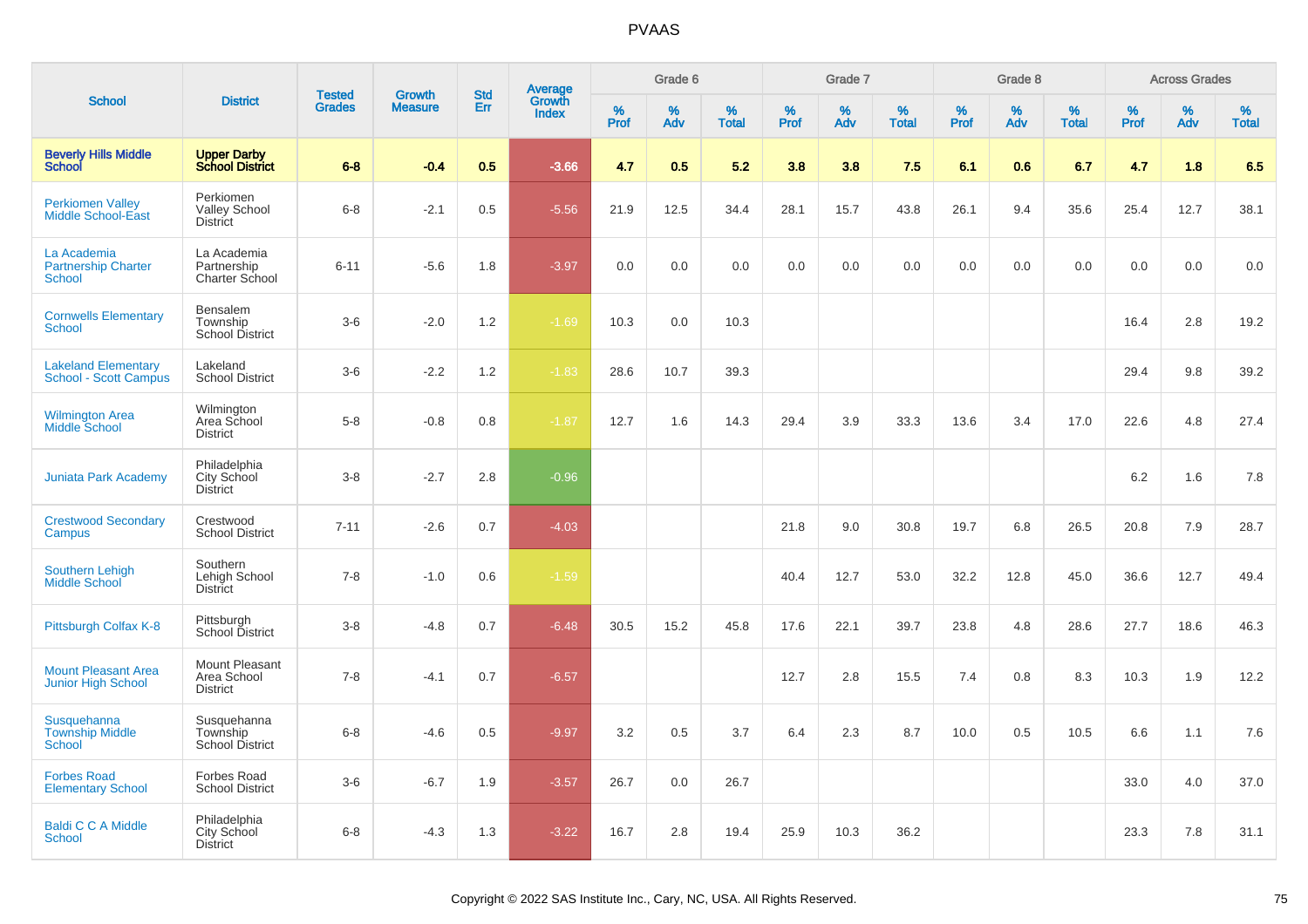|                                                          |                                                   |                                |                                 |                   |                                          |           | Grade 6     |                   |           | Grade 7     |                   |           | Grade 8  |                   |              | <b>Across Grades</b> |                   |
|----------------------------------------------------------|---------------------------------------------------|--------------------------------|---------------------------------|-------------------|------------------------------------------|-----------|-------------|-------------------|-----------|-------------|-------------------|-----------|----------|-------------------|--------------|----------------------|-------------------|
| <b>School</b>                                            | <b>District</b>                                   | <b>Tested</b><br><b>Grades</b> | <b>Growth</b><br><b>Measure</b> | <b>Std</b><br>Err | <b>Average</b><br>Growth<br><b>Index</b> | %<br>Prof | $\%$<br>Adv | %<br><b>Total</b> | %<br>Prof | $\%$<br>Adv | %<br><b>Total</b> | %<br>Prof | %<br>Adv | %<br><b>Total</b> | $\%$<br>Prof | $\%$<br>Adv          | %<br><b>Total</b> |
| <b>Beverly Hills Middle</b><br><b>School</b>             | <b>Upper Darby</b><br><b>School District</b>      | $6 - 8$                        | $-0.4$                          | 0.5               | $-3.66$                                  | 4.7       | 0.5         | 5.2               | 3.8       | 3.8         | 7.5               | 6.1       | 0.6      | 6.7               | 4.7          | 1.8                  | 6.5               |
| <b>Insight PA Cyber</b><br><b>Charter School</b>         | Insight PA<br>Cyber Charter<br>School             | $3 - 11$                       | $-6.7$                          | 1.5               | $-4.37$                                  | 0.0       | 0.0         | 0.0               | 3.7       | 3.7         | 7.4               | 11.1      | 3.7      | 14.8              | 9.0          | 3.7                  | 12.7              |
| <b>Pittsburgh Sterrett 6-8</b>                           | Pittsburgh<br>School District                     | $5 - 8$                        | $-3.4$                          | 0.8               | $-4.32$                                  | 6.8       | 0.0         | 6.8               | 1.2       | 2.3         | 3.4               | 3.1       | 1.5      | 4.6               | 3.5          | 1.3                  | 4.8               |
| <b>West Reading</b><br><b>Elementary Center</b>          | Wyomissing<br>Area School<br><b>District</b>      | $5-6$                          | $-0.8$                          | 0.8               | $-2.76$                                  | 30.0      | 7.3         | 37.3              |           |             |                   |           |          |                   | 31.1         | 10.5                 | 41.7              |
| <b>Shamokin Area Middle</b><br><b>School</b>             | Shamokin Area<br><b>School District</b>           | $7 - 8$                        | $-2.3$                          | 0.7               | $-3.48$                                  |           |             |                   | 10.3      | 0.7         | 11.0              | 8.4       | 3.9      | 12.3              | 9.3          | 2.4                  | 11.7              |
| <b>Wagner Gen Louis</b><br>Middle School                 | Philadelphia<br>City School<br>District           | $6 - 8$                        | $-3.6$                          | 3.2               | $-1.10$                                  |           |             |                   | 0.0       | 0.0         | 0.0               |           |          |                   | 0.0          | 0.0                  | 0.0               |
| <b>Northgate Middle</b><br>School High School            | Northgate<br>School District                      | $7 - 11$                       | $-4.2$                          | 1.1               | $-4.06$                                  |           |             |                   | 10.2      | 0.0         | 10.2              | 12.5      | 4.2      | 16.7              | 11.2         | 1.9                  | 13.1              |
| <b>Conestoga Elementary</b><br><b>School</b>             | Penn Manor<br><b>School District</b>              | $3-6$                          | $-4.3$                          | 1.2               | $-3.50$                                  | 23.3      | 14.0        | 37.2              |           |             |                   |           |          |                   | 33.7         | 17.7                 | 51.4              |
| <b>Kiski Area Ihs</b>                                    | Kiski Area<br><b>School District</b>              | $7 - 8$                        | $-1.1$                          | 0.6               | $-1.70$                                  |           |             |                   | 23.0      | 5.1         | 28.1              | 9.6       | 2.8      | 12.4              | 16.3         | 3.9                  | 20.3              |
| <b>Governor Mifflin</b><br><b>Middle School</b>          | <b>Governor Mifflin</b><br><b>School District</b> | $7 - 8$                        | $-3.7$                          | 0.5               | $-8.82$                                  |           |             |                   | 20.6      | 3.2         | 23.7              | 11.2      | 2.2      | 13.4              | 15.4         | 2.7                  | 18.1              |
| <b>Troy Intermediate</b><br>School                       | <b>Troy Area</b><br>School District               | $3-6$                          | $-2.1$                          | 0.8               | $-2.50$                                  | 4.0       | 4.0         | 8.0               |           |             |                   |           |          |                   | 12.8         | 2.9                  | 15.7              |
| <b>West Scranton</b><br><b>Intermediate School</b>       | Scranton<br><b>School District</b>                | $6 - 8$                        | $-4.0$                          | 0.9               | $-4.53$                                  | 2.9       | 1.4         | 4.4               | 3.6       | 0.0         | 3.6               | 3.4       | 0.0      | 3.4               | 3.3          | 0.6                  | 3.8               |
| <b>Gillingham Charter</b><br>School                      | Gillingham<br>Charter School                      | $3 - 11$                       | $-5.9$                          | 2.0               | $-3.00$                                  | 0.0       | 0.0         | 0.0               |           |             |                   | 0.0       | 0.0      | 0.0               | 4.4          | 1.4                  | 5.8               |
| <b>Tri-Valley</b><br>Junior/Senior High<br><b>School</b> | Tri-Valley<br>School District                     | $7 - 10$                       | $-4.6$                          | 1.2               | $-4.64$                                  |           |             |                   | 7.3       | 0.0         | 7.3               | 2.4       | 7.3      | 9.8               | 5.2          | 3.1                  | 8.3               |
| <b>Cedarbrook Middle</b><br><b>School</b>                | Cheltenham<br><b>School District</b>              | $7 - 8$                        | $-2.5$                          | 0.8               | $-3.70$                                  |           |             |                   | 26.9      | 11.0        | 37.9              | 12.1      | 3.3      | 15.4              | 21.1         | 8.0                  | 29.1              |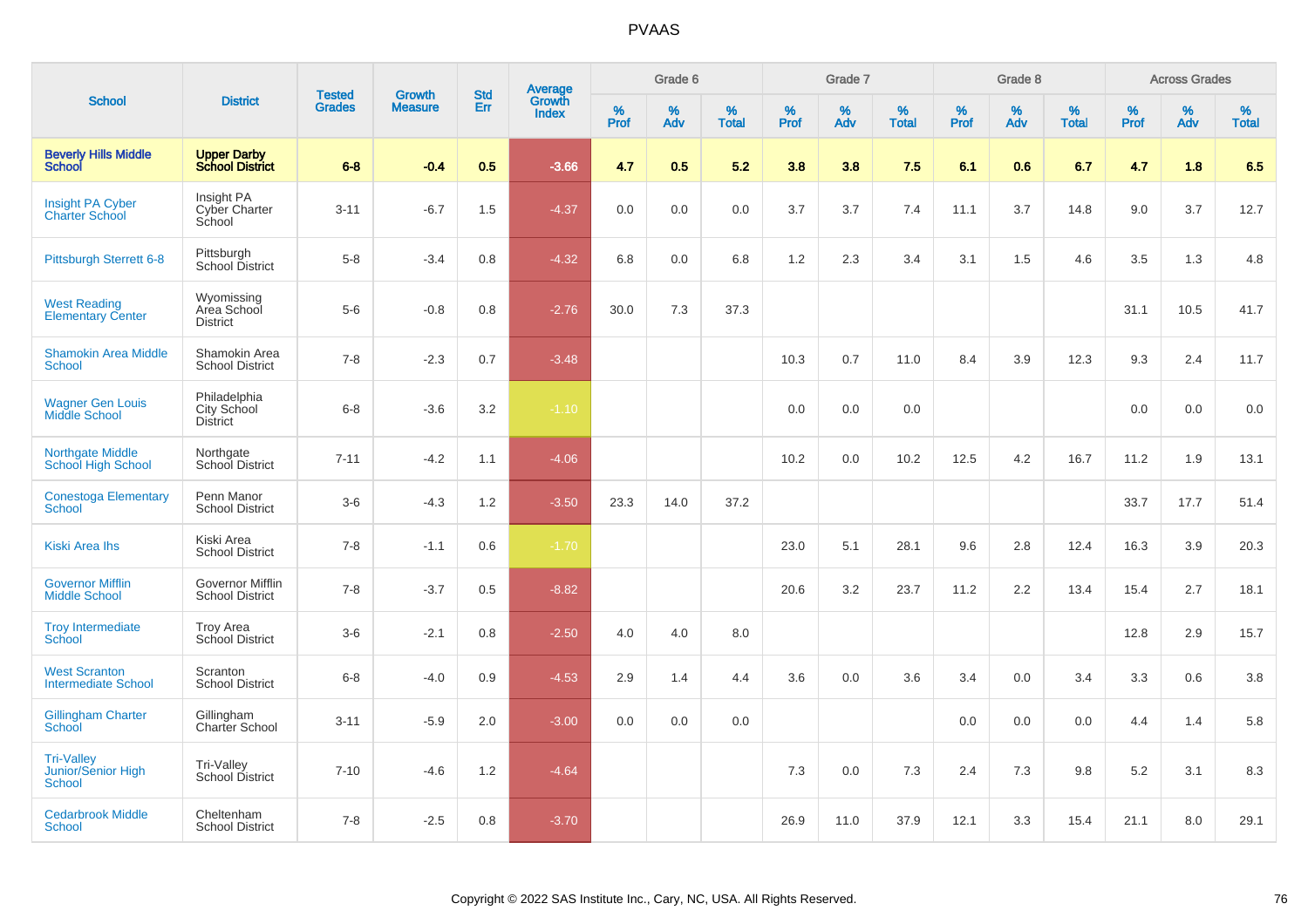| <b>School</b>                                                           |                                                                        |                                |                          | <b>Std</b> |                                          |                  | Grade 6  |                   |           | Grade 7  |                   |           | Grade 8  |                   |           | <b>Across Grades</b> |                   |
|-------------------------------------------------------------------------|------------------------------------------------------------------------|--------------------------------|--------------------------|------------|------------------------------------------|------------------|----------|-------------------|-----------|----------|-------------------|-----------|----------|-------------------|-----------|----------------------|-------------------|
|                                                                         | <b>District</b>                                                        | <b>Tested</b><br><b>Grades</b> | Growth<br><b>Measure</b> | Err        | <b>Average</b><br>Growth<br><b>Index</b> | %<br><b>Prof</b> | %<br>Adv | %<br><b>Total</b> | %<br>Prof | %<br>Adv | %<br><b>Total</b> | %<br>Prof | %<br>Adv | %<br><b>Total</b> | %<br>Prof | %<br>Adv             | %<br><b>Total</b> |
| <b>Beverly Hills Middle</b><br>School                                   | <b>Upper Darby</b><br><b>School District</b>                           | $6 - 8$                        | $-0.4$                   | 0.5        | $-3.66$                                  | 4.7              | 0.5      | 5.2               | 3.8       | 3.8      | 7.5               | 6.1       | 0.6      | 6.7               | 4.7       | 1.8                  | 6.5               |
| <b>Olney Elementary</b><br><b>School</b>                                | Philadelphia<br>City School<br><b>District</b>                         | $3 - 8$                        | $-5.9$                   | 1.7        | $-3.41$                                  | 0.0              | 0.0      | 0.0               |           |          |                   | 4.6       | 0.0      | 4.6               | 2.1       | 0.0                  | 2.1               |
| <b>Elkins Park School</b>                                               | Cheltenham<br>School District                                          | $5-6$                          | $-1.0$                   | 0.8        | $-2.60$                                  | 21.9             | 4.8      | 26.7              |           |          |                   |           |          |                   | 20.8      | 11.3                 | 32.0              |
| <b>Annville Elementary</b><br><b>School</b>                             | Annville-Cleona<br><b>School District</b>                              | $3-6$                          | $-1.5$                   | 0.9        | $-1.66$                                  | 16.7             | 2.1      | 18.8              |           |          |                   |           |          |                   | 26.9      | 8.7                  | 35.6              |
| <b>Hill Freedman World</b><br>Academy                                   | Philadelphia<br>City School<br><b>District</b>                         | $6 - 10$                       | $-2.9$                   | 2.4        | $-1.21$                                  | 3.6              | 0.0      | 3.6               |           |          |                   |           |          |                   | 6.5       | 0.0                  | 6.5               |
| <b>Northampton Area</b><br>Middle School                                | Northampton<br>Area School<br><b>District</b>                          | $6 - 8$                        | $-4.2$                   | 0.8        | $-5.40$                                  | 23.9             | 5.3      | 29.2              | 17.8      | 5.5      | 23.3              | 14.0      | 1.8      | 15.8              | 19.8      | 4.5                  | 24.3              |
| Pittsburgh Morrow K-8                                                   | Pittsburgh<br>School District                                          | $3 - 8$                        | $-4.4$                   | 0.9        | $-4.75$                                  | 0.0              | 0.0      | 0.0               | 0.0       | 1.9      | 1.9               | 6.9       | 0.0      | 6.9               | 1.9       | 2.2                  | 4.1               |
| Susquehanna<br>Community<br><b>Junior/Senior High</b><br><b>School</b>  | Susquehanna<br>Community<br><b>School District</b>                     | $7 - 11$                       | $-2.6$                   | 1.2        | $-2.17$                                  |                  |          |                   | 13.3      | 11.1     | 24.4              | 2.0       | 2.0      | 4.1               | 7.4       | 6.4                  | 13.8              |
| <b>Oblock Junior High</b><br><b>School</b>                              | Plum Borough<br><b>School District</b>                                 | $7 - 8$                        | $-4.5$                   | 0.6        | $-9.46$                                  |                  |          |                   | 22.7      | 12.7     | 35.4              | 17.7      | 4.3      | 22.0              | 20.5      | 8.9                  | 29.4              |
| <b>Howard Gardner</b><br>Multiple Intelligence<br><b>Charter School</b> | Howard<br>Gardner<br><b>Multiple</b><br>Intelligence<br>Charter School | $3 - 8$                        | $-3.7$                   | 1.1        | $-3.28$                                  | 9.4              | 0.0      | 9.4               | 9.1       | 0.0      | 9.1               | 7.4       | 11.1     | 18.5              | 14.7      | 3.5                  | 18.2              |
| <b>Curwensville Area</b><br><b>Junior/Senior High</b><br>School         | Curwensville<br>Area School<br><b>District</b>                         | $7 - 11$                       | $-2.4$                   | 1.0        | $-2.47$                                  |                  |          |                   | 27.5      | 4.4      | 31.9              | 21.7      | 2.9      | 24.6              | 24.6      | 3.6                  | 28.3              |
| Springdale<br>Junior/Senior High<br><b>School</b>                       | Allegheny<br>Valley School<br><b>District</b>                          | $7 - 11$                       | $-1.9$                   | 1.0        | $-1.82$                                  |                  |          |                   | 16.2      | 7.4      | 23.5              | 13.1      | 8.2      | 21.3              | 14.7      | 7.8                  | 22.5              |
| <b>Moniteau</b><br>Junior/Senior High<br><b>School</b>                  | Moniteau<br><b>School District</b>                                     | $7 - 11$                       | $-4.5$                   | 0.9        | $-5.77$                                  |                  |          |                   | 11.0      | 2.4      | 13.4              | 11.1      | 0.0      | 11.1              | 11.0      | 1.3                  | 12.3              |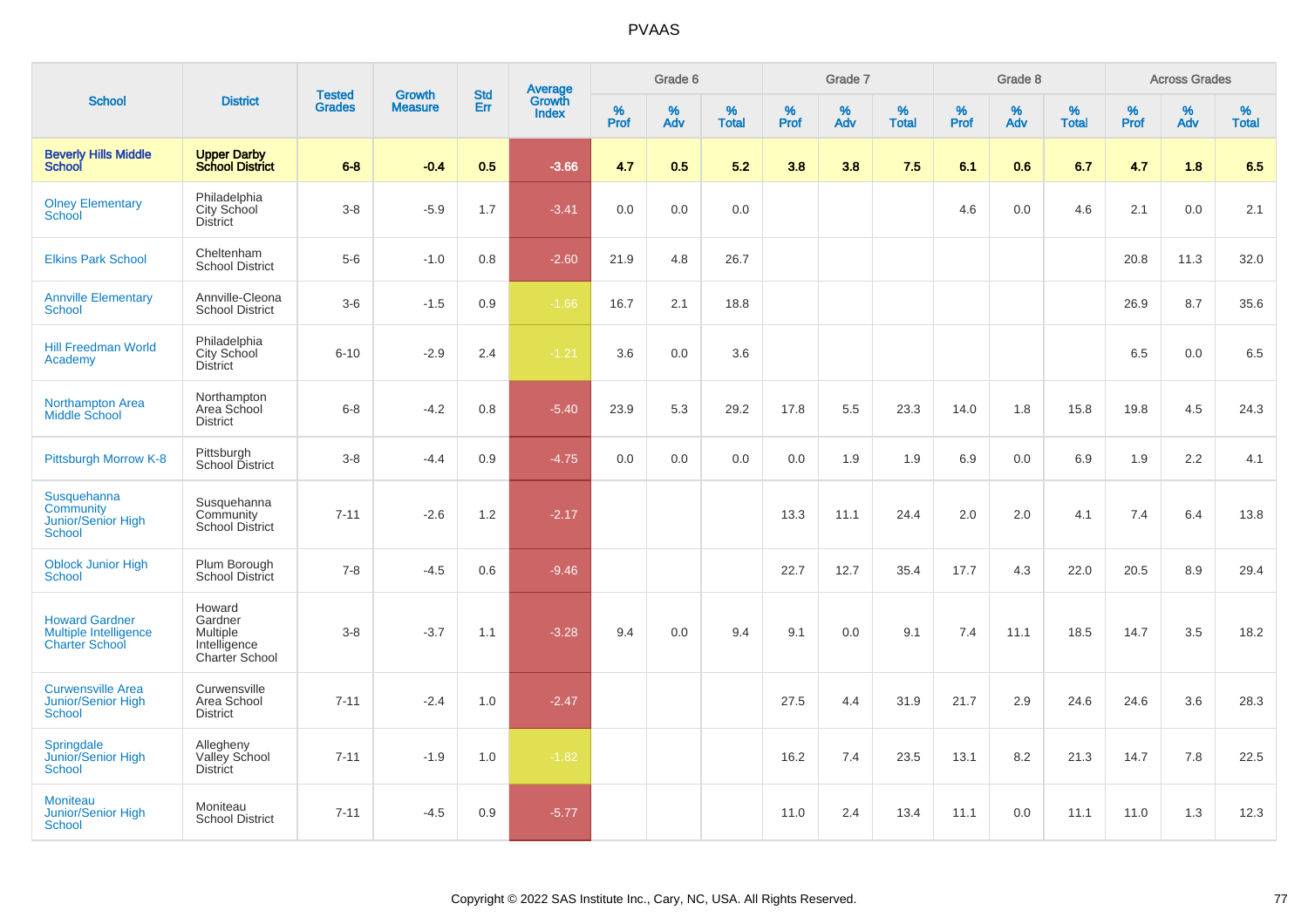|                                                                       |                                                         | <b>Tested</b> | <b>Growth</b>  | <b>Std</b> |                                          |                  | Grade 6     |                   |           | Grade 7  |                   |              | Grade 8  |                   |              | <b>Across Grades</b> |                   |
|-----------------------------------------------------------------------|---------------------------------------------------------|---------------|----------------|------------|------------------------------------------|------------------|-------------|-------------------|-----------|----------|-------------------|--------------|----------|-------------------|--------------|----------------------|-------------------|
| <b>School</b>                                                         | <b>District</b>                                         | <b>Grades</b> | <b>Measure</b> | Err        | <b>Average</b><br>Growth<br><b>Index</b> | %<br><b>Prof</b> | $\%$<br>Adv | %<br><b>Total</b> | %<br>Prof | %<br>Adv | %<br><b>Total</b> | $\%$<br>Prof | %<br>Adv | %<br><b>Total</b> | $\%$<br>Prof | %<br>Adv             | %<br><b>Total</b> |
| <b>Beverly Hills Middle</b><br><b>School</b>                          | <b>Upper Darby</b><br><b>School District</b>            | $6 - 8$       | $-0.4$         | 0.5        | $-3.66$                                  | 4.7              | 0.5         | 5.2               | 3.8       | 3.8      | 7.5               | 6.1          | 0.6      | 6.7               | 4.7          | 1.8                  | 6.5               |
| Northeast Intermediate<br><b>School</b>                               | Scranton<br><b>School District</b>                      | $6 - 8$       | $-3.3$         | 0.9        | $-3.62$                                  | 3.2              | 0.0         | 3.2               | 5.6       | 3.7      | 9.3               | $5.2\,$      | 1.7      | 6.9               | 4.6          | 1.7                  | 6.3               |
| <b>Hanover Area</b><br>Junior/Senior High<br>School                   | Hanover Area<br><b>School District</b>                  | $7 - 11$      | $-2.5$         | 1.3        | $-1.95$                                  |                  |             |                   | 5.3       | 1.8      | 7.0               | 0.0          | 0.0      | 0.0               | 3.3          | 1.1                  | 4.4               |
| Antonia Pantoja<br><b>Community Charter</b><br>School                 | Antonia Pantoja<br>Community<br><b>Charter School</b>   | $3 - 8$       | $-3.9$         | 0.8        | $-4.62$                                  | 0.0              | 0.0         | 0.0               | 4.6       | 2.3      | 7.0               | 5.6          | 0.0      | 5.6               | 1.8          | 0.9                  | 2.8               |
| <b>Perseus House</b><br><b>Charter School Of</b><br><b>Excellence</b> | Perseus House<br><b>Charter School</b><br>Of Excellence | $6 - 11$      | $-4.8$         | 1.1        | $-4.24$                                  | 0.0              | 0.0         | 0.0               | 1.8       | 0.0      | 1.8               | 1.5          | 0.0      | 1.5               | 1.4          | 0.0                  | 1.4               |
| <b>Unami Middle School</b>                                            | <b>Central Bucks</b><br><b>School District</b>          | $7 - 9$       | $-4.3$         | 0.6        | $-9.51$                                  |                  |             |                   | 32.4      | 15.0     | 47.3              | 16.6         | 9.2      | 25.8              | 24.3         | 12.0                 | 36.3              |
| <b>Pine Run Elementary</b><br><b>School</b>                           | <b>Central Bucks</b><br><b>School District</b>          | $3-6$         | $-2.7$         | 1.2        | $-2.32$                                  | 16.7             | 12.5        | 29.2              |           |          |                   |              |          |                   | 31.4         | 22.3                 | 53.6              |
| <b>Wilson West Middle</b><br><b>School</b>                            | Wilson School<br><b>District</b>                        | $6 - 8$       | $-2.8$         | 0.8        | $-3.58$                                  | 24.6             | 4.8         | 29.4              | 19.8      | 7.6      | 27.4              | 20.0         | 17.1     | 37.1              | 22.1         | 7.5                  | 29.6              |
| <b>North Hills Middle</b><br><b>School</b>                            | North Hills<br><b>School District</b>                   | $6 - 8$       | $-3.6$         | 0.4        | $-9.09$                                  | 30.1             | 11.4        | 41.5              | 28.2      | 11.6     | 39.7              | 21.9         | 9.6      | 31.5              | 26.8         | 10.8                 | 37.6              |
| <b>Turkeyfoot Valley Area</b><br><b>Elementary School</b>             | Turkeyfoot<br>Valley Area<br><b>School District</b>     | $3 - 11$      | $-4.7$         | 1.8        | $-2.62$                                  | 14.3             | 0.0         | 14.3              |           |          |                   |              |          |                   | 19.7         | 2.8                  | 22.5              |
| Tobyhanna<br><b>Elementary Center</b>                                 | Pocono<br>Mountain<br><b>School District</b>            | $3-6$         | $-4.7$         | 2.0        | $-2.36$                                  | 6.7              | 0.0         | 6.7               |           |          |                   |              |          |                   | 30.4         | 9.8                  | 40.2              |
| <b>Greenberg Joseph</b><br><b>School</b>                              | Philadelphia<br>City School<br><b>District</b>          | $3 - 8$       | $-7.7$         | 1.7        | $-4.50$                                  | 22.7             | 0.0         | 22.7              | 35.0      | 15.0     | 50.0              |              |          |                   | 30.6         | 12.4                 | 43.0              |
| Pittsburgh Arlington K-<br>8                                          | Pittsburgh<br>School District                           | $3 - 8$       | $-5.1$         | 1.2        | $-4.29$                                  | 0.0              | 0.0         | 0.0               | 0.0       | 0.0      | 0.0               | 0.0          | 0.0      | 0.0               | 1.7          | 0.0                  | 1.7               |
| J R Fugett Middle<br>School                                           | <b>West Chester</b><br>Area School<br><b>District</b>   | $6 - 8$       | $-3.3$         | 0.6        | $-5.29$                                  | 28.4             | 12.3        | 40.6              | 27.2      | 14.9     | 42.1              | 24.1         | 13.9     | 38.0              | 26.8         | 13.5                 | 40.3              |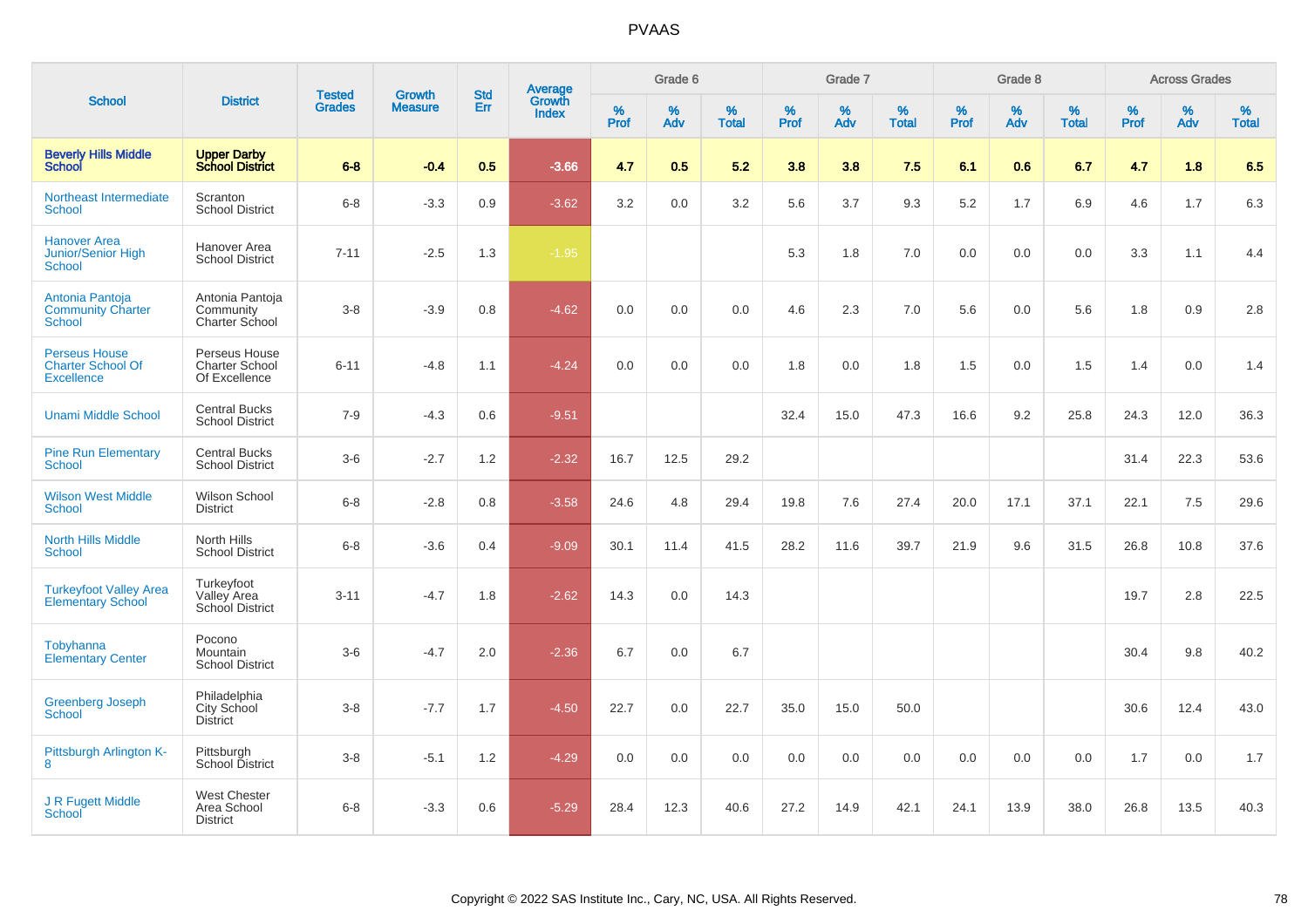| <b>School</b>                                             |                                                          |                                |                                 | <b>Std</b> |                                          |           | Grade 6  |                   |           | Grade 7  |                   |           | Grade 8  |                   |           | <b>Across Grades</b> |                   |
|-----------------------------------------------------------|----------------------------------------------------------|--------------------------------|---------------------------------|------------|------------------------------------------|-----------|----------|-------------------|-----------|----------|-------------------|-----------|----------|-------------------|-----------|----------------------|-------------------|
|                                                           | <b>District</b>                                          | <b>Tested</b><br><b>Grades</b> | <b>Growth</b><br><b>Measure</b> | Err        | <b>Average</b><br>Growth<br><b>Index</b> | %<br>Prof | %<br>Adv | %<br><b>Total</b> | %<br>Prof | %<br>Adv | %<br><b>Total</b> | %<br>Prof | %<br>Adv | %<br><b>Total</b> | %<br>Prof | %<br>Adv             | %<br><b>Total</b> |
| <b>Beverly Hills Middle</b><br>School                     | <b>Upper Darby</b><br><b>School District</b>             | $6 - 8$                        | $-0.4$                          | 0.5        | $-3.66$                                  | 4.7       | 0.5      | 5.2               | 3.8       | 3.8      | 7.5               | 6.1       | 0.6      | 6.7               | 4.7       | 1.8                  | 6.5               |
| <b>Belle Vernon Area</b><br><b>Middle School</b>          | <b>Belle Vernon</b><br>Area School<br><b>District</b>    | $7 - 8$                        | $-2.0$                          | 0.9        | $-2.35$                                  |           |          |                   | 11.2      | 0.9      | 12.2              | 10.6      | 2.4      | 12.9              | 10.9      | 1.6                  | 12.5              |
| <b>Montessori Regional</b><br><b>Charter School</b>       | Montessori<br>Regional<br>Charter School                 | $3-6$                          | $-2.6$                          | 1.1        | $-2.40$                                  | 5.1       | 1.7      | 6.8               |           |          |                   |           |          |                   | 11.1      | 6.3                  | 17.3              |
| <b>Camp Hill Middle</b><br><b>School</b>                  | Camp Hill<br>School District                             | $6 - 8$                        | $-2.5$                          | 0.7        | $-3.54$                                  | 24.0      | 4.0      | 28.0              | 17.6      | 9.9      | 27.5              | 22.0      | 3.7      | 25.7              | 21.1      | 5.8                  | 26.9              |
| Morrisville High School<br>(8381)                         | Morrisville<br>Borough School<br><b>District</b>         | $6 - 11$                       | $-4.6$                          | 1.0        | $-4.62$                                  | 1.9       | 0.0      | 1.9               | 3.9       | 0.0      | 3.9               | 0.0       | 0.0      | 0.0               | 2.0       | 0.0                  | 2.0               |
| <b>West Hill Elementary</b><br><b>School</b>              | Sharon City<br><b>School District</b>                    | $3-6$                          | $-2.1$                          | 1.4        | $-1.70$                                  | 5.9       | 2.9      | 8.8               |           |          |                   |           |          |                   | 10.7      | 1.5                  | 12.2              |
| <b>Mellon Middle School</b>                               | Mt Lebanon<br><b>School District</b>                     | $6 - 8$                        | $-3.2$                          | 0.6        | $-6.22$                                  | 40.1      | 16.8     | 56.9              | 32.4      | 19.2     | 51.7              | 26.9      | 20.9     | 47.8              | 33.6      | 18.8                 | 52.4              |
| <b>Belmont Hills</b><br><b>Elementary School</b>          | Bensalem<br>Township<br><b>School District</b>           | $3-6$                          | $-4.1$                          | 1.1        | $-3.73$                                  | 6.4       | 0.0      | 6.4               |           |          |                   |           |          |                   | 18.1      | 5.2                  | 23.3              |
| <b>Tunkhannock Stem</b><br>Academy                        | Tunkhannock<br>Area School<br><b>District</b>            | $7 - 7$                        | $-1.6$                          | 1.0        | $-1.49$                                  |           |          |                   | 12.6      | 5.5      | 18.1              |           |          |                   | 12.6      | 5.5                  | 18.1              |
| <b>Keystone Education</b><br><b>Center Charter School</b> | Keystone<br>Education<br><b>Center Charter</b><br>School | $3 - 12$                       | $-4.8$                          | 3.2        | $-1.50$                                  |           |          |                   |           |          |                   | $0.0\,$   | 0.0      | 0.0               | 0.0       | 0.0                  | 0.0               |
| <b>Jenkintown</b><br><b>Middle/High School</b>            | Jenkintown<br><b>School District</b>                     | $6 - 11$                       | $-7.5$                          | 1.6        | $-5.20$                                  |           |          |                   | 16.0      | 0.0      | 16.0              | 8.0       | 4.0      | 12.0              | 12.0      | 2.0                  | 14.0              |
| <b>Boyertown Area</b><br><b>Middle School-West</b>        | <b>Boyertown Area</b><br>School District                 | $6 - 8$                        | $-3.0$                          | 0.6        | $-5.43$                                  | 22.4      | 4.1      | 26.5              | 30.0      | 6.4      | 36.4              | 23.6      | 3.8      | 27.4              | 25.2      | 4.8                  | 30.0              |
| <b>Rocky Grove</b><br>Junior/Senior High<br>School        | <b>Valley Grove</b><br>School District                   | $7 - 10$                       | $-2.5$                          | 1.1        | $-2.23$                                  |           |          |                   | 18.5      | 5.6      | 24.1              | 15.1      | 1.9      | 17.0              | 16.8      | 3.7                  | 20.6              |
| 21st Century Cyber<br><b>Charter School</b>               | 21st Century<br>Cyber Charter<br>School                  | $6 - 12$                       | $-3.4$                          | 0.7        | $-5.20$                                  | 19.1      | 9.1      | 28.2              | 21.6      | 6.0      | 27.6              | 11.3      | 3.3      | 14.7              | 17.0      | 5.8                  | 22.8              |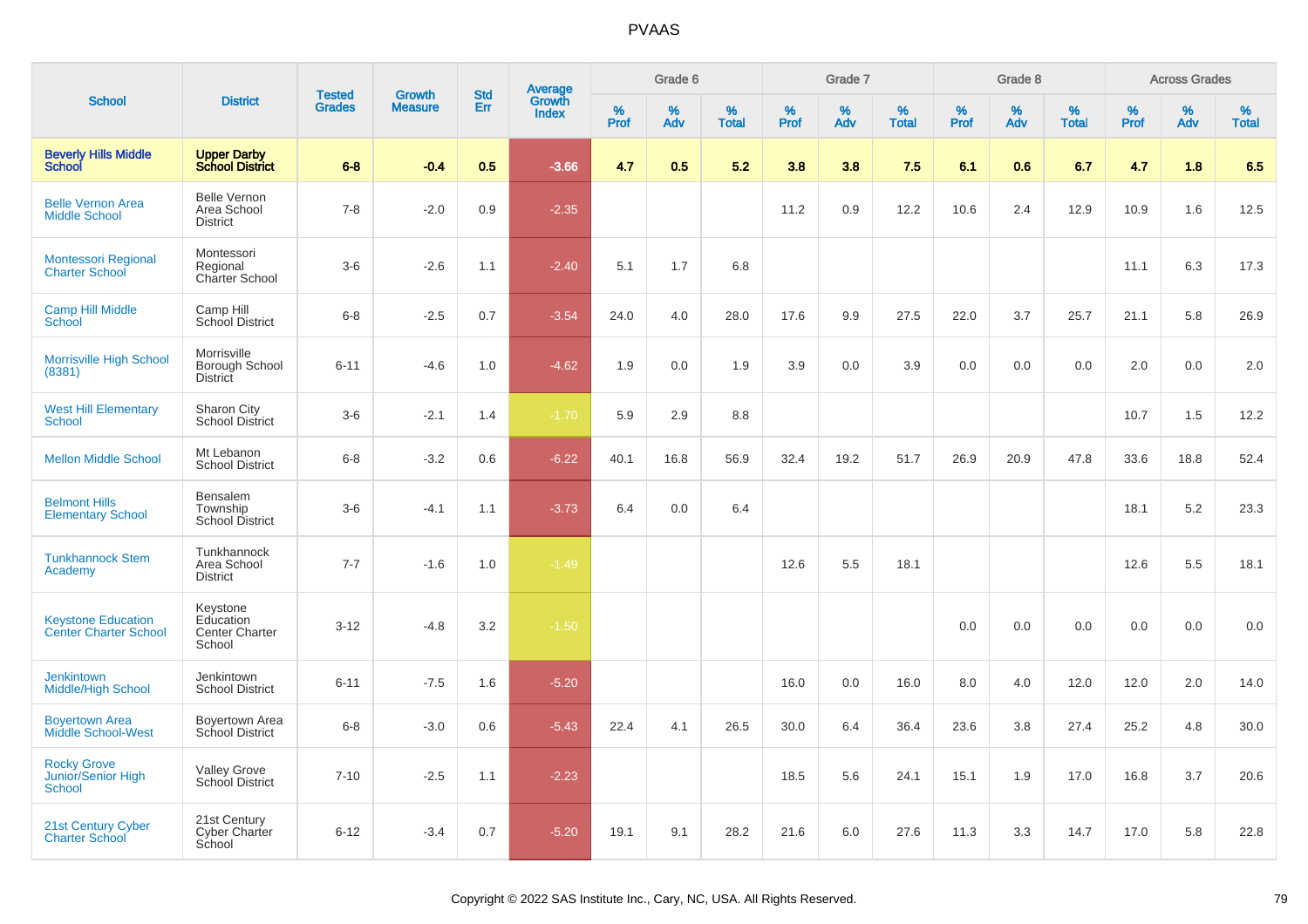| <b>School</b>                                              |                                                       |                                | <b>Growth</b>  | <b>Std</b> |                                          |                  | Grade 6  |                   |           | Grade 7     |                   |           | Grade 8  |                   |           | <b>Across Grades</b> |                   |
|------------------------------------------------------------|-------------------------------------------------------|--------------------------------|----------------|------------|------------------------------------------|------------------|----------|-------------------|-----------|-------------|-------------------|-----------|----------|-------------------|-----------|----------------------|-------------------|
|                                                            | <b>District</b>                                       | <b>Tested</b><br><b>Grades</b> | <b>Measure</b> | Err        | <b>Average</b><br>Growth<br><b>Index</b> | %<br><b>Prof</b> | %<br>Adv | %<br><b>Total</b> | %<br>Prof | $\%$<br>Adv | %<br><b>Total</b> | %<br>Prof | %<br>Adv | %<br><b>Total</b> | %<br>Prof | $\%$<br>Adv          | %<br><b>Total</b> |
| <b>Beverly Hills Middle</b><br><b>School</b>               | <b>Upper Darby<br/>School District</b>                | $6 - 8$                        | $-0.4$         | 0.5        | $-3.66$                                  | 4.7              | 0.5      | 5.2               | 3.8       | 3.8         | 7.5               | 6.1       | 0.6      | 6.7               | 4.7       | 1.8                  | 6.5               |
| <b>East Juniata</b><br><b>Junior/Senior High</b><br>School | Juniata County<br>School District                     | $7 - 12$                       | $-4.6$         | 1.1        | $-4.18$                                  |                  |          |                   | 12.7      | 3.6         | 16.4              | 5.9       | 0.0      | 5.9               | 9.4       | 1.9                  | 11.3              |
| <b>Anderson Add B</b><br><b>School</b>                     | Philadelphia<br>City School<br><b>District</b>        | $3 - 8$                        | $-4.4$         | 1.7        | $-2.53$                                  | 0.0              | 0.0      | 0.0               |           |             |                   | 0.0       | 0.0      | 0.0               | 1.4       | 0.0                  | 1.4               |
| <b>Valley Grove</b><br><b>Elementary School</b>            | <b>Valley Grove</b><br>School District                | $3-6$                          | $-2.7$         | 1.1        | $-2.39$                                  | 27.6             | 1.7      | 29.3              |           |             |                   |           |          |                   | 30.4      | 8.4                  | 38.8              |
| <b>William Penn Middle</b><br>School                       | Pennsbury<br>School District                          | $6 - 8$                        | $-3.3$         | 0.5        | $-6.97$                                  | 24.8             | 12.4     | 37.2              | 20.5      | 7.9         | 28.4              | 16.2      | 10.5     | 26.7              | 20.7      | 10.3                 | 30.9              |
| <b>Drexel Hill Middle</b><br>School                        | <b>Upper Darby</b><br>School District                 | $6 - 8$                        | $-2.5$         | 0.5        | $-5.28$                                  | 8.9              | 0.8      | 9.8               | 7.3       | 2.3         | 9.6               | 9.0       | 2.1      | 11.2              | 8.4       | 1.7                  | 10.1              |
| <b>South Allegheny</b><br>Middle School                    | South<br>Allegheny<br>School District                 | $6 - 8$                        | $-3.9$         | 1.0        | $-3.74$                                  | 2.1              | 2.1      | 4.2               | 7.9       | 2.6         | 10.5              | 12.5      | 2.5      | 15.0              | 7.1       | 2.4                  | 9.5               |
| <b>Gateway Middle</b><br>School                            | Gateway<br>School District                            | $7 - 8$                        | $-2.9$         | 0.6        | $-5.42$                                  |                  |          |                   | 14.8      | 4.3         | 19.0              | 16.3      | 7.0      | 23.3              | 15.5      | 5.6                  | 21.2              |
| <b>Pleasant Valley</b><br><b>Intermediate School</b>       | <b>Pleasant Valley</b><br>School District             | $4 - 6$                        | $-4.6$         | 0.6        | $-8.19$                                  | 17.8             | 2.3      | 20.1              |           |             |                   |           |          |                   | 18.8      | 5.1                  | 23.9              |
| <b>Blairsville Middle</b><br>School                        | Blairsville-<br>Saltsburg<br>School District          | $6 - 8$                        | $-5.6$         | 0.9        | $-6.16$                                  | 15.4             | 3.8      | 19.2              | 18.2      | 6.1         | 24.2              | 16.4      | 7.3      | 23.6              | 16.8      | 5.8                  | 22.5              |
| <b>Columbia Middle</b><br>School                           | Columbia<br>Borough School<br><b>District</b>         | $5-8$                          | $-4.8$         | 0.7        | $-6.66$                                  | 1.4              | 0.0      | 1.4               | 6.2       | 1.5         | 7.7               | 0.0       | 0.0      | 0.0               | 5.6       | 0.7                  | 6.4               |
| <b>Lincoln Junior/Senior</b><br><b>High School</b>         | <b>Ellwood City</b><br>Area School<br><b>District</b> | $7 - 11$                       | $-2.6$         | 0.8        | $-3.36$                                  |                  |          |                   | 21.8      | 2.5         | 24.4              | 5.5       | 2.8      | 8.3               | 14.0      | 2.6                  | 16.7              |
| <b>Cornell High School</b>                                 | Cornell School<br><b>District</b>                     | $7 - 11$                       | $-7.6$         | 1.4        | $-5.86$                                  |                  |          |                   | 7.7       | 0.0         | 7.7               | 0.0       | 0.0      | 0.0               | 4.0       | 0.0                  | 4.0               |
| <b>Pittsburgh South</b><br>Brook 6-8                       | Pittsburgh<br><b>School District</b>                  | $6 - 8$                        | $-5.3$         | 0.8        | $-6.90$                                  | 6.6              | 0.0      | 6.6               | 12.2      | 1.0         | 13.3              | 3.2       | 1.6      | 4.8               | 8.0       | 0.8                  | 8.9               |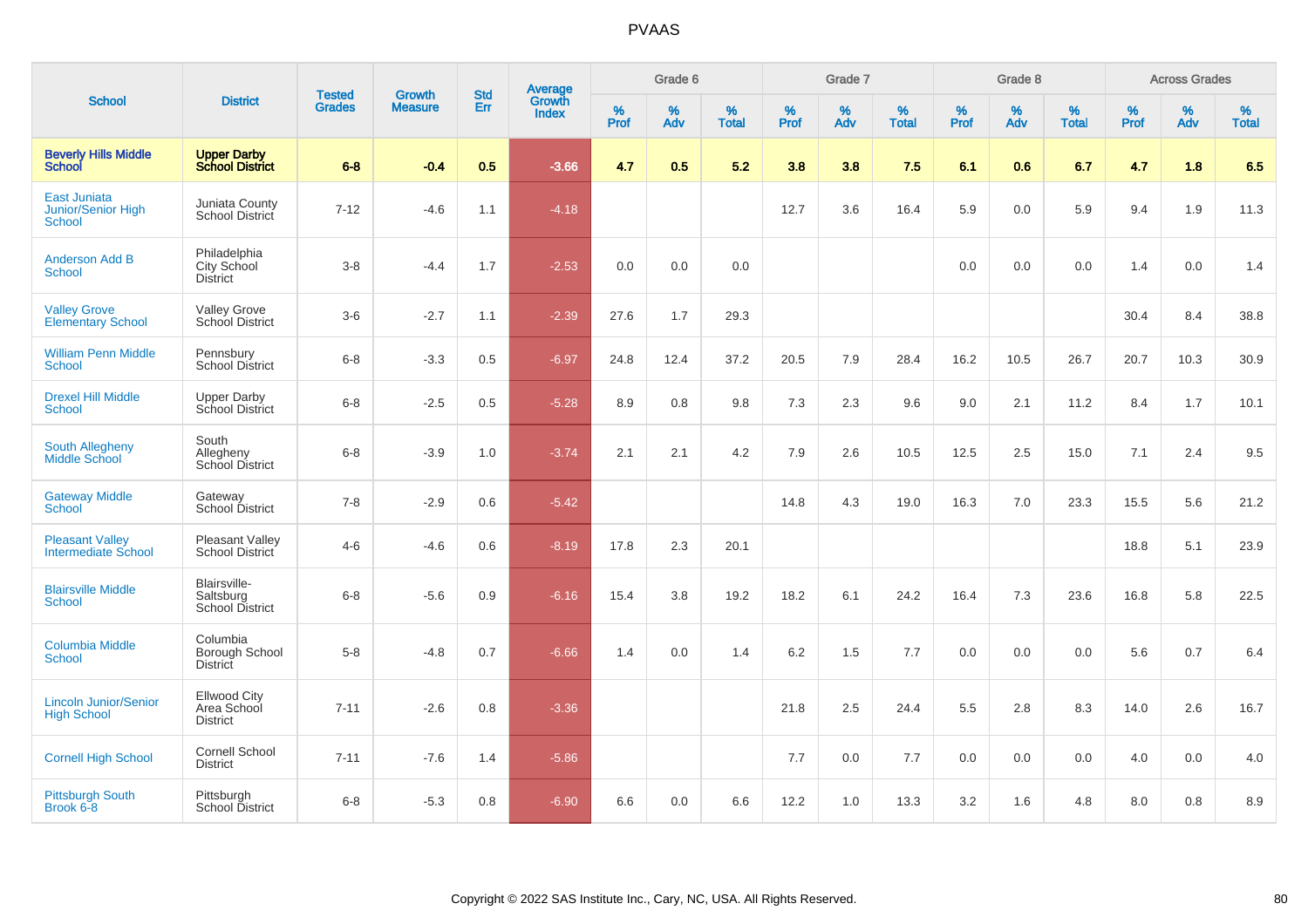|                                                                          |                                                         | <b>Tested</b> | <b>Growth</b>  | <b>Std</b> |                                   |                  | Grade 6     |                   |              | Grade 7  |                   |              | Grade 8  |                   |              | <b>Across Grades</b> |                   |
|--------------------------------------------------------------------------|---------------------------------------------------------|---------------|----------------|------------|-----------------------------------|------------------|-------------|-------------------|--------------|----------|-------------------|--------------|----------|-------------------|--------------|----------------------|-------------------|
| <b>School</b>                                                            | <b>District</b>                                         | <b>Grades</b> | <b>Measure</b> | Err        | Average<br>Growth<br><b>Index</b> | %<br><b>Prof</b> | $\%$<br>Adv | %<br><b>Total</b> | $\%$<br>Prof | %<br>Adv | %<br><b>Total</b> | $\%$<br>Prof | %<br>Adv | %<br><b>Total</b> | $\%$<br>Prof | %<br>Adv             | %<br><b>Total</b> |
| <b>Beverly Hills Middle</b><br><b>School</b>                             | <b>Upper Darby</b><br><b>School District</b>            | $6 - 8$       | $-0.4$         | 0.5        | $-3.66$                           | 4.7              | 0.5         | 5.2               | 3.8          | 3.8      | 7.5               | 6.1          | 0.6      | 6.7               | 4.7          | 1.8                  | 6.5               |
| Wrightstown<br><b>Elementary School</b>                                  | <b>Council Rock</b><br><b>School District</b>           | $3-6$         | $-3.7$         | 1.1        | $-3.26$                           | 30.8             | 11.5        | 42.3              |              |          |                   |              |          |                   | 36.8         | 19.3                 | 56.0              |
| <b>United Junior/Senior</b><br><b>High School</b>                        | <b>United School</b><br><b>District</b>                 | $7 - 11$      | $-3.4$         | 1.0        | $-3.38$                           |                  |             |                   | 29.2         | 10.8     | 40.0              | 20.9         | 9.0      | 29.8              | 25.0         | 9.8                  | 34.8              |
| <b>Woodrow Wilson</b><br><b>Middle School</b>                            | Erie City School<br><b>District</b>                     | $6 - 8$       | $-2.2$         | 0.5        | $-4.34$                           | 4.3              | 0.0         | 4.3               | 4.4          | 1.1      | 5.5               | 5.4          | 1.1      | 6.5               | 4.7          | 0.7                  | 5.4               |
| Northern Lebanon<br><b>Middle School</b>                                 | Northern<br>Lebanon<br><b>School District</b>           | $6 - 8$       | $-4.4$         | 0.6        | $-8.58$                           | 12.8             | 0.8         | 13.6              | 8.1          | 2.7      | 10.8              | $7.2\,$      | 0.7      | 7.9               | 9.2          | 1.4                  | 10.6              |
| <b>Lenape Middle School</b>                                              | <b>Central Bucks</b><br><b>School District</b>          | $7 - 9$       | $-4.0$         | 0.6        | $-8.06$                           |                  |             |                   | 29.7         | 12.6     | 42.3              | 23.6         | 7.1      | 30.7              | 26.7         | 9.9                  | 36.6              |
| <b>Southern Lehigh</b><br>Intermediate School                            | Southern<br>Lehigh School<br><b>District</b>            | $4-6$         | $-1.2$         | 0.6        | $-4.70$                           | 28.3             | 16.8        | 45.1              |              |          |                   |              |          |                   | 31.6         | 23.8                 | 55.4              |
| <b>Lehigh Valley</b><br><b>Academy Regional</b><br><b>Charter School</b> | Lehigh Valley<br>Academy<br>Regional<br>Charter School  | $3 - 11$      | $-3.0$         | 0.5        | $-5.67$                           | 16.4             | 3.1         | 19.5              | 7.4          | 1.8      | 9.3               | 5.5          | 0.9      | 6.4               | 17.4         | 4.4                  | 21.8              |
| Greensburg-Salem<br><b>Middle School</b>                                 | Greensburg<br>Salem School<br><b>District</b>           | $6 - 8$       | $-4.4$         | 0.5        | $-9.95$                           | 12.0             | 1.2         | 13.2              | 16.5         | 3.8      | 20.3              | 17.6         | 4.6      | 22.2              | 15.5         | 3.2                  | 18.7              |
| <b>Rommelt Elementary</b><br>School                                      | South<br>Williamsport<br>Area School<br><b>District</b> | $5-6$         | $-3.2$         | 0.9        | $-3.59$                           | 26.1             | 4.6         | 30.7              |              |          |                   |              |          |                   | 23.0         | 2.8                  | 25.8              |
| <b>Antietam Middle/High</b><br><b>School</b>                             | Antietam<br><b>School District</b>                      | $7 - 10$      | $-4.2$         | 1.2        | $-3.52$                           |                  |             |                   | 5.6          | 0.0      | 5.6               | 5.8          | 0.0      | 5.8               | 5.7          | 0.0                  | 5.7               |
| <b>Propel Charter School-</b><br><b>Pitcairn</b>                         | <b>Propel Charter</b><br>School-Pitcairn                | $3 - 8$       | $-5.7$         | 1.1        | $-5.23$                           | 7.4              | 0.0         | 7.4               | 0.0          | 0.0      | 0.0               | 0.0          | 0.0      | 0.0               | 5.5          | 0.0                  | 5.5               |
| <b>Paxon Hollow Middle</b><br><b>School</b>                              | Marple<br><b>Newtown</b><br><b>School District</b>      | $6-8$         | $-3.2$         | 0.5        | $-6.31$                           | 31.7             | 20.2        | 51.9              | 27.4         | 8.4      | 35.8              | 21.1         | 6.2      | 27.3              | 27.2         | 12.2                 | 39.4              |
| <b>California Area Middle</b><br><b>School</b>                           | California Area<br><b>School District</b>               | $7 - 9$       | $-3.2$         | 1.1        | $-2.87$                           |                  |             |                   | 25.0         | 1.8      | 26.8              | 20.4         | 5.6      | 25.9              | 22.7         | 3.6                  | 26.4              |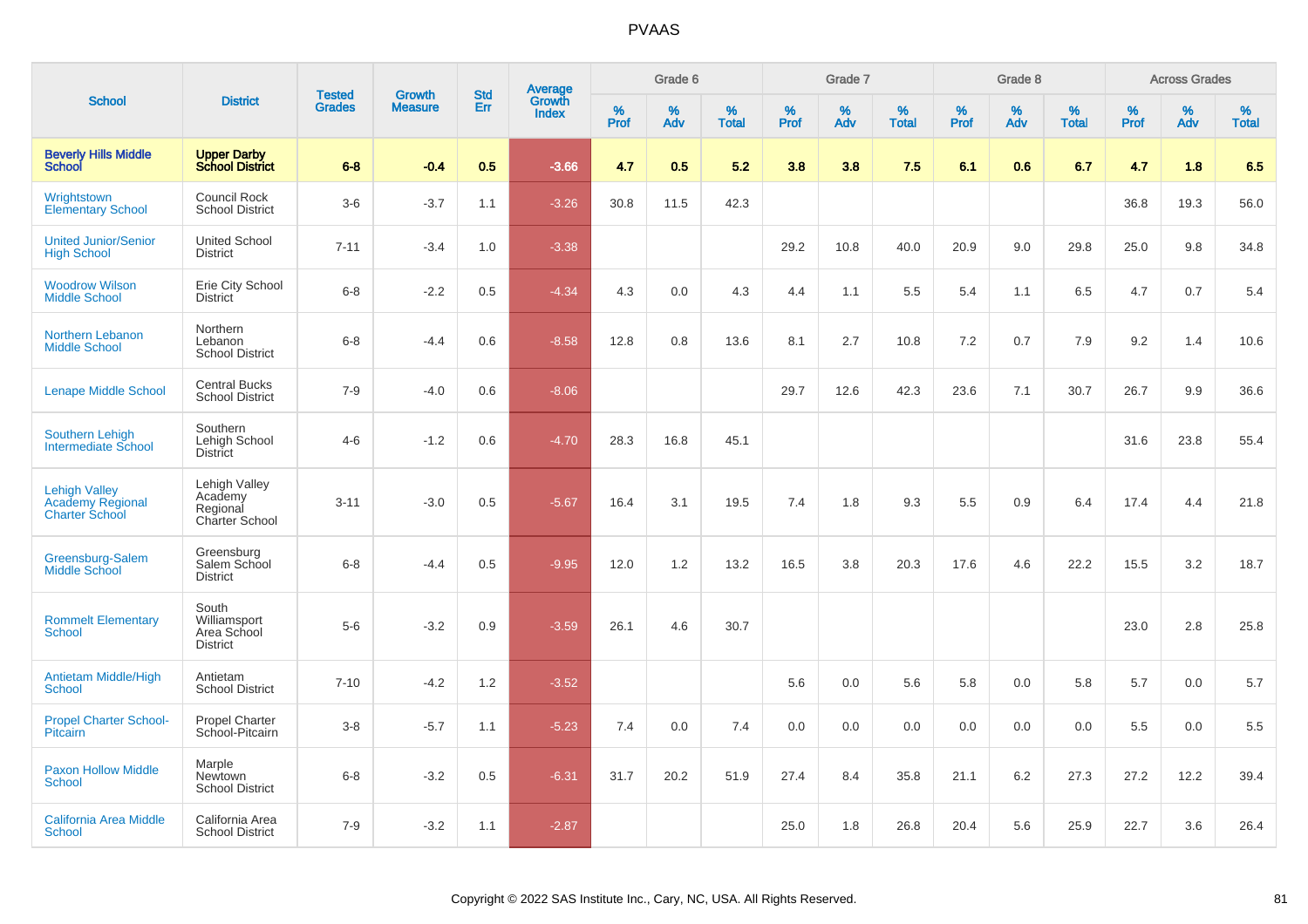| <b>School</b>                                         |                                                       |                                | <b>Growth</b>  | <b>Std</b> |                                          |                     | Grade 6     |                   |           | Grade 7  |                   |              | Grade 8  |                   |              | <b>Across Grades</b> |                   |
|-------------------------------------------------------|-------------------------------------------------------|--------------------------------|----------------|------------|------------------------------------------|---------------------|-------------|-------------------|-----------|----------|-------------------|--------------|----------|-------------------|--------------|----------------------|-------------------|
|                                                       | <b>District</b>                                       | <b>Tested</b><br><b>Grades</b> | <b>Measure</b> | Err        | <b>Average</b><br>Growth<br><b>Index</b> | $\%$<br><b>Prof</b> | $\%$<br>Adv | %<br><b>Total</b> | %<br>Prof | %<br>Adv | %<br><b>Total</b> | $\%$<br>Prof | %<br>Adv | %<br><b>Total</b> | $\%$<br>Prof | %<br>Adv             | %<br><b>Total</b> |
| <b>Beverly Hills Middle</b><br><b>School</b>          | <b>Upper Darby</b><br><b>School District</b>          | $6 - 8$                        | $-0.4$         | 0.5        | $-3.66$                                  | 4.7                 | 0.5         | 5.2               | 3.8       | 3.8      | 7.5               | 6.1          | 0.6      | 6.7               | 4.7          | 1.8                  | 6.5               |
| <b>Blossburg Elementary</b><br><b>School</b>          | Southern Tioga<br>School District                     | $3-6$                          | $-5.8$         | 1.8        | $-3.22$                                  | 0.0                 | 0.0         | 0.0               |           |          |                   |              |          |                   | 16.0         | 4.7                  | 20.8              |
| <b>Hopkinson Francis</b><br>School                    | Philadelphia<br>City School<br><b>District</b>        | $3-8$                          | $-6.7$         | 3.5        | $-1.93$                                  |                     |             |                   |           |          |                   |              |          |                   | 4.4          | 0.0                  | 4.4               |
| <b>Weatherly Area Middle</b><br>School                | <b>Weatherly Area</b><br>School District              | $6 - 8$                        | $-8.2$         | 1.2        | $-6.91$                                  | 12.1                | 0.0         | 12.1              | 7.1       | 0.0      | 7.1               | 5.6          | 0.0      | 5.6               | 8.2          | $0.0\,$              | 8.2               |
| <b>Southern Middle</b><br><b>School</b>               | Southern York<br><b>County School</b><br>District     | $7 - 8$                        | $-3.3$         | 0.6        | $-5.75$                                  |                     |             |                   | 18.8      | 5.4      | 24.3              | 11.6         | 3.0      | 14.6              | 15.2         | 4.2                  | 19.4              |
| <b>Old Forge Elementary</b><br><b>School</b>          | Old Forge<br>School District                          | $3-6$                          | $-2.7$         | 1.1        | $-2.48$                                  | 11.3                | 0.0         | 11.3              |           |          |                   |              |          |                   | 14.4         | 3.1                  | 17.5              |
| <b>Roosevelt Middle</b><br><b>School</b>              | <b>Bristol</b><br>Township<br>School District         | $6 - 8$                        | $-4.8$         | 0.5        | $-9.09$                                  | 3.0                 | 1.2         | 4.2               | 7.0       | 0.6      | 7.6               | 2.9          | 0.6      | 3.5               | 4.3          | 0.8                  | 5.1               |
| <b>Key Francis Scott</b><br>School                    | Philadelphia<br>City School<br><b>District</b>        | $3-6$                          | $-4.8$         | 1.7        | $-2.83$                                  | 0.0                 | 0.0         | 0.0               |           |          |                   |              |          |                   | 4.0          | 0.0                  | 4.0               |
| <b>Laurel Highlands</b><br><b>Middle School</b>       | Laurel<br>Highlands<br>School District                | $6 - 8$                        | $-4.2$         | 0.6        | $-8.67$                                  | 9.7                 | 7.1         | 16.9              | 11.1      | 4.0      | 15.1              | 12.6         | 4.8      | 17.5              | 11.2         | 5.4                  | 16.6              |
| Pittsburgh Obama 6-<br>12 <sup>°</sup>                | Pittsburgh<br>School District                         | $6 - 11$                       | $-4.6$         | 0.7        | $-6.96$                                  | 8.9                 | 2.7         | 11.6              | 4.6       | 0.9      | 5.5               | 7.3          | 0.0      | 7.3               | 6.9          | 1.3                  | 8.2               |
| <b>Dobson James School</b>                            | Philadelphia<br>City School<br><b>District</b>        | $3-8$                          | $-6.4$         | 3.1        | $-2.08$                                  |                     |             |                   |           |          |                   |              |          |                   | 20.5         | 15.4                 | 35.9              |
| <b>Kirkbride Eliza B</b><br>School                    | Philadelphia<br><b>City School</b><br><b>District</b> | $3-8$                          | $-7.8$         | 2.2        | $-3.53$                                  |                     |             |                   | 7.7       | 0.0      | 7.7               |              |          |                   | 10.6         | 1.2                  | 11.8              |
| <b>Greater Johnstown</b><br><b>Senior High School</b> | Greater<br>Johnstown<br><b>School District</b>        | $8 - 11$                       | $-2.0$         | 1.0        | $-2.09$                                  |                     |             |                   |           |          |                   | 0.6          | 0.6      | 1.3               | 0.6          | 0.6                  | 1.3               |
| <b>Fanny Jackson Coppin</b><br><b>School</b>          | Philadelphia<br><b>City School</b><br><b>District</b> | $3-8$                          | $-5.7$         | 2.7        | $-2.10$                                  |                     |             |                   |           |          |                   |              |          |                   | 20.3         | 3.1                  | 23.4              |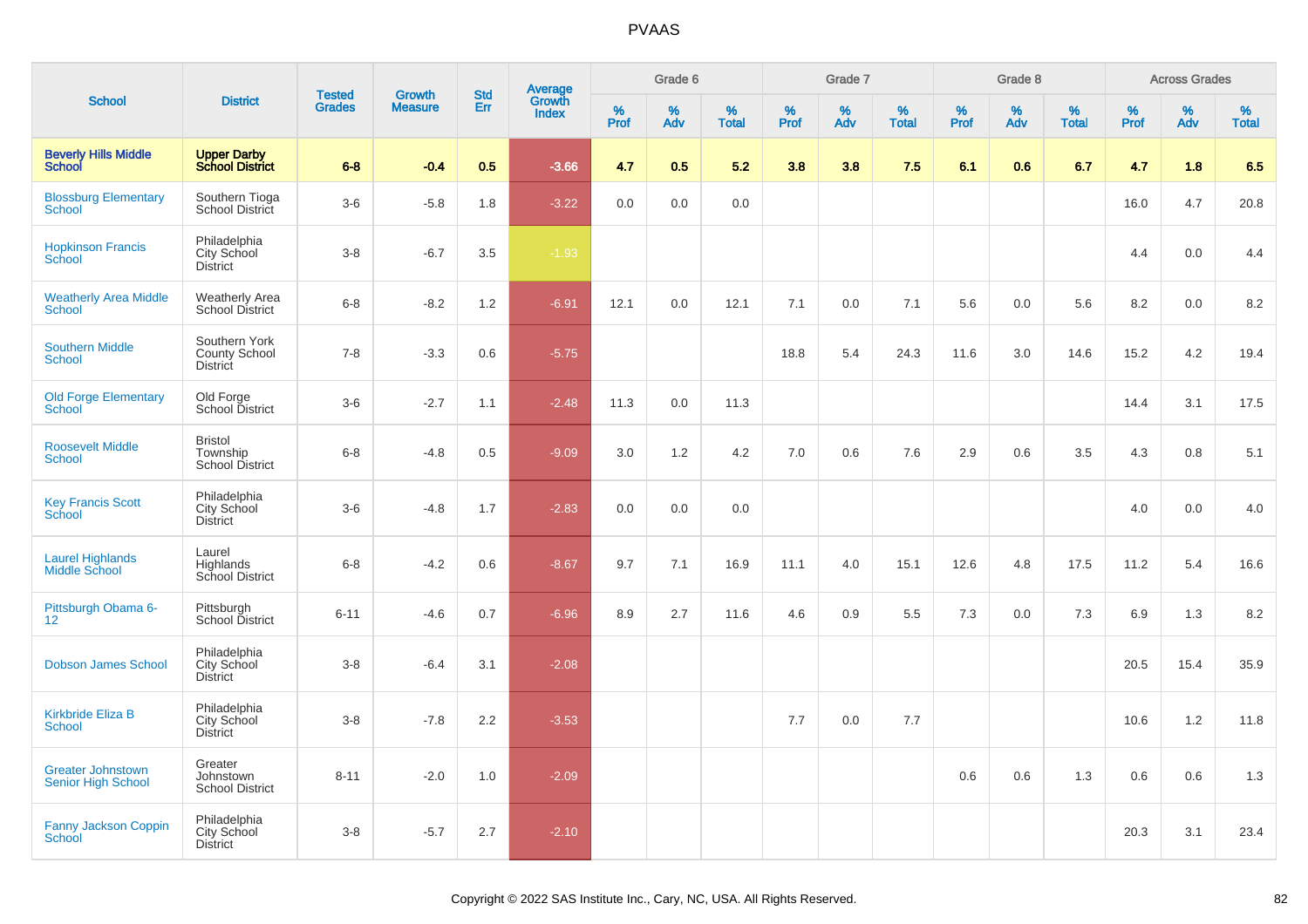| <b>School</b>                                             |                                                    | <b>Tested</b> | <b>Growth</b>  | <b>Std</b> |                                          |                  | Grade 6  |                   |           | Grade 7     |                   |              | Grade 8  |                   |           | <b>Across Grades</b> |                   |
|-----------------------------------------------------------|----------------------------------------------------|---------------|----------------|------------|------------------------------------------|------------------|----------|-------------------|-----------|-------------|-------------------|--------------|----------|-------------------|-----------|----------------------|-------------------|
|                                                           | <b>District</b>                                    | <b>Grades</b> | <b>Measure</b> | Err        | <b>Average</b><br>Growth<br><b>Index</b> | %<br><b>Prof</b> | %<br>Adv | %<br><b>Total</b> | %<br>Prof | $\%$<br>Adv | %<br><b>Total</b> | $\%$<br>Prof | %<br>Adv | %<br><b>Total</b> | %<br>Prof | %<br>Adv             | %<br><b>Total</b> |
| <b>Beverly Hills Middle</b><br><b>School</b>              | <b>Upper Darby<br/>School District</b>             | $6 - 8$       | $-0.4$         | 0.5        | $-3.66$                                  | 4.7              | 0.5      | 5.2               | 3.8       | 3.8         | 7.5               | 6.1          | 0.6      | 6.7               | 4.7       | 1.8                  | 6.5               |
| <b>North Schuylkill</b><br><b>Elementary School</b>       | North Schuylkill<br><b>School District</b>         | $3-6$         | $-2.9$         | 0.7        | $-3.90$                                  | 4.8              | 0.8      | 5.6               |           |             |                   |              |          |                   | 13.9      | 3.5                  | 17.4              |
| <b>Springhouse Middle</b><br>School                       | Parkland<br><b>School District</b>                 | $6 - 8$       | $-2.3$         | 0.4        | $-5.84$                                  | 36.0             | 19.9     | 55.8              | 28.7      | 22.8        | 51.5              | 28.2         | 15.4     | 43.6              | 31.0      | 19.6                 | 50.7              |
| <b>MaST Community</b><br><b>Charter School III</b>        | MaST<br>Community<br>Charter School<br>Ш           | $3-6$         | $-3.6$         | 0.8        | $-4.68$                                  | 6.8              | 1.5      | 8.3               |           |             |                   |              |          |                   | 8.3       | 2.2                  | 10.5              |
| <b>Russell C Struble</b><br><b>Elementary School</b>      | Bensalem<br>Township<br><b>School District</b>     | $3-6$         | $-3.1$         | 1.2        | $-2.64$                                  | 31.2             | 6.6      | 37.7              |           |             |                   |              |          |                   | 18.6      | 6.4                  | 25.0              |
| Susquehanna<br>Community<br><b>Elementary School</b>      | Susquehanna<br>Community<br><b>School District</b> | $3-6$         | $-3.0$         | 1.1        | $-2.69$                                  | 15.5             | 1.7      | 17.2              |           |             |                   |              |          |                   | 24.8      | 6.3                  | 31.1              |
| Pittsburgh Capa 6-12                                      | Pittsburgh<br>School District                      | $6 - 11$      | $-5.7$         | 0.7        | $-8.34$                                  | 25.3             | 4.2      | 29.5              | 28.3      | 8.8         | 37.2              | 18.6         | 10.8     | 29.4              | 24.2      | 8.1                  | 32.3              |
| <b>Fort Cherry</b><br>Junior/Senior High<br><b>School</b> | Fort Cherry<br><b>School District</b>              | $7 - 10$      | $-4.7$         | 1.0        | $-4.70$                                  |                  |          |                   | 14.3      | 5.4         | 19.6              | 9.3          | 4.6      | 14.0              | 11.3      | 4.9                  | 16.2              |
| <b>Downingtown Middle</b><br><b>School</b>                | Downingtown<br>Area School<br><b>District</b>      | $7 - 8$       | $-5.6$         | 1.0        | $-6.89$                                  |                  |          |                   | 31.1      | 12.6        | 43.7              | 24.5         | 15.1     | 39.6              | 29.1      | 13.4                 | 42.4              |
| Carbondale<br><b>Elementary School</b>                    | Carbondale<br>Area School<br><b>District</b>       | $3-6$         | $-3.6$         | 0.9        | $-3.97$                                  | 4.3              | 0.0      | 4.3               |           |             |                   |              |          |                   | 9.1       | 0.3                  | 9.4               |
| <b>Jenkintown</b><br><b>Elementary School</b>             | Jenkintown<br><b>School District</b>               | $3-6$         | $-2.8$         | 1.3        | $-2.86$                                  | 18.9             | 8.1      | 27.0              |           |             |                   |              |          |                   | 33.7      | 20.2                 | 53.9              |
| <b>Holme Thomas School</b>                                | Philadelphia<br>City School<br>District            | $3-6$         | $-6.2$         | 2.8        | $-2.23$                                  |                  |          |                   |           |             |                   |              |          |                   | 15.9      | 1.6                  | 17.5              |
| Northern Lehigh<br><b>Middle School</b>                   | Northern Lehigh<br>School District                 | $7 - 8$       | $-3.3$         | 0.9        | $-3.72$                                  |                  |          |                   | 15.1      | 1.7         | 16.8              | 12.9         | 0.0      | 12.9              | 14.3      | 1.1                  | 15.3              |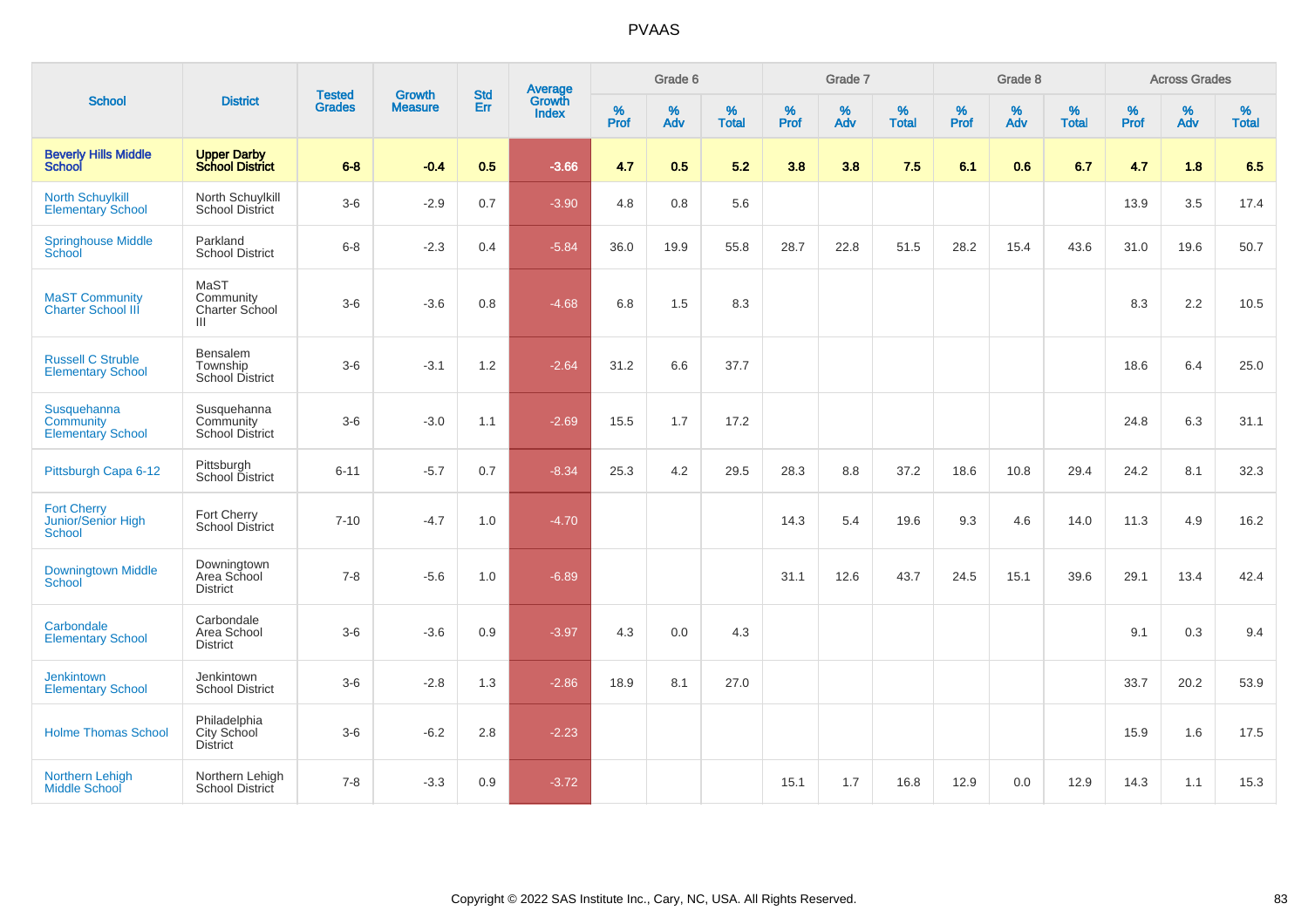|                                                                       |                                                          |                                |                                 | <b>Std</b> |                                          |                  | Grade 6  |                   |           | Grade 7  |                   |           | Grade 8  |                   |              | <b>Across Grades</b> |                   |
|-----------------------------------------------------------------------|----------------------------------------------------------|--------------------------------|---------------------------------|------------|------------------------------------------|------------------|----------|-------------------|-----------|----------|-------------------|-----------|----------|-------------------|--------------|----------------------|-------------------|
| <b>School</b>                                                         | <b>District</b>                                          | <b>Tested</b><br><b>Grades</b> | <b>Growth</b><br><b>Measure</b> | Err        | <b>Average</b><br>Growth<br><b>Index</b> | %<br><b>Prof</b> | %<br>Adv | %<br><b>Total</b> | %<br>Prof | %<br>Adv | %<br><b>Total</b> | %<br>Prof | %<br>Adv | %<br><b>Total</b> | $\%$<br>Prof | %<br>Adv             | %<br><b>Total</b> |
| <b>Beverly Hills Middle</b><br>School                                 | <b>Upper Darby</b><br><b>School District</b>             | $6 - 8$                        | $-0.4$                          | 0.5        | $-3.66$                                  | 4.7              | 0.5      | 5.2               | 3.8       | 3.8      | 7.5               | 6.1       | 0.6      | 6.7               | 4.7          | 1.8                  | 6.5               |
| <b>Franklin Towne</b><br><b>Charter Elementary</b><br><b>School</b>   | <b>Franklin Towne</b><br>Charter<br>Elementary<br>School | $3-8$                          | $-6.2$                          | $1.2$      | $-5.29$                                  | 18.5             | 14.8     | 33.3              | 14.3      | 3.6      | 17.9              | 4.6       | 0.0      | 4.6               | 24.3         | 9.6                  | 33.9              |
| <b>Bristol Middle School</b>                                          | <b>Bristol Borough</b><br>School District                | $7 - 8$                        | $-4.3$                          | 0.9        | $-4.50$                                  |                  |          |                   | 15.2      | 1.3      | 16.5              | 7.6       | 1.3      | 8.9               | 11.4         | 1.3                  | 12.7              |
| <b>Valley Junior/Senior</b><br><b>High School</b>                     | New<br>Kensington-<br>Arnold School<br><b>District</b>   | $7 - 11$                       | $-5.4$                          | 0.9        | $-6.05$                                  |                  |          |                   | 4.4       | 0.0      | 4.4               | 1.2       | 0.0      | 1.2               | 2.8          | 0.0                  | 2.8               |
| <b>Penn's Grove School</b>                                            | Oxford Area<br><b>School District</b>                    | $7 - 8$                        | $-3.0$                          | 0.6        | $-5.15$                                  |                  |          |                   | 20.2      | 9.9      | 30.0              | 11.5      | 5.5      | 17.0              | 16.0         | 7.8                  | 23.7              |
| <b>Pottstown Middle</b><br><b>School</b>                              | Pottstown<br><b>School District</b>                      | $5 - 8$                        | $-5.0$                          | 0.5        | $-10.19$                                 | 2.1              | 0.0      | 2.1               | 5.3       | 0.7      | 5.9               | 5.6       | 0.0      | 5.6               | 4.8          | 1.2                  | 6.0               |
| <b>Jefferson Middle</b><br><b>School</b>                              | Mt Lebanon<br><b>School District</b>                     | $6 - 8$                        | $-4.7$                          | 0.6        | $-7.87$                                  | 44.1             | 14.5     | 58.6              | 32.8      | 22.7     | 55.5              | 36.4      | 14.3     | 50.7              | 38.1         | 16.8                 | 55.0              |
| <b>Fell D Newlin School</b>                                           | Philadelphia<br>City School<br><b>District</b>           | $3-8$                          | $-7.7$                          | 3.2        | $-2.40$                                  |                  |          |                   |           |          |                   |           |          |                   | 3.4          | 3.4                  | 6.9               |
| <b>Robert K Shafer</b><br><b>Middle School</b>                        | Bensalem<br>Township<br><b>School District</b>           | $6-8$                          | $-4.3$                          | 0.6        | $-7.41$                                  |                  |          |                   | 9.8       | 5.7      | 15.5              | 8.4       | 3.1      | 11.5              | 9.1          | 4.4                  | 13.5              |
| Pittsburgh Brookline K-<br>8                                          | Pittsburgh<br>School District                            | $3 - 8$                        | $-6.4$                          | 1.0        | $-6.38$                                  | 25.0             | 0.0      | 25.0              | 9.1       | 3.0      | 12.1              | 3.4       | 0.0      | 3.4               | 16.9         | 2.7                  | 19.6              |
| <b>Conemaugh Township</b><br>Area Middle/Senior<br><b>High School</b> | Conemaugh<br>Township Area<br>School District            | $6 - 12$                       | $-3.5$                          | 0.8        | $-4.28$                                  | 23.0             | 16.4     | 39.3              | 29.2      | 20.8     | 50.0              | 28.8      | 5.5      | 34.2              | 27.2         | 14.1                 | 41.3              |
| <b>Shamokin Area</b><br><b>Intermediate School</b>                    | Shamokin Area<br><b>School District</b>                  | $5-6$                          | $-1.8$                          | 0.7        | $-4.03$                                  | 8.8              | 2.9      | 11.8              |           |          |                   |           |          |                   | 13.1         | 3.6                  | 16.7              |
| <b>St Marys Area Middle</b><br>School                                 | Saint Marys<br>Area School<br><b>District</b>            | $5-8$                          | $-3.2$                          | 0.6        | $-5.37$                                  | 21.8             | 1.6      | 23.4              | 10.0      | 5.4      | 15.4              | 13.3      | 1.3      | 14.7              | 14.8         | 2.7                  | 17.6              |
| <b>Ambridge Area Middle</b><br>School                                 | Ambridge Area<br><b>School District</b>                  | $6 - 8$                        | $-4.4$                          | 0.6        | $-6.98$                                  | 13.3             | 1.0      | 14.3              | 11.3      | 0.8      | 12.1              | 11.2      | 0.9      | 12.1              | 11.9         | 0.9                  | 12.8              |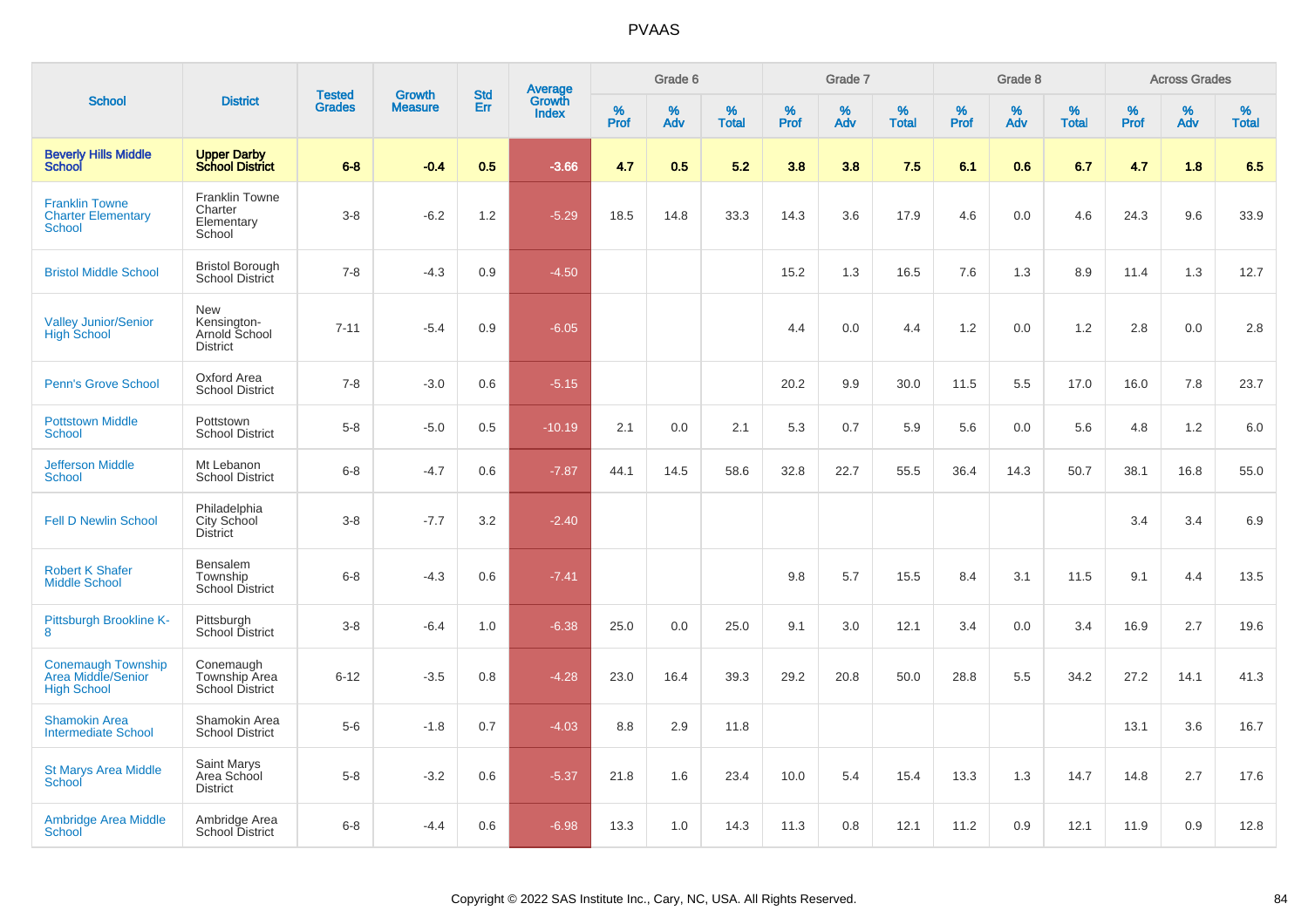| <b>School</b>                                          | <b>District</b>                                 | <b>Tested</b> | <b>Growth</b>  | <b>Std</b>    |                                          |                  | Grade 6  |                      |              | Grade 7  |                   |           | Grade 8  |                   |           | <b>Across Grades</b> |                   |
|--------------------------------------------------------|-------------------------------------------------|---------------|----------------|---------------|------------------------------------------|------------------|----------|----------------------|--------------|----------|-------------------|-----------|----------|-------------------|-----------|----------------------|-------------------|
|                                                        |                                                 | <b>Grades</b> | <b>Measure</b> | <b>Err</b>    | <b>Average</b><br>Growth<br><b>Index</b> | %<br><b>Prof</b> | %<br>Adv | $\%$<br><b>Total</b> | $\%$<br>Prof | %<br>Adv | %<br><b>Total</b> | %<br>Prof | %<br>Adv | %<br><b>Total</b> | %<br>Prof | $\%$<br>Adv          | %<br><b>Total</b> |
| <b>Beverly Hills Middle</b><br><b>School</b>           | <b>Upper Darby</b><br><b>School District</b>    | $6 - 8$       | $-0.4$         | 0.5           | $-3.66$                                  | 4.7              | 0.5      | 5.2                  | 3.8          | 3.8      | 7.5               | 6.1       | 0.6      | 6.7               | 4.7       | 1.8                  | 6.5               |
| <b>Stroudsburg Junior</b><br><b>High School</b>        | Stroudsburg<br>Area School<br><b>District</b>   | $8 - 9$       | $-2.0$         | 0.8           | $-2.50$                                  |                  |          |                      |              |          |                   | 15.4      | 1.8      | 17.1              | 15.4      | 1.8                  | 17.1              |
| <b>Dickson Prep STEAM</b><br>Academy                   | <b>Woodland Hills</b><br><b>School District</b> | $6 - 8$       | $-5.6$         | 0.6           | $-9.59$                                  | 4.8              | 1.4      | 6.2                  | 8.9          | 3.0      | 11.8              | 2.3       | 2.3      | 4.6               | 5.4       | 2.2                  | 7.6               |
| Harrison-Morton<br><b>Middle School</b>                | <b>Allentown City</b><br>School District        | $6 - 8$       | $-3.5$         | 0.8           | $-4.63$                                  | 4.2              | 0.0      | 4.2                  | 0.8          | 0.8      | 1.5               |           |          |                   | 2.7       | 0.4                  | 3.1               |
| <b>East Vincent</b><br><b>Elementary School</b>        | Owen J Roberts<br><b>School District</b>        | $3-6$         | $-2.9$         | 1.0           | $-2.89$                                  | 25.4             | 14.3     | 39.7                 |              |          |                   |           |          |                   | 34.5      | 18.0                 | 52.6              |
| <b>Bregy F Amedee</b><br><b>School</b>                 | Philadelphia<br>City School<br><b>District</b>  | $3-8$         | $-9.1$         | 3.6           | $-2.55$                                  |                  |          |                      |              |          |                   | 7.1       | 0.0      | 7.1               | 9.3       | 3.7                  | 13.0              |
| <b>West Mifflin Area</b><br><b>Middle School</b>       | West Mifflin<br>Area School<br><b>District</b>  | $4 - 11$      | $-8.5$         | 0.5           | $-18.36$                                 | 6.8              | 0.7      | 7.5                  | 6.8          | 0.0      | 6.8               | 5.5       | 0.0      | 5.5               | 9.5       | 2.0                  | 11.6              |
| <b>Clearfield Area</b><br>Junior/Senior High<br>School | Clearfield Area<br><b>School District</b>       | $7 - 10$      | $-2.8$         | 0.7           | $-3.89$                                  |                  |          |                      | 9.3          | 0.8      | 10.1              | 6.3       | 3.5      | 9.8               | 7.7       | 2.2                  | 9.9               |
| Mahantongo<br><b>Elementary School</b>                 | Tri-Valley<br>School District                   | $3-6$         | $-4.8$         | 1.8           | $-2.71$                                  | 20.0             | 0.0      | 20.0                 |              |          |                   |           |          |                   | 28.2      | 3.5                  | 31.8              |
| <b>Conemaugh Valley</b><br><b>Elementary School</b>    | Conemaugh<br>Valley School<br><b>District</b>   | $3-6$         | $-5.8$         | 1.1           | $-5.02$                                  | 22.0             | 4.0      | 26.0                 |              |          |                   |           |          |                   | 23.2      | 7.2                  | 30.4              |
| <b>Garnet Valley Middle</b><br>School                  | <b>Garnet Valley</b><br>School District         | $6 - 8$       | $-2.0$         | 0.4           | $-4.82$                                  | 30.8             | 18.2     | 49.0                 | 28.0         | 20.7     | 48.7              | 21.5      | 10.3     | 31.8              | 26.9      | 16.7                 | 43.6              |
| <b>Washington Park</b><br><b>Elementary School</b>     | Washington<br>School District                   | $3-6$         | $-4.0$         | 0.9           | $-4.65$                                  | 5.2              | 2.1      | 7.2                  |              |          |                   |           |          |                   | 13.0      | 4.2                  | 17.2              |
| <b>Whitehall-Coplay</b><br>Middle School               | Whitehall-<br>Coplay School<br><b>District</b>  | $6 - 8$       | $-3.6$         | 0.4           | $-8.82$                                  | 12.8             | 1.9      | 14.7                 | 11.1         | 2.5      | 13.6              | 10.5      | 3.2      | 13.7              | 11.4      | 2.6                  | 14.0              |
| <b>Richardson Middle</b><br><b>School</b>              | Springfield<br>School District                  | $6 - 8$       | $-3.6$         | $0.4^{\circ}$ | $-8.92$                                  | 30.6             | 7.7      | 38.4                 | 35.8         | 10.7     | 46.5              | 26.0      | 12.6     | 38.6              | 31.0      | 10.2                 | 41.2              |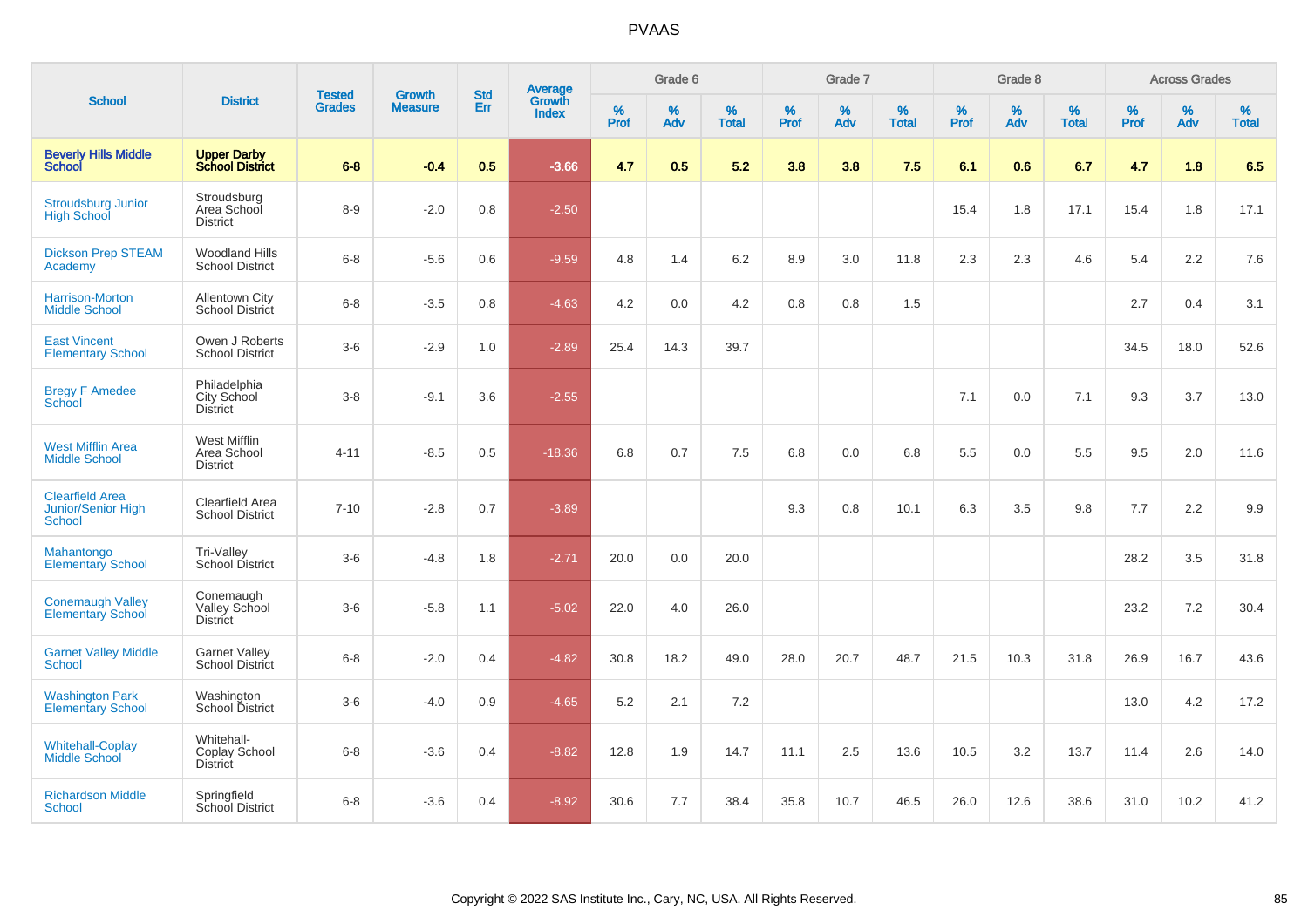| <b>School</b>                                                               | <b>Tested</b><br><b>District</b>                     |               | <b>Growth</b>  | <b>Std</b> | <b>Average</b><br>Growth |           | Grade 6  |                   |           | Grade 7  |                   |           | Grade 8  |                   |           | <b>Across Grades</b> |                   |
|-----------------------------------------------------------------------------|------------------------------------------------------|---------------|----------------|------------|--------------------------|-----------|----------|-------------------|-----------|----------|-------------------|-----------|----------|-------------------|-----------|----------------------|-------------------|
|                                                                             |                                                      | <b>Grades</b> | <b>Measure</b> | Err        | <b>Index</b>             | %<br>Prof | %<br>Adv | %<br><b>Total</b> | %<br>Prof | %<br>Adv | %<br><b>Total</b> | %<br>Prof | %<br>Adv | %<br><b>Total</b> | %<br>Prof | %<br>Adv             | %<br><b>Total</b> |
| <b>Beverly Hills Middle</b><br>School                                       | <b>Upper Darby</b><br><b>School District</b>         | $6 - 8$       | $-0.4$         | 0.5        | $-3.66$                  | 4.7       | 0.5      | 5.2               | 3.8       | 3.8      | 7.5               | 6.1       | 0.6      | 6.7               | 4.7       | 1.8                  | 6.5               |
| <b>Redbank Valley High</b><br><b>School</b>                                 | <b>Redbank Valley</b><br><b>School District</b>      | $6 - 11$      | $-4.3$         | 0.8        | $-5.43$                  | 12.7      | 0.0      | 12.7              | 19.5      | 9.2      | 28.7              | 9.5       | 0.0      | 9.5               | 14.4      | 3.5                  | 17.9              |
| <b>Clarion-Limestone</b><br><b>Area Junior/Senior</b><br><b>High School</b> | Clarion-<br>Limestone Area<br><b>School District</b> | $7 - 12$      | $-6.7$         | 1.3        | $-5.38$                  |           |          |                   | 27.9      | 11.6     | 39.5              | 7.8       | 3.9      | 11.8              | 17.0      | 7.4                  | 24.5              |
| <b>Trexler Middle School</b>                                                | <b>Allentown City</b><br><b>School District</b>      | $6 - 8$       | $-2.7$         | 0.7        | $-3.89$                  | 0.7       | 1.4      | 2.1               | 2.7       | 0.0      | 2.7               |           |          |                   | 1.7       | 0.7                  | 2.4               |
| Hartranft John F<br>School                                                  | Philadelphia<br>City School<br><b>District</b>       | $3 - 8$       | $-9.7$         | 3.5        | $-2.77$                  |           |          |                   |           |          |                   |           |          |                   | 3.1       | 0.0                  | 3.1               |
| <b>Waynesburg Central</b><br><b>Elementary School</b>                       | <b>Central Greene</b><br><b>School District</b>      | $3-6$         | $-2.3$         | 0.8        | $-5.83$                  | 17.3      | 0.0      | 17.3              |           |          |                   |           |          |                   | 17.4      | 3.9                  | 21.2              |
| <b>Elk Lake Junior/Senior</b><br><b>High School</b>                         | <b>Elk Lake School</b><br><b>District</b>            | $7 - 11$      | $-3.7$         | 0.9        | $-4.15$                  |           |          |                   | 11.4      | 3.4      | 14.8              | 8.5       | 4.9      | 13.4              | 10.0      | 4.1                  | 14.1              |
| <b>Wilson Southern</b><br><b>Middle School</b>                              | Wilson School<br><b>District</b>                     | $6 - 8$       | $-5.6$         | 0.8        | $-6.71$                  | 25.0      | 3.4      | 28.4              | 21.0      | 6.4      | 27.4              | 8.9       | 5.4      | 14.3              | 19.4      | 4.8                  | 24.3              |
| <b>Sol Feinstone</b><br><b>Elementary School</b>                            | <b>Council Rock</b><br><b>School District</b>        | $3-6$         | $-4.9$         | 0.8        | $-6.00$                  | 37.9      | 12.6     | 50.5              |           |          |                   |           |          |                   | 39.1      | 24.5                 | 63.6              |
| <b>Forest City Regional</b><br><b>Elementary School</b>                     | <b>Forest City</b><br>Regional<br>School District    | $3-6$         | $-4.9$         | 1.2        | $-4.02$                  | 14.3      | 2.0      | 16.3              |           |          |                   |           |          |                   | 20.3      | 10.7                 | 31.0              |
| Salisbury-Elk Lick<br><b>Elementary School</b>                              | Salisbury-Elk<br>Lick School<br><b>District</b>      | $3-6$         | $-6.9$         | 1.7        | $-4.11$                  | 37.5      | 0.0      | 37.5              |           |          |                   |           |          |                   | 35.8      | 7.4                  | 43.2              |
| <b>Mercer Area Middle</b><br>School                                         | Mercer Area<br><b>School District</b>                | $7 - 10$      | $-5.0$         | 1.0        | $-5.03$                  |           |          |                   | 25.0      | 11.8     | 36.8              | 18.7      | 4.0      | 22.7              | 21.8      | 8.0                  | 29.8              |
| <b>Mapletown</b><br>Junior/Senior High<br><b>School</b>                     | Southeastern<br>Greene School<br><b>District</b>     | $7 - 10$      | $-10.2$        | 1.2        | $-8.85$                  |           |          |                   | 8.2       | 4.1      | 12.2              | 25.6      | 2.3      | 27.9              | 16.3      | 3.3                  | 19.6              |
| <b>Moon Area Upper</b><br><b>Middle School</b>                              | Moon Area<br><b>School District</b>                  | $7 - 8$       | $-3.0$         | 0.5        | $-5.89$                  |           |          |                   | 28.0      | 11.5     | 39.4              | 20.6      | 10.9     | 31.5              | 24.3      | 11.2                 | 35.5              |
| <b>Arts Academy Charter</b><br>School                                       | Arts Academy<br>Charter School                       | $5-8$         | $-7.7$         | 1.1        | $-6.85$                  | 2.4       | 0.0      | 2.4               | 8.3       | 0.0      | 8.3               | 0.0       | 0.0      | 0.0               | 4.4       | 0.0                  | 4.4               |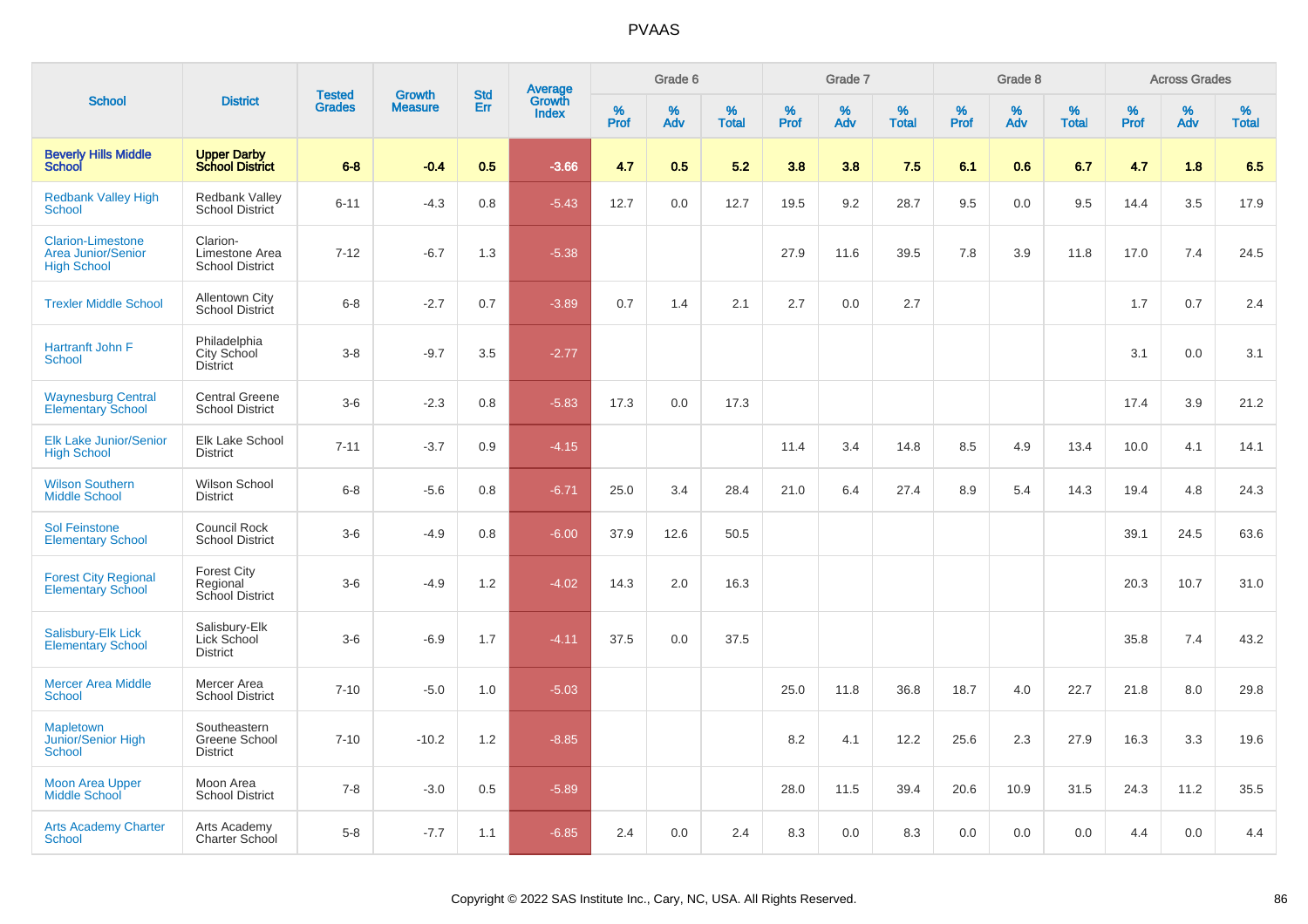| <b>School</b>                                               | <b>District</b>                                       | <b>Tested</b> | <b>Growth</b>  | <b>Std</b> |                                          |                  | Grade 6     |                   |              | Grade 7     |                   |                     | Grade 8  |                   |           | <b>Across Grades</b> |                   |
|-------------------------------------------------------------|-------------------------------------------------------|---------------|----------------|------------|------------------------------------------|------------------|-------------|-------------------|--------------|-------------|-------------------|---------------------|----------|-------------------|-----------|----------------------|-------------------|
|                                                             |                                                       | <b>Grades</b> | <b>Measure</b> | Err        | <b>Average</b><br>Growth<br><b>Index</b> | %<br><b>Prof</b> | $\%$<br>Adv | %<br><b>Total</b> | $\%$<br>Prof | $\%$<br>Adv | %<br><b>Total</b> | $\%$<br><b>Prof</b> | %<br>Adv | %<br><b>Total</b> | %<br>Prof | %<br>Adv             | %<br><b>Total</b> |
| <b>Beverly Hills Middle</b><br><b>School</b>                | <b>Upper Darby</b><br><b>School District</b>          | $6 - 8$       | $-0.4$         | 0.5        | $-3.66$                                  | 4.7              | 0.5         | 5.2               | 3.8          | 3.8         | 7.5               | 6.1                 | 0.6      | 6.7               | 4.7       | 1.8                  | 6.5               |
| <b>West Greene</b><br><b>Elementary Center</b>              | West Greene<br><b>School District</b>                 | $3-6$         | $-6.8$         | 1.4        | $-4.84$                                  | 7.9              | 7.9         | 15.8              |              |             |                   |                     |          |                   | 25.1      | 13.7                 | 38.9              |
| <b>Woodland Elementary</b><br><b>School</b>                 | Cameron<br>County School<br><b>District</b>           | $3-6$         | $-4.7$         | 1.4        | $-3.32$                                  | 29.0             | 2.6         | 31.6              |              |             |                   |                     |          |                   | 40.4      | 9.6                  | 50.0              |
| Maplewood<br><b>Elementary School</b>                       | Penncrest<br><b>School District</b>                   | $3-6$         | $-3.4$         | 1.0        | $-3.63$                                  | 14.3             | 0.0         | 14.3              |              |             |                   |                     |          |                   | 22.7      | 4.0                  | 26.7              |
| Pocono Mountain<br><b>West Junior High</b><br><b>School</b> | Pocono<br>Mountain<br><b>School District</b>          | $7 - 8$       | $-6.5$         | 1.2        | $-5.61$                                  |                  |             |                   | 10.5         | 1.8         | 12.3              | 0.0                 | 3.8      | 3.8               | 5.4       | 2.7                  | 8.2               |
| <b>Moss Side Middle</b><br><b>School</b>                    | Gateway<br>School District                            | $5-6$         | $-5.8$         | 0.6        | $-10.23$                                 | 16.6             | 7.1         | 23.7              |              |             |                   |                     |          |                   | 16.1      | 7.3                  | 23.4              |
| <b>Bache-Martin School</b>                                  | Philadelphia<br>City School<br><b>District</b>        | $3 - 8$       | $-8.3$         | 2.5        | $-3.47$                                  |                  |             |                   |              |             |                   | 7.7                 | 0.0      | 7.7               | 16.7      | 19.6                 | 36.3              |
| <b>Penrose School</b>                                       | Philadelphia<br><b>City School</b><br><b>District</b> | $3-8$         | $-10.3$        | 3.1        | $-3.35$                                  |                  |             |                   |              |             |                   |                     |          |                   | 0.0       | 1.7                  | 1.7               |
| <b>Burgettstown</b><br>Middle/High School                   | Burgettstown<br>Area School<br><b>District</b>        | $6 - 11$      | $-5.3$         | 0.8        | $-6.74$                                  | 15.4             | 0.0         | 15.4              | 3.6          | 2.4         | 6.0               | 9.3                 | 4.0      | 13.3              | 8.9       | 2.2                  | 11.2              |
| <b>Rolling Ridge</b><br><b>Elementary School</b>            | <b>Harbor Creek</b><br><b>School District</b>         | $3-6$         | $-7.5$         | 1.0        | $-7.29$                                  | 25.0             | 11.2        | 36.2              |              |             |                   |                     |          |                   | 32.6      | 21.6                 | 54.2              |
| <b>Strong Vincent Middle</b><br>School                      | Erie City School<br><b>District</b>                   | $6 - 8$       | $-3.9$         | 0.5        | $-8.04$                                  | 3.9              | 1.0         | 4.9               | 9.7          | 3.2         | 13.0              | 8.9                 | 0.0      | 8.9               | 7.5       | 1.4                  | 9.0               |
| <b>Shippensburg Area</b><br><b>Middle School</b>            | Shippensburg<br>Area School<br><b>District</b>        | $6 - 8$       | $-5.1$         | 0.4        | $-11.47$                                 | 13.2             | 4.2         | 17.4              | 13.5         | 2.4         | 15.9              | 13.8                | 4.0      | 17.8              | 13.5      | 3.5                  | 17.0              |
| <b>Skyview Upper</b><br>Elementary School                   | Methacton<br><b>School District</b>                   | $5-6$         | $-2.6$         | 0.5        | $-5.56$                                  | 28.3             | 9.9         | 38.2              |              |             |                   |                     |          |                   | 29.3      | 12.0                 | 41.4              |
| <b>North Coventry</b><br><b>Elementary School</b>           | Owen J Roberts<br><b>School District</b>              | $3-6$         | $-4.2$         | 1.1        | $-3.97$                                  | 16.7             | 4.6         | 21.2              |              |             |                   |                     |          |                   | 27.1      | 22.0                 | 49.0              |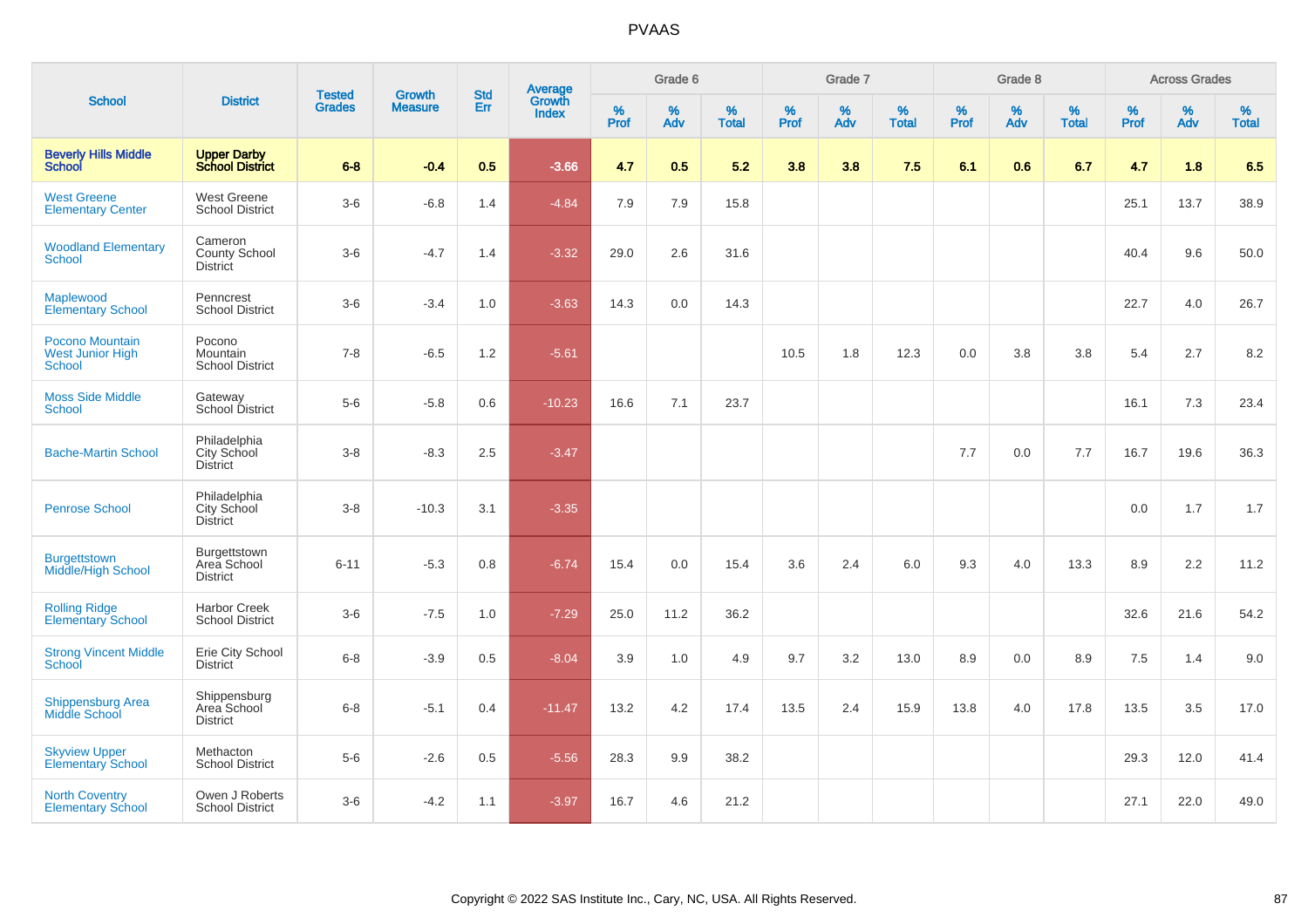| <b>School</b>                                            |                                                       |                                | <b>Growth</b>  | <b>Std</b> |                                          |                  | Grade 6     |                   |              | Grade 7     |                      |              | Grade 8  |                   |              | <b>Across Grades</b> |                      |
|----------------------------------------------------------|-------------------------------------------------------|--------------------------------|----------------|------------|------------------------------------------|------------------|-------------|-------------------|--------------|-------------|----------------------|--------------|----------|-------------------|--------------|----------------------|----------------------|
|                                                          | <b>District</b>                                       | <b>Tested</b><br><b>Grades</b> | <b>Measure</b> | Err        | <b>Average</b><br>Growth<br><b>Index</b> | %<br><b>Prof</b> | $\%$<br>Adv | %<br><b>Total</b> | $\%$<br>Prof | $\%$<br>Adv | $\%$<br><b>Total</b> | $\%$<br>Prof | %<br>Adv | %<br><b>Total</b> | $\%$<br>Prof | $\%$<br>Adv          | $\%$<br><b>Total</b> |
| <b>Beverly Hills Middle</b><br><b>School</b>             | <b>Upper Darby</b><br><b>School District</b>          | $6-8$                          | $-0.4$         | 0.5        | $-3.66$                                  | 4.7              | 0.5         | 5.2               | 3.8          | 3.8         | 7.5                  | 6.1          | 0.6      | 6.7               | 4.7          | 1.8                  | 6.5                  |
| <b>East Allegheny</b><br>Junior/Senior High<br>School    | East Allegheny<br>School District                     | $7 - 11$                       | $-4.8$         | 0.9        | $-5.23$                                  |                  |             |                   | 13.8         | 0.0         | 13.8                 | 5.8          | 0.0      | 5.8               | 9.6          | 0.0                  | 9.6                  |
| <b>Shenandoah Valley</b><br>Junior/Senior High<br>School | Shenandoah<br><b>Valley School</b><br><b>District</b> | $7 - 11$                       | $-7.7$         | 1.1        | $-6.92$                                  |                  |             |                   | 1.7          | 3.4         | 5.1                  | 3.6          | 0.0      | 3.6               | 2.6          | 1.7                  | 4.4                  |
| <b>West Shamokin</b><br>Junior/Senior High<br>School     | Armstrong<br><b>School District</b>                   | $7 - 10$                       | $-7.1$         | 0.8        | $-8.81$                                  |                  |             |                   | 21.2         | 2.6         | 23.9                 | 10.7         | 1.9      | 12.6              | 16.2         | 2.3                  | 18.5                 |
| <b>MaST Community</b><br><b>Charter School</b>           | MaST<br>Community<br>Charter School                   | $3 - 10$                       | $-8.7$         | 0.6        | $-15.16$                                 | 20.0             | 3.8         | 23.8              | 24.3         | 3.9         | 28.2                 | 17.5         | 1.9      | 19.4              | 23.1         | 3.6                  | 26.7                 |
| <b>North Salem</b><br><b>Elementary School</b>           | Dover Area<br><b>School District</b>                  | $3-6$                          | $-5.6$         | 1.5        | $-3.78$                                  |                  |             |                   |              |             |                      |              |          |                   | 30.5         | 17.4                 | 47.9                 |
| <b>Renaissance Academy</b><br><b>Charter School</b>      | Renaissance<br>Academy<br>Charter School              | $3 - 11$                       | $-5.7$         | 0.7        | $-8.29$                                  | 19.2             | 4.1         | 23.3              | 20.0         | 1.3         | 21.3                 | 10.1         | 7.2      | 17.4              | 18.7         | 5.7                  | 24.4                 |
| <b>Moon Area Lower</b><br><b>Middle School</b>           | Moon Area<br><b>School District</b>                   | $5-6$                          | $-2.1$         | 0.5        | $-3.93$                                  | 26.9             | 9.1         | 36.0              |              |             |                      |              |          |                   | 29.4         | 12.4                 | 41.8                 |
| <b>Crossroads Middle</b><br><b>School</b>                | West Shore<br><b>School District</b>                  | $6 - 8$                        | $-4.2$         | 0.5        | $-8.72$                                  | 24.4             | 6.1         | 30.5              | 14.5         | 8.9         | 23.4                 | 17.9         | 6.6      | 24.5              | 18.8         | 7.2                  | 26.0                 |
| <b>Northwestern Middle</b><br><b>School</b>              | Northwestern<br><b>School District</b>                | $6 - 8$                        | $-7.2$         | 0.7        | $-10.61$                                 | 21.8             | 1.2         | 23.0              | 17.0         | 7.6         | 24.5                 | 9.1          | 1.8      | 10.9              | 15.5         | 3.6                  | 19.1                 |
| <b>Schuylkill Haven</b><br>Senior High School            | Schuylkill<br>Haven Area<br><b>School District</b>    | $8 - 11$                       | $-5.2$         | 1.3        | $-3.96$                                  |                  |             |                   |              |             |                      | 5.8          | 0.0      | 5.8               | 5.8          | 0.0                  | 5.8                  |
| <b>Harbor Creek Junior</b><br><b>High School</b>         | <b>Harbor Creek</b><br><b>School District</b>         | $7 - 8$                        | $-4.6$         | 0.7        | $-6.72$                                  |                  |             |                   | 25.9         | 13.3        | 39.2                 | 20.8         | 7.1      | 27.9              | 23.2         | 10.1                 | 33.3                 |
| <b>Spruance Gilbert</b><br>School                        | Philadelphia<br>City School<br><b>District</b>        | $3-8$                          | $-11.7$        | 2.9        | $-4.03$                                  |                  |             |                   |              |             |                      |              |          |                   | 4.5          | 0.0                  | 4.5                  |
| <b>Ringgold Middle</b><br>School                         | Ringgold<br>School District                           | $5-8$                          | $-4.9$         | 0.4        | $-10.85$                                 | 5.7              | 0.0         | 5.7               | 8.3          | 1.2         | 9.5                  | 6.4          | 0.5      | 6.9               | 8.3          | 0.9                  | 9.2                  |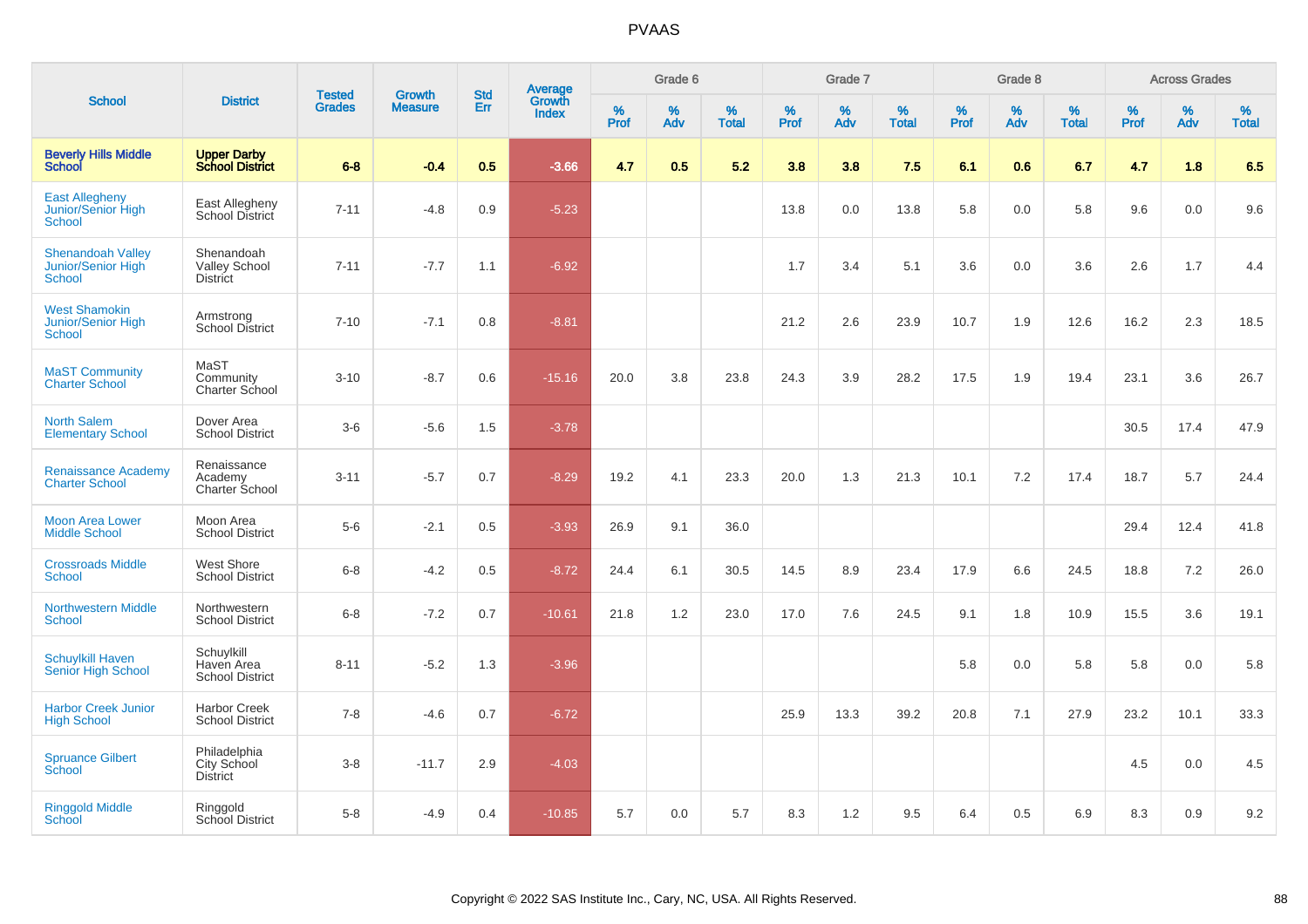|                                                                    | <b>District</b>                                     | <b>Tested</b> | <b>Growth</b>  | <b>Std</b>    | <b>Average</b><br>Growth |                  | Grade 6  |                   |           | Grade 7  |                   |                  | Grade 8  |                   |           | <b>Across Grades</b> |                   |
|--------------------------------------------------------------------|-----------------------------------------------------|---------------|----------------|---------------|--------------------------|------------------|----------|-------------------|-----------|----------|-------------------|------------------|----------|-------------------|-----------|----------------------|-------------------|
| <b>School</b>                                                      |                                                     | <b>Grades</b> | <b>Measure</b> | Err           | <b>Index</b>             | %<br><b>Prof</b> | %<br>Adv | %<br><b>Total</b> | %<br>Prof | %<br>Adv | %<br><b>Total</b> | %<br><b>Prof</b> | %<br>Adv | %<br><b>Total</b> | %<br>Prof | %<br>Adv             | %<br><b>Total</b> |
| <b>Beverly Hills Middle</b><br><b>School</b>                       | <b>Upper Darby</b><br><b>School District</b>        | $6 - 8$       | $-0.4$         | 0.5           | $-3.66$                  | 4.7              | 0.5      | 5.2               | 3.8       | 3.8      | 7.5               | 6.1              | 0.6      | 6.7               | 4.7       | 1.8                  | 6.5               |
| <b>Francis D Raub Middle</b><br>School                             | <b>Allentown City</b><br>School District            | $6 - 8$       | $-4.5$         | 0.6           | $-6.98$                  | 2.1              | 0.0      | 2.1               | 2.8       | 0.0      | 2.8               |                  |          |                   | 2.4       | 0.0                  | 2.4               |
| <b>Elizabethtown Area</b><br><b>Middle School</b>                  | Elizabethtown<br>Area School<br><b>District</b>     | $7 - 8$       | $-4.2$         | 0.6           | $-7.45$                  |                  |          |                   | 20.8      | 2.8      | 23.7              | 20.8             | 3.3      | 24.1              | 20.8      | 3.1                  | 23.9              |
| Yough<br>Intermediate/Middle<br>School                             | Yough School<br><b>District</b>                     | $5-8$         | $-4.9$         | 0.5           | $-9.11$                  | 17.8             | 5.2      | 23.0              | 16.5      | 1.0      | 17.5              | 6.6              | 0.8      | 7.4               | 15.1      | 3.3                  | 18.4              |
| <b>Riverview</b><br>Junior/Senior High<br>School                   | Riverview<br><b>School District</b>                 | $7 - 11$      | $-7.5$         | 1.0           | $-7.34$                  |                  |          |                   | 22.0      | 3.4      | 25.4              | 13.2             | 5.3      | 18.4              | 17.0      | 4.4                  | 21.5              |
| <b>Wyomissing Area</b><br>Junior/Senior High<br><b>School</b>      | Wyomissing<br>Area School<br><b>District</b>        | $7 - 12$      | $-6.2$         | 0.8           | $-8.02$                  |                  |          |                   | 12.3      | 6.6      | 18.8              | 13.8             | 6.4      | 20.2              | 13.0      | 6.5                  | 19.5              |
| <b>Rockwood Area</b><br><b>Junior/Senior High</b><br><b>School</b> | Rockwood Area<br><b>School District</b>             | $7 - 11$      | $-7.6$         | 1.1           | $-6.74$                  |                  |          |                   | 15.6      | 2.2      | 17.8              | 12.7             | 7.9      | 20.6              | 13.9      | 5.6                  | 19.4              |
| <b>Pottsgrove Middle</b><br>School                                 | Pottsgrove<br>School District                       | $6 - 8$       | $-4.4$         | 0.5           | $-8.78$                  | 10.2             | 5.4      | 15.6              | 21.6      | 4.1      | 25.7              | 9.8              | 1.6      | 11.4              | 13.7      | 3.7                  | 17.4              |
| <b>6th Grade Center</b>                                            | Quakertown<br>Community<br>School District          | $6-6$         | $-3.1$         | 0.7           | $-4.57$                  | 31.4             | 7.6      | 39.0              |           |          |                   |                  |          |                   | 31.4      | 7.6                  | 39.0              |
| <b>MaST Community</b><br>Charter School II                         | MaST<br>Community<br>Charter School<br>$\mathbf{H}$ | $3 - 10$      | $-8.4$         | 0.7           | $-12.33$                 | 7.2              | 1.0      | 8.2               | 8.9       | 2.0      | 10.9              |                  |          |                   | 12.6      | 3.2                  | 15.8              |
| <b>Trinity Middle School</b>                                       | <b>Trinity Area</b><br>School District              | $6 - 8$       | $-6.3$         | $0.4^{\circ}$ | $-14.11$                 | 21.0             | 3.2      | 24.2              | 21.6      | 8.0      | 29.7              | 15.3             | 3.2      | 18.6              | 19.2      | 4.8                  | 24.0              |
| <b>Northley Middle</b><br><b>School</b>                            | Penn-Delco<br><b>School District</b>                | $6 - 8$       | $-5.5$         | 0.5           | $-11.25$                 | 20.2             | 6.6      | 26.8              | 22.0      | 6.8      | 28.8              | 11.0             | 1.6      | 12.6              | 17.8      | 5.0                  | 22.8              |
| <b>Octorara Area</b><br>Junior/Senior High<br><b>School</b>        | Octorara Area<br><b>School District</b>             | $7 - 11$      | $-6.7$         | 0.7           | $-8.89$                  |                  |          |                   | 14.0      | 0.0      | 14.0              | 10.2             | 0.0      | 10.2              | 12.2      | 0.0                  | 12.2              |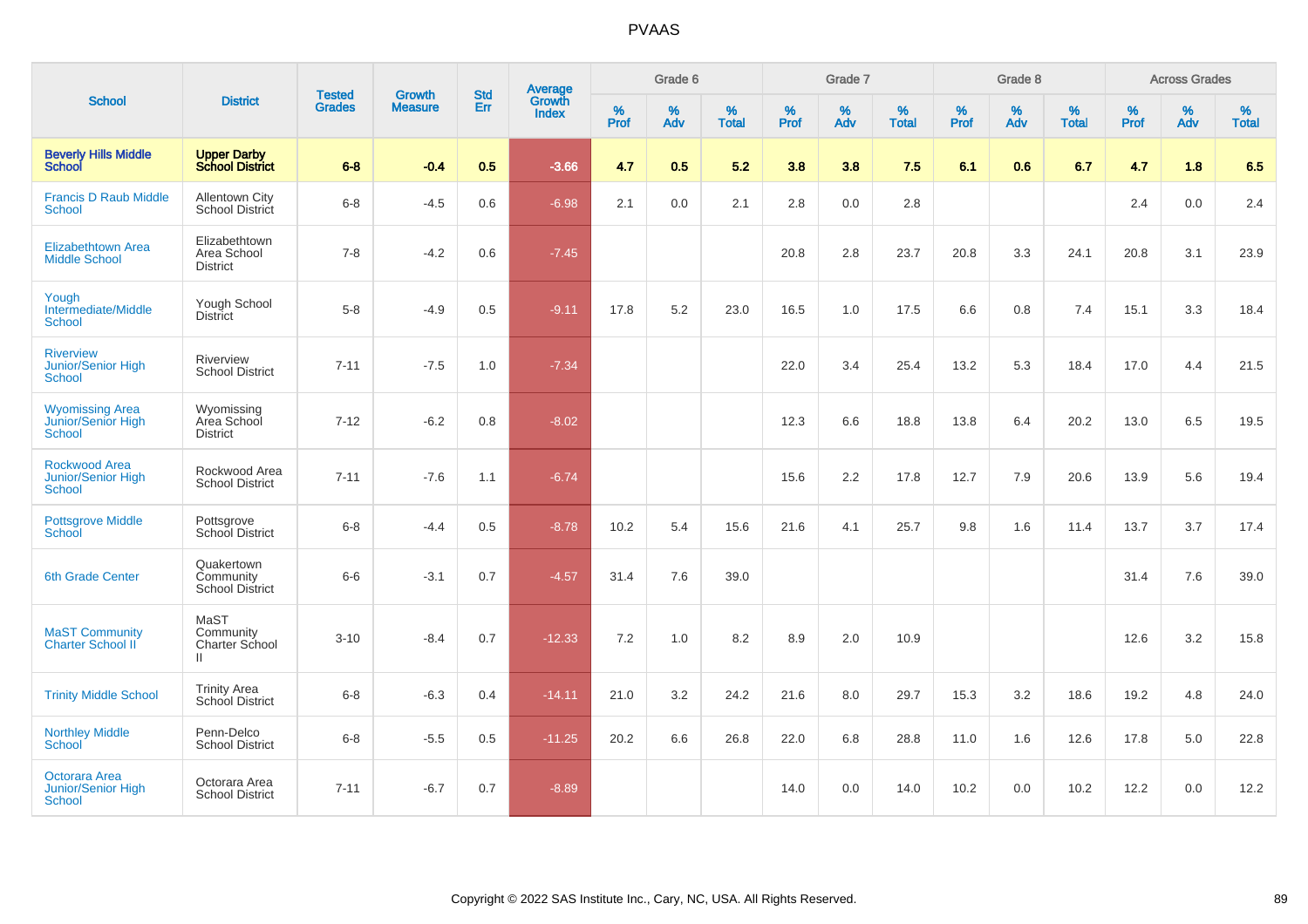| <b>School</b>                                            | <b>Tested</b><br><b>District</b>                 |               | <b>Growth</b>  | <b>Std</b> |                                          |                     | Grade 6     |                   |              | Grade 7     |                   |              | Grade 8  |                   |                     | <b>Across Grades</b> |                   |
|----------------------------------------------------------|--------------------------------------------------|---------------|----------------|------------|------------------------------------------|---------------------|-------------|-------------------|--------------|-------------|-------------------|--------------|----------|-------------------|---------------------|----------------------|-------------------|
|                                                          |                                                  | <b>Grades</b> | <b>Measure</b> | Err        | <b>Average</b><br>Growth<br><b>Index</b> | $\%$<br><b>Prof</b> | $\%$<br>Adv | %<br><b>Total</b> | $\%$<br>Prof | $\%$<br>Adv | %<br><b>Total</b> | $\%$<br>Prof | %<br>Adv | %<br><b>Total</b> | $\%$<br><b>Prof</b> | $\%$<br>Adv          | %<br><b>Total</b> |
| <b>Beverly Hills Middle</b><br><b>School</b>             | <b>Upper Darby<br/>School District</b>           | $6 - 8$       | $-0.4$         | 0.5        | $-3.66$                                  | 4.7                 | 0.5         | 5.2               | 3.8          | 3.8         | 7.5               | 6.1          | 0.6      | 6.7               | 4.7                 | 1.8                  | 6.5               |
| <b>Scott Middle School</b>                               | Coatesville<br>Area School<br><b>District</b>    | $6-6$         | $-3.7$         | 0.8        | $-4.92$                                  | 8.6                 | 0.0         | 8.6               |              |             |                   |              |          |                   | 8.6                 | 0.0                  | 8.6               |
| <b>Baldwin Senior High</b><br>School                     | Baldwin-<br>Whitehall<br><b>School District</b>  | $7 - 11$      | $-6.9$         | 0.5        | $-13.26$                                 |                     |             |                   | 16.0         | 1.6         | 17.7              | 11.5         | 2.1      | 13.6              | 13.8                | 1.9                  | 15.7              |
| <b>Wyoming Area</b><br>Intermediate Center               | <b>Wyoming Area</b><br>School District           | $4 - 6$       | $-4.1$         | 0.8        | $-5.97$                                  | 4.8                 | 1.0         | 5.8               |              |             |                   |              |          |                   | 12.1                | 4.8                  | 16.9              |
| <b>Marsh Creek Sixth</b><br><b>Grade Center</b>          | Downingtown<br>Area School<br><b>District</b>    | $6-6$         | $-3.6$         | 0.7        | $-5.15$                                  | 28.9                | 24.6        | 53.5              |              |             |                   |              |          |                   | 28.9                | 24.6                 | 53.5              |
| <b>Spring-Ford Middle</b><br>School 8th Grade<br>Center  | Spring-Ford<br>Area School<br><b>District</b>    | $8 - 8$       | $-2.9$         | 0.5        | $-5.36$                                  |                     |             |                   |              |             |                   | 23.1         | 9.8      | 32.9              | 23.1                | 9.8                  | 32.9              |
| <b>Butler Area Ihs</b>                                   | <b>Butler Area</b><br><b>School District</b>     | $7 - 9$       | $-3.2$         | 0.4        | $-8.05$                                  |                     |             |                   | 15.4         | 9.1         | 24.6              | 16.7         | 9.1      | 25.8              | 16.1                | 9.1                  | 25.2              |
| <b>Neshannock</b><br>Junior/Senior High<br><b>School</b> | Neshannock<br>Township<br><b>School District</b> | $7 - 10$      | $-7.3$         | 0.9        | $-8.26$                                  |                     |             |                   | 20.0         | 7.0         | 27.0              | 15.6         | 3.9      | 19.5              | 18.1                | 5.6                  | 23.7              |
| <b>Commodore Perry</b><br><b>School</b>                  | Commodore<br>Perry School<br><b>District</b>     | $3-6$         | $-9.7$         | 1.5        | $-6.52$                                  | 9.7                 | 0.0         | 9.7               |              |             |                   |              |          |                   | 24.6                | 8.5                  | 33.0              |
| <b>Lincoln Middle School</b>                             | Lancaster<br><b>School District</b>              | $6 - 8$       | $-7.6$         | 0.6        | $-11.93$                                 | 5.2                 | 0.7         | 5.9               | 4.6          | 1.6         | 6.2               | 5.3          | 0.0      | 5.3               | 5.0                 | 0.8                  | 5.9               |
| J.E. Harrison<br><b>Education Center</b>                 | Baldwin-<br>Whitehall<br><b>School District</b>  | $3-6$         | $-3.9$         | 0.7        | $-9.58$                                  | 18.7                | 1.2         | 19.8              |              |             |                   |              |          |                   | 21.3                | 5.0                  | 26.3              |
| <b>Owen J Roberts</b><br><b>Middle School</b>            | Owen J Roberts<br><b>School District</b>         | $7 - 8$       | $-5.7$         | 0.5        | $-12.25$                                 |                     |             |                   | 28.3         | 12.5        | 40.8              | 22.8         | 5.5      | 28.4              | 25.8                | 9.3                  | 35.1              |
| <b>South Mountain Middle</b><br>School                   | <b>Allentown City</b><br><b>School District</b>  | $6 - 8$       | $-6.2$         | 0.6        | $-11.14$                                 | 1.7                 | 1.3         | 3.0               | 2.4          | 0.4         | 2.8               |              |          |                   | 2.2                 | 0.8                  | 3.0               |
| <b>Ramsay Elementary</b><br>School                       | Mount Pleasant<br>Area School<br><b>District</b> | $4 - 6$       | $-7.4$         | 0.7        | $-9.86$                                  | 12.8                | 2.4         | 15.2              |              |             |                   |              |          |                   | 17.2                | 1.7                  | 18.9              |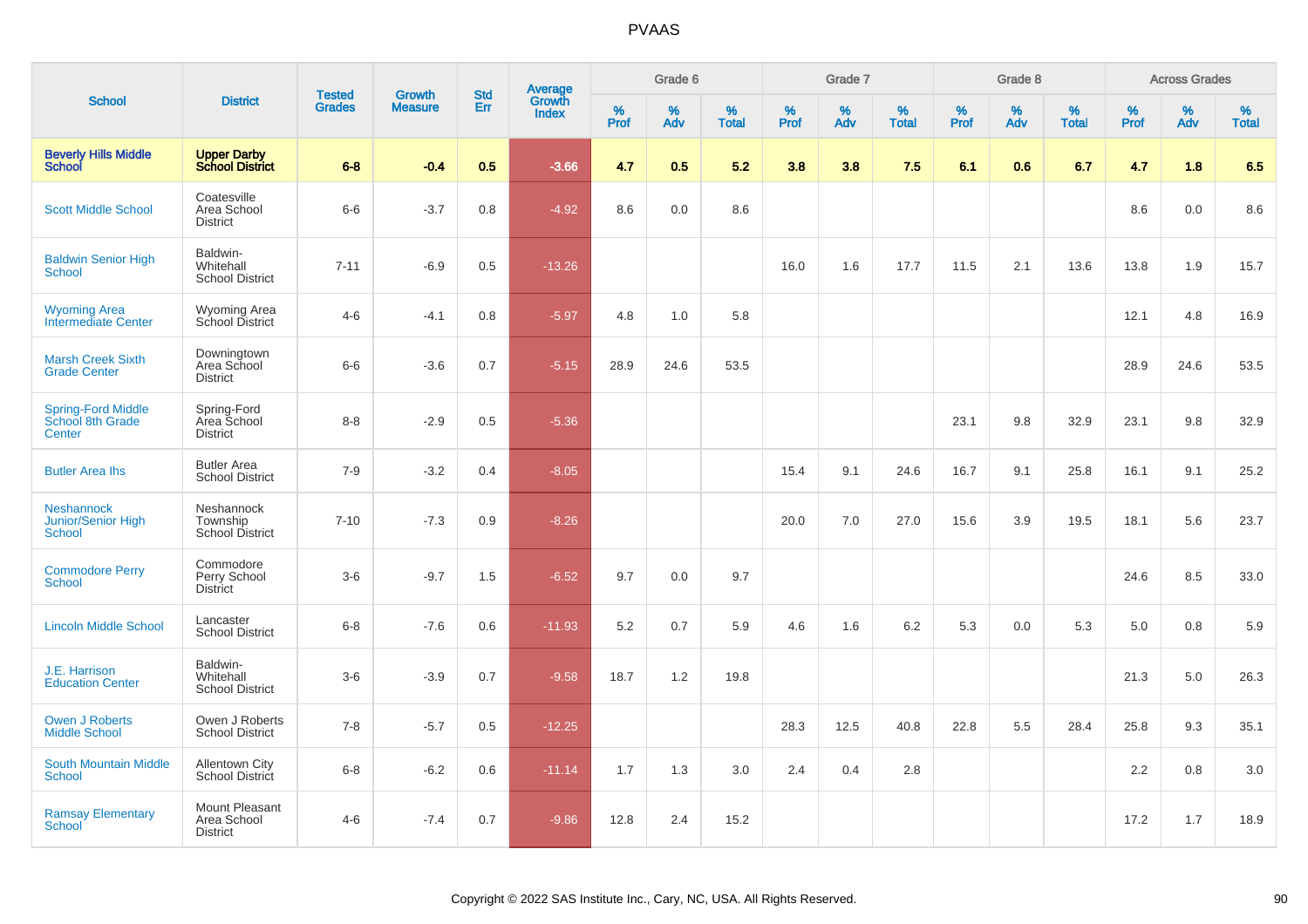| <b>School</b>                                       | <b>District</b>                                  | <b>Tested</b> |                                 | <b>Std</b> |                                          |           | Grade 6  |                   |           | Grade 7  |                   |           | Grade 8  |                   |              | <b>Across Grades</b> |                   |
|-----------------------------------------------------|--------------------------------------------------|---------------|---------------------------------|------------|------------------------------------------|-----------|----------|-------------------|-----------|----------|-------------------|-----------|----------|-------------------|--------------|----------------------|-------------------|
|                                                     |                                                  | <b>Grades</b> | <b>Growth</b><br><b>Measure</b> | Err        | <b>Average</b><br>Growth<br><b>Index</b> | %<br>Prof | %<br>Adv | %<br><b>Total</b> | %<br>Prof | %<br>Adv | %<br><b>Total</b> | %<br>Prof | %<br>Adv | %<br><b>Total</b> | $\%$<br>Prof | $\%$<br>Adv          | %<br><b>Total</b> |
| <b>Beverly Hills Middle</b><br><b>School</b>        | <b>Upper Darby</b><br><b>School District</b>     | $6 - 8$       | $-0.4$                          | 0.5        | $-3.66$                                  | 4.7       | 0.5      | 5.2               | 3.8       | 3.8      | 7.5               | 6.1       | 0.6      | 6.7               | 4.7          | 1.8                  | 6.5               |
| <b>Hegins-Hubley</b><br><b>Elementary School</b>    | Tri-Valley<br>School District                    | $3-6$         | $-10.2$                         | 1.3        | $-7.88$                                  | 9.1       | 0.0      | 9.1               |           |          |                   |           |          |                   | 15.6         | 4.0                  | 19.6              |
| <b>Clearfield Area</b><br><b>Elementary School</b>  | Clearfield Area<br><b>School District</b>        | $3-6$         | $-5.0$                          | 0.7        | $-7.13$                                  | 4.7       | 1.6      | 6.3               |           |          |                   |           |          |                   | 14.6         | 2.7                  | 17.3              |
| C E Cole Intermediate<br><b>School</b>              | Muhlenberg<br>School District                    | $4 - 6$       | $-6.1$                          | 0.5        | $-11.12$                                 | 2.5       | 0.8      | 3.4               |           |          |                   |           |          |                   | 6.1          | 1.0                  | 7.2               |
| <b>Orefield Middle School</b>                       | Parkland<br><b>School District</b>               | $6 - 8$       | $-6.3$                          | 0.5        | $-13.03$                                 | 30.4      | 10.4     | 40.9              | 25.1      | 11.2     | 36.4              | 16.6      | 7.0      | 23.6              | 24.3         | 9.6                  | 33.8              |
| <b>Phoenixville Area</b><br><b>Middle School</b>    | Phoenixville<br>Area School<br><b>District</b>   | $6 - 8$       | $-6.0$                          | 0.5        | $-12.94$                                 | 17.7      | 8.6      | 26.4              | 18.6      | 3.8      | 22.5              | 13.4      | 3.6      | 17.0              | 16.8         | 5.4                  | 22.2              |
| <b>Dallas Middle School</b>                         | Dallas School<br><b>District</b>                 | $6 - 8$       | $-9.4$                          | 0.6        | $-15.89$                                 | 24.3      | 2.8      | 27.1              | 18.1      | 6.3      | 24.4              | 17.9      | 0.0      | 17.9              | 20.3         | 3.0                  | 23.4              |
| <b>Bobtown Elementary</b><br><b>School</b>          | Southeastern<br>Greene School<br><b>District</b> | $3-6$         | $-13.3$                         | 1.5        | $-8.93$                                  | 32.4      | 2.9      | 35.3              |           |          |                   |           |          |                   | 33.3         | 19.2                 | 52.5              |
| <b>Abington Junior High</b><br>School               | Abington<br>School District                      | $7 - 9$       | $-7.3$                          | 0.5        | $-15.76$                                 |           |          |                   | 23.9      | 6.4      | 30.3              | 15.0      | 1.1      | 16.1              | 20.2         | 4.2                  | 24.4              |
| <b>Beaver Area Middle</b><br><b>School</b>          | Beaver Area<br><b>School District</b>            | $7 - 8$       | $-9.9$                          | 0.8        | $-12.47$                                 |           |          |                   | 22.3      | 13.4     | 35.7              | 17.1      | 7.2      | 24.3              | 19.7         | 10.3                 | 30.0              |
| <b>Wyoming Area Sec</b><br>Center                   | Wyoming Area<br>School District                  | $7 - 10$      | $-11.3$                         | 0.8        | $-13.80$                                 |           |          |                   | 9.4       | 3.1      | 12.5              | 7.4       | 1.8      | 9.3               | 8.3          | 2.4                  | 10.8              |
| <b>Kiski Area Upper</b><br><b>Elementary School</b> | Kiski Area<br><b>School District</b>             | $5-6$         | $-8.7$                          | 0.6        | $-15.29$                                 | 11.2      | 1.4      | 12.6              |           |          |                   |           |          |                   | 13.4         | 3.5                  | 16.9              |
| <b>North Strabane</b><br><b>Intermediate School</b> | Canon-<br>Mcmillan<br><b>School District</b>     | $5-6$         | $-6.3$                          | 0.7        | $-9.39$                                  | 19.6      | 7.0      | 26.6              |           |          |                   |           |          |                   | 22.6         | 13.9                 | 36.6              |
| <b>Wilson Area</b><br><b>Intermediate School</b>    | <b>Wilson Area</b><br><b>School District</b>     | $5 - 8$       | $-11.7$                         | 0.5        | $-23.16$                                 | 16.7      | 5.8      | 22.5              | 13.8      | 3.8      | 17.6              | 6.7       | 3.0      | 9.7               | 13.6         | 4.6                  | 18.3              |
| <b>Muhlenberg Middle</b><br>School                  | Muhlenberg<br><b>School District</b>             | $7 - 9$       | $-8.6$                          | 0.5        | $-17.19$                                 |           |          |                   | 7.0       | 1.2      | 8.1               | 7.5       | 0.7      | 8.2               | 7.2          | 0.9                  | 8.2               |